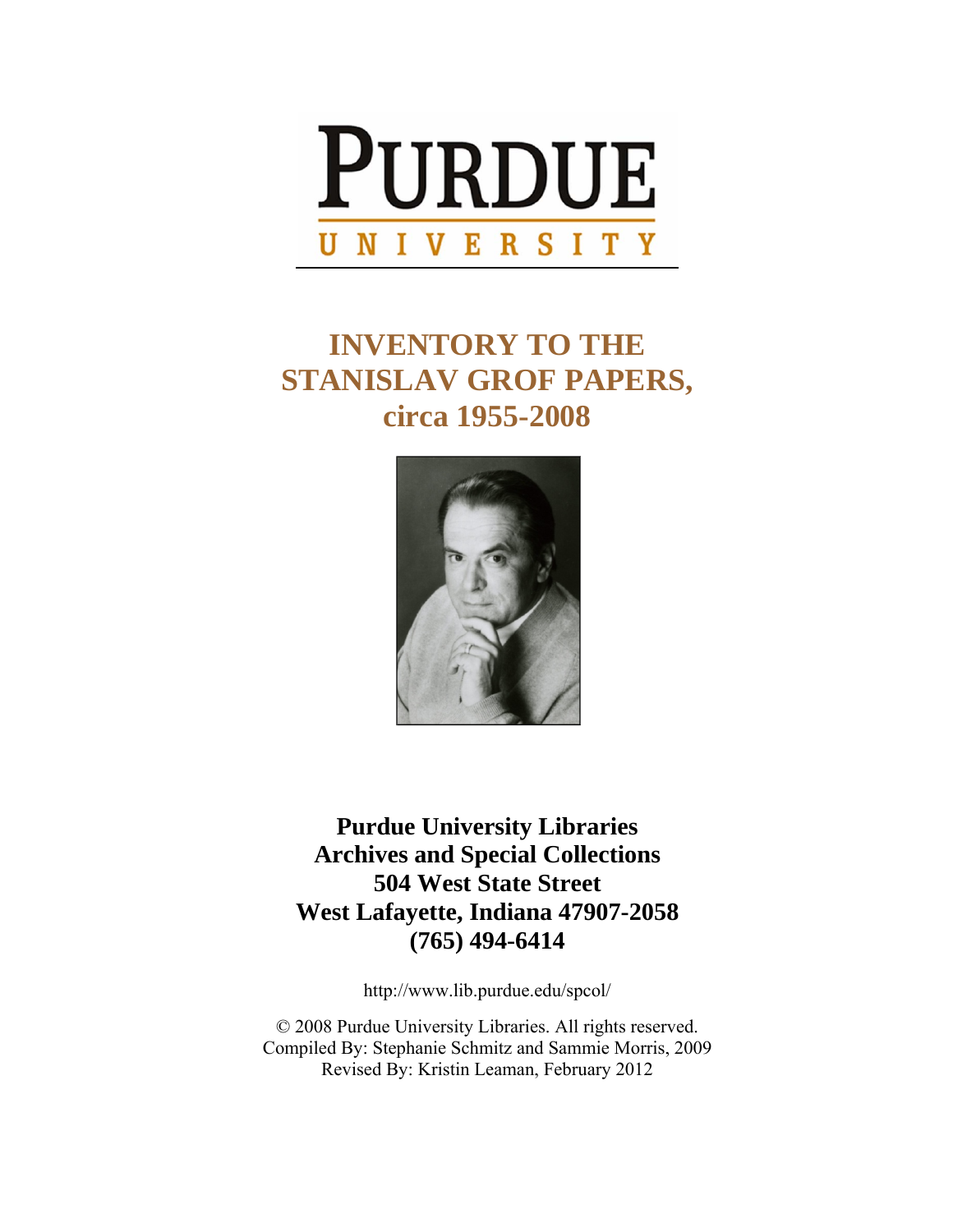## **Descriptive Summary**

| <b>Creator Information</b>   | Grof, Stanislav, 1931-                                                                                                                                                                                                                                                                                                                       |
|------------------------------|----------------------------------------------------------------------------------------------------------------------------------------------------------------------------------------------------------------------------------------------------------------------------------------------------------------------------------------------|
| <b>Title</b>                 | Stanislav Grof papers                                                                                                                                                                                                                                                                                                                        |
| <b>Collection Identifier</b> | MSP <sub>1</sub>                                                                                                                                                                                                                                                                                                                             |
| Date Span                    | circa 1955-1995, bulk 1965-1979                                                                                                                                                                                                                                                                                                              |
| <b>Abstract</b>              | This collection contains writings that document the career and<br>research interests of psychiatrist and author Stanislav Grof. It<br>consists primarily of published research articles and clippings<br>discussing the therapeutic effects of psychoactive substances as<br>well as some first-hand accounts of transcendental experiences. |
| <b>Extent</b>                | 9 cubic feet (25 boxes)                                                                                                                                                                                                                                                                                                                      |
| <b>Finding Aid Author</b>    | Stephanie Schmitz and Sammie Morris, 2008                                                                                                                                                                                                                                                                                                    |
| Languages                    | English, German, Czech                                                                                                                                                                                                                                                                                                                       |
| <b>Repository</b>            | Virginia Kelly Karnes Archives and Special Collections<br>Research Center, Purdue University Libraries                                                                                                                                                                                                                                       |

## **Administrative Information**

| <b>Location</b>                       |                                                                                                                                                                                                                                                                                                    |
|---------------------------------------|----------------------------------------------------------------------------------------------------------------------------------------------------------------------------------------------------------------------------------------------------------------------------------------------------|
| <b>Information:</b>                   | <b>ASC</b>                                                                                                                                                                                                                                                                                         |
| <b>Access</b><br><b>Restrictions:</b> | Patient Notes (Series I-D), Student Experiences (Series II), and Research<br>Studies, Projects and Proposals (Series III-A) containing confidential<br>information are restricted for 75 years from the date they were created.                                                                    |
| <b>Custodial</b><br><b>History:</b>   | Stanislav Grof's papers were initially deposited with Betsy Gordon. In<br>2006 they were transferred from Betsy Gordon to Purdue Archives and<br>Special Collections. Additional materials were donated by Grof to the<br>Archives in 2006 and he continues to donate materials to the collection. |
| <b>Accession</b>                      |                                                                                                                                                                                                                                                                                                    |
| <b>Numbers:</b>                       | 20060525                                                                                                                                                                                                                                                                                           |
|                                       | 20060717                                                                                                                                                                                                                                                                                           |
|                                       | 20061218                                                                                                                                                                                                                                                                                           |
|                                       | 20080228                                                                                                                                                                                                                                                                                           |
|                                       | 20080331                                                                                                                                                                                                                                                                                           |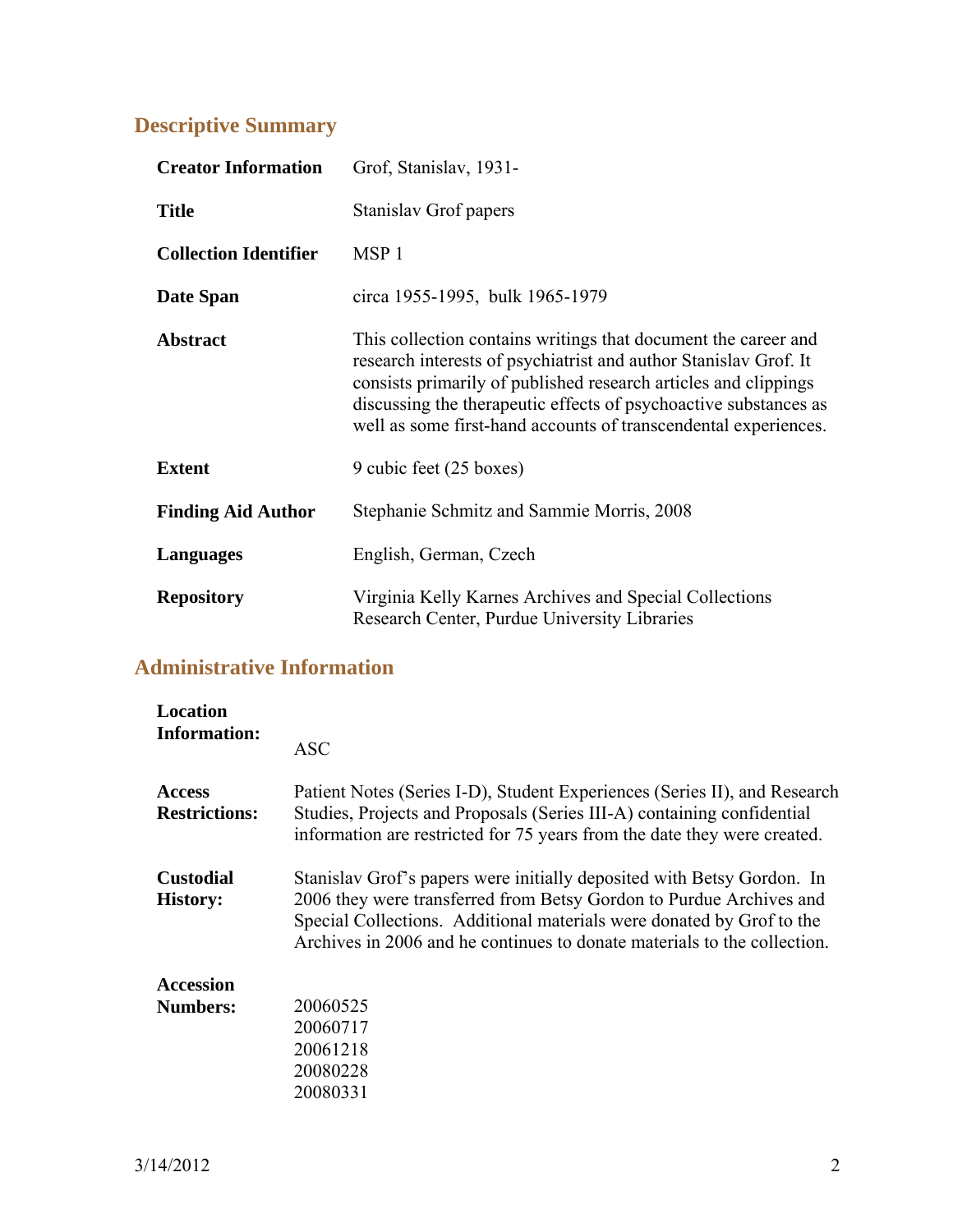|                                      | 20080609<br>20081208                                                                                                                                                                                                  |
|--------------------------------------|-----------------------------------------------------------------------------------------------------------------------------------------------------------------------------------------------------------------------|
|                                      | 20081219                                                                                                                                                                                                              |
|                                      | 20081224                                                                                                                                                                                                              |
|                                      | 20090113                                                                                                                                                                                                              |
|                                      | 20090318                                                                                                                                                                                                              |
|                                      | 20090506                                                                                                                                                                                                              |
|                                      | 20090629.1                                                                                                                                                                                                            |
|                                      | 20090727                                                                                                                                                                                                              |
|                                      | 20090903.1                                                                                                                                                                                                            |
|                                      | 20100309                                                                                                                                                                                                              |
|                                      | 20100813                                                                                                                                                                                                              |
|                                      | 20100914                                                                                                                                                                                                              |
|                                      | 20110412                                                                                                                                                                                                              |
| <b>Preferred</b><br><b>Citation:</b> | Stanislav Grof papers, Archives and Special Collections, Purdue<br>University Libraries                                                                                                                               |
| Copyright<br>Notice:                 | The donor has assigned the copyright in his papers to the Archives;<br>copyright in some items of the collection may be held by their respective<br>authors or publishers. Consult a reference archivist for details. |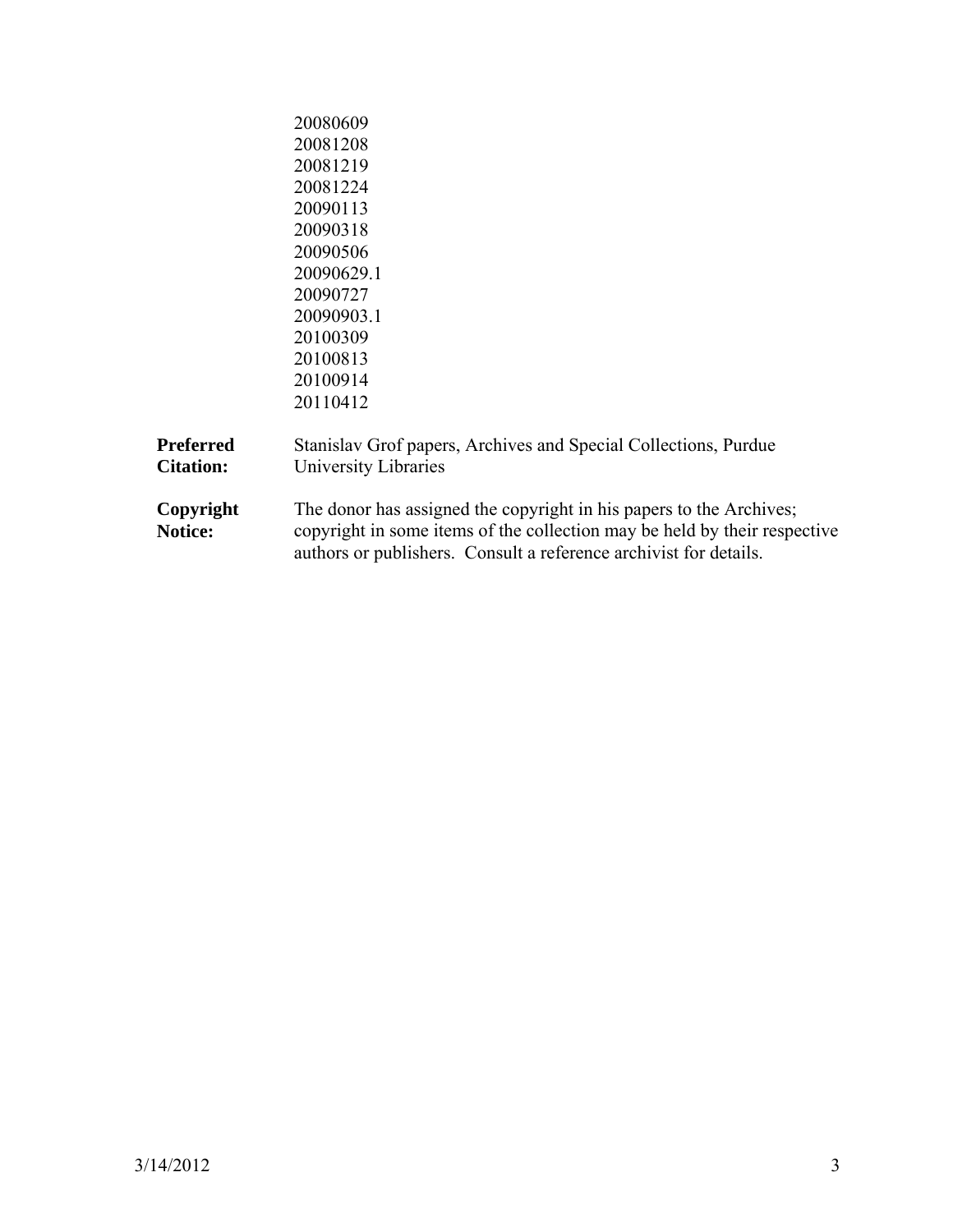## **Subjects and Genres**

#### **Persons**

Grof, Stanislav, 1931-

#### **Organizations**

Sandoz Pharmaceuticals Maryland Psychiatric Research Center Esalen Institute

#### **Topics**

Hallucinogenic drugs--Therapeutic use LSD (Drug) Psychotropic drugs—Therapeutic use Neuro-psychopharmacology Altered states of consciousness Psilocybin Mescaline Marijuana Ketamine

#### **Form and Genre Types**

Annotated bibliographies Articles Clippings (information artifacts) Conference Proceedings Cd-roms Dvds Interviews Manuscripts for publication Pamphlets Presentations (communicative events) Research (document genres)

#### **Occupations**

Psychiatry Psychology Psychotherapy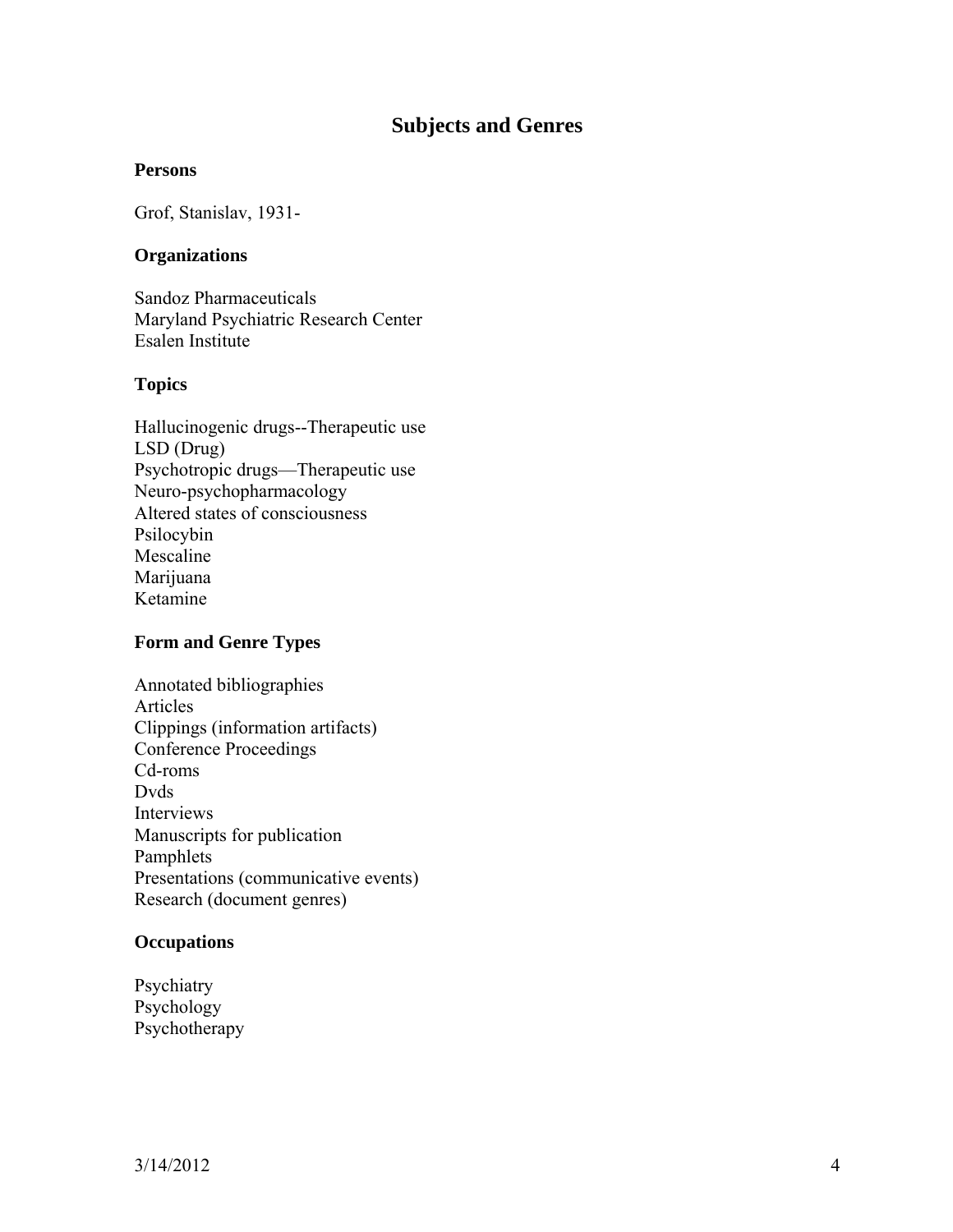## **Biography of Stanislav Grof**

Stanislav (Stan) Grof, noted psychiatrist, author, consciousness researcher, and pioneer of transpersonal psychology, was born on July 1, 1931 in Prague, Czechoslovakia to Stanislav (a chemical engineer) and Maria Petnik Grof. Heavily influenced by the works of Freud early in his studies, Grof was inspired to become a psychiatrist and earned an M.D. at the Charles University School of Medicine in Czechoslovakia in 1956, and a Ph.D. at the Czechoslovakian Academy of Sciences in 1965.

Dr. Grof's interest in the clinical use of psychedelic substances was spurred in the 1960s when the Sandoz pharmaceutical company approached the Psychiatric Research Institute in Prague, requesting that studies be conducted on LSD-25 in order to ascertain whether or not the substance had therapeutic properties. Grof subsequently volunteered to participate in a research program which explored LSD as a tool for experiential training, allowing psychiatrists and psychologists to experience the "inner-world" of psychotic patients. He eventually became principal investigator of this program, and has gone on to devote his career to examining the therapeutic potential of psychedelic substances.

In 1967, he was invited to Johns Hopkins University as a research scientist, and in 1969 continued on at the Maryland Psychiatric Research Center where he served as Chief of Psychiatric Research and Assistant Professor of Psychiatry. In 1973, Grof became a scholarin-residence at the Esalen Institute, a non-profit organization devoted to the exploration of human potential in Big Sur, California. While there, he authored books, lectured, and developed Holotropic Breathwork, an innovative form of experiential psychotherapy, with his wife Christina. Dr. Grof is also the founder and president of the International Transpersonal Association (ITA), and has organized major international conferences on transpersonal psychology.

Grof's major fields of research interest include therapeutic and heuristic aspects of nonordinary states of consciousness, the use of psychedelics and non-drug techniques in psychotherapy, alternative approaches to psychoses, spiritual emergency and treatment of transpersonal crises, biology, brain research, and consciousness studies. He also maintains interests in other non-ordinary states of consciousness such as shamanism, Eastern spiritual systems, mysticism, the rites of passage of aboriginal cultures, and near-death experiences.

Dr. Grof is a Professor of Psychology at the California Institute of Integral Studies (CIIS) in the Department of Philosophy, Cosmology, and Consciousness, and also teaches in the Pacifica Graduate Institute in Santa Barbara, CA.

In October 2007, Dr. Grof received a VISION 97 award granted by the Foundation of Dagmar and Vaclav Havel in Prague. The foundation's mission supports cultural and social projects with the potential to bring meaningful change to the future.

Dr. Grof has written extensively on LSD and its use in psychotherapy and about other methods and types of psycho-spiritual work.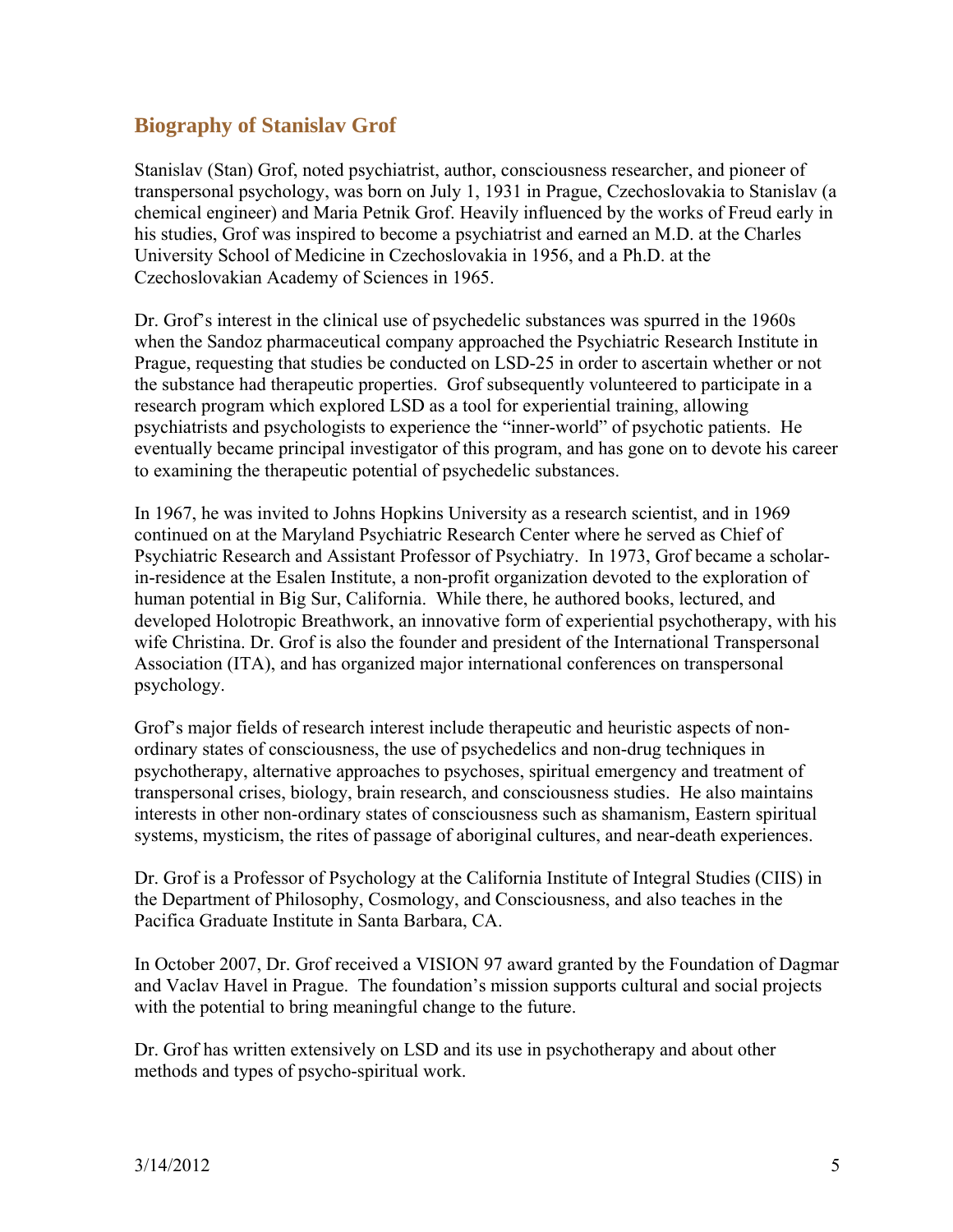Sources:

- Association for Holotropic Breathwork International, "About Breathwork." Accessed June 30, 2008. <http://www.breathwork.com/>
- DiCarlo, Russell E. "The Multi-Dimensional Psych" (Interview with Stan Grof), *Healthworld Online*, 1996. Accessed June 30, 2008. <http://www.healthy.net/scr/interview.asp?Id=290 >
- *Encyclopedia of Occultism and Parapsychology.* "Stanislav Grof," 5<sup>th</sup> ed. Gale Group, 2001. Reproduced in *Biography Resource Center*. Farmington Hills, Mich.: Thomas Gale, 2007.
- Grof, Stan. *Curriculum Vitae*.
- Snider, Gerry. "Has Psychology Failed the Acid Test?" [Interview with Stanislav Grof by Gerry Snider.] *Magical Blend Magazine,* December 1996.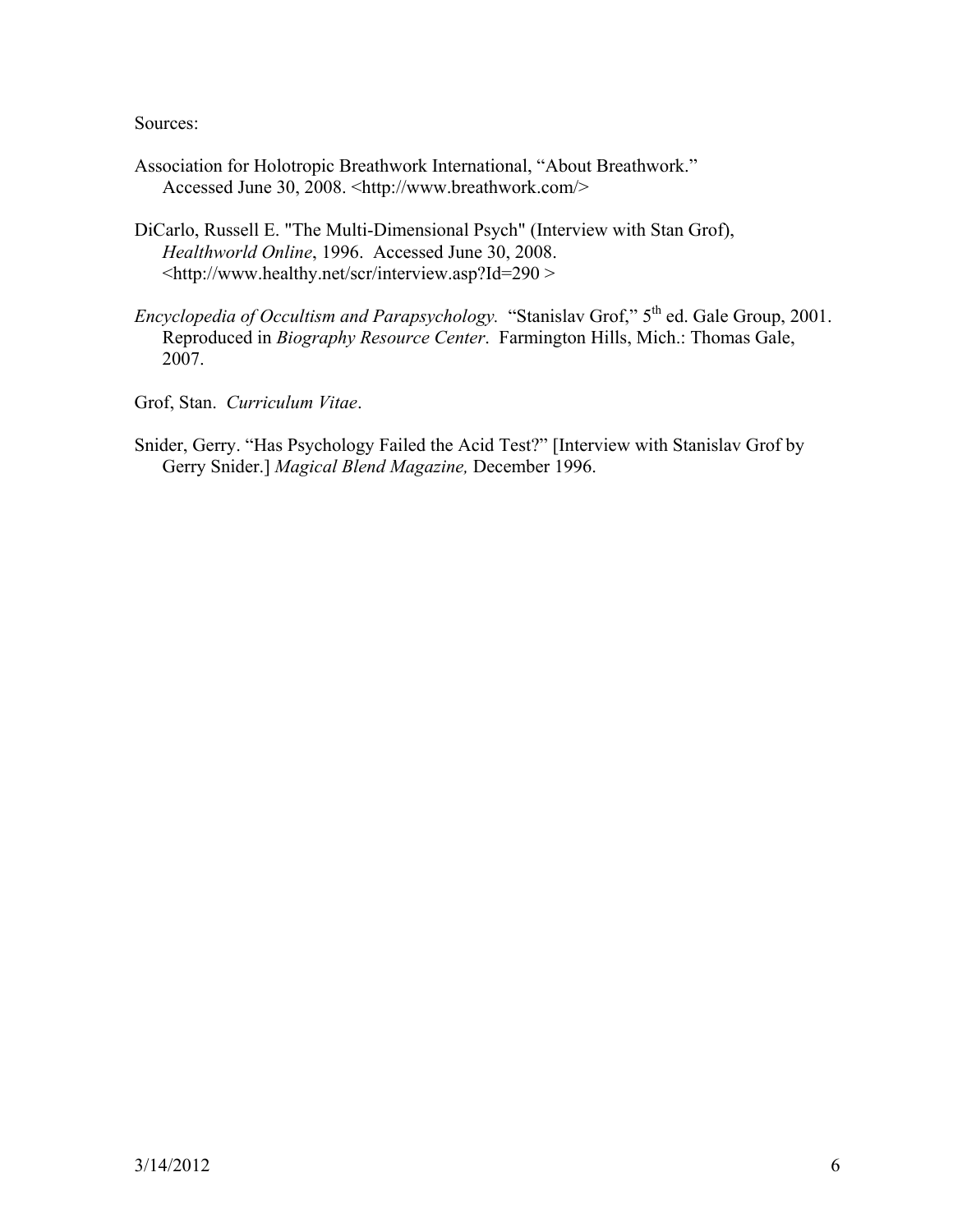## **Chronology**

| July 1, 1931 | Born in Prague, Czechoslovakia; son of Stanislav Grof and Maria Petnik Grof.                                                                                                                                                   |
|--------------|--------------------------------------------------------------------------------------------------------------------------------------------------------------------------------------------------------------------------------|
| 1950-1956    | Student at the Charles University School of Medicine, Prague, Czechoslovakia.                                                                                                                                                  |
| 1954-1956    | Participation in clinical LSD research and the study of artisitic expression of<br>psychiatric patients.                                                                                                                       |
| 1956-1959    | Psychiatric residency at the State Mental Hospital in Kosmonosy, near Prague.                                                                                                                                                  |
| 1957-1960    | Participating researcher in a multidimensional dynamic study of psychedelic<br>drugs and anticholinergic delirogens in the Research Institute in Prague.                                                                       |
| 1959-1960    | Outpatient Psychiatrist at the Psychiatric Clinic of the National Institute of<br>Health, Prague.                                                                                                                              |
| 1961-1967    | Principle Investigator in a psychedelic research program at Psychiatric<br>Research Institute, Prague, Czechoslovakia. Also involved in a team studying<br>the mechanisms of psychogenic disorders and psychotherapy.          |
| 1965         | Completes postgraduate training at the Czecho-slovakian Academy of<br>Science, recieves Ph.D. degree (Doctor of Philosophy in Medicine).                                                                                       |
| 1967-1969    | Clinical and research fellow, Department of Psychiatry and Behavioral<br>Science, Johns Hopkins University, Baltimore, MD.                                                                                                     |
| 1967-1973    | Chief of Psychiatric Research, Maryland Psychiatric Research Center,<br>Catonsville, MD. Assistant professor of Psychiatry at the Department of<br>Psychiatry and Behavioral Science, Johns Hopkins University, Baltimore, MD. |
| 1973-1987    | Scholar-in-residence at the Esalan Institute in Big Sur, CA.                                                                                                                                                                   |
| 1987-        | Self-employed, conducting professional training in Holotropic Breathwork and<br>transpersonal psychology, lecturing, and writing.                                                                                              |
| 1994-        | Professor of Psychology at the California Institute of Integral Studies (CIIS),<br>Institute of Psychology, Cosmology, and Consciousness, San Francisco, CA.                                                                   |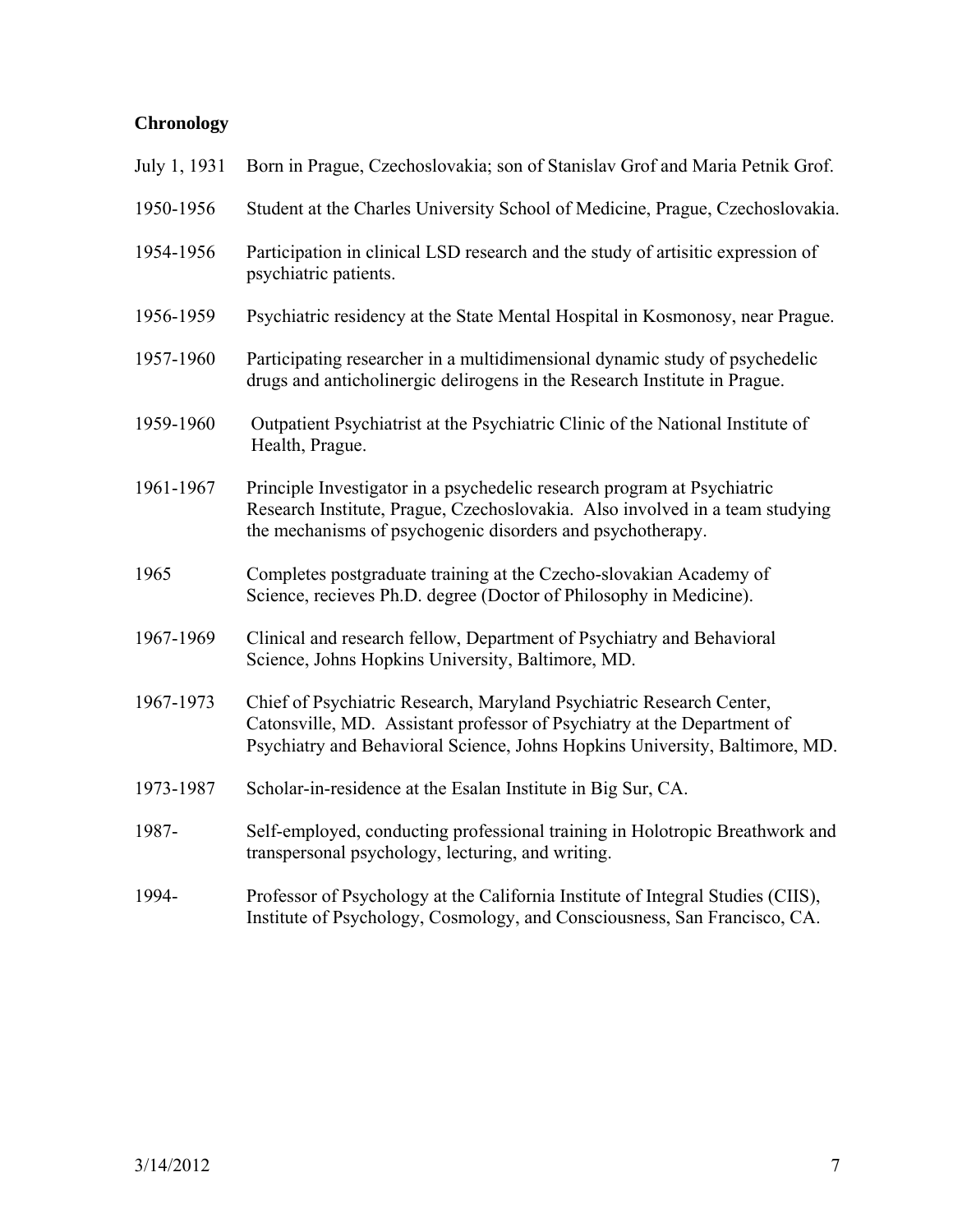## **Collection Description**

#### **Scope and Contents of the Papers**

The Stanislav Grof papers (1955-2008; 6 cubic feet) document the professional interests of Stanislav Grof over the course of his career. The collection consists mainly of scholarly articles that reflect his research interests during the 1960s and 1970s. Also included in the collection are electronic copies of Grof's artwork and writings, presentations, his doctoral dissertation, and a handwritten manuscript.

Other materials of interest include firsthand accounts of spiritual experiences written by Grof's students; annotated bibliographies; pamphlets and issues of periodicals on the nature of psychedelic research (some of which are vibrantly illustrated); and photocopies of unique items such as Joann and Timothy Leary's *Neurologic* and "Handbook for the Therapeutic Use of Lysergic Acid Diethylamide-25," by Blewett and Chwelos.

The Stanislav Grof papers are arranged in five series, two of which have been further arranged in subseries.

- I. Stan Grof's Writings and Biographical Information
	- A. Manuscripts and Typescripts
	- B. Published works
	- C. Presentations
	- D. Patient Notes
	- E. Biographical/Promotional Material
- II. Student Experiences
- III. Research Materials
	- A. Research Studies, Projects, and Proposals
	- B. Research Articles
	- C. Conference Proceedings
	- D. Bibliographies, References and Citations
	- E. Journals, Pamphlets, and Magazines (arranged by title)
	- F. Books, Reports, and Theses
- IV. Photos and Slides
- V. Correspondence
- VI. Miscellaneous Materials
- VII. Electronic Materials
	- A. Data CDs and DVDs
	- B. Multimedia CDs, DVDs, and VHSs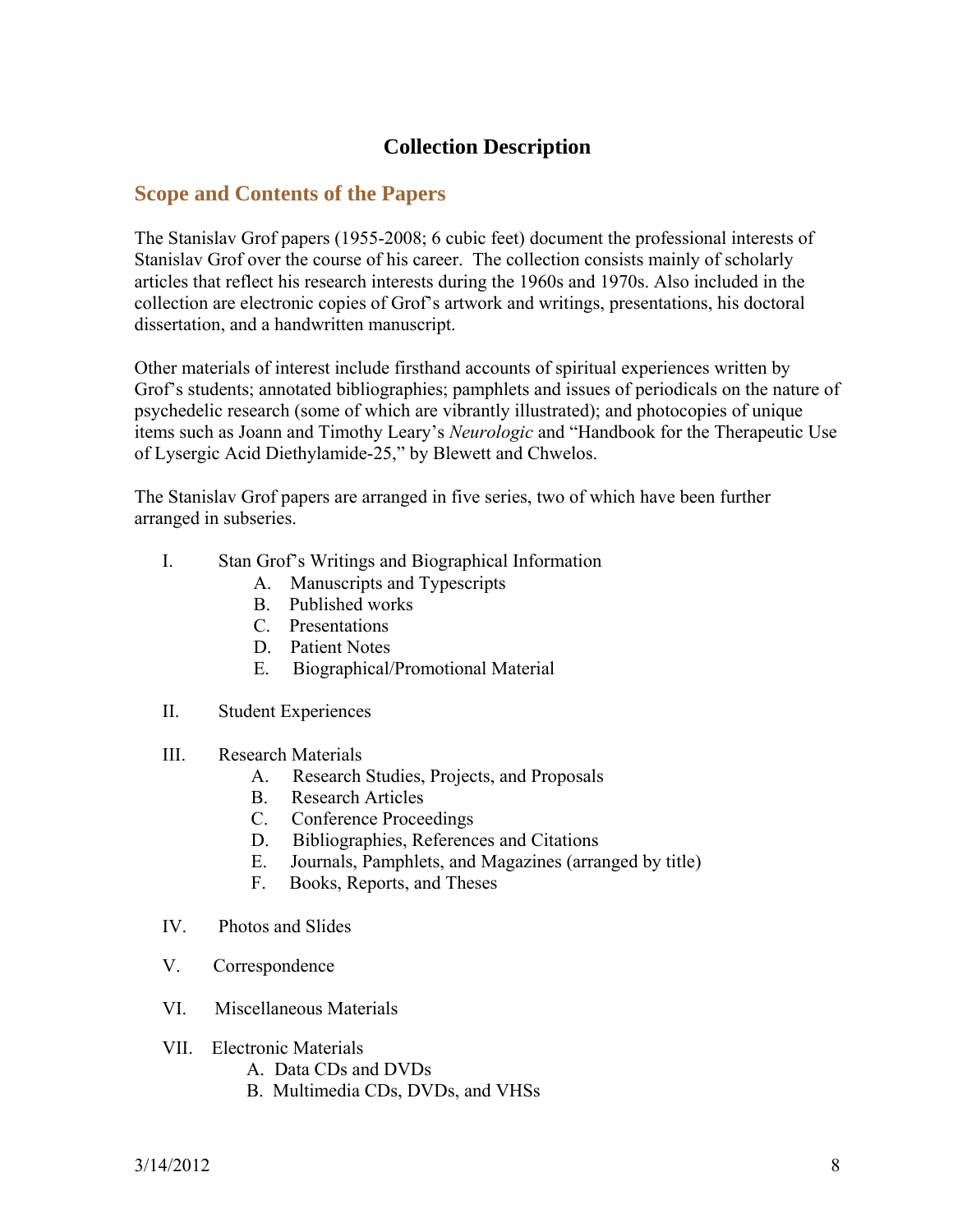- C. Cassette Tapes
- D. Floppy Discs

## **Arrangement**

**Series I: Writings and Biographical Information** Series I contains information produced by Stanislav Grof. It is divided into five subseries: Manuscripts and Typescripts; Published Works; Presentations; Patient Notes; and Biographical/Promotional Material. Materials include Grof's four-page account of a dream; articles authored or co-authored by Grof from circa 1960-1993; papers that Grof has written and/or presented at conferences which may or may not have been published; his doctoral dissertation (1965); an article Grof conducted with Albert Hofmann in 1984; a first-hand account of a therapy session from one of Grof's patients [access restricted until 2045]; Grof's notes on the aforementioned patient [access restricted until 2045]; and clippings and biographical information on Grof from newspapers and magazines.

**Series II: Student Experiences, 1981** Series II comprises written accounts of students who participated in a workshop with Grof at the California Institute of Integral Studies. Items are arranged alphabetically by author's last name. These items are restricted for use by the public until the year 2056. In some cases they may be made available for use with the sensitive information redacted.

**Series III: Research Materials, circa 1950-2011** Series III consists of secondary source materials Stanislav Grof consulted during the course of his career and is divided into 6 subseries: Research Studies, Projects, and Proposals; Research Articles; Conference Proceedings; Bibliographies, References and Citations; Journals and Pamphlets (arranged by title); and Books and Reports.

**Subseries III-A (Research Projects, Proposals and Studies)** is arranged chronologically and consists of an application to administer LSD for training purposes, as well as information on a research study concerning DPT (Dipropyltryptamine) assisted therapy, presumably undertaken by Grof. It also contains an outline of a proposed study concerning the "Narcotic Addiction-Psychedelic Therapy Research Program."

**Suberies III-B (Research Articles)** includes published and unpublished preprints, reprints, abstracts, and drafts of articles on the use of psychotropic substances as a therapeutic agent. It also includes book chapters, letters to the editor, and conference presentations. This subseries consists of both scholarly material as well as items that would appeal to a general audience. Articles have been arranged alphabetically by the primary author's last name. In cases where there are multiple articles by the same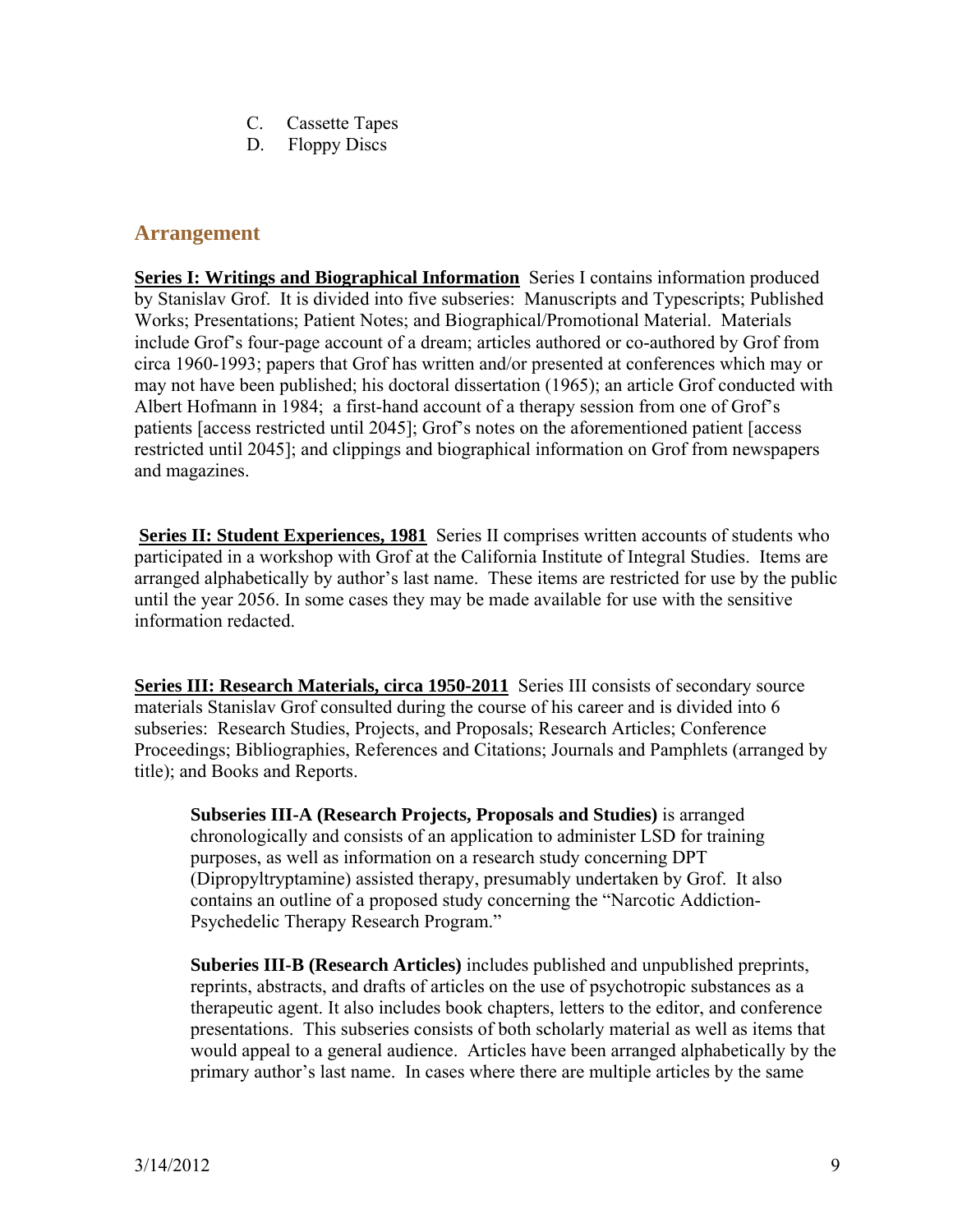author, articles have been arranged chronologically by date when possible. A complete list of authors that appear in the subseries is available in Appendix One.

**Subseries III-C (Conference Proceedings)** contains selected papers and abstracts of the cancelled 4th International Congress of the European Medical Society for Psycholytic Therapy which was to be held in Prague, 1968.

**Subseries III-D (Bibliographies, References, and Citations)** contains a collection of articles and citations pertaining to Dipropyltryptamine, extensive bibliographies and article citations pertaining to LSD, and a bibliography on psychotomimetics.

**Suberies III-E (Journals, Pamphlets, and Magazines)** consists of journals which contain significant articles pertaining to or written by Stanislav Grof, or something pertinent to his research interests. Visually captivating items in this series include two issues of the *Observer* from 1966, a 1984 issue of *Syphinx* featuring Albert Hofmann on the cover, and an informational pamphlet on the Institute for Psychedelic Research of San Francisco State College. Other items of interest in this series include pamphlets entitled "God in a Pill?" and "Sessions Games People Play: A Manual for the Use of LSD"; a publication entitled "Hallucinations and Delusions" produced by the National Institute of Mental Health; and an informational pamphlet on phanerothyme.

**Subseries III-F (Books, Reports, and Theses)** contains seven items including the doctoral dissertation of Mary Elizabeth McCarthy; photocopies of unique monographs such as Joanna and Timothy Leary's *Neurologic*; a handbook about using LSD in a therapeutic setting; and reports published by the *Militarpsykologiska Institutet* of Sweden.

**Series IV: Photographs and Slides** This series contains three photographs and one slide. Two of the photographs depict nature scenes and are dated May, 1971. One depicts three people on a covered porch, and has a caption written in Czech. The slide depicts a woman seated on a park bench.

**Series V: Correspondence** This series contains Grof's correspondence concerning the Esalen Institute and the screenplay *Brainstorm*. The correspondence also documents Grof's achievements, as well as a letter from the Czech president. This series includes an email between Michael Horowitz and Ralph Metzner and a letter to Dr. Willis Harman from and signed by Albert Hofmann.

**Series VI: Miscellaneous Materials** This series contains a variety of materials from Grof's collection that are not representative of any of the series in his collection. There is a typed Tribute to Willia Harman that has no author, information on meetings, seminars, and workshops at the Esalen Institute; the series also contains what appears to be a typed presentation titled *Psychology of the Future: Lessons from Modern Consciousness Research*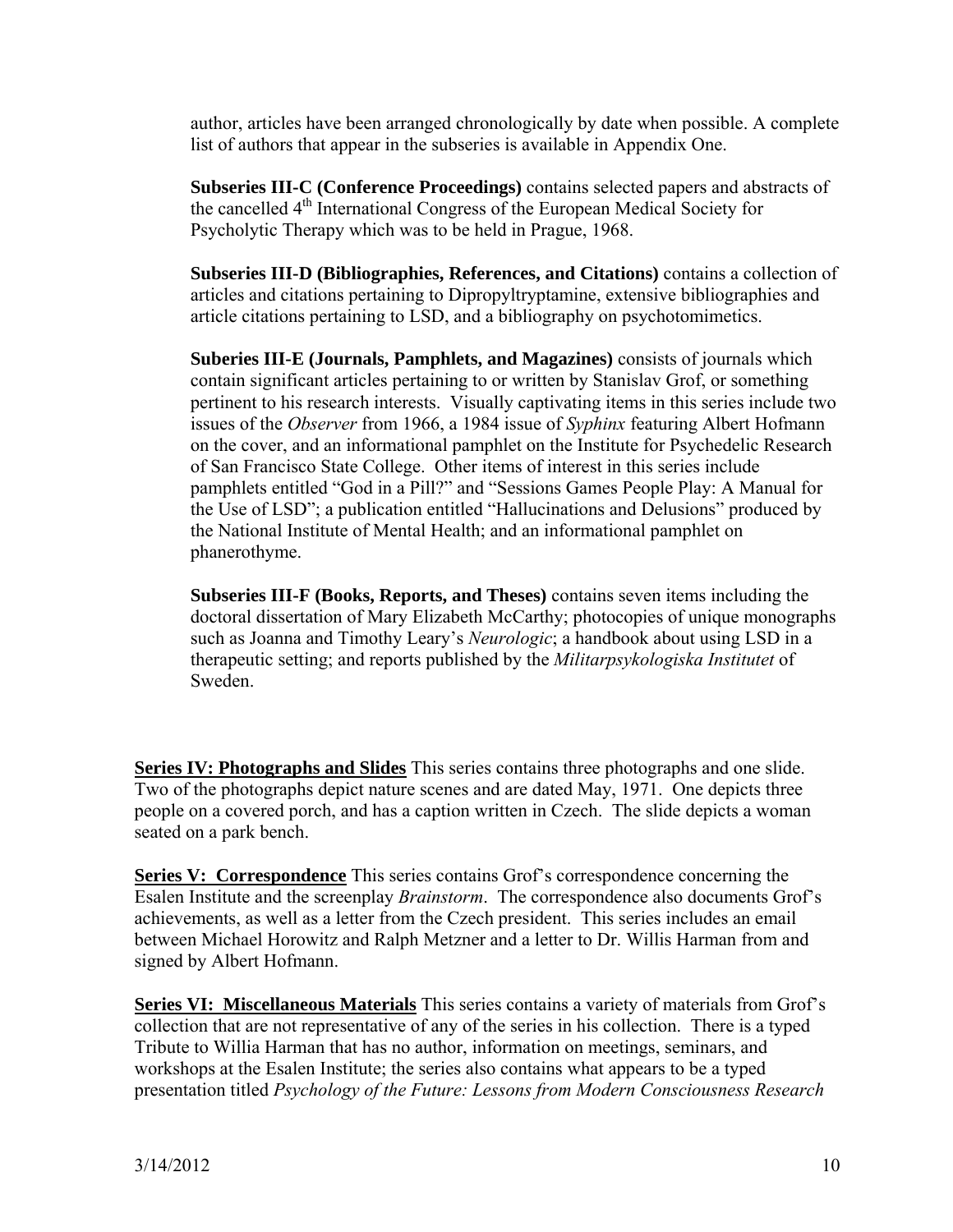by Grof, a certificate from the *Institut De Recherche Sur Les Experiences Extraordinaires* declaring Stanislav Grof as a member of honour, and a two page document by Roger Liggenstorfer and Chris Heidrich discussing Albert Hofmann's estate in German.

#### **Series VII Electronic Materials**

**Subseries VII-A (Data CDs and DVDs**) contains Stanislav Grof's writings, presentation slides, biographical material, artwork, and photographs.

**Subseries VII-B (Multimedia CDs, DVDs, and VHSs)** contains lectures, interviews, and presentaitons.

**Subseries VII-C (Cassettee Tapes)** contains evening talks presumably conducted at the Gathering of the Elders event.

**Subseries VII-D (Floppy Discs)** contains transcriptions of interviews conducted at the Council of the Elders Gathering. The discs may contain materials from other workshops. Some of the discs are not labeled and the content is unknown.

**Descriptive Rules** Anglo-American Cataloguing Rules, 2<sup>nd</sup> Edition / Describing Archives: A Content Standard

## **Processing Information**

All materials have been rehoused in acid-free folders and boxes. Rusted staples have been removed from the materials and plastic paper clips or file folder inserts have been used in their place. Oversized materials have been kept in their original series; however, items requiring storage in a larger container have been moved to a box labeled "OVERSIZE" and a separation sheet has been put in place where items have been moved from original location within the series.

Series III-2 (Research Articles) appears to have once been arranged with an alpha-numeric system, but upon consulting with Stanislav Grof about the practicality of maintaining this order, the alpha-numeric system was abandoned in favor of alphabetizing the articles by author's last name.

Portions of the collection contain sensitive information and have been restricted in order to respect confidentiality. These items have separated from their original location in the collection and moved to Box 16. They will be made available for research in 2083.

## **Additions**

Materials continue to be received for this collection, and archival processing is ongoing.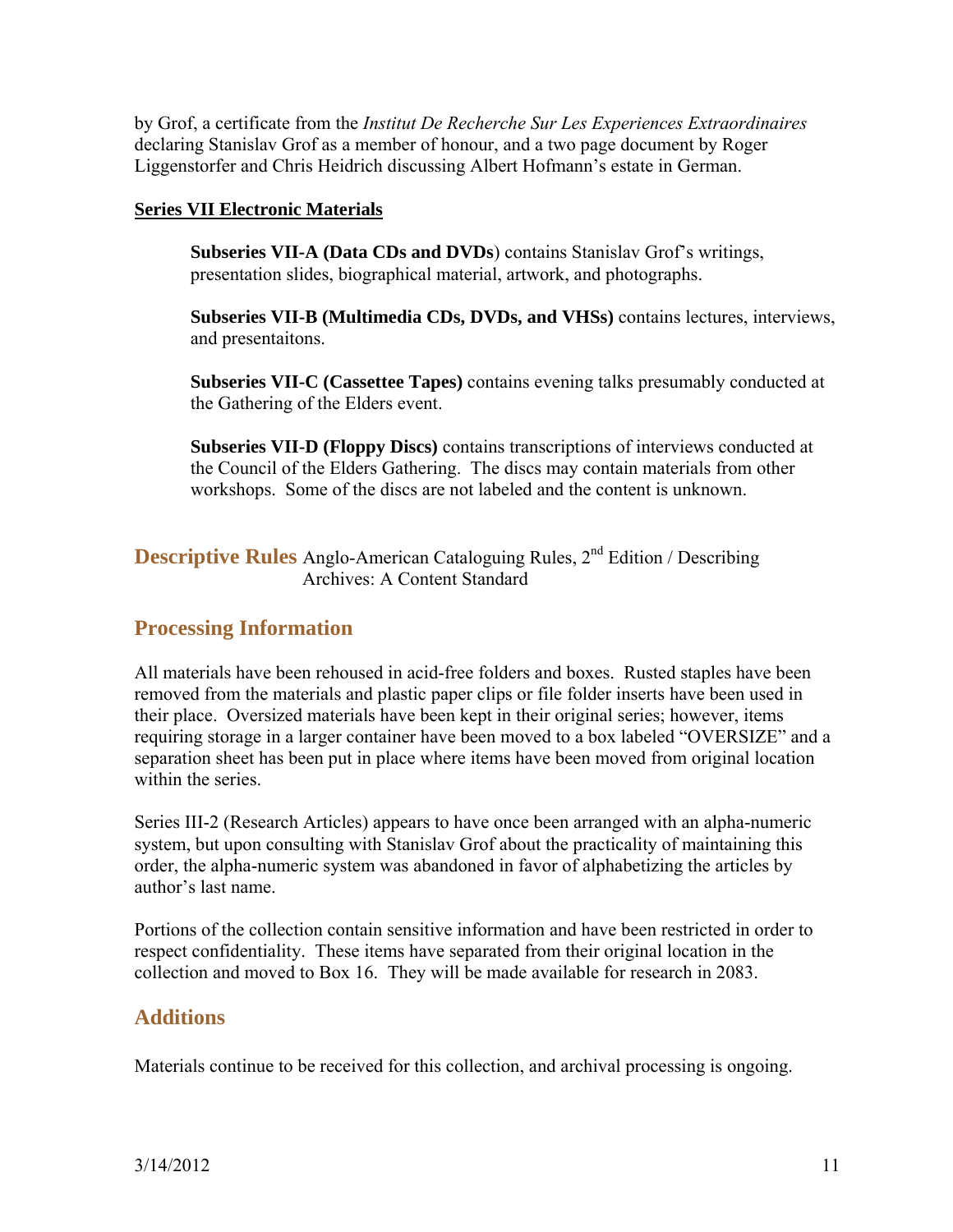## **DETAILED DESCRIPTION OF THE COLLECTION**

## **Series 1: Stanislav Grof Writings and Biographical Information**

## **Subseries A: Manuscripts and Typescripts**

| <b>Box</b><br>$\mathbf{1}$ | <b>Folder</b>  | Account of dream at Esalen Institute, circa 1963-1967                                                                                                                |
|----------------------------|----------------|----------------------------------------------------------------------------------------------------------------------------------------------------------------------|
| $\mathbf{1}$               | $\mathbf{1}$   | Papers with handwritten notes                                                                                                                                        |
| $\mathbf{1}$               | $\mathbf{1}$   | "Basic Perinatal Matrices" charts                                                                                                                                    |
| 16                         | $\mathbf{1}$   | Oversize "Basic Perinatal Matrices" chart                                                                                                                            |
| $\mathbf{1}$               | $\mathbf{1}$   | "Dipropltyptamine (DPT) as an Adjunct in the Counseling of Cancer<br>Patients"                                                                                       |
| $\mathbf{1}$               | $\mathbf{1}$   | "Comparison of the conceptual frameworks of Sigmund Freud and C.G.<br>Jung"                                                                                          |
| $\mathbf{1}$               | 1              | Stanislav Grof interview with Dr. Albert Hofmann at the Esalen Institute<br>in Big Sur, California, 1984                                                             |
| $\mathbf{1}$               | 1              | "The Holonomic Theory: A New Paradigm for Consciousness Research"                                                                                                    |
| 19                         | $\overline{2}$ | "H. R. Giger and the Zeitgeist of the Twentieth Century."                                                                                                            |
| 21                         | $\overline{2}$ | Doctoral Dissertation: Grof, S. and Z. Dytrych. LSD 25: Vyuziti V<br>Klinicke Praxi. Volume II, 1965. [LSD: Use in Clinical Practice; In<br>Czech.] (signed by Grof) |
| 21                         | 3              | Doctoral Dissertation: Grof, S. and Z. Dytrych. LSD A Jeho Vyuziti V<br>Klinicke Praxi. Volume I, 1964. (signed by Grof)                                             |

## **Subseries B: Published Works**

| <b>Box</b>   | Folder | Articles authored by Grof, 1960-1993                                                                               |
|--------------|--------|--------------------------------------------------------------------------------------------------------------------|
|              |        | Grof, Stanislav. "Beyond Psychoanalysis," Darshana International, Vol.<br>10, No. 3, July 1970, 55-73. (photocopy) |
| $\mathbf{1}$ | 2      | Grof, Stanislav and Zdenek Dytrych. Blocking of LSD Psychosis by<br>Means of Premedication of Niamid. (photocopy)  |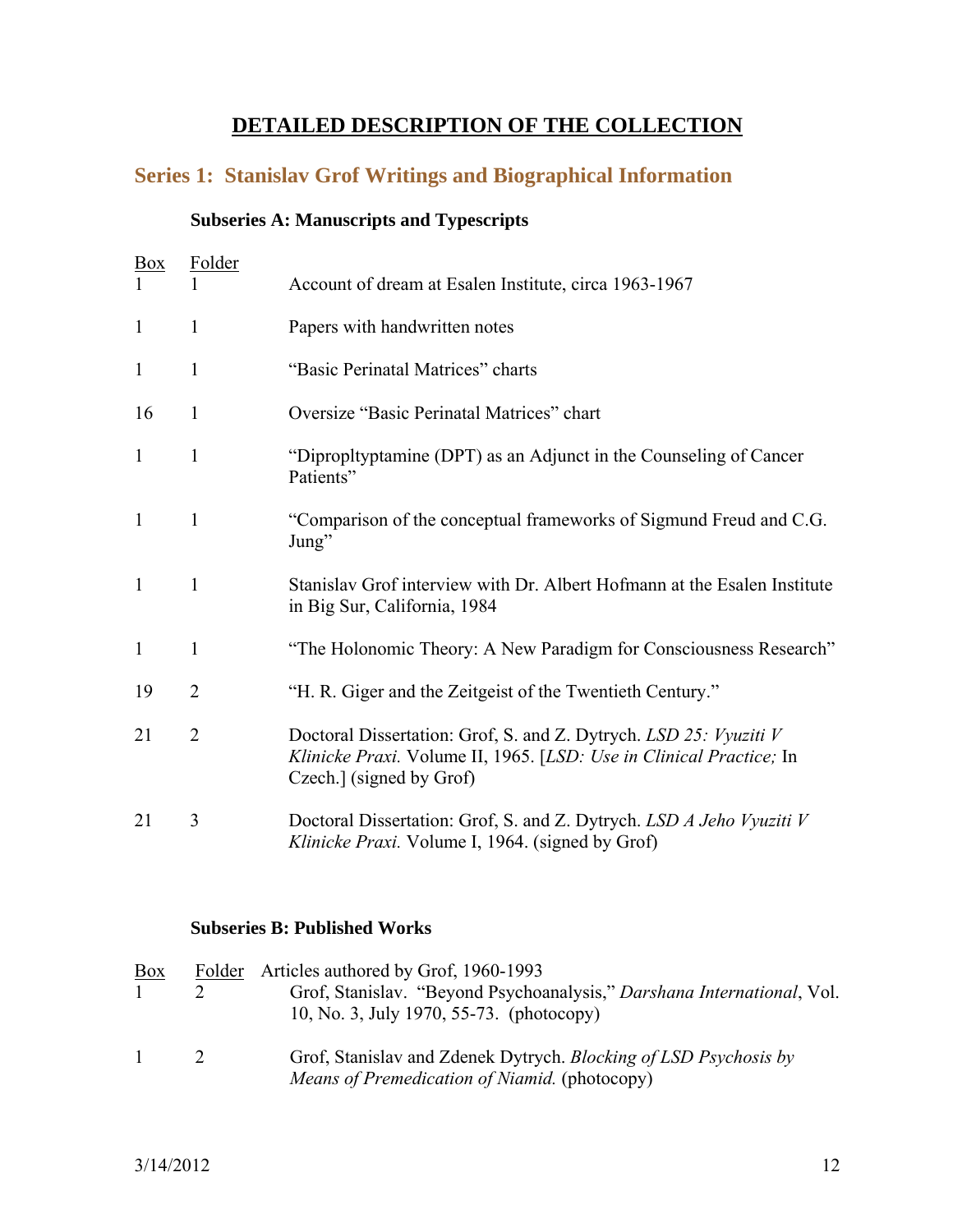| 20           | 1              | Grof, Stanislav and Z. Dytrych. "Blocking of LSD reaction by<br>premedication with Niamid." (reprint?)                                                                      |
|--------------|----------------|-----------------------------------------------------------------------------------------------------------------------------------------------------------------------------|
| 20           | 1              | Grof, Stanislav and Z. Dytrych. "Blocking of LSD reaction by<br>premedication with Niamid." (reprint?)                                                                      |
| 21           | $\mathbf{1}$   | Grof, Stanislav and Joan Halifax. Chelovek Pered Licom Smerti. The<br>Human Encounter with Death. (printed by Samizdat, a Russian<br>underground press and signed by Grof.) |
| 20           | $\mathbf{1}$   | Grof, Stanislav, et al. "Clinical and Experimental Study of Central<br>Effects of Adrenochrome," Journal of Neuropsychiatry. Vol. 5, No. 1,<br>1963. (reprint)              |
| 20           | $\mathbf{1}$   | Grof, Stanislav, et al. "Clinical and Experimental Study of Central<br>Effects of Adrenochrome," Journal of Neuropsychiatry. Vol. 5, No. 1,<br>$1963.$ (reprint)            |
| 20           | $\mathbf{1}$   | Grof, Stanislav. "Consciousness Evolution and Planetary Survival:<br>Psychological Roots of Human Violence and Greed," World Futures.<br>Vol.47, 1996. (reprint)            |
| 20           | $\mathbf{1}$   | Grof, Stanislav. "Consciousness Evolution and Planetary Survival:<br>Psychological Roots of Human Violence and Greed," World Futures.<br>Vol.47, 1996. (reprint)            |
| $\mathbf{1}$ | $\overline{2}$ | Grof, Stanislav. "Counsciousness Evolution as Human Survival,"<br>R.M.S.E.N. Times, March 1993.                                                                             |
| $\mathbf{1}$ | $\overline{2}$ | Grof, Stanislav. "Die Erfahrung des Todes," Integrative Therapie,<br>February/March 1980, pages 157-180. (reprint)                                                          |
| 20           | $\mathbf{1}$   | Grof, Stanislav. "Die holonomische Theorie Ein neues Paradigma fur die<br>Bewusstseinsforschung." (photocopy)                                                               |
| $\mathbf{1}$ | $\overline{2}$ | Grof, Stanislav. "Diethylamid Kyseliny D-Lsergové (LSD)," Casopis<br>Lekaru Ceskych – Lekarska Veda V Zahranici, 1960.                                                      |
| 20           | 1              | Grof, Stanislav. "Diethylamid Kyseliny D-Lsergové (LSD)," Casopis<br>Lekaru Ceskych – Lekarska Veda V Zahranici, 1960.                                                      |
| 20           | $\mathbf{1}$   | Grof, Stanislav. "DPT as an Adjunct in Psychotherapy of Alcoholics,"<br>International Pharmacopsychiatry. 1973. (reprint)                                                   |
| 20           | $\mathbf{1}$   | Grof, Stanislav. "DPT as an Adjunct in Psychotherapy of Alcoholics,"<br>International Pharmacopsychiatry. 1973. (reprint)                                                   |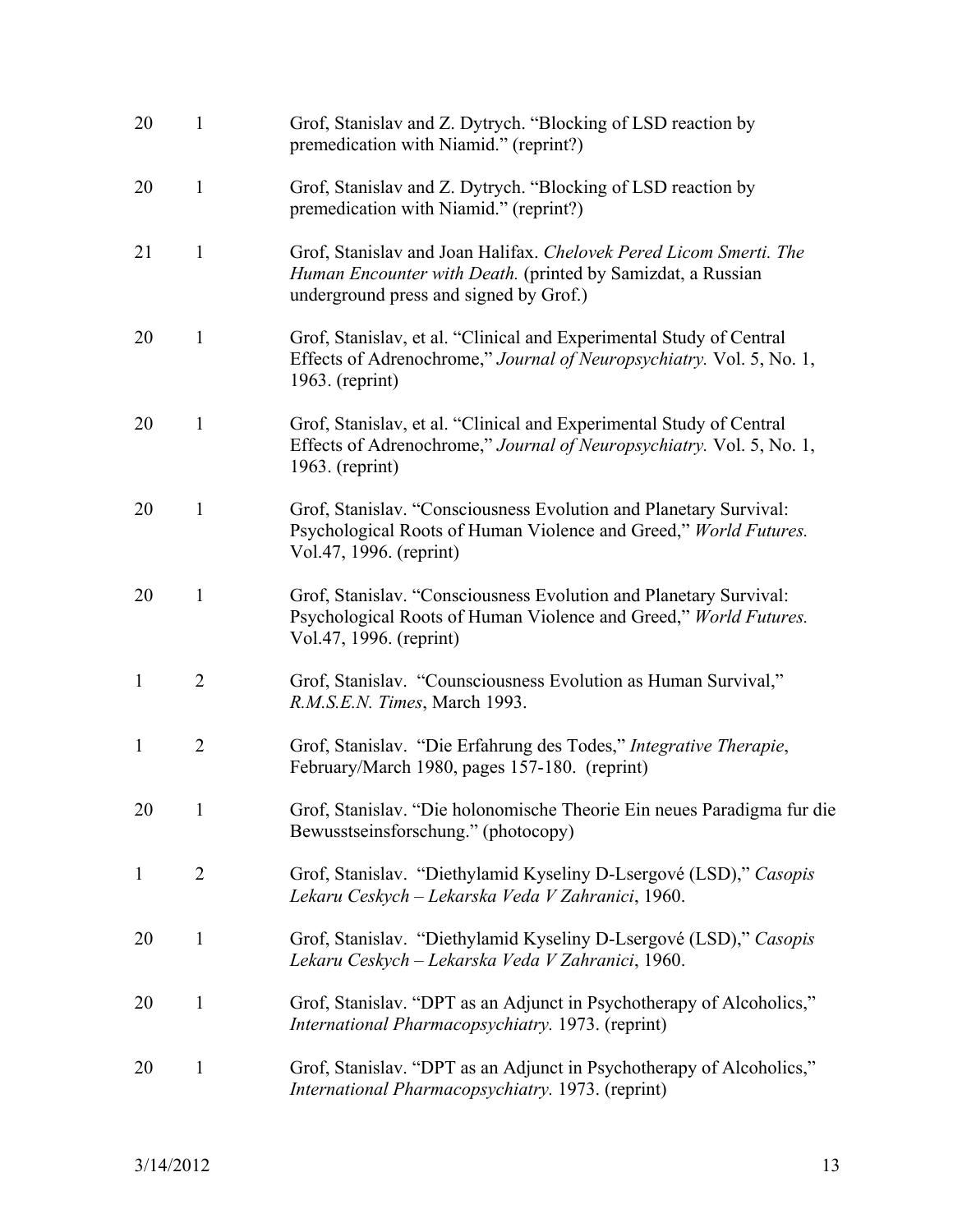| $\mathbf{1}$ | $\overline{2}$ | Grof, S., R.A. Soskin, W.A. Richards and A.A. Kurland. "DPT as an<br>Adjunct in Psychotherapy of Alcoholics," <i>Int. Pharmacopsychiat.</i> Vol. 8,<br>1973.                                                   |
|--------------|----------------|----------------------------------------------------------------------------------------------------------------------------------------------------------------------------------------------------------------|
| 20           | $\mathbf{1}$   | Grof, Stanislav. "Druha mezinarodni conference o pouziti LSD v<br>psychoterapii." Referaty Ze Sjezdu A Pracovist. (reprint)                                                                                    |
| 20           | $\mathbf{1}$   | Grof, Stanislav. "Druha mezinarodni conference o pouziti LSD v<br>psychoterapii." Referaty Ze Sjezdu A Pracovist. (reprint)                                                                                    |
| 20           | $\mathbf{1}$   | Grof, Stanislav. "East and West: Ancient Wisdom and Modern Science,"<br><i>The World and I. May 1986. (clipping)</i>                                                                                           |
| $\mathbf{1}$ | $\overline{2}$ | Grof, Stanislav. "The Effect of LSD on Chromosomes, Genetic<br>Mutation, Fetal Development and Malignancy," Appendix to Theory and<br><i>Practice of LSD Psychotherapy,"</i> undated. (photocopied typescript) |
| 20           | $\mathbf{1}$   | Grof, Stanislav and Milos Vojtechovsky. "Experimentalni Psychoza Po<br>Poziti 200mg Benactyzinu," Ceskoslovenska Psychiatrie. Vol. 54, No. 6,<br>1958. (reprint)                                               |
| 20           | $\mathbf{1}$   | Grof, Stanislav and Milos Vojtechovsky. "Experimentalni Psychoza Po<br>Poziti 200mg Benactyzinu," Ceskoslovenska Psychiatrie. Vol. 54, No. 6,<br>1958. (reprint)                                               |
| $\mathbf{1}$ | $\overline{2}$ | Grof, Stanislav. "Holonomic Theory and Psychedelic Experience,"<br>Dromenon, A Journal of New Ways of Being, Vol. 2, No. 5/6, 1980,<br>pages 11-17. (Note: This item has been removed for cataloging.)         |
| 20           | $\mathbf{1}$   | Grof, Stanislav. "Holotropic Breathwork and the Hyperventilation<br>Syndrome," The Inner Door. Vol. 9, No. 2, May 1997. (preprint?)                                                                            |
| 20           | 1              | Grof, Stanislav. "The Implications of Psychedelic Research for<br>Anthropology: Observations from LSD Psychotherapy," Symbols and<br>Sentiments. London: Academic Press, 1976. (reprint)                       |
| 20           | $\mathbf{1}$   | Grof, Stanislav. "K Problematice Optickych Poruch V<br>Autoexperimentech S Hallucinogeny," Ceskoslovenska Psychiatrie. 60,<br>3, 1964. (reprint)                                                               |
| 20           | $\mathbf{1}$   | Grof, Stanislav, et al. "LSD-Assisted Psychotherapy in Patients with<br>Terminal Cancer," International Pharmacopsychiatry. 8, 1973. (reprint)                                                                 |
| 20           | $\mathbf{1}$   | Grof, Stanislav, et al. "LSD-Assisted Psychotherapy in Patients with<br>Terminal Cancer," International Pharmacopsychiatry. 8, 1973. (reprint)                                                                 |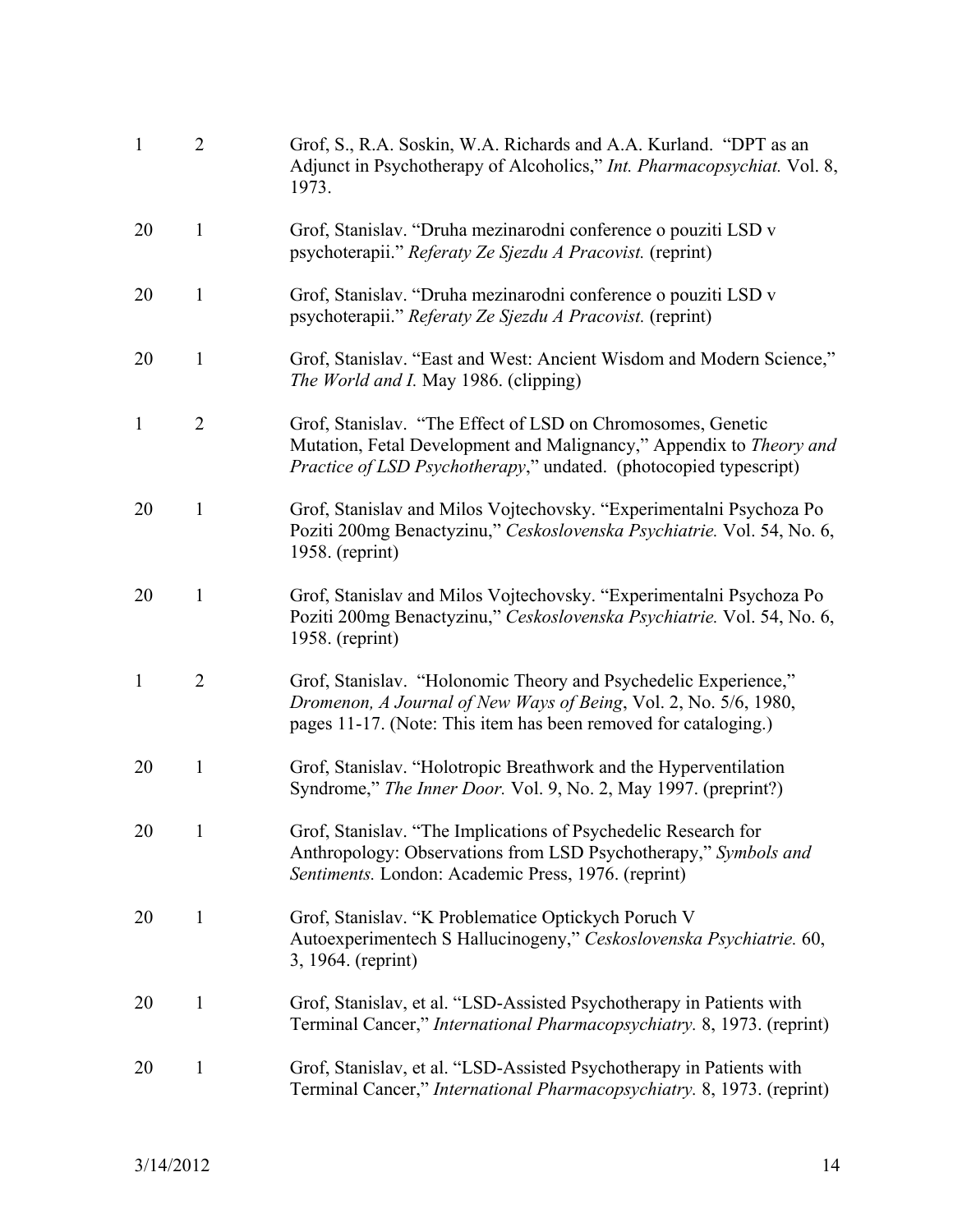| $\mathbf{1}$ | $\overline{2}$ | Grof, Stanislav. "LSD in de Begugnung mit dem Tod – Ein Beitrag zur<br>Humanisierung des Sterbens," Zeitschrift fur Humanistische<br><i>Psychologie</i> , 1979. (Note: This item has been removed for cataloging.)                             |
|--------------|----------------|------------------------------------------------------------------------------------------------------------------------------------------------------------------------------------------------------------------------------------------------|
| $\mathbf{1}$ | $\overline{2}$ | Grof, Stanislav. "LSD Psychotherapy and Human Culture," The Journal<br>for the Study of Consciousness, Vol. 3, 1970. (photocopy)                                                                                                               |
| $\mathbf{1}$ | $\overline{2}$ | Grof, Stanislav. "LSD und das menschliche Unbewusste," Kindheit,<br>Vol. 3, 1981. (reprint)                                                                                                                                                    |
| 20           | 1              | Grof, Stanislav. "LSD und das menschliche Unbewusste," Kindheit,<br>Vol. 3, 1981. (reprint)                                                                                                                                                    |
| 20           | $\overline{2}$ | Grof, Stanislav. "Man kann die Astrologie nicht bejahen, ohne auch ihr<br>Weltbild zu ubernehmen," Astrologie Heute. No. 8, April/May 2004.<br>(photocopy)                                                                                     |
| $\mathbf{1}$ | $\overline{2}$ | Grof, Stanislav. "Modern Consciousness Research and Human<br>Survival," ReVision, the Journal of Consciousness and Change, Vol. 8,<br>No.1, 1985. (Note: This item has been removed for cataloging.)                                           |
| 20           | $\overline{2}$ | Grof, Stanislav. "Nature, Mind, and Consciousness: Gregory Bateson<br>and the New Paradigm," Phoenix: Journal of Transpersonal Psychology.<br>$5, 1981.$ (photocopy)                                                                           |
| 20           | $\overline{2}$ | Grof, Stanislav. "Nature, Mind, and Consciousness: Gregory Bateson<br>and the New Paradigm," Phoenix: Journal of Transpersonal<br><i>Anthropology.</i> Vol. 5, No. 2, 1981. (reprint)                                                          |
| 20           | $\overline{2}$ | Grof, Stanislav. "Neobvylky Pripad Religiozni Paranoidni Psychozy,"<br>Ceskoslovenska Psychiatrie. 60, 4, 1959. (reprint)                                                                                                                      |
| 20           | 2              | Grof, Stanislav and ZD. Dytrych. "Novy Pristup K Nekterym<br>Psychologickym Problemum," Ceskoslovenska Psychologie. 8, 1964.<br>(reprint)                                                                                                      |
| 20           | 7              | Grof, Stanislav. Oblasti Chelovyecheskogo Bessoznatelnogo: Opyt<br>Issledovaniy C Pomoshchyu LSD. Realms of the Human Unconscious:<br>Observations from LSD Research. (printed by Samizdat, a Russian<br>underground press and signed by Grof) |
| $\mathbf{1}$ | 2              | Grof, Stanislav. "Perinatal Roots of Wars, Totaltarianism, and<br>Revolutions: Observations from LSD Research," The Journal of<br>Psychohistory. Vol. 4, No. 3, Winter 1977. (Note: This item has been<br>removed for cataloging.)             |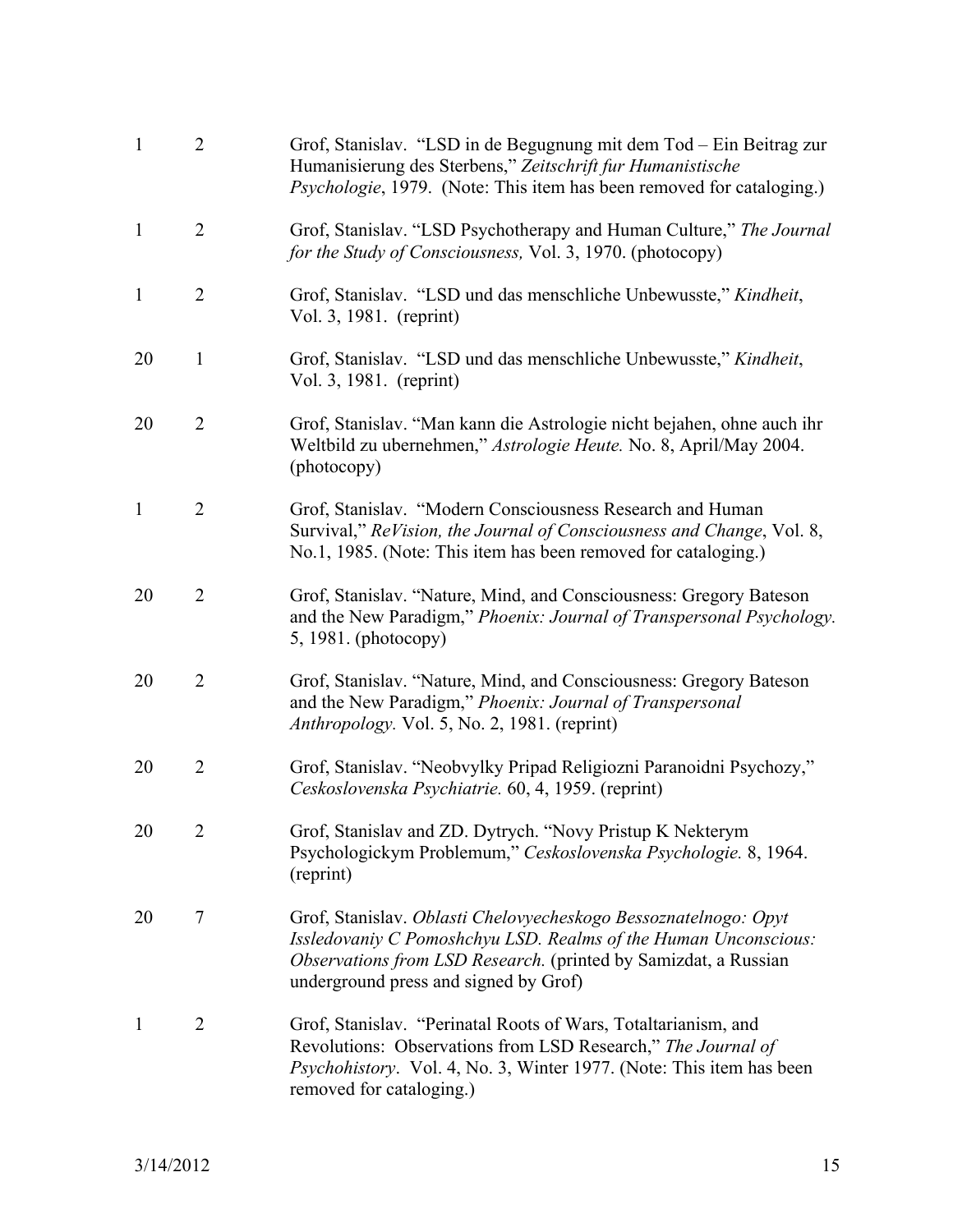| 20           | $\overline{2}$ | Grof, Stanislav. "Perinatale Ursprunge von Kriegen, Revolutionen und<br>Totalitarismus," Kindheit. Vol. 5, No. 1, 1983. (clipping)                                                                                                                      |
|--------------|----------------|---------------------------------------------------------------------------------------------------------------------------------------------------------------------------------------------------------------------------------------------------------|
| 20           | $\overline{2}$ | Grof, Stanislav. "Perinatale Ursprunge von Kriegen, Revolutionen und<br>Totalitarismus," <i>Kindheit.</i> Vol. 5, No. 1, 1983. (clipping)                                                                                                               |
| 20           | $\overline{2}$ | Grof, Stanislav. "Proslov," Prazska krizovatka. 4, 2007. (reprint)                                                                                                                                                                                      |
| 20           | $\overline{2}$ | Grof, Stanislav. "Psychedelische Therapie und holonome Integration:<br>Therapeutisches Potential aussergewohnlicher Bewusstseinszustande,"<br>Ethnopsychotherapie. Vol. 7, No. 17, 1987. (reprint)                                                      |
| 20           | $\overline{2}$ | Grof, Stanislav. "Psychotogenni Ucinky Derivatu Adrenalinu," Souborny<br>Referat. 2, 4, 1960. (reprint)                                                                                                                                                 |
| 20           | $\overline{2}$ | Grof, Stanislav. "Psychotogenni Ucinky Derivatu Adrenalinu," Souborny<br><i>Referat.</i> 2, 4, 1960. (reprint)                                                                                                                                          |
| 20           | $\overline{2}$ | Grof, Stanislav. "Serotonin A Jeho Vyznam Pro Psychiatrii," Souborne<br>Referaty.                                                                                                                                                                       |
| $\mathbf{1}$ | $\overline{2}$ | Grof, Chistina and Stan. "Spritual Emergency: The Understanding and<br>Treatment if Transpersonal Crisis," ReVision, The Journal of<br>Consciousness and Change, Vol. 8, No. 2, 1986, pages 7-20. (Note: This<br>item has been removed for cataloging.) |
| $\mathbf{1}$ | $\overline{2}$ | Grof, Stanislav. "Sprituality, Addiction, and Western Science."<br>ReVision, The Journal of Consciousness and Change, Vol. 10, No. 2,<br>Fall 1987, pages 5-18. (Note: This item has been removed for<br>cataloging.)                                   |
| 20           | $\overline{2}$ | Grof, Stanislav. "Use of LSD in Personality Diagnostics and Therapy of<br>Psychogenic Disorders." (photocopy of preprint)                                                                                                                               |
| $\mathbf{1}$ | $\overline{2}$ | Grof, Stanislav. "Varieties of Transpersonal Experiences: Observations<br>from LSD Psychotherapy," Journal of Transpersonal Psychology, Vol.<br>4, No. 1, 1972. (reprint)                                                                               |
| $\mathbf{1}$ | $\overline{2}$ | Kurn, E., K. Rysanek, V. Vitek, M. Vojtechovsk and S. Grof.<br>"Multidimensional Approach to the Psychopharmacological<br>Experiment," Psychopharmalogical Methods, 1963.                                                                               |
| 1            | $\overline{2}$ | Pahnke, W. and A.A. Kurland, S. Unger, Ch. Savage, and S. Grof. "The<br>Experimental Use of Psychedelic (LSD) Psychotherapy," International<br>Journal of Clinical Pharmacology, Therapy, and Toxicocology, Vol. 4,                                     |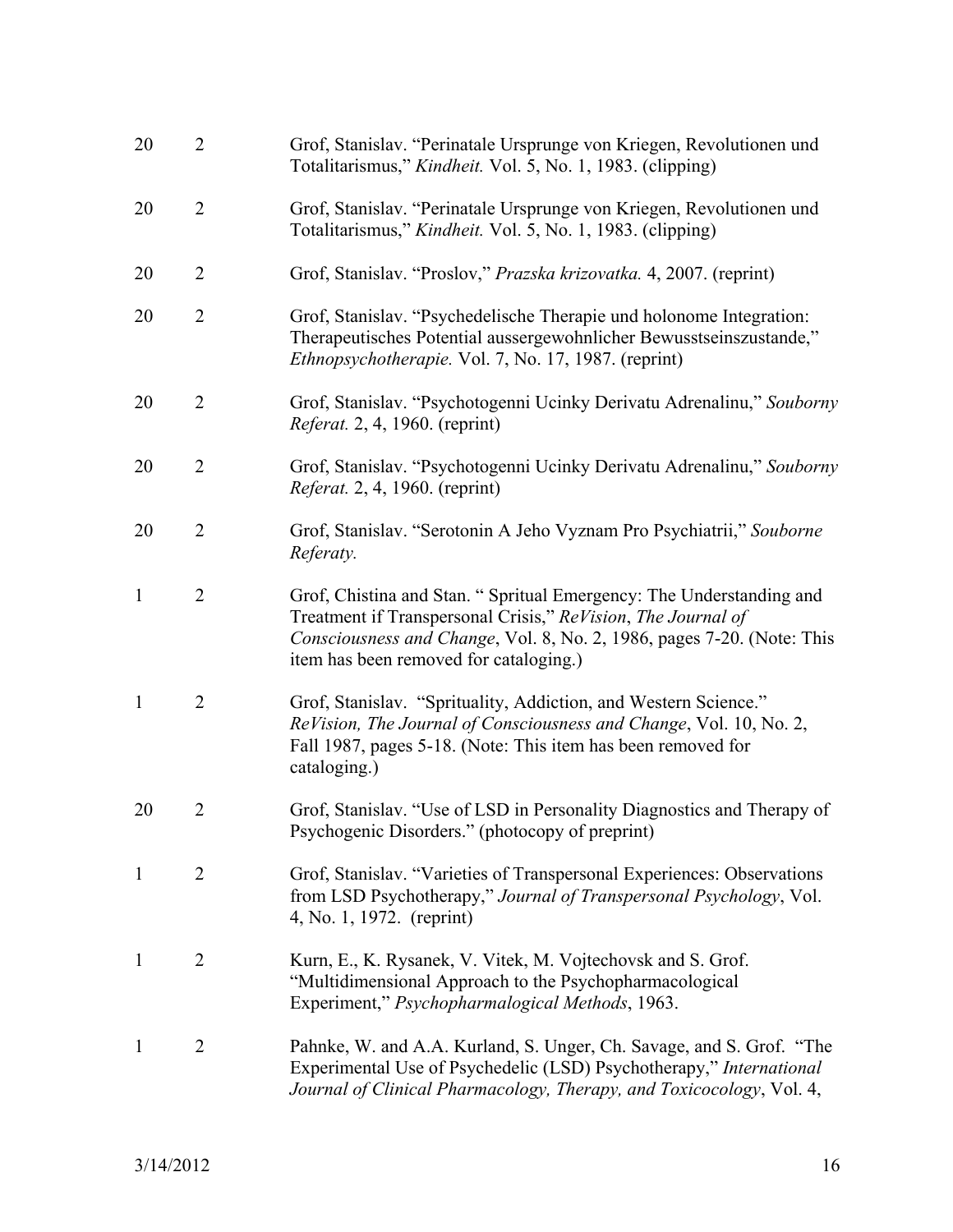1971.

1 2 Richards, William, Stanislav Grof, Louis Goodman, and Albert Kurland. "LSD-Assisted Psychotherapy and the Human Encounter with Death," *The Journal of Transpersonal Psychology*, Vol. 2, 1972.

#### **Subseries C: Presentations**

| $\frac{Box}{}$ | Folder   |                                                                  |
|----------------|----------|------------------------------------------------------------------|
| $\mathbf{1}$   | $\sim$ 3 | Presentations, 1965-1973                                         |
| 17             | 16       | Paper presented at conference in Fort Knoxville, Colorado, 2009. |

#### **Subseries D: Patient Notes**

#### Box Folder

1 4 Patient Notes, Circa 1970 [Note: Access to this information is restricted and materials have been moved to Box 16, "Restricted Information," until 2083.]

#### **Subseries E, Biographical/Promotional material**

| Box<br>17 | Folder<br>17 | Clippings, 1971-2008                                                             |
|-----------|--------------|----------------------------------------------------------------------------------|
| 1         | 5            | Biographical/Promotional material, 1975-1985                                     |
| 17        | 18           | Promotional material, circa 1980s                                                |
| 17        | 14           | Newspaper and publication clippings pertaining to Stanislay Grof, circa<br>1980s |
| 17        | $\mathbf{1}$ | Correspondence pertaining to 1982 MGM movie, Brainstorm                          |
| 16        | 1            | Photocopy of promotional poster, 1985                                            |
| 17        | 15           | Clippings, correspondence, and funeral program, 2008-2009                        |

## **Series II: Student Experiences**

#### Box Folder

3/14/2012 17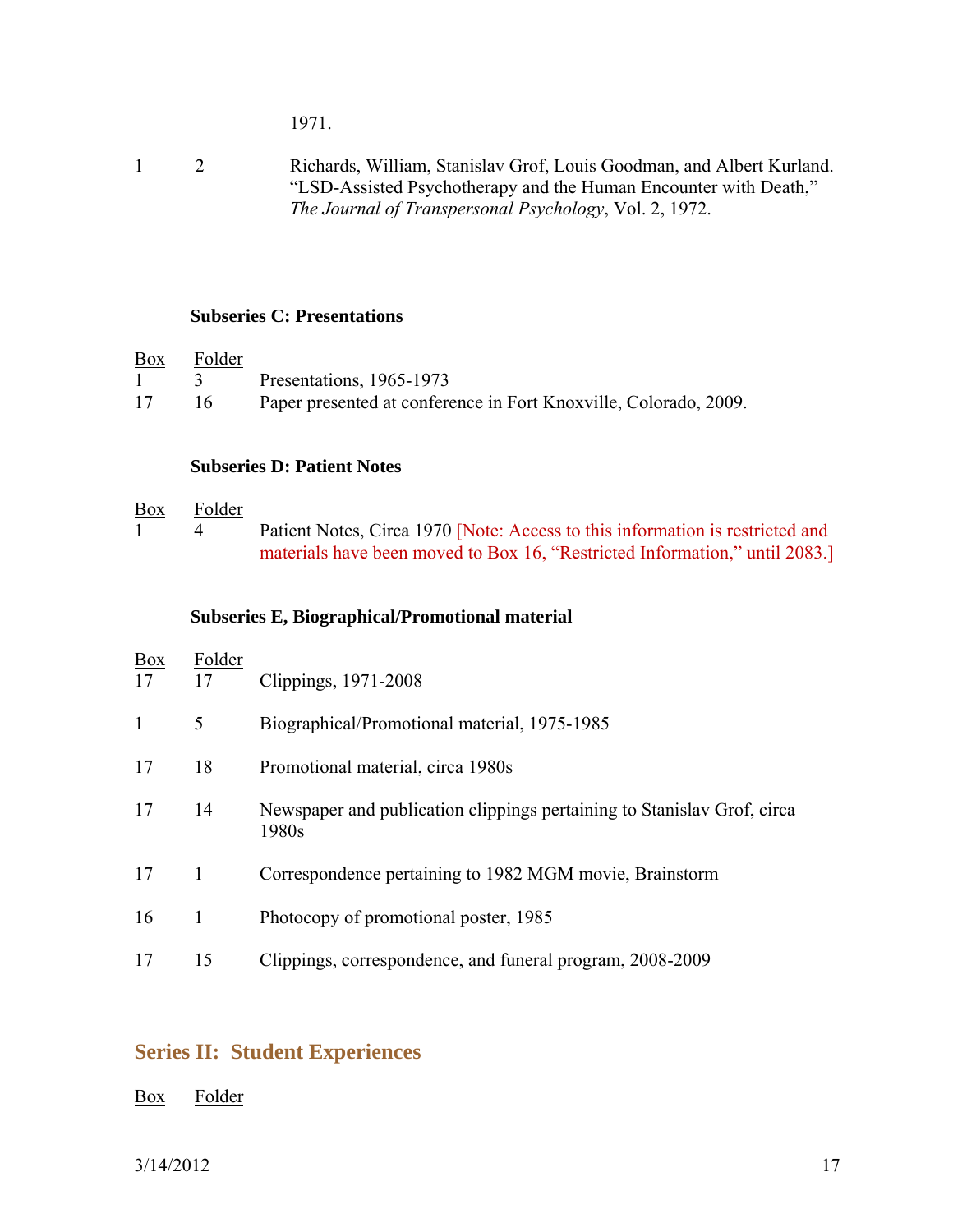1 2 Student Experiences, 1981 [Note: Access to a portion of this information is restricted until 2056.]

## **Series III: Research Materials**

#### **Subseries A: Research Studies, Projects, and Proposals**

| Box | Folder |                                                                     |
|-----|--------|---------------------------------------------------------------------|
|     |        | Narcotic Addiction-Psychedelic therapy Research Program, 1968       |
| 1   |        | Application to Amend IND-3250 for the Administration of LSD for     |
|     |        | Training Purposes, 1969                                             |
|     |        | Residential Treatment of Adult Male Offenders, 1971 [Please note:   |
|     |        | Access to this document is restricted until 2046.]                  |
| 17  | 10     | Transcript of Humphry Osmond interview, 1976 (typed in 1998)        |
| 17  | 3      | Laura Huxley interview, 1998                                        |
| 17  | 4      | Materials pertaining to Elders Psychedelic conference at the Fetzer |
|     |        | Institute, 1998                                                     |
| 17  | 12     |                                                                     |
| 17  | 5      | Planning documents for Gathering of the Elders convention, 1998     |
| 17  | 6      | Program documents from the Psychedelic Elders conference, 1998      |
| 17  |        | Transcripts of interview with Willis Harman, 1998                   |
|     |        |                                                                     |

#### **Subseries B, Research Articles**

| <b>Box</b>     | Folder | Research Articles: A                                                                                                                                                                          |
|----------------|--------|-----------------------------------------------------------------------------------------------------------------------------------------------------------------------------------------------|
| $\mathcal{L}$  |        | Aaronson, Bernard S. "Distance, Depth, and Schizophrenia,"<br>The American Journal of Clinical Hypnosis. Vol. 9, No. 3,<br>January 1967. (photocopy)                                          |
| 2              |        | Aaronson, Bernard S. "LSD: Experimental Findings,"<br><i>Parapsychology.</i> June 1967. (photocopy)                                                                                           |
| $\overline{2}$ |        | Aaronson, Bernard S. Some Hypnotic Analogues to the<br><i>Psychedelic State.</i> (print out)                                                                                                  |
| $\overline{2}$ |        | Abraham, David Henry. LSD-25: Differentiable Sensitivities in<br><i>Human Beings. January 21, 1980. (print out)</i>                                                                           |
| $\overline{2}$ |        | Abramson, Harold A. "Lysergic Acid Diethlamide (LSD-25):<br>III. As an Adjunct to Pyschotherapy with Elimination of Fear of<br>Homosexuality," The Journal of Psychology. 35, 1955. (reprint) |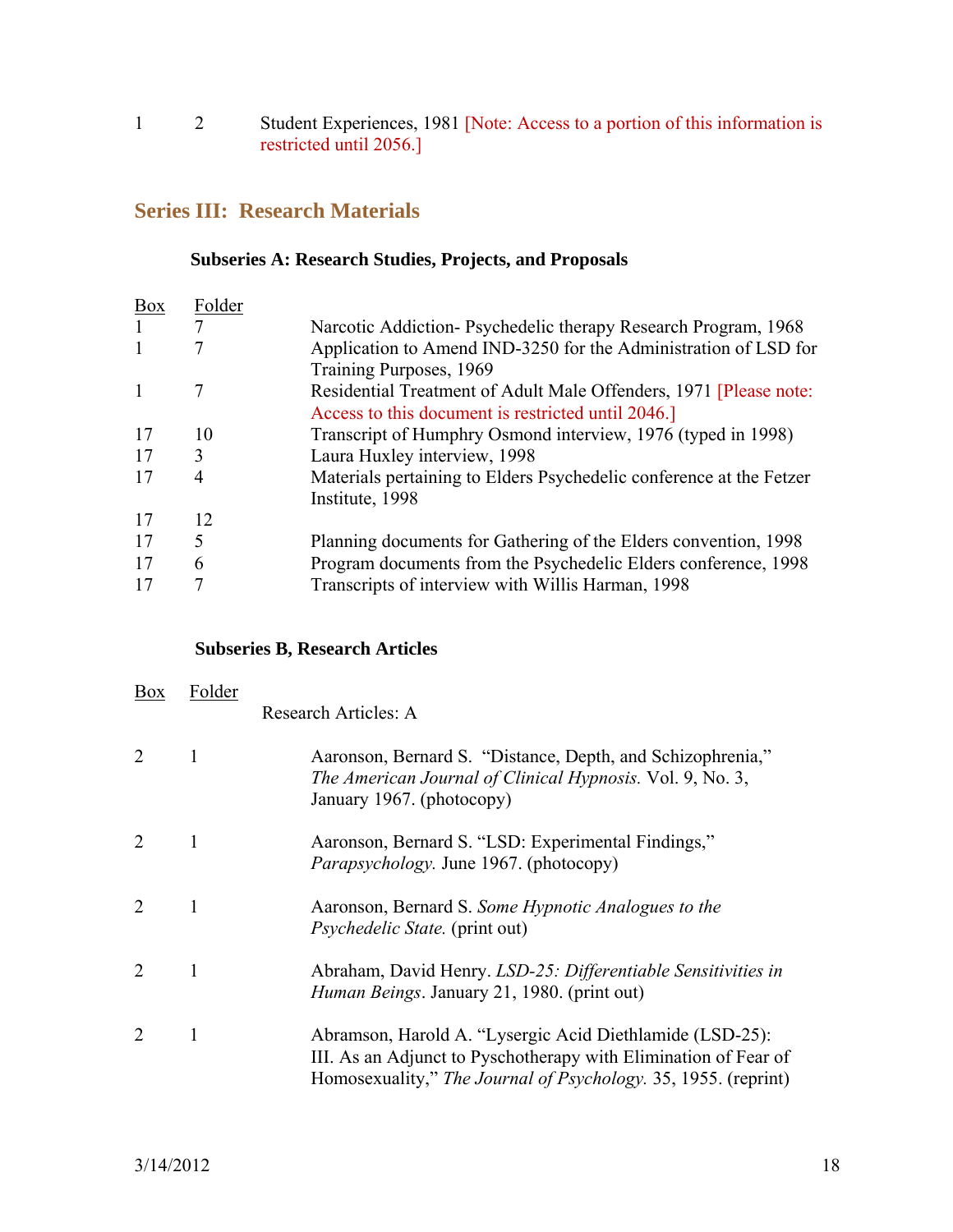| <u>Box</u>     | Folder       |                                                                                                                                                                                                                              |
|----------------|--------------|------------------------------------------------------------------------------------------------------------------------------------------------------------------------------------------------------------------------------|
|                |              | Abramson, H. A. "Discussion Second Symposium," Neuro-<br>Psychopharmacology. 1956 (?). (reprint)                                                                                                                             |
| $\overline{2}$ | $\mathbf{1}$ | Abramson, Harold A., Andre Rolo, and Jeanne Stache.<br>"Lysergic Acid Diethylamide (LSD-25) Antagonists:<br>Chlorpromazine," Journal of Neuropsychiatry. Vol. 1, No. 6,<br>July-August 1960. (reprint)                       |
| $\overline{2}$ | $\mathbf{1}$ | Abramson, H. A., B. Sklarofsky, M. O. Baron, and H. H.<br>Gettner. "Lysergic Acid Diethylamide (LSD-25) Antagonists,"<br>A. M. A. Archives of Neurology and Psychiatry. Vol. 77, April<br>1957. (reprint)                    |
| $\overline{2}$ | $\mathbf{1}$ | Abramson, H. A., B. Sklarofsky, M. O. Baron, and H. H.<br>Gettner. "Lysergic Acid Diethylamide (LSD-25) Antagonists,"<br>A. M. A. Archives of Neurology and Psychiatry. Vol. 77, April<br>1957. (reprint)                    |
| $\overline{2}$ | $\mathbf{1}$ | Abramson, Harold A. and Bernard Sklarofsky. "Lysergic Acid<br>Diethylamide (LSD-25) Antagonists," A. M. A. Archives of<br>General Psychiatry. Vol. 2, January 1960. (reprint)                                                |
| $\overline{2}$ | $\mathbf{1}$ | Abramson, Harold A. and Bernard Sklarofsky. "Lysergic Acid<br>Diethylamide (LSD-25) Antagonists," A. M. A. Archives of<br>General Psychiatry. Vol. 2, January 1960. (reprint)                                                |
| $\overline{2}$ | $\mathbf{1}$ | Abramson, H. A. and Evans, L. T. "Lysergic Acid Diethylamide<br>(LSD 25): II. Psychobiological Effects on the Siamese Fighting<br>Fish," Science. Vol. 120, No. 3128, December 10, 1954.<br>(reprint)                        |
|                |              | Abramson, H. A., M. E. Jarvik, and M. W. Hirsch. "Lysergic<br>Acid Diethylamide (LSD-25): VII. Effect Upon Two Measures<br>of Motor Performance," The Journal of Psychology, 39, 1955.<br>(reprint)                          |
| $\overline{2}$ | $\mathbf{1}$ | Abramson, H. A., M. E. Jarvik, and M. W. Hirsch. "Lysergic<br>Acid Diethylamide (LSD-25): VII. Effect Upon Two Measures<br>of Motor Performance," The Journal of Psychology, 39, 1955.<br>(reprint)                          |
| $\overline{2}$ | $\mathbf{1}$ | Abramson, H. A., S. E. Waxenberg, A. Levine, M. R.<br>Kaufman, and C. Kornetsky. "Lysergic Acid Diethylamide<br>(LSD-25) XIII. Effect on Bender-Gestalt Test Performance,"<br>The Journal of Psychology. 40, 1955. (reprint) |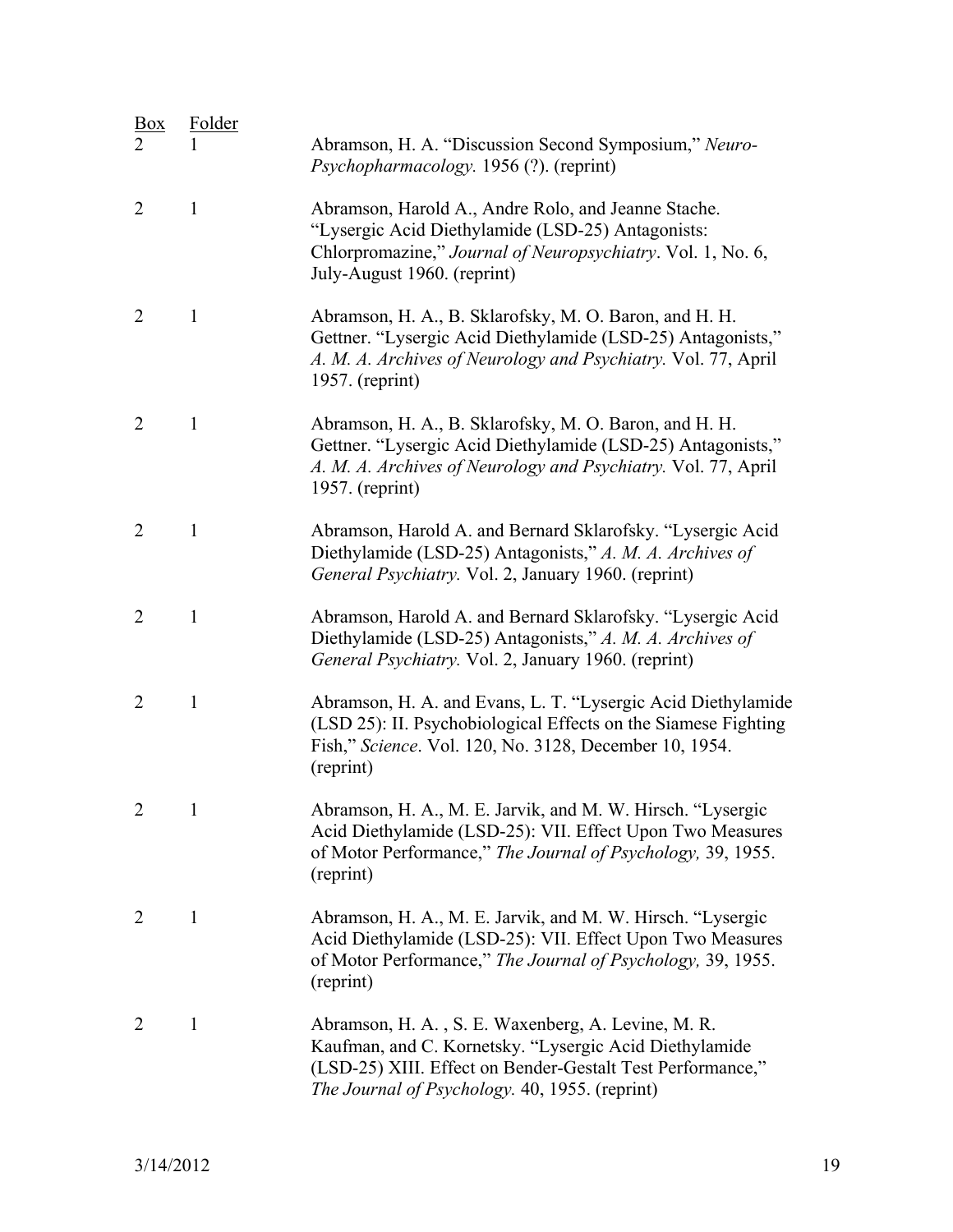| <b>Box</b>     | Folder       |                                                                                                                                                                                                                                            |
|----------------|--------------|--------------------------------------------------------------------------------------------------------------------------------------------------------------------------------------------------------------------------------------------|
| 2              | $\mathbf{1}$ | Abramson, Harold A. and Murray E. Jarvik. "Lysergic Acid<br>Diethylamide (LSD-25): IX. Effect on Snails," The Journal of<br><i>Psychology.</i> 40, 1955. (reprint)                                                                         |
| $\overline{2}$ | $\mathbf{1}$ | Abramson, H. A., M. E. Jarvik, and M. W. Hirsch. "Lysergic<br>Acid Diethylamide (LSD-25): X. Effect on Reaction Time to<br>Auditory and Visual Stimuli," The Journal of Psychology. 50,<br>1955. (reprint)                                 |
| $\overline{2}$ | $\mathbf{1}$ | Abramson, H. A., C. Kornetsky, M. E. Jarvik, M. R. Kaufman,<br>and M. W. Ferguson. "Lysergic Acid Diethylamide (LSD-25):<br>XI. Content Analysis of Clinical Reactions," The Journal of<br><i>Psychology.</i> 40, 1955. (reprint)          |
| $\overline{2}$ | $\mathbf{1}$ | Abramson, H. A., M. E. Jarvik, A. Levine, M. R. Kaufman, and<br>M. W. Hirsch. "Lysergic Acid Diethylamide (LSD-25): XV.<br>The Effects Produced by Substitution of a Tap Water Placebo,"<br>The Journal of Psychology. 40, 1955. (reprint) |
| $\overline{2}$ | $\mathbf{1}$ | Abramson, H. A., M. E. Jarvik, M. H. Gorin, and M. W. Hirsch.<br>"Lysergic Acid Diethylamide (LSD-25): XVII. Tolerance<br>Development and its Relationship to a Theory of Psychosis,"<br>The Journal of Psychology. 41, 1956. (reprint)    |
| $\overline{2}$ | $\mathbf{1}$ | Abramson, Harold A. "Lysergic Acid Diethylamide (LSD-25):<br>XXII. Effect on Transference," The Journal of Psychology. 42,<br>$1956.$ (reprint)                                                                                            |
| $\overline{2}$ | $\mathbf{1}$ | Abramson, Harold A. "Lysergic Acid Diethylamide (LSD-25):<br>XIX. As an Adjunct to Brief Psychotherapy, with Special<br>Reference to Ego Enhancement," The Journal of Psychology.<br>41, 1956. (reprint)                                   |
| $\overline{2}$ | 1            | Abramson, Harold A. "Lysergic Acid Diethylamide (LSD-25):<br>XXII. Effect on Transference," The Journal of Psychology. 42,<br>1956. (reprint)                                                                                              |
| 2              | $\mathbf{1}$ | Abramson, H. A. "Lysergic Acid Diethylamide (LSD-25):<br>XXIX. The Response Index as a Measure of Threshold Activity<br>of Psychotropic Drugs in Man," The Journal of Psychology. 48,<br>$1959.$ (reprint)                                 |
| $\overline{2}$ | $\mathbf{1}$ | Abramson, H. A. "Lysergic Acid Diethylamide (LSD-25):<br>XXX. The Questionnaire Technique with Notes on its Use," The                                                                                                                      |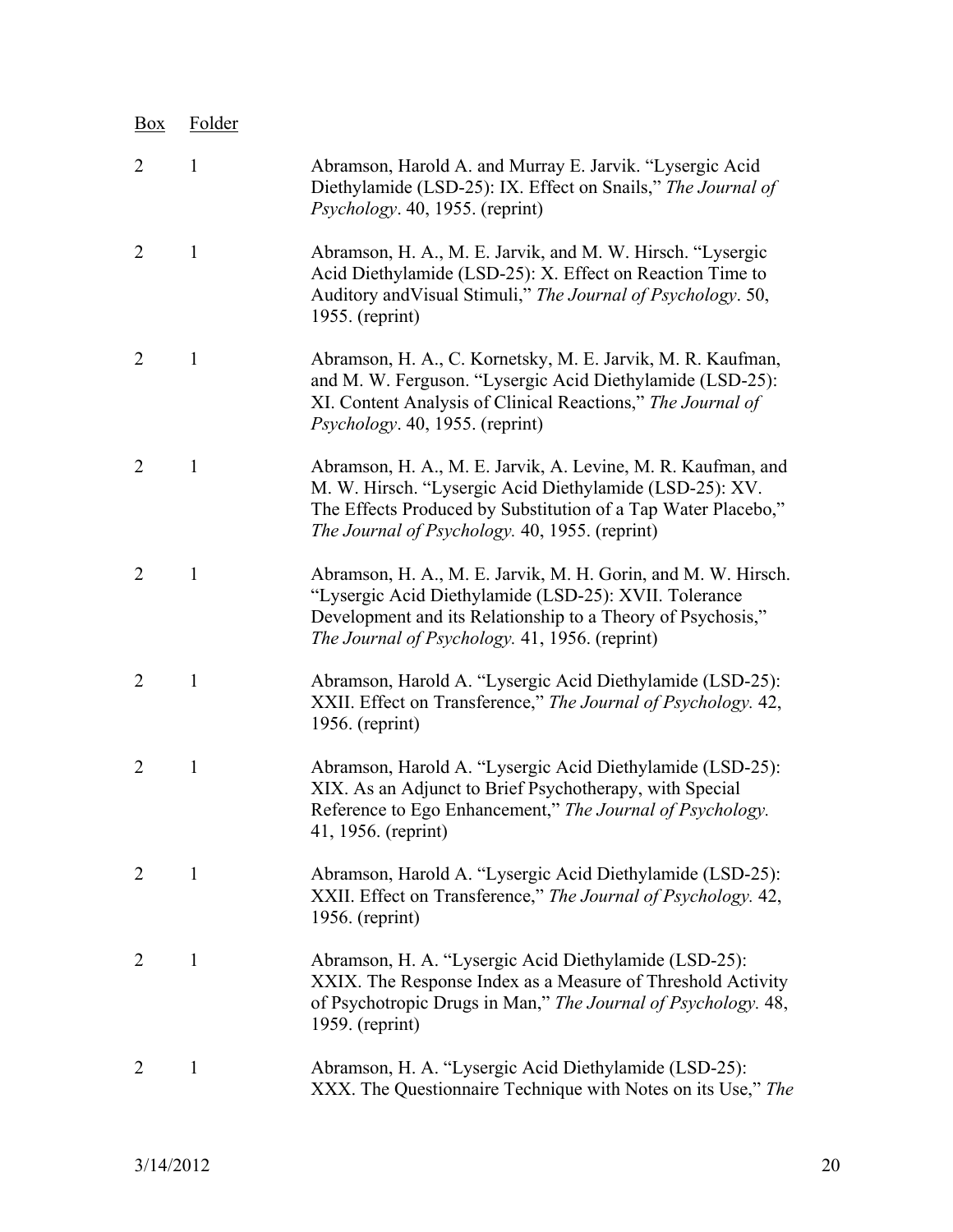| <b>Box</b>     | Folder         | Journal of Psychology. 49, 1960. (reprint)                                                                                                                                                                                                 |
|----------------|----------------|--------------------------------------------------------------------------------------------------------------------------------------------------------------------------------------------------------------------------------------------|
| $\overline{2}$ | $\mathbf{1}$   | Abramson, H. A., and A. Rolo. "Lysergic Acid Diethylamide<br>(LSD-25): XXXVIII. Comparison with Action of Methysergide<br>and Psilocybin on Test Subjects," The Journal of Asthma<br><i>Research.</i> Vol. 2, No. 4, June 1965. (preprint) |
| $\overline{2}$ | $\mathbf{1}$   | Abramson, H. A. "Lysergic Acid Diethylamide (LSD-25):<br>XXX. The Questionnaire Technique with Notes on its Use," The<br>Journal of Psychology. 49, 1960. (reprint)                                                                        |
| $\overline{2}$ | $\mathbf{1}$   | Abramson, H. A., M. E. Jarvik, and M. W. Hirsch. "Lysergic<br>Acid Diethylamide (LSD-25): X. Effect on Reaction Time to<br>Auditory and Visual Stimuli," The Journal of Psychology. 40,<br>1955. (reprint)                                 |
| $\overline{2}$ | $\mathbf{1}$   | Abramson, H. A., A. Rolo, B. Skylarofsky, and J. Stache.<br>"Production of Cross-Tolerance to Psychosis Producing Doses"<br>of Lysergic Acid Diethylamide and Psilocybin," The Journal of<br>Psychology. 49, 1960. (reprint)               |
| $\overline{2}$ | $\mathbf{1}$   | Abramson, H. A., M. P. Hewitt, H. Lennard, W. J. Turner, F. J.<br>O'Neill, and S. Merlis. "The Stablemate Concept of Therapy as<br>Affected by LSD in Schizophrenia," The Journal of Psychology.<br>45, 1958. (reprint)                    |
| 2              | $\overline{2}$ | Abuzzahab, F. S. and B. J. Anderson. "A Review of LSD<br>Treatment in Alcoholism," International Pharmacopsychiatry.<br>$6, 1971.$ (photocopy)                                                                                             |
| $\overline{2}$ | $\overline{2}$ | Adey, W. Ross, Frederick R. Bell, and Barbara J. Dennis.<br>"Effects of LSD-25, psilocybin, and psilocin on temporal lobe<br>EEG patterns and learned behavior in the cat," Neurology. Vo.<br>12, No. 9, September 1962. (reprint)         |
| $\overline{2}$ | $\overline{2}$ | Aggernaes, Martin. "A Study of Kleptomania with Illustrative<br>Cases," Acta Psychiatrica Et Neurologica Scandinavica. Vol.<br>36, Fasc. 1, 1961. (reprint)                                                                                |
| $\overline{2}$ | $\overline{2}$ | Aghajanian, G. K., W. E. Foote, and M. H. Sheard. "Action of<br>Psychotogenic Drugs on Single Midbrain Raphe Neurons," The<br>Journal of Pharmacology and Experimental Therapeutics. Vol.<br>171, No. 2, 1970. (photocopy)                 |
| 2              | 2              | Aghajanian, George K. and Daniel X. Freedman. "Biochemical                                                                                                                                                                                 |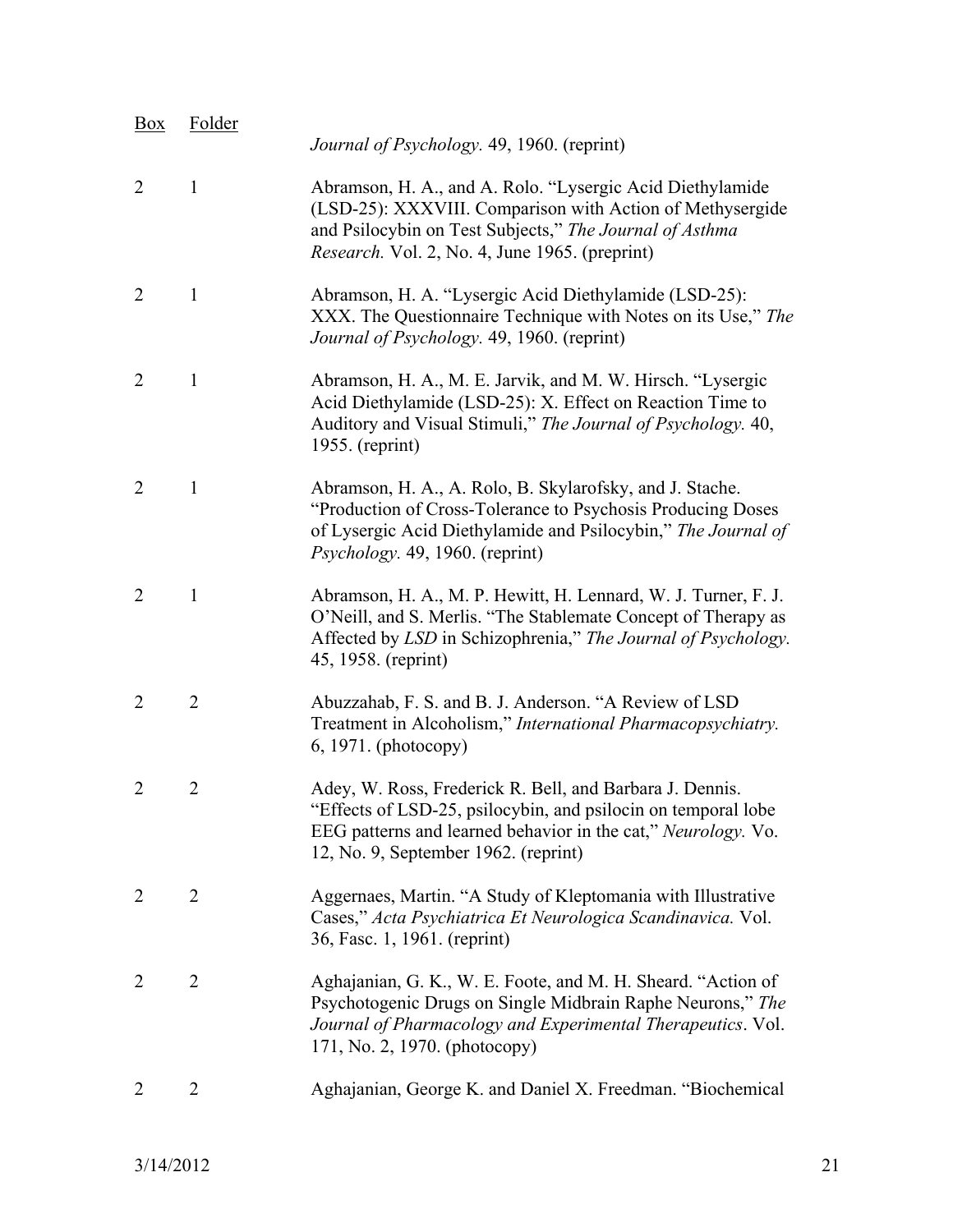| Box            | Folder         | and Morphological Aspects of LSD Pharmacology,"<br>Psychopharmacology: A Review of Progress, 1957-1967.<br>December 1967. (reprint)                                                                                                                           |
|----------------|----------------|---------------------------------------------------------------------------------------------------------------------------------------------------------------------------------------------------------------------------------------------------------------|
| $\overline{2}$ | $\overline{2}$ | Aghajanian, George K. and Daniel X. Freedman. "Biochemical<br>and Morphological Aspects of LSD Pharmacology,"<br>Psychopharmacology: A Review of Progress, 1957-1967.<br>December 1967. (photocopy)                                                           |
| $\overline{2}$ | $\overline{2}$ | Aghajanian, George K., Warren E. Foote, and Michael H.<br>Sheard. "Lysergic Acid Diethylamide: Sensitive Neuronal Units<br>in the Midbrain Raphe," Science. Vol. 161, August 1968.<br>(photocopy)                                                             |
| $\overline{2}$ | $\overline{2}$ | Aghajanian, George K., Warren E. Foote, and Michael H.<br>Sheard. "Lysergic Acid Diethylamide: Sensitive Neuronal Units<br>in the Midbrain Raphe," Science. Vol. 161, August 1968.<br>(photocopy)                                                             |
| $\overline{2}$ | $\overline{2}$ | Agnew, N. and A. Hoffer. "Nicotinic Acid Modified Lysergic<br>Acid Diethylamide Psychosis," The Journal of Mental Science.<br>Vol. 101, No. 422, January 1955. (reprint)                                                                                      |
| $\overline{2}$ | $\overline{2}$ | Aiken, John. The Psychedelic Experience as a Religious<br><i>Sacrament.</i> (pamphlet)                                                                                                                                                                        |
| $\overline{2}$ | $\overline{2}$ | Alexander, George J., Bruno Ed. Miles, George M. Gold, and<br>Rita B. Alexander. "LSD: Injection Early in Pregnancy<br>Produces Abnormalities in Offspring of Rats," Science. Vol.<br>157, July 1967. (photocopy)                                             |
| 2              | 2              | Alhadeff, Benjamin Wilson. "Aspects cliniques de l'emploi du<br>delyside et de l'indocybine en psychiatrie," JSPh. Vol. 101, No.<br>245, 1963. (reprint)                                                                                                      |
| $\overline{2}$ | $\overline{2}$ | Alhadeff, Benjamin Wilson. "Les effets psychotomimetiques du<br>Delyside (LSD 25) et de l'Indocybine (Psilocybine) dans<br>l'exploration Clinique de la personannalite," Medecine et<br>Hygiene: Journal d'informations medicales. 20, May 1962.<br>(reprint) |
| $\overline{2}$ | 2              | Alhadeff, B. W. "Les effets psychotomimetiques du LSD et de<br>la psilocybine dans l'exploration Clinique de l'ersonnalite,"<br>Neurologie, Neurochirurgie and Psychiatrie. Band 92, Heft 1,<br>$1963.$ (reprint)                                             |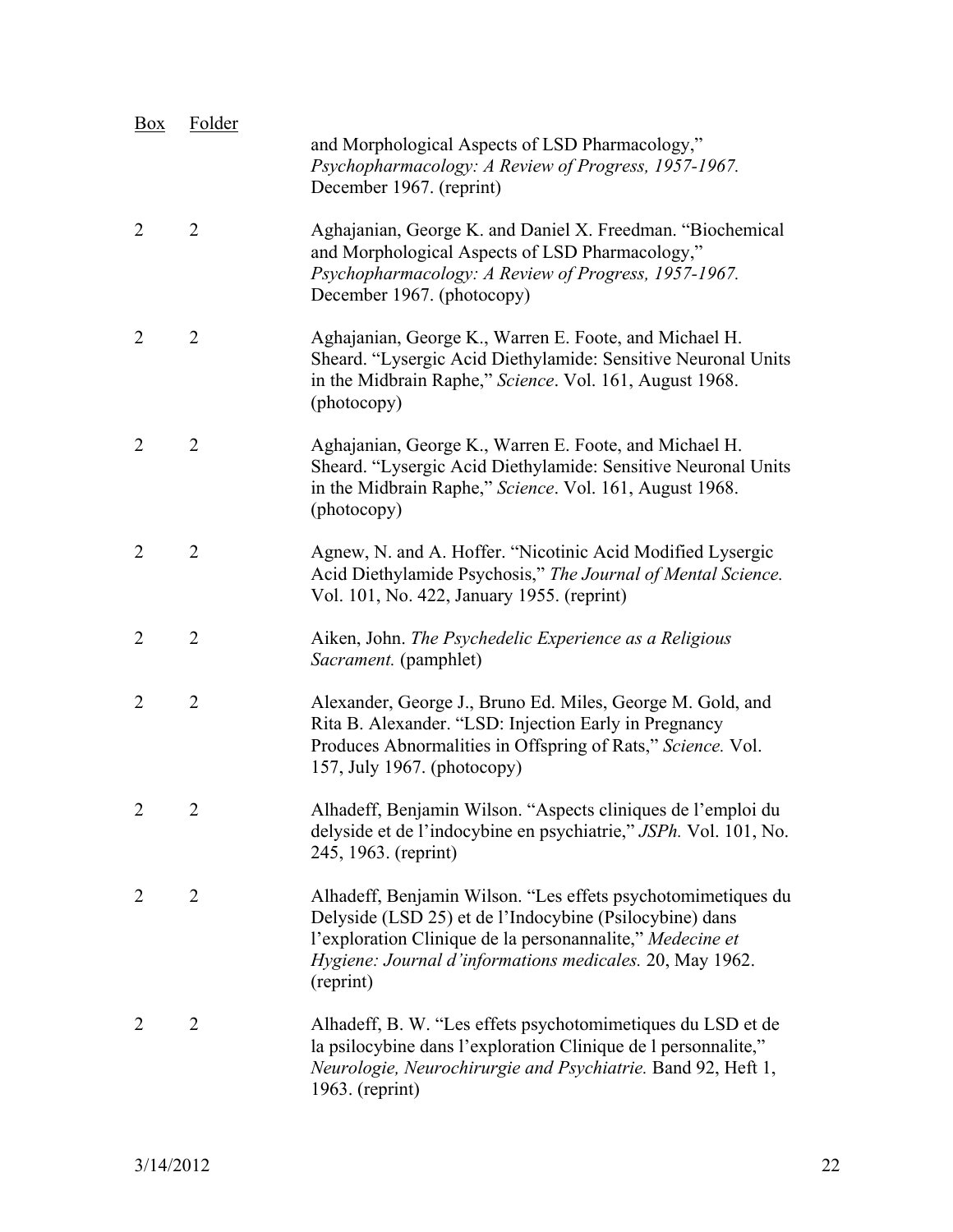| Box            | Folder         |                                                                                                                                                                                                                                 |
|----------------|----------------|---------------------------------------------------------------------------------------------------------------------------------------------------------------------------------------------------------------------------------|
| $\overline{2}$ | $\overline{2}$ | Alnaes, Randolf. Therapeutic Application of the Change in<br>Consciousness Produced by Psycholytica (LSD, Psilocybin).<br>(preprint)                                                                                            |
| $\overline{2}$ | $\overline{2}$ | Ames, Frances. "A Clinical and Metabolic Study of Acute<br>Intoxication with <i>Cannabis Sativa</i> and its Role in the Model<br>Psychoses," The Journal of Mental Science. Vol. 104, No. 437,<br>October 1958. (reprint)       |
| $\overline{2}$ | $\overline{2}$ | Anastasopoulos, George and Harry Photiades. "Effects of LSD-<br>25 on Relatives of Schizophrenic Patients," The Journal of<br>Mental Science. Vol. 108, No. 452, January 1962. (reprint)<br>(includes a review typed in German) |
| $\overline{2}$ | $\overline{2}$ | Appel, James B. "Effects of LSD on Time-Based Schedules of<br>Reinforcement," <i>Psychopharmacologia</i> . 21, 1971. (photocopy)                                                                                                |
| $\overline{2}$ | $\overline{2}$ | Appel, James B. "The Effect of Psychotomimetic Drugs on<br>Animal Behavior," Psychopharmacology: A Review of Progress<br>1957-1967. December 1967. (photocopy)                                                                  |
| $\overline{2}$ | $\overline{2}$ | Aprison, M. H., K. M. Hanson, and D. C. Austin. "Studies on<br>Serum Oxidase (Ceruloplasmin) Inhibition by Tryptophan<br>Metabolites," The Journal of Nervous and Mental Disease. Vol.<br>128, No. 3, March 1959. (reprint)     |
| $\overline{2}$ | 2              | Apter, Julia T. and Carl C. Pfeiffer. "The Effect of the<br>Hallucinogenic Drugs LSD-25 and Mescaline on the<br>Electroretinogram," Annals of the New York Academy of<br>Sciences. Vol. 66, Article 3, March 1957. (reprint)    |
| $\overline{2}$ | 2              | Ardis, J. Amor and Peter McKellar. "Hypnagogic Imagery and<br>Mescaline," The Journal of Mental Science. Vol. 102, No. 426,<br>January 1956. (reprint)                                                                          |
| 2              | $\overline{2}$ | Arendsen-Hein, G. W. "Group Therapy with Criminal<br>Psychopaths," International Journal for Psychotherapy. Vol. 7,<br>$1959.$ (reprint)                                                                                        |
| $\overline{2}$ | 2              | Arendsen-Hein, G. W. "LSD in the Treatment of Criminal<br>Psychopaths," The Proceedings of The Quarterly Meeting of the<br>Royal Medico-Psychological Association. London: H. K. Lewis<br>& Co. Ltd., 1963. (reprint)           |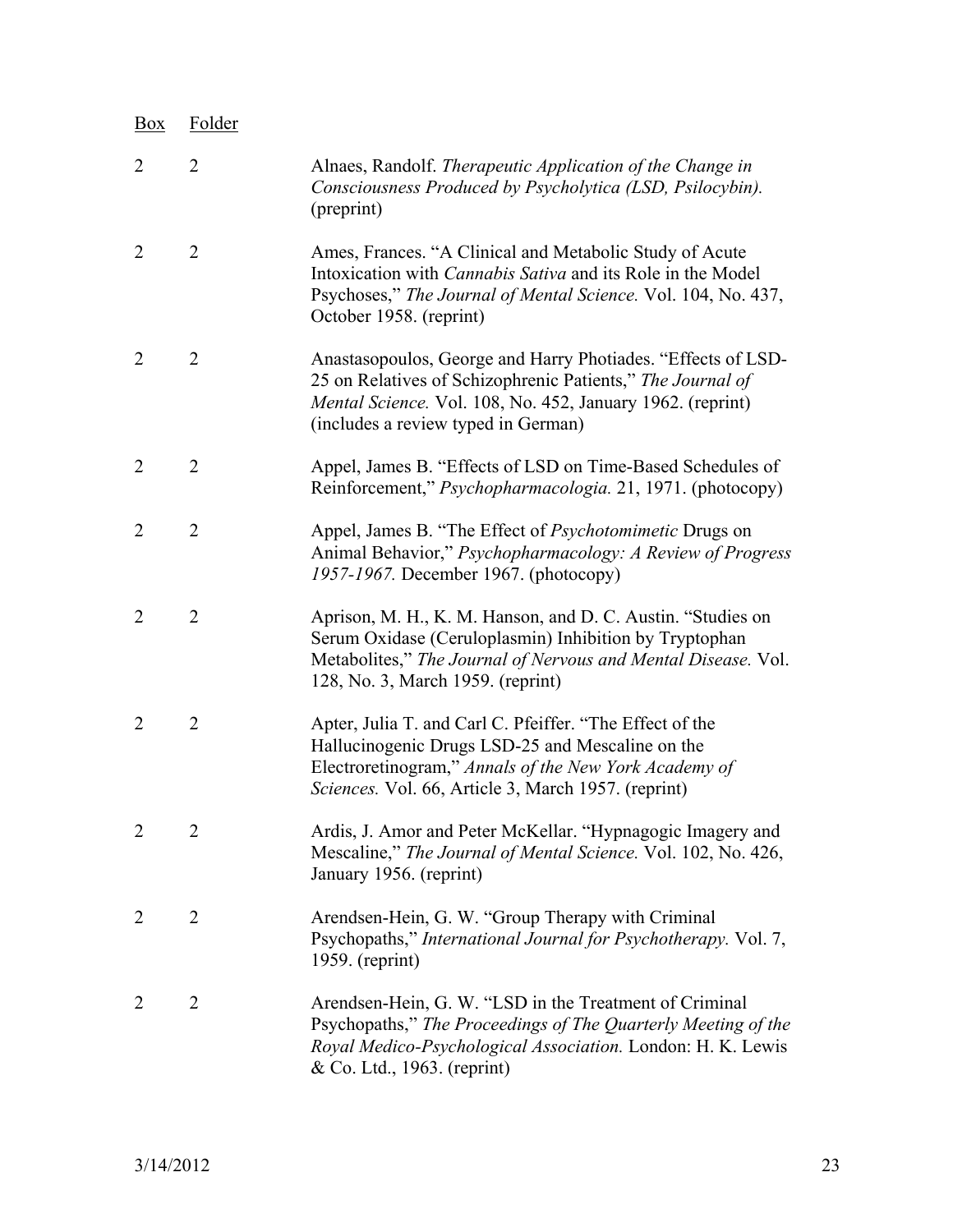| Box            | Folder         | Arendsen-Hein, G. W. "Treatment of the Neurotic Patient,<br>Resistant to the Usual Techniques os Psychotherapy, with<br>Special Reference to LSD," Topic. Probl. Psychother. Vol. 4,<br>$1963.$ (reprint)                                                    |
|----------------|----------------|--------------------------------------------------------------------------------------------------------------------------------------------------------------------------------------------------------------------------------------------------------------|
| $\overline{2}$ | $\overline{2}$ | Arendsen-Hein, G. W. "The Psychedelic Experience, A New<br>Value in Psychotherapy," Excerpta Medica International<br>Congress Series No. 150. September 1966. (reprint)                                                                                      |
| $\overline{2}$ | $\overline{2}$ | Arnold, O. H. and Hofmann, G. "Untersuchungen uber<br>Bernsteinsaureeffekte bei LSD.-25 Vergiftungen und<br>Schizophrenien" in Wiener Zeitschrift fur Nervenheilkunde und<br>Deren Grenzbebiete. Band 11, Heft 1, 1955. (reprint)                            |
| $\overline{2}$ | $\overline{2}$ | Arnold, O. H., G. Hofmann, and H. Leupold-Lowenthal.<br>"Untersuchungen zum Schizophrenieproblem," Wiener<br>Zeitschrift fur Nervenheilkunde und Deren Grenzbebiete. Band<br>13, Heft 4, 1957. (reprint)                                                     |
| $\overline{2}$ | $\overline{2}$ | Arnold, O. H. and H.Hofmann. "Untersuchungen uber die<br>Wirkungsweise von Lysergsaurediathylamid," Wiener<br>Zeitschrift fur Nervenheilkunde und Deren Grenzbebiete. Band<br>6, Heft 2-3, 1953. (reprint)                                                   |
| $\overline{2}$ | $\overline{2}$ | Arnold, O. H., G. Hofmann, and H. Leupold-Lowenthal.<br>"Untersuchungen zum Schizophrenieproblem," Wiener<br>Zeitschrift fur Nervenheilkunde und Deren Grenzbebiete. Band<br>13, Heft 4, 1957. (reprint)                                                     |
| $\overline{2}$ | $\overline{2}$ | Arnold, O. H., G. Hofmann, and H. Leupold-Lowenthal.<br>2"Untersuchungen uber Bernsteinsaureeffekte bei LSD.-25<br>Vergiftungen und Schizophrenien," Wiener Zeitschrift fur<br>Nervenheilkunde und Deren Grenzbebiete. Band 11, Heft 1,<br>$1955.$ (reprint) |
| 2              | 2              | Aronson, H. and G. D. Klee. "Effect of Lysergic Acid<br>Diethylamide (LSD-25) on Impulse Control," The Journal of<br>Nervous and Mental Disease. Vol. 131, No. 6, December 1960.<br>(reprint)                                                                |
| 2              | $\overline{2}$ | Aronson, H. and G. D. Klee. "Effect of Lysergic Acid<br>Diethylamide (LSD-25) on Impulse Control," The Journal of<br>Nervous and Mental Disease. Vol. 131, No. 6, December 1960.<br>(reprint)                                                                |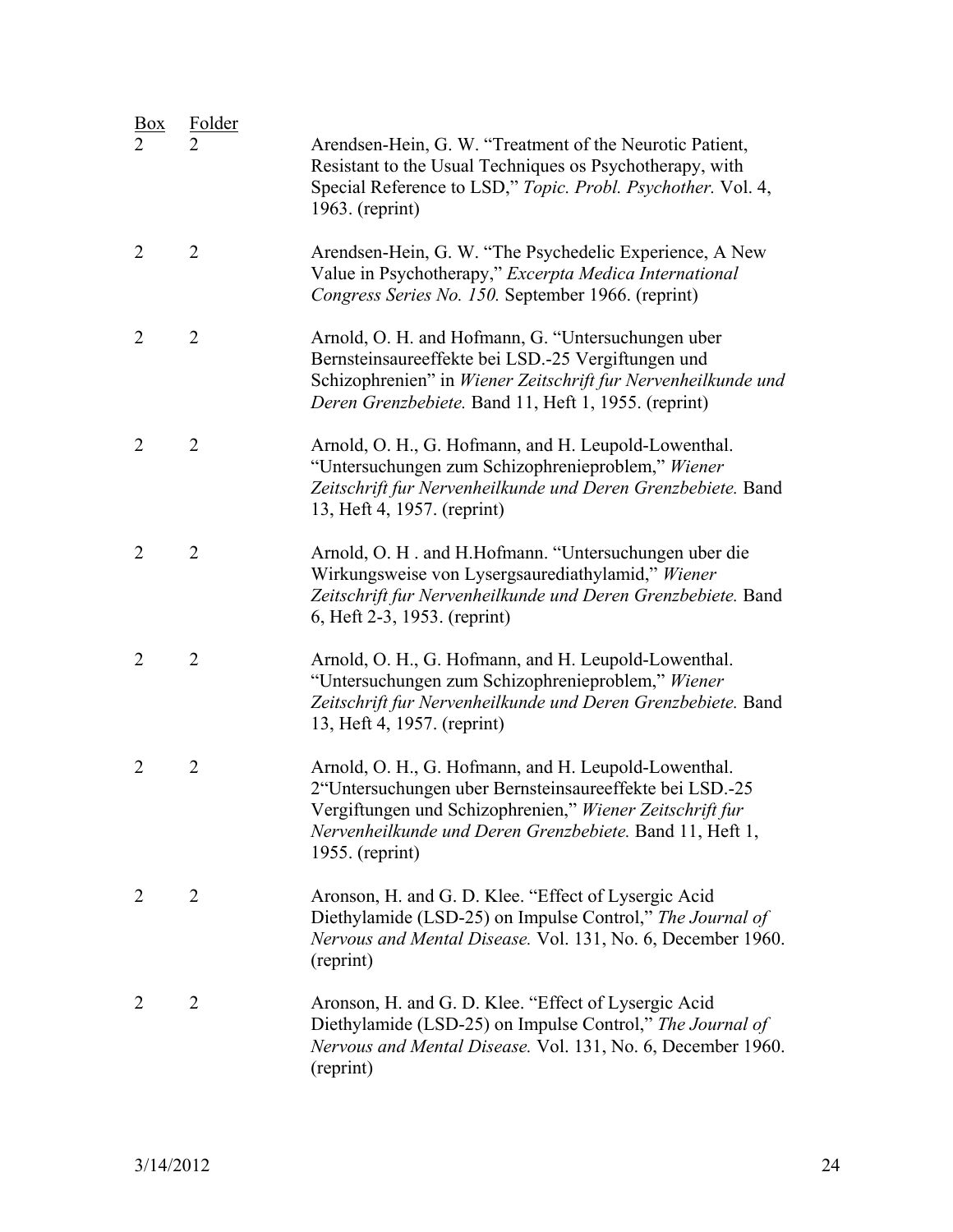| <u>Box</u>     | Folder         | Aronson, H., C. E. Watermann, and G. D. Klee. "The Effect of                                                                                                                                                                            |
|----------------|----------------|-----------------------------------------------------------------------------------------------------------------------------------------------------------------------------------------------------------------------------------------|
|                |                | D-Lysergic Acid Diethylamide (LSD-25)on Learning and<br>Retention," Journal of Clinical and Experimental<br>Psychopathology & Quarterly Review of Psychiatry and<br>Neurology. Vol. 23, No. 1, January-March 1962. (reprint)            |
| $\overline{2}$ | $\overline{2}$ | Aronson, Harriet, Arthur B. Silverstein, Gerald D. Klee. "The<br>Influences of Lysergic Acid Diethylamide (LSD-25) on<br>Subjective Time," Archives of General Psychiatry. 1959. (print<br>out)                                         |
| $\overline{2}$ | $\overline{2}$ | Asher, Jules. "Whatever happened to Psychedelic Research?"<br>American Psychological Association Monitor. November 1975.<br>(photocopy)                                                                                                 |
| $\overline{2}$ | $\overline{2}$ | Ashley, Richard. "The Other Side of LSD," The New York<br>Times. October 19, 1975. (photocopy)                                                                                                                                          |
| $\overline{2}$ | $\overline{2}$ | Assagioli, Roberto. "Symbols of Transpersonal Experiences,"<br>Journal of Transpersonal Psychology. Spring 1969. (reprint)                                                                                                              |
| $\overline{2}$ | $\overline{2}$ | Avorn, Jerry. "Beyond Dying: Experiments using psychedelic<br>drugs to ease the transition from life," Harper's Magazine. Vol.<br>246, No. 1474, March 1973. (clipping)                                                                 |
| $\overline{2}$ | $\overline{2}$ | Axelrod, Julius, Roscoe O. Brady, Bernard Witkop, and Edward<br>V. Evarts. "The Distribution and Metabolism of Lysergic Acid<br>Diethylamide," Annals of The New York Academy of Sciences.<br>Vol. 66, Article 3, March 1957. (reprint) |
|                |                | <b>Research Articles: B</b>                                                                                                                                                                                                             |
| $\overline{2}$ | 3              | Bain, James A. "A Review of the Biochemical Effects IN<br>VITRO of Certain Psychotomimetic Agents," Annals of The<br>New York Academy of Sciences. Vol. 66, Article 3, March 1957.<br>(reprint)                                         |
| 2              | 3              | Bapat, S. K., Vimal Chandra, A. C. Jauhari, K. U. Ansari and B.<br>N. Dhawan. "A Study of Mode of Pyretogenic Effect of LSD25<br>in Rabbits," Indian Journal of Medical Research. Vol. 58, No.<br>4, May 1970. (photocopy)              |
| $\overline{2}$ | 3              | Bapat, S. K., Vimal Chandra, A. C. Jauhari, K. U. Ansari and B.<br>N. Dhawan. "A Study of Mode of Pyretogenic Effect of LSD25<br>in Rabbits," Indian Journal of Medical Research. Vol. 58, No.                                          |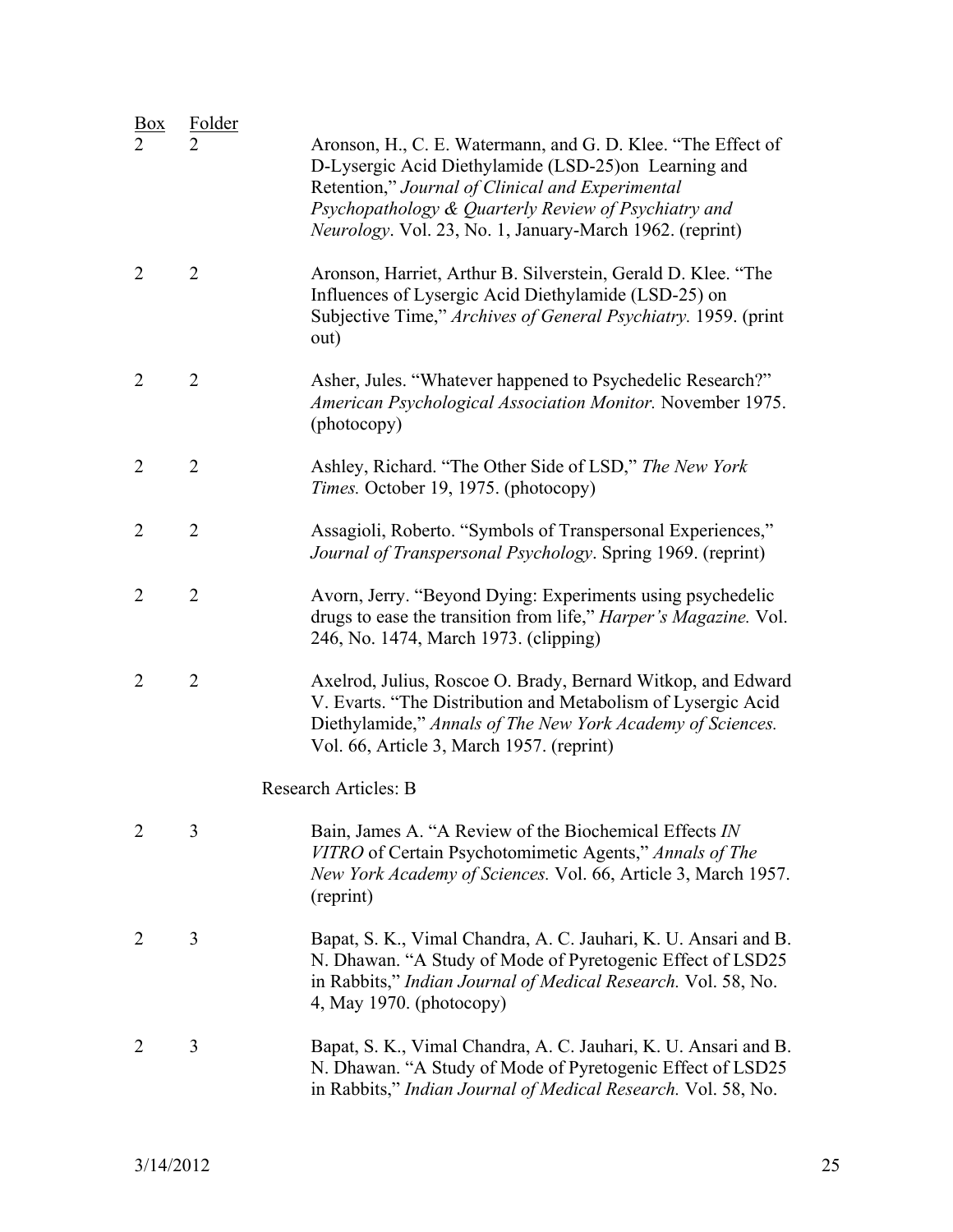| <b>Box</b>     | Folder | 4, May 1970. (photocopy)                                                                                                                                                                                                   |
|----------------|--------|----------------------------------------------------------------------------------------------------------------------------------------------------------------------------------------------------------------------------|
| $\overline{2}$ | 3      | Balestrieri, A. "Crossed Tolerance between LSD-25 and<br>Mescaline," <i>Psychotropic Drugs.</i> (reprint)                                                                                                                  |
| $\overline{2}$ | 3      | Balestrieri, A. On the Action Mechanisms of LSD 25. 1962.<br>(preprint)                                                                                                                                                    |
| $\overline{2}$ | 3      | Baker, E.F.W. LSD Psychotherapy; LSD Psychoexploration:<br><i>Three Reports.</i> (preprint)                                                                                                                                |
| $\overline{2}$ | 3      | Barker, Steven, John A. Monti, and Samuel T. Christian. "N N-<br>Dimethyltryptamine: An Endogenous Hallucinogen,"<br>International Review of Neurology. Vol. 22, 1981. (photocopy)                                         |
| $\overline{2}$ | 3      | Barolin, G. S. "Erstes Europaisches Symposion fur<br>Psychotherapie unter LSD-25, Gottingen, November 1960,"<br>Wiener Medizinische Wochenschrift. No. 27, 1961. (reprint)<br>(includes review typed in German)            |
| $\overline{2}$ | 3      | Barolin, G. S. "Principes de la Psychotherapie Sous Agents"<br>Psycholytiques," L'Evolution Psychiatrique. No. 2, 1962.<br>(reprint)                                                                                       |
| $\overline{2}$ | 3      | Barratt, Ernest S. "The Effects of Thiazesim, LSD-25, and<br>Bilateral Lesions of the Amygdalae on the Release of a<br>Suppressed Response," Recent Advances in Biological<br>Psychiatry. Vol. 9, No. 229, 1966. (reprint) |
| $\overline{2}$ | 3      | Bastiaans, J. Therapeutic Experiences with LSD-Treatment of<br>Neurotics. London: 1969. (print out)                                                                                                                        |
| $\overline{2}$ | 3      | Bates, Roy C. "Psychedelics and the Law" from The<br>Psychedelic Reader, ed. Timothy Leary. New York: Citadel<br>Press Books, 1965, 1993. (photocopy)                                                                      |
| $\overline{2}$ | 3      | Baumann, Peter. "Halluzinogen – unterstutzte Psychotherapie<br>heute," Schweizerische Arztezeitung. Band 67, Heft 47, 1986.<br>(photocopy)                                                                                 |
| $\overline{2}$ | 3      | Baumeister, Roy F. and Kathleen S. Placidi. Social Conflict and<br><i>Experiential Change: The LSD Controversy.</i> 1982. (print out)                                                                                      |
| $\overline{2}$ | 3      | Becker, A. M. "Zur Psychopathologie der<br>Lysergsaurediathylamidwirkung," Wiener Zeitschrift fur                                                                                                                          |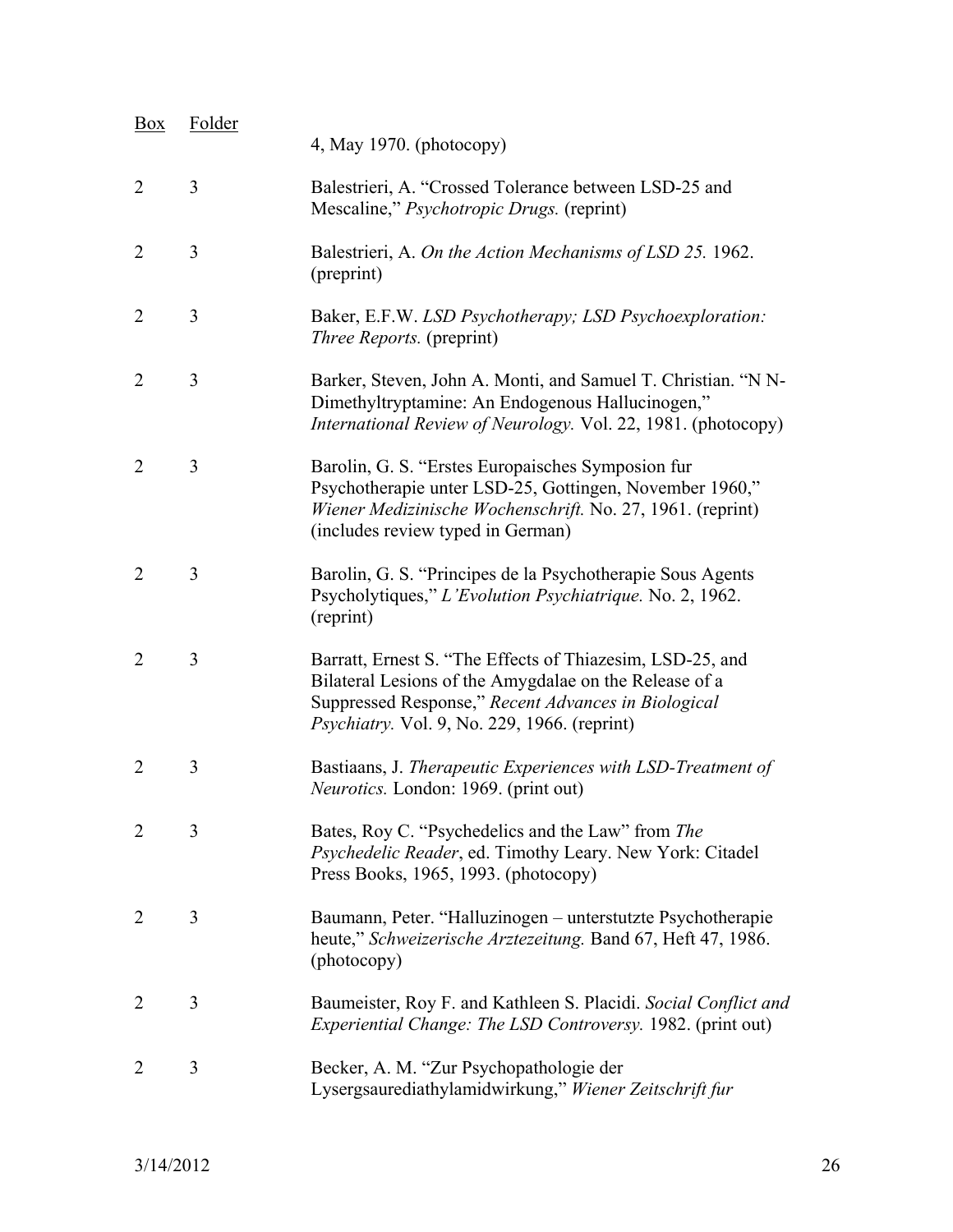| <b>Box</b>     | Folder         | Nervenheilkunde und deren Grenzgebiete. Band 2, Heft 4, 1949.<br>(reprint)                                                                                                                                                   |
|----------------|----------------|------------------------------------------------------------------------------------------------------------------------------------------------------------------------------------------------------------------------------|
| $\overline{2}$ | 3              | Becker, A. M. "Zur Psychopathologie der<br>Lysergsaurediathylamidwirkung," Wiener Zeitschrift fur<br>Nervenheilkunde und deren Grenzgebiete. Band 2, Heft 4, 1949.<br>(reprint)                                              |
| $\overline{2}$ | 3              | Bender, Lauretta and D. V. Siva Sankar. "Chromosome Damage<br>Not Found in Leukocytes of Children Treated with LSD-25,"<br>Science. Vol. 159, No. 749, 1968. (photocopy)                                                     |
| $\overline{2}$ | 3              | Benzi, Marino. "Voisins Des Huichols Sous L'Effet Du Peyotl,"<br>L'Hygiene Mentale. No. 3, 1969. (photocopy)                                                                                                                 |
| $\overline{2}$ | 4              | Berde, B. and A. Cerletti. "Uber den Angriffspunkt von D-<br>Lysergsaure-diathylamid und 5-Hydroxytryptamin im<br>Melanophorentest," Zeitschrift fur die gesamle experimentelle<br>Medizin. Band 129, 1957. (reprint)        |
| $\overline{2}$ | $\overline{4}$ | Berde, B. and A. Cerletti. "Uber den Angriffspunkt von D-<br>Lysergsaure-diathylamid und 5-Hydroxytryptamin im<br>Melanophorentest," Zeitschrift fur die gesamle experimentelle<br><i>Medizin.</i> Band 129, 1957. (reprint) |
| 2              | 4              | Berde, B. and A. Cerletti. "Uber den Melanophoreneffekt von<br>D-Lysergsaure-diathylamid und verwandten Verbindungen,"<br>Helvetica Physiologica et Pharmacologica Acta. Vol. 14, Fasc.<br>3, 1956. (reprint)                |
| $\overline{2}$ | 4              | Berde, B. and A. Cerletti. "Uber den Angriffspunkt von D-<br>Lysergsaurediathylamid und 5-Hydroxytryptamin im<br>Melanophorentest," Zeitschrift fur die gesamle experimentelle<br>Medizin. Band 129, 1957. (reprint)         |
| 2              | 4              | Berde, B. and A. Cerletti. "Uber die Wirkungsdauer einiger<br>Serotoninantagonisten," Helvetica Physiologica et<br>Pharmacologica Acta. Vol. 18, Fasc. 4, 1960. (reprint)                                                    |
| 2              | 4              | Berendes, Margret. "Formation of Typical, Dynamic Stages in<br>Psychotherapy Before and After Psychodelic Drug<br>Intervention," Journal of Altered States of Consciousness. Vol.<br>5, No. 4, 1979-80. (reprint)            |
| 2              | 4              | Bergen, J. R., D. Krus, and G. Pincus. "Suppression of LSD-25"                                                                                                                                                               |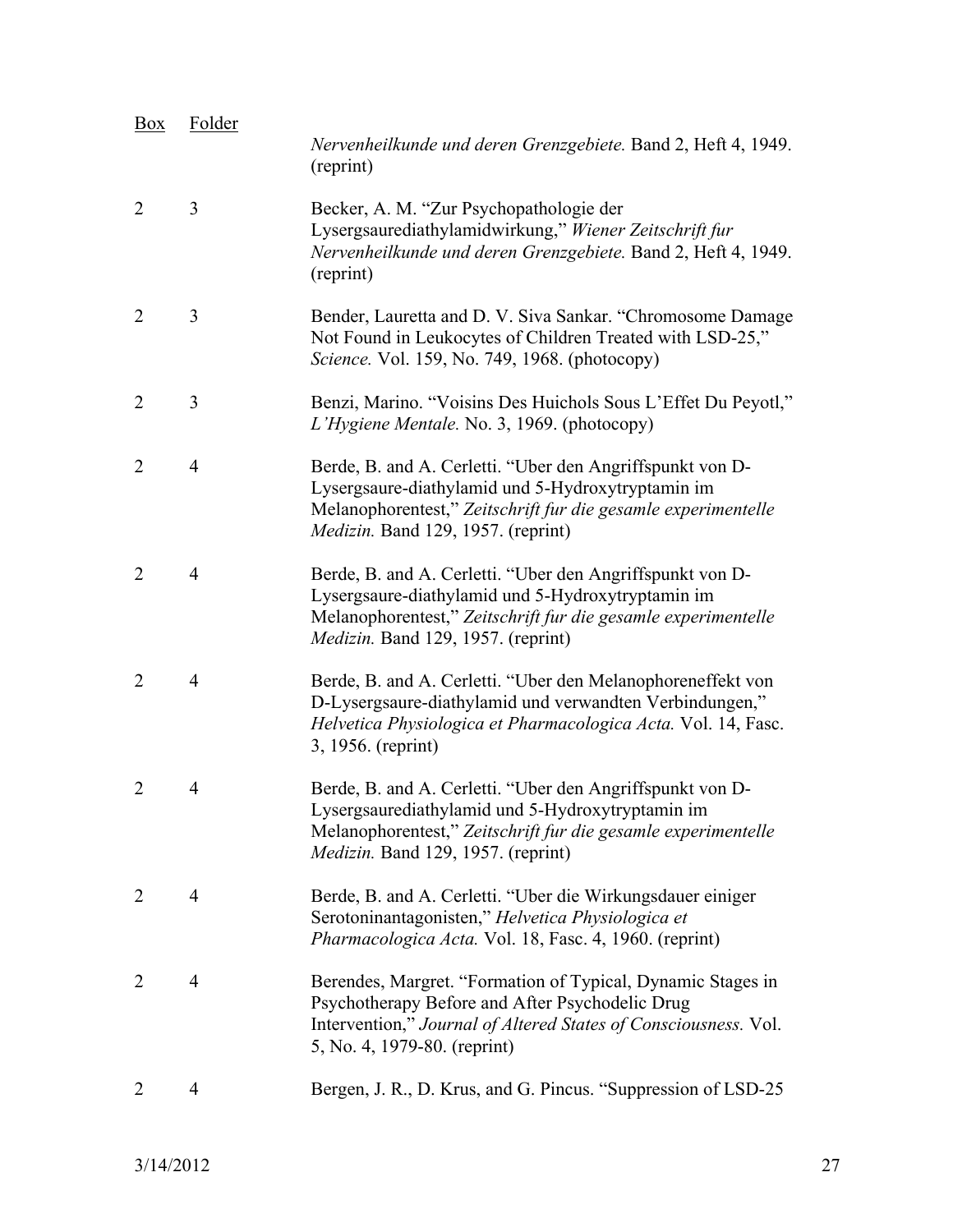| Box            | Folder         | Effects in Rats by Steroids," Proc. Soc. Exp. Biol. 1960.<br>(photocopy)                                                                                                                                                   |
|----------------|----------------|----------------------------------------------------------------------------------------------------------------------------------------------------------------------------------------------------------------------------|
| $\overline{2}$ | $\overline{4}$ | Beuret, Lawrence. "A Technique to Enhance the Recall of<br>Birth-Related Unconscious Material." (photocopy)                                                                                                                |
| $\overline{2}$ | $\overline{4}$ | Bhattacharya, B. K. "A Pharmacological Study on the Effect of<br>5-Hydroxytryptamine and its antagonists on the Bronchial<br>Musculature," Pharmacodynamie et de Therapie. Vol. 103,<br>Fasc. 2-3, October 1955. (reprint) |
| $\overline{2}$ | $\overline{4}$ | Blacker, K. H., Reese T. Jones, George C. Stone, and Dolf<br>Pfefferbaum. "Chronic Users of LSD: The Acidheads,"<br>American Journal of Psychiatry. Vol. 125, No. 3, September<br>1968. (photocopy)                        |
| $\overline{2}$ | $\overline{4}$ | Bleibtreu, John N. "LSD and the Third Eye," The Atlantic.<br>September 1966. (photocopy)                                                                                                                                   |
| $\overline{2}$ | $\overline{4}$ | Bleuler, M. "Psychiatrische rrtumer in der Serotonin-<br>Forschung," Deutsche Medizineische Wochenschrift. No. 20,<br>July 1956. (reprint)                                                                                 |
| $\overline{2}$ | $\overline{4}$ | Bleuler, M. "The Role of Serotonin in the Pathogenesis of<br>Schizophrenia: A Critique," German Medical Monthly. Vol. 1,<br>No. 9, September 1956. (reprint)                                                               |
| $\overline{2}$ | $\overline{4}$ | Blewett, Duncan. "Psychelic Drugs in Parapsychological<br>Research," International Journal of Parapsychology. Vol. 5,<br>No. 1, Winter 1963. (reprint)                                                                     |
| 2              | 4              | Bonnet, M. H., Helene Bonnet, and J. P. Leciak. "Etat confuse-<br>delirant post-intervallaire après coma oxycarbone," Le Journal<br>de Medecine de Lyon. October 1967. (photocopy)                                         |
| $\overline{2}$ | 4              | Bonny, Helen L. and Walter N. Pahnke. "The Use of Music in<br>Psychedelic (LSD) Psychotherapy," Journal of Music Therapy.<br>Vol. 9, No. 2, Summer 1972. (photocopy)                                                       |
| 2              | 4              | Borenstein, Chatelier G. "Etude electrographique et<br>comportementale chez le Singe sous le LSD 25," Therapie. Vol.<br>23, 1968. (carbon copy)                                                                            |
| 2              | $\overline{4}$ | Bosomworth, Peter P. "Ketamine Symposium – Comments by<br>Moderator," Anesthesia and Analgesia. Vol. 50, No. 3, May-                                                                                                       |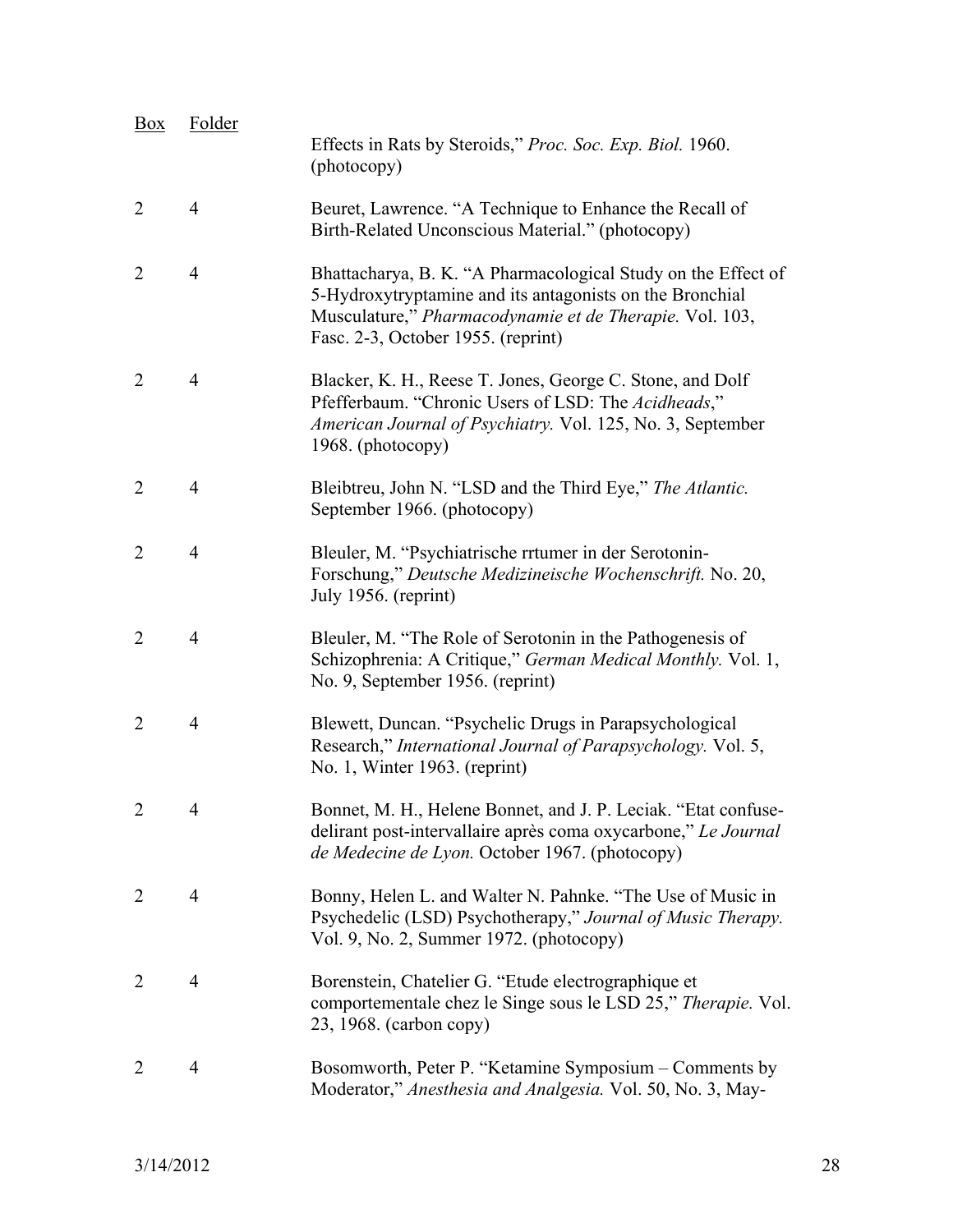| <b>Box</b>     | Folder         | June 1971. (photocopy)                                                                                                                                                                                                |
|----------------|----------------|-----------------------------------------------------------------------------------------------------------------------------------------------------------------------------------------------------------------------|
| $\overline{2}$ | 4              | Boyd, E. S. "The Metabolism of Lysergic Acid Diethylamide,"<br>Pharmacodynamie et de Therapie. Vol. 120, Fasc. 3-4, July<br>$1959.$ (reprint)                                                                         |
| $\overline{2}$ | $\overline{4}$ | Brack, A., R. Brunner and H. Kobel. "Mikrobiologische<br>Hydroxyliergungen an Mutterkornalkaloiden vom Clavin-Typus<br>mit dem mexikanischen Rauschpilz," Helvetica Chimica Acta.<br>Vol. 45, No. 33, 1962. (reprint) |
| $\overline{2}$ | 4              | Brady, A. H., Elisabeth M. Brady, and F. C. Boucek. "Optical<br>Activity of LSD-DNA Mixtures," Nature. Vol. 232, July 1971.<br>(photocopy)                                                                            |
| $\overline{2}$ | 4              | Brandrup, E. and T. Vanggaard. "LSD treatment in a severe<br>case of compulsive neurosis," Acta Psychiat. Scand. Vol. 55,<br>No. 2, 1977. (photocopy)                                                                 |
| $\overline{2}$ | $\overline{4}$ | Brattemo, Carl-Erik and Borje Lassenius.<br>"Lysergsyradietylamid: En Klinisk och Psykologisk Studie,"<br>Sartryck ur Nordisk Medicin. 1969. (reprint)                                                                |
| $\overline{2}$ | 4              | Brown, Barbara B. "Subjective and EEG Responses to LSD in<br>Visualizer and Non-Visualizer Subjects," Electroenceph. Clin.<br>Neurophysiol. 1968. (photocopy)                                                         |
| $\overline{2}$ | $\overline{4}$ | Brown, Barbara B. "Effect of LSD on Visually Evoked<br>Responses to Color in Visualizer and Non-Visualizer Subjects,"<br>Electroenceph. Clin. Neurophysiol. 1969. (photocopy)                                         |
|                | 4              | Browning, Luolin S. "Lysergic Acid Diethylamide: Mutagenic<br>Effects in Drosophila," Science. Vol. 161, September 1968.<br>(photocopy)                                                                               |
| $\overline{2}$ | $\overline{4}$ | Buckley, Robert E. "Hypothalamic Tuning and the Initial<br>Responses in the LSD Experience," Schizophrenia. 1969.<br>(photocopy)                                                                                      |
| $\overline{2}$ | $\overline{4}$ | Buckman, John. "Social and Medical Aspects of Illicit Use of<br>LSD," presented at The Second International congress of Social<br><i>Psychiatry.</i> London: August 4-8, 1969. (printout of rough draft)              |
| 2              | 4              | Buckman, John. Theoretical Aspects of LSD Therapy. (preprint)                                                                                                                                                         |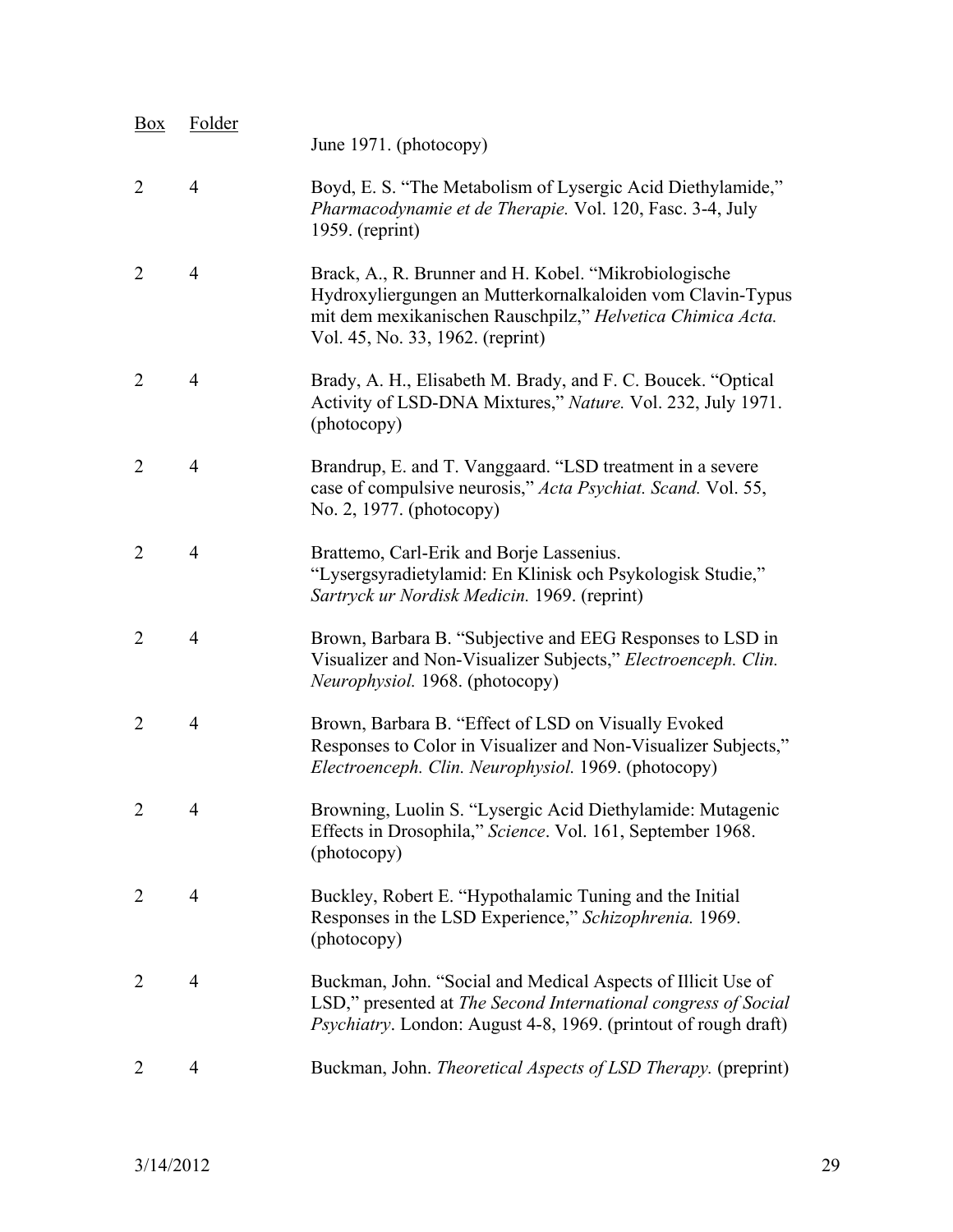| Box<br>19      | Folder<br>3    | Bultasova, H. et al. "Die Psychopathologie und Biochemie der<br>durch anticholinergische Halluinogene hervorgerufenen<br>experimentellen Psychosen," Ideggyogyaszati Szemle. (reprint)                                                         |
|----------------|----------------|------------------------------------------------------------------------------------------------------------------------------------------------------------------------------------------------------------------------------------------------|
| 19             | $\overline{3}$ | Bultasova, H. et al. "Psychopathologie a Biochemie<br>Experimentalnich Psychoz Vyvolanych Anticholingergnimi<br>Halucinogeny," Ceskoslovenska Psychiatrie. 56, 1, 1960.<br>(reprint)                                                           |
| $\overline{2}$ | $\overline{4}$ | Bunag, Ruben D. and Edward J. Walaszek. "Blockade of<br>Depressor Responses to Serotonin and Tryptamine by Lysergic<br>Acid Derivatives in the Chicken," Pharmacodynamie et de<br>Therapie. Vol. 135, No. 1-2, January 1962. (reprint)         |
| $\overline{2}$ | $\overline{4}$ | Burton, Robert Main, Mary Ann Sodd, and Abraham Goldin.<br>"The Analeptic Action of Lysergic Acid Diethylamide and d-<br>Amphetamine on Reserpine-Sedated Mice," Pharmacodynamie<br>et de Therapie. Vol. 112, No. 1-2, October 1957. (reprint) |
| $\overline{2}$ | $\overline{4}$ | Burton, Robert Main, Mary Ann Sodd, and Abraham Goldin.<br>"Some Effects of Lysergic Acid Diethylamide on Barbituate<br>Anesthesia," Pharmacodynamie et de Therapie. Vol. 113, No.<br>1-2, December 1957. (reprint)                            |
| $\overline{2}$ | 4              | Busch, Anthony K., Warren C. Johnson. "L.S.D. 25 As an Aid<br>in Psychotherapy," 1950. (photocopy).                                                                                                                                            |
| $\overline{2}$ | $\overline{4}$ | Bush, Anthony K. and Warren C. Johnson. "LSD-25 As an Aid<br>in Psychotherapy (Preliminary Report of a New Drug)," Dis.<br>Nerv. Syst. Vol. 11, No. 8, August 1950. (typed manuscript)                                                         |
|                |                | Research Articles: C                                                                                                                                                                                                                           |
| 3              | $\mathbf{1}$   | Cabe, Patrick. "2,5-Dimethoxy-4-Methyl-Amphetamine: New<br>Hallucinogenic Drug," Science. Vol. 159, March 1968. (photocopy)                                                                                                                    |
| 3              | 1              | Caldwell, Anne E. "The Golden Age of Psychopharmacology,"<br>Chapter 6 in Origins of Psychopharmacology. Illinois: Charles C.<br>Thomas, 1970. (photocopy) A photocopy of references from the book<br>is included.                             |
| 3              | $\mathbf{1}$   | Carson, I. W., J. Moore, J. P. Balmer, J. W. Dundee, and T. G.<br>McNabb. "Laryngeal Competence with Ketamine and Other Drugs,"<br>Anesthesiology. Vol. 38, No. 2, February 1973. (photocopy)                                                  |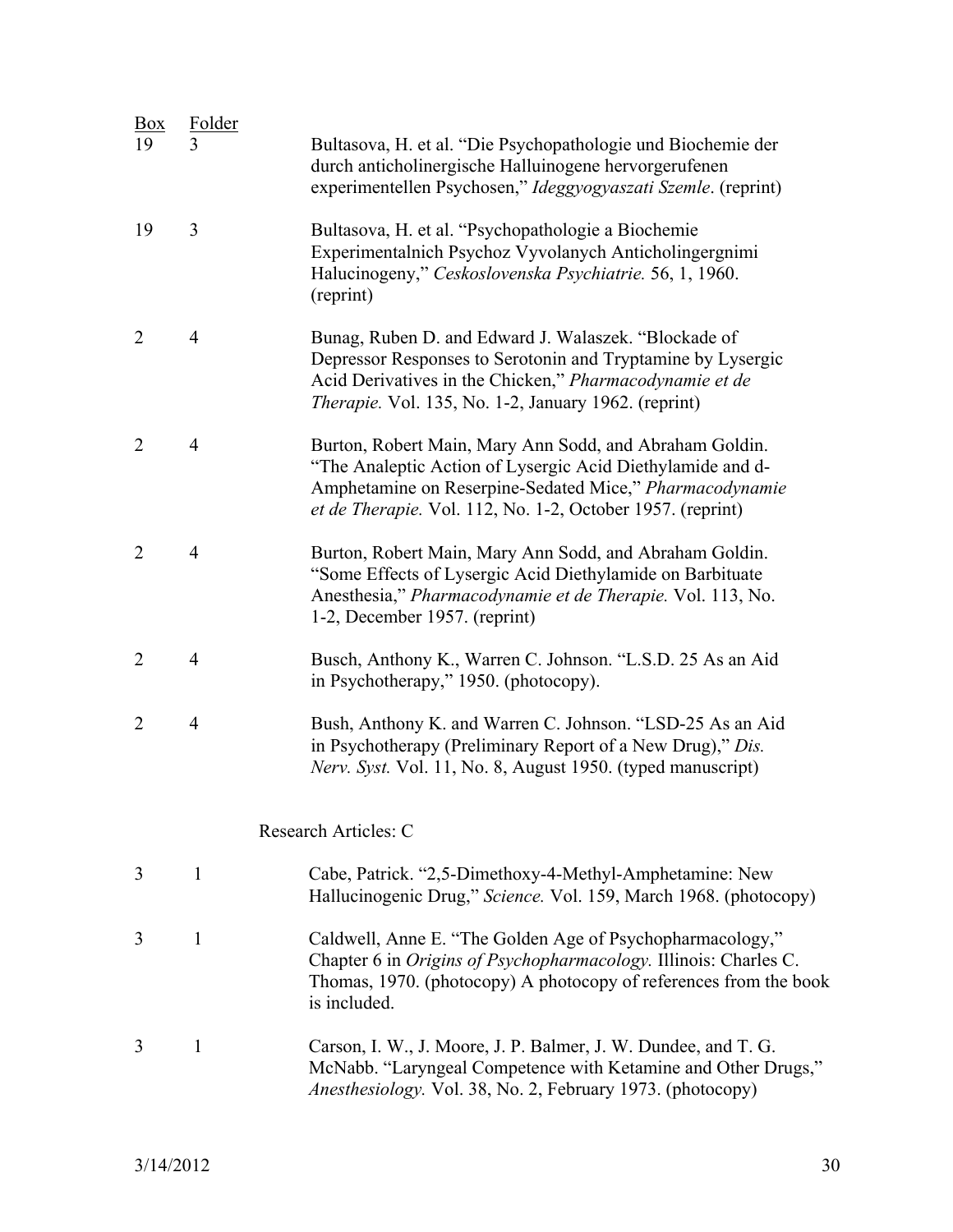| 3 | 1            | Carlson, V. R. "Individual Pupillary Reactions to Certain Centrally<br>Acting Drugs in Man," The Journal of Pharmacology and<br><i>Experimental Therapeutics. Vol. 121, No. 4, December 1957. (reprint)</i>                                              |
|---|--------------|----------------------------------------------------------------------------------------------------------------------------------------------------------------------------------------------------------------------------------------------------------|
| 3 | 1            | Fernandez-Cerdeno, A. and H. Leuner. "Das Erleben der oralen<br>Regression unter Einfluss von Halluzinogenen (LSD-25 und<br>Psylocybin," Zietschrift fur Psycho-somatische Medizin. Vol. 11, No.<br>1, March 1965. (reprint)                             |
| 3 | 1            | Cerletti, A. and B. Berde. "Die Wirkung von D-Lysergsaure-<br>diathylamid (LSD 25) und 5-Oxytryptamin auf die Chromatophoren<br>von Poecilia reticulates," Experientia. Vol. 11, No. 8, 1955. (reprint)                                                  |
| 3 |              | Cerletti, A. and H. Konzett. "Spezifische Hemmung von 5-<br>Oxytryptamin-Effekten durch Lysergsaurediathylamid and ahnliche<br>Korper," Archive for Experimental Pathologie and<br>Pharmakologischen Gesellschaft. Vol. 228, No. 1-2, 1956. (reprint)    |
| 3 | $\mathbf{1}$ | Cerletti, A. and W. Doepfner. "Uber die 5-oxytryptamin-hemmende<br>Wirkung von LSD-Derivaten and andern Lysergsaureamiden am<br>isolierten Rattenuterus," International Congress of Physiology. July<br>$1956.$ (reprint)                                |
| 3 | 1            | Cerletti, A. and W. Doepfner. "Uber die 5-oxytryptamin-hemmende<br>Wirkung von LSD-Derivaten and andern Lysergsaureamiden am<br>isolierten Rattenuterus," International Congress of Physiology. July<br>$1956.$ (reprint)                                |
| 3 | $\mathbf{1}$ | Cerletti, A. "Neuere Aspekte der Pharmakologie des vegatativen<br>Nervensysterms," Munchener Medizinische Wochenschrift. Vol. 98,<br>No. 30, 1956. (reprint)                                                                                             |
|   |              | Cerletti, A. "Quelques aspects nouveaux de la pharmacologie du<br>systeme nerveux vegetative," Medecine et Hygiene. No. 349, January<br>$1957.$ (reprint)                                                                                                |
| 3 | $\mathbf{1}$ | Cerletti, A. and W. Doepfner. "Comparative Study on the Serotonin<br>Antagonism of Amide Derivatives of Lysergic Acid and of Ergot<br>Alkaloids," The Journal of Pharmacology and Experimental<br>Therapeutics. Vol. 122, No. 1, January 1958. (reprint) |
| 3 | 1            | Cerletti, A. "Biochimie, physiologie et pharmacologie de la 5-<br>hydroxytryptamime," Medecine et Hygiene. No. 396, May 1958.<br>(reprint)                                                                                                               |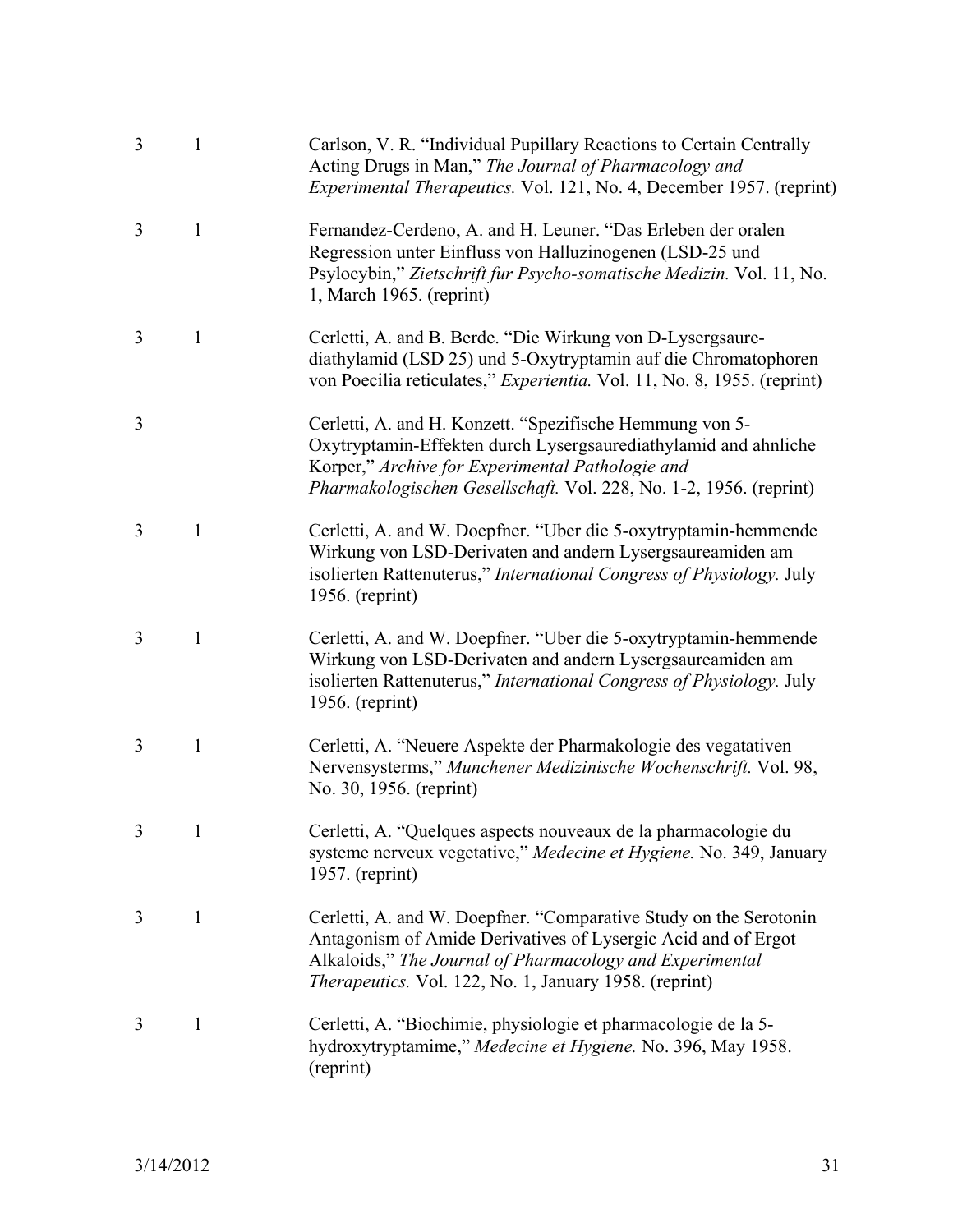| 3 | 1            | Cerletti, A. "Biochemie, Physiologie and Pharmakologie des 5-<br>Hydroxytryptamins (Serotonin, Enteramin)," Helvetica Medica Acta.<br>Vol. 25, Fasc. 4, 1958. (reprint)                                                                                            |
|---|--------------|--------------------------------------------------------------------------------------------------------------------------------------------------------------------------------------------------------------------------------------------------------------------|
| 3 | $\mathbf{1}$ | Cerletti, A. "Etude Pharmacologique de la Psilocybine" in R. Heim<br>and R. G. Wasson's Les Champignons Hallucinogenes du Mexique.<br>Paris: 1958. (photocopy)                                                                                                     |
| 3 | 1            | Cerletti, A. "Pharmacology of Psilocybin," Neuro-<br><i>Psychopharmacology</i> . Proceedings of the 1 <sup>st</sup> International Congress of<br>Neuro-Psychopharmacology, Rome, September 1958. (reprint)                                                         |
| 3 | 1            | Cerletti, A. "Teonanacatl and Psilocybin," Deutsche Medizinische<br>Wochenschrift. Vol. 84, No. 52, December 1959. (reprint)                                                                                                                                       |
| 3 | 1            | Cerletti, A. "Teonanacatl and Psilocybin," Deutsche Medizinische<br>Wochenschrift. Vol. 84, No. 52, December 1959. (photocopy)                                                                                                                                     |
| 3 | 1            | Cerletti, A. "Comparison of abnormal behavior states induced by<br>psychotropic drugs in animals and man," Neuro-Psychopharmacology.<br>Proceedings of the 1 <sup>st</sup> International Congress of Neuro-<br>Psychopharmacology, Rome, September 1958. (reprint) |
| 3 | 1            | Cerletti, A. "Comparison of abnormal behavior states induced by<br>psychotropic drugs in animals and man," Neuro-Psychopharmacology.<br>Proceedings of the 1 <sup>st</sup> International Congress of Neuro-<br>Psychopharmacology, Rome, September 1958. (reprint) |
| 3 | 1            | Cerletti, A. "Pharmacology of Psilocybin," Neuro-<br><i>Psychopharmacology</i> . Proceedings of the 1 <sup>st</sup> International Congress of<br>Neuro-Pscyhopharmacology, Rome, September 1958. (reprint)                                                         |
| 3 |              | Cerletti, A. "Uber Vorkommen und Bedeutung der Indolstruktur in der<br>Medizin und Biologie," Fortschritte der Arzneimittleforschung. Vol.<br>2, 1960. (reprint)                                                                                                   |
| 3 | 1            | Cerletti, A. "Pharmakodynamische Grundlagen zur differenzierten<br>Psychopharmakotherapie," Gerontologia Clinica. 1962. (reprint)                                                                                                                                  |
| 3 | 1            | Cerletti, A. "Pharmakodynamische Grundlagen zur differenzierten<br>Psychopharmakotherapie," Gerontologia Clinica. 1962. (reprint)                                                                                                                                  |
| 3 | 1            | Cerletti, A. and H. Weidmann. "Untersuchungen zur Differenzierung<br>des Vasokonstriktorischen Effektes von Serotonin,"<br>Pharmacodynamie et de Therapie. Vol. 139, Fasc. 1-2, September<br>1962. (reprint)                                                       |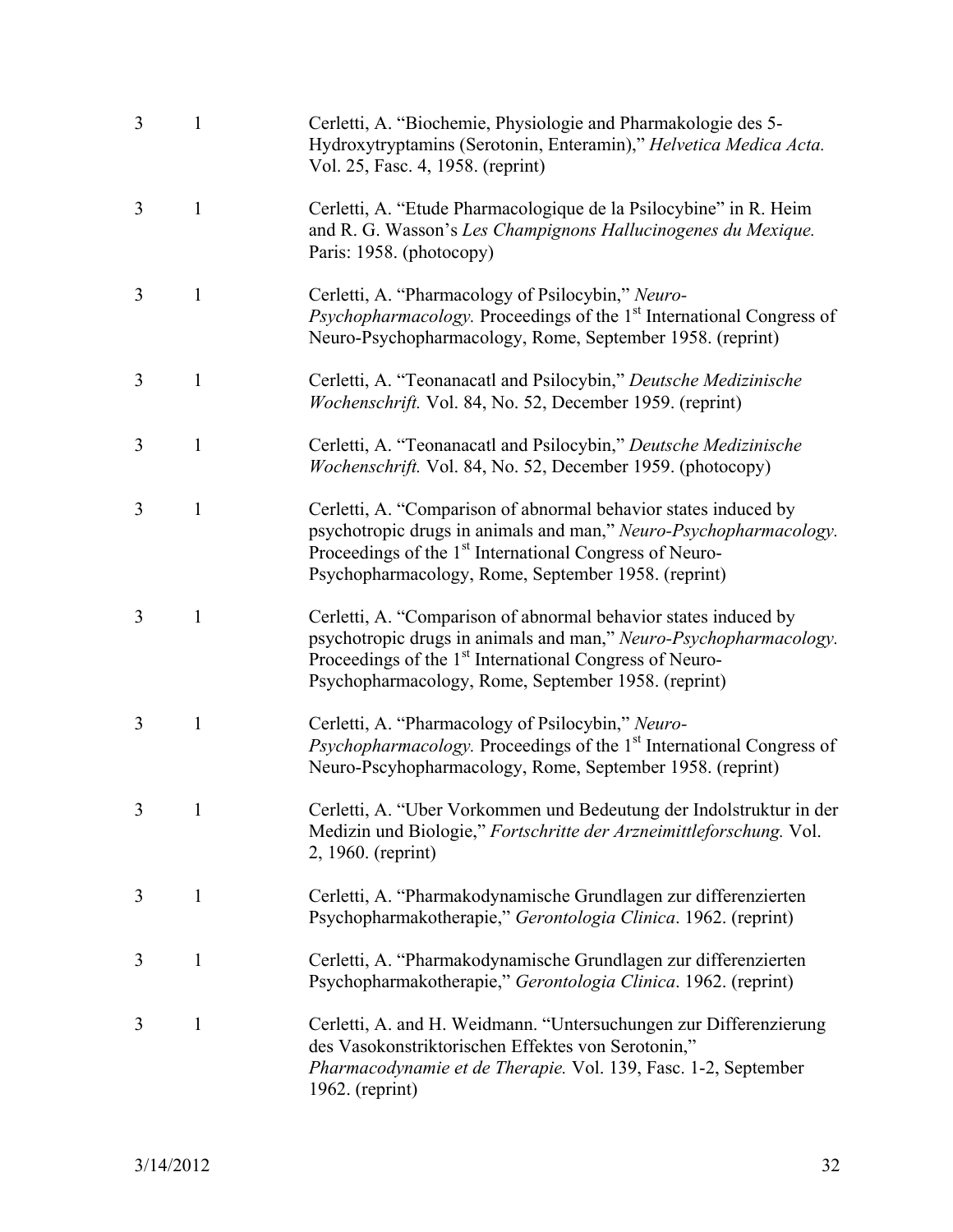| 3 | $\mathbf{1}$   | Cerletti, A. and A. Hofmann. "Mushrooms and Toadstools," Letter to<br>the Editor in <i>The Lancet</i> . January 5, 1963. (reprint)                                                                                                                                   |
|---|----------------|----------------------------------------------------------------------------------------------------------------------------------------------------------------------------------------------------------------------------------------------------------------------|
| 3 | $\mathbf{1}$   | Cerletti, A. and A. Hofmann. "Mushrooms and Toadstools," Letter to<br>the Editor in <i>The Lancet</i> . January 5, 1963. (photocopy)                                                                                                                                 |
| 3 | $\mathbf{1}$   | Chandler, Arthur L. and Mortimer A. Hartman. "Lysergic Acid<br>Diethylamide (LSD-25) as a Facilitating Agent in Psychotherapy," A.<br>M. A. Archives of General Psychiatry. Vol. 2, March 1960. (reprint)                                                            |
| 3 | $\mathbf{1}$   | Chapman, Loring F. and Richard D. Walter. "Actions of Lysergic<br>Acid Diethylamide on Averaged Human Cortical Evoked Responses<br>to Light Flash," Recent Advances in Biological Psychiatry. Vol. 6,<br>Joseph Wortis ed. New York: Plenum Press, 1965. (photocopy) |
| 3 | $\mathbf{1}$   | Cholden, Louis S., Albert Kurland, and Charles Savage. "Clinical<br>Reactions and Tolerance to LSD in Chronic Schizophrenia," The<br>Journal of Nervous and Mental Disease. Vol. 122, No. 3, September<br>1955. (reprint)                                            |
| 3 | $\mathbf{1}$   | Chauchard, P. and H. Mazoue. "Action de la Psilocybine sur<br>L'Excitabilite des Centres Nerveux," Comptes Rendus des Seances de<br>la Societe de Biologie. Vol. 155, No. 1, 1961. (reprint)                                                                         |
| 3 | $\mathbf{1}$   | Cheek, Frances and Carolyn M. Holstein. LSD-25 Dosage Levels,<br>Group Differences and Social Interaction. October, 1970. (typed<br>manuscript)                                                                                                                      |
| 3 | $\mathbf{1}$   | Chwelos, N., D. B. Blewett, C. M. Smith, and A. Hoffer. "Use of D-<br>Lysergic Acid Diethylamide in the Treatment of Alcoholism,"<br>Quarterly Journal of Studies on Alcohol. Vol. 20, No. 3, September<br>$1959.$ (reprint)                                         |
| 3 | $\overline{2}$ | Clark, Walter Houston. "The Mystical Consciousness and World<br>Understanding," Journal for the Scientific Study of Religion. Vol. 4,<br>No. 2, April 1965. (reprint)                                                                                                |
| 3 | $\overline{2}$ | Clark, Walter. "Psychedelic Research: Obstacles and Values," Journal<br>of Humanistic Psychology. Vol. 15, No.3, Summer 1975. (reprint)                                                                                                                              |
| 3 | $\overline{2}$ | Clark, Walter Houston. "Religious Aspects of Psychedelic Drugs,"<br>California Law Review. Vol. 56, No. 86, 1968. (reprint)                                                                                                                                          |
| 3 | $\overline{2}$ | Clark, Walter Houston. "What Light Do Drugs Throw on the Spiritual<br>and the Transpersonal?" The Academy of Religion and Psychical<br>Research. Vol. 4, No. 2, April 1981. (photocopy)                                                                              |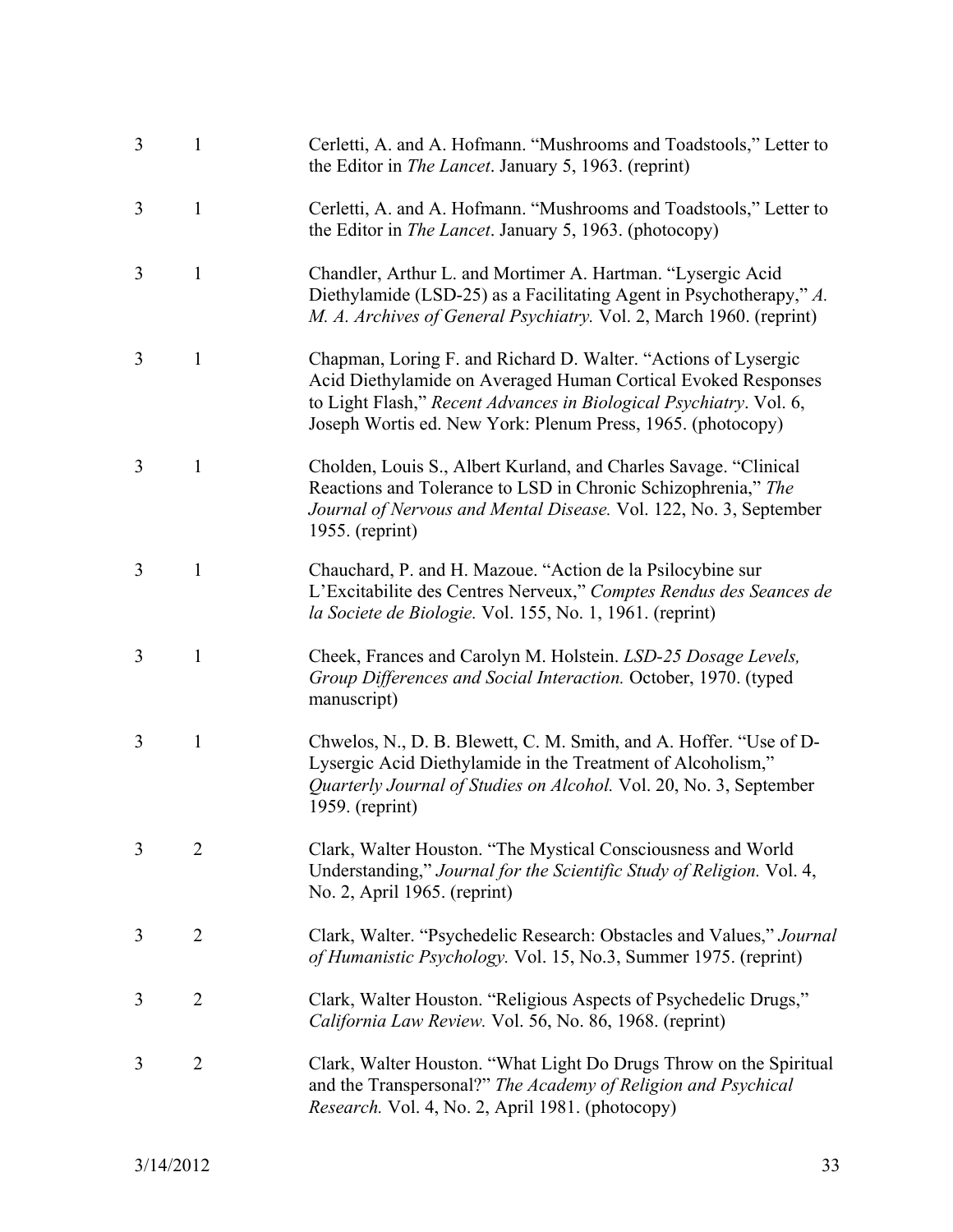| 3 | $\overline{2}$ | Clark, Lincoln D. and Louise S. Clark. "The Effects of Cortisone on<br>LSD-25 Intoxication in Schizophrenic Patients," The Journal of<br>Nervous and Mental Disease. Vol. 123, No. 6, June 1958. (reprint)                                   |
|---|----------------|----------------------------------------------------------------------------------------------------------------------------------------------------------------------------------------------------------------------------------------------|
| 3 | $\overline{2}$ | Cline, Herbert S. and Harry Freeman. "Resistance to Lysergic Acid in<br>Schizophrenic Patients," The Psychiatric Quarterly. October 1956.<br>(reprint)                                                                                       |
| 3 | $\overline{2}$ | Clyman, Bob. LSD Psychotherapy: A Review of the Literature and<br>Some Proposals for Future Research. (photocopy)                                                                                                                            |
| 3 | $\overline{2}$ | Cohen, Bertram D., Gerald Rosenbaum, Elliot D. Luby, and Jacques<br>S. Gottlieb. "Comparison of Phencyclidine Hydrochloride (Sernyl)<br>with Other Drugs," Archives of General Psychiatry. Vol. 6, May 1962.<br>(reprint)                    |
|   | $\overline{2}$ | Cohen, Maimon M. and Anil B. Mukherjee. "Meiotic Chromosome<br>Damage induced by LSD-25," Nature. Vol. 219, No. 5158, September<br>1968. (photocopy of reprint)                                                                              |
| 3 | $\overline{2}$ | Cohen, Maimon M. and Yosef Shiloh. "Genetic Toxicology of<br>Lysergic Acid Diethylamide (LSD-25)," Mutation Research. 47,<br>1977/1978. (photocopy)                                                                                          |
| 3 | $\overline{2}$ | Cohen, M. M. "LSD and Chromosomes," Science Journal. September<br>1968. (photocopy)                                                                                                                                                          |
| 3 | $\overline{2}$ | Cohen, Maimon M., Kurt Hirschhorn, and William A. Frosch. "In<br>Vivo and Vitro Chromosomal Damage Induced by LSD-25," New<br>England Journal of Medicine. Vol. 227, November 1967. (photocopy)                                              |
| 3 | 2              | Cohen, Sidney, Lionel Fichman, and Betty Grover Eisner. "Subjective<br>Reports of Lysergic Acid Experiences in a Context of Psychological<br>Test Performance," The American Journal of Psychiatry. Vol. 115,<br>No. 1, July 1958. (reprint) |
| 3 | $\overline{2}$ | Cohen, Sidney and Betty Grover Eisner. "Use of Lysergic Acid"<br>Diethylamide in a Psychotherapeutic Setting," A. M. A. Archives of<br>Neurology & Psychiatry. Vol. 81, May 1959. (reprint)                                                  |
| 3 | $\overline{2}$ | Cohen, Sidney. "Lysergic Acid Diethylamide: Side Effects and<br>Complications," The Journal of Nervous and Mental Disease. Vol.<br>130, No. 1, January 1960. (reprint)                                                                       |
| 3 | $\overline{2}$ | Cohen, Sidney. "Notes on the Hallucinogenic State," Brentwood                                                                                                                                                                                |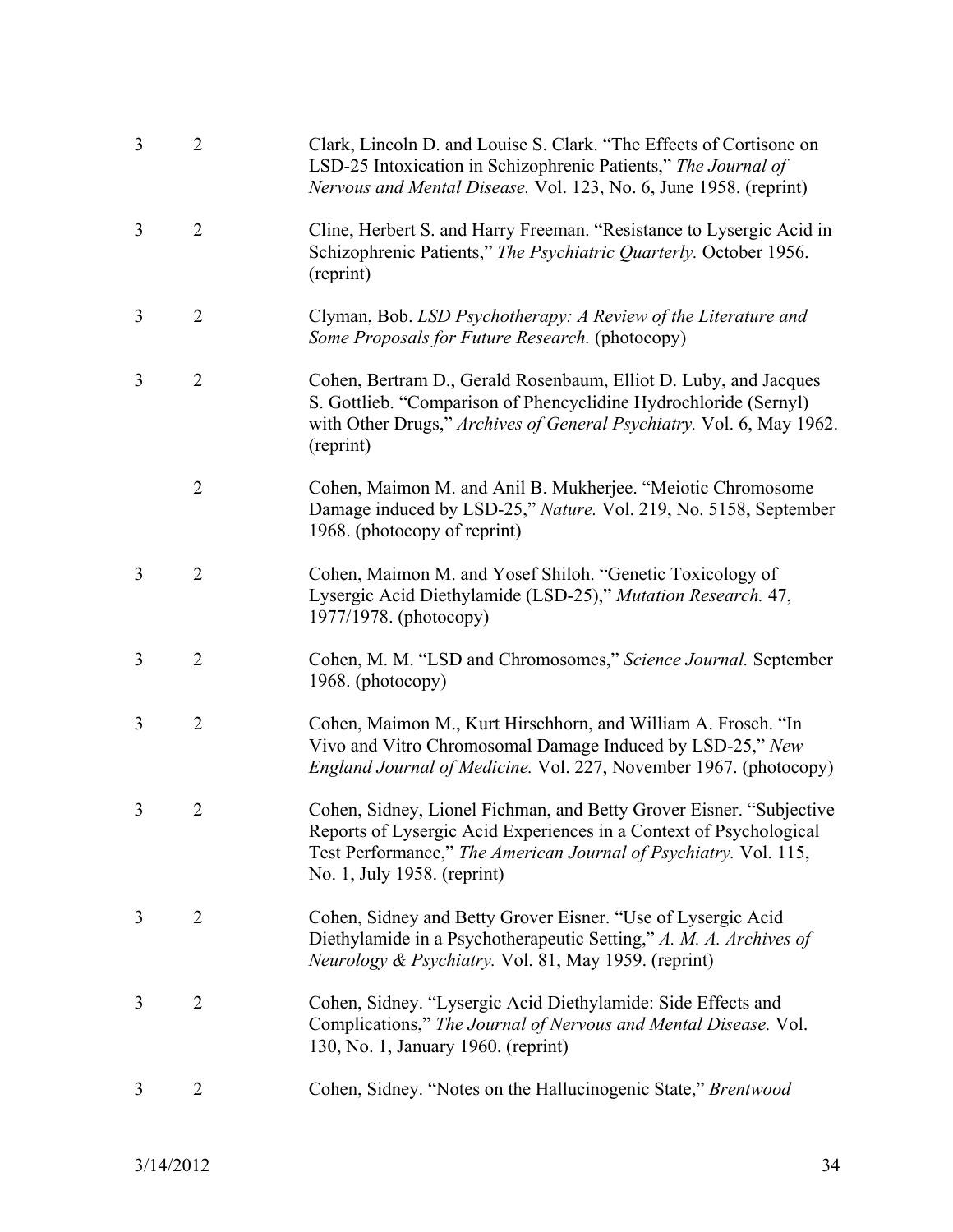*Neuropsychiatric Hospital.* Vol. 173, No. 6, June 1960. (reprint)

- 3 2 Cohen, Sidney and Keith S. Ditman. "Complications Associated with Lysergic Acid Diethylamide," *The Journal of The American Medical Association.* Vol. 181, July 1962. (reprint)
- 3 2 Cohen, Sidney and Keith S. Ditman. "Prolonged Adverse Reactions to Lysergic Acid Diethylamide," *Archives of General Psychiatry.* Vol. 8, May 1963. (reprint)
- 3 2 Cohen, Sidney. "Drugs and Drugged Behavior: Medicolegal Considerations," *The Journal of Clinical Pharmacology.* January-February, 1969. (photocopy)
- 3 2 Cohen, Sidney. "Psychotomimetic Agents," *Annual Review of Pharmacology.* Vol. 7, 1967. (reprint)
- 3 2 Cohen, Sidney. "A Classification of LSD Complications," *Psychosomatics.* Vol. 7, May-June 1966. (reprint)
- 3 2 Cohen, Sidney. "Discussion Second Symposium," *Neuro-Psychopharmacology.* (reprint)
- 3 2 Collard, J., P. Divry, and J. Bobon. "La *Lysergo-Analyse* Comme Technique Propedeutique en Psychiatrie," *Neuro-Psychopharmacology.* (reprint)
- 3 2 Comeau, Allan J. and Ronald A. Harvey. *LSD and Related Drugs: An Introduction.* September 1972. (typed manuscript)
- 3 2 Condrau, Gion. "Klinische Erfahrungen an Geisterskranken mit Lysergsaure-Diathylamid," 1949. (reprint)
- 3 2 Condrau, Gion. "Klinische Erfahrungen an Geisterskranken mit Lysergsaure-Diathylamid," *Acta Psychiatrica et Neurologica Scandinavica*. Vol. 24, No. 1, 1949. (reprint)
- 3 2 Condrau, Gion. "Klinische Erfahrungen an Geisterskranken mit Lysergsaure-Diathylamid," *Acta Psychiatrica et Neurologica Scandinavica*. Vol. 24, No. 1, 1949. (reprint)
- 3 2 Coppen, Alec. "The Biochemistry of Affective Disorders," *Brit. J. Psychiat.* 113, 1967. (photocopy)
- 3 2 Corssen, G. in *Anaesthesiology.* Proceedings of the Fifth World Congress of Anaesthesiologists, Kyoto, September 9-13, 1972. New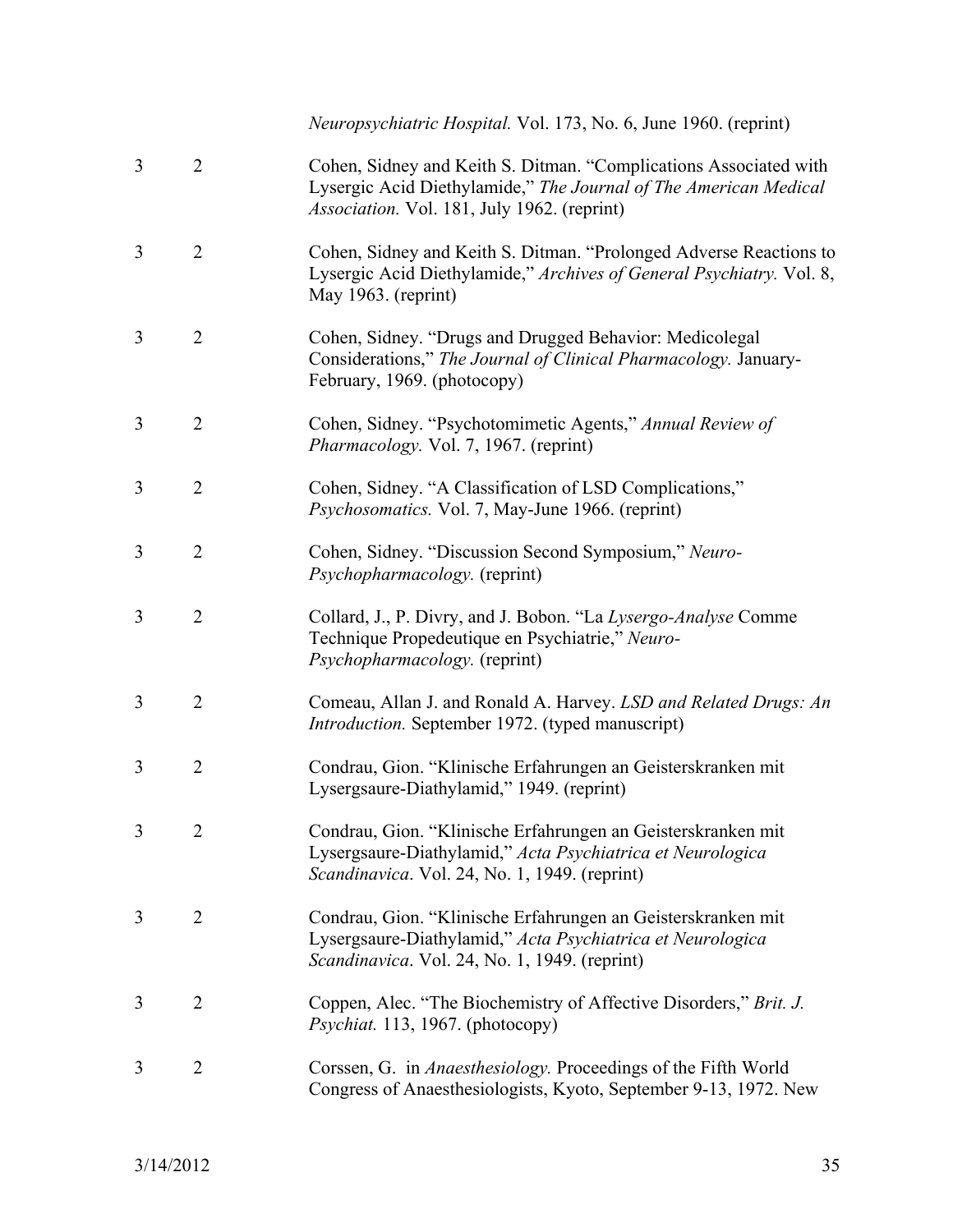|   |                | York: American Elsevier Publishing Co., 1973. (photocopy)                                                                                                                                                                                |
|---|----------------|------------------------------------------------------------------------------------------------------------------------------------------------------------------------------------------------------------------------------------------|
| 3 | $\overline{2}$ | Cooper, Clare. "The House as Symbol of the Self" in <i>Designing for</i><br>Human Behavior, John Lang (et al) ed. Pennsylvania: Dowden,<br>Hutchinson, & Ross, 1974. (photocopy)                                                         |
| 3 | $\overline{2}$ | Czigany, L. G. "The Use of Hallucinogens and the Shamanistic<br>Tradition of the Finno-Ugrian People," SEER. Vol. 58, No. 2, April<br>1980. (photocopy)                                                                                  |
| 3 | 3              | Dahlberg, Charles C., Ruth Mechaneck, and Stanley Feldstein. "LSD<br>Research: The Impact of Lay Publicity," Amer. J. Psychiat. Vol. 125,<br>No. 5, November 1968. (photocopy)                                                           |
| 3 | 3              | Dahlberg, Charles Clay. LSD Facilitation of Psychoanalytic<br><i>Treatment: A Case Study In Depth.</i> (typed manuscript)                                                                                                                |
| 3 | 3              | Davidson, Bill. "The Hidden Evils of LSD," The Saturday Evening<br>Post. (photocopy)                                                                                                                                                     |
| 3 | 3              | Davis, Emma Lou. No Title. Science. Vol. 160. (photocopy)                                                                                                                                                                                |
| 3 | 3              | Dean, Stanely R. "Beyond the Unconscious: The Ultraconscious,"<br>Psychologia. 8, 1965. (reprint)                                                                                                                                        |
| 3 | 3              | Dean, Stanley R. "Is There an Ultraconscious Beyond the<br>Unconscious?" Canadian Psychiatric Association Journal. Vol. 15,<br>No. 1, February 1970. (photocopy)                                                                         |
| 3 | 3              | Delay, J., P. Pichot, and T. Lemperiere. "La Psilocybine," La Presse<br>Medicale. Vol. 67, No. 47, October 10, 1959 and Vol. 67, No. 49,<br>October 24, 1959. (reprint)                                                                  |
| 3 | 3              | Delay, J., P. Pichot, and T. Lemperiere. "La Psilocybine Actions<br>Psychologique et Therapeutique," La Presse Medicale. Vol. 67, No.<br>49, October 24, 1959. (reprint)                                                                 |
| 3 | 3              | Delay, J., P. Pichot, and T. Lemperiere. "The Therapeutic Implications<br>of Psilocybine," The Proceedings of the Quarterly Meeting of the<br>Royal Medico-Psychological Association. London: H. K. Lewis & Co.<br>Ltd., 1963. (reprint) |
| 3 | 3              | Dement, William (et al). "Hallucinations and Dreaming," Chapter 24<br>in unspecified publication.                                                                                                                                        |
| 3 | 3              | Denber, Herman C. B. "Mescaline and Lysergic Acid Diethylamide:                                                                                                                                                                          |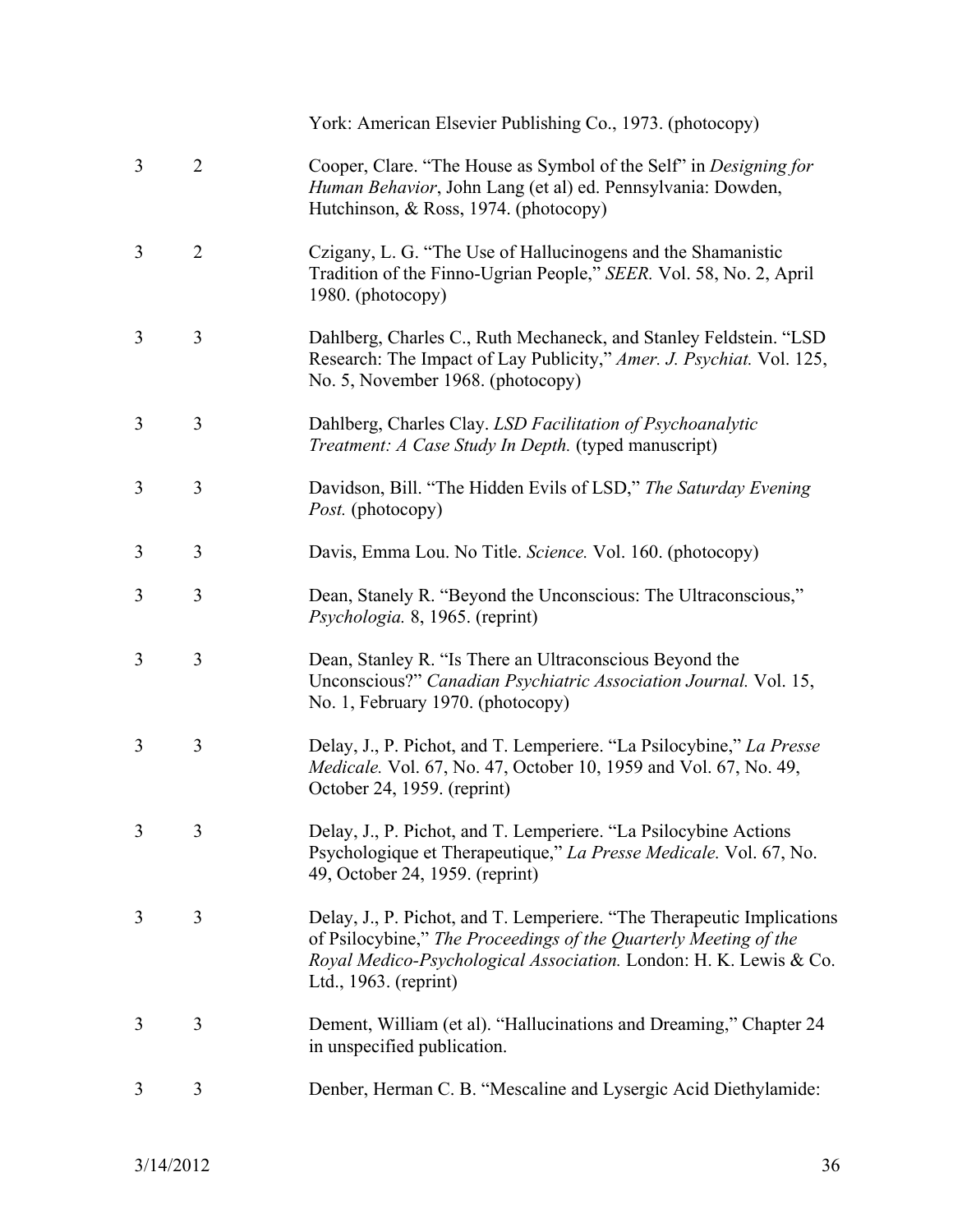|    |                | Therapeutic Implications of the Drug-Induced State," Diseases of the<br>Nervous System. Vol. 33, February 1969. (photocopy of reprint)                                                                                                                                  |
|----|----------------|-------------------------------------------------------------------------------------------------------------------------------------------------------------------------------------------------------------------------------------------------------------------------|
| 3  | 3              | Denson, R. "Lysergide in the Treatment of Neurosis," Diseases of the<br>Nervous System. Vol. 27, No. 8, August 1966. (photocopy)                                                                                                                                        |
| 3  | $\overline{3}$ | Derbolowsky, U. "Einsamkeit, medizinisch-psychologisch, religios,<br>soziologisch," Zeitschrift fur Psychotherapie und Medizinische<br>Psychologie. Vol. 16, No. 5, September 1966. (reprint)                                                                           |
| 3  | 3              | de Saint Phalle, Anne. "An Exploration of LSD, Richard Alpert, and<br>Higher Forms of Consciousness," The Crimson Supplement.<br>Cambridge, Massachusetts, April 23, 1969. (original)                                                                                   |
|    |                | de Saint Phalle, Anne. "An Exploration of LSD, Richard Alpert, and<br>Higher Forms of Consciousness," The Crimson Supplement.<br>Cambridge, Massachusetts, April 23, 1969. (original)                                                                                   |
| 3  | 3              | Dewhurst, Kenneth. "Delayed Psychosis due to L. S. D.," The Lancet.<br>December 5, 1970. (photocopy)                                                                                                                                                                    |
| 3  | 3              | Di Leo, Francesco B. "Psychotherapy with Psychedelic Drugs: A Case<br>Report," Journal of Psychoactive Drugs. Vol. 13, No. 4, Oct-Dec<br>1981. (photocopy)                                                                                                              |
| 19 | $\overline{3}$ | Di Leo, Francesco, Stanislav Grof, and Joan Kellogg. "The Use of a<br>Mind Revealing Drug (D.P.T.), Music, and Mandalas in<br>Psychotherapy: A Case Presentation." (reprint?)                                                                                           |
| 3  | 3              | Di Leo, Francesco. Transintegrative Psychedelic Therapy. September<br>1977. (typed manuscript)                                                                                                                                                                          |
| 3  | 3              | Di Leo, Francesco B. "Position paper by A.A.P.A.P.M. President,"<br>American Association of Physicians for the Advancement of<br><i>Psychedelic Medicine.</i> June 5, 1985 version. (photocopy)                                                                         |
| 3  | 3              | DiMascio, Alberto and Max Rinkel. "Prediction of Clinical<br>Effectiveness of Psychopharmacologic Agents from Drug Action<br>Profiles in Normal Human Subjects," Chapter 20 in Recent Advances<br>in Biological Psychiatry. New York: Grune & Stratton, 1960. (reprint) |
| 3  | 3              | DiMascio, Alberto and Max Rinkel. "Personailty and Drugs., Specific<br>or Non-Specific Influence on Drug Actions," Chapter 7 in unspecified<br>publication. (photocopy)                                                                                                 |
| 3  | 3              | DiPaolo, J. A., Harry M. Givelber, Howard Erwin. "Evaluation of                                                                                                                                                                                                         |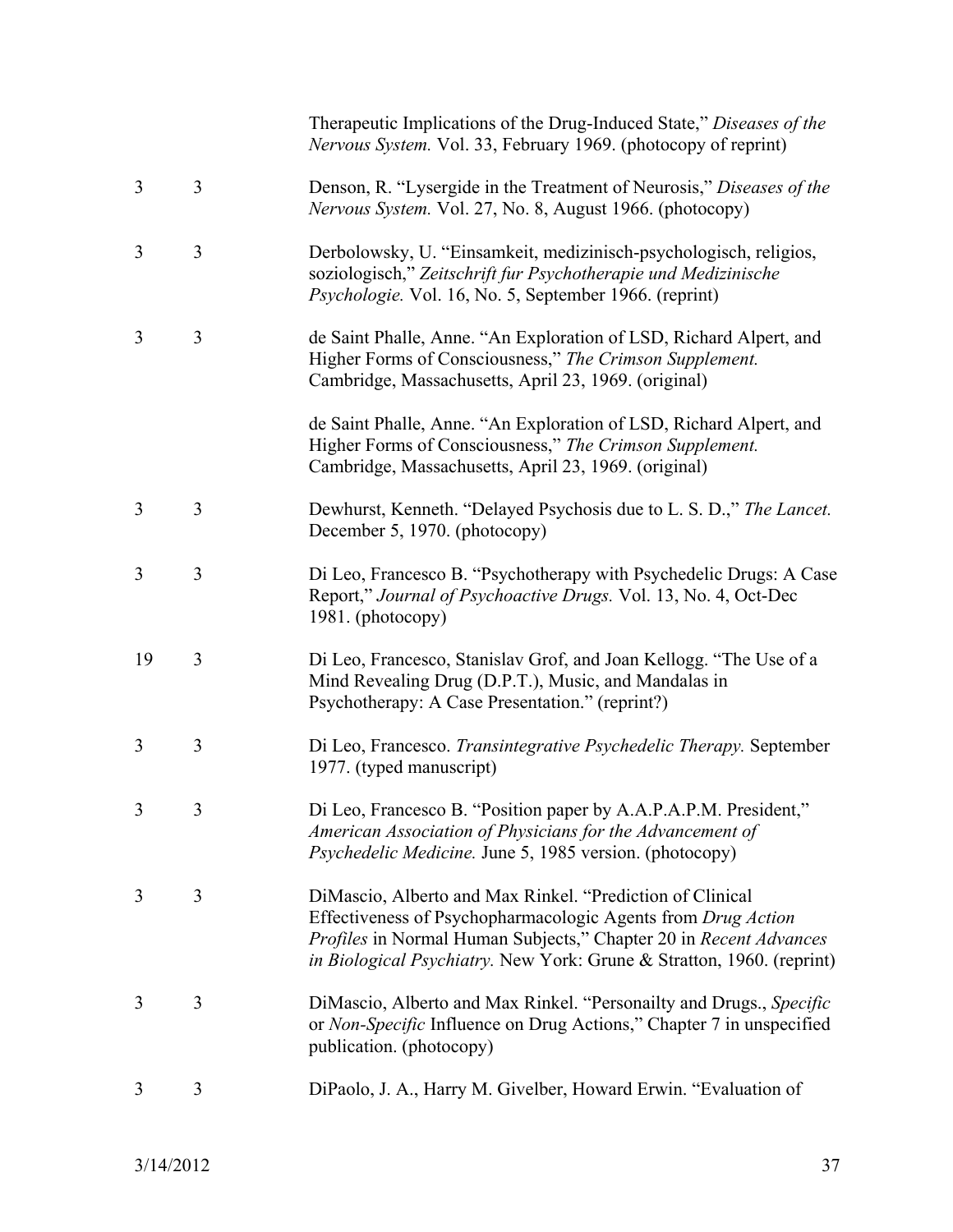|   |   | Teratogenicity of Lysergic Acid Diethylamide," Nature. Vol. 220,<br>November 2, 1968. (photocopy)                                                                                                                                    |
|---|---|--------------------------------------------------------------------------------------------------------------------------------------------------------------------------------------------------------------------------------------|
| 3 | 3 | DiPaolo, J. A., Harry M. Givelber, Howard Erwin. "Evaluation of<br>Teratogenicity of Lysergic Acid Diethylamide," Nature. Vol. 220,<br>November 2, 1968. (photocopy)                                                                 |
| 3 | 3 | Ditman, Keith S. and John R. B. Whittlesy. "Comparison of the LSD-<br>25 Experience and Delirium Tremens," A. M. A. Archives of General<br>Psychiatry. Vol. 1, July 1959. (reprint)                                                  |
| 3 | 3 | Ditman, Keith S. and John R. B. Whittlesy. "Comparison of the LSD-<br>25 Experience and Delirium Tremens," A. M. A. Archives of General<br>Psychiatry. Vol. 1, July 1959. (reprint)                                                  |
| 3 | 3 | Ditman, Keith S. "Psychotomimetics: Pharmacodynamic and<br>Psychotherapeutic Properties," Proceedings of the Western<br>Pharmacology Society. Vol. 6, 1963. (reprint)                                                                |
| 3 | 3 | Ditman, Keith S., Thelma Moss, Edward W. Forgy, Leonard M.<br>Zunin, Robert D. Lynch, and Wayne A. Funk. "Dimensions of the<br>LSD, Methylphenidate and Chlordiazepoxide Experiences,"<br>Psychopharmacologia. 14, 1969. (photocopy) |
| 3 | 3 | Ditman, Keith S., Thelma Moss, Edward W. Forgy, Leonard M.<br>Zunin, Robert D. Lynch, and Wayne A. Funk. "Dimensions of the<br>LSD, Methylphenidate and Chlordiazepoxide Experiences,"<br>Psychopharmacologia. 14, 1969. (photocopy) |
| 3 | 3 | Ditman, K. S., M. Hayman, J. R. B. Whittlesey. Abstract of "Nature<br>and Frequency of Claims Following LSD," J. Nerv. Ment. Dis. 134,<br>1962. (carbon copy of typed manuscript)                                                    |
| 3 | 3 | Ditman, Keith S., Thelma Moss, Edward Forgy, Leonard Zunin,<br>Wayne Funk, and Robert Lynch. "Characteristics of Alcoholics<br>Volunteering for Lysergide Treatment." (photocopy)                                                    |
| 3 | 3 | Ditman, Keith S., Thelma Moss, Edward Forgy, Leonard Zunin,<br>Wayne Funk, and Robert Lynch. "Characteristics of Alcoholics<br>Volunteering for Lysergide Treatment." (photocopy)                                                    |
| 3 | 3 | Ditman, Keith S., Walter Tietz, Blanche S. Prince, Edward Forgy, and<br>Thelma Moss. (typed manuscript before publication)                                                                                                           |
| 3 | 3 | Dixon, A. K. "Evidence of Catecholamine Mediation in the 'Aberrant'<br>Behaviour Induced by Lysergic Acid Diethylamide (LSD) in the Rat,"                                                                                            |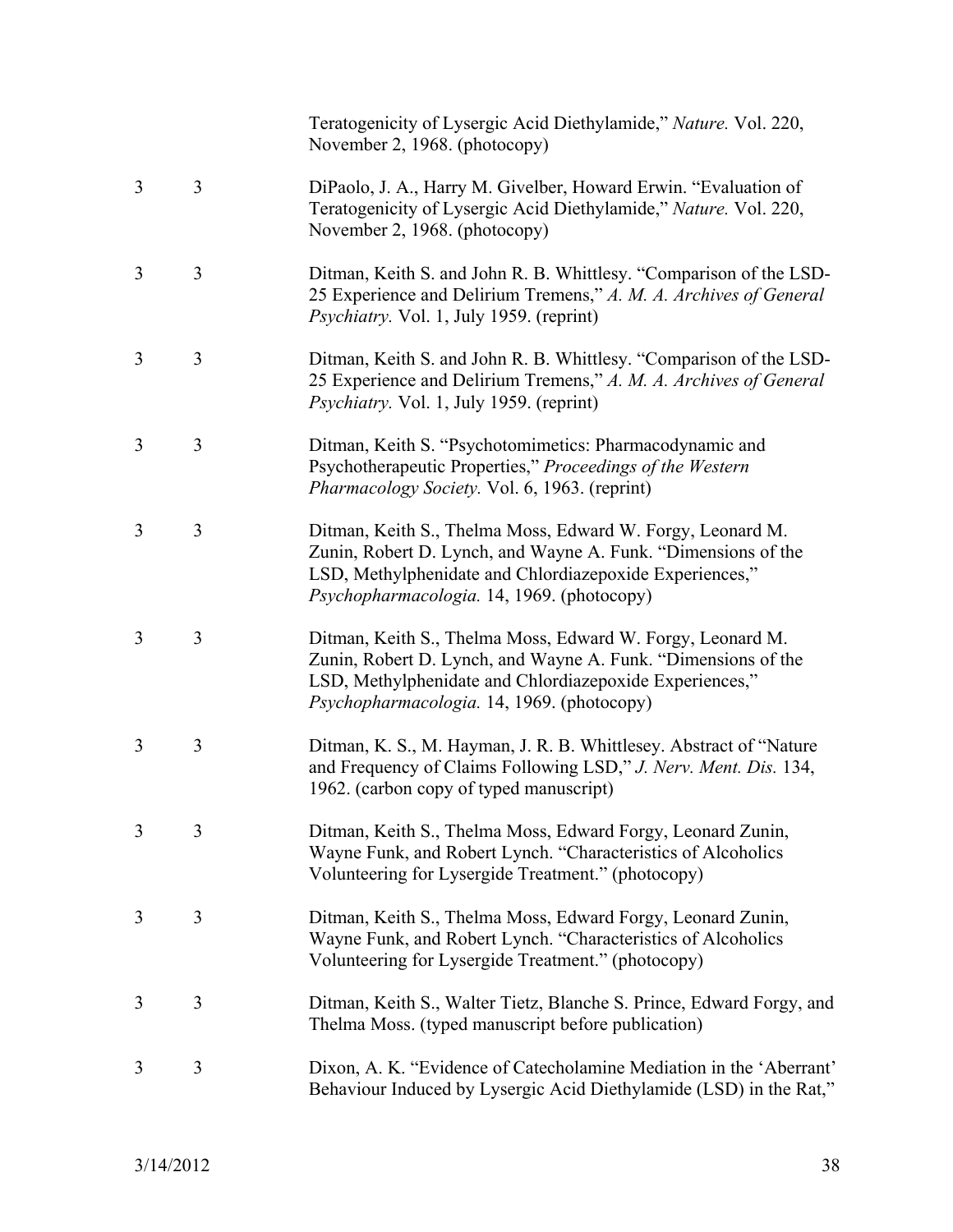*Experientia.* 24, 1968. (photocopy)

- 3 3 Dobkin, Allen B. and John H. Harland. "Drugs which Stimulate Affective Behavior," *Anaesthesia.* Vol. 15, No. 1, January 1960. (reprint)
- 3 3 Dobkin, Allen B., John L. Pearson, and James S. Barr. "The Effect of Lysergic Acid Diethylamide (Delysid, LSD-25) on Thiopental Recovery," *Can. Anaes. Soc. J.,* Vol. 7, No. 1, January 1960. (reprint)
- 3 4 Dobkin, Marlene. "Folk Curing with a Psychedelic Cactus in the North Coast of Peru," *The International Journal of Social Psychiatry.* Vol. 15, No. 1, 1968. (reprint)
- 3 4 Dobkin de Rios, Marlene. "The Wilderness of Mind: Sacred Plants in Cross-Cultural Perspective," *Sage Research Papers in the Social Sciences.* Vol. 5, 1976. (original first printing)
- 3 4 Dobkin de Rios, Marlene. *Man, Culture and Hallucinogen: An Overview.* (typed manuscript)
- 3 4 Dobkin de Rios, Marlene. *Cultura Persona in Drug-Induced Altered States of Consciousness.* (typed manuscript to be published in Proceedings, Southern Anthopol. Assoc. Meeting, 1973)
- 3 4 Dobkin de Rios, Marlene. *An Anthropological Theory of Drug-Induced Hallucinations.* (typed manuscript to be published in Proceedings, 9<sup>th</sup> International Congress of Anthro. And Ethno. Sciences, Chicago)
- 3 4 Dobkin de Rios, Marlene. "The Influence of Psychotropic Flora and Fauna on Maya Religion," *Current Anthropology.* Vol. 15, No. 2, June 1974. (reprint)
- 3 4 Dobkin de Rios, Marlene. "Some Relationships between Music and Hallucinogenic Ritual: The *Jungle Gym* in Consciousness," *ETHOS.*  Vol. 3, No. 1, Spring 1975. (reprint)
- 3 4 Dobkin de Rios, Marlene. "Plant Hallucinogens and the Religion of the Mochica – an Ancient Peruvian People," *Economic Botany.* Vol. 31, No. 2, April-June 1977. (reprint)
- 3 4 Dobkin de Rios, Marlene. "Plant Hallucinogens, Out-of-Body Experiences and New World Monumental Earthworks" in *Drugs, Rituals and Altered States of Consciousness*, Brian M. Du Toit ed. Rotterdam: A. A. Balkema, 1977. (reprint)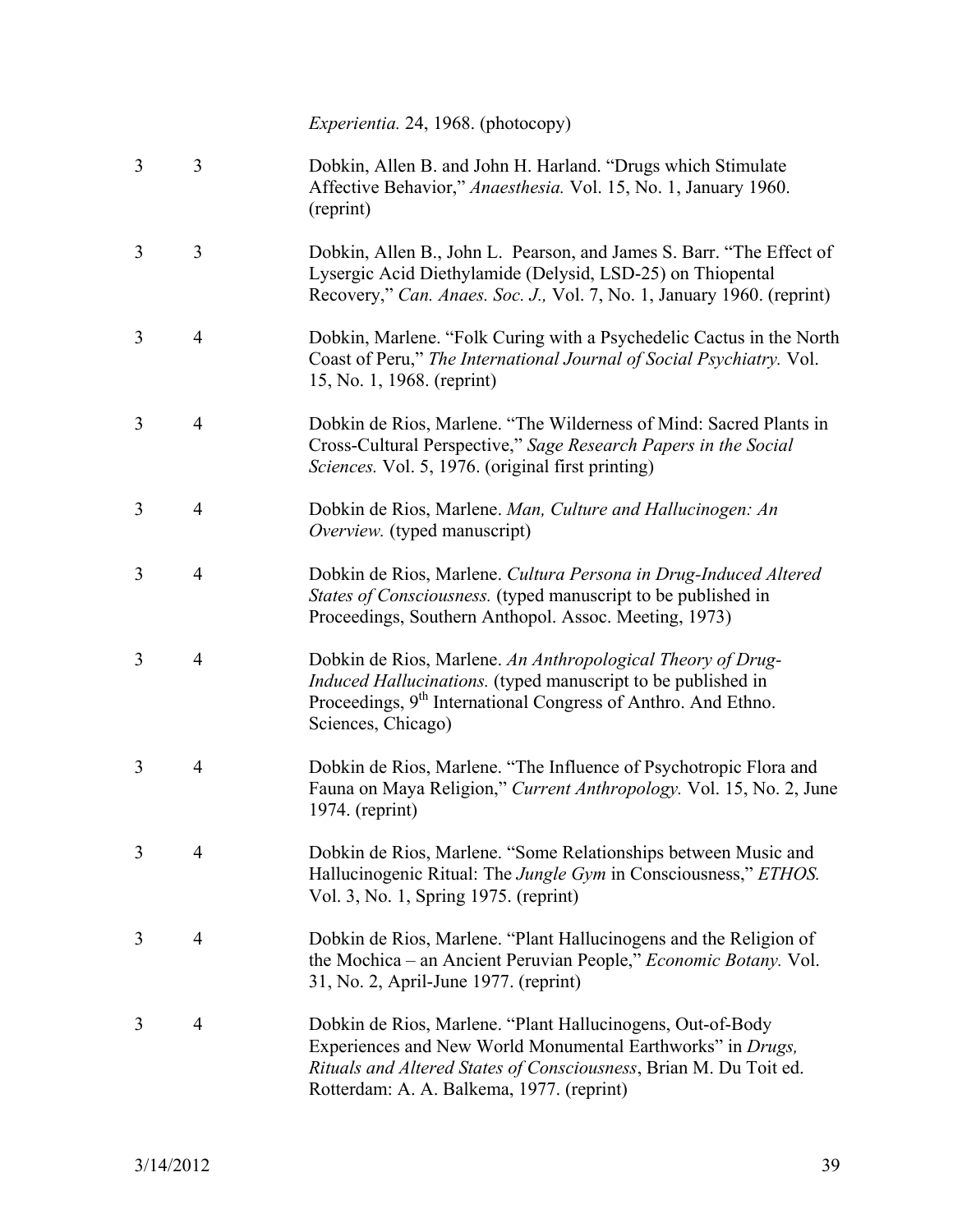| 3 | $\overline{4}$ | Doblin, Rick. An Esalen Teaching Story. October 1982. (typed<br>manuscript)                                                                                                                                                                                        |
|---|----------------|--------------------------------------------------------------------------------------------------------------------------------------------------------------------------------------------------------------------------------------------------------------------|
| 3 | $\overline{4}$ | Doepfner, W. and A. Cerletti. "Comparison of Lysergic Acid<br>Derivatives and Antihistamines as Inhibitors of the Edema Provoked<br>in the Rat's Paw by Serotonin," International Archives of Allergy and<br>Applied Immunology. Vol. 12, No. 1-2, 1958. (reprint) |
| 3 | $\overline{4}$ | Doepfner, W. "Uber die Entstehung von Serotonin aus 5-<br>Hydroxytryptophan nach UV. - Bestrahlung," Experientia. Vol. 14,<br>No. 10, 1958. (reprint)                                                                                                              |
| 3 | $\overline{4}$ | Doepfner, W. "Uber die Entstehung von Serotonin aus 5-<br>Hydroxytryptophan nach UV. - Bestrahlung," Experientia. Vol. 14,<br>No. 10, 1958. (reprint)                                                                                                              |
| 3 | $\overline{4}$ | Doepfner, W. and A. Cerletti. "Uber den Serotonin-Antagonismus<br>einiger Antihistaminika unter Berucksichtigung ihrer chemischen<br>Struktur," International Archives of Allergy and Applied Immunology.<br>Vol. 10, No. 6, 1957. (reprint)                       |
| 3 | 4              | Doepfner, W. "Biochemical Observations on LSD-25 and Deseril,"<br><i>Experientia.</i> 18, 1962. (reprint)                                                                                                                                                          |
| 3 | $\overline{4}$ | Dohner, V. Alton. "LSD and Marihuana: Where Are the Answers?"<br>Science. Vol. 160, June 7, 1968. (photocopy)                                                                                                                                                      |
| 3 | $\overline{4}$ | Dohner, V. Alton. "LSD and Marihuana: Where Are the Answers?"<br>Science. Vol. 160, June 7, 1968. (photocopy)                                                                                                                                                      |
| 3 | $\overline{4}$ | Dolezal, V. and M. Hausner. "Nase zkusenosti s individualni a<br>kolektivni psychoterapii za pomoci LSD." 1962. (reprint?)                                                                                                                                         |
| 3 | 4              | Domarus, Helmut V. "Thrombocytopenia in a Patient with<br>Polycythaemia," The Lancet. October 24, 1970. (photocopy)                                                                                                                                                |
| 3 | $\overline{4}$ | Dorrance, David L. "Chromosomal and Teratogenic Effects of LSD: A<br>Literature Review," The New Physician. Vol. 18, No. 7, July 1969.<br>(photocopy)                                                                                                              |
| 3 | $\overline{4}$ | Dorrance, David, Oscar Janiger, and Raymond L. Teplitz. "In Vivo<br>Effects of Illicit Hallucinogens on Human Lymphocyte<br>Chromosomes," JAMA. Vol. 212, No. 9, June 1, 1970. (photocopy)                                                                         |
| 3 | $\overline{4}$ | Dorrance, D. L., D. J. Beighlie, V. Yoshii, O. Janiger, A. M.                                                                                                                                                                                                      |
|   |                |                                                                                                                                                                                                                                                                    |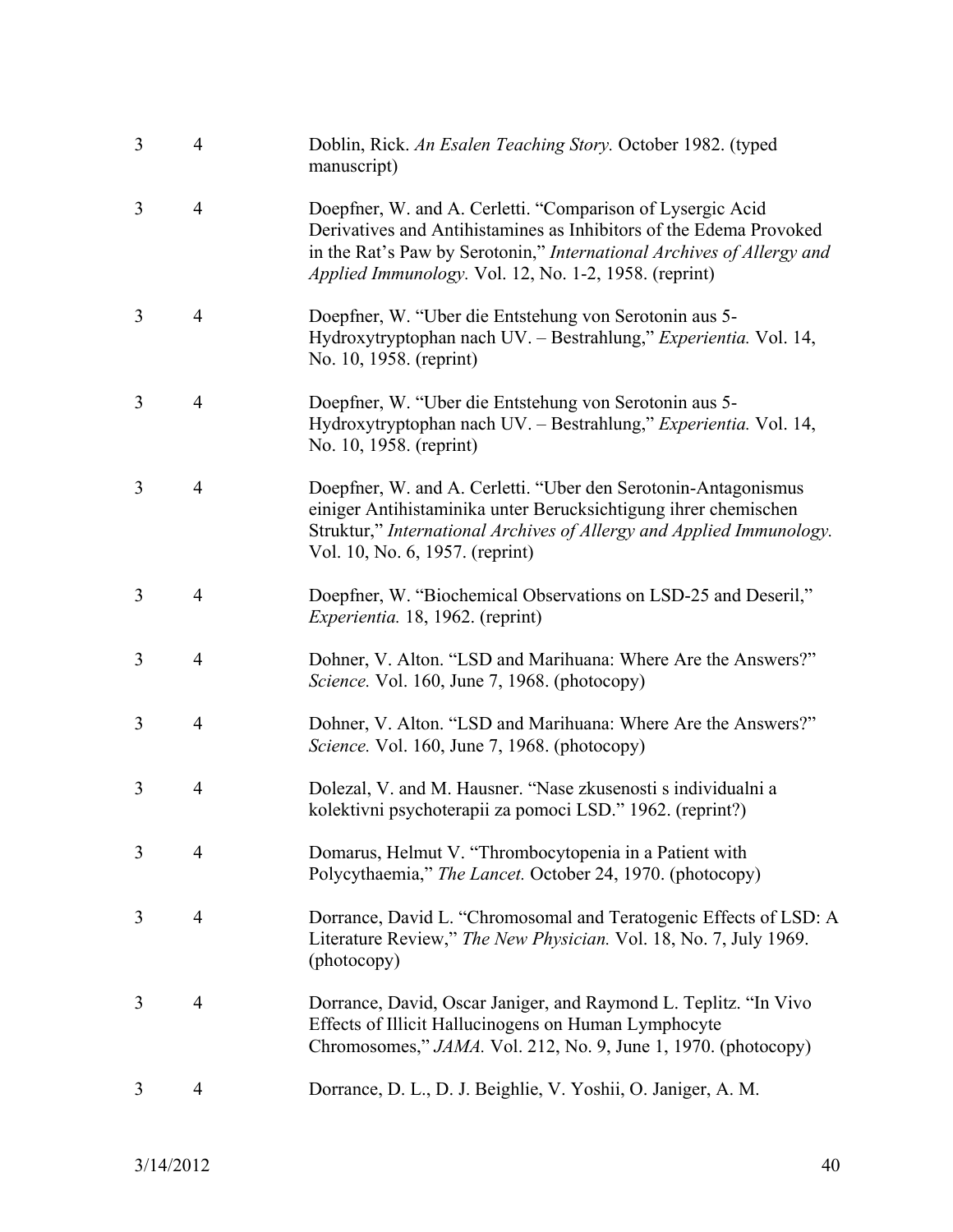Brodetsky, and R. L. Teplitz. *Studies on the Mechanism of Interaction Between Lysergic Acid and Chromosomes.* (photocopy of typed manuscript)

- 3 4 Downing, Joseph J. *Something's Happening: The New Drug Revolution in America.* (typed manuscript)
- 3 4 Draskoci, M. "Assay of Lysergic Acid Diethylamide and its Passage from Blood into the Perfused Cerebral Ventricles," *British Journal of Pharmacology and Chemotherapy.* Vol. 15, No. 1, March 1960. (reprint)
- 3 4 Duche, D. J. *Les Effets de la Psilocybine Dans un cas d'Hysterie.*  (typed manuscript)
- 3 4 Durand, V. J. "Diethylamide de L'Acide Lysergique et Psychiatrie," *Annales Medico-Psychologiques.* Vol. 1, No. 3, March 1960. (reprint)
- 19 3 Dyck, Erika. Conclusion from *Psychedelic Psychiatry: LSD from Clinic to Campus.* Baltimore: The Johns Hopkins University Press. (photocopy)

## Box Folder 4 1 Eberle, P. and H. Leuner. "Chromosomendefekte bei Psilocybin-Patienten," *Humangenetik*. 9, 1970. (photocopy)

- 19 3 Echenhofer, Frank G. "Toward a Neurophenomenology of Transformatrive Visions: A Model Integrating Cognitive Neuroscience, Psychotherapy, Comparative Myysticism, and Ayahuasca EEG Experienctial Research." (photocopy)
- 4 1 Edmonston, William E. "An Experimental Investigation of Hypnotic Age-Regression," *The American Journal of Clinical Hypnosis.* Vol. 3, No. 3, January 1961. (reprint)
- 4 1 Edwards, Allan E. and Sidney Cohen. "Visual Illusion, Tactile Sensibility and Reaction Time under LSD-25," *Psychopharmacologia.*  2, 1961. (reprint)
- 4 1 Edwards, Allan E. and Sidney Cohen. "Persistence of an Evaluative Response Conditioned under LSD and Sensory Deprivation," Chapter 3 in *Recent Advances in Biological Psychiatry.* Vol.7. New York: Plenum Press, 1965. (photocopy)
- 4 1 Edwards, Allen E. and Sidney Cohen. "Interaction of LSD and Quantity of Encoded Visual Data upon Size Estimation," *Journal of*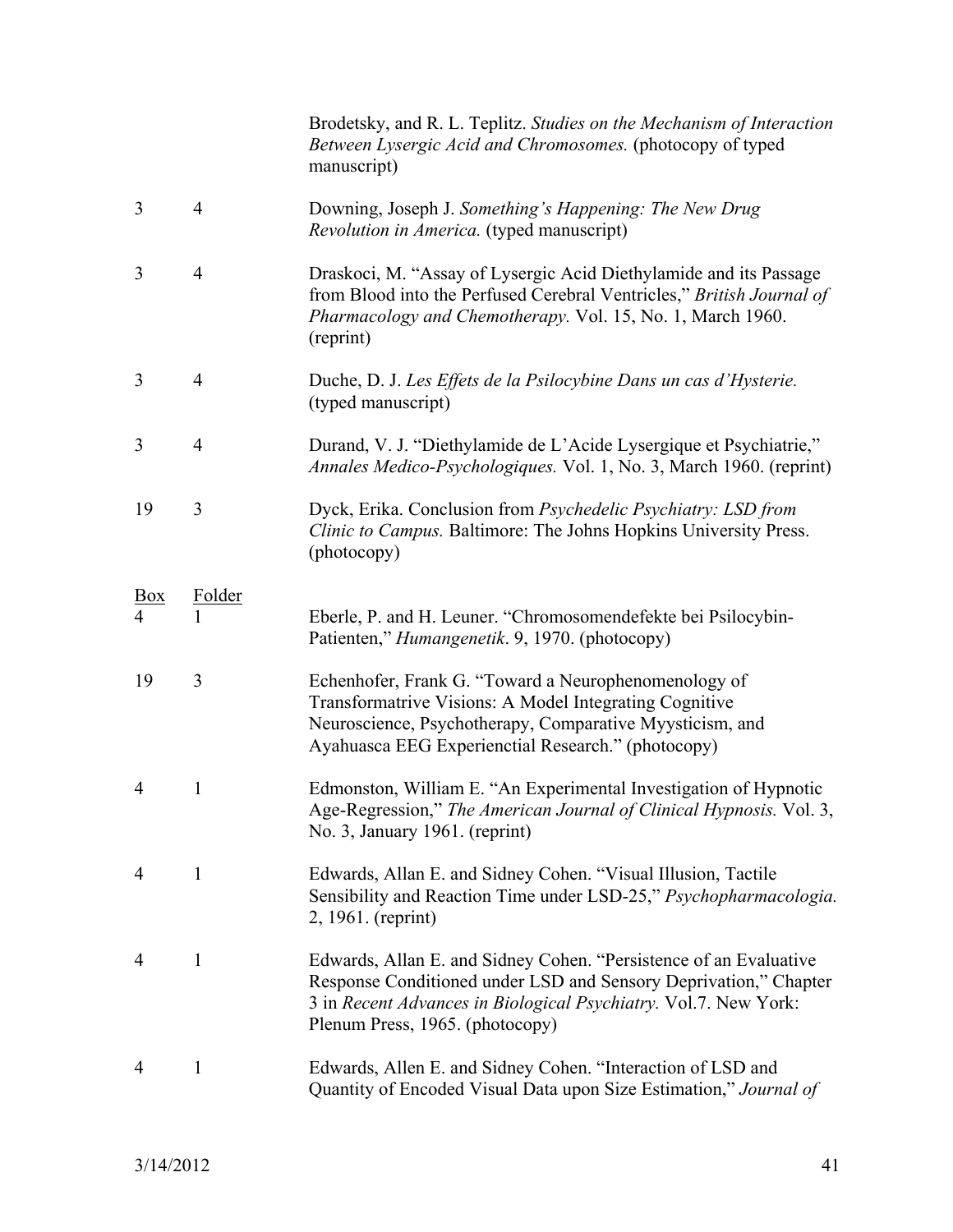*Psychopharmacology.* Vol. 1, No. 3, 1966. (reprint)

- 4 1 Eggert, Delmer C. and Charles Shagass. "Clinical Prediction of Insightful Response to a Single Large Dose of LSD," *Psychopharmacologia.* 9, 1966. (photocopy)
- 4 1 Eggert, Delmer C. and Charles Shagass. "Clinical Prediction of Insightful Response to a Single Large Dose of LSD," *Psychopharmacologia.* 9, 1966. (photocopy)
- 4 1 Egozcue, Jose, Samuel Irwin, and Cesar A. Maruffo. "Chromosomal Damage in LSD Users,"*JAMA.* Vol. 204, No. 3, April 15, 1968. (photocopy)
- 4 1 Egozcue, Jose and Samuel Irwin. "Effect of LSD-25 on Mitotic and Meiotic Chromosomes of Mice and Monkeys," *Humangenetik.* 8, 1969. (photocopy)
- 4 1 Eidelberg, E., M. Long, and M. K. Miller. "Spectrum Analysis of EEG Changes Induced by Psychotomimetic Agents," *Int. J. Neuropharmacol.* 1965. (photocopy)
- 4 1 Eisner, Betty Grover and Sidney Cohen. "Psychotherapy with Lysergic Acid Diethylamide," *Journal of Nervous and Mental Disease.* Vol. 127, No. 6, December 1958. (reprint)
- 4 1 Eisner, Betty Grover. "Notes of the Use of Drugs to Facilitate Group Psychotherapy," *Psychiatric Quarterly.* Vol. 38, April 1964. (reprint) Signed by Betty Grover Eisner.
- 4 1 Eisner, Betty Grover. *The Importance of the Non-Verbal.* For Presentation at the Second Conference on LSD and Psychotherapy. May 1965. (preprint)
- 4 1 Eisner, Betty Grover and Ernest Katz. *Notes of the Versatility of Ritalin and its Psychedelic Elements when used as a Psychotherapeutic Aid*. (typed manuscript)
- 4 1 Elder, John T. and M. Kent Shellenberger. "Antagonism of Lysergic Acid Diethylamide (LSD)-Induced Hyperthermia," *The Journal of Pharmacology and Experimental Therapeutics.* Vol. 136, No. 3, June 1962. (reprint)
- 4 1 Elder, John T. and M. Kent Shellenberger. "Antagonism of Lysergic Acid Diethylamide (LSD)-Induced Hyperthermia," *The Journal of Pharmacology and Experimental Therapeutics.* Vol. 136, No. 3, June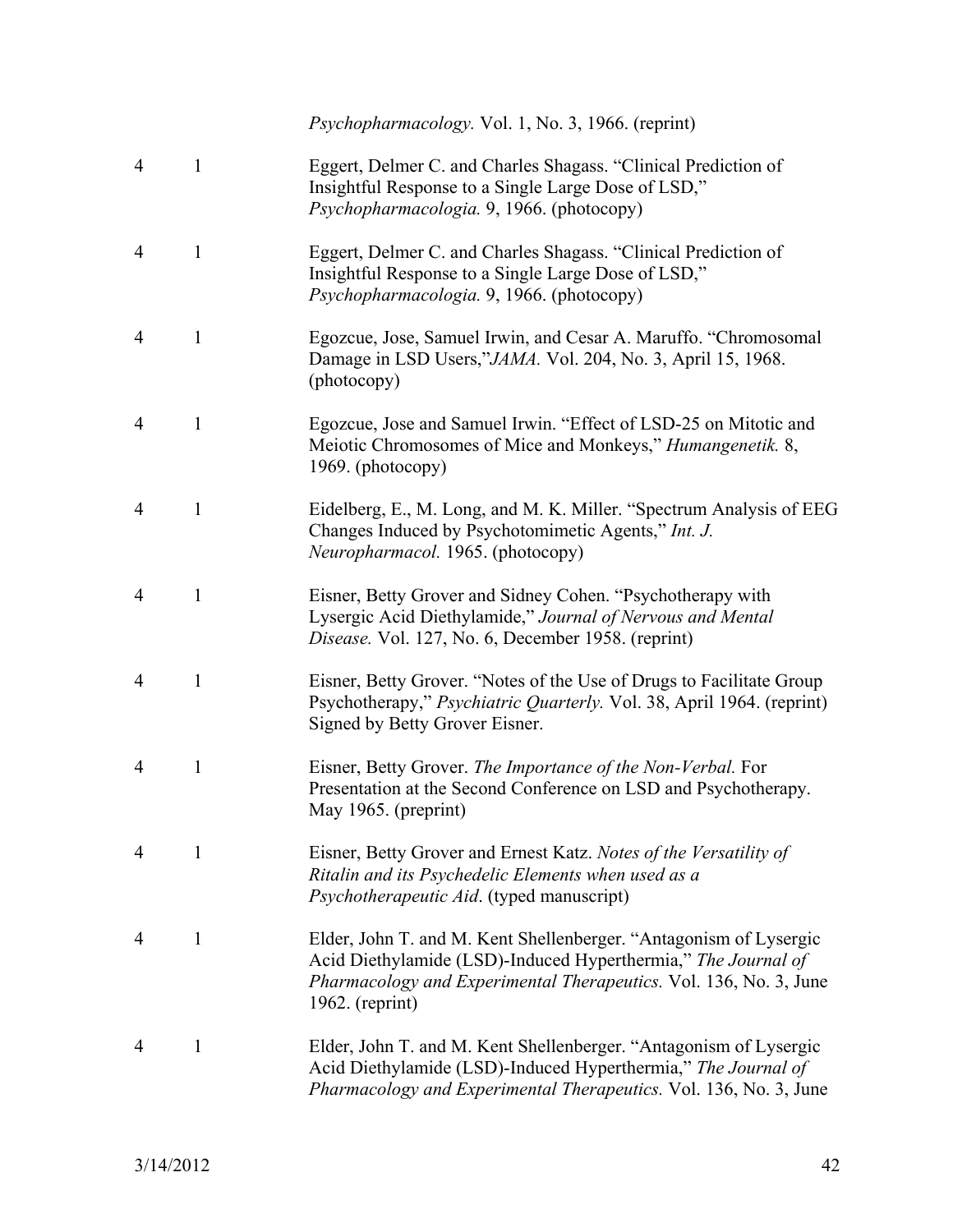1962. (reprint)

| $\overline{4}$ | $\overline{2}$ | Elkes, J. "Behavioral Pharmacology in Relation to Psychiatry,"<br>Psychiatrie de Gegenwart. 1, 1967. (reprint)                                                                                                                                          |
|----------------|----------------|---------------------------------------------------------------------------------------------------------------------------------------------------------------------------------------------------------------------------------------------------------|
| 4              | $\overline{2}$ | Elkes, J. "The Dysleptics: Note on a No Man's Land," Comprehensive<br><i>Psychiatry.</i> Vol. 4, No. 3, June 1963. (reprint)                                                                                                                            |
| $\overline{4}$ | $\overline{2}$ | Elkes, Joel. "Psychoactive Drugs: Some Problems and Approaches,"<br>Psychiatric Drugs. 1966. (reprint)                                                                                                                                                  |
| $\overline{4}$ | $\overline{2}$ | Elkes, J. "Amines in Relation to Behavior: Some Problems and<br>Approaches," in Monoamines et Systeme Nerveux Central, J.<br>Ajuriaguerra ed. 1962. (reprint)                                                                                           |
| 4              | $\overline{2}$ | Elkes, J. "Drug Effects in Relation to Receptor Specificity within the<br>Brain: Some Evidence and Provisional Formulation," Ciba<br>Foundation Symposium on the Neurological Basis of Behavior. 1958.<br>(reprint)                                     |
| 4              | $\overline{2}$ | Elkes, J. "Drugs Influencing Affect and Behavior: Possible Neutral<br>Correlates in Relation to Mode of Action" in The Physiology of<br><i>Emotions</i> by Alexander Simon, Charles Herbert, and Ruth Straus.<br>Illinois: Charles C. Thomas. (reprint) |
| 4              | $\overline{2}$ | Elkes, J. "Drugs Influencing Affect and Behavior: Possible Neutral<br>Correlates in Relation to Mode of Action" in The Physiology of<br><i>Emotions</i> by Alexander Simon, Charles Herbert, and Ruth Straus.<br>Illinois: Charles C. Thomas. (reprint) |
| 4              | $\overline{2}$ | Elkes, J. "Effects of Psychosomimetic Drugs in Animals and Man," in<br>Neuropharmacology. Transaction of Third Conference. 1957. (reprint)                                                                                                              |
| 4              | $\overline{2}$ | Elkes, J. "Effects of Psychosomimetic Drugs in Animals and Man," in<br><i>Neuropharmacology</i> . Transaction of Third Conference. 1957. (reprint)                                                                                                      |
| 4              | $\overline{2}$ | Elkes, J. "Schizophrenic Disorder in Relation to Levels of Neural<br>Organization: The Need for Some Conceptual Points of Reference," in<br>The Chemical Pathology of the Nervous System, J. Folch-Pi ed.<br>London: Pergamon Press, 1961. (reprint)    |
| 4              | $\overline{2}$ | Elkes, Joel J. "Psychotropic Drugs Observations on Current Views and<br>Future Problems," Lectures on Experimental Psychiatry. 1961.<br>(reprint)                                                                                                       |
| 4              | $\overline{2}$ | Elkin, Edwin H. The Use and Abuse of Psychedelic Drugs as a Mental                                                                                                                                                                                      |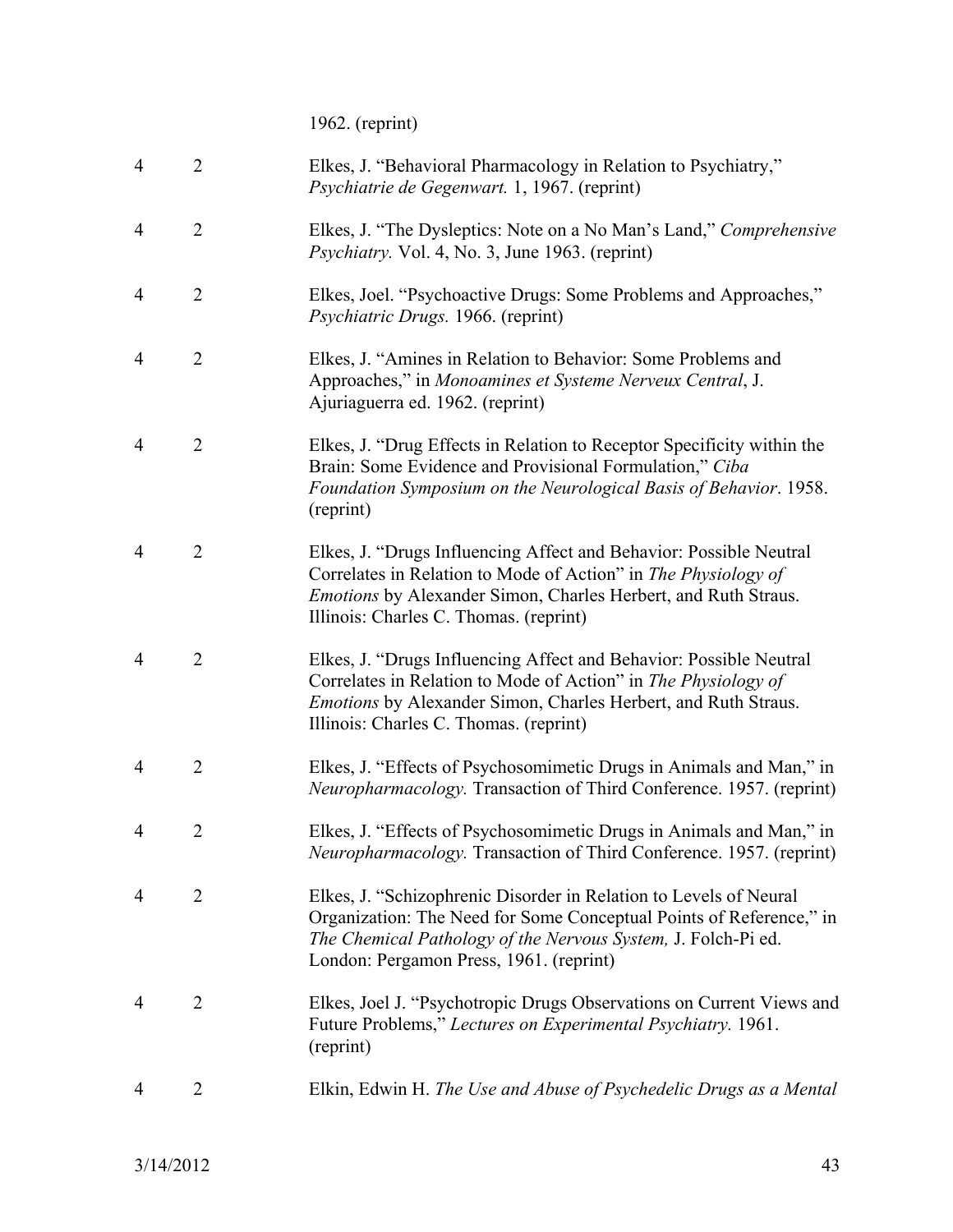|                |                | <i>Health Paradox.</i> 7 <sup>th</sup> International Congress of Mental Health, London,<br>England. August 12, 1968. (photocopy)                                                                                                                                                        |
|----------------|----------------|-----------------------------------------------------------------------------------------------------------------------------------------------------------------------------------------------------------------------------------------------------------------------------------------|
| $\overline{4}$ | $\overline{2}$ | Elkin, Edwin H. A Systematic Study of the Effects of LSD-25 on<br>Human Behavior. (photocopy)                                                                                                                                                                                           |
| 4              | $\overline{2}$ | Elkin, Edwin H. "LSD and the Realization of Human Potential."<br>(pamphlet)                                                                                                                                                                                                             |
| 4              | $\overline{2}$ | Eller, J. L. "LSD: What Index of Suspicion?" Letter to the editor.<br>(photocopy)                                                                                                                                                                                                       |
| 4              | $\overline{2}$ | Engel, Kenneth S. R. New Cartographies of the Mind: Stanislav Grof.<br>(typed manuscript)                                                                                                                                                                                               |
| 4              | $\overline{2}$ | Epstein, Arthur W. and Frank Ervin. "Psychodynamic Significance of<br>Seizure Content in Psychomotor Epilepsy," Psychosomatic Medicine.<br>Vol. 18, No. 1, 1956. (photocopy)                                                                                                            |
| 4              | $\overline{2}$ | Esecover, Harold, Sidney Maltiz, and Bernard Wilkens. "Clinical<br>Profiles of Paid Normal Subjects Volunterring for Hallucinogen Drug<br>Studies," The American Journal of Psychiatry. Vol. 117, No. 10, April<br>$1961.$ (reprint)                                                    |
| 4              | $\overline{2}$ | Evans, L. T., L. H. Geronimus, C. Kornetsky, H. A. Abramson.<br>"Effect of Ergot Drugs on Betta Splendens," Science. Vol. 123, No.<br>3184, January 6, 1956. (reprint)                                                                                                                  |
| 4              | $\overline{2}$ | Evans, Franklin. "The Effect of Several Psychotomimetic Drugs on<br>Human Serum Cholinesterase," Psychopharmacologia. Vol. 1, No. 3,<br>$1960.$ (reprint)                                                                                                                               |
| 4              |                | Evans, Franklin. "The Effect of Several Psychotomimetic Drugs on<br>Human Serum Cholinesterase," Psychopharmacologia. Vol. 1, No. 3,<br>$1960.$ (reprint)                                                                                                                               |
| 4              | $\overline{2}$ | Evarts, Edward V. "A Review of the Neurophysiological Effects of<br>Lysergic Acid Diethylamide (LSD) and Other Psychotomimetic<br>Agents," Annals of The New York Academy of Sciences. Vol. 66,<br>Article 3, March 14, 1957. (reprint)                                                 |
| 4              | $\overline{2}$ | Evarts, Edward V., William Landau, Walter Freygang, Jr. and Wade<br>H. Marshall. "Some Effects of Lysergic Acid Diethylamide and<br>Bufotenine on Electrical Activity in the Cat's Visual System," The<br>American Journal of Physiology. Vol. 182, No. 3, September 1955.<br>(reprint) |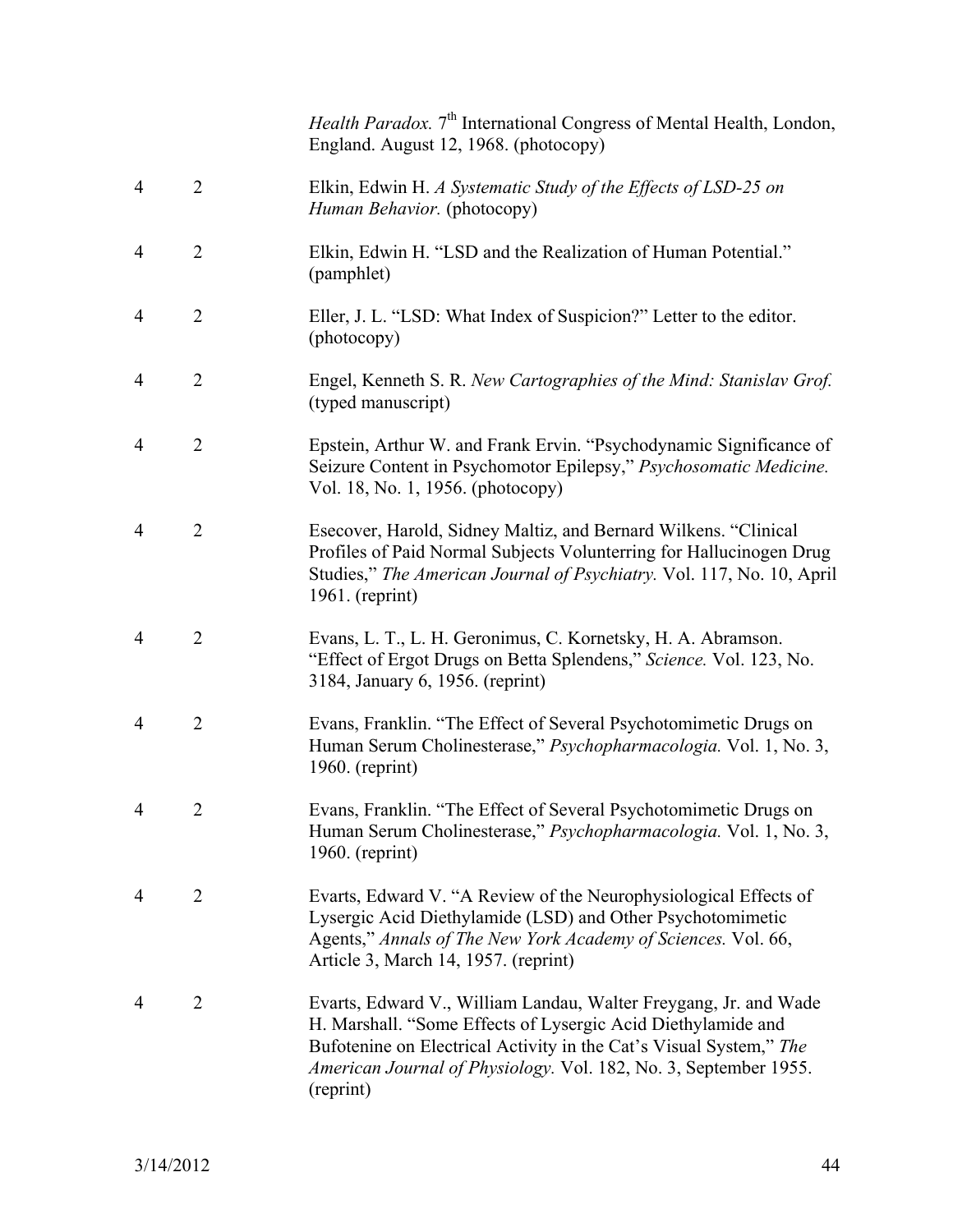| $\overline{4}$ | $\overline{2}$ | Evarts, Edward V., William Landau, Walter Freygang, Jr. and Wade<br>H. Marshall. "Some Effects of Lysergic Acid Diethylamide and<br>Bufotenine on Electrical Activity in the Cat's Visual System," The<br>American Journal of Physiology. Vol. 182, No. 3, September 1955.<br>(reprint) |
|----------------|----------------|-----------------------------------------------------------------------------------------------------------------------------------------------------------------------------------------------------------------------------------------------------------------------------------------|
| $\overline{4}$ | $\overline{2}$ | Evarts, Edward V., William Landau, Walter Freygang, Jr. and Wade<br>H. Marshall. "Some Effects of Lysergic Acid Diethylamide and<br>Bufotenine on Electrical Activity in the Cat's Visual System," The<br>American Journal of Physiology. Vol. 182, No. 3, September 1955.<br>(reprint) |
| 4              | $\overline{2}$ | Evarts, Edward V., William Landau, Walter Freygang, Jr. and Wade<br>H. Marshall. "Some Effects of Lysergic Acid Diethylamide and<br>Bufotenine on Electrical Activity in the Cat's Visual System," The<br>American Journal of Physiology. Vol. 182, No. 3, September 1955.<br>(reprint) |
| 4              | $\overline{2}$ | Evarts, Edward V. "Some Effects of Bufotenine and Lysergic Acid<br>Diethylamide on the Monkey," A. M. A. Archivse of Neurology and<br><i>Psychiatry.</i> Vol. 75, January 1956. (reprint)                                                                                               |
| 4              | $\overline{2}$ | Evarts, Edward V. "Some Effects of Bufotenine and Lysergic Acid<br>Diethylamide on the Monkey," A. M. A. Archivse of Neurology and<br><i>Psychiatry.</i> Vol. 75, January 1956. (photocopy)                                                                                             |
| 4              | $\overline{2}$ | Evarts, Edward V. "A Review of the Neurophysiological Effects of<br>Lysergic Acid Diethylamide (LSD) and Other Psychotomimetic<br>Agents," Annals of The New York Academy of Sciences. Vol. 66,<br>Article 3, March 14, 1957. (reprint)                                                 |
|                | 3              | <b>Research Articles: F</b><br>Fabing, Howard D. "New Blocking Agent Against the Devolopment<br>of LSD-25 Psychosis," Science. Vol. 121, No. 3137, February 11,<br>$1955.$ (reprint)                                                                                                    |
| 4              | 3              | Fabing, H. D. "The Dimensions of Neurology," Neurology. 5, 1955.<br>(typed manuscript)                                                                                                                                                                                                  |
| 4              | 3              | Fabing, Howard D. "Frenquel, a Blocking Agent Against<br>Experimental LSD-25 and Mescaline Psychosis," Neurology. Vol. 5,<br>May 1955. (reprint)                                                                                                                                        |
| 4              | 3              | Fabing, Howard D. "Frenquel, a Blocking Agent Against<br>Experimental LSD-25 and Mescaline Psychosis," Neurology. Vol. 5,                                                                                                                                                               |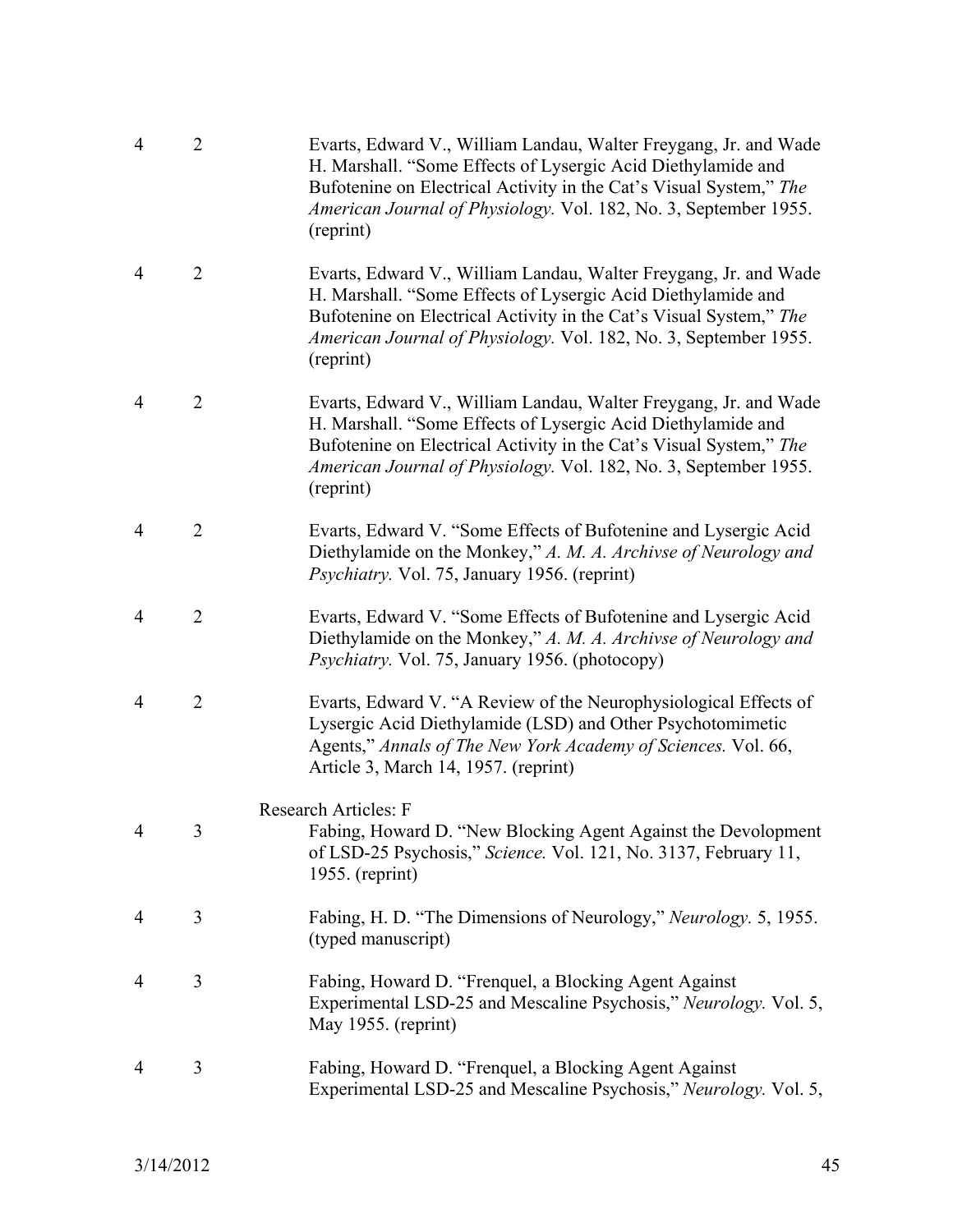May 1955. (reprint)

| $\overline{4}$ | 3 | Fabing, Howard D. "New Blocking Agent Against the Devolopment<br>of LSD-25 Psychosis," Science. Vol. 121, No. 3137, February 11,<br>$1955.$ (reprint)                                                                                                  |
|----------------|---|--------------------------------------------------------------------------------------------------------------------------------------------------------------------------------------------------------------------------------------------------------|
| $\overline{4}$ | 3 | Fabing, Howard D. "New Blocking Agent Against the Devolopment<br>of LSD-25 Psychosis," Science. Vol. 121, No. 3137, February 11,<br>$1955.$ (reprint)                                                                                                  |
| 4              | 3 | Fabing, Howard D. "On Going Berserk: a Neurochemical Inquiry,"<br><i>The Scientific Monthly.</i> Vol. 83, No. 5, November 1956. (reprint)                                                                                                              |
| $\overline{4}$ | 3 | Faillace, L. A., A. Vourlekis and S. Szara. "N.N-Dipropyltryptamine,<br>A New Psycholdysleptic Drug," Excerpta Medica International<br>Congress Series. No. 129, March 1966. (reprint)                                                                 |
| $\overline{4}$ | 3 | Faillace, Louis A., Alkinoos Vourlekis, and Stephen Szara. "Clinical<br>Evaluation of Some Hallucinogenic Tryptamine Derivatives," The<br>Journal of Nervous and Mental Disease. Vol. 145, No. 4, 1967.<br>(reprint)                                   |
| $\overline{4}$ | 3 | Faillace, Louis A. and Stephen Szara. "Hallucinogenic Drugs:<br>Influence of Mental Set and Setting," Diseases of the Nervous System.<br>Vol. 29, February 1968. (reprint)                                                                             |
| $\overline{4}$ | 3 | Fanchamps, A. "La Psychopharmacologie Moderne et les Drogues<br>Magiques Mexicaines," Revue Medicale de la Suisse Romade. Vol. 82,<br>No. 1, January 1962. (reprint)                                                                                   |
| 4              | 3 | Fanchamps, A. "Des Drogues Magiques des Azteques a la Therapie<br>Psycholytique," Acta Psychotherapeutica. 10, 1962. (reprint)                                                                                                                         |
| 4              | 3 | Faretra, Gloria and Lauretta Bender. "Autonomic Nervous System<br>Responses in Hospitalized Children Treated with LSD and UML," in<br>Recent Advances in Biological Psychiatry, Vol. 7. Joseph Wortis ed.<br>New York: Plenum Press, 1965. (photocopy) |
| 4              | 3 | Farrow, John T. and Helen Van Vunakis. "Binding of d-Lysergic Acid<br>Diethylamide to Subcellular Fractions from Rat Brain," Nature. Vol.<br>237, No. 5351, May 19, 1972. (photocopy)                                                                  |
| 4              | 3 | Feld, Myron, Joseph R. Goodman, and John A. Guido. "Clinical and<br>Laboratory Observations on LSD-25," The Journal of Nervous and<br>Mental Disease. Vol. 126, No. 2, February 1958. (reprint)                                                        |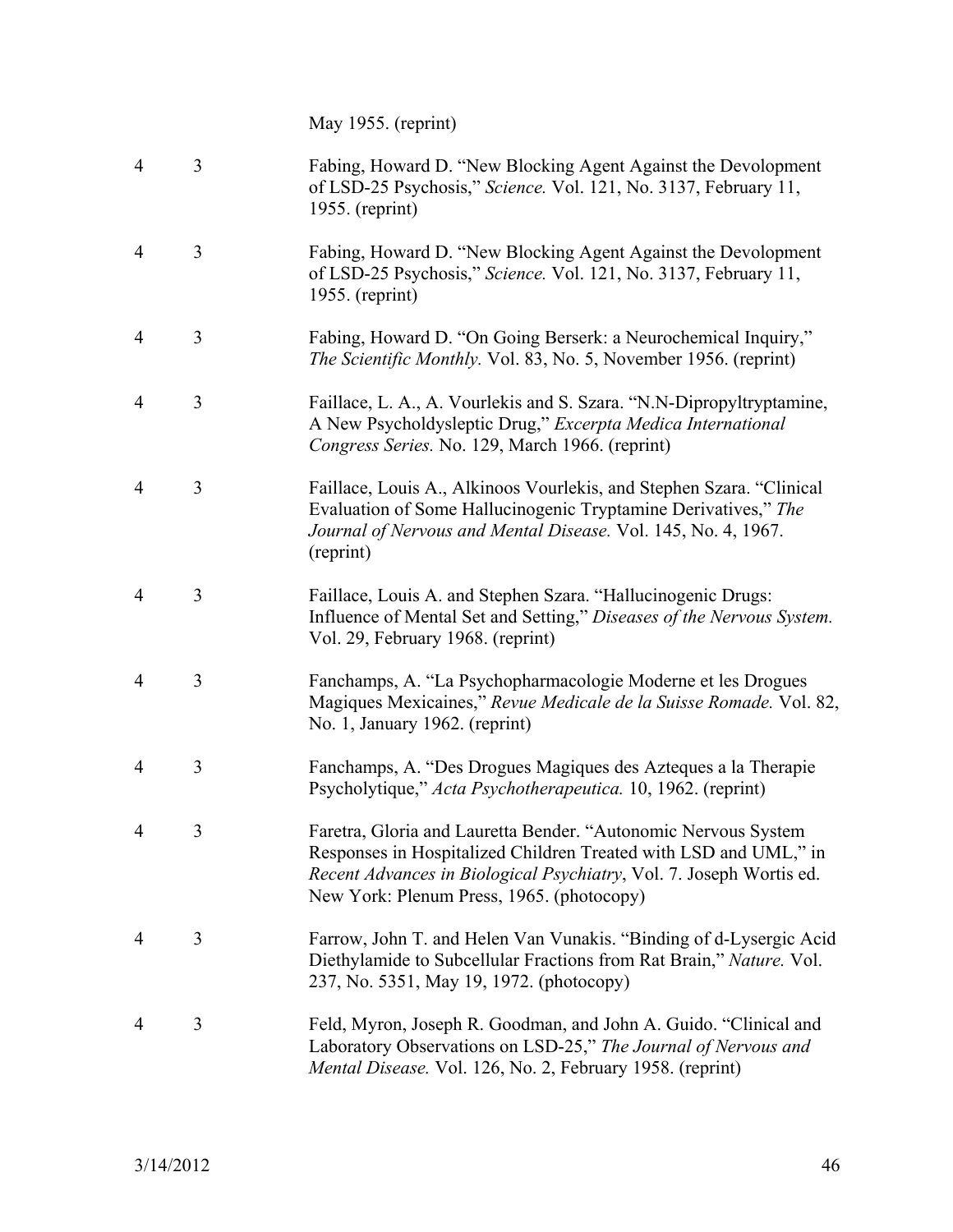| $\overline{4}$ | 3 | Felsinger, John M., Louis Lasagna, and Henry K. Beecher. "The<br>Response of Normal Men to Lysergic Acid Derivatives (Di-And<br>Mono-Ethyl Amides)," Journal of Clinical and Experimental<br>Psychopathology & Quarterly Review of Psychiatry and Neurology.<br>Vol. 17, No. 4, December 1956. (reprint)   |
|----------------|---|------------------------------------------------------------------------------------------------------------------------------------------------------------------------------------------------------------------------------------------------------------------------------------------------------------|
| 4              | 3 | Felsinger, John M., Louis Lasagna, and Henry K. Beecher. "The<br>Response of Normal Men to Lysergic Acid Derivatives (Di-And<br>Mono-Ethyl Amides)," Journal of Clinical and Experimental<br>Psychopathology & Quarterly Review of Psychiatry and Neurology.<br>Vol. 17, No. 4, December 1956. (photocopy) |
| $\overline{4}$ | 3 | Fernandez, J., T. Brennan, J. Masterson, and M. Power. "Cytogenetic<br>Studies in the Offspring of LSD Users," Brit. J. Psychiat. 124, 1974.<br>(photocopy)                                                                                                                                                |
| 4              | 3 | Ferenczi, Sandor. Thalassa: A Theory of Genitality. (photocopy)<br>Finney, Ben R. "An Experiment in Ancient Marine Technology,"<br>INFOTECH. Summer-Fall 1976. (photocopy)                                                                                                                                 |
| $\overline{4}$ | 3 | Fischer, Roland, F. Georgi, and R. Weber. "Modellversuche zum<br>Schizophrenieproblem Lysergsaurediathylamid und Mezcalin,"<br>Schweizerische Medizinische Wochenschrift. Vol. 81, No. 817, August<br>$1951.$ (reprint)                                                                                    |
| 4              | 3 | Fischer, Roland, F. Georgi, and R. Weber. "Modellversuche zum<br>Schizophrenieproblem Lysergsaurediathylamid und Mezcalin,"<br>Schweizerische Medizinische Wochenschrift. Vol. 81, No. 817, August<br>$1951.$ (reprint)                                                                                    |
| 4              | 3 | Fischer, R. "Factors Involved in Drug-Produced Model Psychoses,"<br><i>Experientia.</i> Vol. 10, No. 10, 1954. (reprint)                                                                                                                                                                                   |
| 4              | 3 | Fischer, R. "Factors Involved in Drug-Produced Model Psychoses,"<br>Experientia. Vol. 10, No. 10, 1954. (reprint)                                                                                                                                                                                          |
| 4              | 3 | Fischer, R. "Possible Biosynthesis of D-Lysergic Acid Diethylamide-<br>like Compounds from Mescaline," <i>Experientia</i> . Vol. 11, No. 4, 1955.<br>(reprint)                                                                                                                                             |
| 4              | 3 | Fischer, R. "Possible Biosynthesis of D-Lysergic Acid Diethylamide-<br>like Compounds from Mescaline," Experientia. Vol. 11, No. 4, 1955.<br>(reprint)                                                                                                                                                     |
| 4              | 3 | Fischer, Roland. "Out on a (Phantom) Limb, Variation on the Theme:<br>Stability of Body Image and the Golden Section," Perspectives in                                                                                                                                                                     |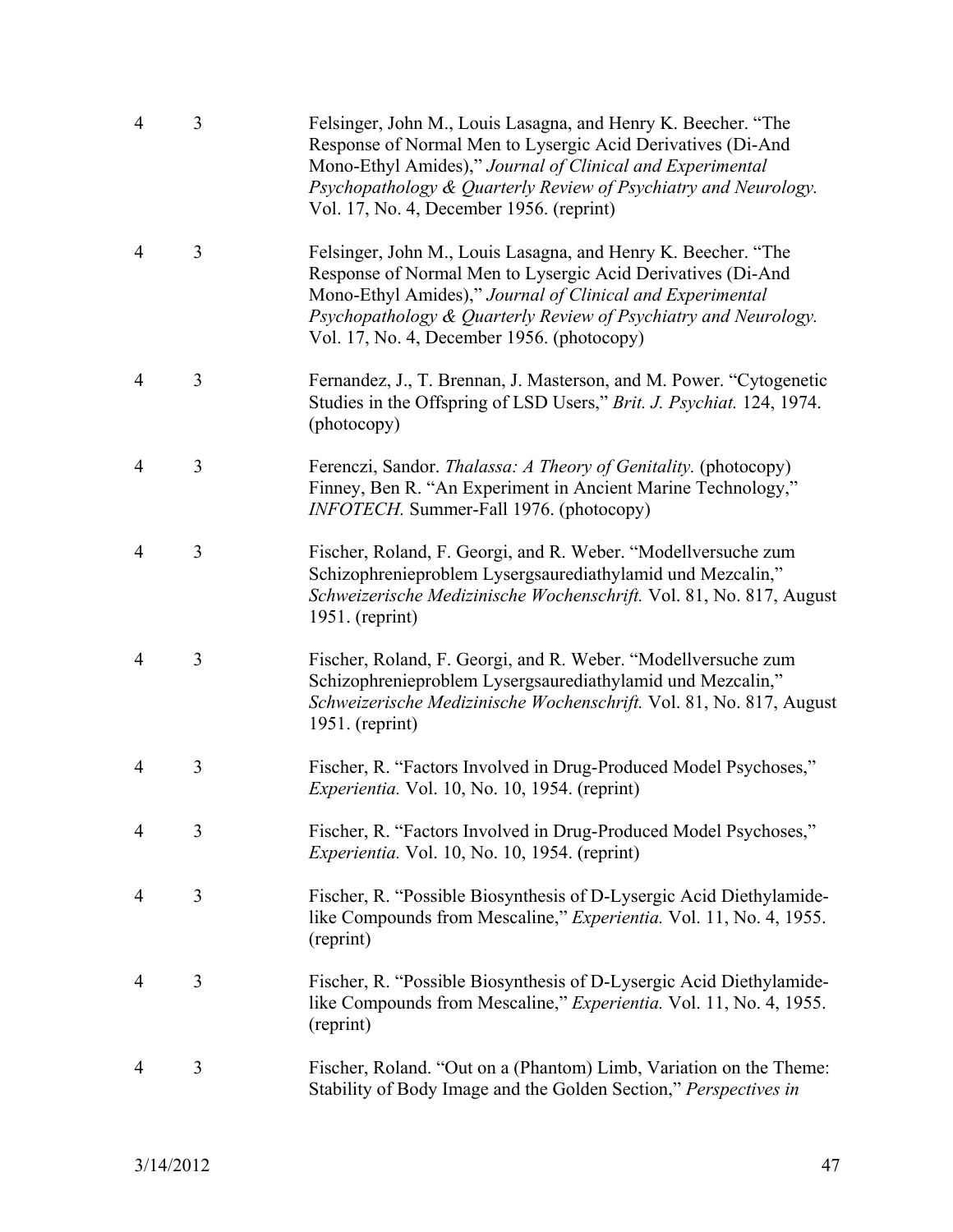*Biology and Medicine.* Vol. 12, No. 2, Winter 1969. (reprint)

| $\overline{4}$ | 3              | Fischer, Roland. "The Perception-Hallucination Continuum, A Re-<br>Examination," Diseases of the Nervous System. 30, 1969. (typed<br>manuscript)                                                                                          |
|----------------|----------------|-------------------------------------------------------------------------------------------------------------------------------------------------------------------------------------------------------------------------------------------|
| $\overline{4}$ | 3              | Fischer, R. "Prediction and Measurement of Perceptual-Behavioral<br>Change in Drug-Induced Hallucination," in Origin and Mechanisms of<br>Hallucination. New York: Plenum Press, 1970. (reprint)                                          |
| 4              | 3              | Fischer, R. "Uber das Rhythmisch-Ornamentale im Halluzinatorische-<br>Schopferischen," Confinia Psychiatrica. 13, 1970. (reprint)                                                                                                         |
| 4              | 3              | Fischer, R. "On Separateness and Oneness: An I-Self Dialogue,"<br>Confin. Psychiat. 15, 1972. (photocopy)                                                                                                                                 |
| 4              | 3              | Fischer, Roland, Richard Hill, Karen Thatcher, and James Scheib.<br>"Psilocybin-Induced Contraction of Nearby Visual Space," Agents and<br><i>Actions.</i> Vol. 1, No. 4, 1970. (reprint)                                                 |
| $\overline{4}$ | 3              | Fischer, Roland, Thomas Kappeler, Philip Wisecup, and Karen<br>Thatcher. "Personality Trait Dependent Performance Under<br>Psilocybin," Diseases of the Nervous System. Vol. 31, February 1970.<br>(reprint)                              |
| 4              | 4              | Fisher, Gary. "Some Comments Concerning Dosage Levels of<br>Psychedelic Compounds for Psychotherapy," The Psychedelic Review.<br>$1, 1963.$ (photocopy)                                                                                   |
| 4              | 4              | Fisher, Gary. Psychedelic Drug Usage: Socio-Political and<br>Psychological Considerations. 1968. (typed manuscript) Note:<br>Abbreviated version of this paper is published in <i>California School of</i><br><i>Health.</i> No. 4, 1968. |
| 4              | 4              | Fisher, Gary and Joyce Martin. "The Psychotherapeutic Use of<br>Psychodysleptic Drugs," Voices: Art & Science of Psychotherapy. 5,<br>1970. (photocopy)                                                                                   |
| 4              | 4              | Flander, Judy. "Method for LSD Detection," The Evening Star and<br>The Washington Daily News. September 8, 1972. (photocopy)                                                                                                              |
| 4              | 4              | Fluckiger, E. and R. Salzmann. "Serotoninantagonismus and der<br>Placenta," EXPERIENTIA. 17, 1961. (reprint)                                                                                                                              |
| 4              | $\overline{4}$ | Von Foerster, Heinz. "On Constructing Reality," Environmental<br>Design Research. Vol. 2, 1973. (reprint)                                                                                                                                 |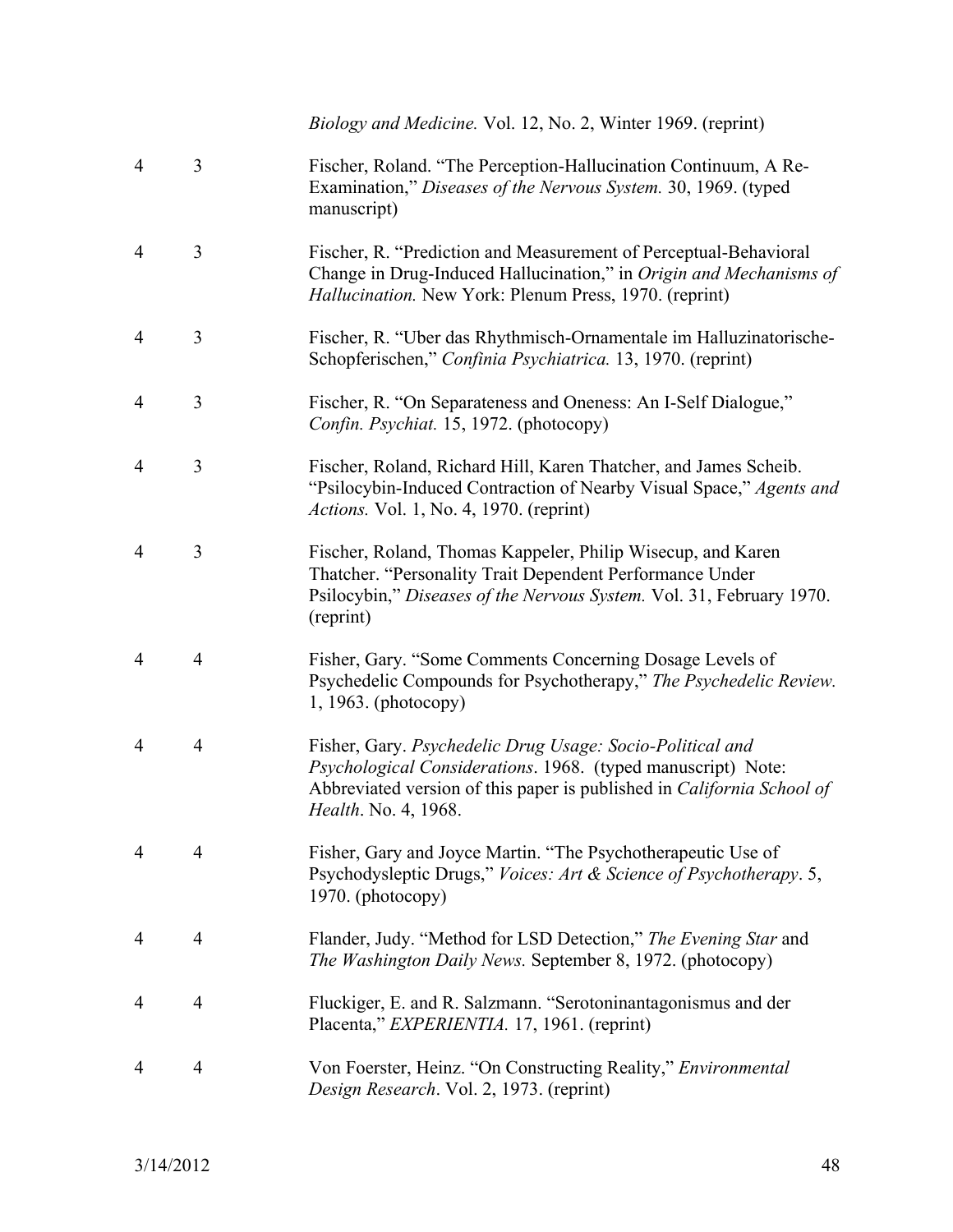| $\overline{4}$ | $\overline{4}$ | Fogel, S. and A. Hoffer. "The Use of Hypnosis to Interrupt and to<br>Reproduce an LSD-25 Experience," Journal of Clinical and<br>Experimental Psychopathology & Quarterly Review of Psychiatry and<br>Neurology. Vol. 23, No. 1, January-March 1962. (reprint) |
|----------------|----------------|----------------------------------------------------------------------------------------------------------------------------------------------------------------------------------------------------------------------------------------------------------------|
| 19             | 3              |                                                                                                                                                                                                                                                                |
| $\overline{4}$ | $\overline{4}$ | Forrer, Gordon R. and Richard D. Goldner. "Experimental<br>Physiological Studies with Lysergic Acid Diethylamide (LSD-25),"<br>Archives of Neurology and Psychiatry. May 1951. (reprint)                                                                       |
| $\overline{4}$ | $\overline{4}$ | Forrer, Gordon R., Charline Draper, and James L. Grisell.<br>"Pharmacotoxic Therapy with Atropine Sulfate," The Journal of<br>Nervous and Mental Disease. Vol. 117, No. 3, March 1953. (reprint)                                                               |
| $\overline{4}$ | $\overline{4}$ | Fort, Joel and Ralph Metzner. "LSD, Chromosomes, and<br>Sensationalism," Psychedelic Review. 10, 1968. (typed manuscript)                                                                                                                                      |
| 4              | $\overline{4}$ | Fort, Joel. "Pot: A Rational Approach," Playboy? (photocopy)                                                                                                                                                                                                   |
| 4              | 4              | Fox, Ruth. Is LSD of Value in Treating Alcoholics? (preprint)                                                                                                                                                                                                  |
| 4              | $\overline{4}$ | Frederking, Walter. "Uber die Verwendung von Rauschdrogen<br>(Meskalin und Lysergsaurediaethylamid) in der Psychotherapie,"<br><i>Psyche.</i> Vol. 7, No. 6, 1953-1954. (reprint)                                                                              |
| $\overline{4}$ | $\overline{4}$ | Frederking, Walter. "Uber die Verwendung von Rauschdrogen<br>(Meskalin und Lysergsaurediaethylamid) in der Psychotherapie,"<br><i>Psyche.</i> Vol. 7, No. 6, 1953-1954. (reprint)                                                                              |
| 4              | $\overline{4}$ | Frederking, Walter. "Intoxicant Drugs (Mescaline and Lysergic Acie<br>Diethylamide) in Psychotherapy," The Journal of Nervous and Mental<br>Disease. Vol. 121, No. 3, March 1955. (reprint)                                                                    |
| 4              | 4              | Freedman, Alfred M., Martin S. Deutsch, and Cynthia Deutsch.<br>"Sensory Response of Schizophrenic Children Under Atarax: A New<br>Method of Measurement," Neuro-Psychopharmacology. Vol. 2, 1961.<br>(reprint)                                                |
| 4              | $\overline{4}$ | Freedman, Daniel X. "A Psychiatrist Comments on LSD," The<br>University of Chicago Magazine, March 1967.                                                                                                                                                       |
| 4              | $\overline{4}$ | Freedman, Daniel X. "Effects of LSD-25 on Brain Serotonin," The<br>Journal of Pharmacology and Experimental Therapeutics. Vo. 134,<br>No. 2, 1961. (reprint)                                                                                                   |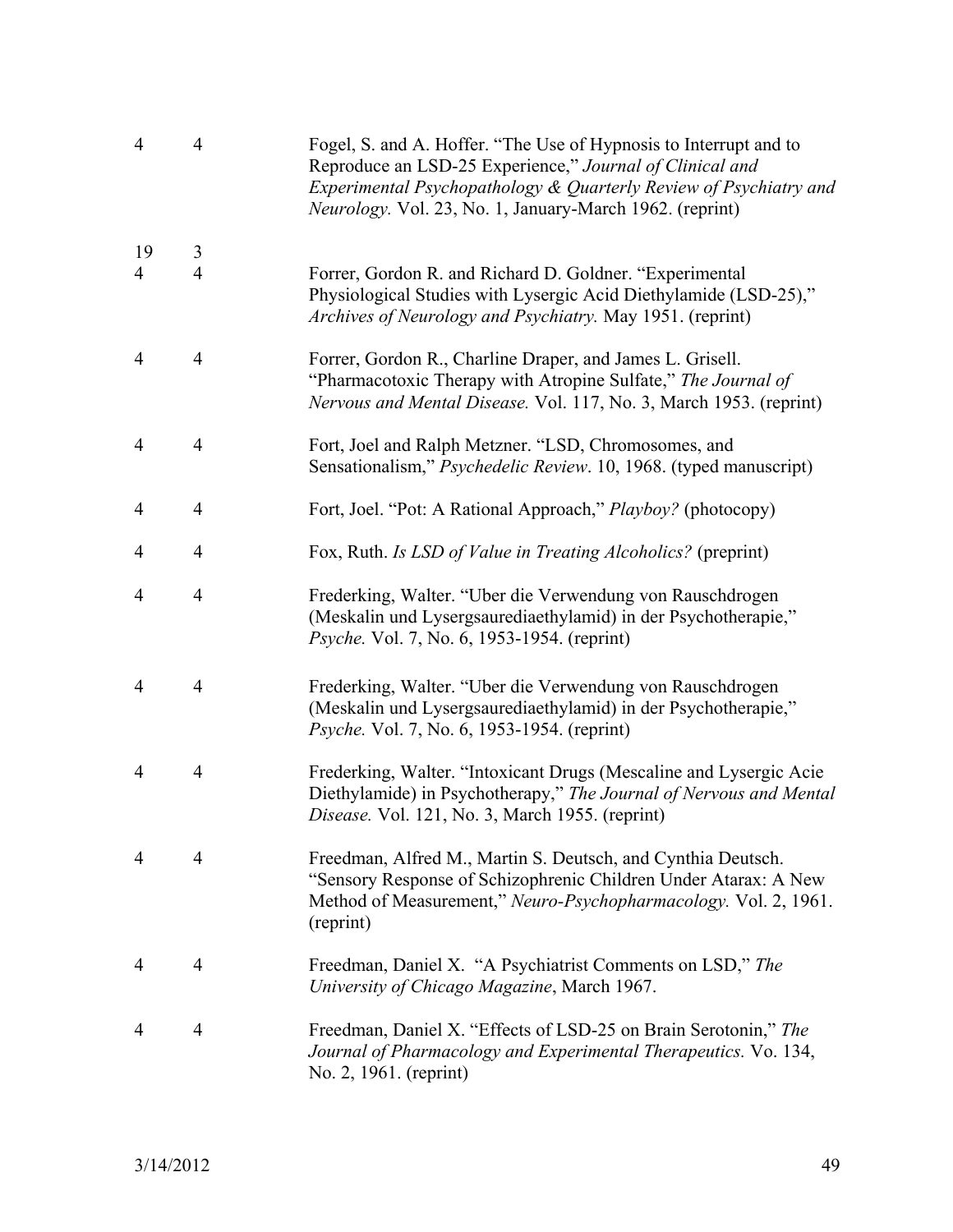| $\overline{4}$ | $\overline{4}$ | Freedman, Daniel X. "Effects of LSD-25 on Brain Serotonin," The<br>Journal of Pharmacology and Experimental Therapeutics. Vo. 134,<br>No. 2, 1961. (reprint)                                                                                                                                                  |
|----------------|----------------|---------------------------------------------------------------------------------------------------------------------------------------------------------------------------------------------------------------------------------------------------------------------------------------------------------------|
| $\overline{4}$ | $\overline{4}$ | Freedman, Sanford J. and Milton Greenblatt. "Studies in Human<br>Isolation I. Perceptual Findings" and "Studies in Human Isolation II.<br>Hallucinations and Other Cognitive Findings," U.S. Armed Forces<br>Medical Journal. Vol. 11, No. 11, November 1960 and Vol. 11, No.<br>12, December 1960. (reprint) |
| $\overline{4}$ | 4              | Freeman, Harry. "Pupil Dilatation in Normal and Schizophrenic<br>Subjects Following Lysergic Acid Diethylamide Ingestion," A. M. A.<br>Archives of Neurology & Psychiatry. Vo. 79, March 1958. (reprint)                                                                                                      |
| $\overline{4}$ | $\overline{4}$ | Freund, Kurt, Ron Langevin, Stephen Cibiri, and Yaroslaw Zajac.<br>"Heterosexual Aversion in Homosexual Males," The British Journal<br>of Psychiatry. Vol. 122 No. 567, February 1973. (reprint)                                                                                                              |
| $\overline{4}$ | $\overline{4}$ | Friedhoff, Arnold J. and Bernard Abrams. "Effect of Glutamic Acid<br>and Glutamine on the Pyretogenic Action of Lysergic Acid<br>Diethylamide," Journal of Clinical and Experimental<br>Psychopathology & Quarterly Review of Psychiatry and Neurology.<br>Vol. 21, No. 1, January-March 1960. (reprint)      |
| $\overline{4}$ | $\overline{4}$ | Frohman, C. E., Morris Goodman, E. D. Luby, P. G. S. Beckett, and<br>R. Senf. "Ceruloplasmin, Transferrin, and Tryptophan in<br>Schizophrenia," A. M. A. Archives of Neurology & Psychiatry. Vol.<br>79, June 1958. (reprint)                                                                                 |
| $\overline{4}$ | $\overline{4}$ | Fuster, Joaquin M. "Lysergic Acid and its Effects on Visual<br>Discrimination in Monkeys," The Journal of Nervous and Mental<br>Disease. Vol. 129, No. 3, September 1959. (reprint)                                                                                                                           |
|                |                | Research Articles: G                                                                                                                                                                                                                                                                                          |
| 5              | 1              | Gabriel, Trip. "Call My Agent!" The New York Times Magazine.<br>February 19, 1989. (clipping)                                                                                                                                                                                                                 |
| 5              | 1              | Ganong, William F., Alan Goldfien, Al Halevy, Julian M. Davidson,<br>and Angela Boryczka. "Effect of Lysergic Acid Diethylamide on<br>Adrenocortical and Adrenal Medullary Function in the Dog," ACTA<br>Endocrinologica. 34, 1961. (reprint)                                                                 |
| 5              | 1              | Garson, O. Margaret and Meryl K. Robson. "Studies in a Patient with<br>Acute Leukaemia after Lysergide Treatment," British Medical Journal.                                                                                                                                                                   |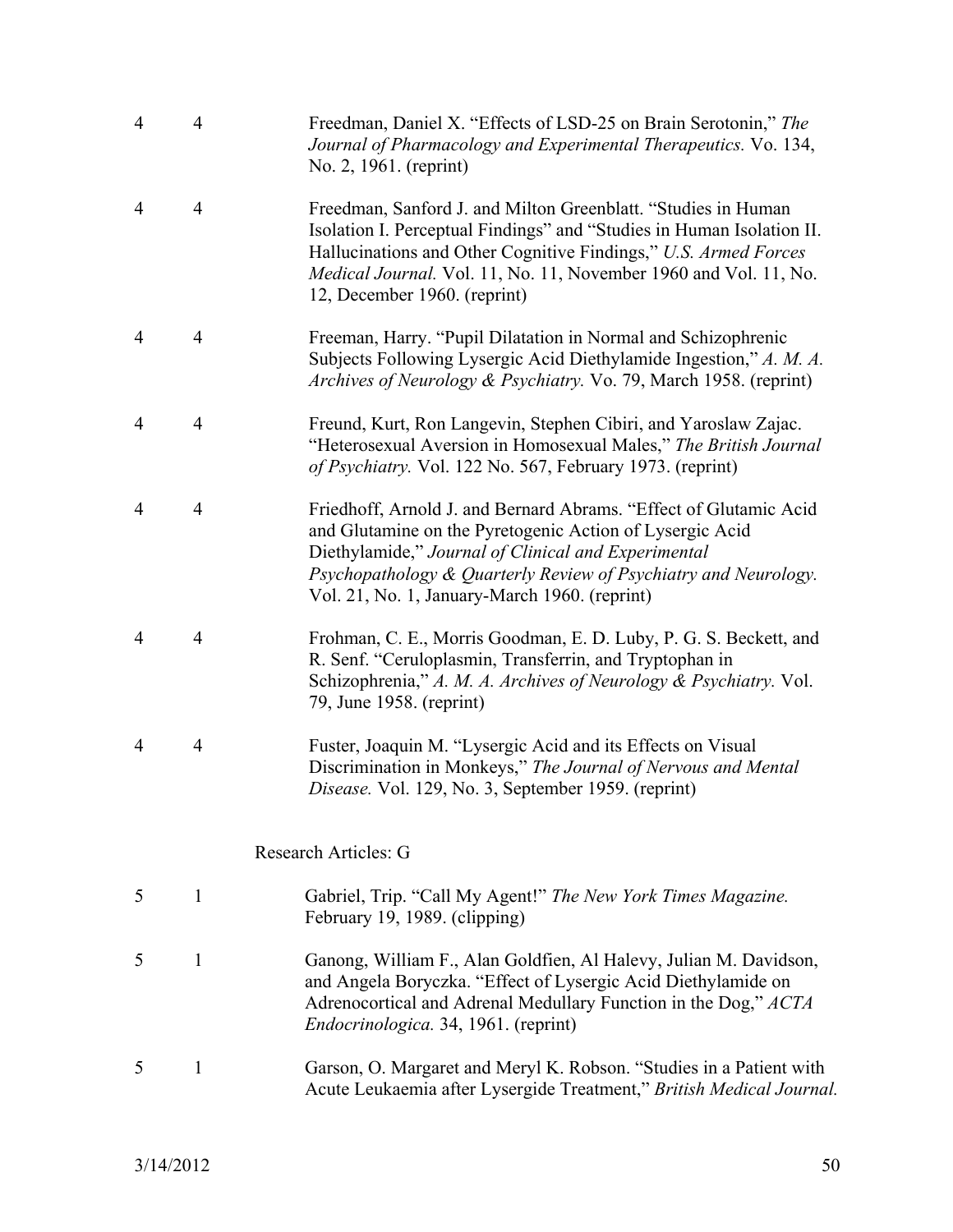2, 1969. (photocopy)

| 5  | $\mathbf{1}$ | Gastaldi, G. (et al). "In tema di psicosi modello," Rivista di Patologia<br>nervosa e mentale. Vol. 79, 1958. (reprint)                                                                                                                                                                             |
|----|--------------|-----------------------------------------------------------------------------------------------------------------------------------------------------------------------------------------------------------------------------------------------------------------------------------------------------|
| 5  | 1            | Gerber, William F. "Congenital Malformations Induced by Mescaline,<br>Lysergic Acid Diethylamide, and Bromolysergic Acid in the Hamster,"<br>Science. Vol. 158, October 13, 1967. (photocopy)                                                                                                       |
| 5  | $\mathbf{1}$ | Gerber, William F. "Congenital Malformations Induced by Mescaline,<br>Lysergic Acid Diethylamide, and Bromolysergic Acid in the Hamster,"<br>Science. Vol. 158, October 13, 1967. (photocopy)                                                                                                       |
| 5  | $\mathbf{1}$ | Geert-Jorgensen, Einar. "Modelpsykoser og Lysergsyre-<br>Diaethylamidebehandling," Saertryk af Ugeskrift for Laeger. 1961.<br>(reprint)                                                                                                                                                             |
| 5  | $\mathbf{1}$ | Geert-Jorgensen, Einar, Mogens Hertz, Knud Knudsen, and Kjaerbye<br>Kristensen. "LSD-Treatment: Experience gained within a three-year<br>period," Report on the Fourteenth Congress of Scandinavian<br>Psychiatrists, Acta Psychiatrica Scandinavica. Vol. 40, 1964. (reprint)                      |
| 5  | $\mathbf{1}$ | Geronimus, Lippman H., Harold A. Abramson, and Laura J. Ingraham.<br>"Lysergic Acid Diethylamide (LSD-25): XXIII. Comparative Effects<br>of LSD-25 and Related Ergot Drugs on Brain Tissue Respiration and<br>on Human Behavior," The Journal of Psychology. 42, 1956. (reprint)                    |
| 19 | 3            | Gervasi, Susan. "LSD and the Troubled Mind," The Washington Post.<br>January 15, 1986. (photocopy)                                                                                                                                                                                                  |
| 5  | 1            | Gessner, P. K., P. A. Khairallah, W. M. McIsaac, and I. H. Page. "The<br>Relationship Between the Metabolic Fate and Pharmacological Actions<br>of Serotonin, Bufotenine and Psilocybin," The Journal of<br>Pharmacology and Experimental Therapeutics. Vol. 130, No. 2,<br>October 1960. (reprint) |
| 5  | 1            | Gettner, H. H., A. Rolo, and H. A. Abramson. "Lysergic Acid<br>Diethylamide (LSD 25): XXXIX. The Effect of High Temperatures on<br>Stability," The Journal of Psychology. 75, 1970. (photocopy)                                                                                                     |
| 5  | 1            | Giberti, F. and L. Gregoretti. "Contributo Alla Conoscenza<br>Dell'Isterismo Mediante L'Impiego di Farmaci Psicommetici,"<br>Archivo di Psicologia Neurologia E Psichiatria. 19, 1958. (reprint)                                                                                                    |
| 5  | 1            | Giberti, F. and Luciano Gregoretti. "Prime Esperienze Di Antagonismo<br>Psicofarmacologico," Sistema Nervoso. 4, 1955. (reprint)                                                                                                                                                                    |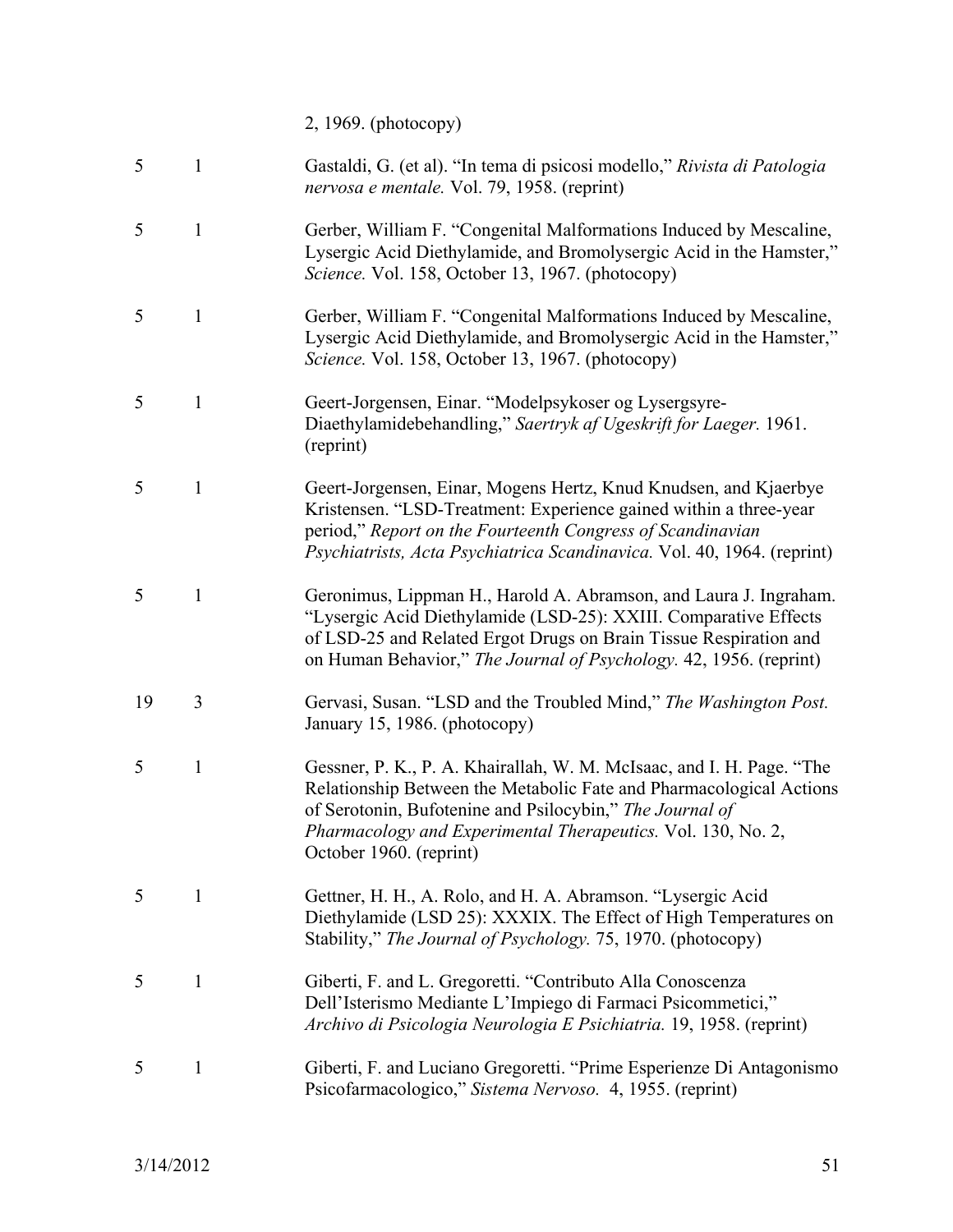| 5 | $\mathbf{1}$ | Giberti, F., L. Gergoretti, and G. Boeri. "L'Impiego Della Dietilamide<br>Dell'Acido Lisergico Nelle Psiconevrosi," Sistema Nervoso. 4, 1956.<br>(reprint)                                                                                                        |
|---|--------------|-------------------------------------------------------------------------------------------------------------------------------------------------------------------------------------------------------------------------------------------------------------------|
| 5 | $\mathbf{1}$ | Giberti, F. and L. Gerogretti. "Studio Farmacopsichiatrico Di Un Caso<br>Di Psiconevrosi Ossessiva," Sistema Nervoso. 4, 1957. (reprint)                                                                                                                          |
| 5 | $\mathbf{1}$ | Giberti, F., L. Gregoretti, and S. Soriani. "Aspetti psicopatologici e<br>rivlievi clinici nello studio farmacopsichiatrico delle sindromi<br>ossessive e fobiche," Note e Riviste di Psichiatria. 3, September 1958.<br>(reprint)                                |
| 5 | $\mathbf{1}$ | Giberti, F. and L. Gregoretti. "Nouveaux Aspects Des Experiences<br>Avec Des Drogues Psychotropes (LSD 25 Et Lae 32) Dans Les<br>Psychonevroses," Neuro-Psychopharmacology.                                                                                       |
| 5 | 1            | Giberti, F. and L. Gregoretti. "Nouveaux Aspects Des Experiences<br>Avec Des Drogues Psychotropes (LSD 25 Et Lae 32) Dans Les<br>Psychonevroses," Neuro-Psychopharmacology.                                                                                       |
| 5 | $\mathbf{1}$ | Gilbert, G. M. "Toward a Comprehensive Biosocial Theory of Human<br>Behaviour," The International Journal of Social Psychiatry. Vol. 9,<br>No. 2, 1963. (reprint)                                                                                                 |
| 5 | 1            | Gillin, J. Christian (et al). "5-Methoxy-N, N-Dimethyltriptamine:<br>Behavioral and Toxicological Effects in Animals," Biological<br><i>Psychiatry.</i> Vol. 11, No. 3, 1976. (reprint)                                                                           |
| 5 | $\mathbf{1}$ | Ginzel, K. H. and W. Mayer-Gross. "Prevention of Psychological<br>Effects of 3-Lysergic Acid Diethylamide (LSD 25) by its 2-Brom<br>Derivative (BOL 148)," Nature. Vol. 178, July 28, 1956. (reprint)                                                             |
|   | $\mathbf{1}$ | Gilson, M. "Les effets tensionnels de diverses amines<br>sympathicomimetiques (Adrianol, Effortil, Isopropylnoradrianol."<br>(photocopy)                                                                                                                          |
| 5 | $\mathbf{1}$ | Giosci, Victor. "Groovin' on Time: fragments of a sociology of the<br>psychedelic experience." Delivered to the conference on Psychedelic<br>Drugs convened by Hahneman Medical College and Hospital of<br>Philadelphia. November 22-24, 1968. (typed manuscript) |
| 5 | 1            | Glickman, Lewis and Michael Bluemenfield. "Psychological<br>Determinants of LSD Reactions," The Journal of Nervous and Mental<br>Disease. Vol. 145, No. 1, 1967. (reprint)                                                                                        |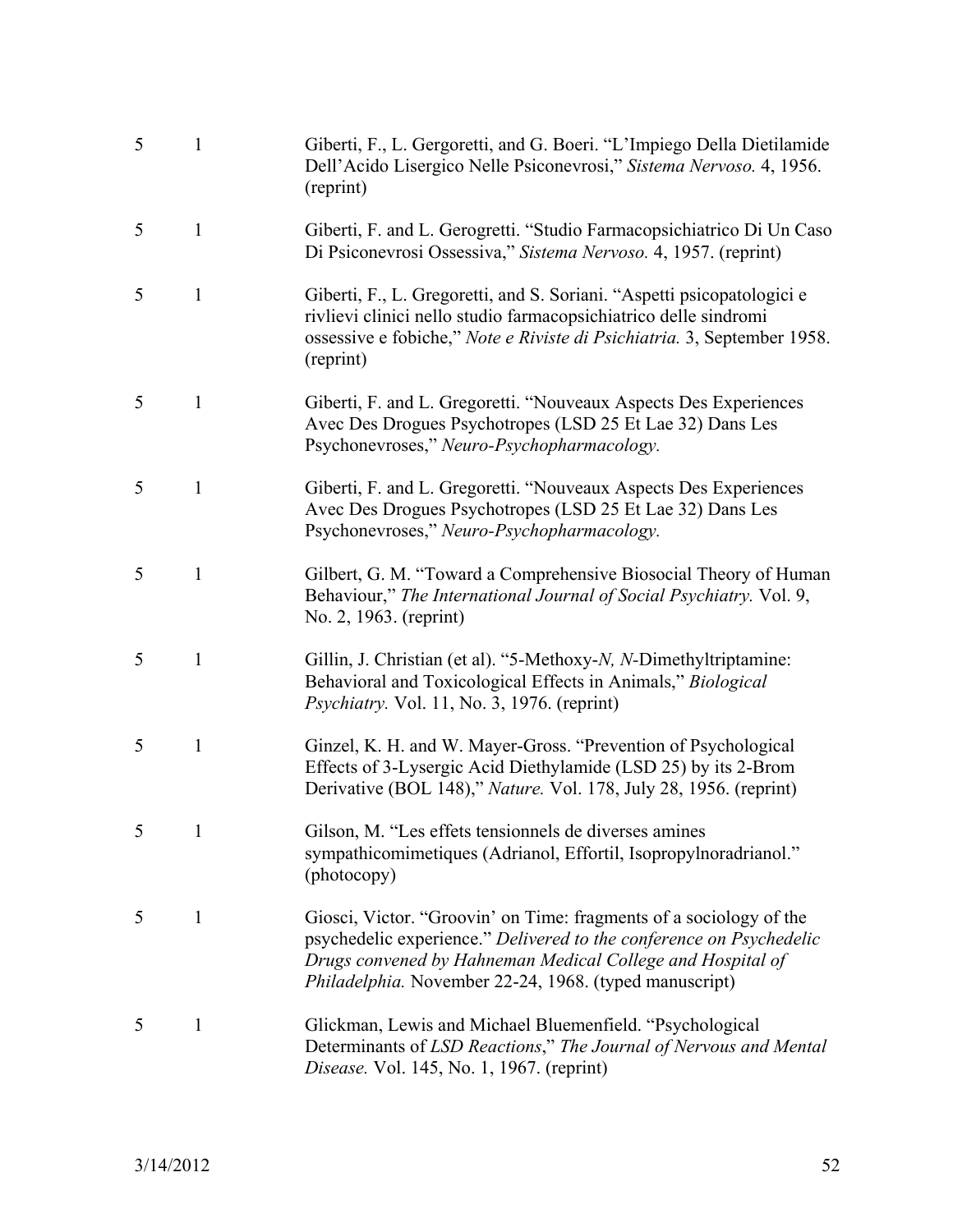| 5 | $\mathbf{1}$   | Godfrey, Kenneth E. "The Metamorphosis of an LSD<br>Psychotherapist," Submitted to the Second Conference on LSD and<br>Psychotherapy. January 1965. (preprint)                                                                                                                                                                   |
|---|----------------|----------------------------------------------------------------------------------------------------------------------------------------------------------------------------------------------------------------------------------------------------------------------------------------------------------------------------------|
| 5 | 1              | Goldstein, Leonide, Henry B. Murphree, A. Arthur Sugerman, and Carl<br>C. Pfeiffer. "Quantitative Electroencephalographic Analysis of<br>Naturally Occurring (Schizophrenic) and Drug-Induced Psychotic<br>States in Human Males," Clinical Pharmacology and Therapeutics.<br>Vol. 4, No. 1, January-February, 1963. (photocopy) |
| 5 | 1              | Gomirato, G., G. Gamna, E. Pascal. "Il Disegno Dell' Albero<br>Applicato Allo Studio Delle Modificazioni Psicopatologiche Indotte<br>Dalla Dietilamide Dell' Acido D Lisergico In Schizofrenici. - Nota II."<br>Giornale di Psichiatria e di Neuropatologia. 2, 1958. (reprint)                                                  |
| 5 | 1              | Gormsen, Klaus and Jorgen Lumbye. A Comparative Study of<br>Stanislav Grof's and L. Ron Hubard's Models of Consciousness.<br>(photocopy)                                                                                                                                                                                         |
| 5 | 1              | Gosselin, R. E., K. E. Moore, and A. S. Milton. "Physiological Control<br>of Molluscan Gill Cilia by 5-Hydroxytryptamine," The Journal of<br>General Physiology. Vol. 46, No. 2, November 1962. (reprint)                                                                                                                        |
| 5 | 1              | Grace, Dale, Elof Asel Carlson, Philip Goodman. "Drosophila<br>melanogaster Treated with LSD: Absence of Mutation and<br>Chromosome Breakage," Science. Vol. 161, August 16, 1968.<br>(photocopy)                                                                                                                                |
| 5 | $\overline{2}$ | Graham, J. D. P. and Alaa iddeen Khalidi. "The Actions of d-Lysergic<br>Acid Diethylamide (LSD 52)," Journal of the Faculty of Medicine.<br>Vol. 18, No. 1, 1954. (reprint)                                                                                                                                                      |
| 5 | 2              | Graves, Robert. "How to Avoid Mycophobia," Nature & Mankind.<br>Vol. 40, No. 19, May 11, 1957. (photocopy)                                                                                                                                                                                                                       |
| 5 | $\overline{2}$ | Greenberg, Ramon, Donald Mahler, and Chester Pearlman. "Dreaming<br>and Nitrous Oxide," Arch. Gen. Psychiat. Vol. 21, December 1969.<br>(photocopy)                                                                                                                                                                              |
| 5 | $\overline{2}$ | Greenblatt, David J. and Richard I. Shader. "Adverse Effects of LSD:<br>A Current Perspective," Connecticut Medicine. Vol. 34, No. 12,<br>December 1970. (photocopy)                                                                                                                                                             |
| 5 | $\overline{2}$ | Greenblatt, David J. and Richard I. Shader. "Adverse Effects of LSD:<br>A Current Perspective," Connecticut Medicine. Vol. 34, No. 12,<br>December 1970. (photocopy)                                                                                                                                                             |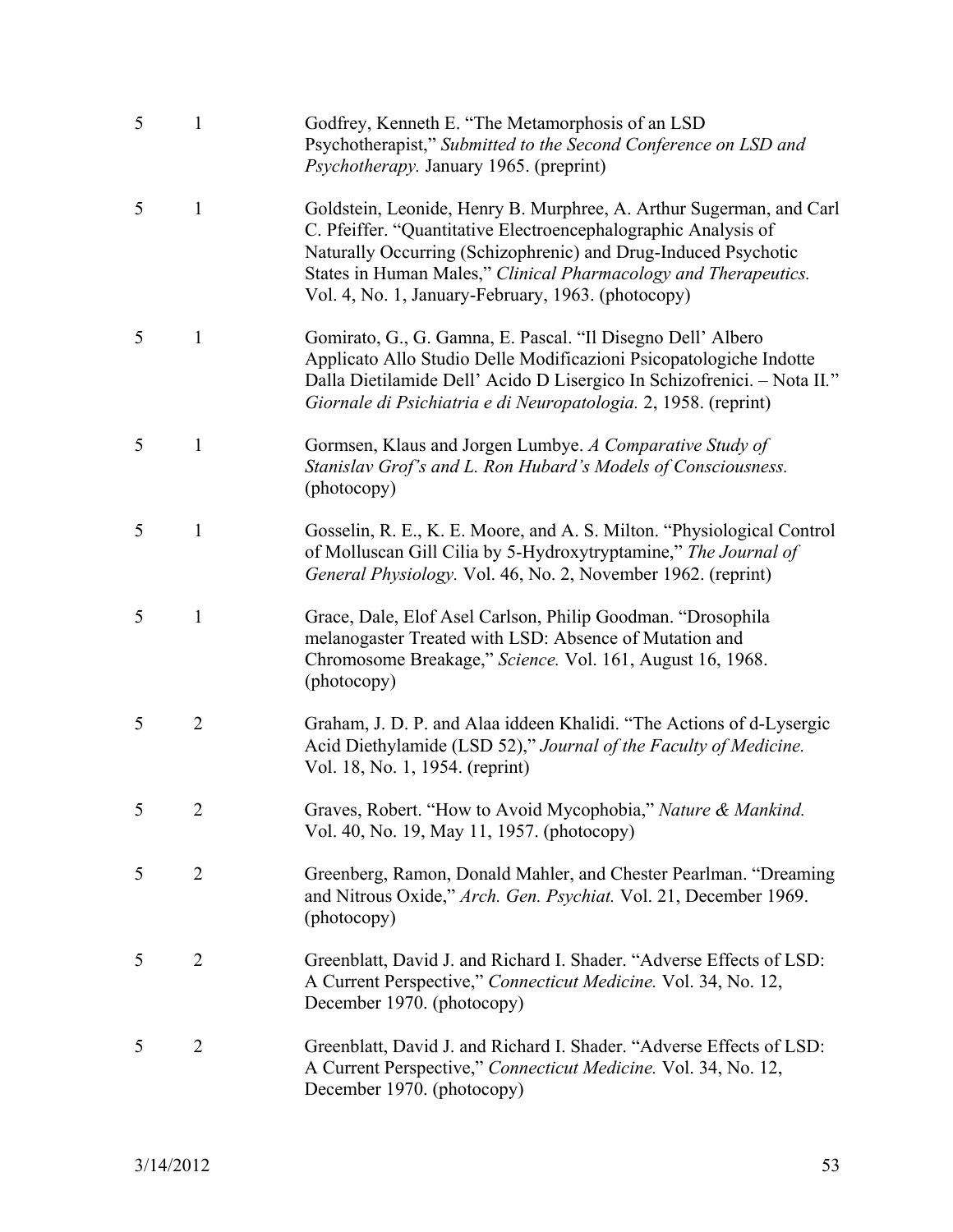| 5  | $\overline{2}$ | Greer, George. "Using MDMA in Psychotherapy," Advances. Vol. 2,<br>No. 2, Spring 1985. (photocopy)                                                                                                                                           |
|----|----------------|----------------------------------------------------------------------------------------------------------------------------------------------------------------------------------------------------------------------------------------------|
| 5  | $\overline{2}$ | Grinspoon, Lester. "Marihuana," International Journal of Psychiatry.<br>(photocopy)                                                                                                                                                          |
| 17 | 13             | Grob, Charles. "Psychiatric Research with Hallucinogens: What have<br>we learned?" <i>Ethnomedicine and the Study of Consciousness.</i> 3, 1994.<br>[photocopy]                                                                              |
| 5  | $\overline{2}$ | Grof, Christina. "The Thirst for Wholeness: Addicition and the<br>Spiritual Path," ReVision, Spring, 1993.                                                                                                                                   |
| 5  | $\overline{2}$ | Grossbard, Lionel (et al). "Acute Leukemia with Ph-Like Chromosome<br>in an LSD User," <i>JAMA</i> . Vol. 205, No. 11, September 9, 1968.<br>(photocopy)                                                                                     |
| 5  | $\overline{2}$ | Gye, Bill. "The East-West Dialogue and the Paradigm Shift,"<br>COSMOS. June 1982. (photocopy)                                                                                                                                                |
| 5  | $\overline{2}$ | Guiti, N., B. Djahanguiri and H. Mehdizadeh. "Analyse Quantitative<br>D'Electroencephalogrammes Repetes Chez le Chien Soumis A L'Effet<br>Du Diethyl Lysergamide (LSD 25)," Electroenceph. Clin.<br>Neurophysiol. Vol. 21, 1966. (photocopy) |
| 5  | $\overline{2}$ | Gye, Bill. "The East-West Dialogue and the Paradigm Shift,"<br>COSMOS. June 1982. (photocopy)                                                                                                                                                |
| 5  | 3              | Halasz, Michael F., Jaroslav Fromanek, and Amedeo S. Marrazzi.<br>"Cytogenic Effects of Cyclamate on Human Cells in Vitro," Science.<br>Vol. 164, May 2, 1969. (photocopy)                                                                   |
| 5  | 3              | Haley, Jay. "The Amiable Hippie: A New Form of Dissent,"<br><i>Reflections.</i> Vol. 4, No. 2, 1969. (reprint)                                                                                                                               |
| 5  | 3              | Haley, Thomas J. "5-Hydroxytryptamine Antagonism by Lysergic<br>Acid Diethylamide after Intracerebral Injection in conscious Mice,"<br>Journal of American Pharmaceutical Association. Vol. 46, No. No. 7,<br>$1957.$ (reprint)              |
| 5  | 3              | Haley, T. J. and J. Rutschmann. "Brain Concentrations of LSD-25<br>(Delysid) after Intracerebral or Intravenous Administration in<br>Conscious Animals," <i>Experientia</i> . Vol. 13, No. 5, 1957. (reprint)                                |
| 5  | 3              | Haley, Thomas J. and S. R. Dasgupta. "Intracereabral Injection of                                                                                                                                                                            |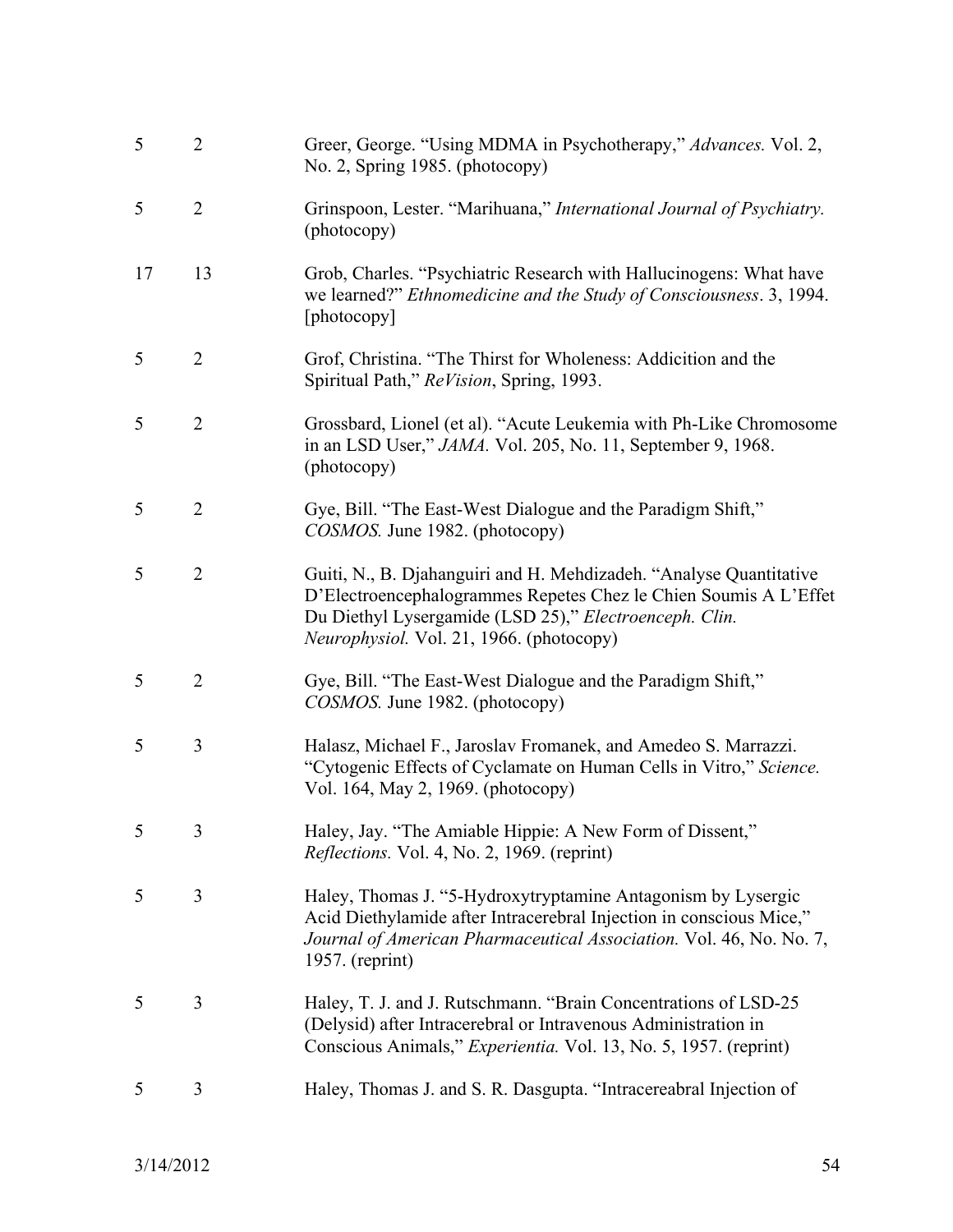Lysergic Acid Diethylamide in Conscious Dogs and Cats," *Archives Internationales de Pharmacodynamie et de Therapie.* Vol. 113, No. 3- 4, January 1958. (reprint)

- 5 3 Halifax-Grof, Joan. "Hex Death," *Presented at the Twenty Second International Conference of the Parapsychology Foundation.* August 29-31, 1973. (photocopy)
- 5 3 Haley, Thomas J. "5-Hydroxytryptamine Antagonism by Lysergic Acid Diethylamide after Intracerebral Injection in Conscious Mice," *Journal of the American Pharmaceutical Association.* Vol. 46, No. 7, July 1957. (reprint)
- 5 3 Haley, T. J. and L. Mavis. "Effect of Psychotropic Drugs on the Kangaroo Rat," *Neuro-Psycho-pharmacology.* Vol. 3, 1964. (photocopy)
- 5 3 Halpern, Bernard N., P. Liacopoulos, and M. Liacopoulos-Briot. "Recherches Sur Les Substances Exogenes Et Endogenes Agissant Sur La Permeabilite Capillaire et Leurs Antagonistes," *Archives Internationales de Pharmacodynamie et de Therapie.* Vol. 69, No. 1-2, 1959. (reprint)
- 5 3 Hanaway, J. K. "Lysergic Acid Diethylamide: Effects on the Developing Mouse Lens," *Science.* Vol. 164, May 2, 1969. (photocopy)
- 5 3 Hansen, Gustav. *The psychotropic effect of Ketamine.* (print out)
- 5 3 Hardisty, R. M. and R. S. Stacey. "5-Hydroxytryptamine in Normal Human Platelets," *Journal of Physiology.* Vol. 130, No. 3, 1955. (reprint)
- 5 3 Hardisty, R. M. "Reserpine and Human Platelet 5 Hydroxytryptamine," *Experientia.* Vol. 12, No. 11, 1956. (reprint)
- 5 3 Harley-Mason, J., A. H. Laird, and J. R. Smythies. "(I) The Metabolism of Mescalin in the Human (II) Delayed Clinical Reactions to Mescalin," *Confina Neurologica.* Vol. 18, No. 2-4, 1958. (reprint)
- 5 3 Harkonen, P. and Y. Konttinen. "The Effect of Lysergic Acid Diethylamide on the White Blood Cell Count of the Guinea Pig," *Acta Pharmacol. Et Toxicol.* 14, 1958. (reprint)
- 5 3 Harkonen, P. and Y. Konttinen. "The Effect of Lysergic Acid Diethylamide on the White Blood Cell Count of the Guinea Pig," *Acta*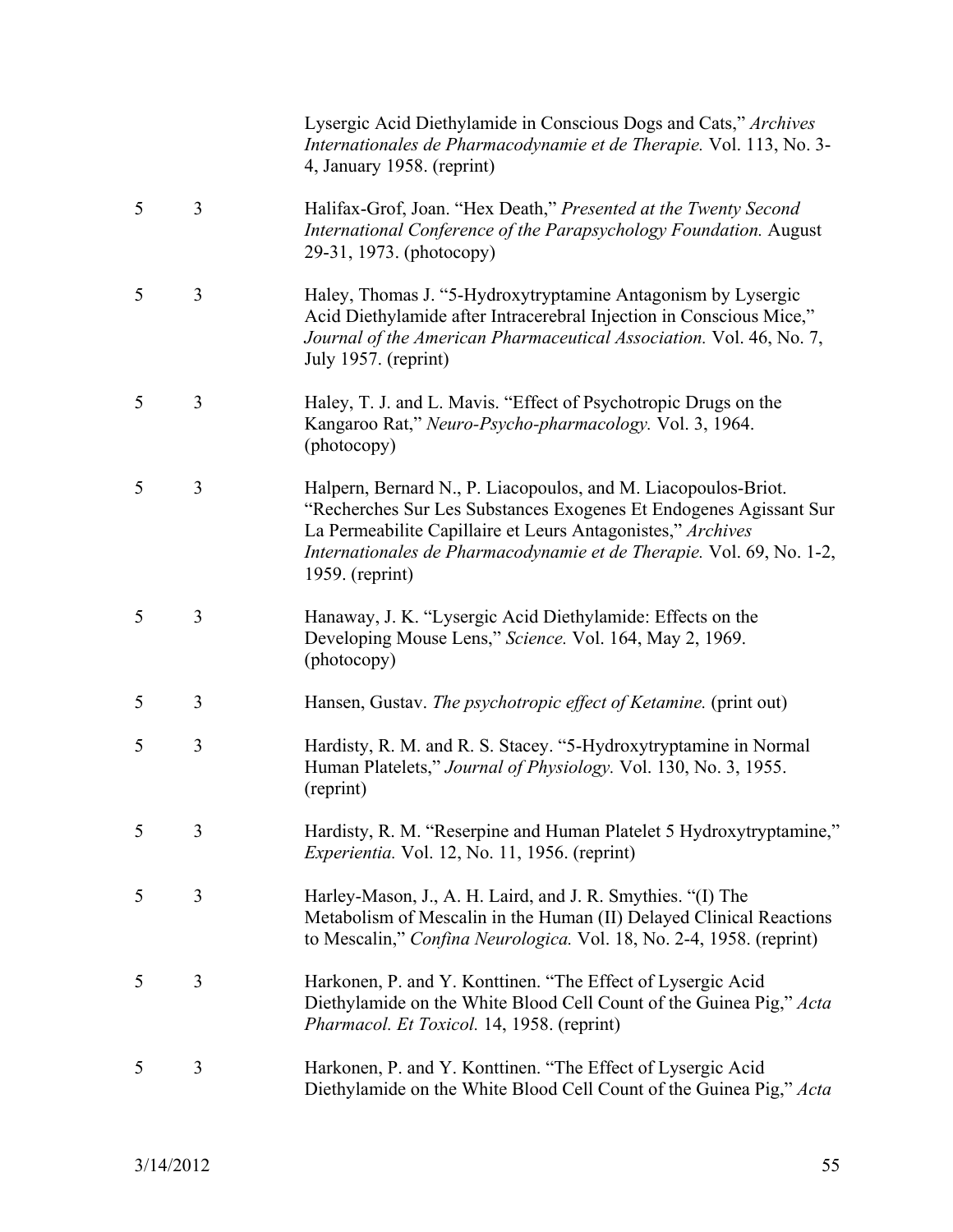*Pharmacol. Et Toxicol.* 14, 1958. (reprint)

| 5  | 3              | Harman, Willis W. "Some Aspects of the Psychedelic-Drug<br>Controversy," Journal of Humanistic Psychology. Fall 1963. (reprint)                               |
|----|----------------|---------------------------------------------------------------------------------------------------------------------------------------------------------------|
| 5  | 3              | Harman, Willis W. "The Issue of the Consciousness-Expanding<br>Drugs," Main Currents in Modern Thought. Vol. 20, No. 1, September-<br>October 1963. (reprint) |
| 5  | 3              | Harman, Willis W. (et al). "Psychedelic Agents in Creative Problem-<br>Solving: A Pilot Study," Psychological Reports. Vol. 19, 1966.<br>(reprint)            |
| 5  | 3              | Harman, Willis. W. "Old Wine in New Wineskins" Chapter 33 in<br>Challenges of Humanistic Psychology. McGraw Hill, 1967. (reprint)                             |
| 5  | 3              | Harman, Willis W. Use of Psychedelic Agents to Facilitate Creative<br>Problem Solving. (full report)                                                          |
| 5  | 3              | Harris, A. "Sensory Deprivation and Schizophrenia," The Journal of<br>Mental Science. Vol. 105, No. 438, January 1959. (reprint)                              |
| 5  | 3              | Hartung, Jurgen R., Sheila A. McKenna, and James C. Baxter. "Body<br>Image and Defensiveness in an LSD-taking Subculture." (photocopy)                        |
| 5  | 3              | Hartung, Jurgen R., Sheila A. McKenna, and James C. Baxter. "Body<br>Image and Defensiveness in an LSD-taking Subculture." (photocopy)                        |
| 5  | 3              | Hartung, Jurgen R., Sheila A. McKenna, and James C. Baxter. "Body<br>Image and Defensiveness in an LSD-taking Subculture." (photocopy)                        |
| 5  | 3              | Hastings, Arthur. "The Oakland Poltergeist," The Journal of American<br>Society for Psychical Research. Vol. 72, July 1978. (reprint)                         |
| 5  | $\overline{3}$ | Hatrick, John A. and Kenneth Dewhurst. "Delayed Psychosis Due to<br>L.S.D.," The Lancet. October 10, 1970. (photocopy)                                        |
| 5  | 3              | Hatrick, John A. and Kenneth Dewhurst. "Delayed Psychosis Due to<br>L.S.D.," The Lancet. October 10, 1970. (photocopy)                                        |
| 5  | 3              | Hausner, M. and V. Dolezal. "Group and Individual Psychotherapy<br>under LSD," Acta Psychother. 2, 1963. (reprint)                                            |
| 20 | 3              | Hausner, M. and V. Dolezal. "Prakticke Zkusenosti S Halucinogeny V<br>Psychotherapii," Ceskoslovenska Psychiatrie. 59, 5, 1963. (reprint)                     |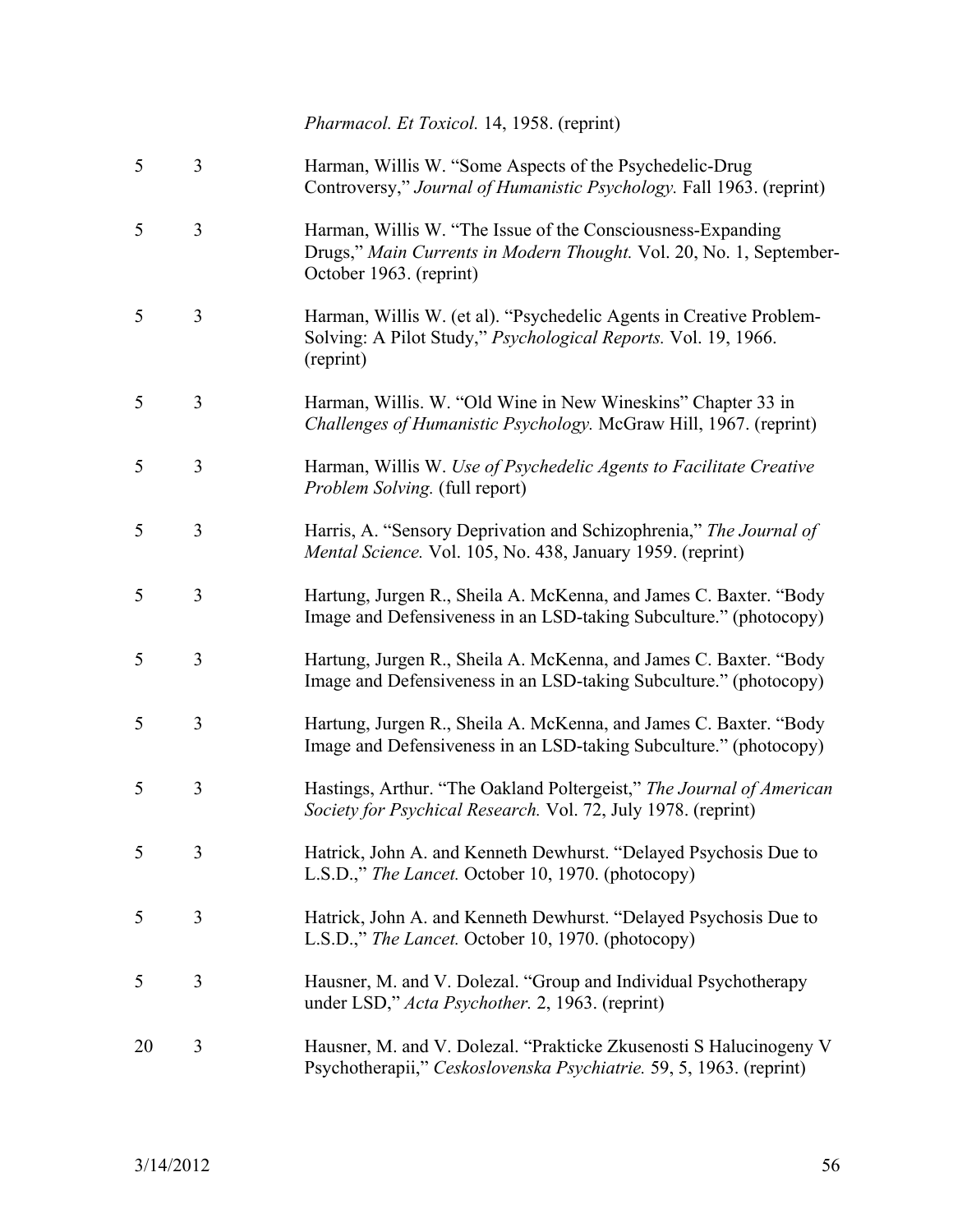| 5 | 3 | Havens, Joseph. A Memo to Quakers on the Consciousness-Changing<br>Drugs (LSD, Mescalin, Psilocybin). (typed manuscript signed by<br>Walter Pahnke)                                                                                               |
|---|---|---------------------------------------------------------------------------------------------------------------------------------------------------------------------------------------------------------------------------------------------------|
| 5 | 3 | Heacock, R. A. and Barbara D. Scott. "The Reduction of<br>Adrenochrome with Thiols," Can. J. Biochem. Physiol. Vol. 37, 1959.<br>(reprint)                                                                                                        |
| 5 | 3 | Heacock, R. A. "A note on the paper chromatography of some indole<br>derivatives on acetylated paper," Journal of Chromatography. 6, 1961.<br>(reprint)                                                                                           |
| 5 | 3 | Heacock, R. A. "The Hydroxyskatoles," Experientia. 18, 1962.<br>(reprint)                                                                                                                                                                         |
| 5 | 3 | Heacock, R. A. "Noradrenolutin," <i>Experientia</i> . 17, 1961. (reprint)                                                                                                                                                                         |
| 5 | 3 | Healy, Joan M. and Patricia L. van Houten. "Effect of<br>Psychotomimetic Agents on Sex Ratio," The Lancet. September 12,<br>1970. (photocopy)                                                                                                     |
| 5 | 3 | Heard, Gerald. "Can this Drug Enlarge Man's Mind?" The Psychedelic<br><i>Review.</i> (photocopy)                                                                                                                                                  |
| 5 | 3 | Heath, Robert G. "Effect on Behavior in Humans with the<br>Administration of Teraxein," The American Journal of Psychiatry. Vol.<br>114 No. 1, July 1957. (reprint)                                                                               |
| 5 | 3 | Heath, Robert G. "Psychotomimetic compounds: Their Contribution to<br>Understanding Mechanisms and Possible Treatments of Psychosis,"<br>Chapter 41 in The First Hahnemann Symposium on Psychosomatic<br>Medicine. Lea & Febiger, 1962. (reprint) |
| 5 | 3 | Hebbard, Frederick W. and Roland Fischer. "Effect of Psilocybin,<br>LSD, and Mescaline on Small, Involuntary Eye Movements,"<br>Psychopharmacologia. 9, 1966. (photocopy)                                                                         |
| 5 | 3 | Heikkila, J., L. Holbrook, and I. Brown. "Stress-Accentuation of the<br>LSD-Induced Disaggregation of Brain Polysomes," Life Sciences. Vol.<br>22, 1978. (photocopy)                                                                              |
| 5 | 3 | Heim, Roger (et al). "Mycologie," Academie des Sciences. 246, March<br>3, 1958. (reprint)                                                                                                                                                         |
| 5 | 3 | Heim, Roger (et al). "Mycologie," Academie des Sciences. 246, March<br>3, 1958. (reprint)                                                                                                                                                         |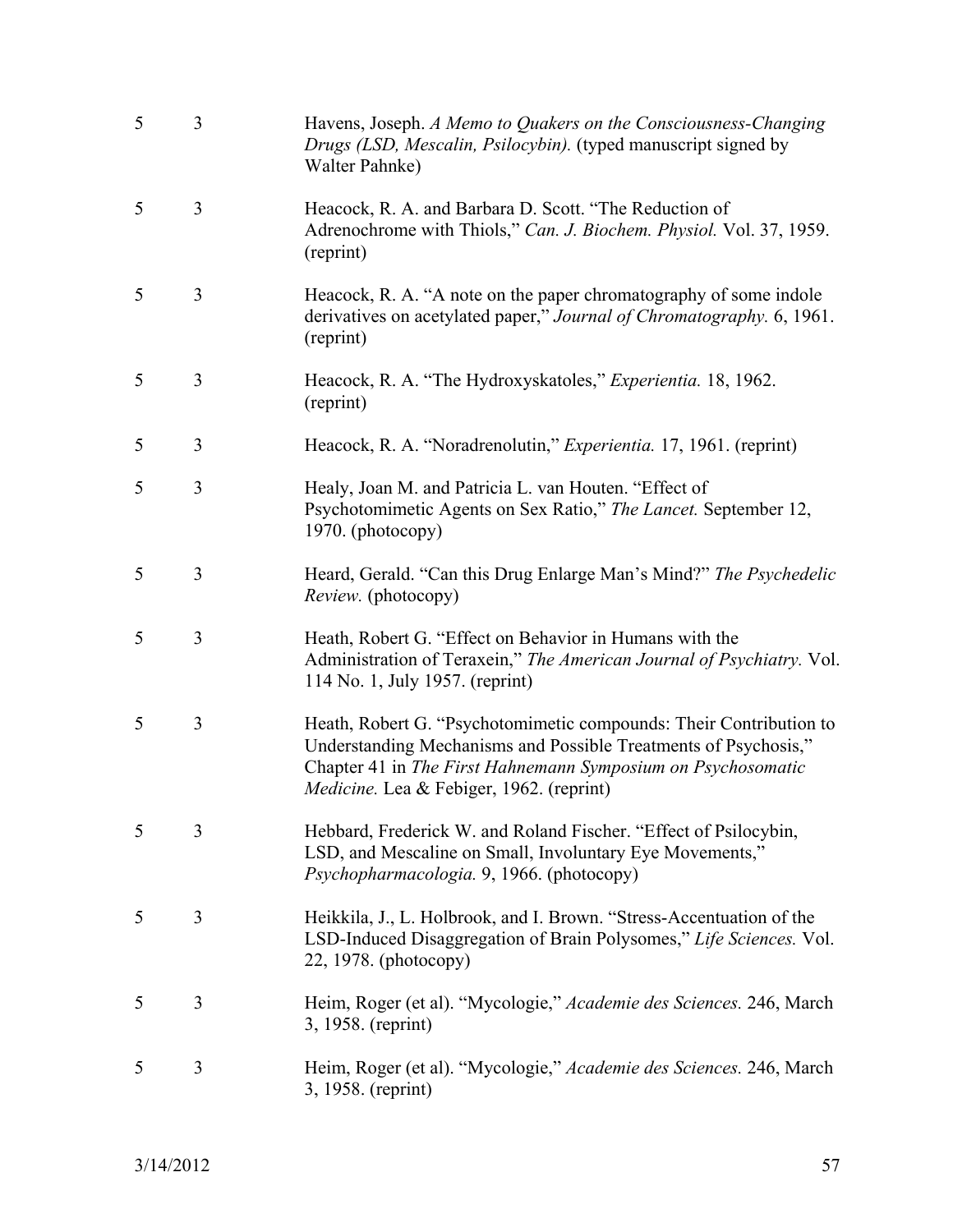| 5 | 3              | Heim, Roger (et al). "Mycologie," Academie des Sciences. 246, March<br>3, 1958. (reprint)                                                                                                                                                                            |
|---|----------------|----------------------------------------------------------------------------------------------------------------------------------------------------------------------------------------------------------------------------------------------------------------------|
| 5 | 3              | Hofmann, Albert, Roger Heim, and Hans Tscherter. "Phytochimie,"<br>Academie des Sciences. 257, July 1, 1963. (reprint)                                                                                                                                               |
| 5 | $\overline{4}$ | Heimann, H. "Ausdrucksphanomenologie der Modellpsychosen,"<br>Psychiatria et Neurologia. 141, 1961. (reprint)                                                                                                                                                        |
| 5 | $\overline{4}$ | Heimann, H. "Ausdrucksphanomenologie der Modellpsychosen,"<br>Psychiatria et Neurologia. 141, 1961. (reprint)                                                                                                                                                        |
| 5 | $\overline{4}$ | Heimann, Hans. "Zur Behandlung therapieresistenter Neurosen mit<br>Modellpscyhosen (Psilocybin)," Archiv fur Neurologie, Neurochirurgie<br>und Psychiatrie. Vol. 89, No. 1, 1962. (reprint)                                                                          |
| 5 | $\overline{4}$ | Heimann, H. "Der Ausdruck beim Halluzinieren in experimentellen<br>und andern Psychosen, mit Tonfilm," Archiv fur Neurologie,<br>Neurochirurgie und Psychiatrie. Vol. 92, No. 1, 1963. (reprint)                                                                     |
| 5 | $\overline{4}$ | Heimann, H. "Der Ausdruck beim Halluzinieren in experimentellen<br>und andern Psychosen, mit Tonfilm," Archiv fur Neurologie,<br>Neurochirurgie und Psychiatrie. Vol. 92, No. 1, 1963. (reprint)                                                                     |
| 5 | $\overline{4}$ | Heimann, H. "Beobachtungen uber gestortes Zeiterleben inder<br>Modellpsychose," Vol. 93, No. 48, 1963. (reprint)                                                                                                                                                     |
| 5 | $\overline{4}$ | Hendley, Edith D. and Solomon H. Snyder. "Correlation between<br>Psychotropic Potency of Psychotomimetic Methoxyamphetamines and<br>their Inhibition of H-Normetanephrine Uptake in Rat Cerebral Cortex,"<br>Nature. Vol. 229, No. 5282, January 22, 1971. (reprint) |
|   |                | Hermon, Harry Chramoy. "Psychedelicoanalysis," Journal. Vol. 13,<br>No. 3, March 1968. (reprint)                                                                                                                                                                     |
| 5 | 4              | Hein, G. W. Arendsen. Dimensions in Psychotherapy. (typed<br>manuscript)                                                                                                                                                                                             |
| 5 | 4              | Hertle, F., K. E. Zipf, and H. Broghammer. "Beobachtungen uber<br>Stoffwechselverhalten, Muskeltonus und einige Kreislaufgrossen beim<br>Menschen unter LSD-25-Einwirkung," Archiv fur Psychiatrie und<br>Zeitschrift f. d. ges. Neurologie. 202, 1962. (reprint)    |
| 5 | 4              | Hertz, Morgens. "Observationer og indtryk fra et ars arbejde med<br>LSD," Nordisk Psykiatrisk Tidsskrift. Vol. 16, No. 2, 1962. (reprint)                                                                                                                            |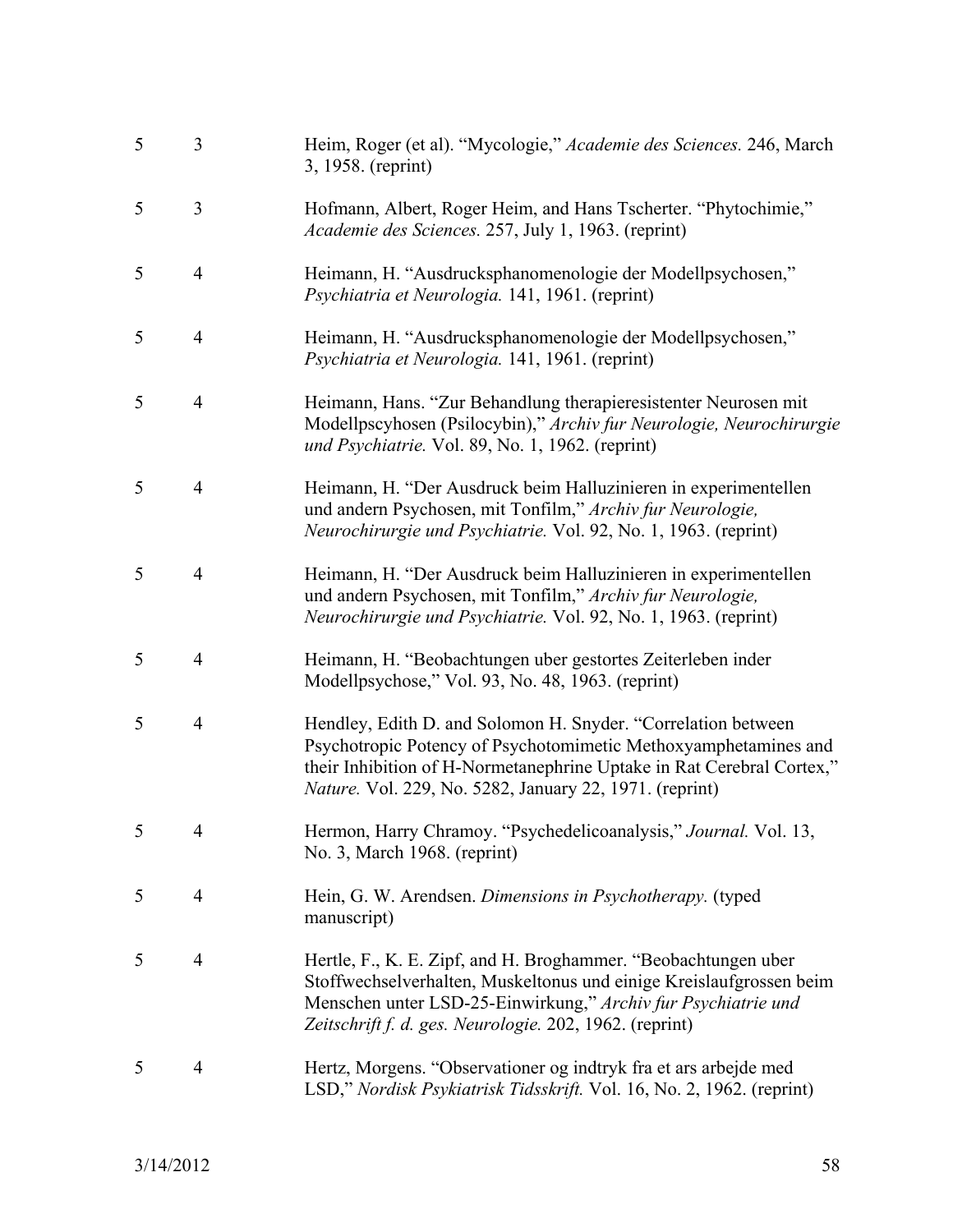| 5 | $\overline{4}$ | Hertz, Morgens. "LSD-behandlingen som stress og katalysator for<br>laereprocesser," Nordisk Psykiatrisk Tidsskrift. Vol. 17, No. 2, 1963.<br>(reprint)                                                                 |
|---|----------------|------------------------------------------------------------------------------------------------------------------------------------------------------------------------------------------------------------------------|
| 5 | $\overline{4}$ | Hertz, Morgens. The Mechanism of the LSD Treatment as Viewed from<br>the Aspect of Learning Processes. (unedited typed manuscript)                                                                                     |
| 5 | $\overline{4}$ | Herxheimer, H. "The 5-Hydroxytryptamine Shock in the Guinea-Pig,"<br>Journal of Physiology. Vol. 128, No. 3, 1955. (reprint)                                                                                           |
| 5 | $\overline{4}$ | Hinshelwood, R. D. "Schizophrenic Birth Order: the Last but One<br>Position," Nature. Vol. 220, November 2, 1968. (photocopy)                                                                                          |
| 5 | $\overline{4}$ | Hirsch, M. W., M. E. Jarvik, and H. A. Abramson. "Lysergic Acid<br>Diethylamide (LSD-25): XVIII. Effects of LSD-25 and Six Related<br>Drugs Upon Handwriting," The Journal of Psychology. 41, 1956.<br>(reprint)       |
| 5 | $\overline{4}$ | Hirsch, M. W., M. E. Jarvik, and H. A. Abramson. "Lysergic Acid<br>Diethylamide (LSD-25): XVIII. Effects of LSD-25 and Six Related<br>Drugs Upon Handwriting," The Journal of Psychology. 41, 1956.<br>(reprint)       |
| 5 | $\overline{4}$ | Hirschhorn, Kurt and Maimon M. Cohen. "Nonpsychic Effects of<br>Lysergic Acid Diethylamide," Ann. Int. Med. 67, 1967. (photocopy)                                                                                      |
| 5 | $\overline{4}$ | Hoagland, Hudson, Max Rinkel, and Robert W. Hyde. "Adrenocortical<br>Function and Urinary Phosphate Excretion," A. M. A. Archives of<br>Neurology and Psychiatry. Vol. 73, January 1955. (reprint)                     |
| 5 | $\overline{4}$ | Hoagland, Hudson, Max Rinkel, and Robert W. Hyde. "Adrenocortical<br>Function and Urinary Phosphate Excretion," A. M. A. Archives of<br>Neurology and Psychiatry. Vol. 73, January 1955. (reprint)                     |
| 5 | 4              | Hoadland, Hudson. "A Review of Biochemical Changes Induced In<br>Vivo By Lysergic Acid Diethylamide and Similar Drugs," Annals of the<br>New York Academy of Sciences. Vol. 66, Article 3, March 4, 1957.<br>(reprint) |
| 5 | 4              | Hoch, Paul H. "Psychoses-Producing and Psychoses-Relieving Drugs,"<br>The Brain and Human Behavior. Vol. 36, 1958. (reprint)                                                                                           |
| 5 | 4              | Hoff, Hans and O. H. Arnold. "Die Therapie der Schizophrenie,"<br>Weiner klinische Wochenschrift. Vol. 66, No. 20, 1954. (reprint)                                                                                     |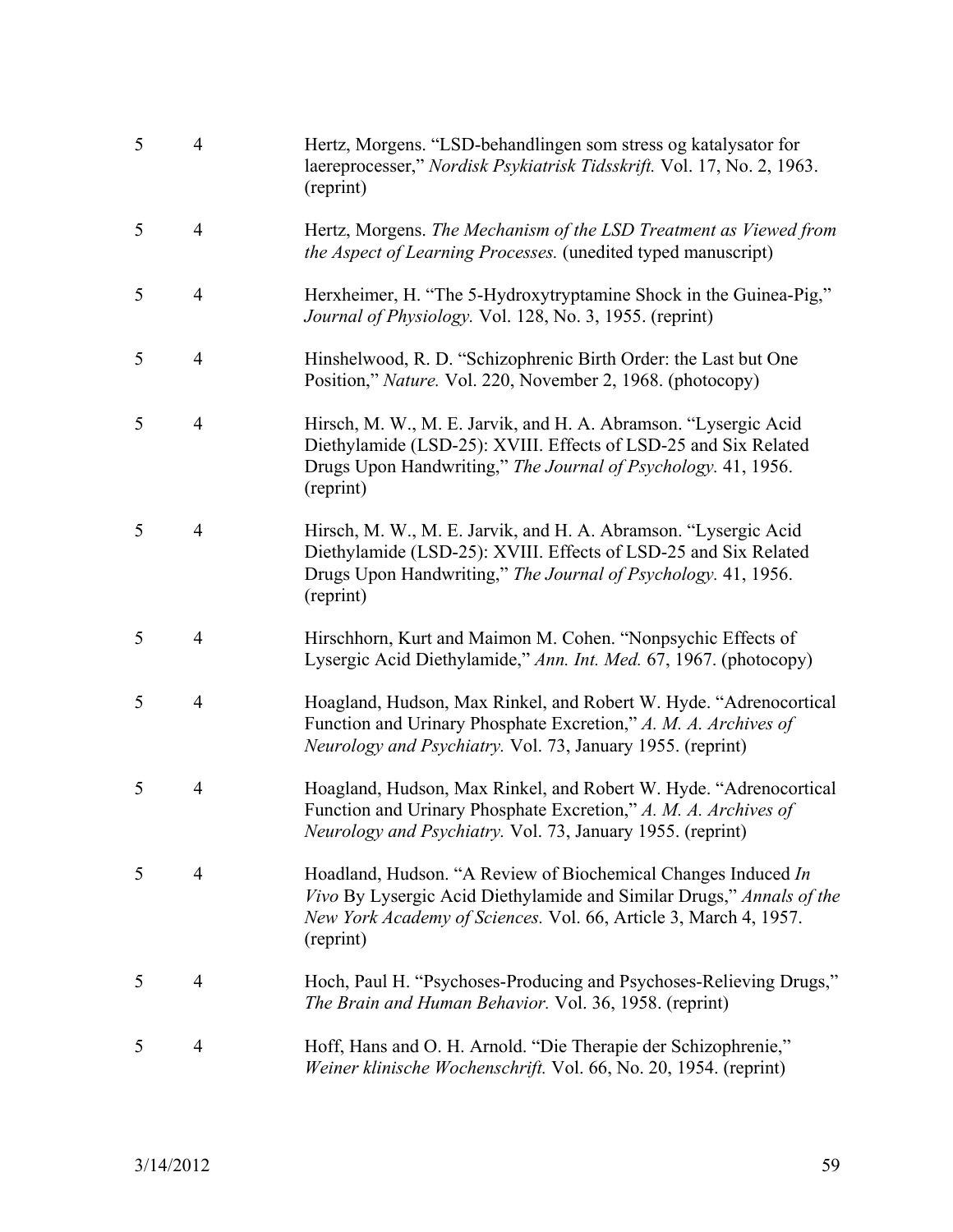| 5 | $\overline{4}$ | Hoff, Kenneth M. "Effects of Prenatal and Postnatal Exposure to LSD<br>on Brain Maturation," Gen. Pharmac. Vol. 7, 1976. (photocopy)                                                                                                                                                         |
|---|----------------|----------------------------------------------------------------------------------------------------------------------------------------------------------------------------------------------------------------------------------------------------------------------------------------------|
| 5 | 5              | Hoffer, A. "Adrenolutin as a Psychotomimetic Agent" in <i>Hormones</i> ,<br>Brain Function and Behaviour, H. Hoagland ed. New York: Academic<br>Press, 1957. (photocopy)                                                                                                                     |
| 5 | 5              | Hoffer, A. and H. Osmond. "Concerning an Etiological Factor in<br>Alcoholism," Quarterly Journal of Studies on Alcohol. Vol. 20, No. 4,<br>1959. (reprint)                                                                                                                                   |
| 5 | 5              | Hoffer, A. "Abnormalities of Behavior," Annual Review of Psychology.<br>Vol. 11, 1960. (reprint)                                                                                                                                                                                             |
| 5 | 5              | Hoffer, A. and M. J. Callbeck. "Drug-Induced Schizophrenia," The<br>Journal of Mental Science. Vol. 106, No. 442, January 1960. (reprint)                                                                                                                                                    |
| 5 | 5              | Hoffer, A. "Nicotinic Acid: An Adjunct in the Treatment of<br>Schizophrenia," The American Journal of Psychiatry. Vol. 120, No. 2,<br>August 1963. (reprint)                                                                                                                                 |
| 5 | 5              | Hoffer, A. An Alcoholism Treatment Program; LSD, Malvaria and<br>Nicotinic Acid. (typed manuscript)                                                                                                                                                                                          |
| 6 | $\mathbf{1}$   | Hofmann, A. "Chemical Aspects of Psilocybin, The Psychotropic<br>Principle from the Mexican Fungus, <i>Psilocybe Mexicana</i> Heim,"<br><i>Neuro-Psychopharmacology.</i> Proceedings of the 1 <sup>st</sup> International<br>Congress of Neuro-Psychopharmacology. September 1958. (reprint) |
| 6 | $\mathbf{1}$   | Hofmann, A., R. Heim, A. Brack, and H. Kobel. "Psilocybin, ein<br>psychotroper Wirkstoff aus dem mexikanischen Rauschpilz Psilocybe<br>Mexicana Heim," EXPERIENTIA. Vol. 14, No. 3, 1958. (reprint)                                                                                          |
| 6 | 1              | Hofmann, A. and F. Troxler. "Indetifizierung von Psilocin,"<br>EXPERIENTIA. Vol. 15, No. 3, 1959. (reprint)                                                                                                                                                                                  |
| 6 | 1              | Hofmann, A., R. Heim, A. Brack, and H. Kobel. "Psilocybin, ein<br>psychotroper Wirkstoff aus dem mexikanischen Rauschpilz Psilocybe<br>Mexicana Heim," EXPERIENTIA. Vol. 14, No. 3, 1958. (reprint)                                                                                          |
| 6 | 1              | Hofmann, A., R. Heim, A. Brack, and H. Kobel. "Psilocybin, ein<br>psychotroper Wirkstoff aus dem mexikanischen Rauschpilz Psilocybe<br>Mexicana Heim," EXPERIENTIA. Vol. 14, No. 3, 1958. (reprint)                                                                                          |
| 6 | 1              | Hofmann, A., R. Heim, A. Brack, and H. Kobel. "Psilocybin, ein<br>psychotroper Wirkstoff aus dem mexikanischen Rauschpilz Psilocybe                                                                                                                                                          |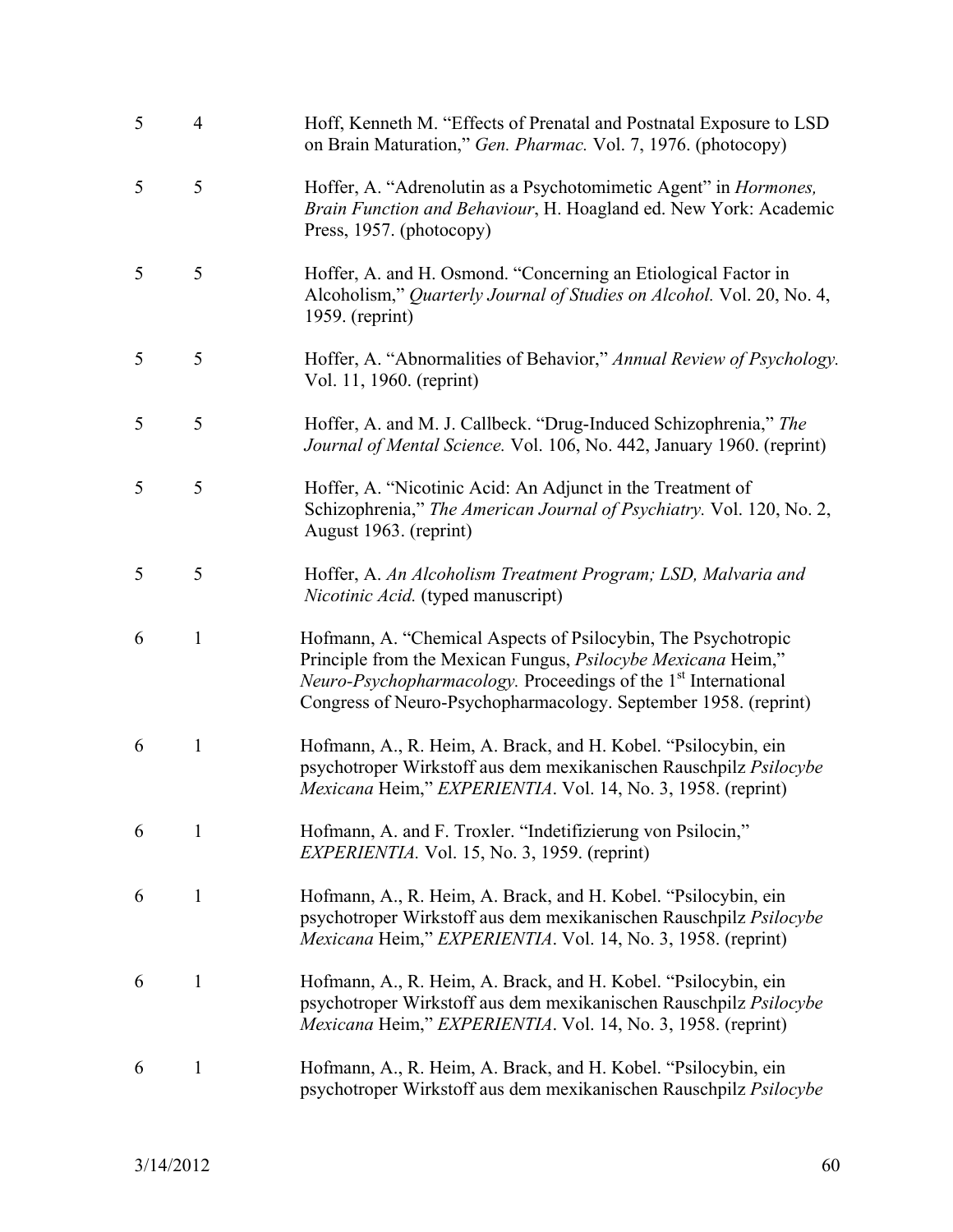*Mexicana* Heim," *EXPERIENTIA*. Vol. 14, No. 3, 1958. (reprint)

- 6 1 Hofmann, A., A. Frey, H. Ott, Th. Petrzilka, and F. Troxler. "Konstitutionsaufklarung und Synthese von Psilocybin," *EXPERIENTIA.* Vol. 14, No. 11, 1958. (reprint)
- 6 1 Hofmann, A., A. Frey, H. Ott, Th. Petrzilka, and F. Troxler. "Konstitutionsaufklarung und Synthese von Psilocybin," *EXPERIENTIA.* Vol. 14, No. 11, 1958. (reprint)
- 6 1 Hofmann, A., A. Brack, H. Kobel, A. Frey, H. Ott, Th. Petrzilka, and F. Troxler. "Psilocybin und Psilocin, zwei psychotrope Wirkstoffe aus mexikanischen Rauschpilzen," *Helvetica Chimica Acta.* Vol. 42, No. 2, 1959. (reprint)
- 6 1 Hofmann, A., A. Brack, H. Kobel, A. Frey, H. Ott, Th. Petrzilka, and F. Troxler. "Psilocybin und Psilocin, zwei psychotrope Wirkstoffe aus mexikanischen Rauschpilzen," *Helvetica Chimica Acta.* Vol. 42, No. 2, 1959. (reprint)
- 6 1 Hofmann, A., A. Brack, H. Kobel, A. Frey, H. Ott, Th. Petrzilka, and F. Troxler. "Psilocybin und Psilocin, zwei psychotrope Wirkstoffe aus mexikanischen Rauschpilzen," *Helvetica Chimica Acta.* Vol. 42, No. 2, 1959. (reprint)
- 6 1 Hofmann, A. and H. Tscherter. "Isolierung von Lysergsaure-Alkaloiden aus der mexikanischen Zauberdroge Ololiuqui," *EXPERIENTIA.* Vol. 16, No. 9, 1960. (reprint)
- 6 1 Hofmann, A. and H. Tscherter. "Isolierung von Lysergsaure-Alkaloiden aus der mexikanischen Zauberdroge Ololiuqui," *EXPERIENTIA.* Vol. 16, No. 9, 1960. (reprint)
- 6 1 Hofmann, A. "Psychotomimetica. Chemische, Pharmakologische und Medizinische Aspekte," *Svensk Kemisk Tidskrift.* Vol. 72, No. 12, 1960. (reprint)
- 6 1 Hofmann, A. "Psychotomimetic Drugs: Chemical and Pharmacological Aspects," *Acta Physiol. Pharmacol. Neerlandica.* 8, 1959. (reprint)
- 6 1 Hofmann, A. "Psychotomimetica. Chemische, Pharmakologische und Medizinische Aspekte," *Svensk Kemisk Tidskrift.* Vol. 72, No. 12, 1960. (photocopy)
- 6 1 Hofmann, A. and A. Cerletti. "Die Wirkstoffe der dritten aztekischen Zauberdroge," *Deutsche Medizinische Wochenschrift.* Vol. 86, No. 18,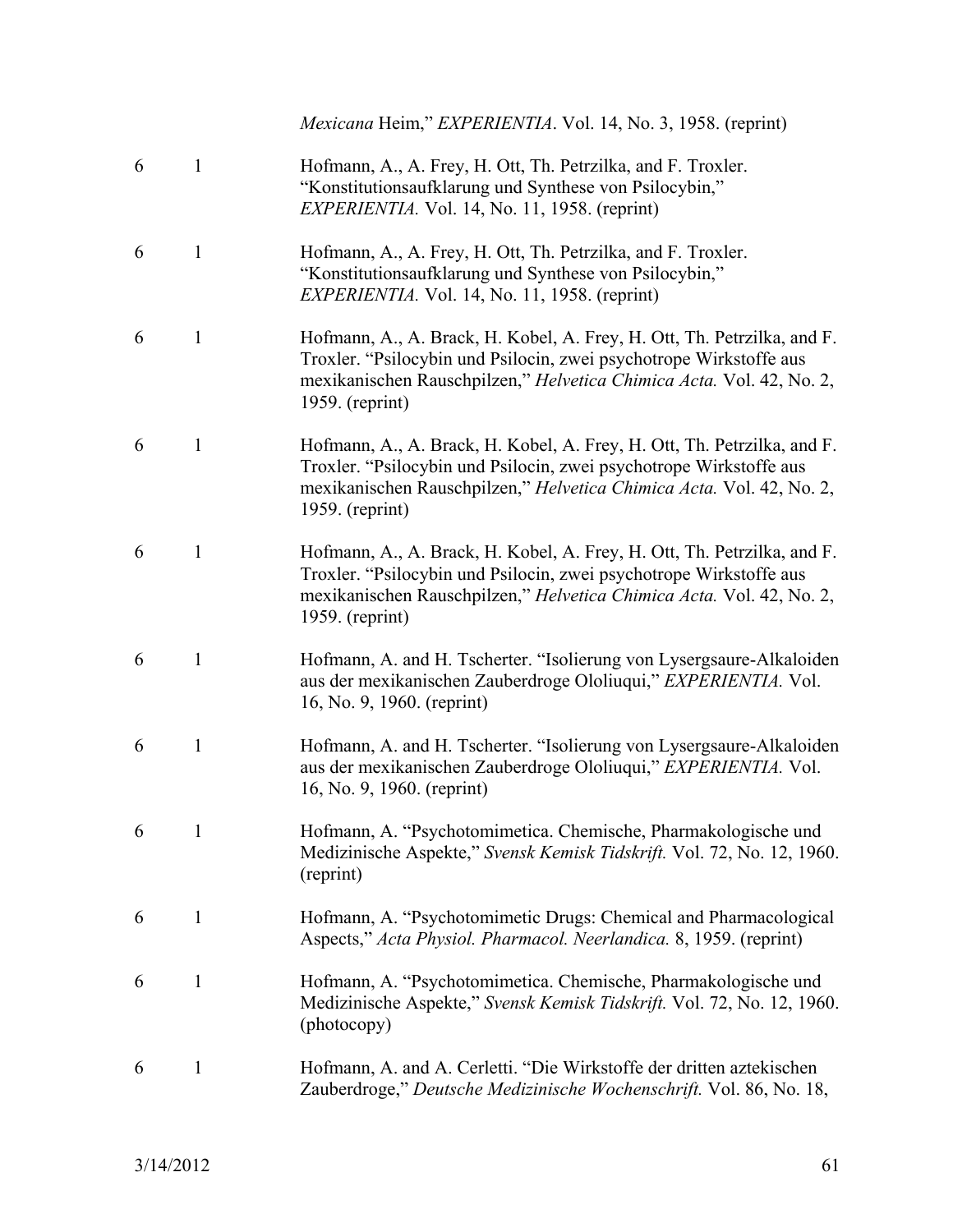May 6, 1961. (reprint)

| 6 | 1              | Hofmann, A. "Die Erforschung der mexikanischen Zauberpilze."<br>(reprint)                                                                                                                                                                |
|---|----------------|------------------------------------------------------------------------------------------------------------------------------------------------------------------------------------------------------------------------------------------|
| 6 | $\mathbf{1}$   | Hofmann, A. "Die Wirkstoffe der mexikanischen Zauberdroge<br>Ololiuqui," Planta Medica. Vol. 9, No. 4, December 1961. (reprint)                                                                                                          |
| 6 | $\mathbf{1}$   | Hofmann, A. "Die psychotropen Wirkstoffe der mexikanischen<br>Zauberpilze," CHIMIA. 14, 1960. (reprint)                                                                                                                                  |
| 6 | $\mathbf{1}$   | Hofmann, A. "Die psychotropen Wirkstoffe der mexikanischen<br>Zauberpilze," Verh. Naturf. Ges. Basel. Vol. 71, No. 2, December 1960.<br>(reprint)                                                                                        |
| 6 | $\mathbf{1}$   | Hoffman, A. and A. Cerletti. "Die Wirkstoffe der dritten aztekischen<br>Zauberdroge," Deutsche Medizinische Wochenschrift. Vol. 86, No. 18,<br>May 5, 1961. (reprint)                                                                    |
| 6 | $\mathbf{1}$   | Hofmann, A. "Psychotomimetic Drugs: Chemical and Pharmacological<br>Aspects." (photocopy)                                                                                                                                                |
| 6 | $\mathbf{1}$   | Hofmann, A. "The Chemistry of LSD and Its Modifications" in D. V.<br>Siva Sankar's $LSD - A$ Total Study. New York: PJD Publications Ltd.,<br>1975. (photocopy)                                                                          |
| 6 | $\mathbf{1}$   | Hofmann, A. "Psychotomimetic Agents" in A. Burger's Chemical<br>Constitution and Pharmacodynamic Action. Vol. 2. New York: M.<br>Dekker, 1968. (reprint)                                                                                 |
| 6 | $\overline{2}$ | Hoffman, Roger A. "Effect of and Interaction Between Tranquilizers,<br>Serotonin and lysergic Acid Diethylamide on the Body Temperature of<br>Pigeons," The American Journal of Physiology. Vol. 195, No. 3,<br>December 1958. (reprint) |
| 6 | $\overline{2}$ | Holbrook, L. and I. R. Brown. "Disaggregation of Brain Polysomes<br>After Administration of d-Lysergic Acid Diethylamide (LSD) In Vivo.<br>Journal of Neurochemistry. Vol. 27, 1976. (photocopy)                                         |
| 6 | $\overline{2}$ | Holbrook, L. and I. R. Brown. "Disaggregation of Brain Polysomes<br>After D-Lysergic Acid Diethylamide Administration In Vivo:<br>Mechanism and Effect of Age and Environment," Journal of<br>Neurochemistry. Vol. 29, 1977. (photocopy) |
| 6 | $\overline{2}$ | Holbrook, Larry and Ian Brown. "Antipsychotic Drugs Block LSD-<br>Induced Disaggregation of Brain Polysomes," Life Sciences. Vol. 21,                                                                                                    |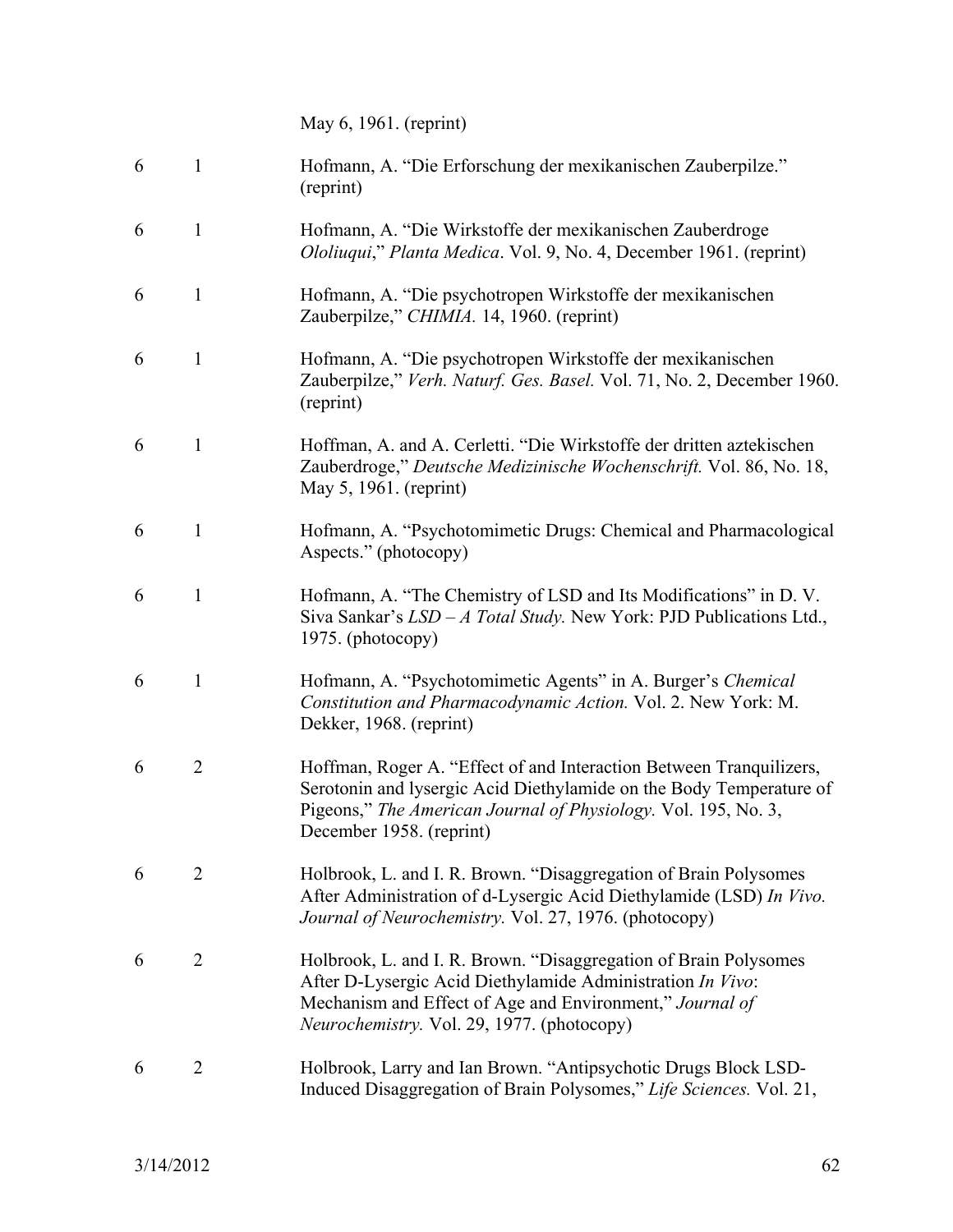No. 7, 1977. (photocopy)

| 6 | $\overline{2}$ | Holender, Marc H. and Ivan Boszormenyi-Nagy. "Hallucination<br>as an Ego Experience," A. M. A. Archives of Neurology $\&$<br>Psychiatry. Vol. 80, July 1958. (reprint)                                                                                                                     |
|---|----------------|--------------------------------------------------------------------------------------------------------------------------------------------------------------------------------------------------------------------------------------------------------------------------------------------|
| 6 | $\overline{2}$ | Hollister, Leo E., John J. Prusmack, James A. Paulsen, and<br>Norma Rosenquist. The Journal of Nervous and Mental<br>Disease. Vol. 131, No. 5, November 1960. (reprint)                                                                                                                    |
| 6 | $\overline{2}$ | Hollister, Leo E., Roger O. Degan, and S. Donald Schultz. "An<br>Experimental Approach to Facilitation of Psychotherapy by<br>Psychotomimetic Drugs," The Journal of Mental Science. Vol.<br>108, No. 452, January 1962. (reprint)                                                         |
| 6 | $\overline{2}$ | Hollister, Leo E. and Bernard M. Sjoberg. "Clinical Syndromes"<br>and biochemical Alterations Following Mescaline, Lysergic<br>Acid Diethylamide, Psilocybin and a Combination of the Three<br>Psychtomimetic Drugs," Comprehensive Psychiatry. Vol. 5, No.<br>3, June $1964.$ (photocopy) |
| 6 | $\overline{2}$ | Hollister, Leo E. and Bernard M. Sjoberg. "Clinical Syndromes"<br>and biochemical Alterations Following Mescaline, Lysergic<br>Acid Diethylamide, Psilocybin and a Combination of the Three<br>Psychtomimetic Drugs," Comprehensive Psychiatry. Vol. 5, No.<br>3, June $1964.$ (photocopy) |
| 6 | $\overline{2}$ | Hollister, Leo E., M. F. Macnicol, and H. K. Gillespie. "An<br>Hallucinogenic Amphetamine Analog (DOM) in Man,"<br>Psychopharmacologia. 14, 1969. (photocopy)                                                                                                                              |
| 6 | $\overline{2}$ | Hollister, Leo E. "Steroids and Moods: Correlations in<br>Schizophrenics and Subjects Treated with Lysergic Acid<br>Diethylamide (LSD), Mescaline, Tetrahydrocannabinol, and<br>Synhexyl," The Journal of Clinical Pharmacology. January-<br>February, 1969. (photocopy)                   |
| 6 | $\overline{2}$ | Hollister, Leo E., Saul L. Kanter, and Adrian Dronkert.<br>"Antidiuresis in Man Following Lysergic Acid Diethylamide<br>and Mescaline," Behavioral Neuropsychiatry. Vol. 2, No. 3-4,<br>June-July 1970. (clipping)                                                                         |
| 6 | $\overline{2}$ | Hollister, Leo E., Saul L. Kanter, and Adrian Dronkert.<br>"Antidiuresis in Man Following Lysergic Acid Diethylamide<br>and Mescaline," Behavioral Neuropsychiatry. Vol. 2, No. 3-4,<br>June-July 1970. (photocopy)                                                                        |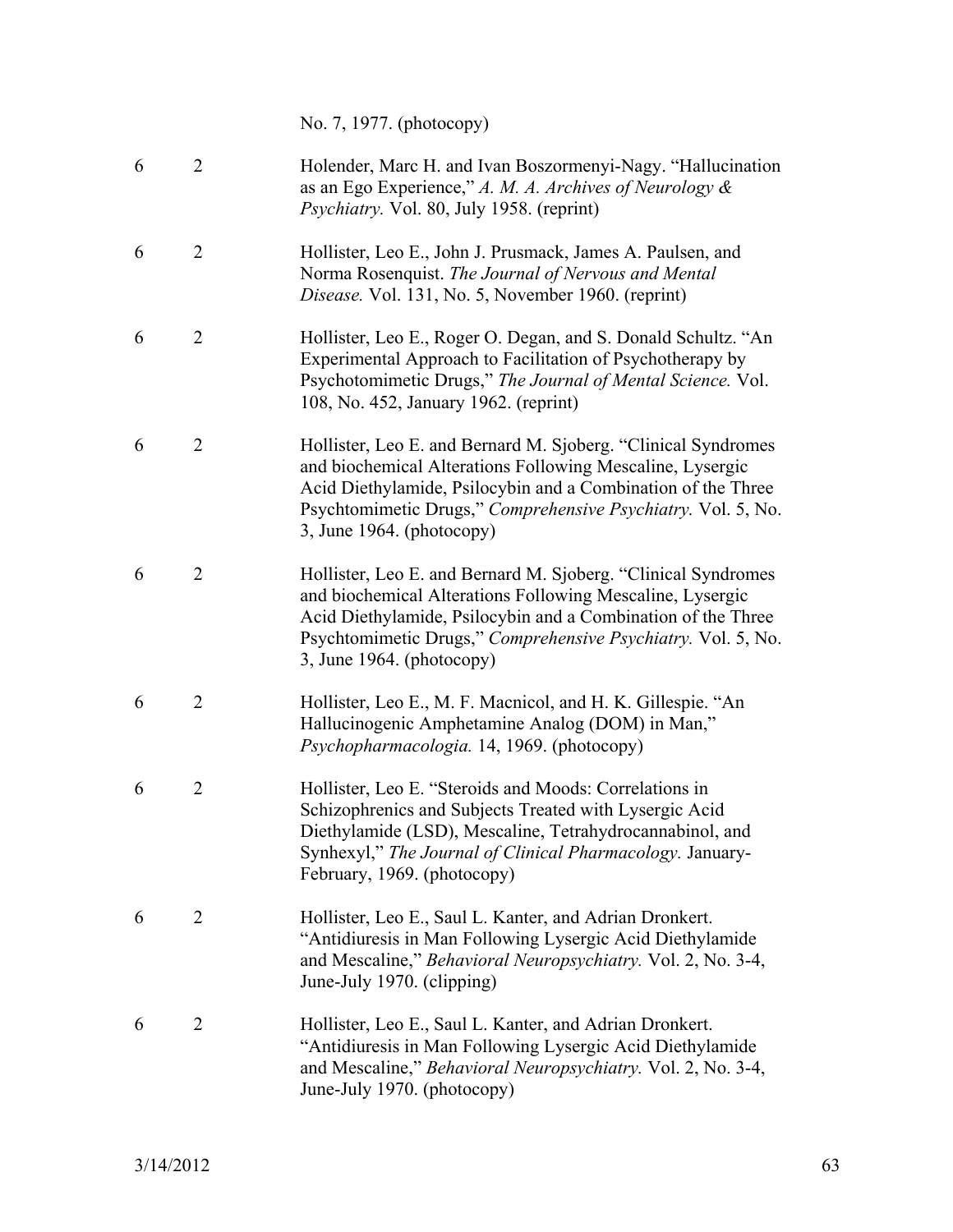| 6  | $\overline{2}$ | Hollister, Leo E., John J. Prusmack, James A. Paulsen, and<br>Norma Rosenquist. "Comparison of Three Psychotropic Drugs<br>(Psilocybin, JB-329, and IT-290) in Volunteer Subjects."<br>(photocopy)                                               |
|----|----------------|--------------------------------------------------------------------------------------------------------------------------------------------------------------------------------------------------------------------------------------------------|
| 6  | $\overline{2}$ | Hollister, Leo E., Roger O. Degan, and S. Donald Schultz. "An<br>Experimental Approach to Facilitation of Psychotherapy by<br>Psychotomimetic Drugs." (reprint)                                                                                  |
| 6  | $\overline{2}$ | Hollister, Leo E., Roger O. Degan, and S. Donald Schultz. "An<br>Experimental Approach to Facilitation of Psychotherapy by<br>Psychotomimetic Drugs." (reprint)                                                                                  |
| 6  | $\overline{2}$ | Hollister, Leo E. "Human Pharmacology of Lysergic Acid<br>Diethylamide (LSD)." (reprint)                                                                                                                                                         |
| 6  | $\overline{2}$ | Hollister, Leo E. "Human Pharmacology of Lysergic Acid<br>Diethylamide (LSD)." (photocopy)                                                                                                                                                       |
| 6  | $\overline{2}$ | Hollister, Leo E., Roger O. Degan, S. Donald Schultz. "An<br>Experimental Approach to Facilitation of Psychotherapy by<br>Psychotomimetic Drugs," The Journal of Mental Science. Vol.<br>108, No. 452, January 1962. (typed manuscript abstract) |
| 6  | $\overline{2}$ | Hollister, Leo E., Roger O. Degan, and S. Donald Schultz. "An<br>Experimental Approach to Facilitation of Psychotherapy by<br>Psychotomimetic Drugs," Journal of Mental Science. Vol. 108,<br>No. 452, January 1962. (photocopy)                 |
| 6  | $\overline{2}$ | Holzinger, Rudolf. "Analytic and Integrative Therapy with the<br>Help of LSD-25," Psychologia. 5, 1962. (photocopy)                                                                                                                              |
| 6  | 2              | Honegger, Barbara. A Shamanistic Seed-Dream Interpretation<br>of the Narrative of the Shaft at Lascaux. 1977. (typed<br>manuscript sent to Stanislav Grof from Barbara Honegger)                                                                 |
| 6  | $\overline{2}$ | Honegger, Barbara. "A Shamanistic Seed-Dream Interpretation:<br>The Bird-Man Mural at Lascaux," New Directions in the Study<br>of Man. Vol. 2, No. 2, Fall-Winter 1978. (photocopy)                                                              |
| 20 | 3              | Horacek, J., et al. "Subsanesthetic dose of ketamine decreases"<br>prefrontal theta cordance in healthy volunteers: implications for<br>antidrepressant effect," Psychological Medicine. 2010.<br>(reprint?)                                     |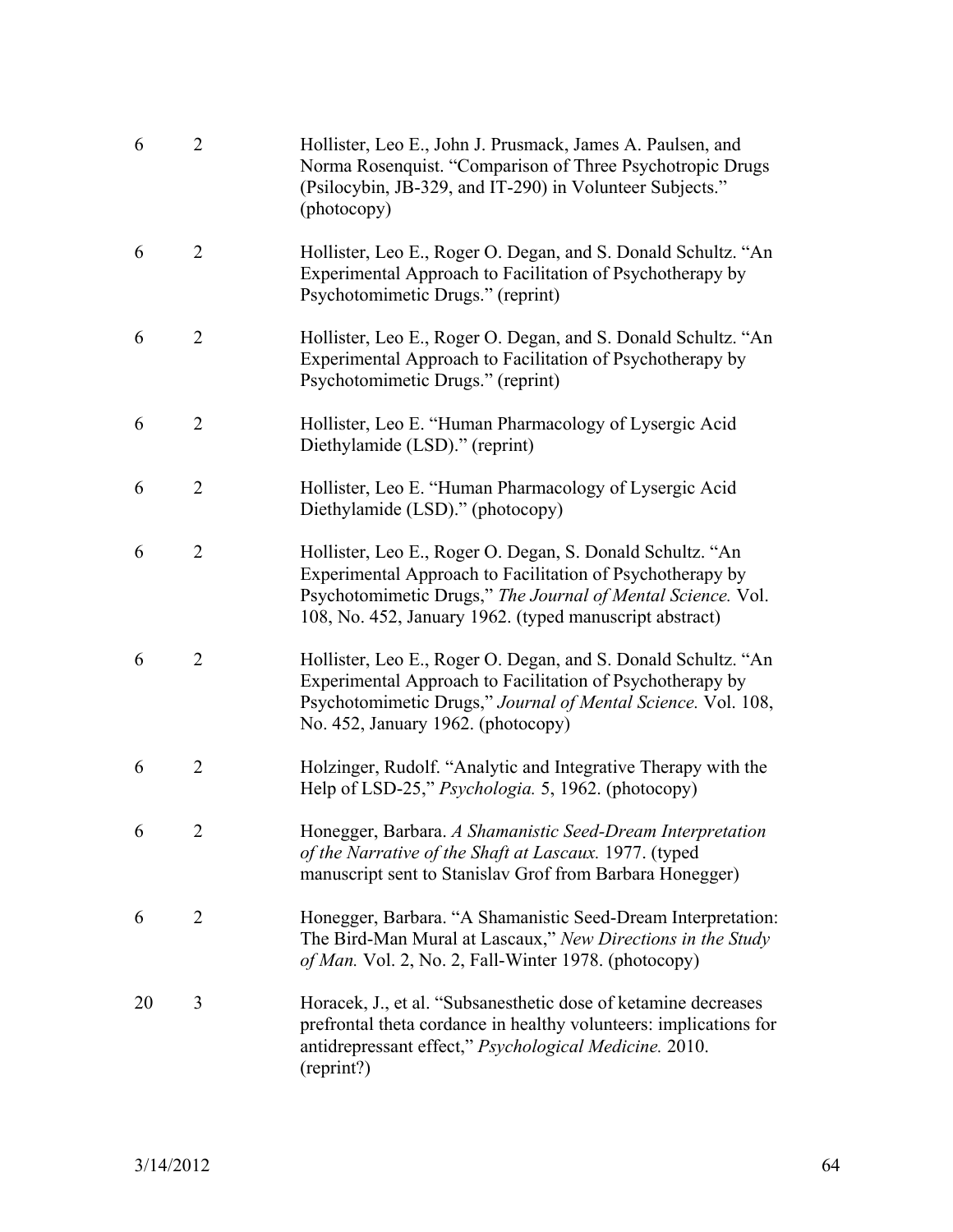| 6  | $\overline{2}$ | Horackova, Eva, Bedrich Mosinger, Milos Vojtechovsky.<br>"Ciselny Ctverec Pri Sledovani Koncentrace Pozornosti V<br>Experimentalni Psychose Vuvolane Diethylamidem Kyseliny<br>Lysergove (LSD-25)," Ceskoslovenska Psychiatrie. Vol. 54,<br>No. 4, 1958. (reprint)                             |
|----|----------------|------------------------------------------------------------------------------------------------------------------------------------------------------------------------------------------------------------------------------------------------------------------------------------------------|
| 6  | $\overline{2}$ | Horackova, Eva, and Milos Vojtechovsky. "Odhad Casu V<br>Experimentalni Psychoze PO LSD-25," Ceskoslovenska<br>Psychiatrie. Vol. 36, No. 5, 1960. (reprint)                                                                                                                                    |
| 6  | $\overline{2}$ | Horita, Akira and James M. Dille. "Pyretogenic Effect of<br>Lysergic Acid Diethylamide," Science. Vol. 120, No. 3131,<br>December 31, 1954. (reprint)                                                                                                                                          |
| 6  | $\overline{2}$ | Horita, Akira and John H. Gogerty. "The Pyretogenic Effect of<br>5-Hydroxytryptophan and its Comparison with that of LSD,"<br>The Journal of Pharmacology and Experimental Therapeutics.<br>Vol. 122, No. 2, February 1958. (reprint)                                                          |
| 6  | $\overline{2}$ | Horita, A. and A. E. Hamilton. "Lysergic Acid Diethylamide:<br>Dissocation of Is Behavior and Hyperthermic Actions by $DL-\alpha$ -<br>Methyl-p-Tyrosine," Science. Vol. 164, April 4, 1969.<br>(photocopy)                                                                                    |
| 6  | $\overline{2}$ | Horita, A. and L. J. Weber. "Dephosphorylation of Psilocybin in<br>the Intact Mouse," Toxicology and Applied Pharmacology. Vol.<br>4, No. 6, November 1962. (reprint)                                                                                                                          |
| 6  | $\overline{2}$ | Horton, Paul C. "The Mystical Experience as a Suicide<br>Preventive," Am. J. Psychiatry. Vol. 130, No. 3, March 1973.<br>(photocopy)                                                                                                                                                           |
| 20 | 3              | Hruza, V., S. Kratochvil, and E. Fanfulova. "LSD Intoxikace A<br>Zmena Postoju," Ceskoslovenska Psychiatrie. 65, 4, 1969.<br>(photocopy)                                                                                                                                                       |
| 6  | $\overline{2}$ | Hulten, Major, J. Lindsten, L. Lidberg, and H. Ekelund.<br>"Studies on Mitotic and Meiotic Chromosomes in Subjects<br>Exposed to LSD." (photocopy)                                                                                                                                             |
| 6  | $\overline{2}$ | Humphrey, Tryphena. "Postnatal Repetition of Human Prenatal<br>Activity Sequences with some Suggestions of their<br>Neuroanataomical Basis" in Brain and Early Behaviour:<br>Development in the Fetus and Infant. R. J. Robinson ed. London<br>and New York: Academic Press, 1969. (photocopy) |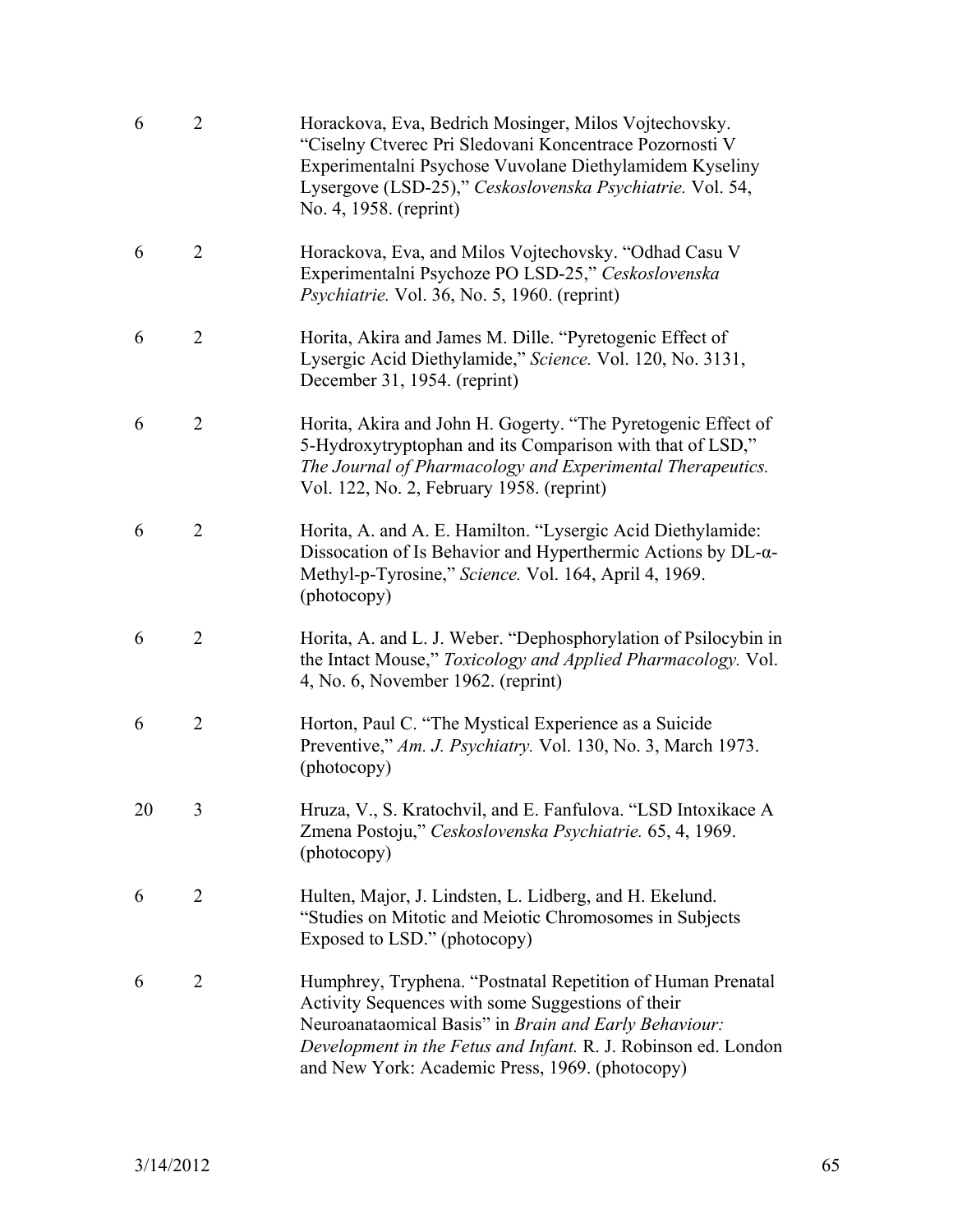| 6 | $\overline{2}$ | Hungerford, David A. (et al). "Cytogenetic Effects of LSD 25<br>Therapy in Man," JAMA. Vol. 206, No. 10, December 2, 1968.<br>(photocopy)                                                                                                          |
|---|----------------|----------------------------------------------------------------------------------------------------------------------------------------------------------------------------------------------------------------------------------------------------|
| 6 | $\overline{2}$ | Huth, Tom. "LSD therapy explores inner harbors of mind."<br>November 26, 1972. (photocopy)                                                                                                                                                         |
| 6 | 3              | Idanpaan-Heikkila, Juhana (et al). "Relation of Pharmacological<br>and Behavioral Effects of Hallucingenic Amphetamine to<br>Distribution in Cat Brain," Science. Vol. 164. May 30, 1969.<br>(photocopy)                                           |
| 6 | 3              | Indanpaan-Heikkila, Juhana E. and Joseph C. Schoolar. "LSD:<br>Autoradiographic Study on the Placental Transfer and Tissue<br>Distribution in Mice," Science. Vol. 164, June 13, 1969.<br>(photocopy)                                              |
| 6 | 3              | Ingvar, D. H. and U. Soderberg. "The Effect of LSD-25 upon<br>the Cerebral Blood Flow and EEG in Cats," EXPERIENTIA.<br>Vol. 12, No. 11, 1956. (reprint)                                                                                           |
| 6 | 3              | Ingvar, D. H. and U. Soderberg. "The Effect of LSD-25 upon<br>the Cerebral Blood Flow and EEG in Cats," EXPERIENTIA.<br>Vol. 12, No. 11, 1956. (reprint)                                                                                           |
| 6 | 3              | Iranyi, Klara. "LSD-Untersuchungen an ES-behandelten<br>Schizophrenen," Schweizer Archiv fur Neurologie,<br>Neurochirurgie und Psychiatrie. Vol. 89, No. 2, 1962. (reprint)                                                                        |
| 6 | 3              | Isbell, Harris (et al). "Studies on Lysergic Acid Diethylamide<br>(LSD-25)," A. M. A. Archives of Neurology and Psychiatry.<br>Vol. 76, November 1956. (reprint)                                                                                   |
| 6 | 3              | Isbell, Harris (et al). "Studies on Lysergic Acid Diethylamide<br>(LSD-25)," A. M. A. Archives of Neurology and Psychiatry.<br>Vol. 76, November 1956. (reprint)                                                                                   |
| 6 | 3              | Isbell, Harris. "Comparison of the Reactions Induced by<br>Psilocybin and LSD-25 in Man," From the National Institute of<br>Mental Health, Addiction Research Center, U. S. Public Health<br>Service, Lexington, Kentucky. March 1977. (photocopy) |
| 6 | 3              | Isbell, Harris, E. J. Miner, and C. R. Logan. "Relationships of<br>Psychotomimetic to Anti-Serotonin Potencies of Congeners of<br>Lystergic Acid Diethylamide (LSD-25),"<br>Psychopharmacologia. Vol. 1, No. 1, 1959. (reprint)                    |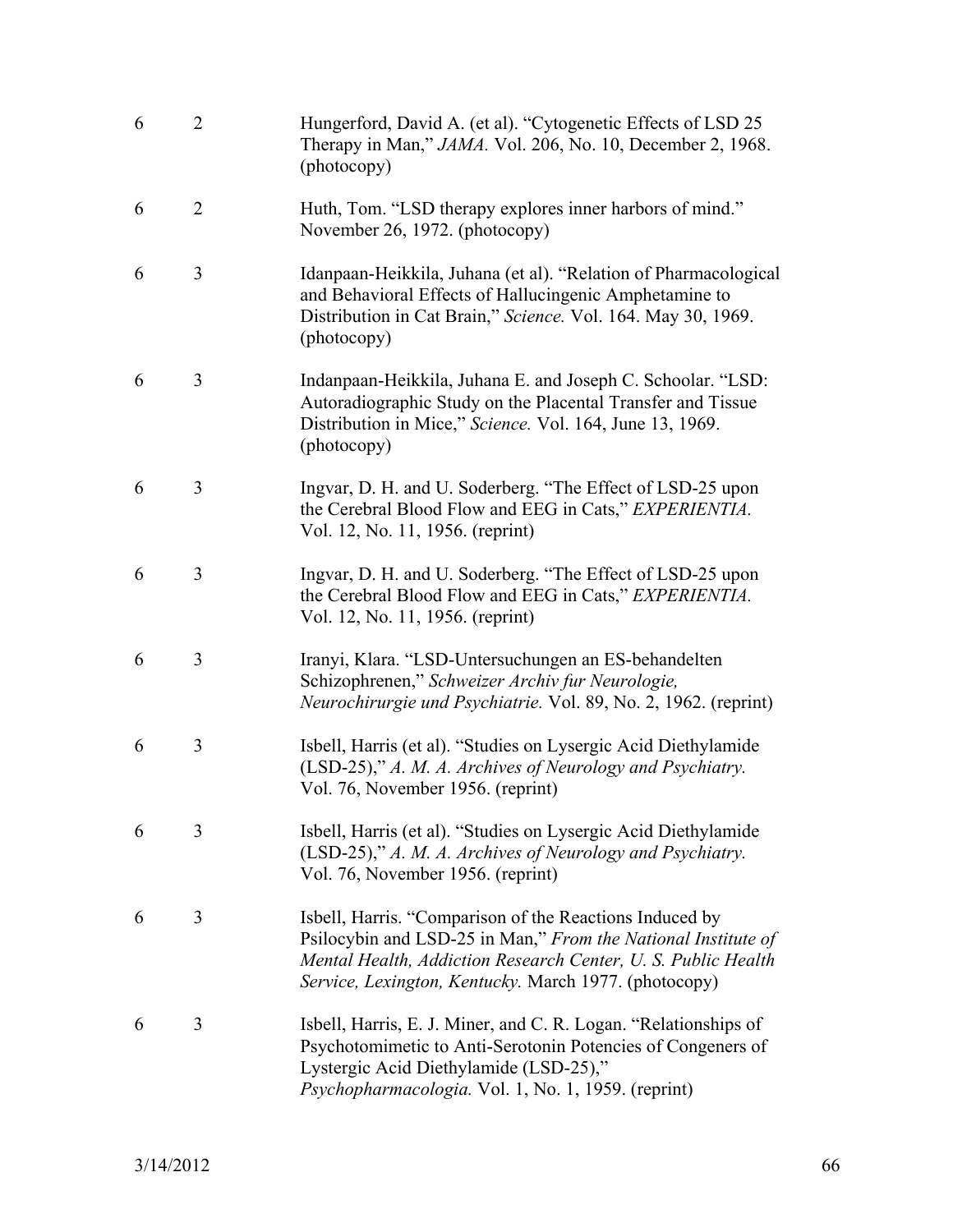| 6 | 3 | Isbell, Harris, E. J. Miner, and C. R. Logan. "Relationships of<br>Psychotomimetic to Anti-Serotonin Potencies of Congeners of<br>Lystergic Acid Diethylamide (LSD-25),"<br>Psychopharmacologia. Vol. 1, No. 1, 1959. (reprint) |
|---|---|---------------------------------------------------------------------------------------------------------------------------------------------------------------------------------------------------------------------------------|
| 6 | 3 | Isbell, Harris. "Comparison of the Reactions Induced by<br>Psilocybin and LSD-25 in Man," Psychopharmacologia. Vol. 1,<br>No. 1, 1959. (reprint)                                                                                |
| 6 | 3 | Isbell, Harris. "Comparison of the Reactions Induced by<br>Psilocybin and LSD-25 in Man," Psychopharmacologia. Vol. 1,<br>No. 1, 1959. (reprint)                                                                                |
| 6 | 3 | Isbell, Harris. "Comparison of the Reactions Induced by<br>Psilocybin and LSD-25 in Man," Psychopharmacologia. Vol. 1,<br>No. 1, 1959. (reprint)                                                                                |
| 6 | 3 | Isbell, Harris. "Comparison of the Reactions Induced by<br>Psilocybin and LSD-25 in Man," Psychopharmacologia. Vol. 1,<br>No. 1, 1959. (reprint)                                                                                |
| 6 | 3 | Isbell, Harris, E. J. Minder, and C. R. Logan. "Between D-2-<br>Brom-Lysergic Acid Diethylamide (BOL-148) and the D-<br>Diethylamide of Lysergic Acid (LSD-25),"<br>Psychopharmacologia. 1, 1959. (reprint)                     |
| 6 | 3 | Isbell, Harris, A. B. Wolbach, A. Wikler, and E. J. Miner.<br>"Cross Tolerance Between LSD and Psilocybin,"<br>Psychopharmacologia. 2, 1961. (reprint)                                                                          |
| 6 | 3 | Ishido, Masaaki. "Psychopathologische Untersuchungen der<br>Psychischen LSD-Storung," Psychiatria et Neuorologia<br>Japonica. Vol. 62, No. 8, 1960. (reprint in Japanese)                                                       |
| 6 | 3 | Itil, Turan M., A. Keskinger, and J. M. C. Holden. "The Use of<br>LSD and Ditran in the Treatment of Therapy Resistant<br>Schizophrenics," Diseases of the Nervous System. Vol. 30,<br>Febraury 1969. (reprint)                 |
|   |   | <b>Research Articles: J</b>                                                                                                                                                                                                     |
| 6 | 4 | Jackson, Basil and Alan Reed. "Another Abusable<br>Amphetamine," JAMA. Vol. 211, No. 5, February 2, 1970.<br>(photocopy)                                                                                                        |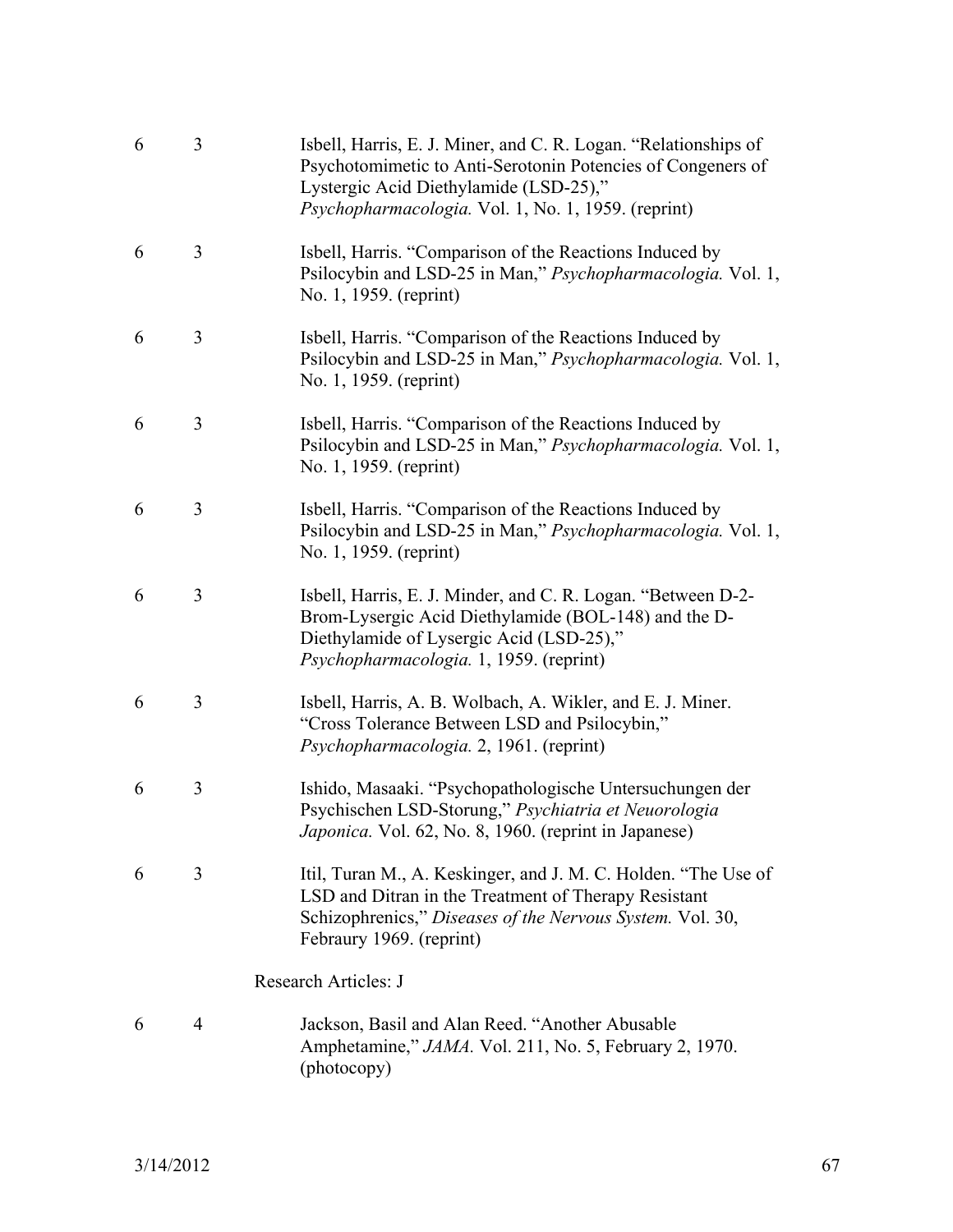| 6  | $\overline{4}$ | Jacobson, Cecil B. and Valerie L. Magyar. "Genetic Evaluation<br>of LSD." (photocopy)                                                                                                                                                               |
|----|----------------|-----------------------------------------------------------------------------------------------------------------------------------------------------------------------------------------------------------------------------------------------------|
| 6  | $\overline{4}$ | Jagiello, Georgiana and P. E. Polani. "Mouse germ cells and<br>LSD-25," Cytogenetics. 8, 1969. (photocopy)                                                                                                                                          |
| 6  | $\overline{4}$ | Jagiello, Georgiana and P. E. Polani. "Mouse germ cells and<br>LSD-25," Cytogenetics. 8, 1969. (photocopy)                                                                                                                                          |
| 6  | $\overline{4}$ | Janota, O. "Psychotonismus," Neurologie a psychiatrie ceske.<br>Vol. 4, No. 2. (reprint)                                                                                                                                                            |
| 20 | 3              | Janov, Arthur. "Rebirthing – Dangers and Delusions."<br>(photocopy)                                                                                                                                                                                 |
| 6  | $\overline{4}$ | Jarvik, M. E., H. A. Abramson, and M. W. Hirsch. "Lysergic<br>Acid Diethylamide (LSD-25): IV. Effect on Attention and<br>Concentration," The Journal of Psychology. 29, 1955. (reprint)                                                             |
| 6  | $\overline{4}$ | Jarvik, M. E., H. A. Abramson, and M. W. Hirsch.<br>"Comparative Subjective Effects of Seven Drugs Including<br>Lysergic Acid Diethylamide (LSD-25)," The Journal of<br>Abnormal and Social Psychology. Vol. 51, No. 3, November<br>1955. (reprint) |
| 6  | 4              | Jarvik, M. E., H. A. Abramson, and M. W. Hirsch.<br>"Comparative Subjective Effects of Seven Drugs Including<br>Lysergic Acid Diethylamide (LSD-25)," The Journal of<br>Abnormal and Social Psychology. Vol. 51, No. 3, November<br>1955. (reprint) |
| 6  | $\overline{4}$ | Jarvik, M. E., H. A. Abramson, and M. W. Hirsch. "Lysergic<br>Acid Diethylamide (LSD-25): VI. Effect Upon Recall and<br>Recognition of Various Stimuli," The Journal of Psychology.<br>Vol. 39, 1955. (reprint)                                     |
| 6  | 4              | Jarvik, M. E. and Stephan Chorover. "Impairment by Lysergic<br>Acid Diethylamide of Accuracy in Performance of Delayed<br>Alternation Test in Monkeys," Psychopharmacologia. Vol. 1,<br>No. 3, 1960. (reprint)                                      |
| 6  | $\overline{4}$ | Jarvik, M. E. and Stephan Chorover. "Impairment by Lysergic<br>Acid Diethylamide of Accuracy in Performance of Delayed<br>Alternation Test in Monkeys," Psychopharmacologia. Vol. 1,<br>No. 3, 1960. (reprint)                                      |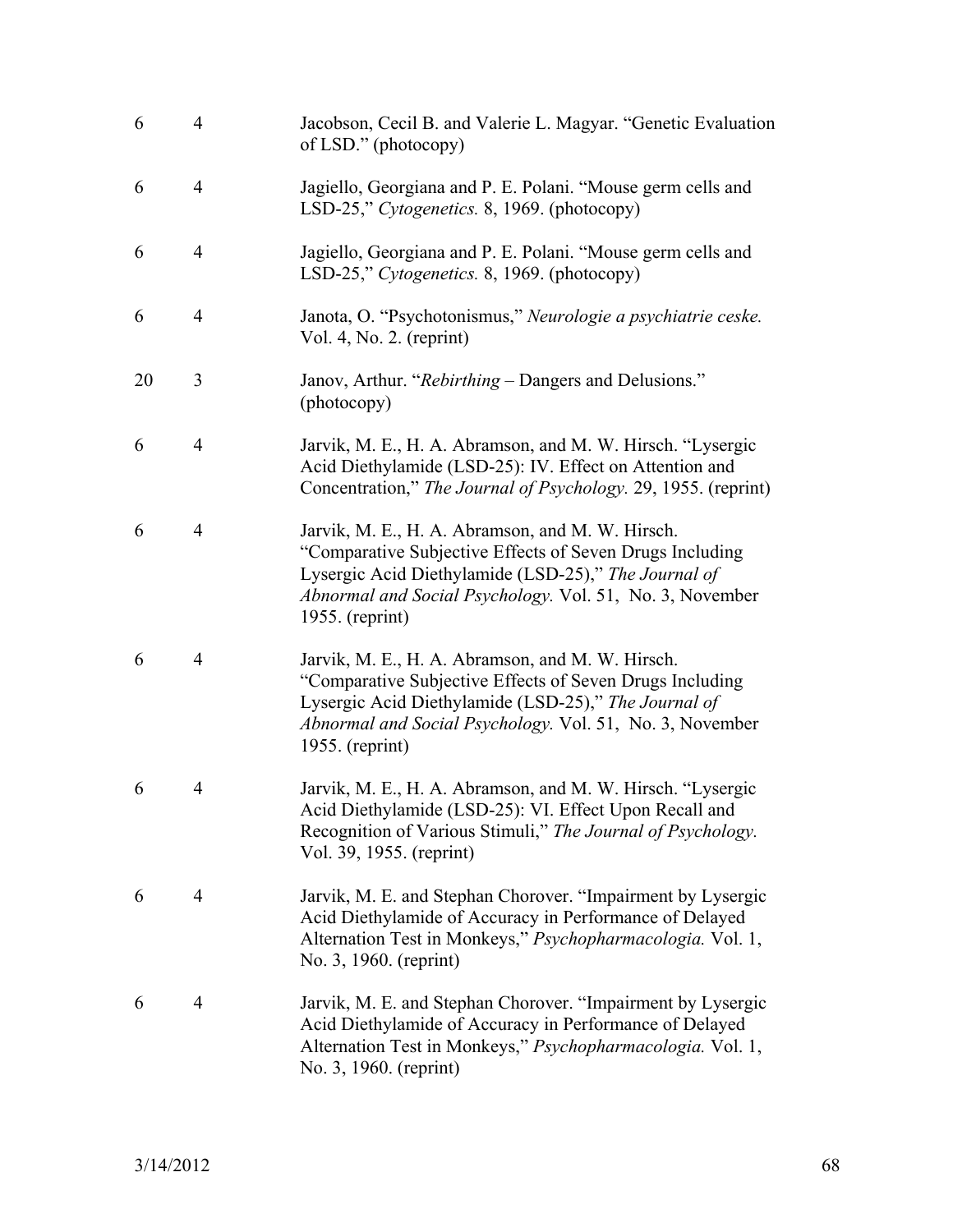| 6 | $\overline{4}$ | Jarvik, Lissy F. and Tkashi Kato. "Is Lysergide a Teratogen?"<br>The Lancet. February 3, 1968. (photocopy)                                                                                                                                                                      |
|---|----------------|---------------------------------------------------------------------------------------------------------------------------------------------------------------------------------------------------------------------------------------------------------------------------------|
| 6 | $\overline{4}$ | Jarvik, Lissy F. (et al) "LSD and Human Chromosomes."<br>(photocopy)                                                                                                                                                                                                            |
| 6 | $\overline{4}$ | Jarvik, Lissy F. (et al) "LSD and Human Chromosomes."<br>(photocopy)                                                                                                                                                                                                            |
| 6 | $\overline{4}$ | Johnson, F. Gordon. "LSD in the Treatment of Alcoholism,"<br>American Journal of Psychiatry. Vol. 126, No. 4, October 1969.<br>(photocopy)                                                                                                                                      |
| 6 | 4              | Johnsen, Gordon. "Indication for Psycholytic Treatment with<br>Different Types of Patients." (typed manuscript)                                                                                                                                                                 |
| 6 | $\overline{4}$ | Jones, R. S. G. "Tyrptamine: A Neuromodulator of<br>Neurotransmitter in Mammalian Brain?" Progress in<br>Neurobiology. Vol. 19, 1982. (photocopy)                                                                                                                               |
| 6 | $\overline{4}$ | Jost, F. "Zur therapeutischen Verwendung des LSD XXV in der<br>klinischen Praxis der Psychiatrie," Wiener klinische<br>Wochenschrift. Vol. 69, No. 36, 1957. (reprint)                                                                                                          |
| 6 | $\overline{4}$ | Jost, F. "Zur therapeutischen Verwendung des LSD XXV in der<br>klinischen Praxis der Psychiatrie," Wiener klinische<br><i>Wochenschrift.</i> Vol. 69, No. 36, 1957. (reprint)                                                                                                   |
| 6 | 4              | Jost, F. and R. Viari. "Zu den Provokationsverfahren in der<br>Medizin," Die Medizinische. 8, February, 22, 1958. (reprint)                                                                                                                                                     |
| 6 | $\overline{4}$ | Jost, F. "Zur therapeutischen Verwendung des LSD XXV in der<br>klinischen Praxis der Psychiatrie," Wiener klinischen<br>Wochenschrift. Vol. 69, No. 36, September 6, 1957.<br>(photocopy)                                                                                       |
| 6 | $\overline{4}$ | Judd, Lewis L., Warren W. Brandkamp, and William H.<br>McGlothlin. "Comparison of the Chromosomal Patterns<br>Obtained from Groups of Continued Users, Former Users, and<br>Nonusers of LSD-25," American Journal of Psychiatry. Vol.<br>126, No. 5, November 1969. (photocopy) |
|   |                | Research Articles: K                                                                                                                                                                                                                                                            |
| 6 | 5              | Kaij, Lennart. "LSD-behandling av neuroser," Sartryck ur<br>Svenska Lakartidningen. Vol. 60, No. 13, 1963. (reprint)                                                                                                                                                            |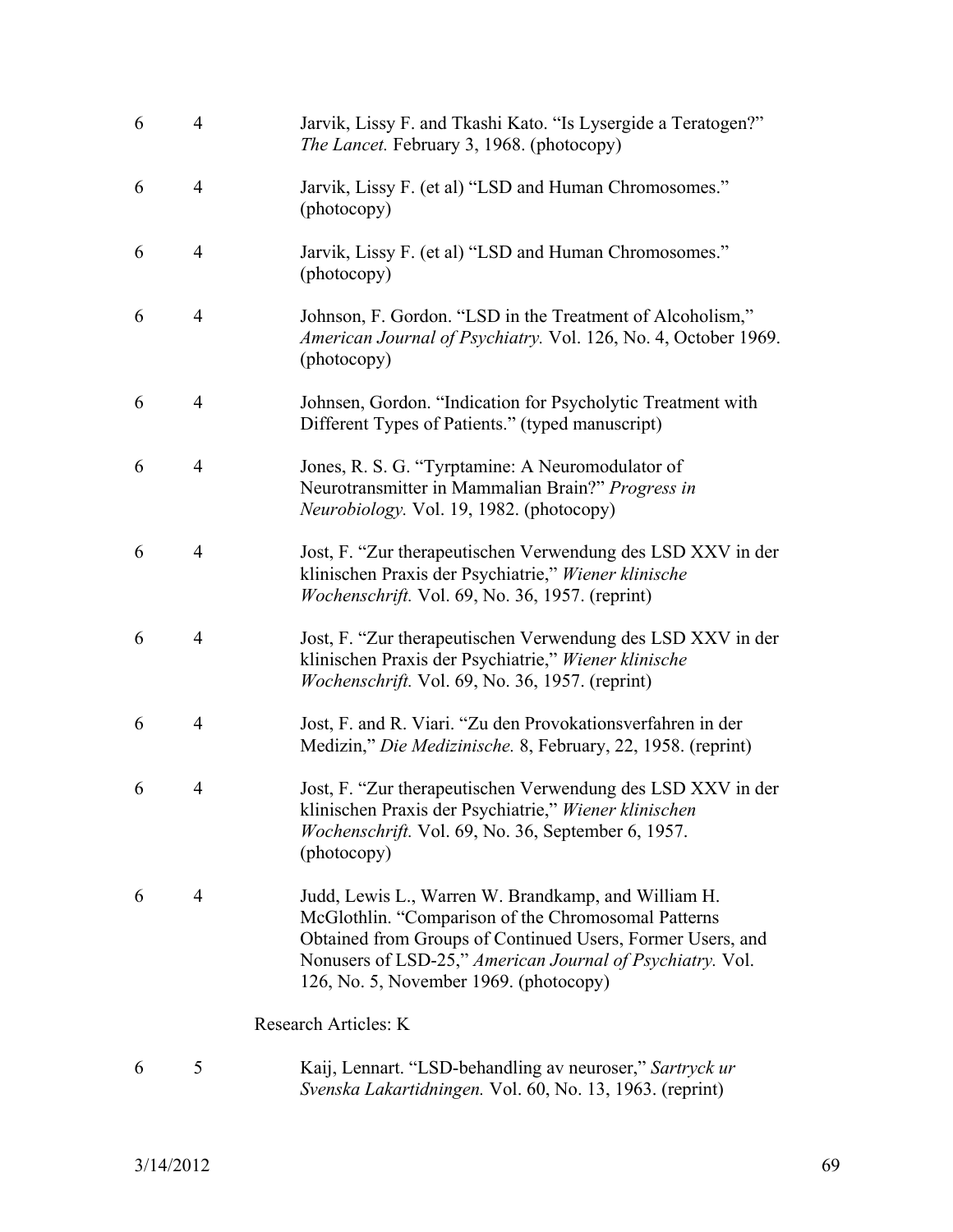| 6  | 5 | Kalberer, F., W. Kreis and J. Ruschmann. "The Fate of Psilocin<br>in the Rat," Biochemical Pharmacology. Vol. 11, 1962. (reprint)                                                                                              |
|----|---|--------------------------------------------------------------------------------------------------------------------------------------------------------------------------------------------------------------------------------|
| 6  | 5 | Kalberer, F., W. Kreis and J. Ruschmann. "The Fate of Psilocin<br>in the Rat," <i>Biochemical Pharmacology</i> . Vol. 11, 1962. (reprint)                                                                                      |
| 6  | 5 | Kalbhen, D. A. and T. W. Sargent. "Preliminary Studies of the<br>Distribution and Fate of 82Br-labelled 2-brom-D-Lysergic Acid<br>Diethylamide (BOL) in the Human Body," Medicina<br><i>Experimentalis.</i> 8, 1963. (reprint) |
| 6  | 5 | Kalmus, H. "Drug Dangers," Nature. Vol. 237, June 9, 1972.<br>(photocopy)                                                                                                                                                      |
| 20 | 3 | Karsevova, D., S. Kratochvil, and J. Mullerova. "Rysy<br>Osobnosti A Prubeh LSD Intoxikace," Ceskoslovenska<br><i>Psychiatrie.</i> 65, 3, 1969. (photocopy)                                                                    |
| 6  | 5 | Kety, Seymour S. "Steric and Electronic Relationships among<br>Some Hallucinogenic Compounds," Proceedings of the<br>National Academy of Sciences. Vol. 67, No. 1, September 1970.<br>(photocopy)                              |
| 6  | 5 | Karsevova, D., S. Kratochvil, and J. Mullerova. "Rysy<br>Osobnosti A Prubeh LSD Intoxikace," Ceskoslovenska<br><i>Psychiatrie.</i> Vol. 65, No. 3, 1969. (reprint)                                                             |
| 6  | 5 | Kato, K. "Pharmacopsychotherapy and Experimental<br>Psychopathology," International Pharmacopsychiatry. 1, 1968.<br>(photocopy)                                                                                                |
| 6  | 5 | Katz, M. A., G. Tadjer, and W. A. Aufricht. "Direct<br>Microanalysis of LSD by Gas Chromatography," Journal of<br>Chromatography. 31, 1967. (photocopy)                                                                        |
| 6  | 5 | Kelm, Harold, S. E. Jensen, and R. W. Ramsay. "The figural<br>After-Effect and Lysergic Acid Diethylamide (LSD-25)," The<br>Journal of Nervous and Mental Disease. Vol. 137, No. 6,<br>December 1963. (reprint)                |
| 6  | 5 | Kernberg, Otto. "Borderline Personality Organization," Journal<br>of the American Psychoanalytic Association. Vol. 15, No. 3,<br>July 1967. (reprint)                                                                          |
| 6  | 5 | King, A. B., G. S. Pechet, and L. Pechet. "Intravenous Injection                                                                                                                                                               |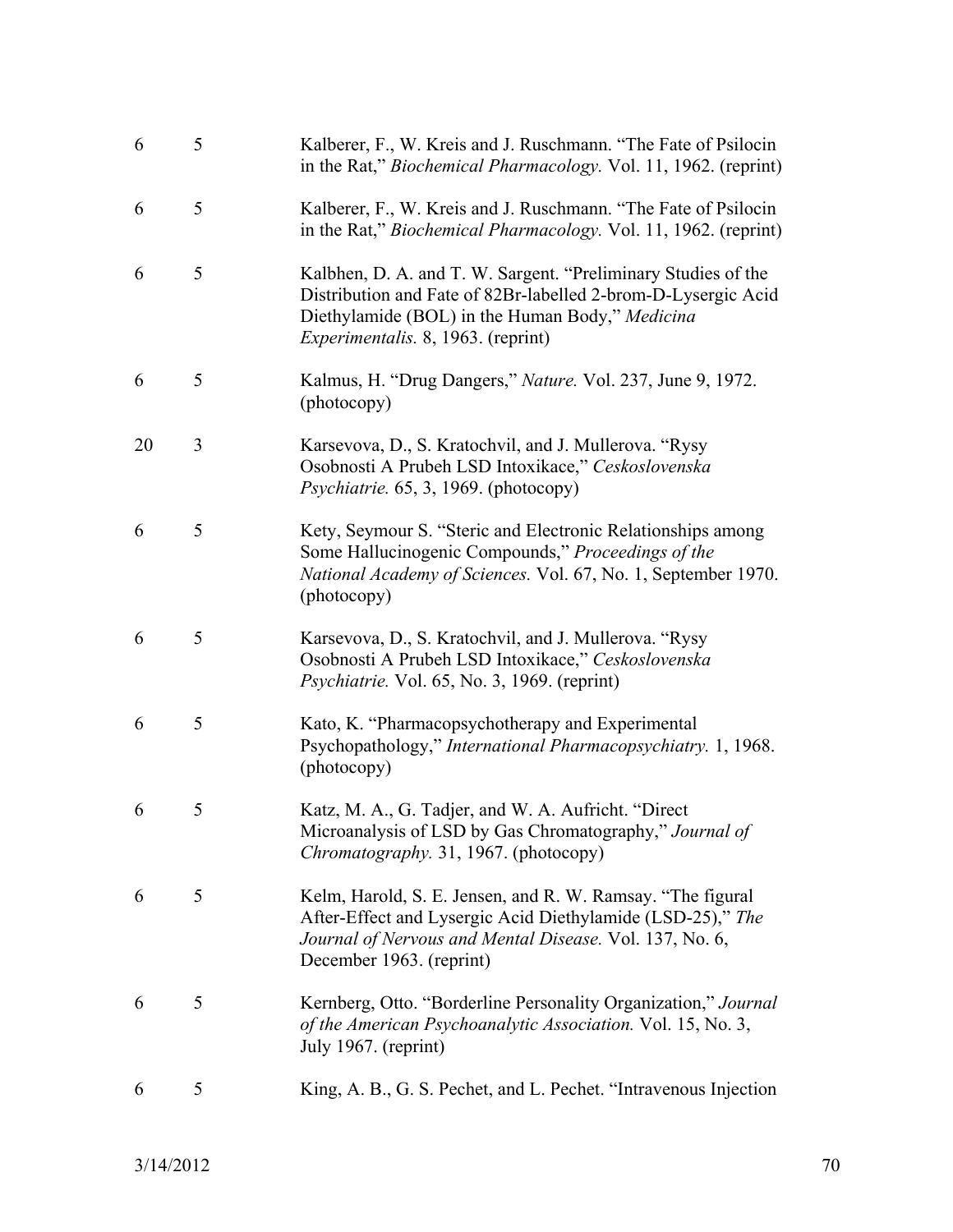|   |   | of Crude Marihuana," JAMA. Vol. 214, No. 9, November 30,<br>1970. (photocopy)                                                                                                                                                                      |
|---|---|----------------------------------------------------------------------------------------------------------------------------------------------------------------------------------------------------------------------------------------------------|
| 6 | 5 | Key, B. J. "The Effects of Drugs in Relation to the Afferent<br>Collateral System of the Brain-Stem," Electroenceph. Clin.<br>Neurophysiol. 18, 1965. (photocopy)                                                                                  |
| 6 | 5 | Key, B. J. "The Effects of Drugs in Relation to the Afferent<br>Collateral System of the Brain-Stem," Electroenceph. Clin.<br>Neurophysiol. 18, 1965. (photocopy)                                                                                  |
| 6 | 5 | Khorramzadeh, E. and A. O. Lotfy. "The Use of Ketamine in<br>Psychiatry," Psychosomatics. 14, November-December 1973.<br>(photocopy)                                                                                                               |
| 6 | 5 | Kies, Marian W., Dale Horst, Edward V. Evarts, and Norman P.<br>Goldstein. "Antidiuretic Effect of Lysergic Acid Diethylamide<br>in Humans," A. M. A. Archives of Neurology and Psychiatry.<br>Vol. 77, March 1957. (reprint)                      |
| 6 | 5 | Kinsley, David. "Freedom from Death in the Worship of Kali,"<br><i>Numen.</i> Vol. 22, No. 3, 1975. (reprint)                                                                                                                                      |
| 6 | 5 | Kleinman, Joel Edward, John Christian Gillin, and Richard Jed<br>Wyatt. "A Comparison of the Phenomenology of Hallucinogens<br>and Schizophrenia from some Autobiographical Accounts,"<br>Schizophrenia Bulletin. Vol. 3, No. 4, 1977. (photocopy) |
| 6 | 5 | Knoll, J. and E. S. Vizi. "Cross-tolerance Between Para-bromo-<br>methamphetamine (V-III) and LSD-25," Pharmacology. 4,<br>1970. (photocopy)                                                                                                       |
| 6 | 5 | Knoll, J., E. S. Vizi, and Berta Knoll. "Pharmacological Studies<br>on Para-Bromo Methamphetamine (V-III) and LSD," Acta<br>Physiologica Academiae Scientiarum Hungaricae. 34, 1970.<br>(photocopy)                                                |
| 6 | 5 | Knoll, J., E. S. Vizi, and Berta Knoll. "Pharmacological Studies"<br>on Para-Bromo Methamphetamine (V-III) and LSD," Acta<br>Physiologica Academiae Scientiarum Hungaricae. 34, 1970.<br>(photocopy)                                               |
| 6 | 5 | Knudsen, Knud. "Homicide After Treatment with Lysergic Acid<br>Diethylamide," Acta Psyhciatrica Scandinavica. Vol. 180, No.<br>40, 1964. (reprint)                                                                                                 |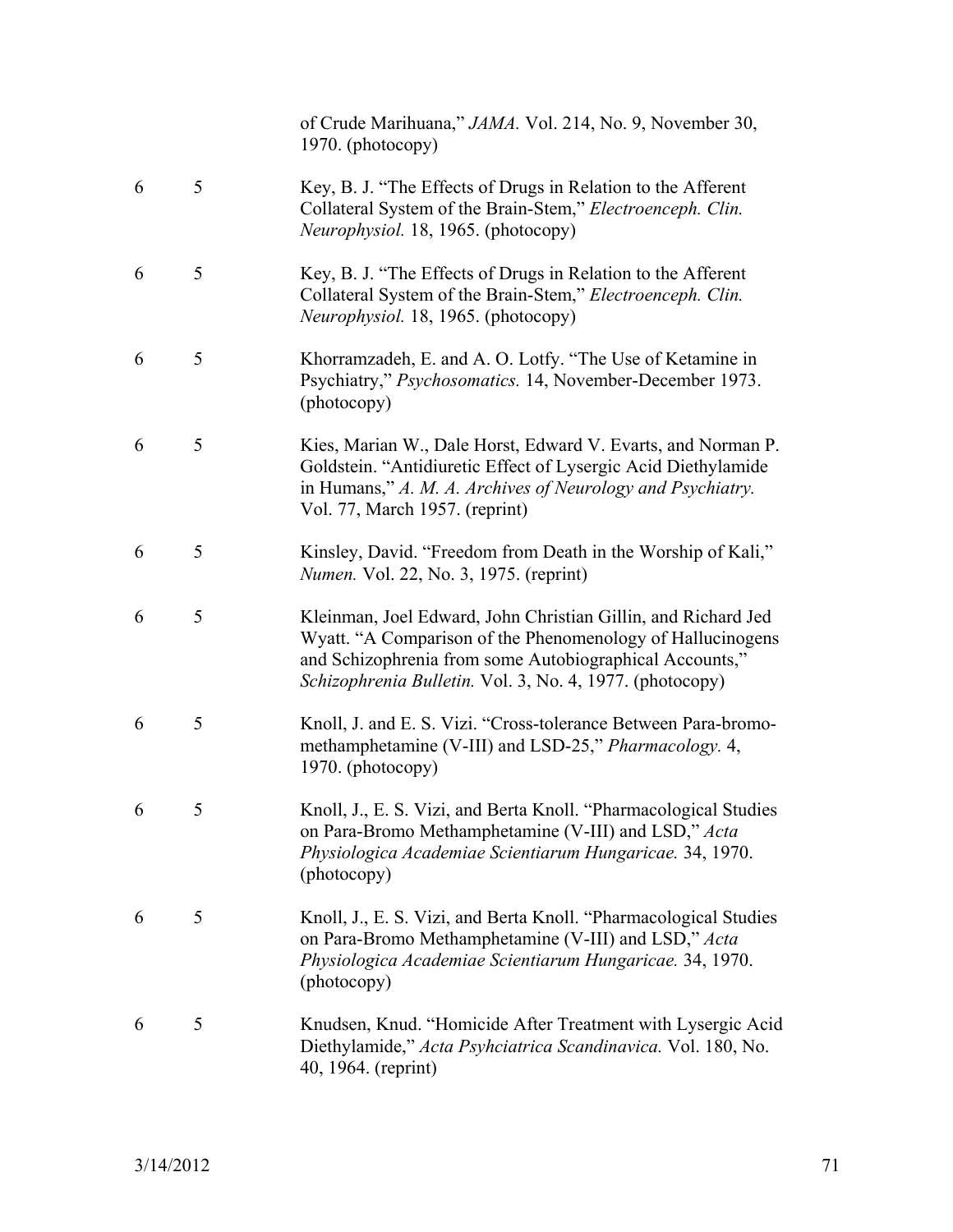| 6 | 5            | Koella, Werner P., Roger F. Beaulieu, and John r. Bergen. "The<br>Effect of LSD-25 on the Walking Activity and Pattern of the<br>Goat," Chapter 2 in Joephs Wortis' Recent Advances in<br><i>Biological Psychiatry.</i> Vol. 7. New York: Plenum Press, 1965.<br>(photocopy) |
|---|--------------|------------------------------------------------------------------------------------------------------------------------------------------------------------------------------------------------------------------------------------------------------------------------------|
| 6 | 5            | Koella, Werner P. "Invited Discussion of Dr. J. Appel's Paper:<br>Neurophysiological Effects of Psychotomimetic Substances (A<br>Supplemental Review)," Psychopharmacology. A Review of<br>Progress 1957-1967. 1968. (photocopy)                                             |
| 6 | 5            | Kohn, Bruno and M. Philip Bryden. "The Effect of Lysergic<br>Acid Diethylamide (LSD-25) on Perception with Stabilized<br>Images," Psychopharmacologia. 7, 1965. (photocopy)                                                                                                  |
| 6 | 5            | Konzett, H. "The Effects of 5-Hydroxytryptamine and its<br>Antagonists on Tidal Air," British Journal of Pharmacology<br>and Chemotherapy. Vol. 11, No. 3, September 1956. (reprint)                                                                                         |
| 6 | 5            | Konzett, H. "Zur Wirkung von LSD (und LSD-Derivaten) auf<br>den Blutzucker," Congres International de Physiologie. 4, July,<br>30, 1956. (reprint)                                                                                                                           |
| 6 | 5            | Kramer, Sol. Behavioral Aspects of LSD Psychotherapy. (typed<br>manuscript)                                                                                                                                                                                                  |
| 7 | $\mathbf{1}$ | Krill, Alex E. (et al). "Effects of Hallucinogenic Agent in Totally<br>Blind Subjects," Archives of Ophthalmology. Vol. 69, February<br>$1963.$ (reprint)                                                                                                                    |
| 7 | $\mathbf{1}$ | Krill, Alex E. (et al). "The Effect of Hallucinogenic Agents on<br>Human Retinal Subjects," Archives of Ophthalmology. Vol. 64,<br>November 1960. (reprint)                                                                                                                  |
| 7 | $\mathbf{1}$ | Krippner, Stanley. "Psychedelic Experience and the Language<br>Processes" Chapter 13 in General Semantics Perspectives, Lee<br>Thayer ed. New York: Spartan Books, 1970. (reprint)                                                                                           |
| 7 | 1            | Krippner, Stanley and William Hughes. "Dreams and Human<br>Potential," Journal of Humanistic Psychology. Vol. 10, No. 1,<br>Spring 1970. (reprint)                                                                                                                           |
| 7 | $\mathbf{1}$ | Krippner, Stanley, Martin Goldsmith, Geraldine Lenz, and Brian<br>Washburn. "Alterations in Consciousness Among High School<br>Students Produced by Ingestion of Illegal Drugs," Journal of the                                                                              |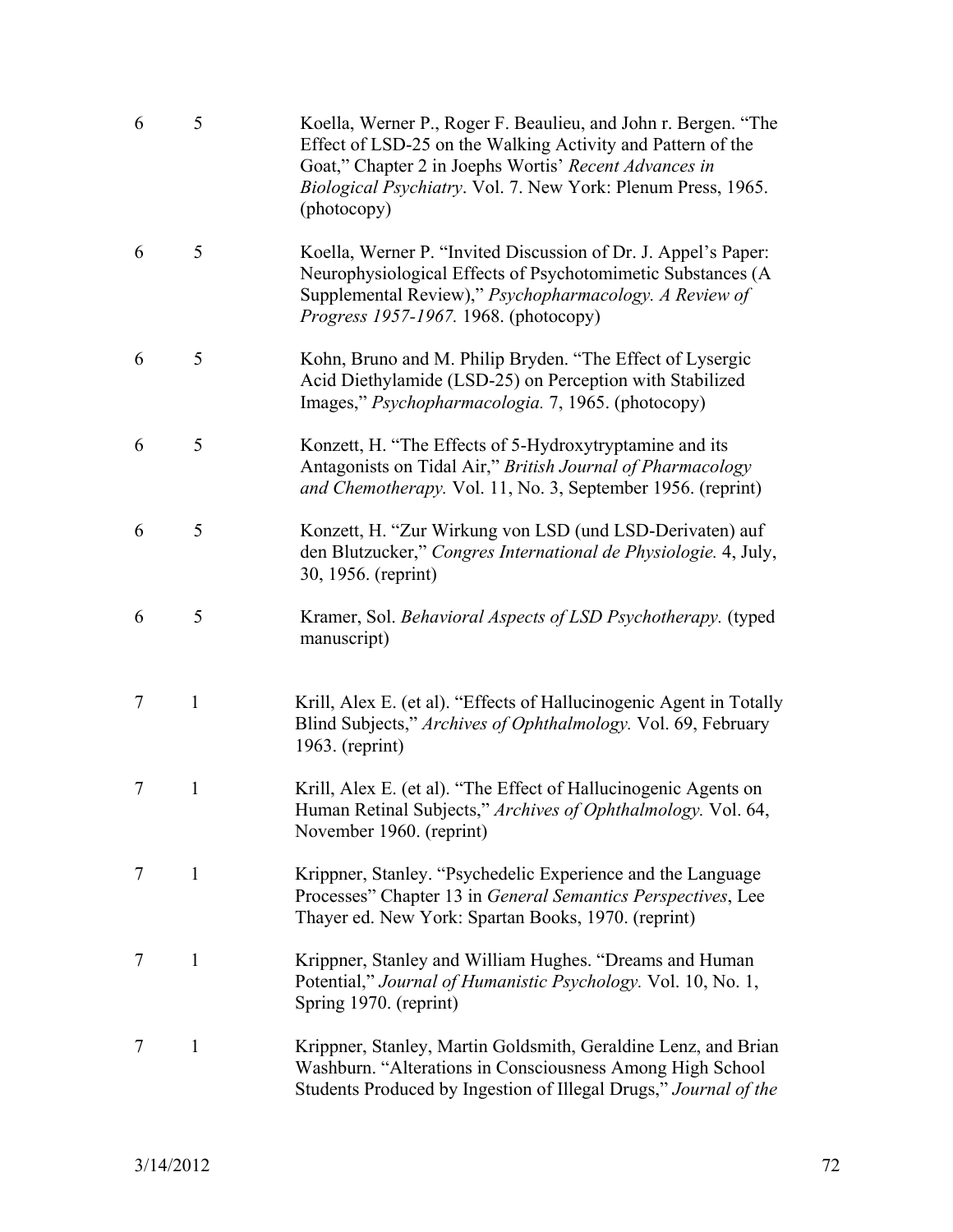|    |              | <i>Addictions.</i> Vol. 6, No. 3, September 1971. (reprint)                                                                                                                                                                                                                                         |
|----|--------------|-----------------------------------------------------------------------------------------------------------------------------------------------------------------------------------------------------------------------------------------------------------------------------------------------------|
| 7  | $\mathbf{1}$ | Krippner, Stanley. "Research in Creativity and Psychedelic<br>Drugs," The International Journal of Clinical and Experimental<br>Hypnosis. Vol. 25, No. 4, 1977. (reprint)                                                                                                                           |
| 7  | $\mathbf{1}$ | Krippner, Stanley. "Research in Creativity and Psychedelic<br>Drugs," The International Journal of Clinical and Experimental<br><i>Hypnosis.</i> Vol. 25, No. 4, 1977. (reprint)                                                                                                                    |
| 7  | $\mathbf{1}$ | Krippner, Stanley. Creative Production and "Mind-Manifesting<br>Experience": A Study of the "Psychedelic Artist." (typed<br>manuscript)                                                                                                                                                             |
| 7  | $\mathbf{1}$ | Krippner, Stanley. "The Influence of <i>Psychedelic</i> Experience on<br>Contemporary Art and Music," Originally presented at the first<br>annual meeting of the Student Association for the Study of<br>Hallucinogens. Beloit College, Beloit, Wisconsin, October 2-4,<br>1969. (typed manuscript) |
| 7  | $\mathbf{1}$ | Krippner, Stanley. Psychedelic Experience and the Language<br><i>Processes.</i> (typed manuscript)                                                                                                                                                                                                  |
| 7  | $\mathbf{1}$ | Kristensen, Ketty Kjaerbye. "LSD Treatment in a Copenhagen<br>Department of Admission," Acta Psychiatrica Scandinavica.<br>Vol. 39, 1963. (reprint)                                                                                                                                                 |
| 7  | $\mathbf{1}$ | Kristensen, Ketty Kjaerbye. "LSD Treatment in a Copenhagen<br>Department of Admission," Acta Psychiatrica Scandinavica.<br>Vol. 39, 1963. (reprint)                                                                                                                                                 |
| 7  | 1            | Krivoy, W. A. "Potentiation of Substance P By Lysergic Acid<br>Diethylamide in Vivo," British Journal of Pharmacology and<br><i>Chemotherapy.</i> Vol. 15, No. 3, June 1961. (reprint)                                                                                                              |
| 20 | 3            | Kubicka, L., et al. "Sledovani Interpersonalnich Vztahu Ve<br>Skupine Hospitalizaovanych Osob S Neurotickymi Obtizemi,"<br>Ceskoslovenska Psychiatrie. 57, 2, 1966. (reprint)                                                                                                                       |
| 20 | 3            | Kubicka, L., et al. "Sledovani Interpersonalnich Vztahu Ve<br>Skupine Hospitalizaovanych Osob S Neurotickymi Obtizemi,"<br>Ceskoslovenska Psychiatrie. 57, 2, 1966. (reprint)                                                                                                                       |
| 20 | 3            | Kubicka, L., et al. "Sledovani Interpersonalnich Vztahu Ve<br>Skupine Hospitalizaovanych Osob S Neurotickymi Obtizemi,"<br>Ceskoslovenska Psychiatrie. 57, 2, 1966. (reprint)                                                                                                                       |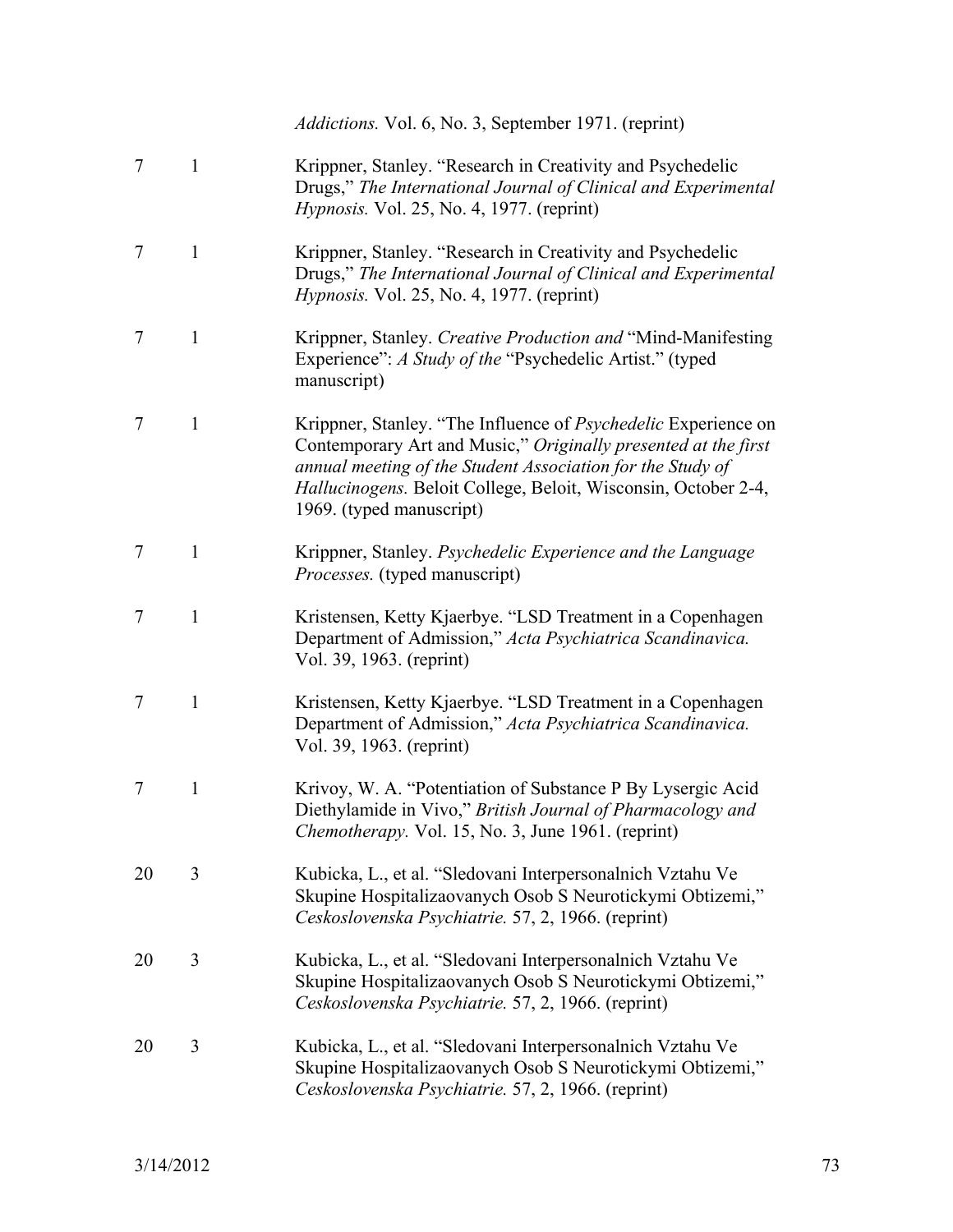| $\tau$ | $\mathbf{1}$ | Krus, Donald M. (et al). "The Influence of Progesterone on<br>Behavioral Changes Induced by Lysergic Acid Diethylamide<br>(LSD-25) in Normal Males," <i>Psychopharmacologia</i> . 2, 1961.<br>(reprint)                                                                                                               |
|--------|--------------|-----------------------------------------------------------------------------------------------------------------------------------------------------------------------------------------------------------------------------------------------------------------------------------------------------------------------|
| 7      | $\mathbf{1}$ | Krus, Donald M. (et al). "Differential Behavioral Responsivity to<br>LSD-25," Archives of General Psychiatry. Vol. 8, June 1963.<br>(reprint)                                                                                                                                                                         |
| 7      | $\mathbf{1}$ | Kurland, Albert A., Sanford Unger, and John W. Shaffer. "The<br>Psychedelic Procedure in the Treatment of the Alcoholic Patient<br>- A Research Program at the Spring Grove State Hospital,"<br>Prepared for Presentation at the Second Conference on the Use<br>of LSD in Psychotherapy. May 8-10, 1965. (photocopy) |
| 7      | $\mathbf{1}$ | Kurland, Albert (et al). "Psychedelic Therapy Utilizing LSD in<br>the Treatment of the Alcoholic Patient: A Preliminary Report,"<br>Amer. J. Psychiat. 10, April 1967. (reprint)                                                                                                                                      |
| 7      | $\mathbf{1}$ | Kurland, A. A. Charles Savage, and Sanford Unger. "LSD in<br>Psychiatric Treatment," Clinical Psychopharmacology. Vol. 1,<br>$1968.$ (reprint)                                                                                                                                                                        |
| 7      | $\mathbf{1}$ | Kurland, A. A. Charles Savage, and Sanford Unger. "LSD in<br>Psychiatric Treatment," Clinical Psychopharmacology. Vol. 1,<br>$1968.$ (reprint)                                                                                                                                                                        |
| 7      | $\mathbf{1}$ | Kurland, A., C. Savage, W. N. Pahnke, S. Grof, and J. E. Olsson.<br>"LSD in the Treatment of Alcoholics," Pharmakopsychiatrie<br>Neuro-Psychopharmakologie. Vol. 4, No. 2, March 1971.<br>(reprint)                                                                                                                   |
| 20     | 3            | Kurland, A., C. Savage, W. N. Pahnke, S. Grof, and J. E. Olsson.<br>"LSD in the Treatment of Alcoholics," Pharmakopsychiatrie<br>Neuro-Psychopharmakologie. Vol. 4, No. 2, March 1971.<br>(reprint)                                                                                                                   |
| 20     | 3            | Kurland, Albert A., Walter N. Pahnke, Sanford Unger, Charles<br>Savage, and Stanislav Grof. "Psychedelic LSD Research,"<br>Psychotropic Drugs in the Year 2000. 1971. (photocopy)                                                                                                                                     |
|        |              | Research Articles: L                                                                                                                                                                                                                                                                                                  |
|        | 2            | Lake, Frank. "LSD-25, Birth Trauma and Claustrophobia," A<br>Paper Prepared for the Second International Congress of Social                                                                                                                                                                                           |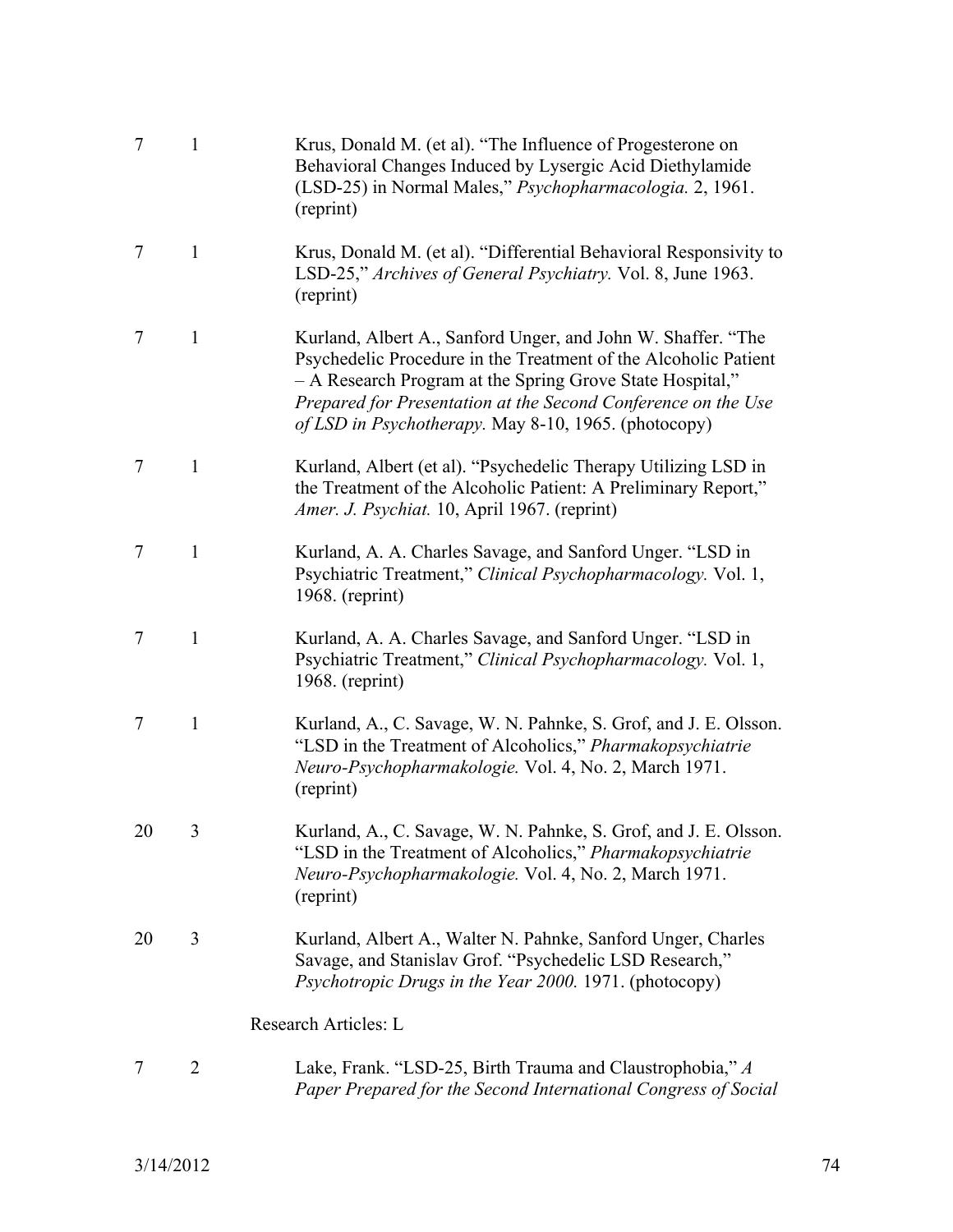|   |                | <i>Psychiatry.</i> England, August 1969. (typed manuscript)                                                                                                                                                                              |
|---|----------------|------------------------------------------------------------------------------------------------------------------------------------------------------------------------------------------------------------------------------------------|
| 7 | $\overline{2}$ | Lambert, C. "The Value of Intravenous Phencyclidine (Sernyl)<br>in the Treatment of Neurosis" in Neuro-Psychopharmacology.<br>Vol. 3. F. Flugel Bradley and P. H. Hoch eds. Amsterdam:<br>Elsevier Publishing Company, 1964. (photocopy) |
| 7 | 2              | Langemann, Von H. "Oxytryptamin (Serotonin) als neues<br>Hormon," Schweizerische Medizinische Wochenschrift. Vol. 85,<br>No. 40, October 1955. (reprint)                                                                                 |
| 7 | $\overline{2}$ | Lanz, Von U, A. Cerletti, and E. Rothlin. "Uber die Verteilung<br>des Lysergsaurediathylamids im Organismus,"<br>Pharmakologischen Laboratorium. Vol. 13, No. 3, July 1955.<br>(reprint)                                                 |
| 7 | $\overline{2}$ | Lanz, Von U, A. Cerletti, and E. Rothlin. "Uber die Verteilung<br>des Lysergsaurediathylamids im Organismus,"<br>Pharmakologischen Laboratorium. Vol. 13, No. 3, July 1955.<br>(reprint)                                                 |
| 7 | $\overline{2}$ | Langner, Fred W. "Six Years Experience With Lysergic Acid<br>Therapy," Presented at the National Association of Private<br>Psychiatric Hospitals. Phoenix, Arizona: January 23, 1961.<br>(preprint)                                      |
| 7 | $\overline{2}$ | Lawson, Alvin H. "Alien Roots: Six UFO Entity Types and<br>Some Possible Earthly Ancestors," MUFON Symposium<br>Proceedings. May 1979. (photocopy)                                                                                       |
| 7 | $\overline{2}$ | Lawson, Alvin H. Hypnosis of Imaginary UFO "Abductees."<br>(photocopy)                                                                                                                                                                   |
| 7 | $\overline{2}$ | Leary, Timothy. "The Religious Experience: Its Production and<br>Interpretation," The Psychedelic Review. (photocopy)                                                                                                                    |
| 7 | $\overline{2}$ | Leary, Timothy and Walter Houston Clark. "Religious<br>Implications of Consciousness Expanding Drugs," Religious<br><i>Education.</i> May-June, 1963. (reprint)                                                                          |
| 7 | $\overline{2}$ | Lebovits, Binyamin Z., Harold M. Visotsky, and Adrian M.<br>Ostefeld. "LSD and JB318: A Comparison of Two<br>Hallucinogens," A. M. A. Archives of General Psychiatry. Vol. 2,<br>April 1960. (reprint)                                   |
| 7 | 2              | Lennard, H., M. E. Jarvik, and H. A. Abramson. "Lysergic Acid                                                                                                                                                                            |
|   |                |                                                                                                                                                                                                                                          |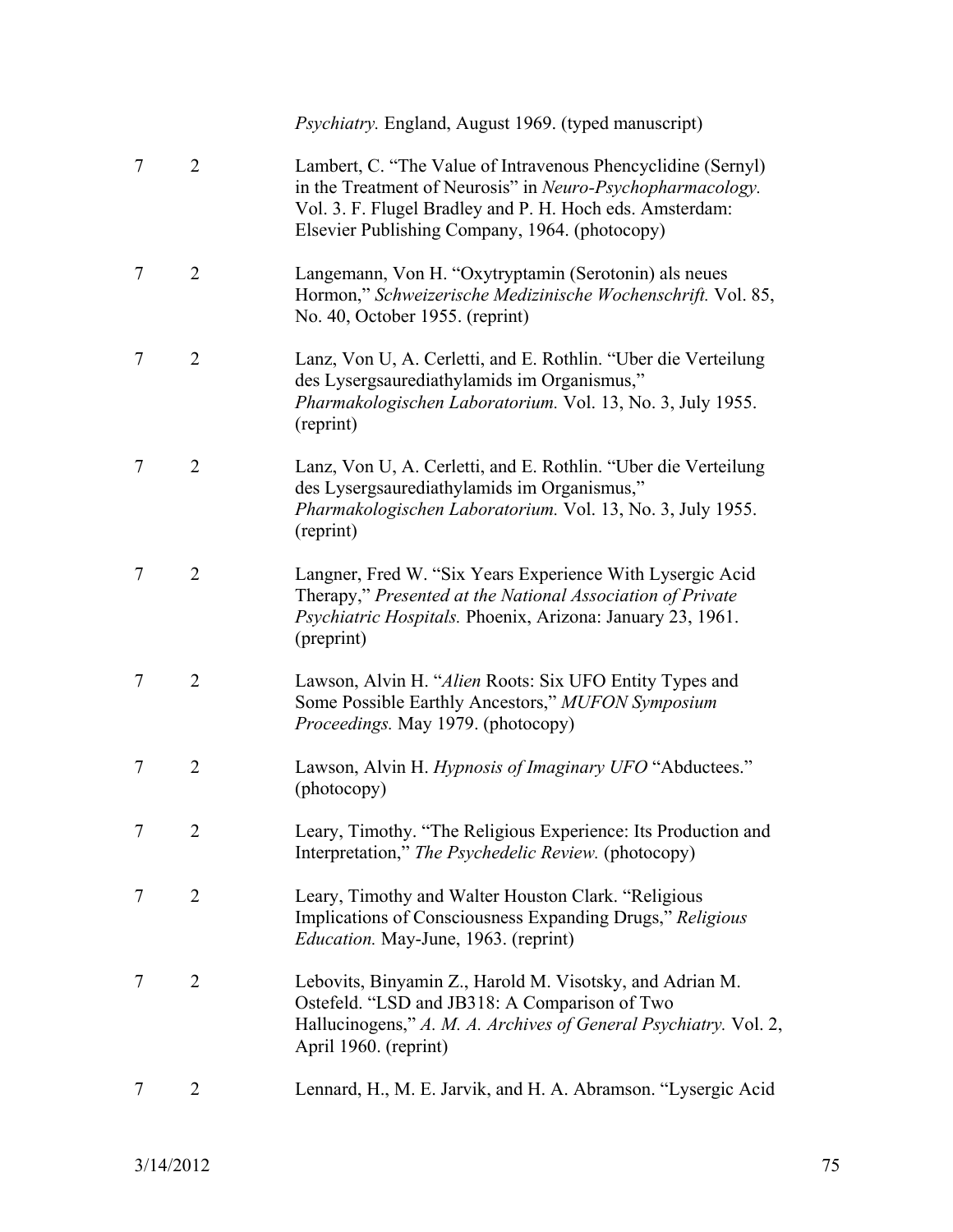|   |                | Diethylamide (LSD-25): XII. A Perliminary Statement of Its<br>Effects Upon Interpersonal Communication," The Journal of<br>Psychology. 41, 1956. (reprint)                                                                            |
|---|----------------|---------------------------------------------------------------------------------------------------------------------------------------------------------------------------------------------------------------------------------------|
| 7 | $\overline{2}$ | Lennard, H., M. E. Jarvik, and H. A. Abramson. "Lysergic Acid<br>Diethylamide (LSD-25): XII. A Perliminary Statement of Its<br>Effects Upon Interpersonal Communication," The Journal of<br>Psychology. 41, 1956. (reprint)           |
| 7 | $\overline{2}$ | Lenox, John R. and William A. Richards. An Experimental<br><i>Mysticism Scale.</i> (photocopy of typed manuscript)                                                                                                                    |
| 7 | 3              | Lewis, David. Mau Pialug's Navigation of Hokule'A From<br>Hawaii to Tahiti. 1969. (photocopy of typed manuscript)                                                                                                                     |
| 7 | 3              | Leuner, H. "Uber Psychopathologische Schlusselfunktionen in<br>der Modellpscyhose," Medicina Experimentalis. Vol. 2, No. 2-4,<br>$1960.$ (reprint)                                                                                    |
| 7 | 3              | Leuner, Hanscarl. "Uber die Uraschen von<br>bewusstseinsstorungen bei experimentellen Psychosen,"<br>Medicina Experimentalis. 5, 1961. (reprint)                                                                                      |
| 7 | 3              | Leuner, Hanscarl. "Uber die Uraschen von<br>bewusstseinsstorungen bei experimentellen Psychosen,"<br>Medicina Experimentalis. 5, 1961. (reprint)                                                                                      |
| 7 | 3              | Leuner, Hanscarl and Heinz Holfeld. "Ergebnisse und Probleme<br>der Psychotherapie mit Hilfe von LSD-25 und Verwandten<br>Substanzen," Psychiatria et Neurologia. 143, 1962. (reprint)                                                |
| 7 | 3              | Leuner, Hanscarl and Heinz Holfeld. "Ergebnisse und Probleme<br>der Psychotherapie mit Hilfe von LSD-25 und Verwandten<br>Substanzen," Psychiatria et Neurologia. 143, 1962. (reprint)                                                |
| 7 | 3              | Leuner, Hanscarl. "Die Psycholytische Therapie: Klinische<br>Psychotherapie mit Hilfe von LSD-25 und Verwandten<br>Substanzen," Zeitschrift fur Psychotherapie und Medizinische<br>Psychologie. Vol. 13, No. 2, March 1963. (reprint) |
| 7 | 3              | Leuner, Hanscarl. "Grundzuge einer konditional-genetischen<br>Psychopathologie am Beispiel der Experimentellen Psychose,"<br>Der Nervenarzt. Vol. 34, No. 5, May 1963. (reprint)                                                      |
| 7 | 3              | Leuner, Hanscarl. "Grundzuge einer konditional-genetischen<br>Psychopathologie am Beispiel der Experimentellen Psychose,"                                                                                                             |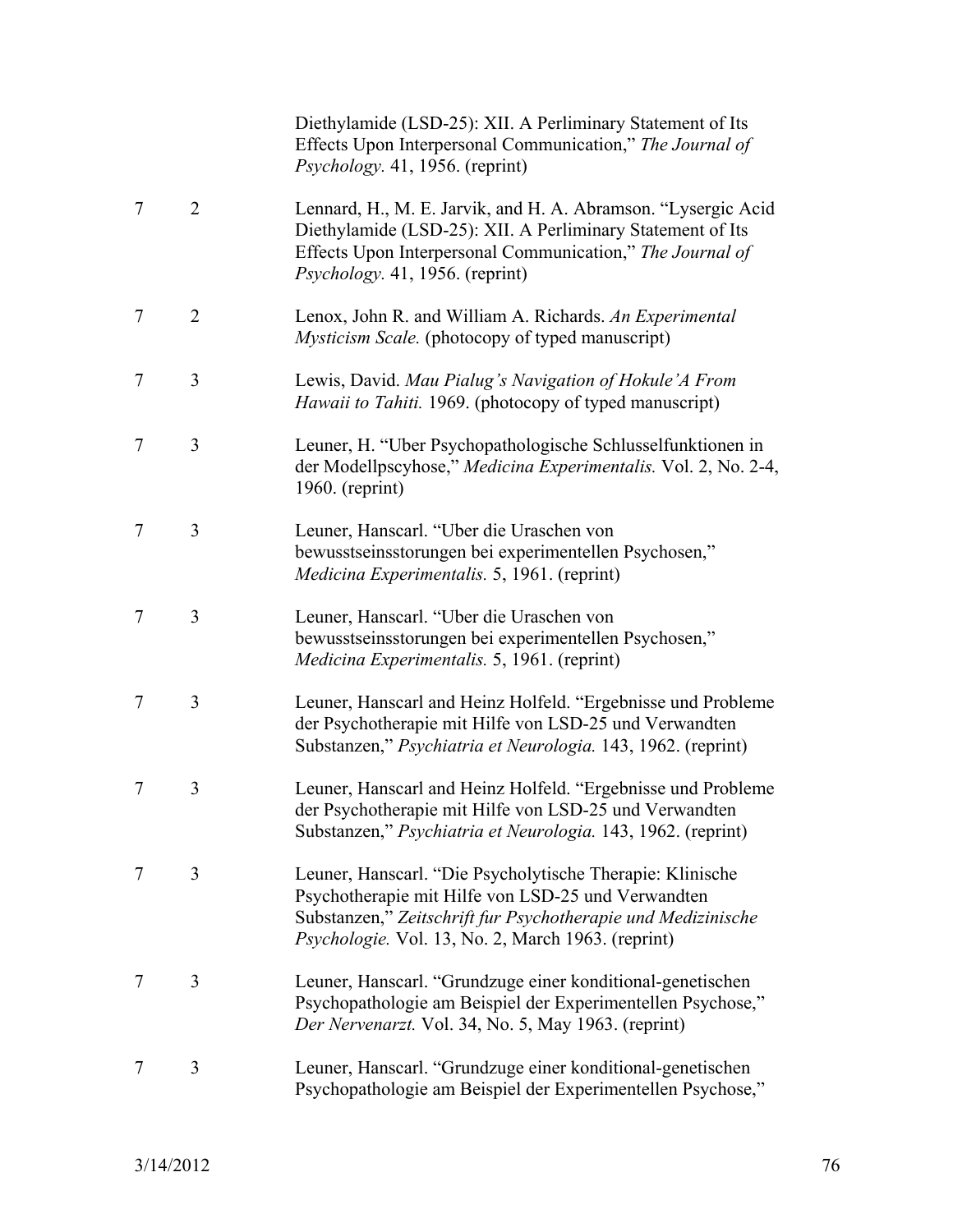|   |   | Der Nervenarzt. Vol. 34, No. 5, May 1963. (reprint)                                                                                                                                                     |
|---|---|---------------------------------------------------------------------------------------------------------------------------------------------------------------------------------------------------------|
| 7 | 3 | Leuner, H. "Zur Uberlegenheit einer durch Halluzinogene<br>Geforderten Psychotherapie (Psycholyse)," Neuro-<br>Psychopharmacology. Vol. 3, 1964. (photocopy)                                            |
| 7 | 3 | Leuner, H. and G. Baer. "Two New Short-Acting Hallucinogens<br>of the Psilocybin Group," Neuro-Psychopharmacology. Vol. 4,<br>1965. (reprint)                                                           |
| 7 | 3 | Leuner, Hanscarl. "Effects of Psychotomimetic Drugs,"<br>International Psychiatry Clinics. Vol. 2, No. 4, October 1965.<br>(reprint)                                                                    |
| 7 | 3 | Leuner, Hanscarl. "Basic Functions Involved in the<br>Psychotherapeutic Effect of Psychotmimetics," International<br>Congress on the C.I.N.P. March 1966. (photocopy of typed<br>manuscript)            |
| 7 | 3 | Leuner, H. "Psychotherapie mit Hilfe von Halluzinogenen,"<br>Arzneimittel-Forschung. 15, 1966. (reprint)                                                                                                |
| 7 | 3 | Leuner, H. "Psychotherapie mit Hilfe von Halluzinogenen,"<br>Arzneimittel-Forschung. 15, 1966. (photocopy)                                                                                              |
| 7 | 3 | Leuner, Hanscarl. "Ist die Verwendung von LSD-25 fur die<br>Experimentelle Psychiatrie und in der Psychotherapie heute noch<br>vertretbar?" Der Nervenarzt. Vol. 39, No. 8, August 1968.<br>(photocopy) |
| 7 | 3 | Leuner, Hanscarl. "Ist die Verwendung von LSD-25 fur die<br>Experimentelle Psychiatrie und in der Psychotherapie heute noch<br>vertretbar?" Der Nervenarzt. Vol. 39, No. 8, August 1968.<br>(reprint)   |
| 7 | 3 | Leuner, H. "Die Toxische Ekstase," Bibl. Psychiat. Neurol. No.<br>134, 1968. (reprint)                                                                                                                  |
| 7 | 3 | Leuner, H. "Kurzpsychotherapie ihre Problematic und ihre<br>Notwendigkeit," Psychotherapie und Medizinische Psychologie.<br>Vol. 14, No. 4, July 1967. (reprint)                                        |
| 7 | 3 | Leuner, H. "Uber den Missbrauch von LSD-25,"<br>Pharmakopsychiatrie Neuro-Psychopharmakologie. Vol. 1, No.<br>4, November 1968. (reprint)                                                               |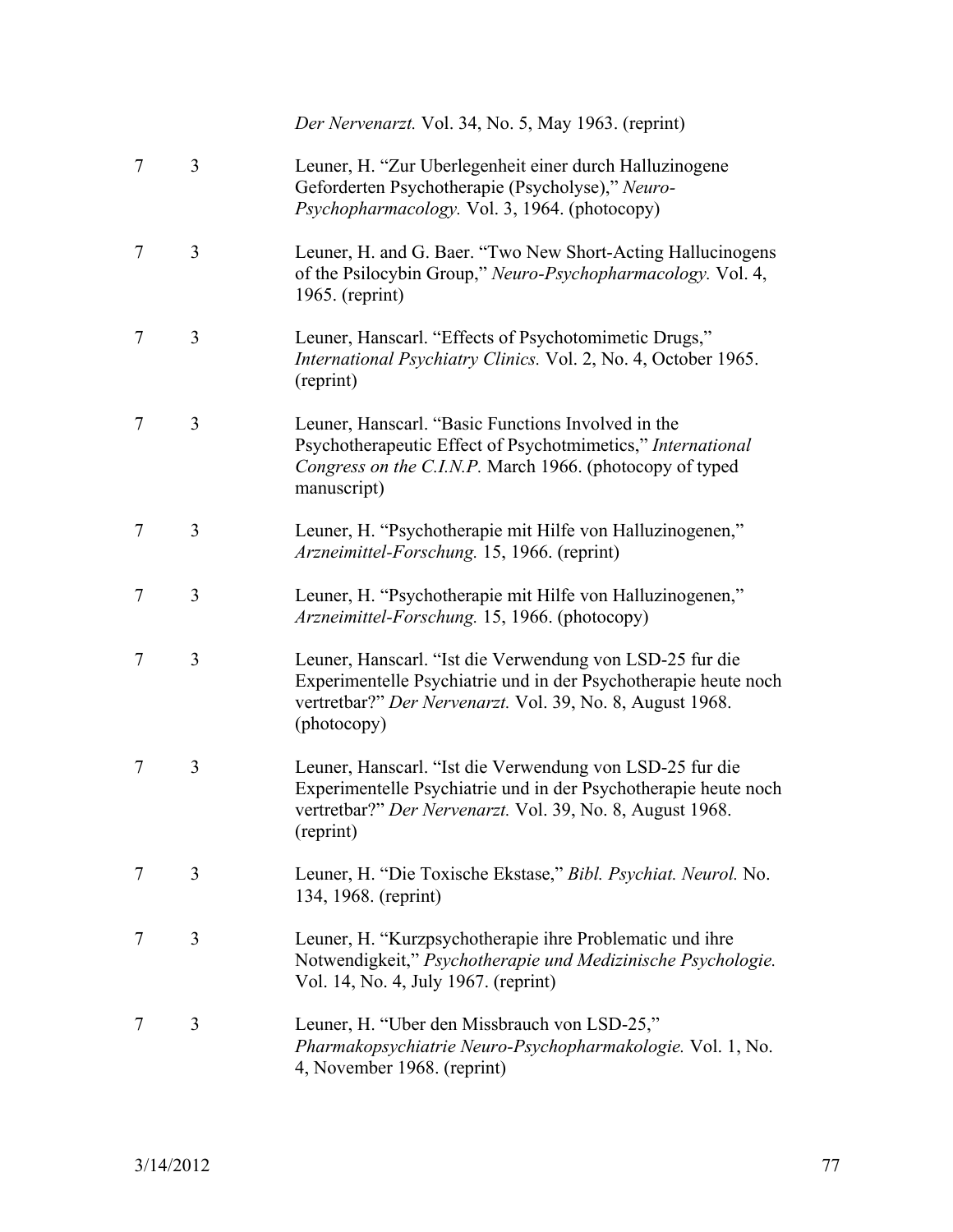| $\overline{7}$ | 3              | Leuner, H. "Guided Affective Imagery," American Journal of<br><i>Psychotherapy.</i> Vol. 23, No. 1, January 1969. (reprint)                                                                                             |
|----------------|----------------|-------------------------------------------------------------------------------------------------------------------------------------------------------------------------------------------------------------------------|
| 7              | $\overline{4}$ | Levine, A. (et al). "Lysergic Acid Diethylamide (LSD-25): XIV.<br>Effect on Personality as Observed in Psychological Tests," The<br>Journal of Psychology. 40, 1955. (reprint)                                          |
| 7              | $\overline{4}$ | Levine, A. (et al). "Lysergic Acid Diethylamide (LSD-25): XIV.<br>Effect on Personality as Observed in Psychological Tests," The<br>Journal of Psychology. 40, 1955. (reprint)                                          |
| 7              | $\overline{4}$ | Levine, A. (et al). "Lysergic Acid Diethylamide (LSD-25): XVI.<br>The Effect on Intellectual Functioning as Measured by the<br>Wechsler-Bellevue Intelligence Scale," The Journal of<br>Psychology. 40, 1955. (reprint) |
| 7              | $\overline{4}$ | Levine, Jerome and Arnold Ludwig. "Alterations in<br>Consciousness Produced by Combinations of LSD, Hypnosis<br>and Psychotherapy," Psychopharmacologia. 7, 1965.<br>(photocopy)                                        |
| 7              | $\overline{4}$ | Levine, Jerome and Arnold M. Ludwig. "The LSD<br>Controversy," Comprehensive Psychiatry. Vol. 5, No. 5, October<br>1964. (reprint)                                                                                      |
| 7              | $\overline{4}$ | Levine, Jerome and Arnold M. Ludwig. "The Hypnodelic<br>Treatment Technique." (preprint)                                                                                                                                |
| 7              | $\overline{4}$ | Levine, Jerome. "Some LSD Controversies Revisited."                                                                                                                                                                     |
| 20             | 4              | Liechti, Matthias E. and Franz X. Vollenweider. "Which<br>neuroreceptors mediate the subjective effects of MDMA in<br>humans? A Summary of mechanistic studies," Human<br>Psychopharmacology. 15, 2001. (reprint?)      |
| 7              | $\overline{4}$ | Lieff, Jonathan. A Study of Psychedelic Drug Use Among Non<br>Psychiatric Subjects Six Months After Termination of Use. May<br>1970. (photocopy of typed manuscript)                                                    |
| 7              | $\overline{4}$ | Lienert, G. A. "Uber die Regression Psychischer Funktionen als<br>Folge Pharmakologischer Belastung durch LSD und Alkohol,"<br>Neuropsychopharmakologie. 2, 1961. (reprint)                                             |
| 7              | $\overline{4}$ | Lienert, G. A. "Konfigurationsfrequenzanalyse einiger<br>Lysergsaurediathylamid-Wirkungen," Arzneim-Forsch. Vol. 20,<br>No. 7, 1970. (photocopy)                                                                        |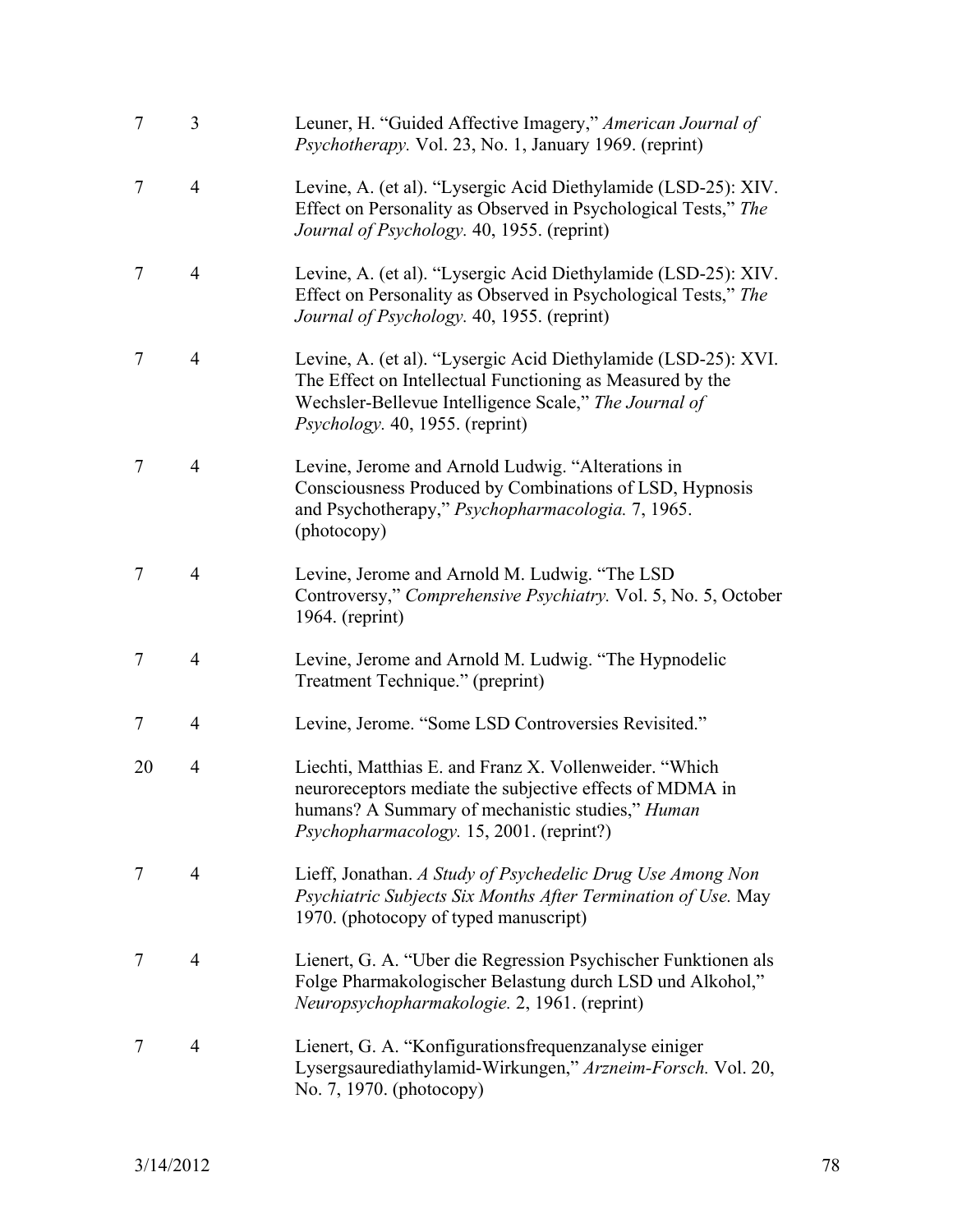| $\overline{7}$ | $\overline{4}$ | Lienert, G. A. "Konfigurationsfrequenzanalyse einiger<br>Lysergsaurediathylamid-Wirkungen," Arzneim-Forsch. Vol. 20,<br>No. 7, 1970. (photocopy)                                                                                                  |
|----------------|----------------|---------------------------------------------------------------------------------------------------------------------------------------------------------------------------------------------------------------------------------------------------|
| 7              | $\overline{4}$ | Lifton, Robert J. "The Sense of Immortality: On Death and the<br>Continuity of Life," American Journal of Psychoanalysis. Vol.<br>33, No. 1, 1973. (photocopy)                                                                                    |
| 7              | 4              | Lilly, John C. and Jay T. Shurley. "Experiments in Solitude, in<br>Maximum Achievable Physical Isolation with Water Suspension,<br>of Intact Healthy Persons," Psychophysiological Aspects of<br>Space Flight. 1961. (reprint)                    |
| 7              | $\overline{4}$ | Lilly, John C. (et al). "The Effect of Ketamine in Small Doses on<br>Normal Human Subjects." (photocopy)                                                                                                                                          |
| $\tau$         | $\overline{4}$ | Lin, Robert C., S. H. Ngai, and E. Costa. "Lysergic Acid<br>Diethylamide: Role in Conversion of Plasma Tryptophan to<br>Brain Serotonin (5-Hydroxytryptamine)," Science. Vol. 166,<br>October 1969. (photocopy)                                   |
| 7              | $\overline{4}$ | Lindsley, D. F. (et al). "EEG Correlates of Behavior in the Cat. I.<br>Pattern Discrimination and its Alteration by Atropine and LSD-<br>25," Electroenceph. Clin. Neurophysiol. 24, 1968. (photocopy)                                            |
| 7              | 5              | Lindsley, D. F. (et al). "EEG Correlates of Behavior in the Cat. I.<br>Pattern Discrimination and its Alteration by Atropine and LSD-<br>25," Electroenceph. Clin. Neurophysiol. 24, 1968. (photocopy)                                            |
| 7              | 5              | Ling, T. M. "The Use of Lysergic Acid and Ritalin in the<br>Treatment of Neurosis," Second International Conference on the<br>Use of LSD (25) in Psychotherapy. (photocopy of typed<br>manuscript)                                                |
| 7              | 5              | Lingjaerde, Per and Odvar E. Skaug. "A Study of the Uptake of<br>Radioactive Phosphorus in the Brain, Endocrine and Other<br>Organs of LSD-Treated Rats," The Journal of Nervous and<br>Mental Disease. Vol. 124, No. 6, December 1956. (reprint) |
| 7              | 5              | Linton, Harriet B. and Robert J. Langs. "Subjective Reactions to<br>Lysergic Acid Diethylamide (LSD-25)," Archives of General<br>Psychiatry. Vol. 5, May 1962. (photocopy)                                                                        |
| 7              | 5              | Linton, Harriet B. and Robert J. Langs. "Subjective Reactions to<br>Lysergic Acid Diethylamide (LSD-25)," Archives of General                                                                                                                     |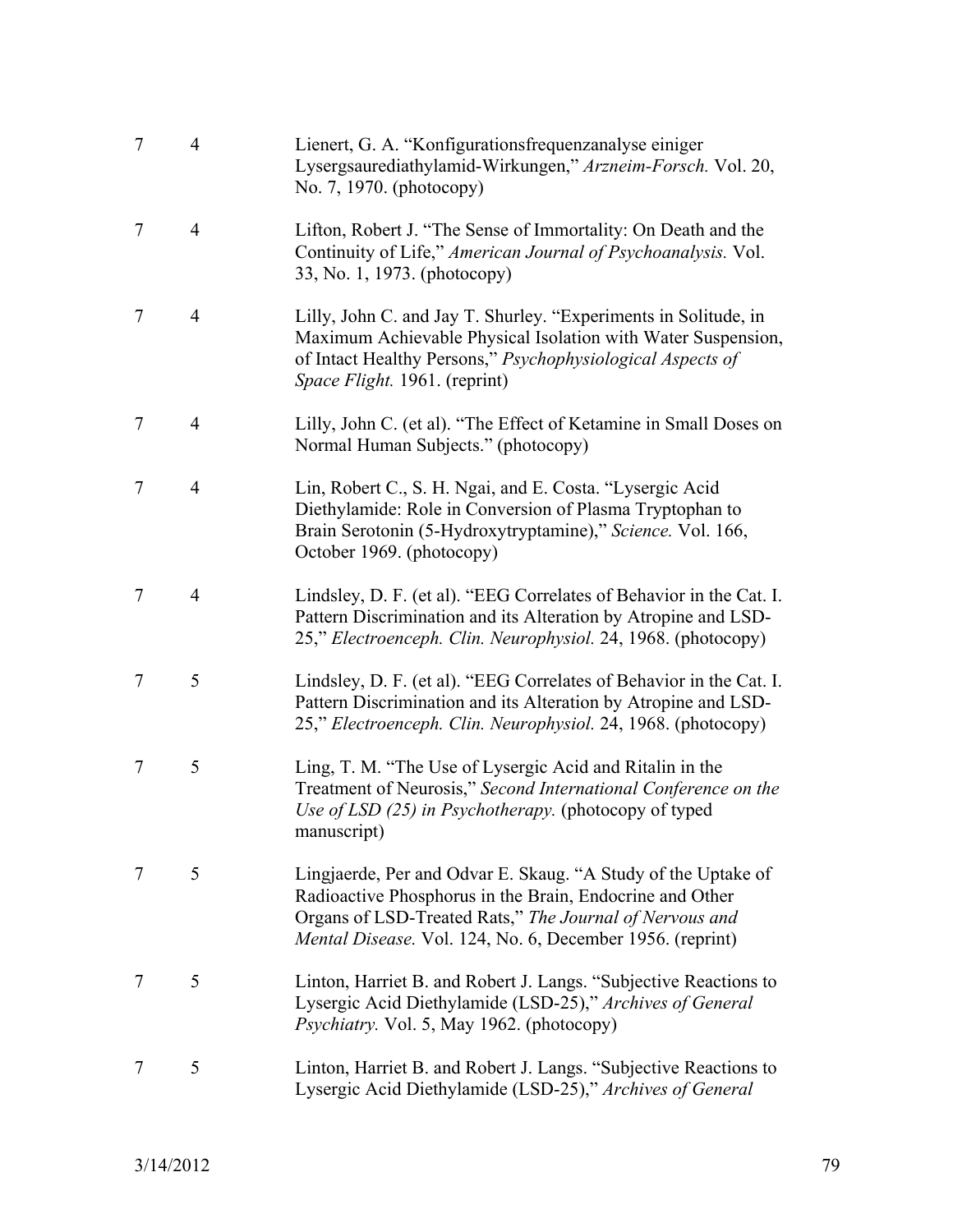*Psychiatry.* Vol. 5, May 1962. (reprint)

- 7 5 Linton, Harriet B. and Robert J. Langs. "Placebo Reactions in a Study of Lysergic Acid Diethylamide (LSD-25)," *Archives of General Psychiatry.* Vol. 6, May 1962. (reprint)
- 7 5 Linton, Harriet B. and Robert J. Langs. "Placebo Reactions in a Study of Lysergic Acid Diethylamide (LSD-25)," *Archives of General Psychiatry.* Vol. 6, May 1962. (photocopy)
- 7 5 Livingston, Kenneth E. and Richard G. Perrin. "Central Physiological Effects of Experimental Intravenous Procaine Hydrochloride," *Journal of Neurosurgery.* Vol. 37, No. 2, 1972. (reprint)
- 7 5 Lobell, Mimi. "Temples of the Great Goddess," *Heresies.* 5, August 1978. (photocopy)
- 7 5 Lobell, Mimi. "The Goddess Temple." (photocopy)
- 7 5 Loeb, Carlo and Franco Giberti. "Lysergic Acid Diethylamide Effects Modified by Hydroxyzine Hydrochloride," *Confina Neurologica.* Vol. 19, No. 1, 1959. (reprint)
- 7 5 Long, Haniel. *The Marvellous Adventure of Cabeza de Vaca also Malinche*. London: Picador, 1987. pp. 9-54 (photocopy)
- 19 1 Lucas, Catherine. "When spiritual emergence becomes an emergency…," *Caduceus,* Issue 68.
- 7 5 Ludwig, Arnold (et al). "A Clinical Study of LSD Treatment in Alcoholism," *Amer. J. Psychiat.* Vol. 126, No. 1, July 1969. (photocopy)
- 7 5 Ludwig, Arnold. "A Model for Evaluating Clinical and Therapeutic Effects of Psychedelic Agents." (photocopy)
- 7 5 Ludwig, Arnold. "A Model for Evaluating Clinical and Therapeutic Effects of Psychedelic Agents." (photocopy)

## Box Folder Research Articles: M

8 1 MacDonald, C. D. "Mind-Changing Drugs," *The Rosicrucian Digest.*  February 1963. (photocopy)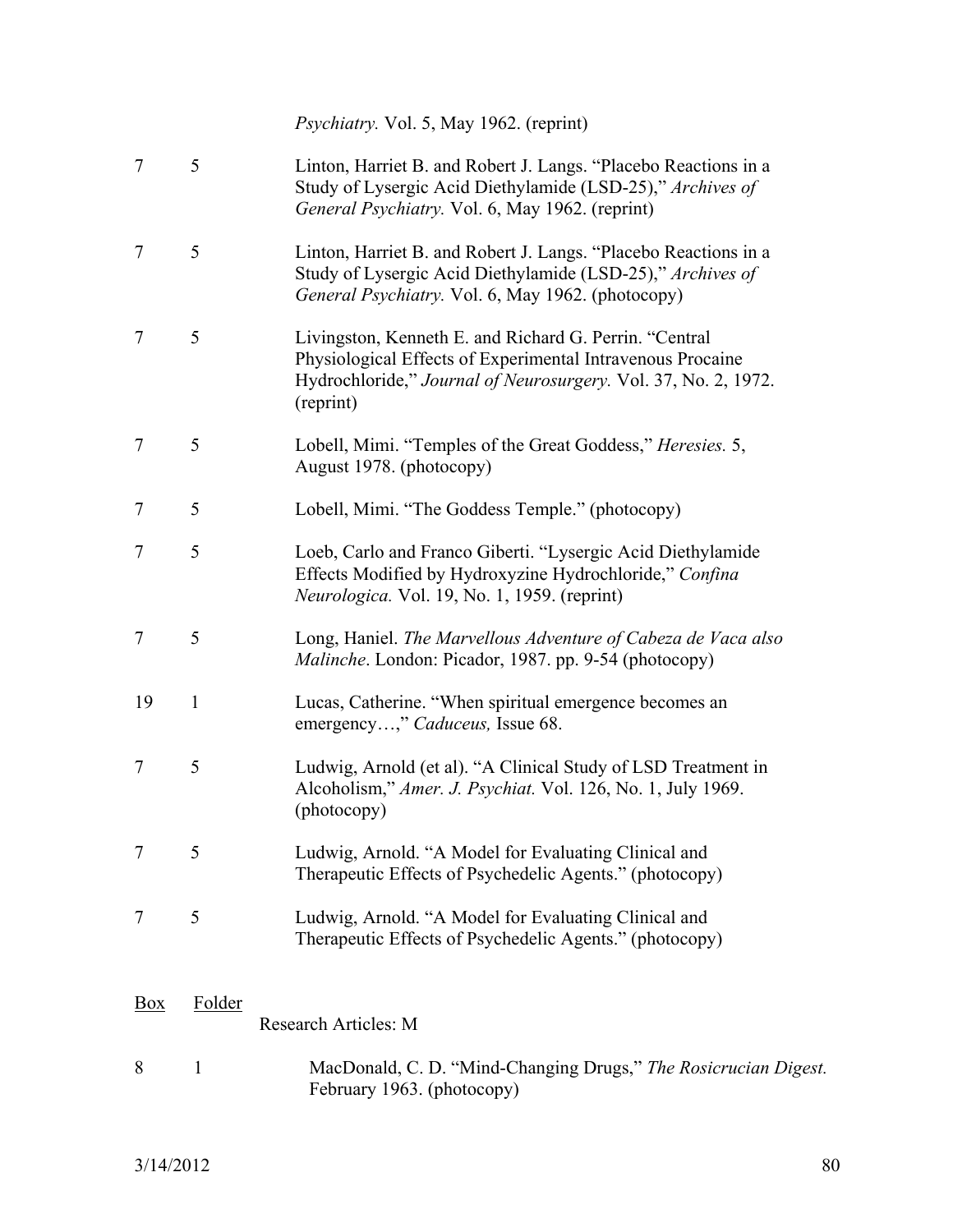| 8 | 1            | MacLean, J. Ross (et al). "LSD-25 and Mescaline as Therapeutic<br>Adjuvants: Experience from a seven year study." (reprint)                                                                                     |
|---|--------------|-----------------------------------------------------------------------------------------------------------------------------------------------------------------------------------------------------------------|
| 8 | 1            | MacLean, J. Ross and W. E. Wilby. "Treatment of Alcoholism with<br>Lysergide," Quarterly Journal of Studies on Alcohol. Vol. 28, No. 1,<br>March 1967. (reprint)                                                |
| 8 | $\mathbf{1}$ | MacLean, J. Ross (et al). "The Use of LSD-25 in the Treatment of<br>Alcoholism and other Psychiatric Problems," Quarterly Journal of<br>Studies on Alcohol. Vol. 22, No. 1, March 1961. (reprint)               |
| 8 | 1            | MacLean, J. Ross (et al). "LSD-25 and Mecaline as Therapeutic<br>Adjuvants: Experience from a Seven Year Study," The Use of LSD in<br>Psychotherapy and Alcoholism. New York: Bobbs-Merrill, 1967.<br>(reprint) |
| 8 | 1            | MacLean, J. Ross (et al). "The Use of LSD-25 in the Treatment of<br>Alcoholism and Other Psychiatric Problems." (photocopy)                                                                                     |
| 8 | $\mathbf{1}$ | Maier, G. J., D. L. Tate, and B. D. Paris. "The Use of LSD in a<br>Therapeutic Community within a Maximum Security Setting."<br>(photocopy)                                                                     |
| 8 | 1            | Malitz, Sidney, Bernard Wilkens, and Harold Esecover. "A<br>Comparison of Drug-Induced Hallucinations With Those Seen in<br>Spontaneously Occuring Psychoses," Hallucinations. 1962. (reprint)                  |
| 8 | 1            | Malitz, Sidney and Maureen Kanzler. "Effects of Drugs on Perception<br>in Man." (photocopy)                                                                                                                     |
| 8 | 1            | Malitz, Sidney (et al). "A Clinical Comparison of Three Related<br>Hallucinogens," The Psychiatric Quarterly. April 1960. (reprint)                                                                             |
| 8 | 1            | Malitz, Sidney (et al). "Some Observations on Psilocybin, a New<br>Hallucinogen, in Volunteer Subjects," Comprehensive Psychiatry.<br>Vol. 1, No. 1, February 1960. (reprint)                                   |
| 8 | $\mathbf{1}$ | Malitz, Sidney (et al). "Some Observations on Psilocybin, a New<br>Hallucinogen, in Volunteer Subjects," Comprehensive Psychiatry.<br>Vol. 1, No. 1, February 1960. (photocopy)                                 |
| 8 | 1            | Malleson, Nicholas. "Delayed Psychosis Due to LSD," The Lancet.<br>October 17, 1970. (photocopy)                                                                                                                |
| 8 | $\mathbf{1}$ | Mandarino, Edson. "LSD-25-Pros e Contras," Rev. Bras. Med. Vol.                                                                                                                                                 |
|   |              |                                                                                                                                                                                                                 |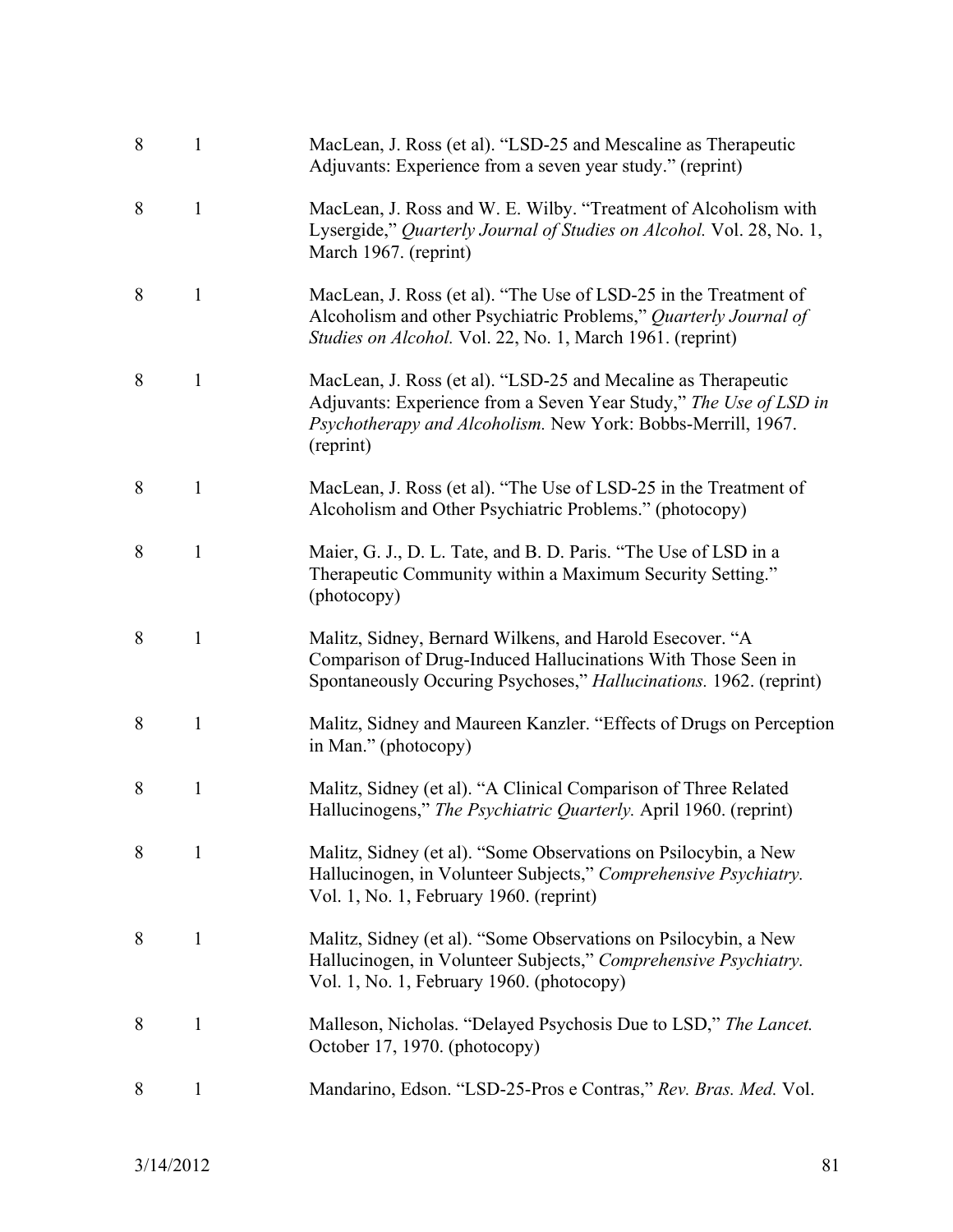25, No. 1, January 1968. (photocopy)

- 8 1 Manzini, B. and A. Saraval. "L'intossicazione sperimentale da LSD ed I suoi rapporti con la schizofrenia," *Freniatria.* Vol. 84, No. 3, September 30, 1960. (reprint)
- 8 1 Markowitz, Etan and Jerome H. Klotz. "LSD and Chromosomes," *JAMA.* Vol. 211, No. 10, March 9, 1970. (photocopy)
- 8 2 Marks, John. "The Mind Benders," *The Observer Sunday Plus.*  September 9, 1979. (clipping)
- 8 2 Martin, A. Joyce. "LSD (Lysergic Acid Diethylamide) Treatment of Chronic Psychoneurotic Patients Under Day-Hospital Conditions," *The International Journal of Social Psychiatry*. Vol. 3, No. 3, Winter 1957. (reprint)
- 8 2 Martin, A. Joyce. "LSD Analysis." (preprint)
- 8 2 Martin, A. Joyce. "LSD (Lysergic Acid Diethylamide) Treatment of Chronic Psychoneurotic Patients Under Day-Hospital Conditions," *The International Journal of Social Psychiatry*. Vol. 3, No. 3, Winter 1957. (reprint)
- 8 2 Martin, Robert J. and Thomas G. Alexander. "Analysis of Preparations" Containing LSD (N, N-Diethyl *d*-Lysergamide)," *Journal of the A.O.A.C.* Vol. 50, No. 6, 1967. (photocopy)
- 8 2 Marrazzi, Amedeo. "The Effects of Certain Drugs on Cerebral Synapses," *Annals of the New York Academy of Sciences.* Vol. 66, Article 3, March 14, 1957. (reprint)
- 8 2 Martin, Carroll. "Caring for the *Bad Trip*," *Hawaii Medical Journal.*  Vol. 29, No. 7, September-October 1970. (photocopy)
- 20 4 Messiha, Fathy S. and Stanislav Grof. "D-Lysergic acid diethylamide (LSD) – Effect on biogenic amines excretion in man," *Biochemical Pharmacology.* Vol. 22, 1973. (reprint)
- 20 4 Messiha, Fathy S. and Stanislav Grof. "D-Lysergic acid diethylamide (LSD) – Effect on biogenic amines excretion in man," *Biochemical Pharmacology.* Vol. 22, 1973. (reprint)
- 20 4 Messiha, Fathy S. and Stanislav Grof. "D-Lysergic acid diethylamide (LSD) – Effect on biogenic amines excretion in man," *Biochemical Pharmacology.* Vol. 22, 1973. (reprint)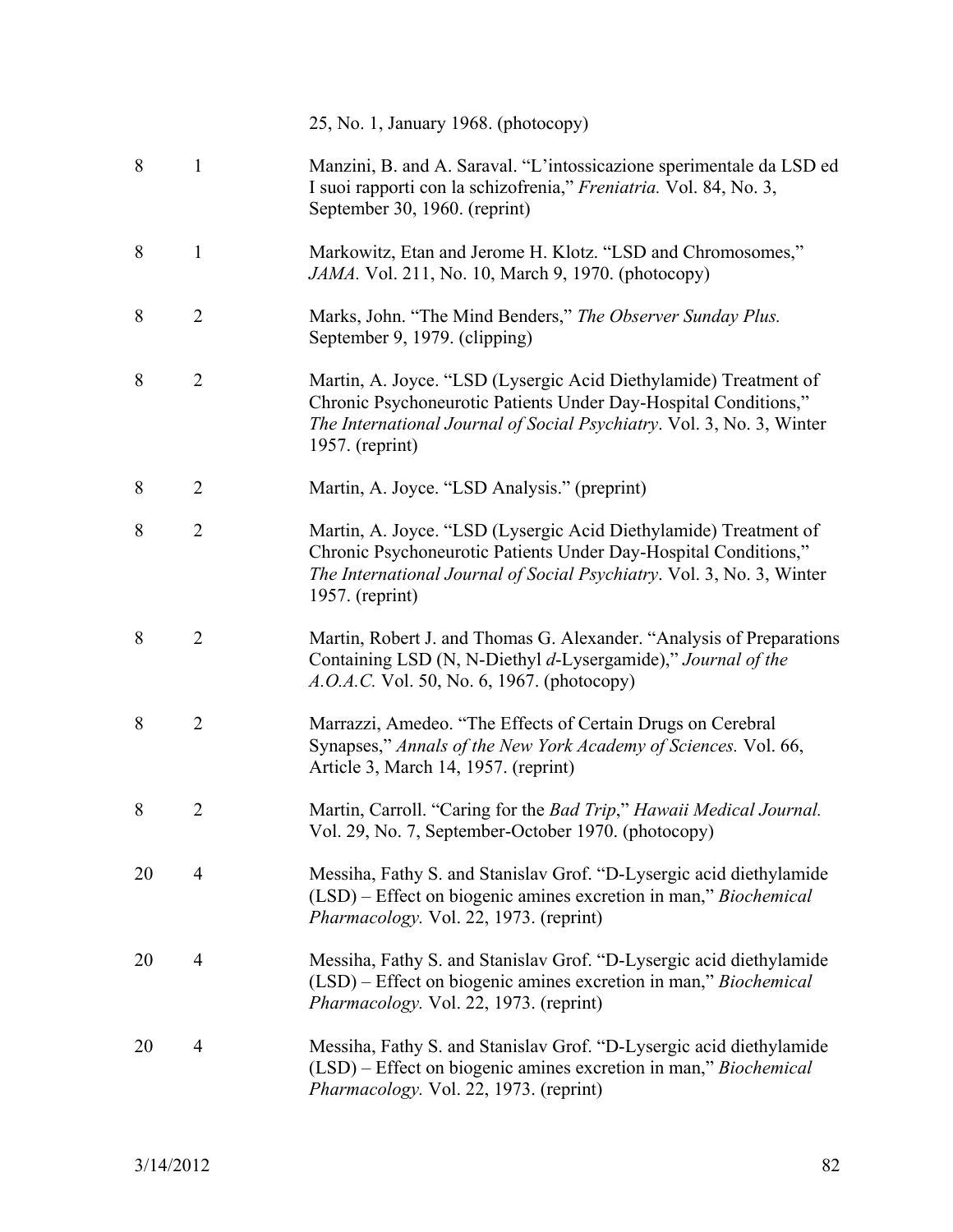| 8 | $\overline{2}$ | Neuhoff, Volker, Dieter Muller, and Volker ter Meulen. "Die Wirkung<br>von Lysergsaurediathylamid auf Ganglienzellen," Arzneimittel-<br>Forschung. 18, 1968. (photocopy)                                                                                                          |
|---|----------------|-----------------------------------------------------------------------------------------------------------------------------------------------------------------------------------------------------------------------------------------------------------------------------------|
| 8 | $\overline{2}$ | Masters, Robert E. L. and Jean Houston. "Subjective Realities."<br>(photocopy of typed manuscript)                                                                                                                                                                                |
| 8 | $\overline{2}$ | Review by Bernard S. Aaronson of Masters, R. E. L. and Jean<br>Houston. "The Varieties of Psychedelic Experience," International<br>Journal of Parapsychology. Vol. 10, No. 3, Autumn 1968.<br>(photocopy)                                                                        |
| 8 | $\overline{2}$ | Masuda, Minoru and Theodore L. Dorpat. "Urinary Aromatic<br>Metobolite in Normal Subjects after LSD," The Journal of Nervous<br>and Mental Disease. Vol. 130, No. 3, March 1960. (reprint)                                                                                        |
| 8 | $\overline{2}$ | Masuda, Minoru and Theodore L. Dorpat. "Urinary Aromatic<br>Metobolite in Normal Subjects after LSD," The Journal of Nervous<br>and Mental Disease. Vol. 130, No. 3, March 1960. (reprint)                                                                                        |
| 8 | $\overline{2}$ | Matte-Blanco. "A Study of Schizophrenic Thinking: Its Expression in<br>Terms of Symbolic Logic and its Represenation in Terms of Multi-<br>Dimensional Space," Congress Report of the 2 <sup>nd</sup> International<br>Congress for Psychiatry. Vol. 1, September 1957. (reprint) |
| 8 | $\overline{2}$ | Maxwell, G. M., G. M. Kneebone, and R. B. Elliot. "The Effect of<br>Psilocybin Upon the Systemic Pulmonary, and Coronary Circulation<br>of the Intact Dog," Arch. Int. Pharmacodyn. Vol. 137, No. 1-2, 1962.<br>(reprint)                                                         |
| 8 | $\overline{2}$ | McClelland, David D. "The Harlequin Complex." (photocopy)                                                                                                                                                                                                                         |
| 8 | 3              | McGlothlin, William H. "Long-Lasting Effects of LSD on Certain<br>Attitudes in Normal: An Experimental Proposal." May 1962. (reprint)                                                                                                                                             |
| 8 | 3              | McGlothlin, William H., Sidney Cohen, and Marcella S. McGlothlin.<br>"Short-Term Effects of LSD on Anxiety, Attitudes, and Performance."<br>June 1963. (reprint)                                                                                                                  |
| 8 | 3              | McGlothlin, William H. and Sidney Cohen. "The Use of<br>Hallucinogenic Drugs Among College Students," The American<br>Journal of Psychiatry. Vol. 122, No. 5, November 1965. (reprint)                                                                                            |
| 8 | 3              | McGlothlin, William H. "Social and Para-Medical Aspects of<br>Hallucinogenic Drugs." (preprint)                                                                                                                                                                                   |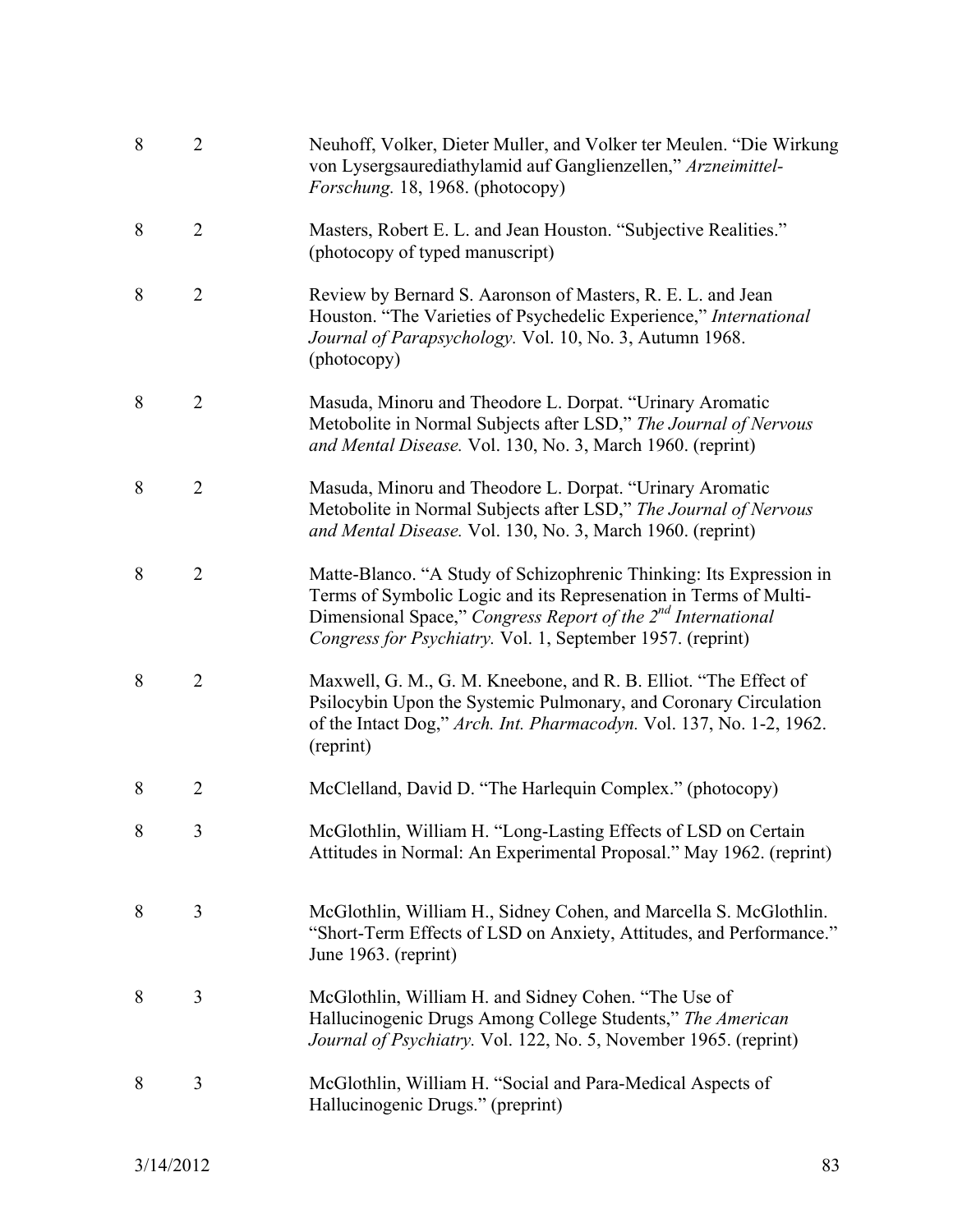| 8 | 3              | McGlothlin, William H. "Toward a Rational View of Hallucinogenic<br>Drugs." Institute of Government and Public Affiars. August 1966.<br>(reprint)                                                                                                                |
|---|----------------|------------------------------------------------------------------------------------------------------------------------------------------------------------------------------------------------------------------------------------------------------------------|
| 8 | 3              | McGlothlin, William H., Sidney Cohen, and Marcella S. McGlothlin.<br>"Long-Lasting Effects of LSD on Normals." Institute of Government<br>and Public Affairs. July 1967. (reprint)                                                                               |
| 8 | 3              | McGlothlin, William H. "Toward a Rational View of Hallucinogenic<br>Drugs." Institute of Government and Public Affiars. August 1966.<br>(reprint)                                                                                                                |
| 8 | 3              | McGlothlin, William H. "Toward a Rational View of Marihuana."<br>(photocopy)                                                                                                                                                                                     |
| 8 | 3              | McGlothlin, William H. "Hippies and Early Christianity." (photocopy)                                                                                                                                                                                             |
| 8 | $\overline{4}$ | McKenna, Dennis J., G. H. N. Towers, and F. Abbot. "Monoamine<br>Oxidase Inhibitors in South American Hallucinogenic Plants:<br>Tryptamine and β-Carboline Constituents of Ayahuasca," Journal of<br>Ethnopharmacology. Vol. 10, 1984. (photocopy)               |
| 8 | $\overline{4}$ | McKenna, Dennis J. and G. H. N. Towers. "Biochemistry and<br>Pharmacology of Tryptamines and beta-Carbolines: A Minireview,"<br>Journal of Psychoactive Drugs. Vol. 16, No. 4, Oct-Dec, 1984.<br>(reprint)                                                       |
| 8 | $\overline{4}$ | McKenna, Dennis J. and G. H. N. Towers. "Biochemistry and<br>Pharmacology of Tryptamines and beta-Carbolines: A Minireview,"<br>Journal of Psychoactive Drugs. Vol. 16, No. 4, Oct-Dec, 1984.<br>(reprint)                                                       |
| 8 | 4              | Merils, Sidney and H. C. B. Denber. "Studies on Mescaline. V.<br>Electroencephalographic Evidence for the Antagonism between<br>Mescaline and Chlorpromazine Hydrochloride," The Journal of<br>Nervous and Mental Disease. Vol. 123, No. 6, June 1956. (reprint) |
| 8 | $\overline{4}$ | Metzner, Ralph. "On the Evolutionary Significance of Psychedelics,"<br>Main Currents in Modern Thought. Vol. 25, No. 1, Sept.-Oct. 1968.<br>(reprint)                                                                                                            |
| 8 | $\overline{4}$ | Metzner, Ralph. "On the Evolutionary Significance of Psychedelics,"<br>Main Currents in Modern Thought. Vol. 25, No. 1, Sept.-Oct. 1968.<br>(photocopy)                                                                                                          |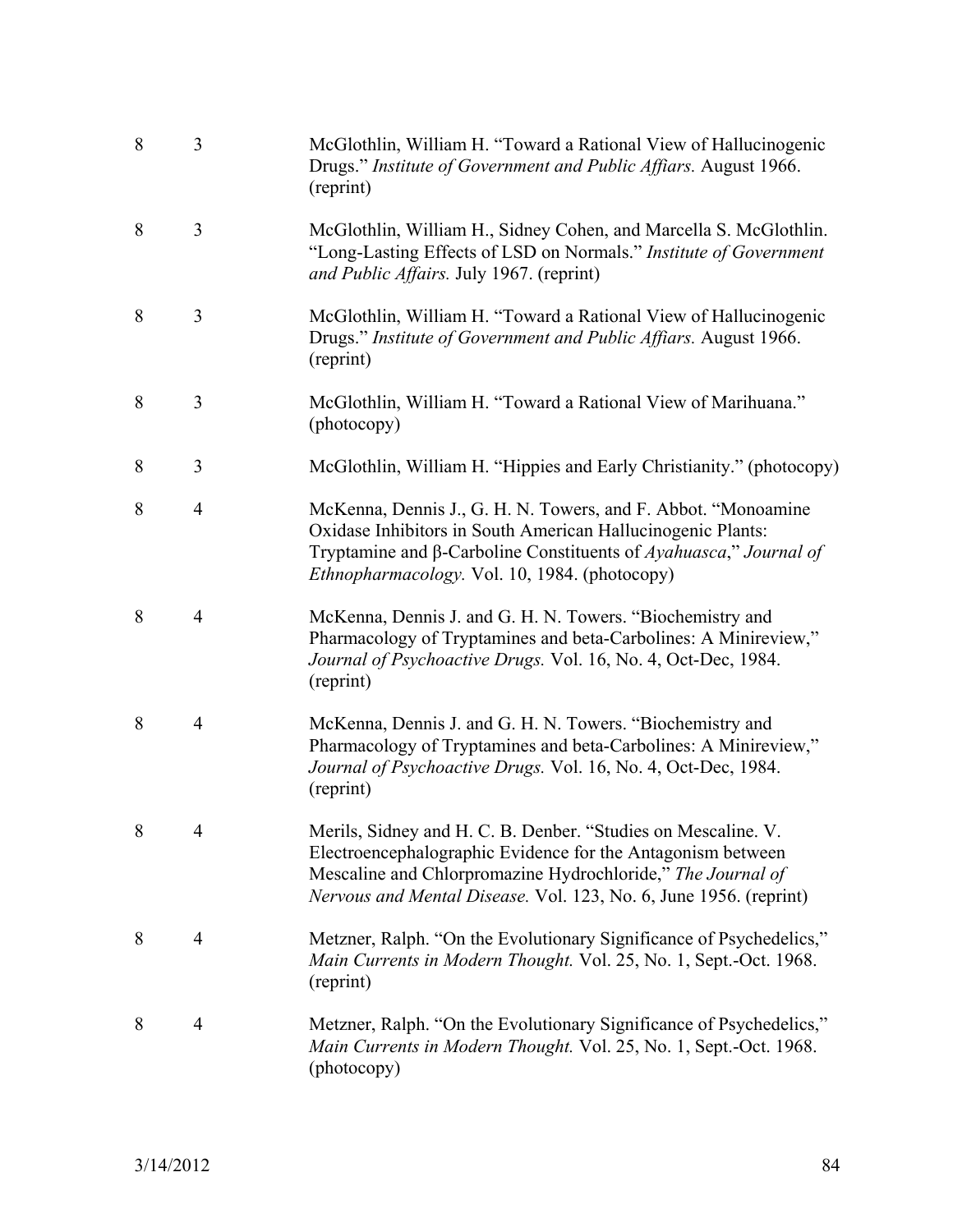| 8 | $\overline{4}$ | Metzner, Ralph. "Notes on Current Research," Psychedelic Review.<br>No. 10, 1968. (reprint)                                                                                                                                                           |
|---|----------------|-------------------------------------------------------------------------------------------------------------------------------------------------------------------------------------------------------------------------------------------------------|
| 8 | 4              | Metzner, Ralph. "A Note on the Treatment of LSD Psychosis,"<br>Behavioral Neuropsychiatry. Vol. 1, No. 7, October 1969. (clipping)                                                                                                                    |
| 8 | $\overline{4}$ | Metzner, Ralph. "A Note on the Treatment of LSD Psychosis: A Case<br>Report," Psychotherapy: Theory, Research and Practice. Vol. 6, No.<br>3, Summer 1969. (reprint)                                                                                  |
| 8 | $\overline{4}$ | Metzner, Ralph. "Reflections on LSD – Ten Years Later," Journal of<br>Psychedelic Drugs. Vol. 10, No. 2, Apr-June 1978. (reprint)                                                                                                                     |
| 8 | $\overline{4}$ | Missere, G., G. Tonini and M. Babbini. "Changes in the Liver Protein<br>Pattern due to Lysergic Acid Diethylamide (LSD)," EXPERIENTIA.<br>Vol. 17, No. 33, 1961. (reprint)                                                                            |
| 8 | $\overline{4}$ | Missere, G. and G. Tonini. "Contributo sperimentale al problema della<br>possibile assuefazione crociata tra farmaci psicotici di diversa<br>struttura," Dal Bollettino Della Societa' Italiana Di Biologia<br>Sperimentale. Vol. 35, 1959. (reprint) |
| 8 | $\overline{4}$ | McCririck, Pauline. "The Importance of Fusion in Therapy and<br>Maturation." (photocopy of unpublished manuscript)                                                                                                                                    |
| 8 | $\overline{4}$ | Mogar, Robert E. and Charles Savage. "Personality Change<br>Associated with Psychedelic (LSD) Therapy: A Preliminary Report,"<br>Psychotherapy: Theory, Research and Practice. Vol. 1, No. 4, Fall<br>$1964.$ (reprint)                               |
| 8 | $\overline{4}$ | Mogar, Robert E. "Current Status and Future Trends in Psychedelic<br>(LSD) Research," Journal of Humanistic Psychology. Fall 1965.<br>(reprint)                                                                                                       |
| 8 | 4              | Mogar, Robert E. "Psychedlic (LSD) Research: A Critical Review of<br>Methods and Results," Chapter 15 in Challenges of Humanistic<br>Psychology. James F. T. Bugental ed. New York: McGraw-Hill, 1967.<br>(reprint)                                   |
| 8 | $\overline{4}$ | Mogar, Robert E. "Prospective Tests for Psychedelic Research."<br>(photocopy)                                                                                                                                                                         |
| 8 | $\overline{4}$ | Mogar, Robert E. "Psychedelic States and Schizophrenia," Existential<br>Psychiatry. Winter 1967. (reprint)                                                                                                                                            |
| 8 | $\overline{4}$ | Mogar, Robert E. "Psychedelic States and Schizophrenia." (photocopy                                                                                                                                                                                   |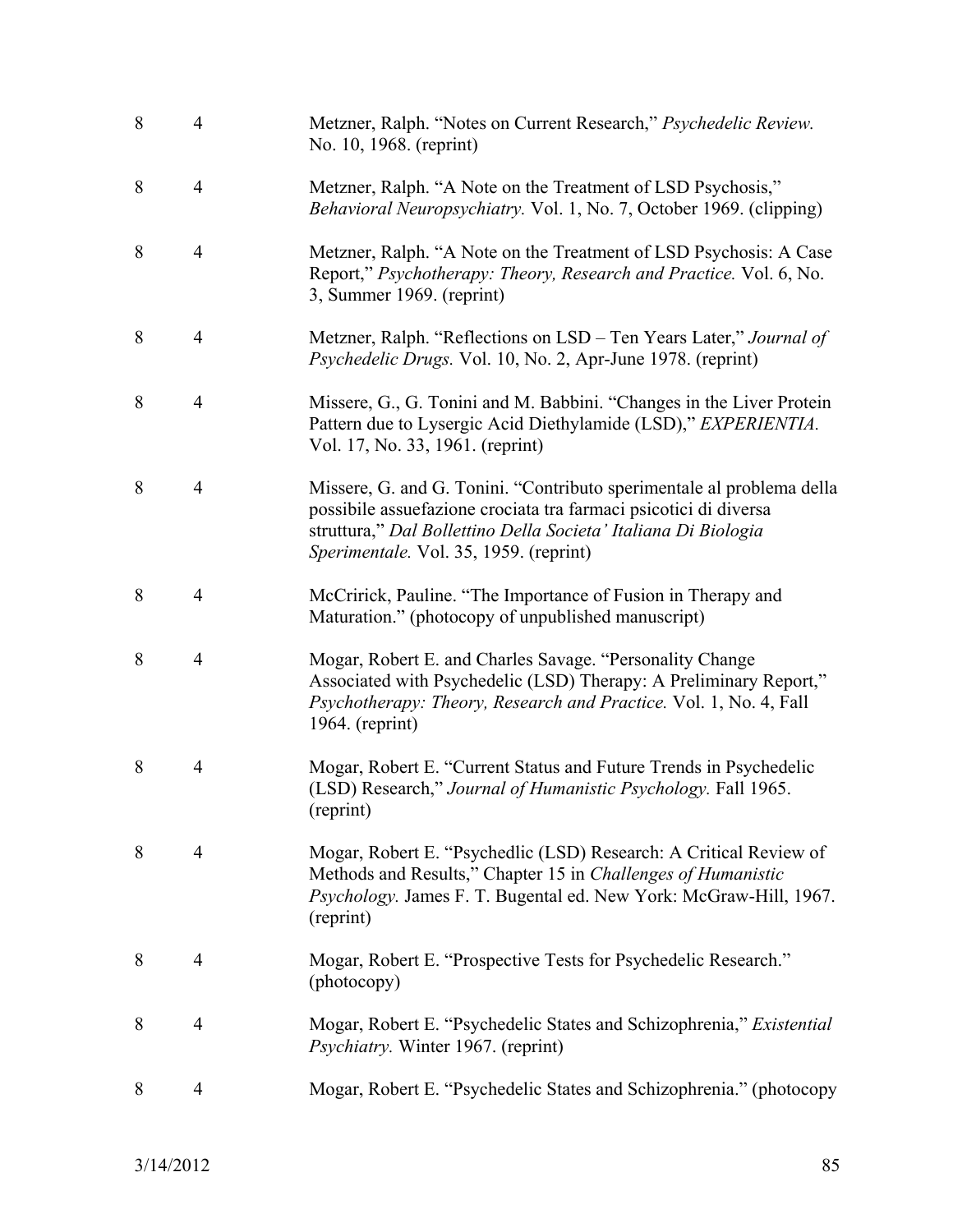of typed manuscript)

| 8              | $\overline{4}$ | Mogar, Robert E. "Psychedelic States and Schizophrenia." (photocopy<br>of typed manuscript)                                                                                                                                     |
|----------------|----------------|---------------------------------------------------------------------------------------------------------------------------------------------------------------------------------------------------------------------------------|
| 8              | $\overline{4}$ | Money, J. "Psychology of Intersexes," <i>Urol. Int.</i> 19, 1965. (reprint)                                                                                                                                                     |
| 8              | 5              | Muneer, Razia S. "Effects of LSD on Human Chromosomes,"<br>Mutation Research. Vol. 51, 1978. (photocopy)                                                                                                                        |
| 8              | 5              | Munn, Henry. "The Fable of the Vision Drink." (photocopy of typed<br>manuscript)                                                                                                                                                |
| 8              | 5              | Munter, Preston K. "Abuse of Hallucinogenic Drugs: Some<br>Observations of a College Psychiatrist." 1970. (photocopy)                                                                                                           |
| 8              | 5              | Muzio, Joseph N., Howard Roffwarg, and Edward Kaufman.<br>"Alterations in the Nocturnal Sleep Cycle Resulting from LSD,"<br>Electroencephalography and Clinical Neurophysiology. 21, 1966.<br>(photocopy)                       |
| 8              | 5              | Myers, Ronald E. "Interhemispheric Communication Through Corpus<br>Callosum: Limitations Under Conditions of Conflict," The Journal of<br>Comparative and Physiological Psychology. Vol. 52, No. 1, February<br>1959. (reprint) |
| 8              | 5              | Myers, William A. Letter to the Editor. Science. Vol. 160, June 1968.<br>(photocopy)                                                                                                                                            |
| 8              | 5              | Myers, William A. Letter to the Editor. Science. Vol. 160, June 1968.<br>(photocopy)                                                                                                                                            |
| 8              | 5              | Myseischev, V. N. "Some Problems of the Theory of Psychotherapy,"<br>Voprosy Psichoterapii. 1958. (photocopy of typed manuscript)                                                                                               |
| $\frac{Box}{}$ | <u>Folder</u>  |                                                                                                                                                                                                                                 |
| 9              |                | <b>Research Articles: N</b>                                                                                                                                                                                                     |
| 9              | 1              | Naranjo, Plutarco. "Drogas Psicotomimeticas," Archivos de<br>Criminologia, Neuropsiquiatria y disciplinas conexas. Vol. 6, No. 23,<br>July-September 1958. (reprint)                                                            |

9 1 Naranjo, C., A. T. Shulgin, and T. Sargent. "Evaluation of 3, 4- Methylenedioxyamphetamine (MDA) as an Adjunct to Psychotherapy," *Med. Pharmacol.* Vol. 17, 1967. (reprint)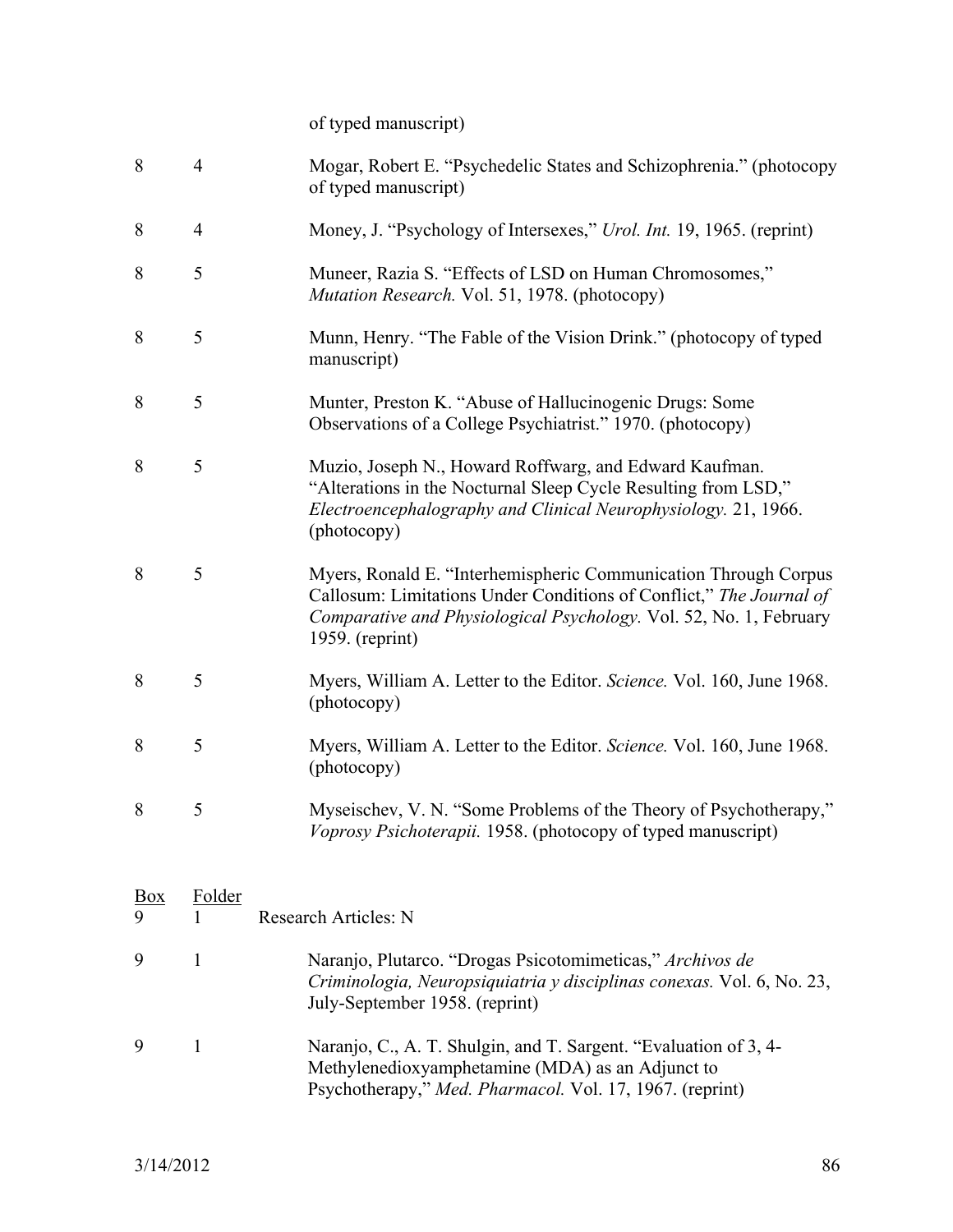| 9 | 1            | Naranjo, C., A. T. Shulgin, and T. Sargent. "Evaluation of 3, 4-<br>Methylenedioxyamphetamine (MDA) as an Adjunct to<br>Psychotherapy," Med. Pharmacol. Vol. 17, 1967. (reprint)                                                                                               |
|---|--------------|--------------------------------------------------------------------------------------------------------------------------------------------------------------------------------------------------------------------------------------------------------------------------------|
| 9 | 1            | Naranjo, Claudio. "Psychotherapeutic Possibilities of New Fantasy-<br>Enhancing Drugs," Clinical Toxicology. Vol. 2, No. 2, June 1969.<br>(photocopy)                                                                                                                          |
| 9 | 1            | Nathanson, James A. and Paul Greengard. "Serotonin-Sensitive<br>Adenylate Cyclase in Neural Tissue and Its Similarity to the Serotonin<br>Receptor: A Possible Site of Action of Lysergic Acid Diethylamide,"<br>Proc. Nat. Acad. Sci. Vol. 71, No. 3, March 1974. (photocopy) |
| 9 | 1            | Nathanson, James A. and Paul Greengard. "Serotonin-Sensitive<br>Adenylate Cyclase in Neural Tissue and Its Similarity to the Serotonin<br>Receptor: A Possible Site of Action of Lysergic Acid Diethylamide,"<br>Proc. Nat. Acad. Sci. Vol. 71, No. 3, March 1974. (photocopy) |
| 9 | 1            | Neu, Richard (et al). " $\Delta^8$ - and $\Delta^9$ - Tetrahydrocannabinol: Effects on<br>Cultured Human Leucocytes," The Journal of Clinical Pharmacology.<br>July-August 1970. (photocopy)                                                                                   |
| 9 | 1            | Neuhoff, Volker, Dieter Muller and Voker ter Meulen. "Die Wirkung<br>von Lysergsaurediathylamid auf Ganglienzellen," Arzneimittel-<br>Forschung. Vol. 18, 1968. (photocopy)                                                                                                    |
| 9 | 1            | Neuhold, K., M. Taeschler and A. Cerletti. "Beitrag zur zentralen<br>Wirkung von LSD: Versuche uber die Lokalisation von LSD-<br>Effekten," Helvetica Physiologica et Pharmacologica Acta. Vol. 15,<br>No. 1, 1957. (reprint)                                                  |
| 9 | 1            | Nichols, David. "MDMA Represents a New Type of Pharmacologic<br>Agent And Cannot Be Considered To Be Either An Hallucinogenic<br>Agent Or An Amphetamine-Type Stimulant." (photocopy of typed<br>manuscript)                                                                   |
| 9 | $\mathbf{1}$ | Niedermeyer, E. "Zur Pathophysiologie der Halluzinationen," Wiener<br>Zeitschrift fur Nervenheilkunde und Deren Grenzgebiete. Vol. 17, No.<br>1, 1959. (reprint)                                                                                                               |
| 9 | 1            | Niedermeyer, E. "Zur Pathophysiologie der Halluzinationen," Wiener<br>Zeitschrift fur Nervenheilkunde und Deren Grenzgebiete. Vol. 17, No.<br>1, 1959. (reprint)                                                                                                               |
| 9 | 1            | Noyes, Russell. "Dying and Mystical Consciousness," Journal of                                                                                                                                                                                                                 |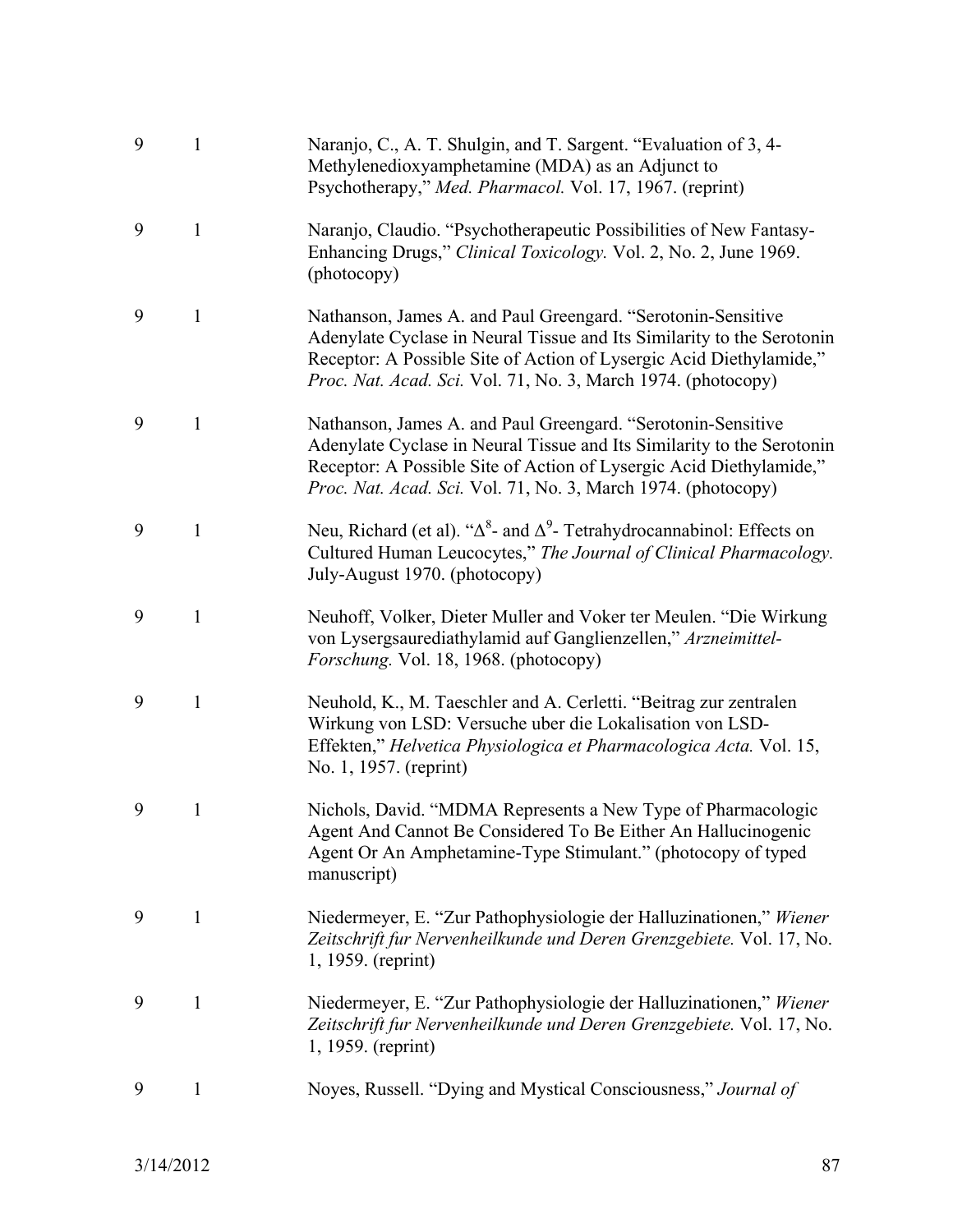*Thanatology.* Vol. 1, January-February 1971. (reprint) 9 1 Noyes, Russell. "The Experience of Dying," *Psychiatry.* Vol. 35, May 1972. (photocopy) 9 2 Oh, Jang O. and Charles A. Evans. "Suppressive Effects of Pyrilamine Maleate and *d*-Lysergic Acid Diethylamide (LSD-25) on Early Corneal Lesions Produced *in Vitro* by Newcastle Disease Virus (NDV) and Compound 48/80<sup>1</sup> ." *Virology.* Vol. 10, No. 1, January 1960. (reprint) 9 2 O'Reilly, P. O. and Genevieve Reich. "Lysergic Acid and the Alcoholic," *Diseases of the Nervous System.* Vol. 23, No. 6, June 1962. (reprint) 9 2 O'Reilly, P. O. "Brief Psychotherapy, LSD and the Alcoholic." (preprint) 9 2 O'Reilly, P. O. and Genevieve Reich. "Lysergic Acid and the Alcholic," *Diseases of the Nervous System: A Practical Journal on Psychiatry and Neurology.* Vol. 23, No. 1, January 1962. (reprint) 9 2 Osmond, Humphry. "A Review of the Clinical Effects of Psychotomimetic Agents," *Annals of the New York Academy of Sciences.* Vol. 66, Article 3, March 14, 1957. (reprint) 9 2 Osmond, Humphry. "La Psicofarmacologia E La Manipolazione Chimica Della Psiche," *Ulisse.* Vol. 6, No. 40, April 1961. (reprint) 9 2 Osmond, Humphry. "Hallucinogenic Drugs in Psychiatric Research," *M&B Laboratory Bulletin.* Vol. 6, No. 1, February 1964. (reprint) 9 2 Osmond, Humphry. "A Comment on Some Uses of Psychotomimetics in Psychiatry." (preprint) 9 2 Ostfeld, Adrian M. (et al). "Studies with a New Hallucinogen," *A. M. A. Archives of Neurology & Psychiatry.* Vol. 31, February 1959. (reprint) 9 2 Ostfeld, Adrian M. "Effects of LSD 25 and JB 318 on tests of visual and perceptual functions in man," *Fed. Proc.* 20, 1961. (photocopy) 9 2 Ostertag, W., E. Duisberg, and M. Sturmann. "The mutagenic activity of caffeine in man," *Mutation Research.* Vol. 2, No. 3, 1965. (photocopy)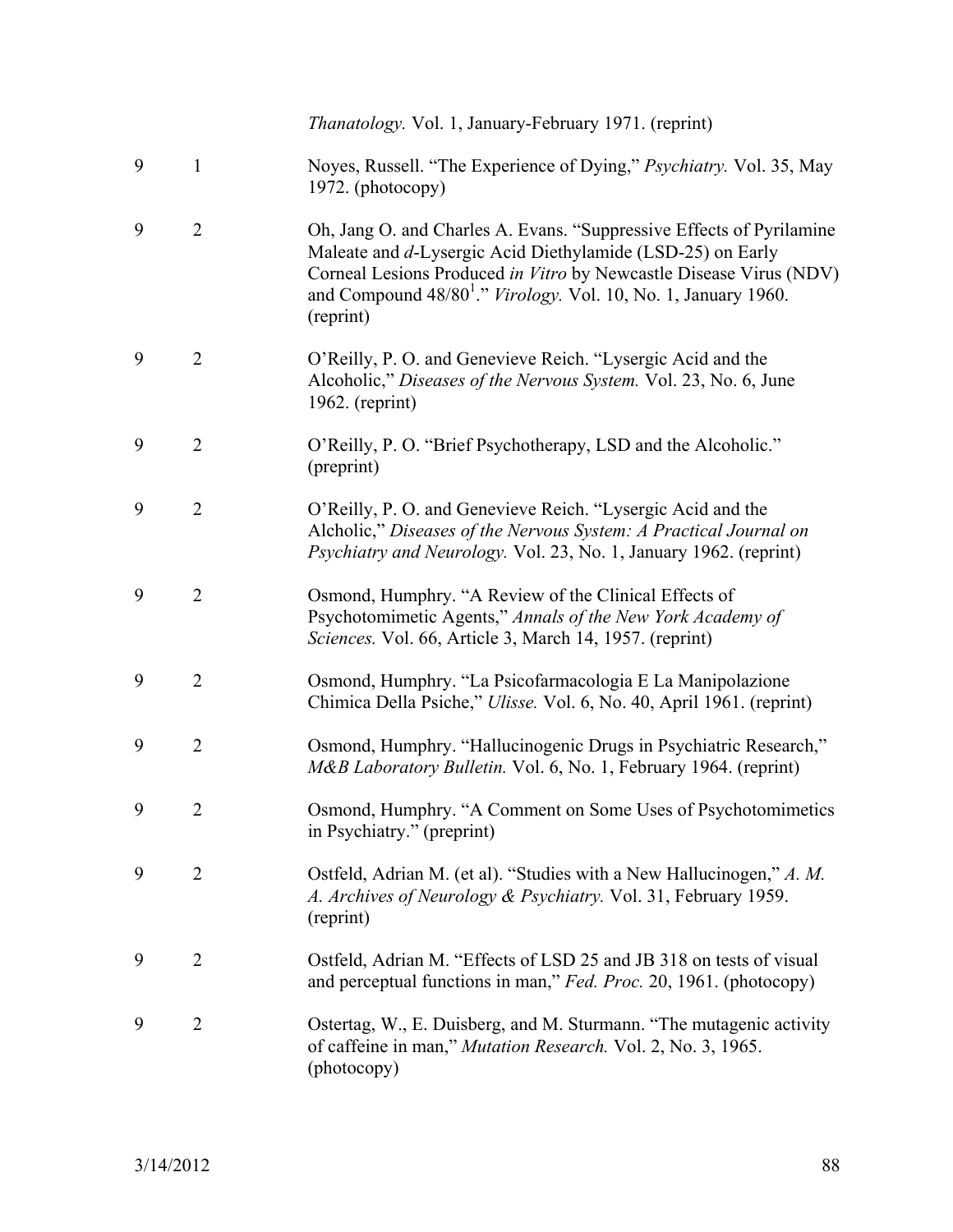| 9  | $\overline{2}$ | Ostertag, W. and J. Haake. "The Mutagenicity in Drosophila<br>Melanogaster of Caffeine and of other Compounds which Produce<br>Chromosome Breaking in Human Cells in Culture," Z. Verebungsl. 98,<br>1966. (photocopy)                                                            |
|----|----------------|-----------------------------------------------------------------------------------------------------------------------------------------------------------------------------------------------------------------------------------------------------------------------------------|
| 9  | 3              | Pace, Nello (et al). Physiological Studies on Infantrymen in Combat.<br>Berkeley and Los Angeles: University of California Press, 1956. pp. 1-<br>14. (photocopy)                                                                                                                 |
| 9  | 3              | Pare, C. M. B., M. Sandler, and R. S. Stacey. "5-Hydroxyindoles in<br>Mental Deficiency," Journal of Neurology, Neurosurgery and<br><i>Psychiatry.</i> Vol. 23, 1960. (reprint)                                                                                                   |
| 9  | 3              | Paul, Lois. "Recruitment to a Ritual Role: The Midwife in a Maya<br>Community," Prepared for Symposium: Women in Ritual, for the<br>American Anthropological Association Meeting. November 1974.<br>(photocopy)                                                                   |
| 9  | 3              | Penzer, Mark. "Ram Dass Interview: We Need Not Fear Death,"<br>Mandalama Journal. (photocopy)                                                                                                                                                                                     |
| 9  | 3              | Perris, C. "Elektromyographische Untersuchungen der Wirkung von<br>LSD 25 auf die neuromuskulare Reizubertragung beim Kaninchen,"<br><i>EXPERIENTIA</i> . Vol. 15, No. 9, 1959. (reprint)                                                                                         |
| 9  | 3              | Persaud, T. V. N. "Cannabis in Early Pregnancy," The Lancet.<br>December 16, 1967. (photocopy)                                                                                                                                                                                    |
| 9  | 3              | Peters, Joseph J. and Alphonse R. Vonderahe. "Behavior of the<br>Salamander Under the Influence of LSD-25 and Frenquel, and<br>Accompanying Electrical Activity of Brain and Spinal Cord." The<br>Journal of Nervous and Mental Disease. Vol. 124, No. 1, July 1956.<br>(reprint) |
| 9  | 3              | Pfeiffer, Carl C. (et al). "Hallucinatory effect in man of acetylcholine<br>inhibitors," Neurology. Vol. 9, No. 4, 1958. (reprint)                                                                                                                                                |
| 20 | 4              | Pahnke, Walter N., et al. "The Experimental Use of Psychedelic (LSD)<br>Psychotherapy," The Journal of American Medical Association. Vol.<br>212, June 15, 1970. (reprint)                                                                                                        |
| 9  | 3              | Photiades, H. and G. Anastasopoulos. "Veranderung schizophrener<br>Zustandsbilder durch LSD 25," Congress Report of the $2^{nd}$<br>International Congress for Psychiatry. Vol. 2, September 1957.<br>(reprint0)                                                                  |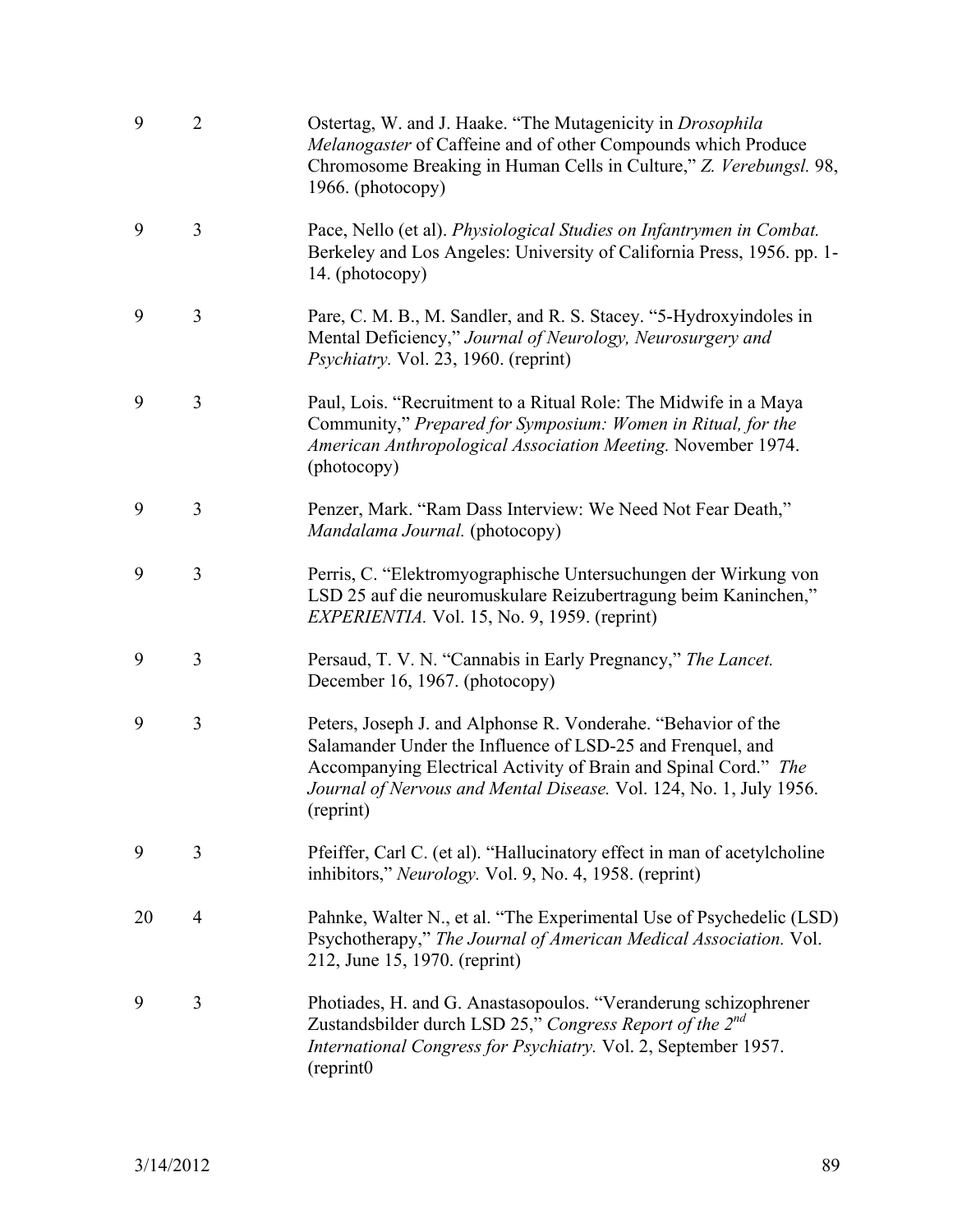| 9 | 3              | Pierce, J. "Zur Wirkung von Atarax auf die LSD-Modellpsychose,"<br><i>Praxis.</i> Vol. 50, No. 18, May 4, 1961. (reprint)                                                                                                                                 |
|---|----------------|-----------------------------------------------------------------------------------------------------------------------------------------------------------------------------------------------------------------------------------------------------------|
| 9 | 3              | Pieri, Lorenzo, Margherita Pieri, and Willy Haefely. "LSD as an<br>agonist of dopamine receptors in the striatum," Nature. Vol. 252,<br>December 13, 1974. (photocopy)                                                                                    |
| 9 | 3              | Pittman, Douglas. "The Use of Psychedelics in Prisoner<br>Rehabilitation." November-December 1971. (photocopy)                                                                                                                                            |
| 9 | 3              | Pollard, J. C. (et al). "Controlled Sensory Input: A Note on the Technic<br>of Drug Evaluation with Preliminary Reprot on a Comparative Study<br>of Sernyl, Psilocybin, and LSD-25," Comprehensive Psychiatry. Vol.<br>1, No. 6, December 1960. (reprint) |
| 9 | 3              | Potemra, Thomas A. "The Aurora!" Johns Hopkins Magazine. October<br>1980. (clipping)                                                                                                                                                                      |
| 9 | 3              | Van Praag, H. M. "Abuse of, Dependence on and Psychoses From<br>Anorexigenic Drugs," Drug-Induced Diseases. Vol. 3.                                                                                                                                       |
| 9 | 3              | Prince, Alfred M. "LSD and Chromosomes," Psychedelic Review.<br>(photocopy)                                                                                                                                                                               |
| 9 | 3              | Purpura, Dominick P. "Electrophysiological Analysis of<br>Psychotogenic Drug Action," A. M. A. Archives of Neurology and<br>Psychiatry. Vol. 75, February 1956. (reprint)                                                                                 |
| 9 | 3              | Purpura, Dominick P. "Electrophysiological Analysis of<br>Psychotogenic Drug Action," A. M. A. Archives of Neurology and<br>Psychiatry. Vol. 75, February 1956. (reprint)                                                                                 |
| 9 | 3              | Purpura, Dominick P. "Electrophysiological Analysis of<br>Psychotogenic Drug Action," A. M. A. Archives of Neurology and<br><i>Psychiatry.</i> Vol. 75, February 1956. (reprint)                                                                          |
| 9 | 3              | Purpura, Dominick P. "Electrophysiological Analysis of<br>Psychotogenic Drug Action," A. M. A. Archives of Neurology and<br>Psychiatry. Vol. 75, February 1956. (reprint)                                                                                 |
| 9 | 4              | Pahnke, Walter. "The Contribution of the Psychology of Religion to<br>the Therapeutic Use of the Psychedelic Substances." 1960.<br>(photocopy)                                                                                                            |
| 9 | $\overline{4}$ | Pahnke, Walter and William Richards. "Implications of LSD and<br>Experimental Mysticism," Journal of Religion and Health. Vol. 5, No.                                                                                                                     |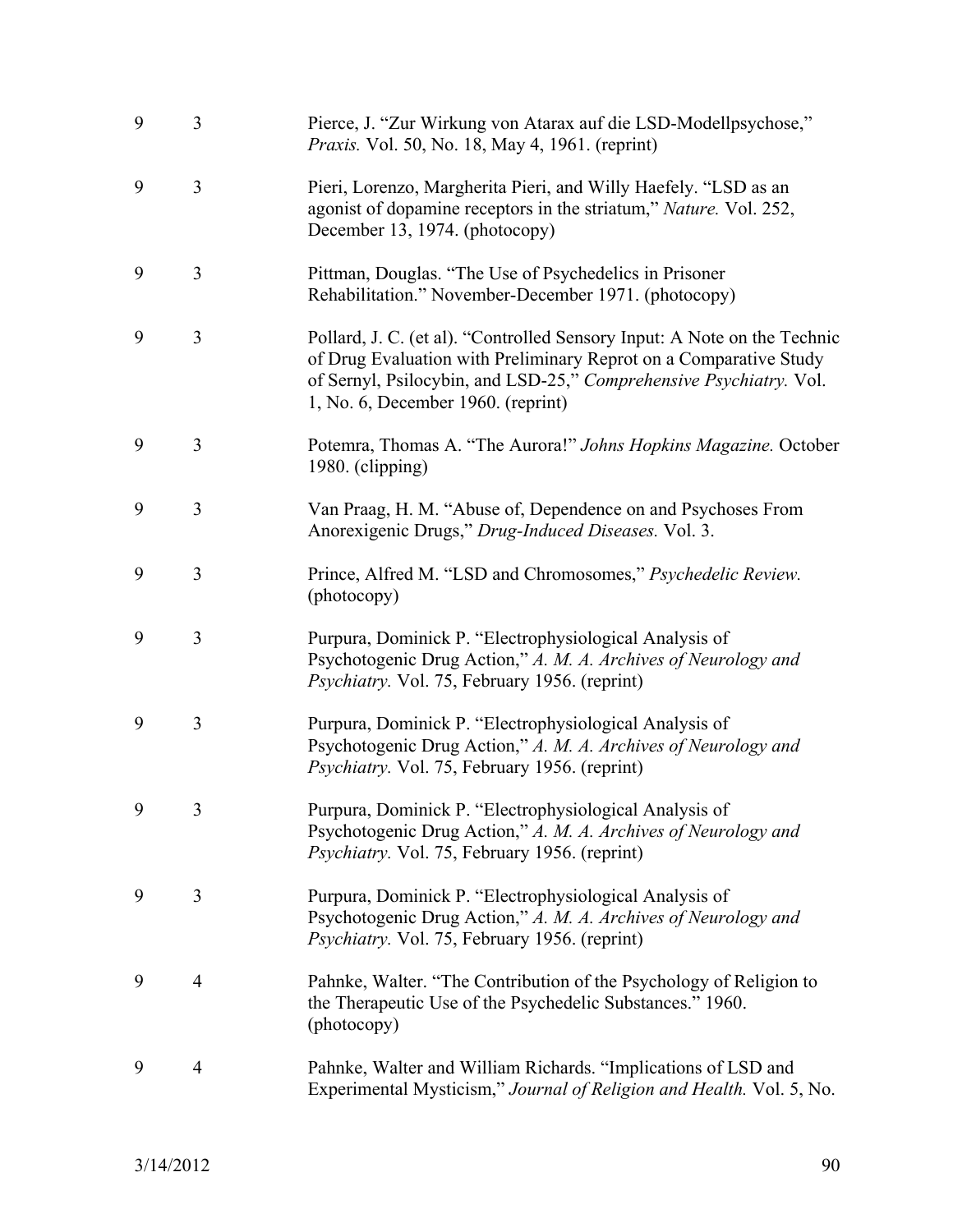3, July 1966. (reprint)

| 9  | $\overline{4}$ | Pahnke, Walter and William Richards. "Implications of LSD and<br>Experimental Mysticism," Journal of Religion and Health. Vol. 5, No.<br>3, July 1966. (photocopy)                                                                           |
|----|----------------|----------------------------------------------------------------------------------------------------------------------------------------------------------------------------------------------------------------------------------------------|
| 9  | $\overline{4}$ | Pahnke, Walter. "The Mystical And/Or Religious Element in the<br>Psychedelic Experience." 1967. (photocopy)                                                                                                                                  |
| 9  | $\overline{4}$ | Pahnke, Walter. "The Psychedelic Mystical Experience in the Human<br>Encounter with Death," Presented at Harvard University. June 12,<br>1968. (photocopy)                                                                                   |
| 9  | $\overline{4}$ | Pahnke, Walter N. "The Psychedelic Mystical Experience in the<br>Human Encounter with Death," Harvard Theological Review. Vol. 62,<br>No. 1, January 1969. (reprint)                                                                         |
| 9  | $\overline{4}$ | Pahnke, Walter N. "Psychedelic Drugs and Mystical Experience,"<br>International Psychiatry Clinics. Vol. 5, No. 4, 1969. (reprint)                                                                                                           |
| 9  | $\overline{4}$ | Pahnke, Walter (et al). "LSD-Assisted Psychotherapy with Terminal<br>Cancer Patients," Psychedelic Drugs. 1969. (reprint)                                                                                                                    |
| 9  | $\overline{4}$ | Pahnke, Walter N. "Psychedelic Drugs and Mystical Experience,"<br>Clinical Psychiatry and Religion. 1969. (photocopy)                                                                                                                        |
| 9  | $\overline{4}$ | Pahnke, Walter and Helen Bonny. "The Use of Music in Psychedelic<br>(LSD) Psychotherapy," Journal of Music Therapy. Vol. 9, No. 2,<br>Summer 1972. (photocopy)                                                                               |
| 20 | $\overline{4}$ | "Psychedelics and the College Student." Princeton University Press.<br>(photocopy)                                                                                                                                                           |
| 20 | $\overline{4}$ | Palenicek, Tomas, et al. "Sex differences in the effects of N, N-<br>diethyllysergamide (LSD) on behavioural activity and prepulse<br>inhibition," Progress in Neuro-Psychopharmacology $\&$ Biological<br>Psychiatry. 34, 2010. (print out) |
| 9  | 5              | Ramsay, Ronald, Sven Jensen, and Robert Sommer. "Values in<br>Alcoholics After LSD-25," Quarterly Journal of Studies on Alcohol.<br>Vol. 24, No. 3, September 1963. (reprint)                                                                |
| 9  | 5              | Ray, Oakley S. and Amedeo S. Marrazzi. "A Quantifiable Behavioral<br>Correlate of Psychotogen and Tranquilizer Actions," Science. Vol.<br>133, No. 3465, May 25, 1961. (reprint)                                                             |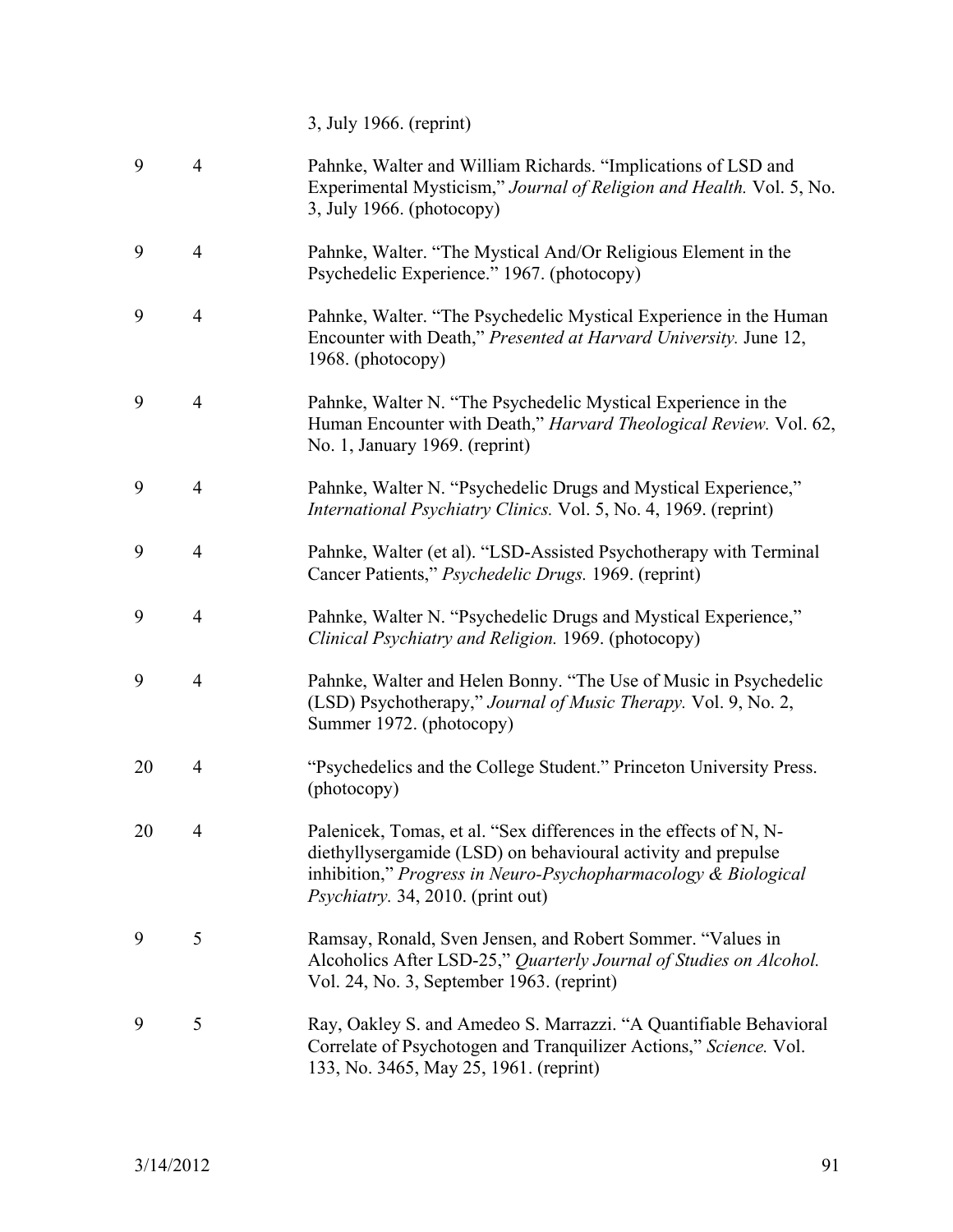| 20 | $\overline{4}$ | Razmgar, David. "Spiritual madness and its many definitions,<br>according to Hafiz, Western psychology and Stanislav Grof." Spring<br>2009. (print out)                                                                                       |
|----|----------------|-----------------------------------------------------------------------------------------------------------------------------------------------------------------------------------------------------------------------------------------------|
| 9  | 5              | Refsnes, Carolyn C. and John Arsenian. PSYCHIATRY - Proceedings<br>of the 4 <sup>th</sup> World Congress of Psychiatry. September 5-11, 1966.<br>(carbon copy and photocopy)                                                                  |
| 9  | 5              | Retterstol, Nils. "Nytt Hallucinogen (STP)." (photocopy)                                                                                                                                                                                      |
| 9  | 5              | Reynolds, S. R. M. and W. M. Paul. "Cardiovascular Responses of<br>Fetal Lamb in Etero to Hypoxia," Federation Proceedings. Vol. 17,<br>No. 1, March 1958. (reprint)                                                                          |
| 9  | 5              | Reynolds, S. R. M. "Developmental Changes and Future<br>Requirements," Cold Spring Harbor Symposia on Quantitative<br><i>Biology.</i> Vol. 19, 1954. (reprint)                                                                                |
| 9  | 5              | Reynolds, S. R. M. "Changes in the Circulation at Birth," Modern<br>Medicine: The Journal of Diagnosis and Treatment. November 15,<br>1957. (reprint)                                                                                         |
| 9  | 5              | Reynolds, S. R. M. "Regulation of the Fetal Circulation," Clinical<br><i>Obstetrics and Gynecology. Vol. 3, No. 4, December 1960. (reprint)</i>                                                                                               |
| 9  | 5              | Reynolds, S. R. M. and John D. Mackie. "Development of<br>chemoreceptor response sensitivity: studies in fetuses, lambs, and<br>ewes," The american Journal of Physiology. Vol. 201, No. 2, August<br>1961. (photocopy)                       |
| 9  | 5              | Reynolds, S. R. M. "Cineroentgenographically Demonstrated Changes<br>in the Fetal Circulation Occuring at Birth," The American Journal of<br>Roentgenology, Radium Therapy and Nuclear Medicine. Vol. 86, No.<br>3, September 1961. (reprint) |
| 9  | 5              | Reynolds, S. R. M. and John D. Mackie. "Umbilical venous pressure<br>and other cardiovascular responses of fetal lambs to epinephrine," The<br>American Journal of Physiology. Vol. 203, No. 5, November 1962.<br>(photocopy)                 |
| 9  | 5              | Reynolds, S. R. M. and John D. Mackie. "Umbilical venous pressure<br>and other cardiovascular responses of fetal lambs to epinephrine," The<br>American Journal of Physiology. Vol. 203, No. 5, November 1962.<br>(photocopy)                 |
| 9  | 5              | Reynolds, S. R. M. "Formation of fetal cotyledons in the hemochorial                                                                                                                                                                          |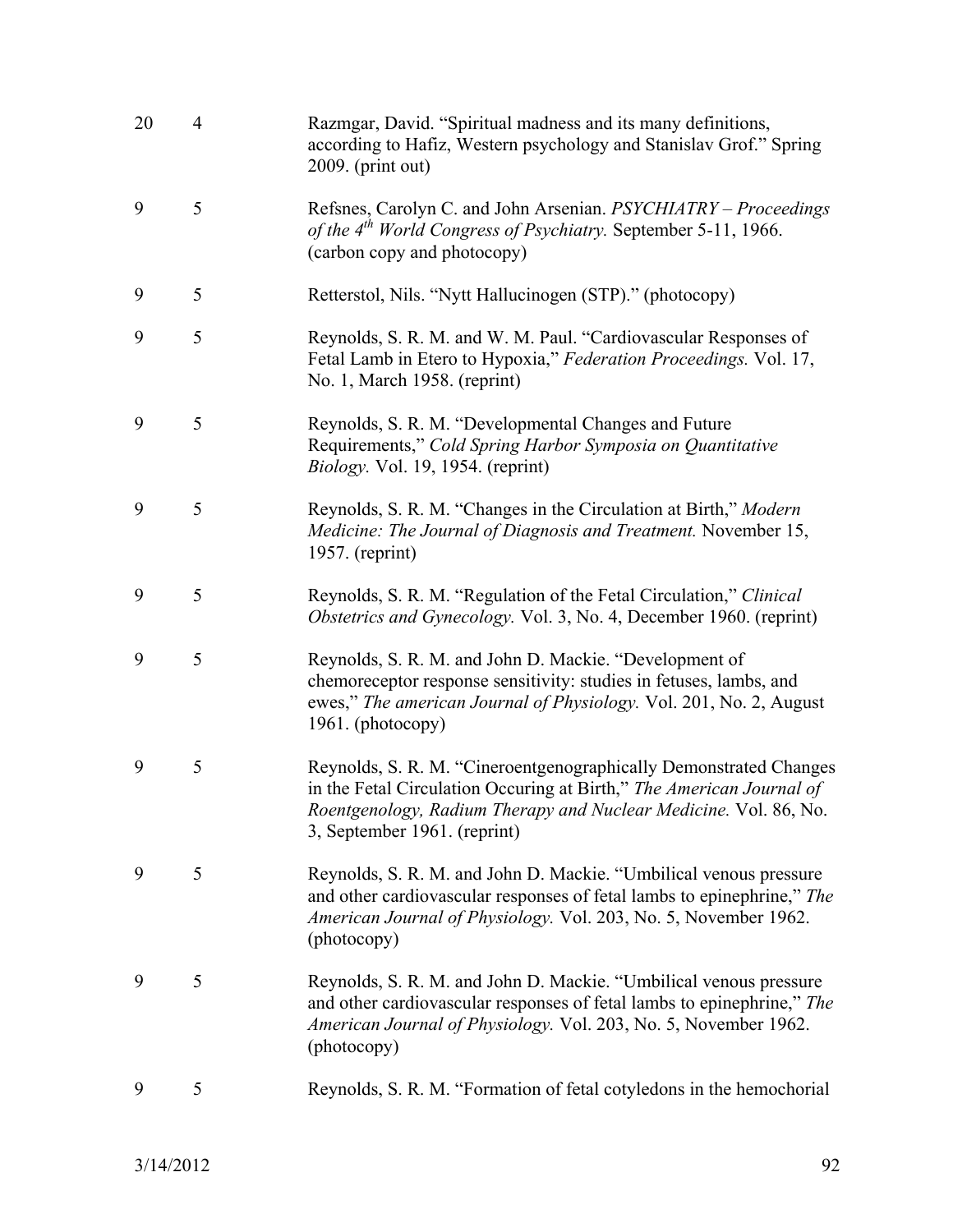|    |                | placenta," American Journal of Obstetrics and Gynecology. Vol. 94,<br>No. 3, February 1, 1966. (reprint)                                                                                               |
|----|----------------|--------------------------------------------------------------------------------------------------------------------------------------------------------------------------------------------------------|
| 9  | 5              | Reynolds, S. R. M. and David N. Danforth. "Onset of Labor and<br>Uterine Contractions in Pregnancy" Chapter 16 in The Physiology and<br>Course of Labor. 1966. (reprint)                               |
| 20 | $\overline{4}$ | Richards, William A., et al. "DPT as an Adjunct in Brief<br>Psychotherapy with Cancer Patients," OMEGA. Vo. 10, No. 1, 1979.<br>(reprint)                                                              |
| 20 | $\overline{4}$ | Richards, William A., et al. "DPT as an Adjunct in Brief<br>Psychotherapy with Cancer Patients," OMEGA. Vo. 10, No. 1, 1979.<br>(reprint)                                                              |
| 20 | $\overline{4}$ | Richards, William A., et al. "DPT as an Adjunct in Brief<br>Psychotherapy with Cancer Patients," OMEGA. Vo. 10, No. 1, 1979.<br>(reprint)                                                              |
| 9  | 5              | Richards, William A. and Margret Berendes. "LSD-Assisted<br>Psychotherapy and Dynamics of Creativity: A Case Report," Journal<br>of Altered States of Consciousness. Vol. 3, No. 2, 1977-78. (reprint) |
| 9  | 5              | Richards, William. "Entheogens in the Study of Religious<br>Experiences: Current Status," Journal of Religion and Health. Vol. 44,<br>No. 4, Winter 2005. (reprint) (signed by Bill Richards)          |
| 20 | $\overline{4}$ | Richards, William. "The Rebirth of Research with Entheogens:<br>Lessons from the Past and Hypotheses for the Future," The Journal of<br>Tanspersonal Psychology. Vol. 41, No. 2, 2009. (reprint)       |
| 9  | 5              | Riedlinger, Thomas J. "Trial By Mescaline: Sartre's Rite of Passage."<br>1982. (photocopy of typed manuscript)                                                                                         |
| 9  | 5              | Riedlinger, Thomas J. "Taking Birth Trauma Seriously." 1983.<br>(photocopy of typed manuscript)                                                                                                        |
| 9  | 5              | Riedlinger, Thomas J. "Taking Birth Trauma Seriously." 1983.<br>(photocopy of typed manuscript)                                                                                                        |
| 9  | 5              | Rinkel, Max, Robert W. Hyde, and Harry C. Solomon. "Experimental<br>Psychiatry III A Chemical Concept of Psychosis," Diseases of the<br>Nervous System. Vol. 15, No. 9, September 1954. (reprint)      |
| 9  | 5              | Rinkel, Max. "Summary of Papers on Drugs Affecting Behavior," The<br>Journal of Nervous and Mental Disease. Vol. 122, No. 5, November                                                                  |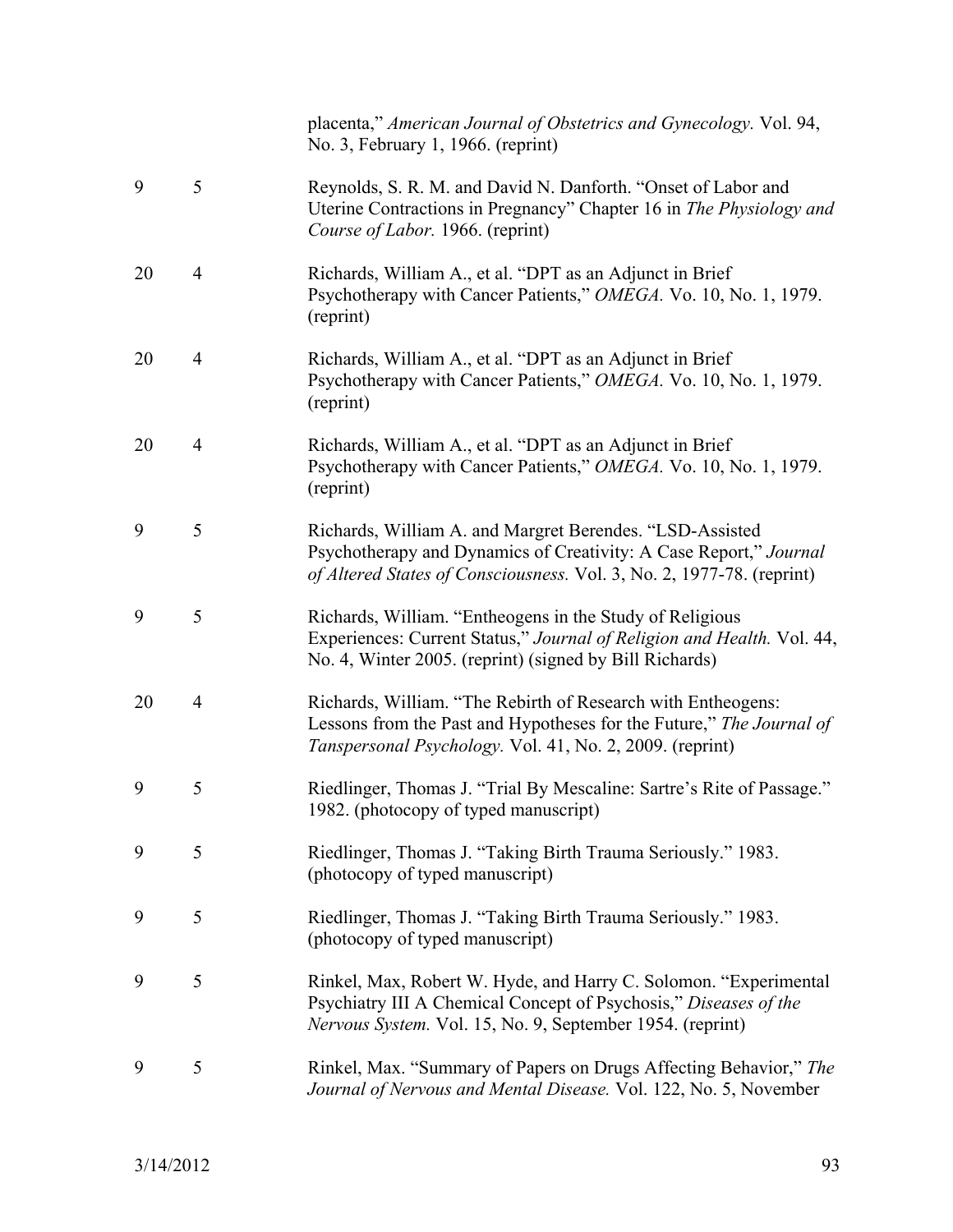1955. (reprint)

| 9 | 5 | Rinkel, Max, Robert W. Hyde, and Harry C. Solomon. "Experimental<br>Psychiatry IV Hallucinogens: Tools in Experimental Psychiatry,"<br>Diseases of the Nervous System. Vol. 16, No. 8, August 1955. (reprint) |
|---|---|---------------------------------------------------------------------------------------------------------------------------------------------------------------------------------------------------------------|
| 9 | 5 | Rinkel, Max (et al). "Experimental Psychiatry. V – Psilocybine, A<br>New Psychotogenic Drug," New England Journal of Medicine. 262,<br>February 11, 1960. (reprint)                                           |
| 9 | 5 | Rinkel, Max (et al). "Personality Patterns and Reaction to<br>Psilocybine," Presented at the Second Meeting of the Collegium<br>Internationale Neuropsychopharmacologicum. July 1960. (photocopy)             |
| 9 | 5 | Roberts, Thomas Bradford. "Learning," forthcoming in <i>Psychedelic</i><br><i>Reflections.</i> 1982. (photocopy of typed manuscript)                                                                          |
| 9 | 6 | Roberts, Thomas Bradford. "New Learning" Chapter 19 in<br>Psychedelic Reflections. Lester Grinspoon and James B. Bakalar eds.<br>New York: Human Sciences Press, Inc., 1983.                                  |
| 9 | 6 | Robinson, J. T. (et al). "A Controlled Trial of Abreaction with<br>Lysergic Acid Diethylamide (LSD-25)," The British Journal of<br>Psychiatry. Vol. 109, No. 458, January 1963. (reprint)                     |
| 9 | 6 | Rodin, Ernst (et al). "The Marijuana-Induced Social High," JAMA.<br>Vol. 213, No. 8, August 24, 1970. (photocopy)                                                                                             |
| 9 | 6 | Rodrigue, Emilio. "The Fifty Thousand Hour Patient," The<br>International Journal of Psycho-Analysis. Vol. 50, Part 4, 1969.<br>(reprint)                                                                     |
| 9 | 6 | Rolo, A. (et al). "Multitherapist Interviews Utilizing LSD." (preprint)                                                                                                                                       |
| 9 | 6 | Rosen, David H. "Suicide Survivors: The Psychotherapeutic<br>Implications of Egocide," Presented at the $8th$ International Congress<br>on Suicide Prevention. October 21, 1975. (photocopy)                  |
| 9 | 6 | Rosenbaum, Gerald (et al). "Comparison of Sernyl with Other Drugs,"<br>A. M. A. Archives of General Psychiatry. Vol. 1, December 1959.<br>(reprint)                                                           |
| 9 | 6 | Roth, Walton T. "The Effect of LSD, Mescaline, and D-Amphetamine<br>on the Evoked Secondary Discharge," Psychopharmacologia. 9. 1966.<br>(photocopy)                                                          |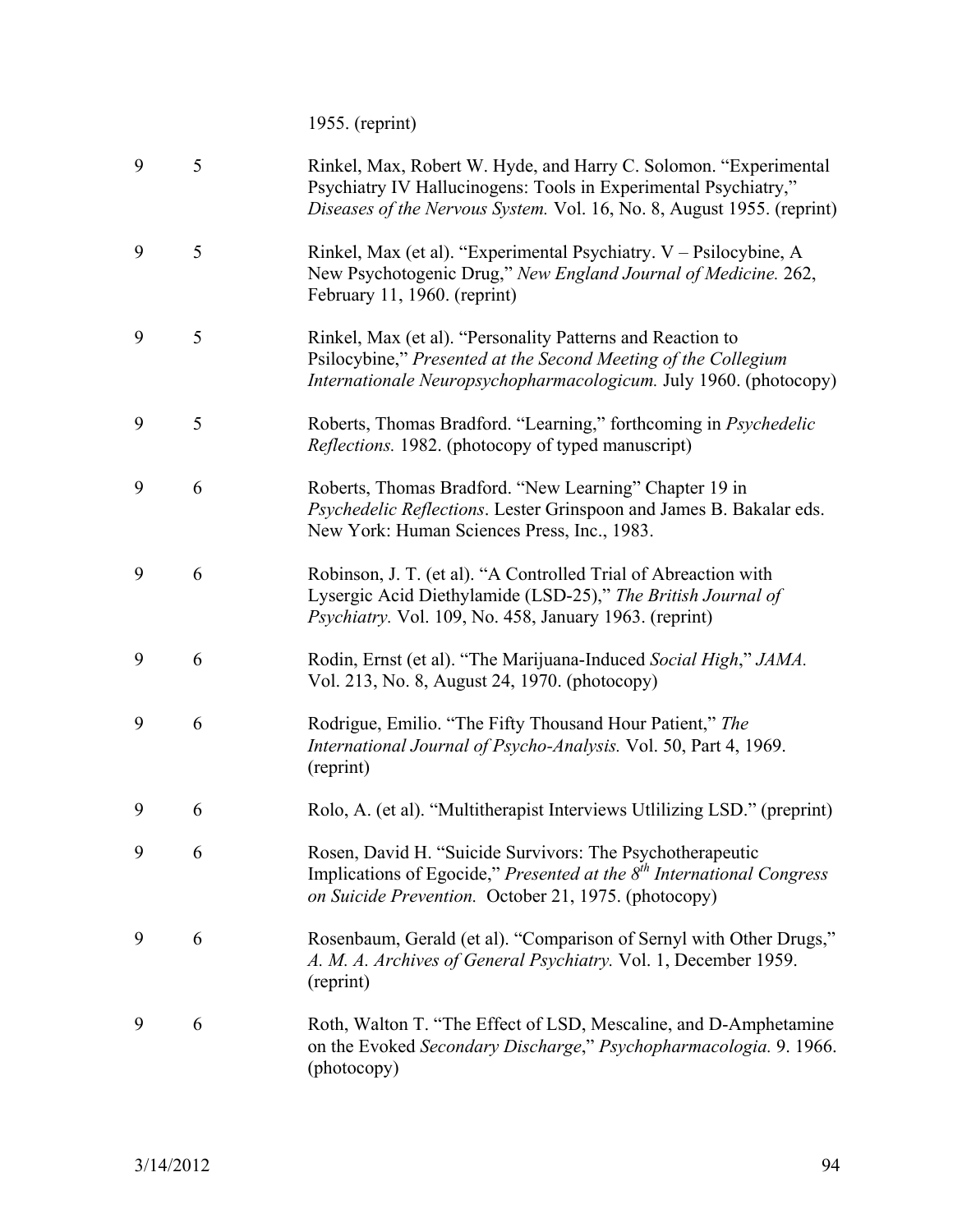| 9                    | 6            | Rothlin, E. (et al). "Zentrale Vegetative LSD-Effekte,"<br>EXPERIENTIA. Vol. 12, No. 4, 1956. (reprint)                                                                                                                                                                                           |
|----------------------|--------------|---------------------------------------------------------------------------------------------------------------------------------------------------------------------------------------------------------------------------------------------------------------------------------------------------|
| 9                    | 6            | Rothlin, E. "Pharmacology of Lysergic Acid Diethylamide and Some<br>of Its Related Compounds," The Journal of Pharmacy and<br>Pharmacology. 9, 1957. (reprint)                                                                                                                                    |
| 9                    | 6            | Rothlin, E. and A. Cerletti. "Pharmacology of LSD-25," Lysergic Acid<br>Diethylamide and Mescaline in Experimental Psychiatry. 1956.<br>(reprint)                                                                                                                                                 |
| 9                    | 6            | Rouse, Larry O. "d-LSD in the Treatment of Epilepsy," in press in<br>Biofeedback and Self-Control. Chicago: Aldine Press, 1970.<br>(photocopy)                                                                                                                                                    |
| 9                    | 6            | Rummele, W. "Die Stellung des Psilocybins unter anderen<br>psychotropen Substanzen," Schweizer Archiv fur Neurologie,<br>Neurochirurgie und Psychiatrie. Vol. 84, No. 1/2, 1959. (reprint)                                                                                                        |
| 9                    | 6            | Rummele, W. "Untersuchungen mit Psilocybin, einer psychotropen<br>Substanz aus Psilocybe Mexicana," Schweizer Archiv fur Neurologie,<br>Neurochirurgie und Psychiatrie. Vol. 87, No. 2, 1961. (reprint)                                                                                           |
| 9                    | 6            | Russel, Robert. "Preliminary Study of the Psychic Life of the Fetus<br>and the Primary Germ by Dr. Isadore Sadger of Vienna," The<br><i>Psychoanalytic Review. Vol. 28, No. 3, July 1941. (photocopy)</i>                                                                                         |
| 9                    | 6            | Rysanek, K. "Vztah Monoaminu K Psychickym Porucham," Activitas<br>Nervosa Superior. Vol. 12, No. 2, May 1970. (photocopy)                                                                                                                                                                         |
|                      | Folder       |                                                                                                                                                                                                                                                                                                   |
| $\frac{Box}{}$<br>10 | $\mathbf{I}$ | Saavedra, J. M. and Ucha Udabe. "Quantitative Assay of Bufotenine<br>in Psychiatric Outpatients," Psychosomatics. Vol. 11, March-April<br>1970. (photocopy)<br>Saavedra, Juan Maria. "Consideraciones acera del uso clinico de los<br>psicodislepticos," Pren. Med. Argent. 57, 1970. (photocopy) |
|                      |              |                                                                                                                                                                                                                                                                                                   |
| 10                   | $\mathbf{1}$ | Sai-Halasz, A., G. Brunecker, and St. Szara. "Dimethyltriptamin: ein<br>neues Psychoticum," Psychiatria et Neurologia. Vol. 135, No. 4,<br>1958. $(reprint)$                                                                                                                                      |
| 10                   | $\mathbf{1}$ | Sai-Halasz, A. and E. Endroczy. "The Effect of Tryptamine"<br>Derivatives on the Behaviour of Dogs During Brain-Stem<br>Stimiulation," Neuro-Psychopharmacology. (reprint)                                                                                                                        |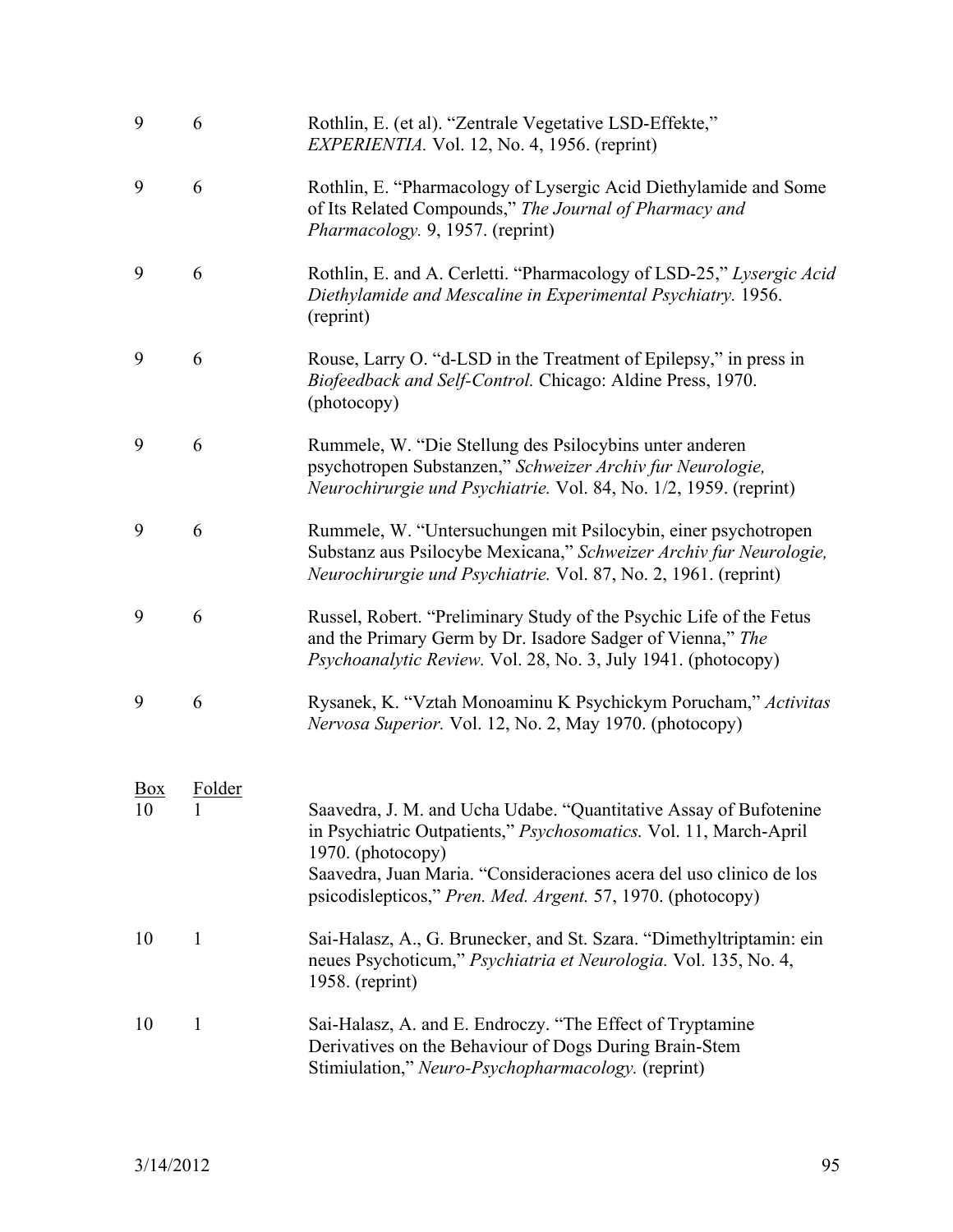| 10 | $\mathbf{1}$   | Salmoiraghi, G. C., J. W. Mc Cubbin, and Irvine H. Page. "Effects of<br>d-Lysergic Acid Diethylamide and its Brom Derivative on<br>Cardiovascular Responses to Serotonin and on Arterial Pressure," The<br>Journal of Pharmacology and Experimental Therapeutics. Vol. 119,<br>No. 2, February 1957. (reprint) |
|----|----------------|----------------------------------------------------------------------------------------------------------------------------------------------------------------------------------------------------------------------------------------------------------------------------------------------------------------|
| 10 | $\mathbf{1}$   | Sandison, R. A. "Psychological Aspects of the LSD Treatment of the<br>Neuroses," The Journal of Mental Science. 100, 1954. (reprint)                                                                                                                                                                           |
| 10 | $\mathbf{1}$   | Sandison, R. A., A. M. Spencer, and J. D. A. Whitelaw. "The<br>Therapeutic Value of Lysergic Acid Diethylamide in Mental Illness,"<br>The Journal of Mental Science. 100, 1954. (reprint)                                                                                                                      |
| 10 | $\mathbf{1}$   | Sandison, R. A. and J. D. A. Whitelaw. "Further Studies in the<br>Therapeutic Value of Lysergic Acid Diethylamide in Mental Illness,"<br>The Journal of Mental Science. Vol. 103, No. 332, April 1957.<br>(reprint)                                                                                            |
| 10 | $\mathbf{1}$   | Salvatore, Santo. "Some Related Factors of the LSD 25 Reaction," The<br><i>Psychiatric Quarterly. April 1960. (reprint)</i>                                                                                                                                                                                    |
| 10 | $\mathbf{1}$   | Sankar, D. V. Siva, Henry H. Broer, and Norman Cates. "Histamine-<br>binding Action of Lysergic Acid Diethylamide," Nature. Vol. 200, No.<br>4906, November 9, 1963. (reprint)                                                                                                                                 |
| 10 | $\overline{2}$ | Savage, Charles. "Variation in Ego Feeling Induced by D-Lysergic<br>Acid Diethylamide (LSD-25)," The Psychoanalytic Review. Vol. 42,<br>No. 1, January 1955. (reprint)                                                                                                                                         |
| 10 | $\overline{2}$ | Savage, Charles and Myron J. Stolaroff. "Clarifying the Confusion<br>Regarding LSD-25," The Journal of Nervous and Mental Disease.<br>Vol. 140, No. 3, 1965. (reprint)                                                                                                                                         |
| 10 | $\overline{2}$ | Savage, Charles and Myron J. Stolaroff. "Clarifying the Confusion<br>Regarding LSD-25," The Journal of Nervous and Mental Disease.<br>Vol. 140, No. 3, 1965. (reprint)                                                                                                                                         |
| 10 | $\overline{2}$ | Savage, Charles, Mary Alice Hughes, and Robert Mogar. "The<br>Effectiveness of Psychedelic (LSD) Therapy: A Preliminary Report,"<br>The British Journal of Social Psychiatry. Vol. 2, No. 1, 1967. (reprint)                                                                                                   |
| 10 | $\overline{2}$ | Savage, Charles. "Psychedelic Therapy," Research in Psychotherapy.<br>Vol. 3, 1968. (reprint)                                                                                                                                                                                                                  |
| 10 | $\overline{2}$ | Savage, Charles, Willis Harman, and James Fadiman. "Questionnaire<br>Study of the Psychedelic Experience, Research Report No. 1,"                                                                                                                                                                              |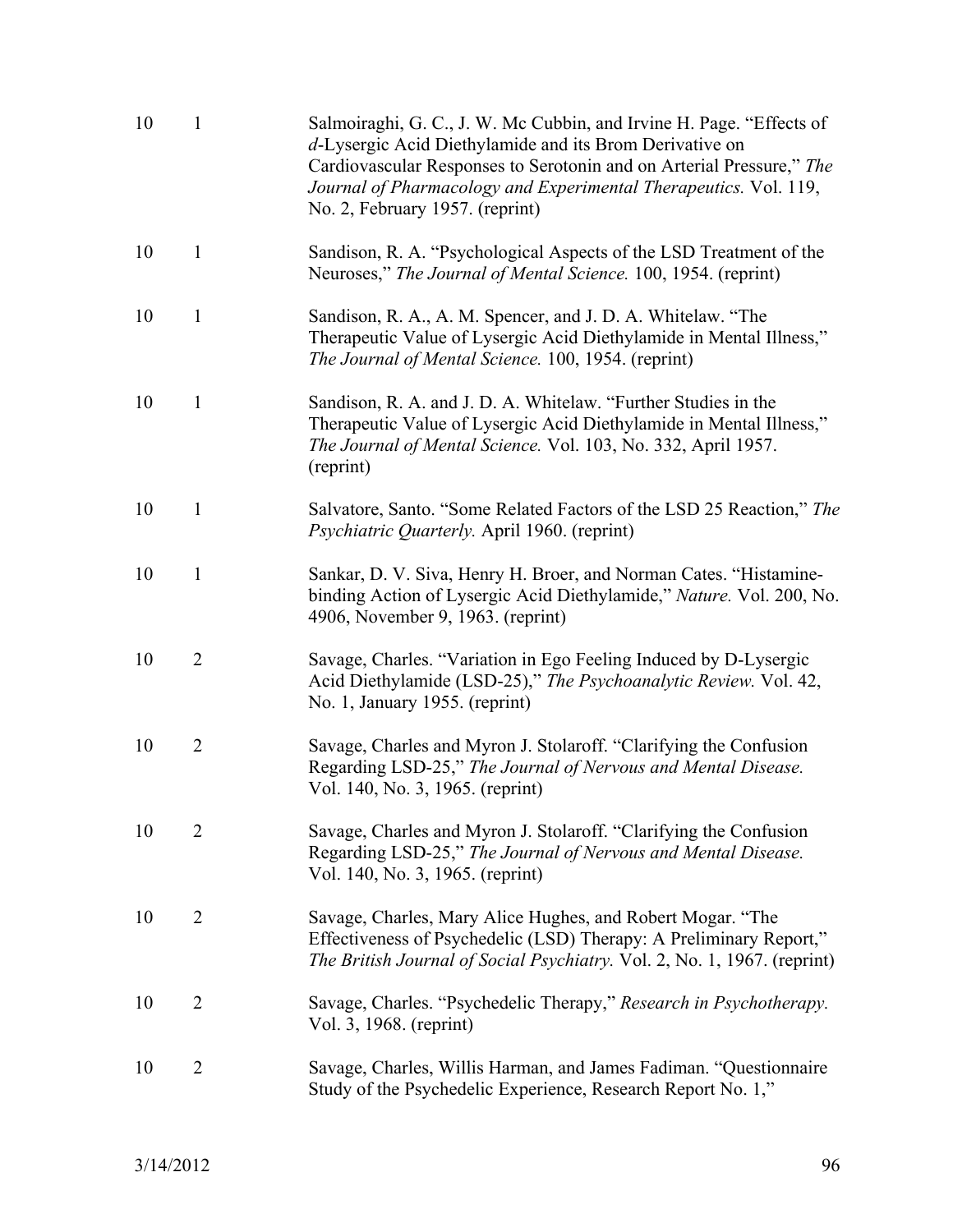|    |                | International Foundation for Advanced Study. November 1, 1962.<br>(photocopy)                                                                                                                               |
|----|----------------|-------------------------------------------------------------------------------------------------------------------------------------------------------------------------------------------------------------|
| 10 | $\overline{2}$ | Savage, Charles (et al). "The Effects of Psychedelic (LSD) Therapy on<br>Values, Personality, and Behavior," International Journal of<br>Neuropsychiatry. Vol. 2, No. 3, 1966. (reprint)                    |
| 10 | $\overline{2}$ | Savage, Charles (et al). "Current Status of Psychedelic Research,"<br>Prepared for the American Orthopsychiatric Association Meetings.<br>March 20-23, 1967. (photocopy)                                    |
|    |                | Savage, Charles (et al). "Therapeutic Applications of LSD," Prepared<br>for the Third Annual Conference of Friends of Psychiatric Research,<br><i>Inc.</i> March 30, 1967. (photocopy)                      |
| 10 | $\overline{2}$ | Savage, Charles. "Research with Psychedelic Drugs," Psychedelic<br>Drugs. 1969. (reprint)                                                                                                                   |
| 10 | $\overline{2}$ | Savage, Charles (et al). "Psychotherapeutic Usages of LSD and<br>Psilocybin." (typed manuscript)                                                                                                            |
| 10 | $\overline{2}$ | Savage, Charles (et al). "Process and Outcome Variables in<br>Psychedelic (LSD) Therapy." (preprint)                                                                                                        |
| 10 | $\overline{2}$ | Savage, Charles, O. Lee McCabe, and Albert Kurland. "LSD Therapy<br>of Heroin Addicts: A Controlled Study." (photocopy of typed<br>manuscript)                                                              |
| 10 | 3              | Scherbel, Arthur L. and John W. Harrison. "Response to Serotonin and<br>Its Antagonists in Patients with Rheumatoid Arthritis and Related<br>Diseases," Angiology. Vol. 10, No. 1, February 1959. (reprint) |
| 10 | 3              | Schildkraut, Joseph J., John M. Davis, and Gerald L Klerman.<br>"Biochemistry of Depressions." (photocopy)                                                                                                  |
| 10 | 3              | Schooler, Carmi and Bethesda. "Birth Order and Schizophrenia,"<br><i>Archives of General Psychiatry.</i> Vol. 4, January 1961. (reprint)                                                                    |
| 10 | 3              | Schultes, Richard Evans. "The Role of the Ethnobotanist in the Search<br>for New Medicinal Plants," Lloydia. Vol. 25, No.4, December 1962.<br>(reprint) (signed by Walter Pahnke)                           |
| 10 | 3              | Schultes, Richard Evans. "The Future of Plants as Sources of New<br>Biodynamic Compounds," Plants in the Development of Modern<br>Medicine. 1972. (reprint)                                                 |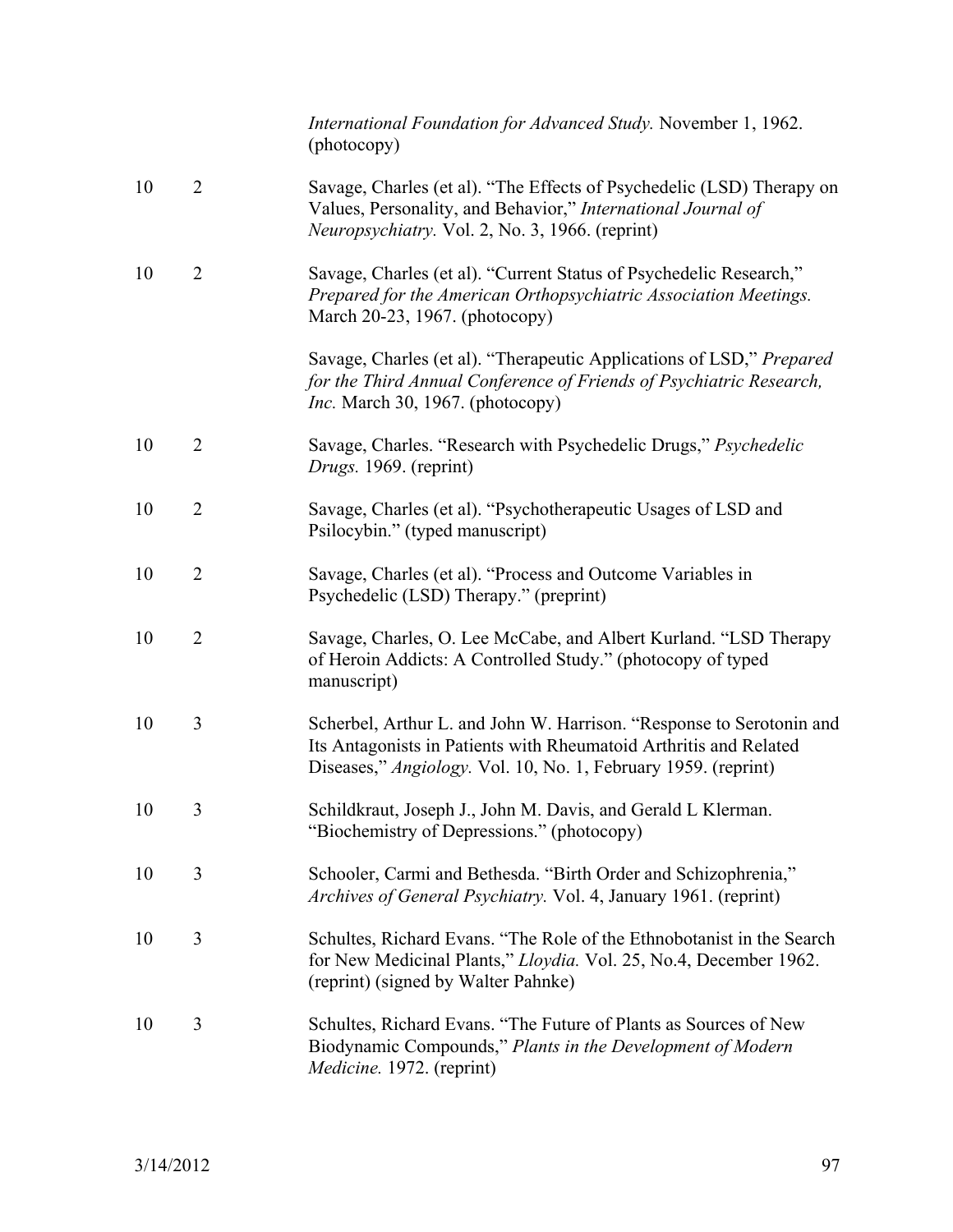| 10 | 3            | Schwarz, Conrad J. "The Complication of LSD: A Review of the<br>Literature." (photocopy of typed manuscript)                                                                                                                                                                           |
|----|--------------|----------------------------------------------------------------------------------------------------------------------------------------------------------------------------------------------------------------------------------------------------------------------------------------|
| 19 | $\mathbf{1}$ | Seelig, Mark. "Re-experiencing Pre- and Perinatal Imprints in Non-<br>Ordinary States of Consciouness," International Journal of Prenatal<br>and Perinatal Psychology and Medicine, Vol. 10, No. 3, 1998.                                                                              |
| 10 | 3            | Sercl, M., J. Kovarik, and O Jaros. "Klinishce Erfahrungen mit<br>Psilocybin (CY 39 Sandoz)," Psychiatria et Neurologia. 142, 1961.<br>(reprint)                                                                                                                                       |
| 10 | 3            | Servadio, Emilio. "Der Gebrauch von LSD in der psychoanalytischen<br>Behandlung eines Falles von Angsthysterie," Zeitschrift fur<br>Psychosomatische Medizin und Psychoanalyse. Vol. 19, No. 1,<br>January/March 1973. (reprint)                                                       |
| 10 | 3            | Seymour, Richard B. "MDMA: Another View of Ecstasy,"<br>Pharmchem Newsletter. Vol. 14, No. 3, May-June 1985. (photocopy)                                                                                                                                                               |
| 10 | 3            | Sherwood, J. N., M. J. Stolaroff, and W. W. Harman. "The<br>Psychedelic Experience – a New Concept in Psychotherapy," Journal<br>of Neuropsychiatry. November-December, 1962. (reprint)                                                                                                |
| 10 | 3            | Shulgin, Alexander, Sterling Bunnell, and Thorton Sargent. "The<br>Psychotomimetic Properties of 3, 4, 5-Trimethoxyamphetamine,"<br>Nature. Vol. 189, No. 4769, March 25, 1961. (reprint)                                                                                              |
| 10 | 3            | Shulgin, Alexander. "What is MDMA?" (photocopy)                                                                                                                                                                                                                                        |
| 17 | 9            | Shulgin, Sasha. "Drugs of Perception," Psychedelic Conference at<br>Santa Barbara, California, 1983                                                                                                                                                                                    |
| 10 | 3            | Siegel, Ronald K. "Phencyclidine and Ketamine Intoxication: A Study<br>of Four Populations of Recreational Users," Chapter 6 in<br>Phencyclidine (PCP) Abuse: An Appraisal. Robert C. Petersen and<br>Richard C. Stillman eds. NIDA Research Monograph 21. August<br>1978. (photocopy) |
| 10 | 3            | Siegel, Ronald K. and Jean Poole. "Psychedelic-Induced Social<br>Behavior in Mice: A Preliminary Report," Psychological Reports. 25,<br>1969. (photocopy)                                                                                                                              |
| 10 | 3            | Siegel, Ronald K. "The Psychology of Life After Death," American<br><i>Psychology.</i> Vol. 35, No. 10, October 1980. (photocopy)                                                                                                                                                      |
| 10 | 3            | Silva, F. (et al). "Comparative Effects of the Administration of                                                                                                                                                                                                                       |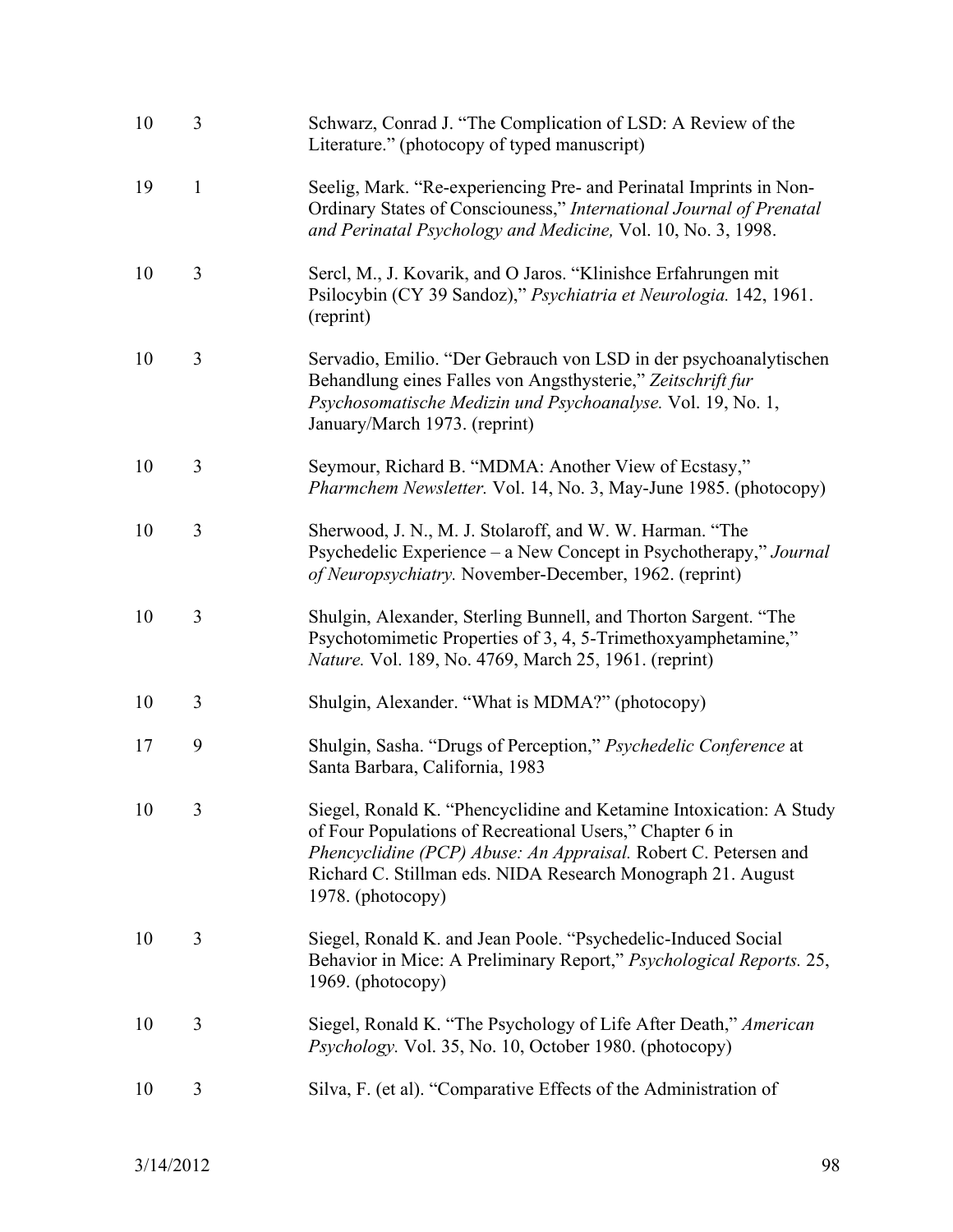|    |                | Taraxein, d-LSD, Mescaline, and Psilocybin to Human Volunteers,"<br>Comprehensive Psychiatry. Vol. 1, No. 6, December 1960. (reprint)                                                                                                                                              |
|----|----------------|------------------------------------------------------------------------------------------------------------------------------------------------------------------------------------------------------------------------------------------------------------------------------------|
| 10 | $\overline{4}$ | Silverman, Julian. "Facts and Issues in Research with Psychedelic<br>Drugs." (photocopy of typed manuscript)                                                                                                                                                                       |
| 10 | 4              | Silverman, Julian. "Facts and Issues in Research with Psychedelic<br>Drugs." (photocopy of typed manuscript)                                                                                                                                                                       |
| 10 | $\overline{4}$ | Silverman, Julian. "A Paradigm for the Study of Altered States of<br>Consciousness," The British Journal of Psychiatry. Vol. 114, No. 515,<br>October 1968. (photocopy)                                                                                                            |
| 10 | 4              | Silverman, Julian. "A Paradigm for the Study of Altered States of<br>Consciousness," to be published in The British Journal of Psychiatry.<br>(photocopy of typed manuscript)                                                                                                      |
| 10 | 4              | Silverman, Julian. "Shamans and Acute Schizophrenia," American<br>Anthropologist. Vol. 69, No. 1, February 1967. (reprint)                                                                                                                                                         |
| 10 | $\overline{4}$ | Silverman, Julian. "Research with Psychedelics," Arch. Gen. Psychiat.<br>Vol. 25, December 1971. (reprint)                                                                                                                                                                         |
| 10 | 4              | Silverstein, Arthur B. and Gerald D. Klee. "Effects of Lysergic Acid<br>Diethylamide (LSD-25) on Intellectual Functions," A. M. A. Archives<br>of Neurology & Psychiatry. Vol. 80, October 1958. (reprint)                                                                         |
| 10 | 4              | Silverstein, Arthur B. and Gerald D. Klee. "Effects of Lysergic Acid<br>Diethylamide (LSD-25) on Intellectual Functions," A. M. A. Archives<br>of Neurology & Psychiatry. Vol. 80, October 1958. (reprint)                                                                         |
| 10 | 4              | Silverstein, Arthur B. and Gerald D. Klee. "A Psychopharmacological<br>Test of the Body Image Hypothesis," The Journal of Nervous and<br>Mental Disease. Vol. 127, No. 4, October 4, 1958. (reprint)                                                                               |
| 10 | 4              | Silverstein, Arthur B. and Gerald D. Klee. "The Effect of Lysergic<br>Acid Diethylamide on Dual Pursuit Performance," Journal of Clinical<br>and Experimental Psychopathology & Quarterly Review of Psychiatry<br>and Neurology. Vol. 21, No. 4, October-December, 1960. (reprint) |
| 10 | 4              | Simmons, James Q., Robert S. Sparkes, and Phillip R. Blake. "Lack of<br>chromosomal damaging effects by moderate doses of LSD in vivo,"<br>Clinical Genetics. 5, 1974. (photocopy)                                                                                                 |
| 10 | 4              | Simopoulos, Aris M. and Hildegard H. Reissman. "Progressive<br>Hysterical Tetraplegia with Contractures." Bacillus Sphaericus                                                                                                                                                      |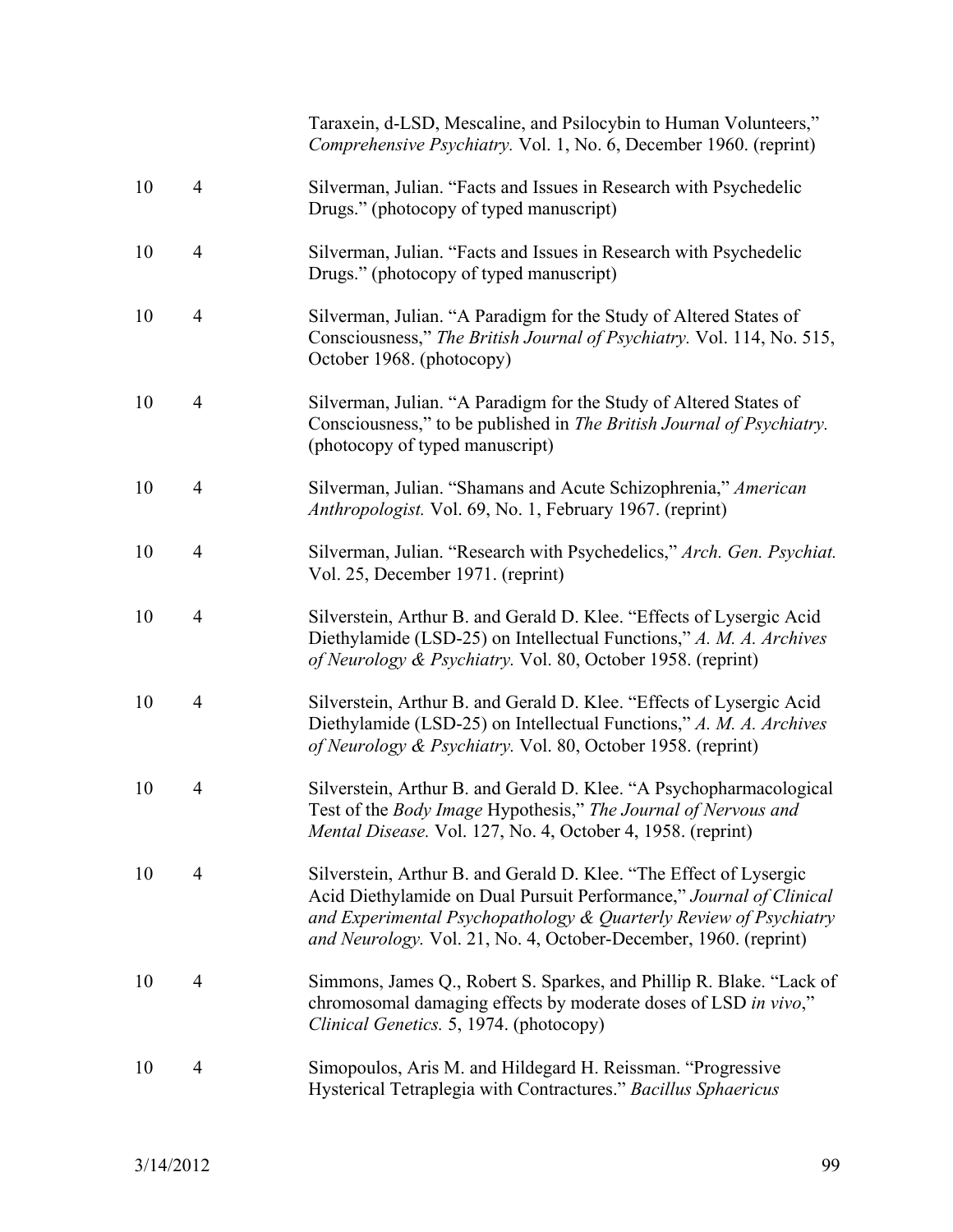|    |                | <i>Meningitis.</i> Vol. 125, No. 1, July 1969. (reprint)                                                                                                                                                                                                                |
|----|----------------|-------------------------------------------------------------------------------------------------------------------------------------------------------------------------------------------------------------------------------------------------------------------------|
| 10 | $\overline{4}$ | Singh, N. P. "Transtracheal jet ventilation as a new technique and<br>experiences with ketamine and propanidid in India." (photocopy)                                                                                                                                   |
| 10 | $\overline{4}$ | Sivadjian, J. "L'action du diethylamide de l'acide lysergique (LSD-25)<br>sur le conditionnement et la sudation," Therapie. Vol. 25, 1970.<br>(photocopy)                                                                                                               |
| 10 | $\overline{4}$ | Sjoerdsma, Albert, Conan Kornetsky, and Edward V. Evarts.<br>"Lysergic Acid Diethylamide in Patients with Excess Serotonin," A.<br>M. A. Archives of Neurology and Psychiatry. Vol. 75, May 1956.<br>(reprint)                                                          |
| 10 | $\overline{4}$ | Sjoerdsma, Albert, Conan Kornetsky, and Edward V. Evarts.<br>"Lysergic Acid Diethylamide in Patients with Excess Serotonin," A.<br>M. A. Archives of Neurology and Psychiatry. Vol. 75, May 1956.<br>(photocopy)                                                        |
| 10 | 4              | Skakkebaek, N. E. and R. A. Beatty. "Studies on Meiotic<br>Chromosomes and Spermatozoan Heads in Mice Treated with LSD,"<br>J. Reprod. Fert. 22, 1970. (photocopy)                                                                                                      |
| 10 | $\overline{4}$ | Slater, Philip E., Kiyo Morimoto, and Robert W. Hyde. "The Effect of<br>Group Administration Upon Symptom Formation Under LSD," The<br>Journal of Nervous and Mental Disease. Vol. 125, No. 2, April-June,<br>$1957.$ (reprint)                                         |
| 10 | 4              | Slatis, Herman M. "Chromosome Damage by LSD," Science. Vol.<br>159, March 1968. (photocopy)                                                                                                                                                                             |
| 10 | 4              | Sloane, Bruce and John W. Lovett. "Psychophysiological<br>Investigations in Experimental Psychoses: Results of the Exhibition of<br>D-Lysergic Acid Diethylamide to Psychiatric Patients," Journal of<br>Mental Science. Vol. 100, No. 418, January 1954. (reprint)     |
| 10 | 4              | Sloane, Bruce and John W. Lovett. "Psychophysiological<br>Investigations in Experimental Psychoses: Results of the Exhibition of<br>D-Lysergic Acid Diethylamide to Psychiatric Patients," Journal of<br>Mental Science. Vol. 100, No. 418, January 1954. (photocopy)   |
| 10 | $\overline{4}$ | Sloane, Bruce and John W. Lovett. "Psychophysiological<br>Investigations in Experimental Psychoses: Results of the Exhibition of<br>D-Lysergic Acid Diethylamide to Psychiatric Patients," Journal of<br>Mental Science. Vol. 100, No. 418, October 1954. (carbon copy) |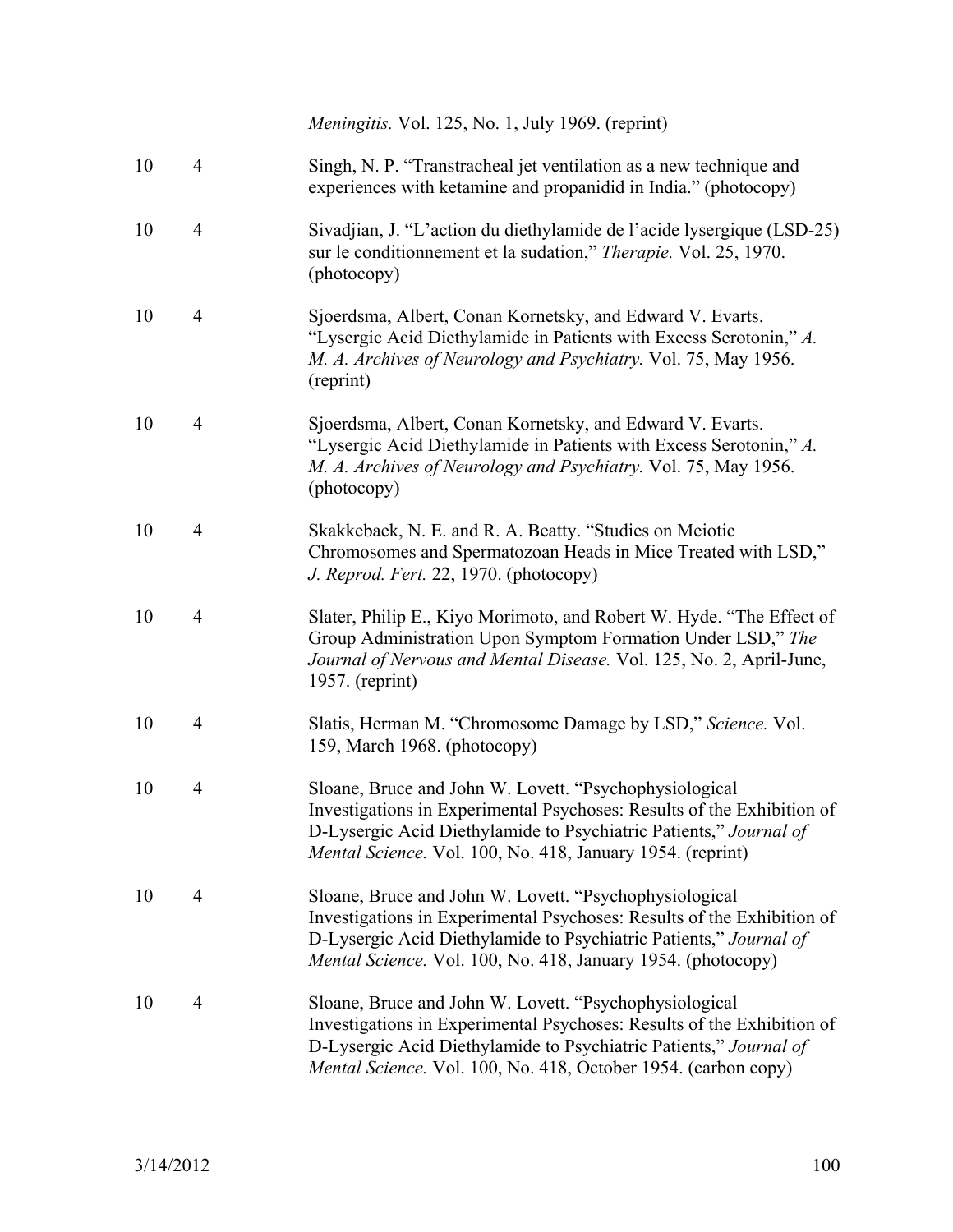| 10 | $\overline{4}$ | Slaytor, M., Pennefather, J. N. and S. E. Wright. "Metabolites of LSD<br>and Ergometrine," <i>EXPERIENTIA</i> . Vol. 25, No. 3, 1959. (reprint)                                                                                                                          |
|----|----------------|--------------------------------------------------------------------------------------------------------------------------------------------------------------------------------------------------------------------------------------------------------------------------|
| 10 | $\overline{4}$ | Smart, Reginald G. and Dianne Fejer. "Illicit LSD Users: Their Social<br>Backgrounds, Drug Use and Psychopathology," Journal of Health &<br>Social Behavior. Vol. 10, No. 4, December 1969. (photocopy)                                                                  |
| 10 | $\overline{4}$ | Smit, E. M. and P. Borst. "LSD-25 Does Not Intercalate in DNA,"<br><i>Nature.</i> Vol. 232, July 16, 1971. (photocopy)                                                                                                                                                   |
| 10 | $\overline{4}$ | Smith, Carroll M. and Edward J. Walaszek. "Interactions of Substance<br>P and Other Smooth Muscle stimulants with LSD-25 on the guinea Pig<br>Ileum," Arch. Int. Pharmacodyn. Vol. 138, No. 3-4, 1962. (reprint)                                                         |
| 10 | $\overline{4}$ | Smith, Colin M. "Some Reflections on the Possible Therapeutic<br>Effects of the Hallucinogens with Special Reference to Alcoholism,"<br>Quarterly Journal of Studies on Alcholol. Vol. 20, No. 2, June 1959.<br>(reprint)                                                |
| 10 | $\overline{4}$ | Smith, Colin M. "Some Reflections on the Possible Therapeutic<br>Effects of the Hallucinogens with Special Reference to Alcoholism,"<br>Quarterly Journal of Studies on Alcohol. Vol. 20, No. 2, June 1959.<br>(photocopy of typed manuscript)                           |
| 10 | $\overline{4}$ | Smith, Colin M. "Exploratory and Controlled Studies of Lysergide In<br>the Treatment of Alcoholism," Quarterly Journal of Studies on<br>Alcohol. Vol. 25, No. 4, December 1964. (reprint)                                                                                |
| 10 | $\overline{4}$ | Smith, David E., Donald R. Wesson, and John Buffum. "MDMA:<br>Ecstasy as an Adjunct to Psychotherapy and a Street Drug of Abuse,"<br>California Society for the Treatment of Alcoholism and Other Drug<br>Dependencies News. Vol. 12, No. 2, September 1985. (photocopy) |
| 20 | 5              | Smith, Huston. "Do Drugs Have Religious Import?," The Journal of<br><i>Philosophy.</i> Vol. 61, No. 18, September 17, 1964. (print out)                                                                                                                                  |
| 10 | $\overline{4}$ | Smith, Huston. "The Religious Significance of Artificially Induced<br>Religious Experiences," Presented at the University of California<br>Extension LSD Conference. June, 18 1966. (photocopy of typed<br>manuscript)                                                   |
| 10 | 5              | Smith, Huston. "Wasson's Soma A Review Article," Journal of the<br>American Academy of Religion. Vol. 40, No. 4, December 1972.<br>(reprint)                                                                                                                             |
| 10 | 5              | Smith, Huston. [Possibly a letter to the editor?] Journal of the                                                                                                                                                                                                         |
|    |                |                                                                                                                                                                                                                                                                          |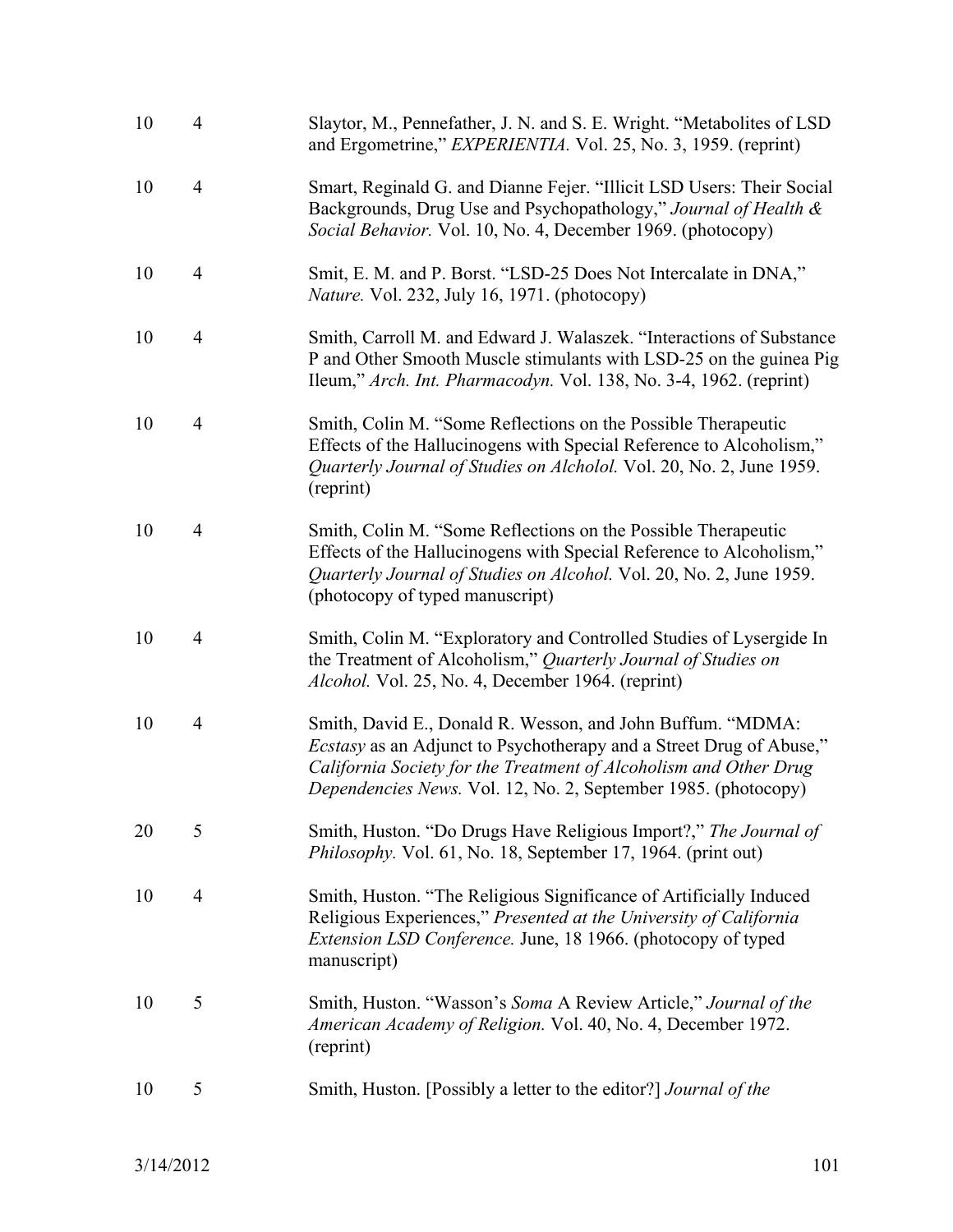*American Academy of Religion.* 

| 10 | 5 | Smith, Kathleen and Alfonzo Corzo Moody. "Schizophrenia and the<br>Siamese Fighting Fish," Diseases of the Nervous System. Vol. 17, No.<br>10, October 1956. (reprint)                                                                                      |
|----|---|-------------------------------------------------------------------------------------------------------------------------------------------------------------------------------------------------------------------------------------------------------------|
| 10 | 5 | Snyder, Solomon H. and Louis Faillace. "2,5-Cimethoxy-4-methyl-<br>amphetamine (STP): A New Hallucinogenic Drug," Science. Vol. 158,<br>No. 3801, November 3, 1967. (reprint)                                                                               |
| 10 | 5 | Snyder, Solomon H., Louis Faillace, and Leo Hollister. "Chromosome<br>Damage by LSD," Science. Vol. 159, March 29, 1968. (photocopy)                                                                                                                        |
| 10 | 5 | Snyder, Solomon H. and Elliot Richelson. "Psychedelic Drugs: Steric<br>Factors that Predicts Psychotropic Activity," Proceedings of the<br>National Academy of Sciences. Vol. 60, No. 1, May 1968. (reprint)                                                |
| 10 | 5 | Snyder, Solomon H., Louis A. Faillace, and Herbert Weingartner. "A<br>New Psychotropic Agent," Arch. Gen. Psychiat. Vol. 21, July 1969.<br>(reprint)                                                                                                        |
| 10 | 5 | Snyder, Solomon H., Louis A. Faillace, and Herbert Weingartner. "A<br>New Psychotropic Agent," Arch. Gen. Psychiat. Vol. 21, July 1969.<br>(photocopy)                                                                                                      |
| 10 | 5 | Snyder, Solomon H. (et al). "Psychotropic Methoxyamphetamines:<br>Structure and Activity in Man," Amphetamines and Related<br>Compounds: Proceedings of the Mario Negri Institute for<br>Pharmacological Research. 1970. (reprint)                          |
| 10 | 5 | Snyder, Solomon H. and Elliot Richelson. "Steric Models of Drugs<br>Predicting Psychedelic Activity," Psychotomimetic Drugs. 1970.<br>(reprint)                                                                                                             |
| 10 | 5 | Snyder, Solomon H., Herbert Weingartner and Louis a. Faillace.<br>"DOET (2,5-Dimethoxy-4-Ethylamphetamine) and DOM (STP) (2,5-<br>Dimethoxy-4-Methylamphetamine), New Psychotropic Agents: Their<br>Effects in Man," Psychotomimetic Drugs. 1970. (reprint) |
| 10 | 5 | Solms, Hugo. "Chemische Struktur und Psychose bei Lysergsaure-<br>Derivaten," PRAXIS. Vol. 45, No. 32, August 9, 1956. (reprint)                                                                                                                            |
| 10 | 5 | Solms, Hugo. "Chemische Struktur und Psychose bei Lysergsaure-<br>Derivaten," PRAXIS. Vol. 45, No. 32, August 9, 1956. (reprint)                                                                                                                            |
| 10 | 5 | Solms, Hugo. "Relationships Between Chemical Structure and<br>Psychoses with the Use of Psychotoxic Substances," Journal of                                                                                                                                 |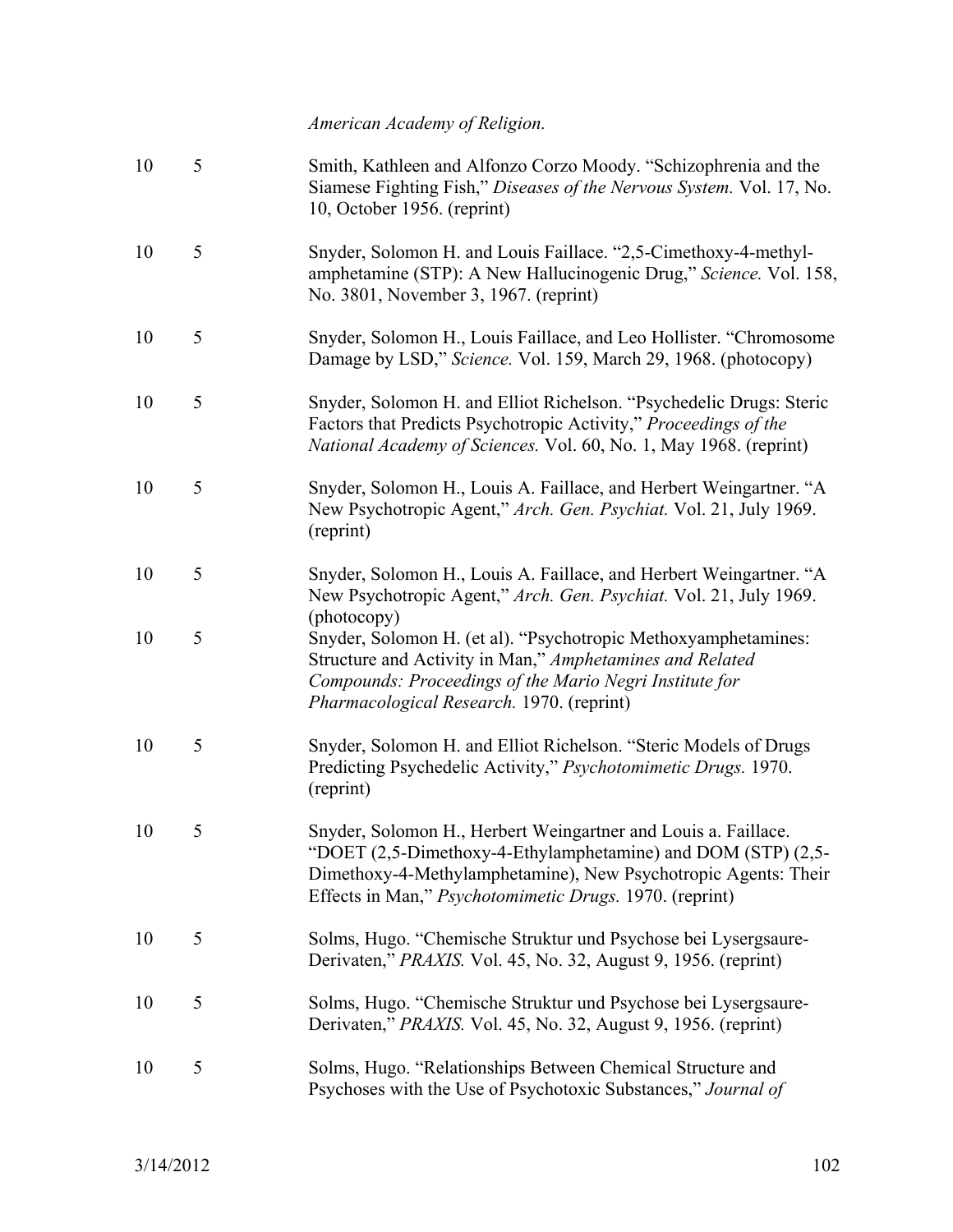*Clinical and Experimental Psychopathology & Quarterly Review of Psychiatry and Neurology.* Vol. 17, No. 4, December 1956. (reprint)

| 10 | 5 | Solms, Hugo. "Relationships Between Chemical Structure and<br>Psychoses with the Use of Psychotoxic Substances," Journal of<br>Clinical and Experimental Psychopathology & Quarterly Review of<br>Psychiatry and Neurology. Vol. 17, No. 4, December 1956. (reprint) |
|----|---|----------------------------------------------------------------------------------------------------------------------------------------------------------------------------------------------------------------------------------------------------------------------|
| 10 | 5 | Sommer, Robert, Robert Dewar, and Humphry Osmond. "Is There a<br>Schizophrenic Language?" Archives of General Psychiatry. Vol. 3,<br>December 1960. (reprint)                                                                                                        |
| 20 | 5 | Soskin, Robert A., Stanislav Grof, and William A. Richards. "Low<br>Doses of Dipropyltryptamine in Psychotherapy," Arch. Gen.<br>Psychiatry. Vol. 28, June 1973. (reprint)                                                                                           |
| 10 | 5 | Soskin, Robert A. "Personality and Attitude Change after Two<br>Alcoholism Treatment Programs," Q. J. Stud. Alcohol. Vol. 31, No. 4,<br>December 1970. (photocopy)                                                                                                   |
| 10 | 5 | Spencer, A. M. "Permissive Group Therapy with Lysergic Acid<br>Diethylamide," The British Journal of Psychiatry. Vol. 109, No. 458,<br>January 1963. (photocopy)                                                                                                     |
| 10 | 5 | Spencer, A. M. "Modifications in the Technique of LSD Therapy,"<br>10Comprehensive Psychiatry. Vol. 5, No. 4, August 1964.<br>(p10hotocopy)                                                                                                                          |
| 10 | 5 | Sram, R. J. and P. Goetz. "The Mutagenic Effect of Lysergic Acid<br>Diethylamide III. Evaluation of the Genetic Risk of LSD in Man,"<br>Mutation Research. 26, 1974. (photocopy)                                                                                     |
| 10 | 5 | Stafford, Peter and Bonnie Golightly. "A Guide to LSD and the Law."<br>New York: Peter Stafford.                                                                                                                                                                     |
| 10 | 5 | Stafford, Peter and Bonnie Golightly. "A Guide to LSD and the Law."<br>New York: Peter Stafford.                                                                                                                                                                     |
| 10 | 5 | Stahelin, H. and M. Taeschler. "Beitrag zur Differenzierung der<br>Fieberwung von Lipopolysaccharid-Pyrongen und D-<br>Lysergsaurediathylamid (LSD) <sup>1</sup> )," Physiologica et Pharmacologica<br>Acta. Vol. 14, No. 1, January 1959. (reprint)                 |
| 10 | 5 | Stahelin, H. and M. Taeschler. "Beitrag zur Differenzierung der<br>Fieberwung von Lipopolysaccharid-Pyrongen und D-<br>Lysergsaurediathylamid (LSD) <sup>1</sup> )," Physiologica et Pharmacologica                                                                  |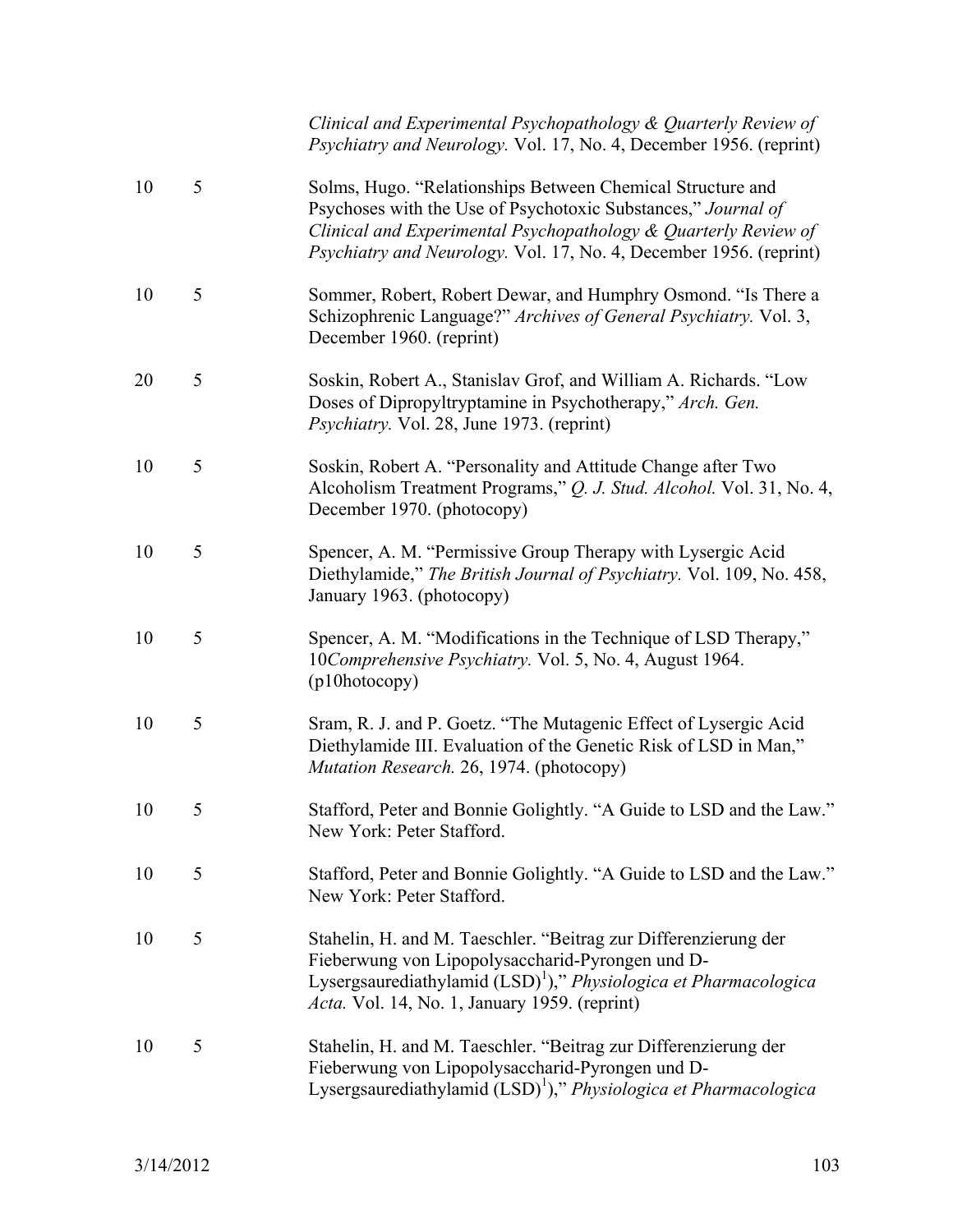|    |   | <i>Acta.</i> Vol. 14, No. 1, January 1959. (reprint)                                                                                                                                                                                 |
|----|---|--------------------------------------------------------------------------------------------------------------------------------------------------------------------------------------------------------------------------------------|
| 10 | 5 | Steffenhagen, R. A., C. P. McAree, and L. S. Zheutlin. "Social and<br>Academic Factors Associated with Drug Use on the University of<br>Vermont Campus," <i>Int. J. Soc. Psychiatry.</i> Vol. 15, No. 2, Spring<br>1969. (photocopy) |
| 10 | 5 | Stevenin et J. C. Benoit. "A Propos De L'Utilisation Des Substances<br>Dysleptiques en Psychotherapie Resultats Favorables De Seances<br>Repetees," L'Encephale. No. 5, 1960. (reprint)                                              |
| 10 | 5 | Sterescu-Volanschi, Margareta and R. Floru. "Effects of Lysergic Acid<br>Diethylamide (LSD <sub>25</sub> ) on Short-Termn Memeory in Cat," Rev. Roum.<br>Physiol. Vol. 7, No. 3, 1970. (photocopy)                                   |
| 10 | 5 | Stern, Max M. "Fear of Death and Neurosis," Journal of the American<br>Psychoanalytic Association. Vol. 15, No. 1, January 1968.<br>(photocopy)                                                                                      |
| 10 | 5 | Stevenin, Laurent and J.-C. Benoit. "L'Utilisation Des Medicaments<br>Psychotropes En Psychotherapie," L'Encephale. No. 5, 1962. (reprint)                                                                                           |
| 10 | 6 | Stewart, Ian. "The Seven Elementary Catastrophes," New Scientist.<br>November 20, 1975. (photocopy)                                                                                                                                  |
| 10 | 6 | Stoll, W. A. "Lysegsaure-diathylamid, ein Phantastikum aus der<br>Mutterkorngruppe," Schweizer Archiv fur Neurologie und Psychiatrie.<br>No. 60, 1947. (reprint)                                                                     |
| 10 | 6 | Stoll, W. A. "Lysegsaure-diathylamid, ein Phantastikum aus der<br>Mutterkorngruppe," Schweizer Archiv fur Neurologie und Psychiatrie.<br>No. 60, 1947. (reprint)                                                                     |
| 10 | 6 | Stoll, W. A. "Rorschach-Versuche unter Lysergsaure-Diathylamid-<br>Wirkung," Internationale Zeitschrift fur Rorschachforschung. Vol. 1,<br>No. 3, 1952. (reprint)                                                                    |
| 10 | 6 | Stoll, A. "The Impact of Studies of Natural Products on Chemical<br>Industry," Pure and Applied Chemisty. Vol. 2, 1961. (reprint)                                                                                                    |
| 10 | 6 | Stone, D. (et al). "Cytogenetic Effects of Cyclamates on Human Cells<br>in vitro," Science. Vol. 164, May 2, 1969. (photocopy)                                                                                                       |
| 10 | 6 | Stone, D. (et al). "Cytogenetic Effects of Cyclamates on Human Cells<br>in vitro," Science. Vol. 164, May 2, 1969. (photocopy)                                                                                                       |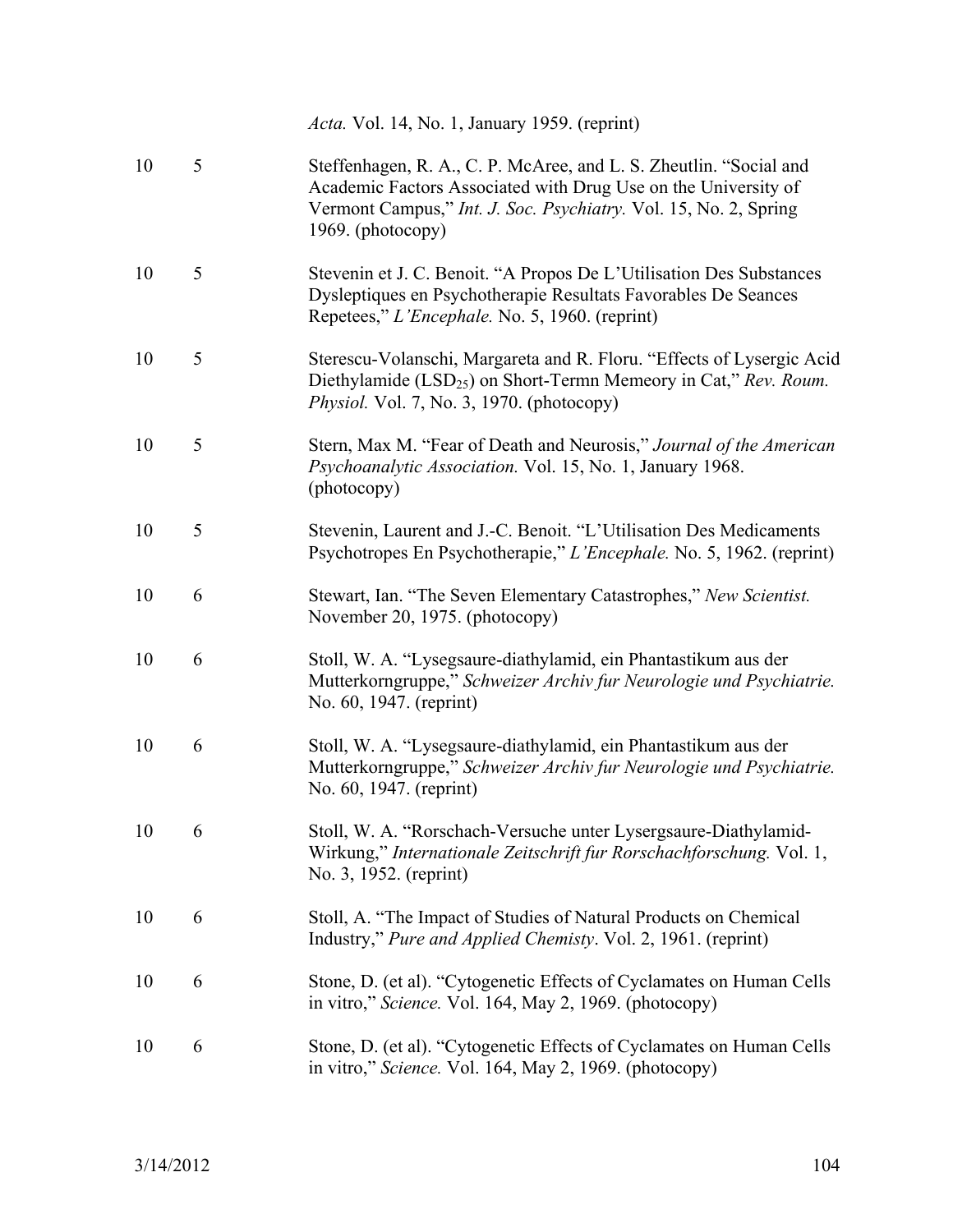| 10 | 6 | Strassman, Rick J. "Adverse Reactions to Psychedelic Drugs, A<br>Review of the Literature," The Journal of Nervous and Mental<br>Disease. Vol. 172, No. 10, October 1984. (photocopy)                                   |
|----|---|-------------------------------------------------------------------------------------------------------------------------------------------------------------------------------------------------------------------------|
| 10 | 6 | Styk, Juraj. "Peak Experience und Psychotherapeutischer Prozess."                                                                                                                                                       |
| 10 | 6 | Styk, Juraj. "Ruckblick auf die letzten sieben Jahre der Schweizerische<br>Arztegesellschaft fur Psycholytische Therapie (SAPT)," Welten des<br><i>Bewusstens.</i> Vol. 4, 1994. (reprint)                              |
| 10 | 6 | Swartley, W. "Primal Integration." (photocopy of typed manuscript)                                                                                                                                                      |
| 10 | 6 | Superweed, Mary Jane. "Herbal Aphrodisiacs." San Francisco: Stone<br>Kingdom Syndicate, 1971. (photocopy)                                                                                                               |
| 10 | 6 | Superweed, Mary Jane. "Herbal Highs: A Guide to Natural & Legal<br>Narcotics, Psychedelics and Stimulants." San Francisco: Stone<br>Kingdom Syndicate, 1970. (photocopy)                                                |
| 10 | 6 | Superweed, Mary Jane. "Herbal Highs: A Guide to Natural & Legal<br>Narcotics, Psychedelics and Stimulants." San Francisco: Stone<br>Kingdom Syndicate, 1970. (photocopy)                                                |
| 10 | 6 | Sussman, David R. "A Comparative Evaluation of Ketamine<br>Anesthesia in Children and Adults," Anesthesiology. V. 40, No. 5,<br>May 1974. (photocopy)                                                                   |
| 10 | 6 | Szara, Stephen. "The Hallucinogenic Drugs-Cruse or Blessing?"<br>Amer. J. Psychiat. Vol. 12, No.123, June 1967. (reprint)                                                                                               |
| 10 | 6 | Szara, S. "Effect of Psychotropic Tryptamine Derivatives on the<br>Regional Distribution of Serotonin in the Brain,"<br>Neuropsychopharmacology. Vol. 3, 1964. (reprint)                                                |
| 10 | 6 | Szara, Stephen. "The Hallucinogenic Drugs Controversy," Presented<br>at the International Symposium on Psychotomimetic Drugs held at the<br>Laval University. September 16-19, 1968. (photocopy of typed<br>manuscript) |
| 10 | 6 | Szara, Stephen. "Enzymatic Formation of a Phenolic Metabolite From<br>Lysergic Acid Diethylamide by Rat Liver Microsomes," Life Sciences.<br>No. 9, 1963. (reprint)                                                     |
| 10 | 6 | Szara, Stephen. "Enzymatic Formation of a Phenolic Metabolite From<br>Lysergic Acid Diethylamide by Rat Liver Microsomes," Life Sciences.<br>No. 9, 1963. (reprint)                                                     |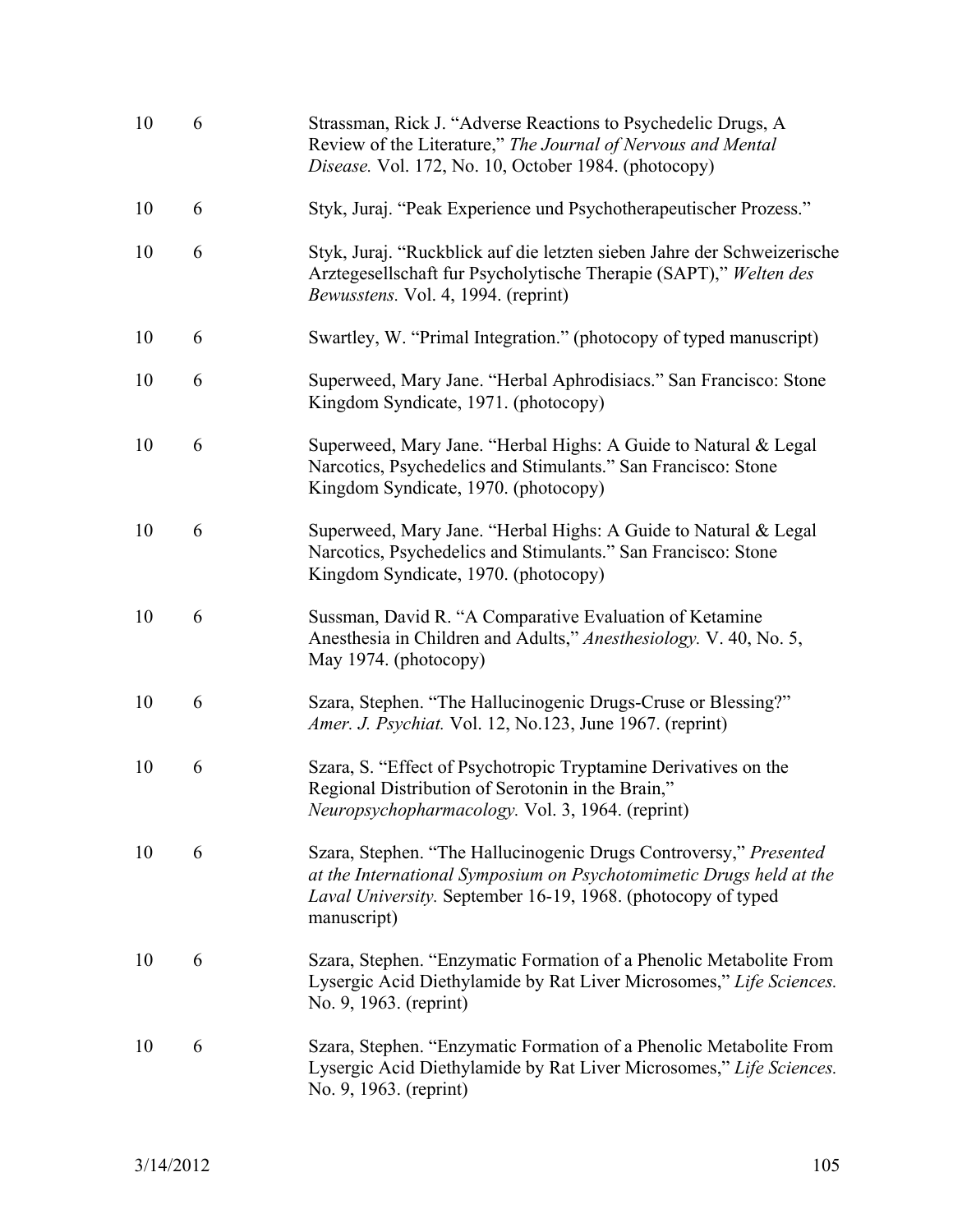| 10         | 6            | Szara, S., A. Faillace, and L. B. Speck. "Metabolic and Physiological<br>Correlates of the Psychological Reaction to Three Short-Acting<br>Tryptamine Derivatives," Excerpta Medica International Congress<br>Series. No. 129, March 1966. (reprint) |
|------------|--------------|------------------------------------------------------------------------------------------------------------------------------------------------------------------------------------------------------------------------------------------------------|
| 10         | 6            | Szara, S. "Hallucinogens." 1971. (print out)                                                                                                                                                                                                         |
| 10         | 6            | Szara, S. "Discussion of Drs. G. Aghajanian and D. Freedman"s<br>Paper: Brain Serotonin, Dehabituation and the Hallucinogenic Drugs."<br>(reprint)                                                                                                   |
| 10         | 6            | Szara, S. "Discussion of Drs. G. Aghajanian and D. Freedman"s<br>Paper: Brain Serotonin, Dehabituation and the Hallucinogenic Drugs."<br>(reprint)                                                                                                   |
| 10         | 6            | Schuster, E. "Uber Halluzinogene und psychotrope Substanzen, ihre<br>Gefahren und ihre Verbreitung." (photocopy)                                                                                                                                     |
| <b>Box</b> | Folder       | Research Articles: T                                                                                                                                                                                                                                 |
| 11         | $\mathbf{1}$ | Taber, W. A. "Ergot-Type Alkaloids in Vegetative Tissue of Rivea<br>Corymbosa (L.) Hall. f.," Phytochemistry. Vol. 2, 1963. (reprint)                                                                                                                |
| 11         | $\mathbf{1}$ | Taber, W. A. and L. C. Vinning. "Clavine and Lysergic Acid<br>Alkaloids in Varieties of Morning Glory," Phytochemistry. Vol. 2,<br>$1963.$ (reprint)                                                                                                 |
| 11         | $\mathbf{1}$ | Taeschler, M. and E. Rothlin. "Zur Charakterisierung der zentralen<br>Wirkung von Phenothiazinderivaten," Archiv fur exper. Pathologie<br>und Pharmakologie. Vol. 228, No. 1/2, 1956. (reprint)                                                      |
| 11         | 1            | Taeschler, M. and A. Cerletti. "Some Observations on the Interaction<br>Reserpine and LSD," The Journal of Pharmacology and Experimental<br><i>Therapeutics.</i> Vol. 120, No. 2, June 1957. (reprint)                                               |
| 11         | $\mathbf{1}$ | Taeschler, M., H. Weidmann, and A. Cerletti. "Die Wirkung von LSD<br>auf die Reaktionszeiten bei einer bedingten Fluchtreaktion und im<br>Analgesietest," Helvetica Physciologica et Pharmacologica Acta. Vol.<br>18, No. 1, 1960. (reprint)         |
| 11         | 1            | Taeschler, M. and A. Cerletti. "Zur Pharmakologie psychoaktiver<br>Wirkstoffe," Munchener Medizinische Wochenschrift. Vol. 102, No.<br>20, May 1960. (reprint)                                                                                       |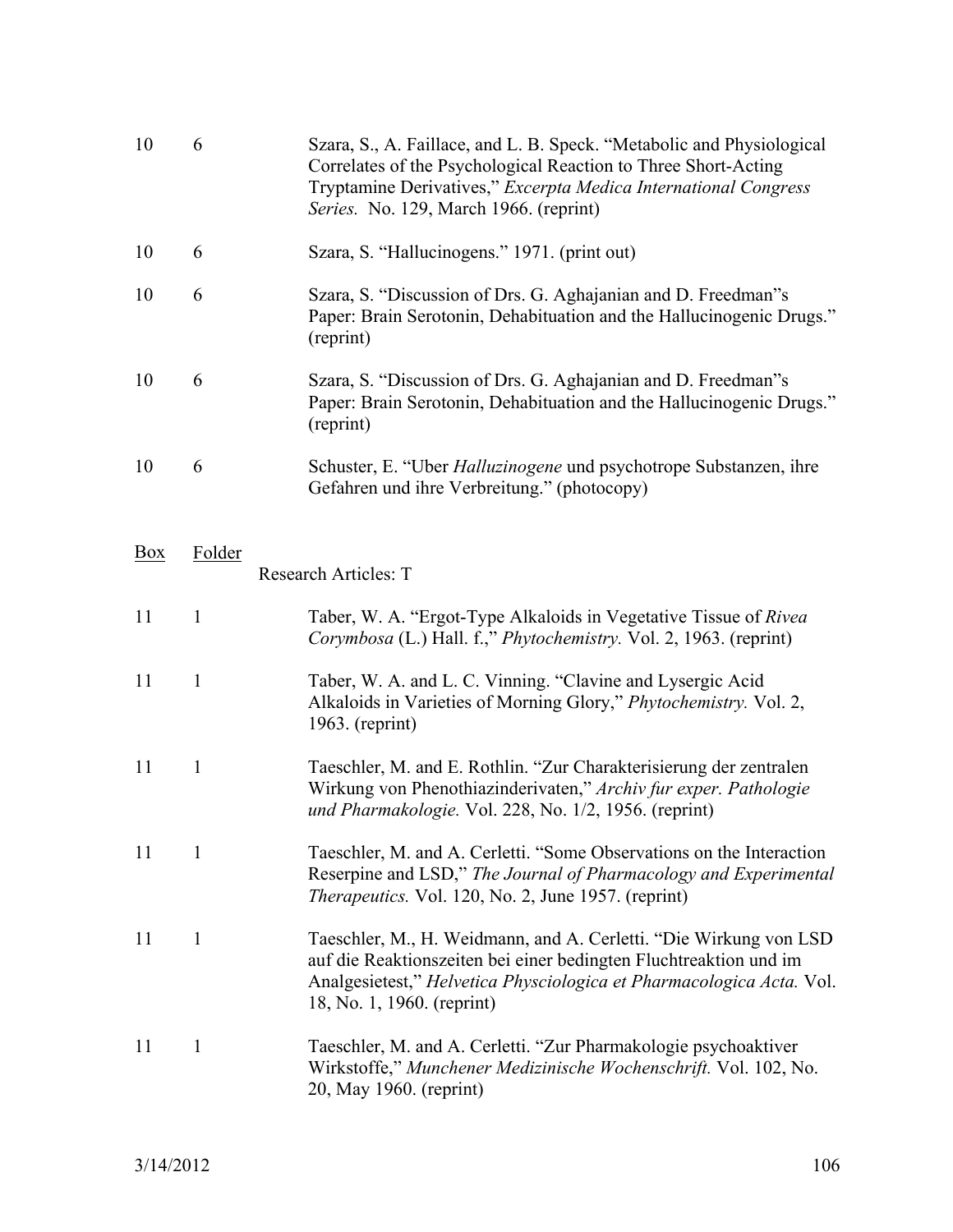| 11 | 1            | Taeschler, M. and E. Schlager. "Psychopharmaka," Medizin und<br><i>Pharmazie.</i> No. 5, 1961. (reprint)                                                                                                                                                    |
|----|--------------|-------------------------------------------------------------------------------------------------------------------------------------------------------------------------------------------------------------------------------------------------------------|
| 11 | $\mathbf{1}$ | Taeschler, M. and A. Cerletti. "Techniques Used for Investigating<br>Central Nervous Activity by Studying Vegatative Functions," Acta of<br>the International Meeting on the Techniques for the Study of<br>Psychotropic Drugs. June 26-27, 1960. (reprint) |
| 11 | $\mathbf{1}$ | Taeschler, M. and A. Cerletti. "Techniques Used for Investigating<br>Central Nervous Activity by Studying Vegatative Functions," Acta of<br>the International Meeting on the Techniques for the Study of<br>Psychotropic Drugs. June 26-27, 1960. (reprint) |
| 11 | $\mathbf{1}$ | Takagi, Hiroshi (et al). "The Effect of LSD and Reserpine on the<br>Central Nervous System of the Cat," The Japanese Journal of<br>Pharmacology. Vol. 7, No. 2, March 1958. (reprint)                                                                       |
| 11 | $\mathbf{1}$ | Takagi, Hiroshi and Takashi Ban. "The Effect of Psychotropic Drugs<br>on the Limbic System of the Cat," The Japanese Journal of<br>Pharmacology. Vol. 10, No. 1, September 1960. (reprint)                                                                  |
| 11 | $\mathbf{1}$ | Tart, Charles T. "Models for the Explanation of Extrasensory<br>Perception," International Journal of Neuropsychiatry. Vol. 2, No. 5,<br>$1966.$ (reprint)                                                                                                  |
| 11 | $\mathbf{1}$ | Tart, Charles T. "Psychedelic Experiences Associated with a Novel<br>Hypnotic Procedure, Mutual Hypnosis," The American Journal of<br>Clinical Hypnosis. Vol. 10, No. 2, October 1967. (reprint)                                                            |
| 11 | $\mathbf{1}$ | Tart, Charles T. "Psychedelic Experiences Associated with a Novel<br>Hypnotic Procedure, Mutual Hypnosis," The American Journal of<br>Clinical Hypnosis. Vol. 10, No. 2, October 1967. (reprint)                                                            |
| 11 | 1            | Tart, Charles T. "Ethics and Psychedelic Drugs," American<br>Psychologist. Vol. 23, No. 6, June 1968. (reprint)                                                                                                                                             |
| 11 | $\mathbf{1}$ | Tart, Charles T. "On Scaling the Depth of Altered States of<br>Consciousness." 1969. (photocopy of typed manuscript)                                                                                                                                        |
| 11 | $\mathbf{1}$ | Tart, Charles T. "On Scaling the Depth of Altered States of<br>Consciousness." 1969. (photocopy of typed manuscript)                                                                                                                                        |
| 11 | $\mathbf{1}$ | Tart, Charles T. "Marijuana Intoxication: Common Experiences,"<br><i>Nature.</i> Vol. 226, No. 5247, May 23, 1970. (reprint)                                                                                                                                |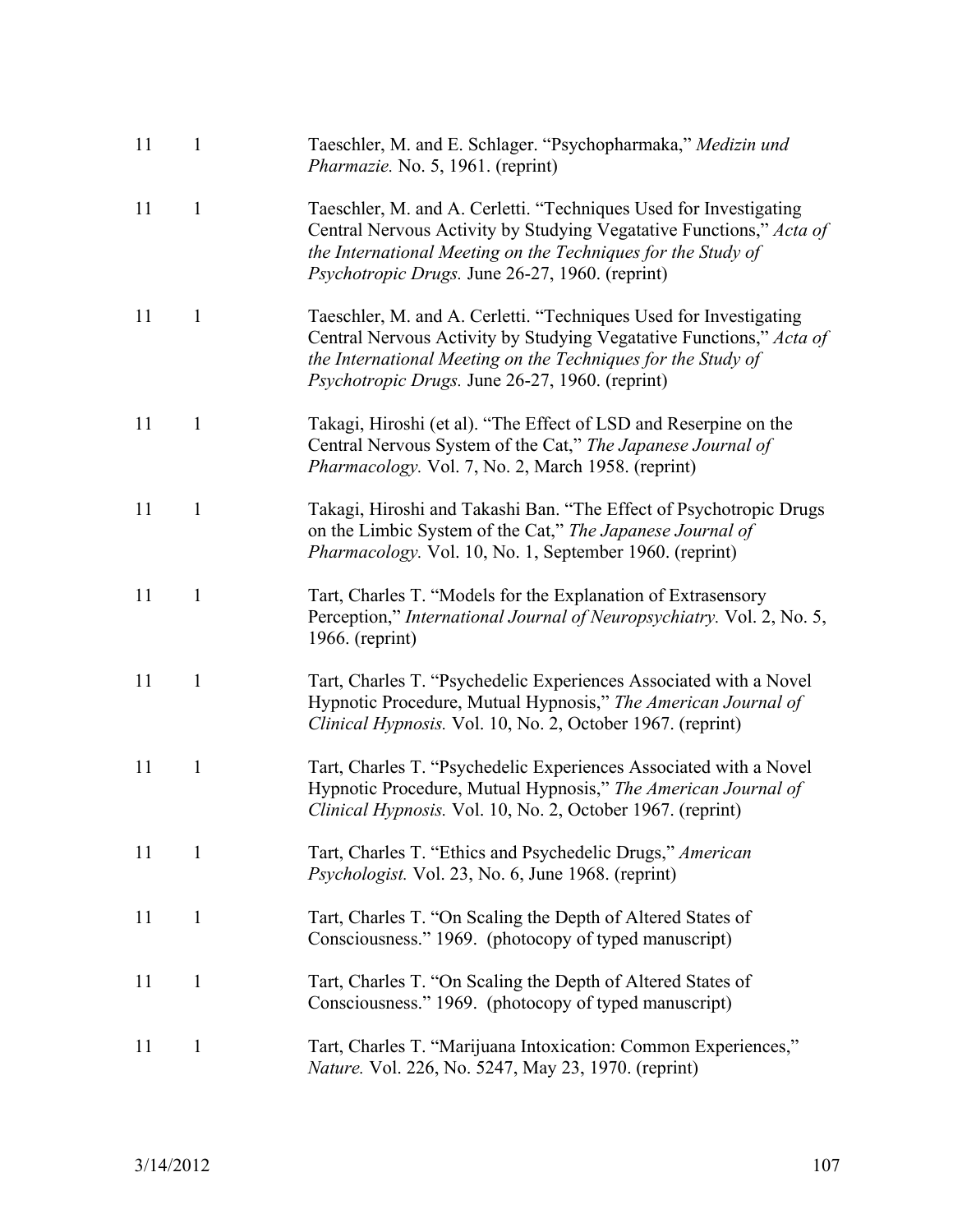| 11 | $\mathbf{1}$   | Tart, Charles T. "State and States of Consciousness and State-Specific<br>Sciences," American Association for the Advancement of Science. Vol.<br>176, June 16, 1972. (reprint)                                     |
|----|----------------|---------------------------------------------------------------------------------------------------------------------------------------------------------------------------------------------------------------------|
| 11 | $\mathbf{1}$   | Tart, Charles T. "Hypnosis, Psychedelics, and PSI: Conceptual<br>Models," Proceedings of an International Conference on Hypnosis,<br>Drugs, and Dreams and PSI. June 9-12, 1967. (photocopy of typed<br>manuscript) |
| 11 | $\mathbf{1}$   | Taylor, K. M. (et al). "Preliminary Data Effects of LSD on Human<br>Chromosomes In Vivo." September 1967. (photocopy of typed<br>mansucript)                                                                        |
| 11 | $\mathbf{1}$   | Taylor, K. M. (et al). "Preliminary Data Effects of LSD on Human<br>Chromosomes <i>In Vivo</i> ." September 1967. (photocopy of typed<br>mansucript)                                                                |
| 11 | $\mathbf{1}$   | Techter, David. "Psychedelics: The Beginning Not The End," The<br>Church of the Awakening. (pamphlet)                                                                                                               |
| 11 | $\mathbf{1}$   | Tenenbaum, Bertrand. "Group Therapy with LSD-25," Diseases of the<br>Nervous System. Vol. 22, No. 8, August 1961. (reprint)                                                                                         |
|    |                | Tenenbaum, Bertrand. "Group Therapy with LSD-25," Diseases of the<br>Nervous System. Vol. 22, No. 8, August 1961. (reprint)                                                                                         |
| 11 | $\mathbf{1}$   | Terrill, James. "The Nature of the LSD Experience," The Journal of<br>Nervous and Mental Disease. Vol. 135, No. 5, November 1962.<br>(reprint)                                                                      |
| 11 | $\mathbf{1}$   | Terrill, James. "The Nature of the LSD Experience," The Journal of<br>Nervous and Mental Disease. Vol. 135, No. 5, November 1962.<br>(reprint)                                                                      |
| 11 | $\mathbf{1}$   | Thomas, D. L. C. "LSD in Psychiatry," The Lancet. October 24, 1970.<br>(photocopy)                                                                                                                                  |
| 11 | $\mathbf{1}$   | Tjio, Joe-Hin, Walter N. Pahnke, and Albert A. Kurnland. "LSD and<br>Chromosomes," <i>JAMA</i> . Vol. 210, No. 5, November 3, 1969. (reprint)                                                                       |
| 11 | $\overline{2}$ | Tijo, J. H., W. N. Pahnke, and A. A. Kurland. "Pre- and Post-LSD<br>Chromosomal Aberrations: A Comparative Study." (photocopy)                                                                                      |
| 11 | $\overline{2}$ | Tomsovic, Milan and Robert V. Edwards. "Lysergic Treatment of<br>Schizophrenic and Nonschizophrenic Alcoholics." (1970)                                                                                             |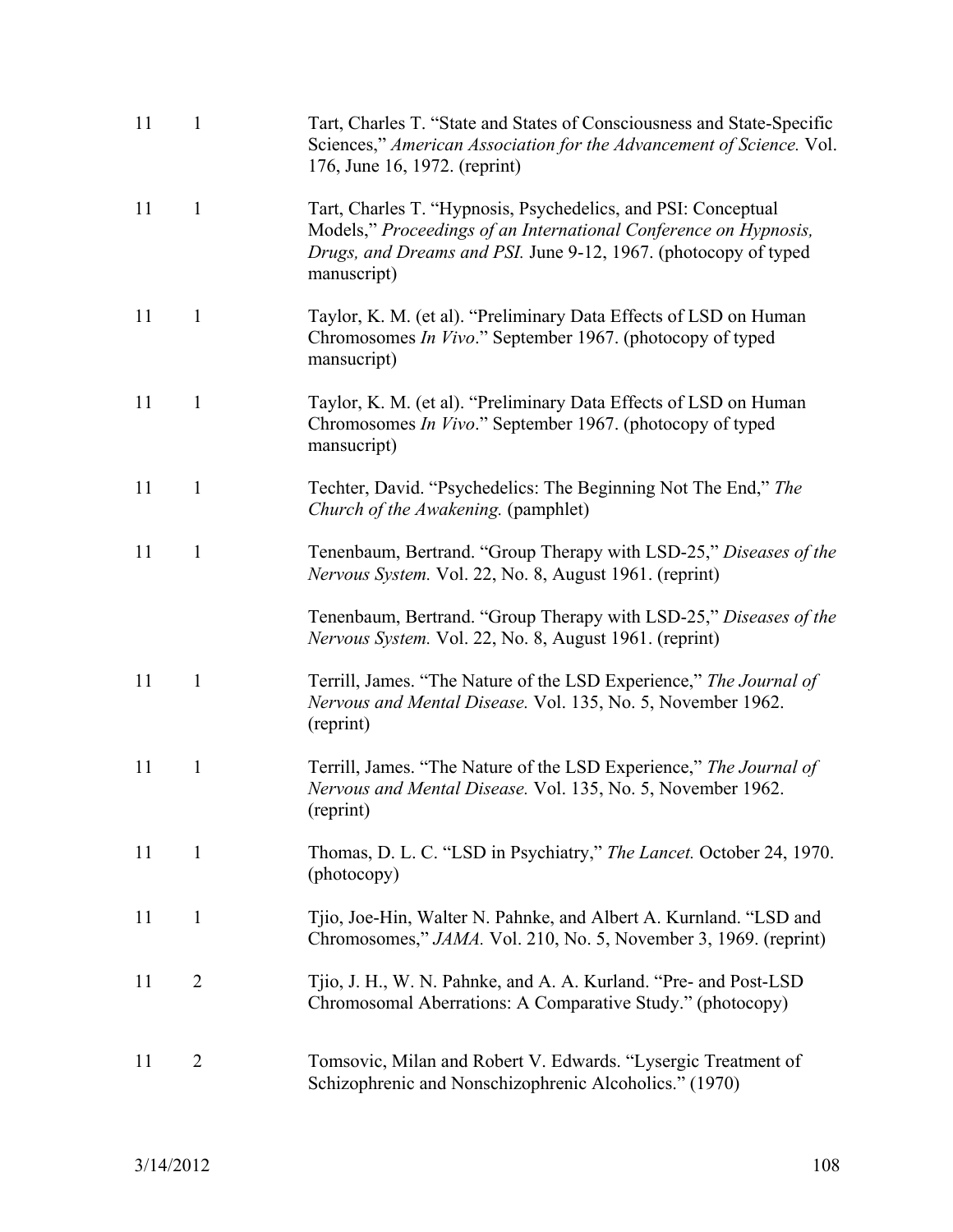| 11 | $\overline{2}$ | Tonini, G. and C. Montanari. "Effects of Experimentally Induced<br>Psychoses on Artistic Expression," Confina Neurologica. Vol. 15, No.<br>4, 1955. (reprint)                                                            |
|----|----------------|--------------------------------------------------------------------------------------------------------------------------------------------------------------------------------------------------------------------------|
| 11 | $\overline{2}$ | Tonini, G. and C. Montanari. "Effects of Experimentally Induced<br>Psychoses on Artistic Expression," Confina Neurologica. Vol. 15, No.<br>4, 1955. (reprint)                                                            |
| 11 | $\overline{2}$ | Tonini, G. "Evaluation of General Activity of Albino Rats," Acta of<br>the International Meeting on the Techniques for the Study of<br>Psychotropic Drugs. June 26-27, 1960. (reprint)]                                  |
| 11 | $\overline{2}$ | Torda, Clara. "Observations on an Effective Method to Shorten the<br>Psychotherapy of LSD-Users."                                                                                                                        |
| 11 | $\overline{2}$ | Troxler, F. "Oxydation von Lysergsaure-Derivaten in 2,3-Stellung,"<br>Planta Medica. Vol. 6, No. 4, December 1958. (reprint)                                                                                             |
| 11 | $\overline{2}$ | Troxler, F., F. Seemann, and A. Hofman. "Abwandlungsprodukte von<br>Psilocybin und Psilocin," Helvetica Chemica Acta. Vol. 42, No. 6,<br>1959. (reprint)                                                                 |
| 11 | $\overline{2}$ | Troxler, F., F. Seemann, and A. Hofman. "Abwandlungsprodukte von<br>Psilocybin und Psilocin," Helvetica Chemica Acta. Vol. 42, No. 6,<br>$1959.$ (reprint)                                                               |
| 11 | $\overline{2}$ | Singer, Harvey S. "Tics and Tourette Syndrome," The Johns Hopkins<br>Medical Journal. 1982. (clipping)                                                                                                                   |
| 11 | $\overline{2}$ | Turek, I. S., R. A. Soskin, and A. A. Kurland.<br>"Methylenedioxyamphetamine (MDA) Subjective Effects," Journal of<br>Psychedelic Drugs. Vol. 6, No. 1, Jan-Mar 1974. (reprint)                                          |
| 11 | $\overline{2}$ | Turek, I. S., R. A. Soskin, and A. A. Kurland.<br>"Methylenedioxyamphetamine (MDA) Subjective Effects," Journal of<br>Psychedelic Drugs. Vol. 6, No. 1, Jan-Mar 1974. (reprint)                                          |
| 11 | $\overline{2}$ | Turner, William J. and Sidney Merlis. "Effect of Some<br>Indoleakylamines on Man," A. M. A. Archives of Neurology $\&$<br>Psychiatry. Vol. 81, January 1959. (reprint)                                                   |
| 11 | $\overline{2}$ | Turner, William J. and Evelyn A. Mauss. "Serotonin (5-<br>Hydroxytryptamine) and Acetylocholine in Human Ventricular and<br>Spinal Fluids," A. M. A. Archives of General Psychiatry. Vol. 1,<br>December 1959. (reprint) |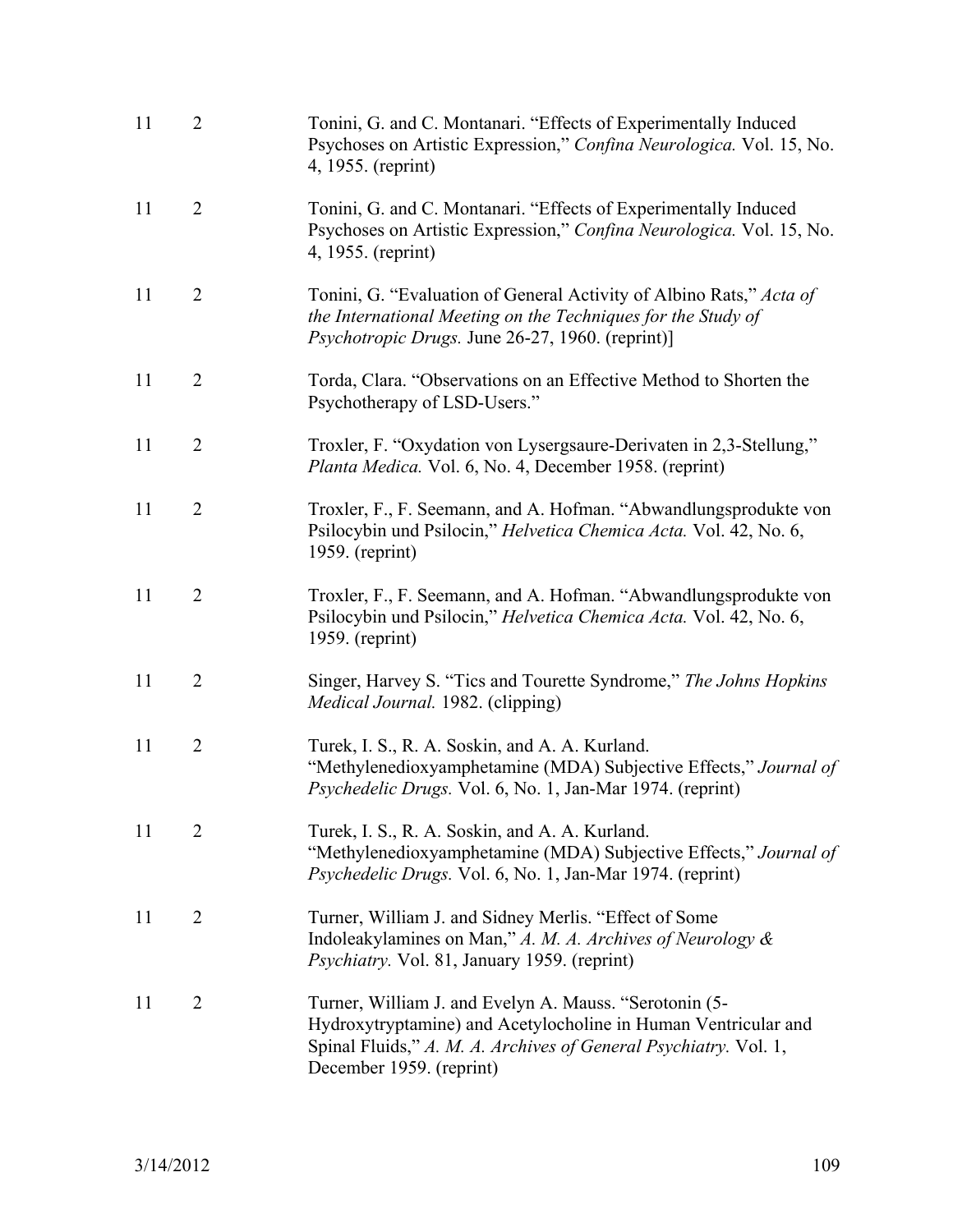| 11 | $\overline{2}$ | Twemlow, Stuart W. "Psychedelic Drug-Induced Psychological<br>Crises: Attitudes of the Crisis Therapist," Adapted from a paper<br>presented to the Kansas Drug Abust Commission's Conference.<br>October 12-14, 1974. (photocopy)                                          |
|----|----------------|----------------------------------------------------------------------------------------------------------------------------------------------------------------------------------------------------------------------------------------------------------------------------|
|    |                | Research Articles: U                                                                                                                                                                                                                                                       |
| 11 | 3              | Underwood, Harold Wayne. "The Validity of Hypnotically Induced<br>Visual Hallucinations," Journal of Abnormal and Social Psychology.<br>Vol. 61, No. 1, 1960. (reprint)                                                                                                    |
| 11 | $\overline{3}$ | Unger, Sanford M. "Mescaline, LSD, Psilocybin, and Personality<br>Change," Journal for the Study of Interpersonal Processes. Vol. 26,<br>No. 2, May 1963. (reprint)                                                                                                        |
| 11 | 3              | Unger, Sanford M. "Mescaline, LSD, Psilocybin, and Personality<br>Change," Journal for the Study of Interpersonal Processes. Vol. 26,<br>No. 2, May 1963. (reprint)                                                                                                        |
| 11 | 3              | Unger, Sanford M. "LSD and Psychotherapy: A Bibliography of the<br>English-Language Literature," The Psychedelic Review. Vol. 1, No. 4,<br>1964. (photocopy)                                                                                                               |
| 11 | 3              | Unger, Sanford M. "LSD and Psychotherapy: A Bibliography of the<br>English-Language Literature," The Psychedelic Review. Vol. 1, No. 4,<br>1964. (photocopy)                                                                                                               |
| 11 | 3              | Unger, Sanford, Albert Kurland, John Shaffer, Charles Savage, Sidney<br>Wolf, Robert Leighy, O. Lee McCabe, and Harry K. Shock.<br>"Psychedelic Therapy," Prepared for the Third Conference on<br>Research in Psychotherapy. June 1966. (photocopy of typed<br>manuscript) |
| 11 | 3              | Unger, Sanford, Albert Kurland, John W. Shaffer, Charles Savage,<br>Sidney Wolf, Robert Leighy, O. Lee McCabe, and Harry Shock.<br>"LSD-Type Drugs and Psychedelic Therapy," Research in<br><i>Psychotherapy.</i> Vol. 3, 1968. (reprint)                                  |
| 11 | 3              | Unger, Sanford. "The Present Status and Direction of Psychedelic<br>LSD Research." January 1, 1969. (photocopy of typed manuscript)                                                                                                                                        |
|    |                | <b>Research Articles: V</b>                                                                                                                                                                                                                                                |
| 11 | 4              | Van Der Horst, Brian. "Cartographer of Consciousness," OMNI.<br>(photocopy)                                                                                                                                                                                                |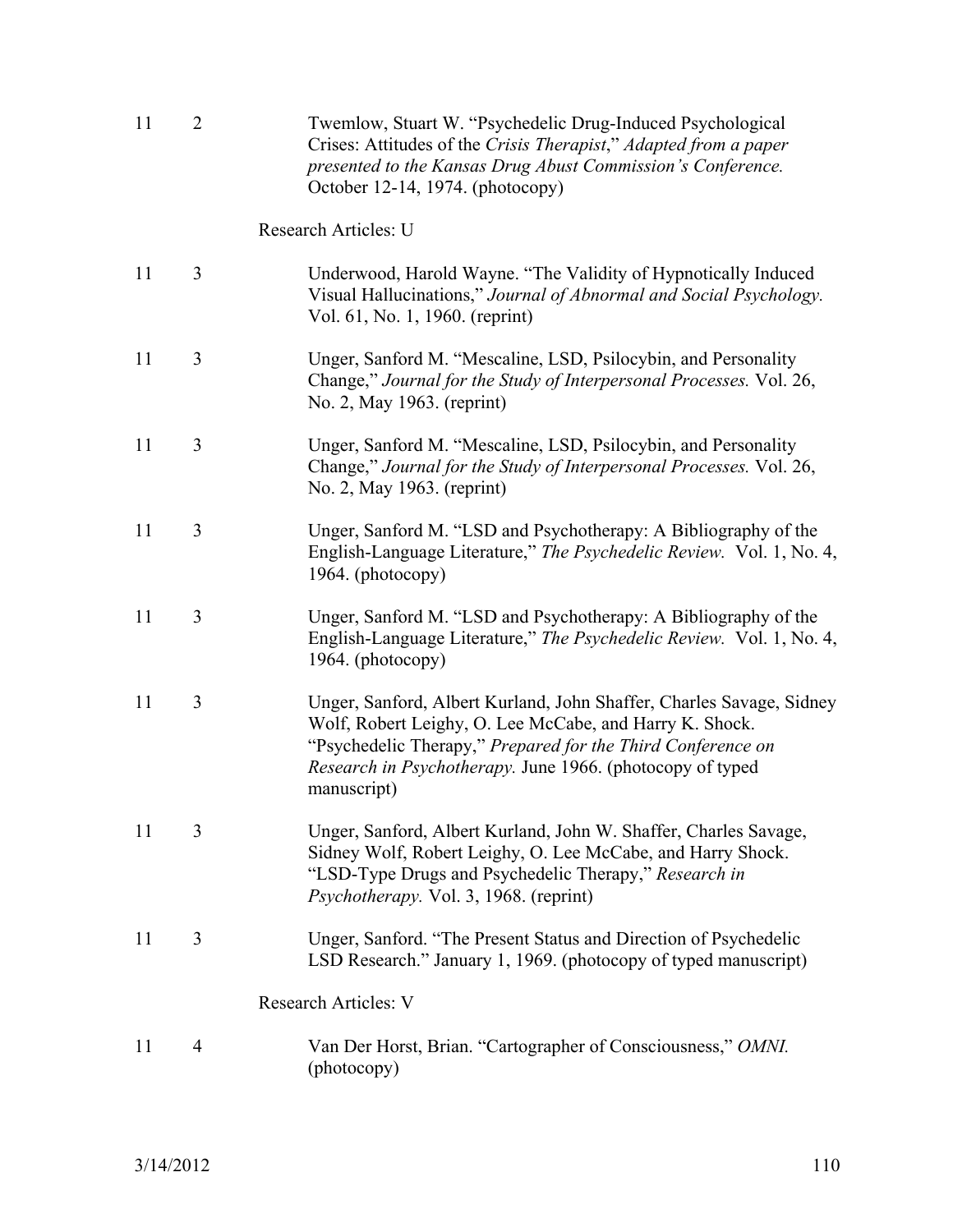| 11 | $\overline{4}$ | Van Dusen, Wilson (et al). "Treatment of Alcoholism with Lysergide."<br>(photocopy)                                                                                              |
|----|----------------|----------------------------------------------------------------------------------------------------------------------------------------------------------------------------------|
| 11 | $\overline{4}$ | Van Dusen, Wilson (et al). "Treatment of Alcoholism with Lysergide."<br>(photocopy)                                                                                              |
| 11 | $\overline{4}$ | Van Dusen, Wilson (et al). "Treatment of Alcoholism with Lysergide."<br>(photocopy)                                                                                              |
| 11 | $\overline{4}$ | Vanggaard, Thorkil. "Indications and Counter-Indications for LSD<br>Treatment," Acta Psychiatrica Scandinavica. Vol. 40, 1965. (reprint)                                         |
| 11 | $\overline{4}$ | Van Rhijn, C. H. "Variables in Psycholytic Treatment." (photocopy of<br>typed manuscript)                                                                                        |
| 11 | $\overline{4}$ | Vann, Edwin. "Lethal Mutation Rate in Drosophila exposed to LSD-<br>25 by Injection and Ingestion," <i>Nature</i> . Vol. 223, July 5, 1969.<br>(photocopy)                       |
| 11 | $\overline{4}$ | Vaughan, Barbara and Michael Maliszewski. "Psychological<br>Dimensions of Sexual Experience." 1978. (photocopy of typed<br>manuscript)                                           |
| 20 | 5              | Vinar, O., et al. "Vztah mezi terapeutickym efektem a<br>extrapyramidovymi priznaky vyvolanymi thioproperazinem," Activitas<br>Nervosa Superior. Vol. 5, No. 2, 1963. (reprint)  |
| 20 | $\mathfrak{S}$ | Vinar, O., et al. "Vztah mezi terapeutickym efektem a<br>extrapyramidovymi priznaky vyvolanymi thioproperazinem," Activitas<br>Nervosa Superior. Vol. 5, No. 2, 1963. (reprint)  |
| 11 | $\overline{4}$ | Vojtechovsky, M. (et al). "Psychotogenic and Hallucinogenic<br>Properties of Large Doses of Benactyzine,"EXPERIENTIA. Vol. 14,<br>No. 11, 1958. (reprint)                        |
| 11 | $\overline{4}$ | Vojtechovsky, Milos. "A Psychosis Caused by Benactyzin<br>Intoxication," Acta Psychiatrica et Neurologica Scandinavica. Vol.<br>33, No. 4, 1958. (reprint)                       |
| 11 | 4              | Vojtechovsky, M., E. Horackova, and S. Grof. "Pokus O Blokovani<br>Experimentalni Psychozy Po LSD-25 Theadrylem," Ceskoslovenska<br>Psychiatrie. Vol. 41, No. 1, 1960. (reprint) |
| 11 | $\overline{4}$ | Vojtechovsky, M., K. Rysanek, and V. Vitek. "Experimental<br>Psychoses due to High Doses of Benactyzine," Psychiatria et<br>Neurologia. Vol. 139, No. 6, 1960. (reprint)         |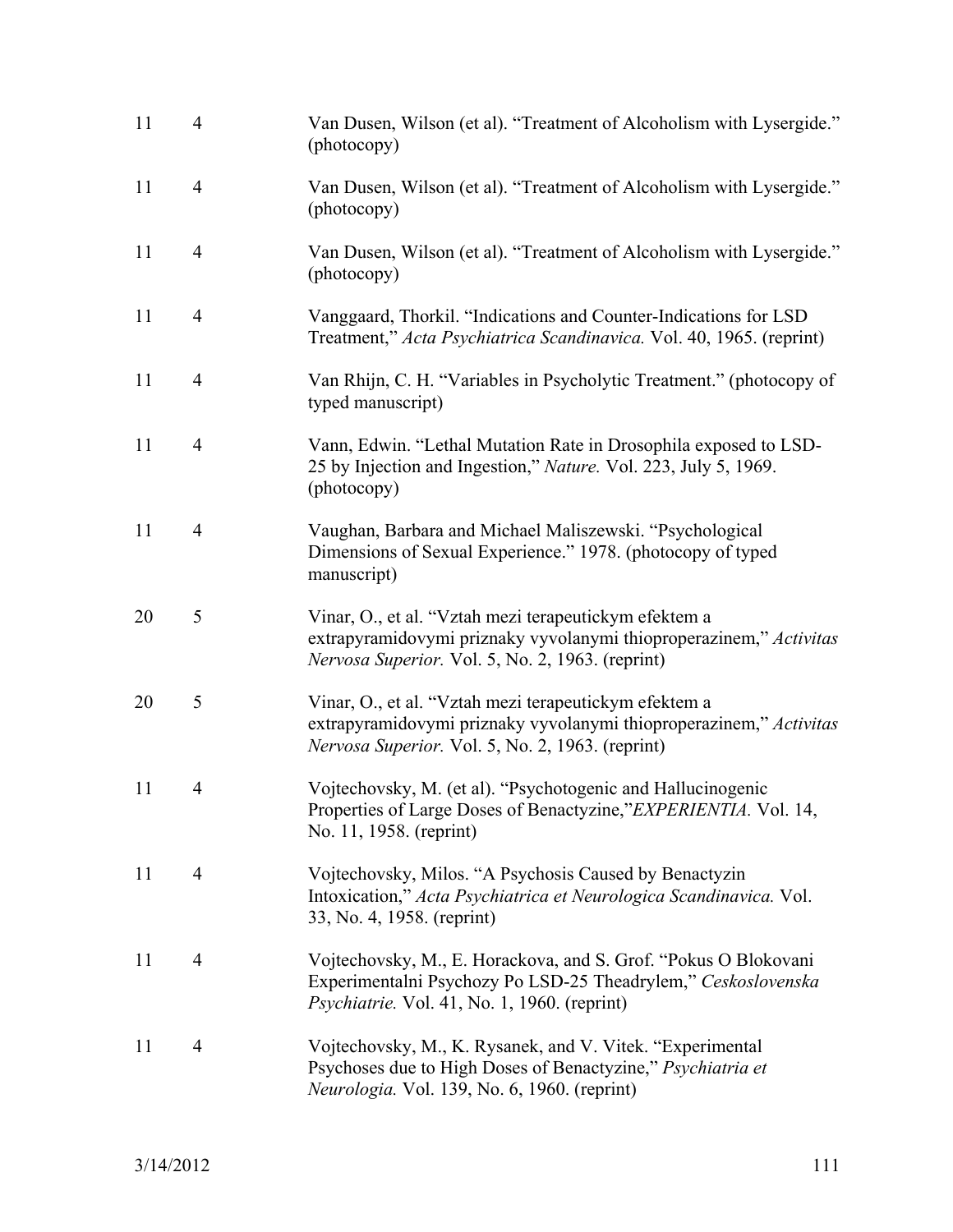| 11 | $\overline{4}$ | Vojtechovsky, M. (et al). "Klinische und Biochemische Studie der<br>Zentralen Cholinolytica, Insbesondere des Benactyzins," Acta<br>Psychiatrica Scandinavica. 40, 1964. (photocopy)                                                                                |
|----|----------------|---------------------------------------------------------------------------------------------------------------------------------------------------------------------------------------------------------------------------------------------------------------------|
| 20 | 5              | Vojtechovsky, Milos and Stanislav Grof. "Podobnosti A Rozdily Mezi<br>Experimentalni Psychozou Po LSD-25 A Po Mezkalinu,"<br>Ceskoslvenska Psychiatrie. Vol. 56, No. 4, 1960. (reprint)                                                                             |
| 20 | 5              | Vojtechovsky, Milos, et al. "Klnische und Biochemische Studie der<br>Zentralen Cholinolytica, Insbesondere des Benactyzins," Acta<br>Psychiatrica Scandinavica. 40, 1964. (reprint)                                                                                 |
| 20 | 5              | Vojtechovsky, M., et al. "Experimentalpsychose als Folge der<br>Verabreichung von 200 mg Benactyzin," Wiener Zeitschrift fur<br>Nervenheilkunde und deren Grenzgebiete. Vol. 17, No. 3-4, 1960.<br>(reprint)                                                        |
| 20 | 5              | Vojtechovsky, M., E. Horackova, S. Grof. "Pokus O Blokovani<br>Experimentalni Psychozy Po LSD-25 Theadrylem," Ceskoslovenska<br>Psychiatrie. Vol. 56, No. 1, 1960. (reprint)                                                                                        |
| 20 | 5              | Vojtechovsky, Milos and Stanislav Grof. "Podobnosti A Rozdily Mezi<br>Experimentalni Psychozou Po LSD-25 A Po Mezkalinu,"<br>Ceskoslovenska Psychiatrie. Vol. 56, No. 4, 1960. (reprint)                                                                            |
| 20 | 5              | Vojtechovsky, M., S. Grof, and V. Vitek. "Klinicka A Experimentalni<br>Studie Centralnich Ucinku Adrenochromu," Ceskoslovenska<br><i>Psychiatrie.</i> Vol. 58, No. 6, 1962. (reprint)                                                                               |
| 20 | 5              | Vollenweider, Franz X., et al. "Acute Psychological and<br>Neurophysiological Effects of MDMA in Humans," Journal of<br>Psychoactive Drugs. Vol. 34, No. 2, April-June 2002. (reprint?)                                                                             |
| 20 | 5              | Vollenweider, Franz X. "Brain mechanisms of hallucinogens and<br>entactogens," Pharmacological aspects. (photocopy)                                                                                                                                                 |
| 11 | $\overline{4}$ | Von Felsinger, John M., Louis Lasagna, and Henry K. Beecher. "The<br>Response of Normal Men to Lysergic Acid Derivatives (Di-And<br>Mono-Ethyl Amides)," Journal of Clinical and Experimental<br><i>Psychopathology.</i> Vol. 17, No. 4, December 1956. (photocopy) |
| 11 | 4              | Von Hungen, Kern, Sidney Roberts, and Diane F. Hill. "LSD as an<br>agaonist and antagonist at central dopamine receptors," Nature. Vol.<br>252, December 13, 1974. (photocopy)                                                                                      |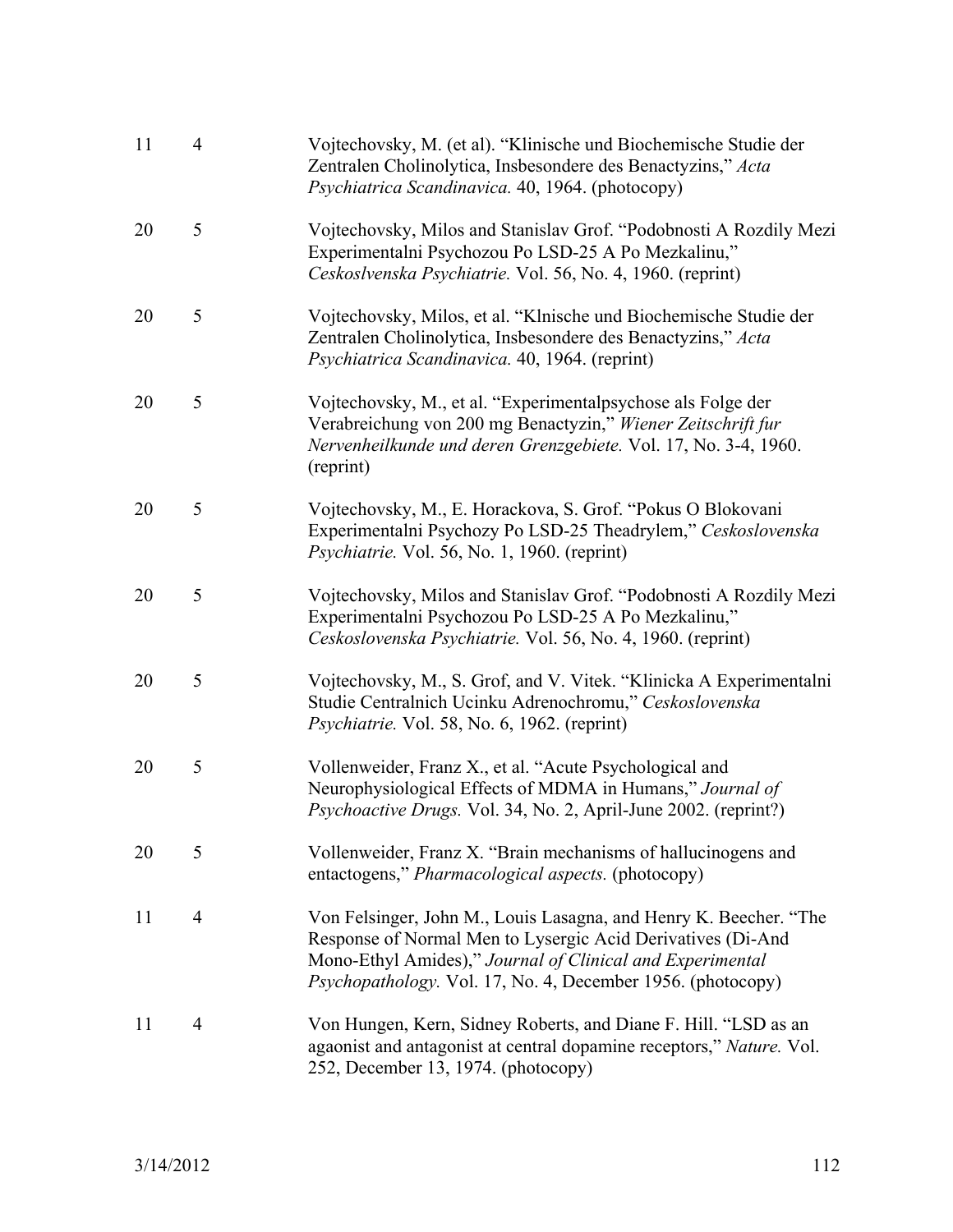| 11 | $\overline{4}$ | Votava, Z. "Antiserotoninovy Ucinek Derivatu Kyseliny D-Lysergove<br>(Cykloalkylamidy, LSD, Ergometrin) A Chlorpromazinu U Krys,"<br>Activitas Nervosa. 1959. (reprint)                                                                  |
|----|----------------|------------------------------------------------------------------------------------------------------------------------------------------------------------------------------------------------------------------------------------------|
| 11 | $\overline{4}$ | Votava, Z. "Unterschiede in der pharmakologischen Wirkung von<br>halluzinogenen und nicht halluzinogenen Lysergsaure-Derivaten<br>(LSD-25, Deseril, Lysenyl, Mensenyl)," Arzneimittelforschung. Vol.<br>16, No. 220, 1966. (photocopy)   |
|    |                | Research Articles: W                                                                                                                                                                                                                     |
| 11 | 5              | Watt, J. A. G. (et al). "Urine Volume and Pink Spots in Schizophrenia<br>and Health," Nature. Vol. 221, March 8, 1969. (photocopy)                                                                                                       |
| 20 | 6              | Watts, Geoff. "Changing Death's Perspective," World Medicine.<br>October 17, 1973. (photocopy)                                                                                                                                           |
| 11 | 5              | Wertlake, Paul T. "Is a Discovery Hiding Behind Your Last<br>Significant Figure?," Science. Vol. 160, June 1968. (photocopy)                                                                                                             |
| 11 | 5              | Walsh, John. "Narcotics and Drug Abuse: a Presidential Prescription,"<br>Science. Vol. 165, July 25, 1969. (photocopy)                                                                                                                   |
| 11 | 5              | Walsh, Roger. "Psychedelics and Psychological Wellbeing." June<br>1981. (photocopy of typed manuscript)                                                                                                                                  |
| 11 | 5              | Walter, W. Grey. "The Neurophysiological Aspects of Hallucinations"<br>and Illusory Experience," Society for Psychical Research. 1960.<br>(photocopy)                                                                                    |
| 11 | 5              | Walter, S. (et al). "Effets Comportementaux et Electrographiques Du<br>Diethylamide de L'Acide D-Lysergique (LSD 25) Sur Le Papio Papio<br>Photosensible," Electroencephalography and Clinical<br>Neurophysiology. 30, 1971. (photocopy) |
| 11 | 5              | Walter, S. (et al). "Effets Comportementaux et Electrographiques Du<br>Diethylamide de L'Acide D-Lysergique (LSD 25) Sur Le Papio Papio<br>Photosensible," Electroencephalography and Clinical<br>Neurophysiology. 30, 1971. (photocopy) |
| 11 | 5              | Warkany, Josef and Eva Takacs. "Lysergic Acid Diethylamide (LSD):<br>No Teratogenicity in Rats," Science. Vol. 159, February 16, 1968.<br>(photocopy)                                                                                    |
| 11 | 5              | Wasson, R. Gordon. "The Role of 'Flowers' in Nahuatl Culture: A<br>Suggested Interpretation," Botanical Museum Leaflets, Harvard                                                                                                         |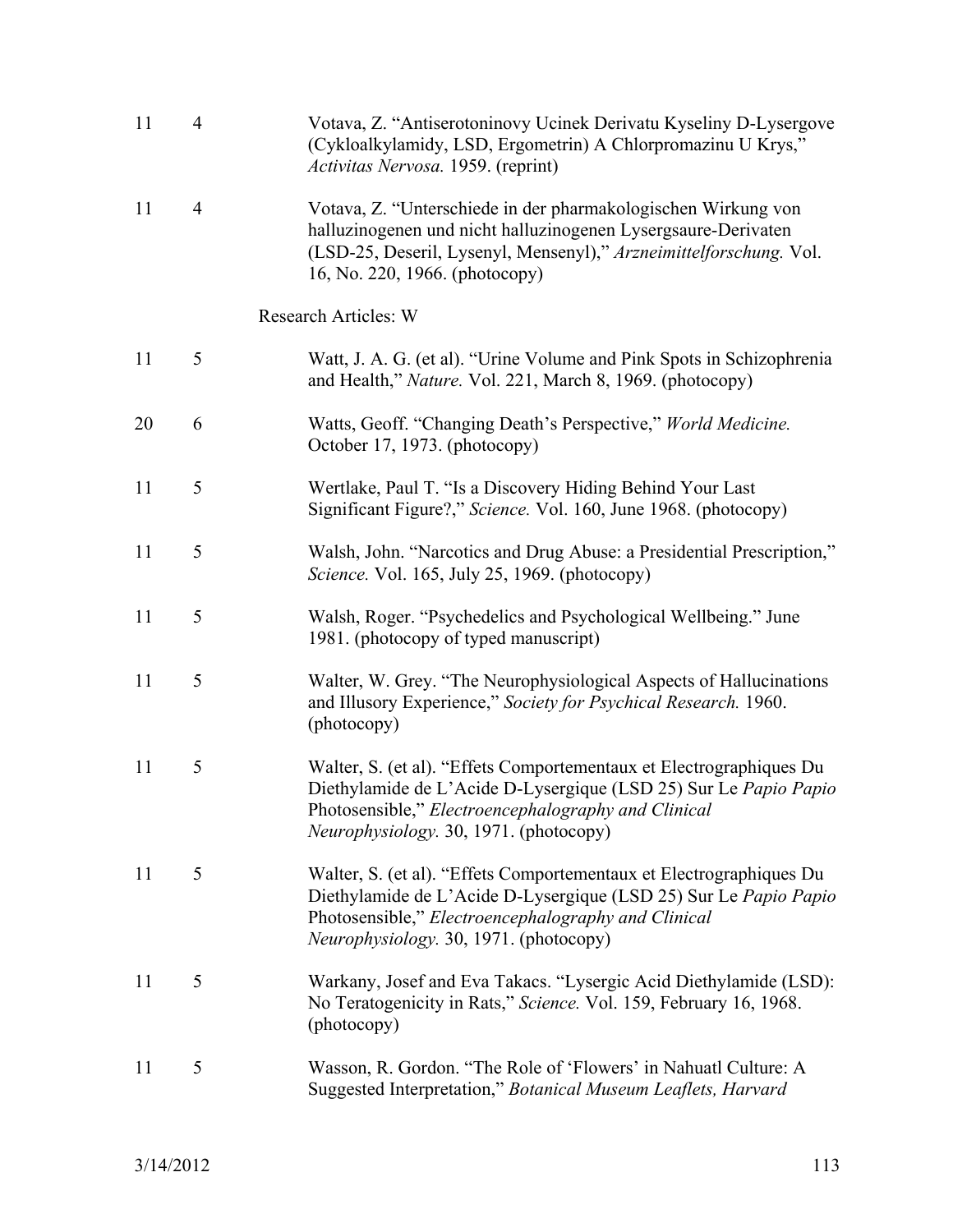11 5 Watts, Alan. "Psychedelics and Religious Experience," *California Law Review.* Vol. 56, No. 74, 1968. (photocopy) 11 5 Watts, Alan. "Psychedelics and Religious Experience," *California Law Review.* Vol. 56, No. 74, 1968. (photocopy) 11 5 Weidmann, H. and A. Cerletti. "Untersuchungen Ueber Die Pressorische Wirkung des 5-Hydroxytryptamin (Serotonin)," *Archives Internationales Pharmacodynamie et de Therapie.* June 1957. (reprint) 11 5 Weidmann, H. and A. Cerletti. "Die Wirkung von D-Lysergsaurediathylamid und 5-Hydroxytryptamin (Serotonin) auf spinale Reflexe der Katze," *Helvetica Physiological et Pharmacologica Acta.* Vol. 15, No. 3, 1957. (reprint) 11 5 Weidmann, H. and a. Cerletti. "Weiterer Beitrag zur Pharmakologie von D-Lysergsaure-diathylamid: Die Wirkung von LSD auf Kreislaufreflexe," *Helv. Physiol. Acta.* Vol. 16, 1958. (reprint) 11 5 Weidmann, H., M. Taeschler, and H. Konzett. "Zur Pharmakologie von Psilocybin, einem Wirkstoff aus *Psilocybe mexicana* Heim," *EXPERIENTIA.* Vol. 14, No. 10, 1958. (reprint) 11 5 Weidmann, H. and A. Cerletti. "Zur Pharmakodynamischen Differenzierung der 4-Oxyindolderivate Psilocybin und Psilocin im Vergleich mit 5-Oxyindolkorpern (Serotonin, Bufotenin)," *Physiologishe Chemie und Pharmakologie.* 54, June 20, 1959. (reprint) 11 5 Weidmann, H. and A. Cerletti. "Zur Pharmakodynamischen Differenzierung der 4-Oxyindolderivate Psilocybin und Psilocin im Vergleich mit 5-Oxyindolkorpern (Serotonin, Bufotenin)," *Physiologishe Chemie und Pharmakologie.* 54, June 20, 1959. (reprint) 11 5 Weidmann, H. and A. Cerletti. "Zur Pharmakodynamischen Differenzierung der 4-Oxyindolderivate Psilocybin und Psilocin im Vergleich mit 5-Oxyindolkorpern (Serotonin, Bufotenin)," *Physiologishe Chemie und Pharmakologie.* 54, June 20, 1959. (reprint) 11 5 Weidmann, H. and A. Cerletti. "Zur Pharmakodynamischen Differenzierung der 4-Oxyindolderivate Psilocybin und Psilocin im Vergleich mit 5-Oxyindolkorpern (Serotonin, Bufotenin)," *Physiologishe Chemie und Pharmakologie.* 54, June 20, 1959. (reprint)

*University.* Vol. 23, No. 8, November 30, 1973. (photocopy)

11 5 Weidmann, H. and A. Cerletti. "Studies on Psilocybin and related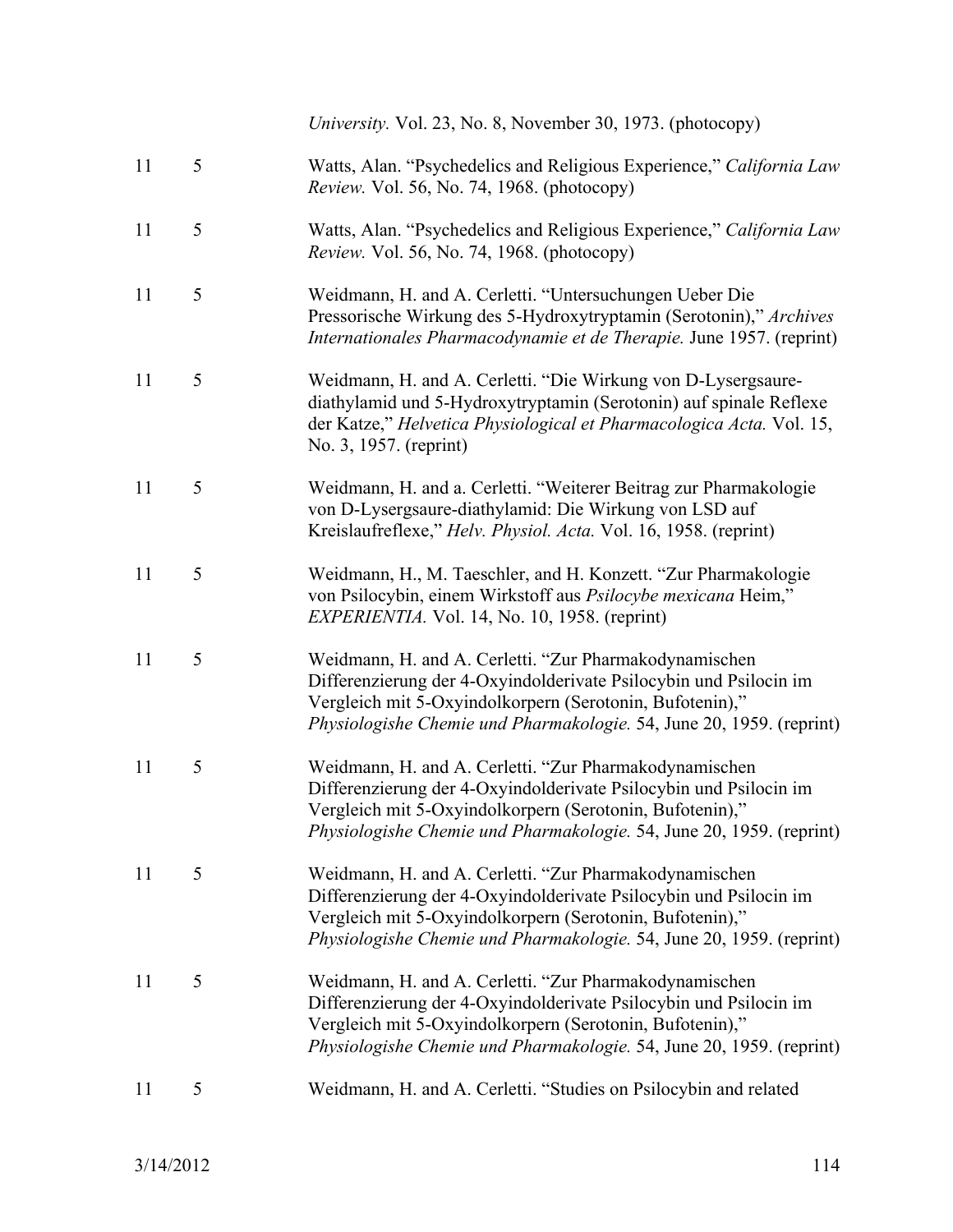|    |   | compounds," Helvetica Physiologica et Pharmacologica Acta. Vol.<br>18, No. 2, 1960. (reprint)                                                                                                                                                                             |
|----|---|---------------------------------------------------------------------------------------------------------------------------------------------------------------------------------------------------------------------------------------------------------------------------|
| 11 | 5 | Weidmann, H. and A. Cerletti. "Studies on Psilocybin and related<br>compounds," Helvetica Physiologica et Pharmacologica Acta. Vol.<br>18, No. 2, 1960. (reprint)                                                                                                         |
| 11 | 5 | Weil, Andrew T. "Cannabis," Science Journal. Vol. 5A, No. 3,<br>September 1969. (reprint)                                                                                                                                                                                 |
| 11 | 5 | Weingartner, Herbert (et al). "Altered Free Associations: Some<br>Cognitive Effects of Doet (2,5-Dimethoxy-Ethylamphetamine,"<br>Behavioral Science. Vol. 15, No. 4, July 1970. (reprint)                                                                                 |
| 11 | 5 | Weisbuch, Jonathan. "Psychosis Due to LSD," The Lancet. November<br>7, 1970. (photocopy)                                                                                                                                                                                  |
| 11 | 5 | Weiss, B. (et al). "Lysergic Acid Diethylamide (LSD-25) XXV. Effect<br>of Potassium Cynaide and Other Oxidase and Respiratory Inhibitors<br>on the Simaese Fighting Fish," $A$ . $M$ . $A$ . Archives of Neurology $\&$<br>Psychiatry. Vol. 80, September 1958. (reprint) |
| 11 | 5 | Weiss, B. (et al). "Lysergic Acid Diethylamide (LSD-25) XXV. Effect<br>of Potassium Cynaide and Other Oxidase and Respiratory Inhibitors<br>on the Simaese Fighting Fish," A. M. A. Archives of Neurology $\&$<br>Psychiatry. Vol. 80, September 1958. (photocopy)        |
| 11 | 5 | West, L. J. and C. M. Pierce. "Lysergic Acid Diethylamide: Its Effects<br>on a Male Asiatic Elephant." (photocopy of typed manuscript)                                                                                                                                    |
| 11 | 6 | Wetzel. "Report of Two Cases of Mutilation of The Eyes During LSD<br>Mystical Experience." March 5, 1970. (photocopy)                                                                                                                                                     |
| 11 | 6 | Whitaker, L. Howard. "Lysergic Acid Diethylamide in Psychotherapy.<br>Part I: Clinical Aspects," The Medical Journal of Australia. Vol. 1,<br>No. 5, January 4, 1964. (reprint)                                                                                           |
| 11 | 6 | Whitaker, L. Howard. "Lysergic Acid Diethylamide in Psychotherapy.<br>Part I: Clinical Aspects," The Medical Journal of Australia. Vol. 1,<br>No. 5, January 4, 1964. (reprint)                                                                                           |
| 11 | 6 | White, Paul F. (et al). "Pharmacology of Ketamine Isomers in Surgical<br>Patients," Anesthesiology. Vol. 52, No. 3, March 1980. (reprint)                                                                                                                                 |
| 11 | 6 | White, Richard P. (et al). "Drug-Induced Dissocation Between Evoked<br>Reticular Potentials and the EEG," Electroencephalography and                                                                                                                                      |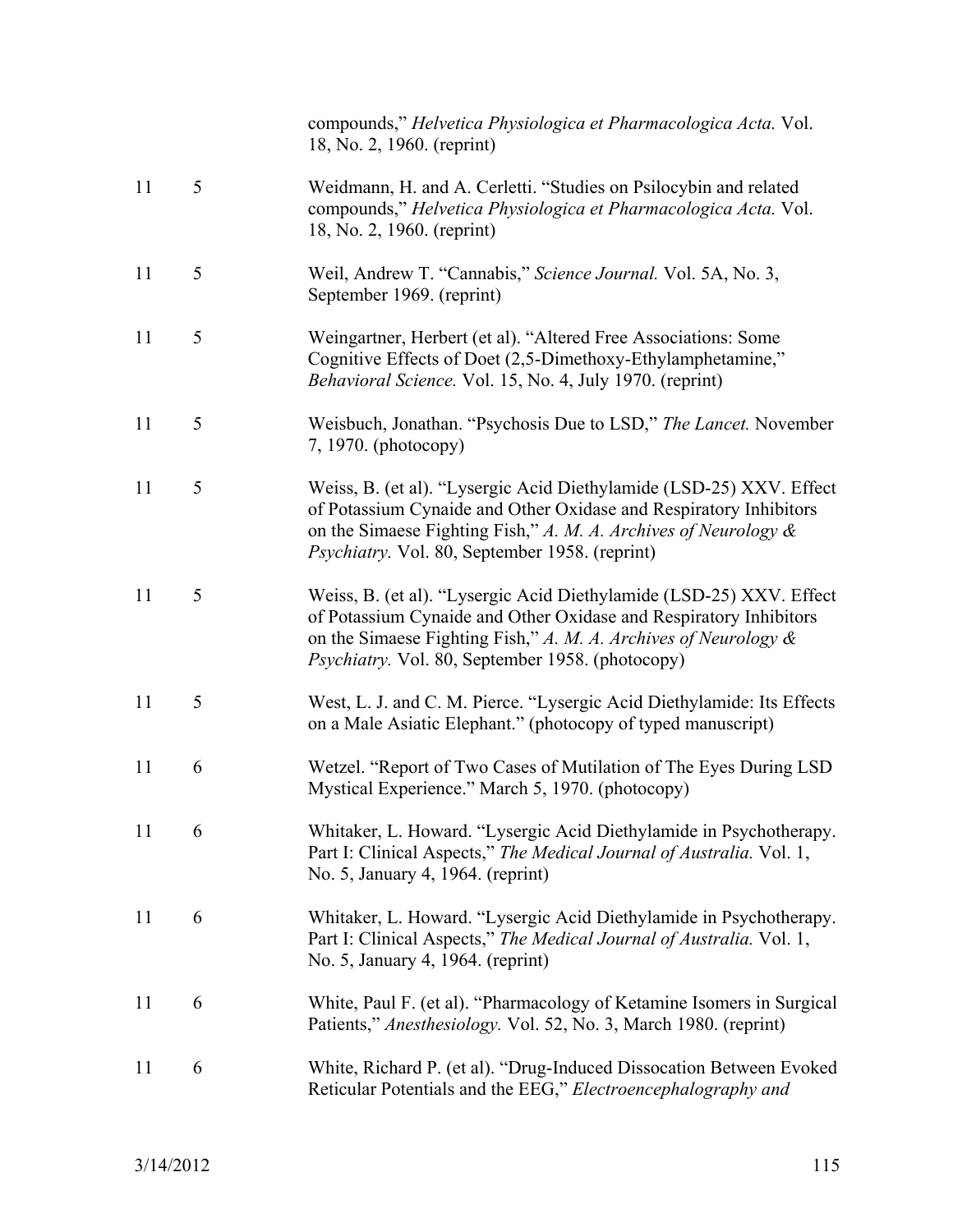*Clinical Neurophysiology.* Vol. 19, 1965. (photocopy)

| 11 | 6 | Wicks, Mary S. "The Use of LSD in Probation Casework," Second<br>Conference The Use of LSD in Psychotherapy. (preprint)                                                                                |
|----|---|--------------------------------------------------------------------------------------------------------------------------------------------------------------------------------------------------------|
| 11 | 6 | Widroe, Harvey J. "A Treatment-Oreinted Schema of LSD-Induced<br>Psychopathology," Clinical Toxicology. Vol. 1, No. 2, June 1968.<br>(photocopy)                                                       |
| 11 | 6 | Wikler, Abraham (et al). "Age and Effect of LSD-25 on Pupil Size and<br>Kneejerk Threshold," Psychopharmacologia. Vol. 7, 1965.<br>(photocopy)                                                         |
| 11 | 6 | Wikler, Abraham (et al). "Age and Effect of LSD-25 on Pupil Size and<br>Kneejerk Threshold," Psychopharmacologia. Vol. 7, 1965.<br>(photocopy)                                                         |
| 11 | 6 | Wikler, Abraham. "Clinical and Social Aspects of Marihuana<br>Intoxication," Arch. Gen. Psychiat. Vol. 23, October 1970.<br>(photocopy)                                                                |
| 11 | 6 | Wilson, Roy D. "An Investigation of Possible Immunosuppression<br>from Ketamine and 100 Percent Oxygen in Normal Children,"<br>Anesthesia and Analgesia. Vol. 50, No. 3, May-June 1971.<br>(photocopy) |
| 11 | 6 | Winkel, Kathe. "Uber die Wirkung von Lysergsaurediathylamid auf<br>fokale Krampfpotentiale der Hirnrinde des Kaninchens," Pflugers<br>Archiv. 1958. (reprint)                                          |
| 11 | 6 | Winkel, Kathe. "Uber die Wirkung von Lysergsaurediathylamid auf<br>fokale Krampfpotentiale der Hirnrinde des Kaninchens," Pflugers<br>Archiv. 1957. (reprint)                                          |
| 11 | 6 | Winter, Charles A. "Psychotomimetic Compounds: Pharmacological<br>and Behavioral Effects in Animals," The First Hahnemann Symposium<br>on Phychosomatic Medicine. 1962. (reprint)                      |
| 11 | 6 | Witt, P. N. "d-Lysergsaure-diathylamid (LSD 25) im Spinnentest,"<br><i>EXPERIENTIA.</i> Vol. 7, No. 8, 1951. (reprint)                                                                                 |
| 11 | 6 | Witt, Peter N. "Effects of Psilocybin on Web-Building Behavior of<br>Spiders," Pharmacologist. Vol. 2, No. 2, Fall 1960. (reprint)                                                                     |
| 11 | 6 | Wittkower, E. D. and H. Azima. "Dynamic Aspects of Occupational<br>Therapy," A. M. A. Arch. Neurol. & Psychiat. Vol. 79, 1958. (reprint)                                                               |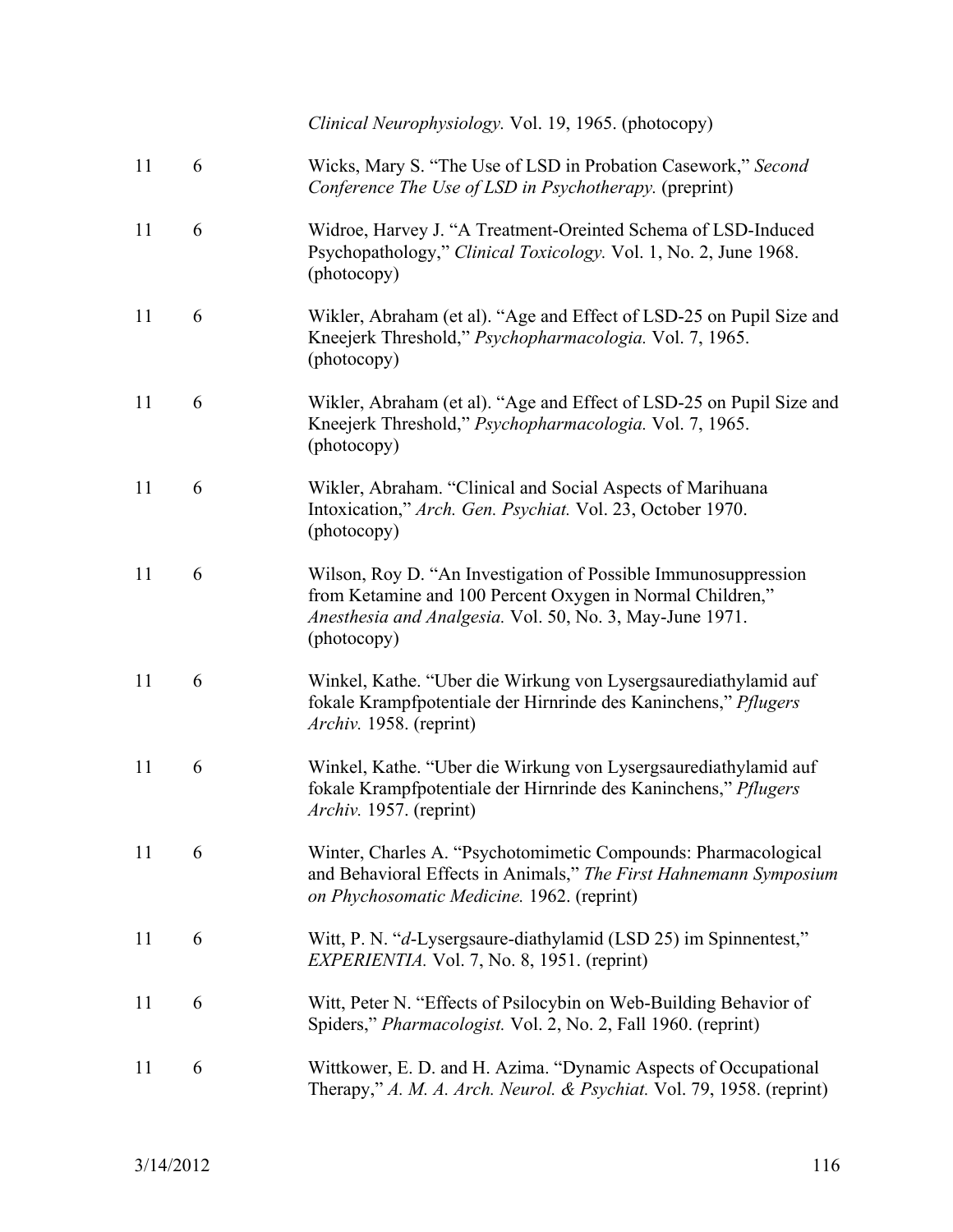| 20 | 6 | Wobcke, Marianne. Untitled. (print out)                                                                                                                                                                 |
|----|---|---------------------------------------------------------------------------------------------------------------------------------------------------------------------------------------------------------|
| 11 | 6 | Wolbach, A. B., Harris Isbell, and E. J. Miner. "Cross Tolerance<br>between Mescaline and LSD-25 with a Comparison of the Mescaline<br>and LSD Reactions," Psychopharmacologia. Vol. 3, 1962. (reprint) |
| 11 | 6 | Wolbach, A. B., E. J. Miner, and Harris Isbell. "Comparison of<br>Psilocin with Psilocybin, Mescaline and LSD-25,"<br>Psychopharmacologia. Vol. 3, 1962. (reprint)                                      |
| 20 | 6 | Wolf, E., et al. "K Metodice Vyzkumu Socialni Maladaptace,"<br>Metodicka Sdeleni.                                                                                                                       |
| 11 | 6 | Woodford, Vernon R. "Inhibition of Carbohydrate Metabolism of Rat<br>Brain Tissue By Adrenochrome," Can. J. Biochem. Physiol. Vol. 37,<br>$1959.$ (reprint)                                             |
| 11 | 6 | Woody, George E. "Visual Disturbances Experienced by<br>Hallucinogenic Drug Abusers While Driving," Amer. J. Psychiat. Vol.<br>127, No. 5, November 1970. (photocopy)                                   |

| Box<br>12 | <u>Folder</u> | <b>Research Articles: Y</b>                                                                                                                                                                                                                               |
|-----------|---------------|-----------------------------------------------------------------------------------------------------------------------------------------------------------------------------------------------------------------------------------------------------------|
| 12        | 1             | Yensen, Richard. "Group Psychotherapy with a Variety of<br>Hallucinogens," Paper presented at the eleventh annual meeting of the<br>Association for Humanistic Psychology. September 1973. (photocopy<br>of typed manuscript)                             |
| 12        | 1             | Yensen, Richard (et al). "MDA-Assisted Psychotherapy with Neurotic<br>Outpatients: A Pilot Study," The Journal of Nervoous and Mental<br>Disease. 1976. (photocopy)                                                                                       |
| 12        | $\mathbf{1}$  | Yensen, Richard. "From Mysteries to Paradigms: Humanity's Journey<br>from Sacred Plants to Psychedelic Drugs." 1985. (photocopy)                                                                                                                          |
| 12        | 1             | Yielding, K. Lemone (et al). "Lysergic Acid Diethylamide (LSD)<br>Binding to Deoxyribonucleic Acid (DNA) (33203)," Proc. Sco. Exp.<br>Biol. Med. Vol. 128, No. 1096, 1968. (photocopy)                                                                    |
| 12        | 1             | Yolles, Stanley F. "Statement by Stanely F. Yolles before the<br>Subcommittee on Juvenile Delinquiency of the Committee on the<br>Judiciary, U. S. Senate on Recent Research on LSD, Marihuana, and<br>Other Dangerous Drugs." March 6, 1968. (photocopy) |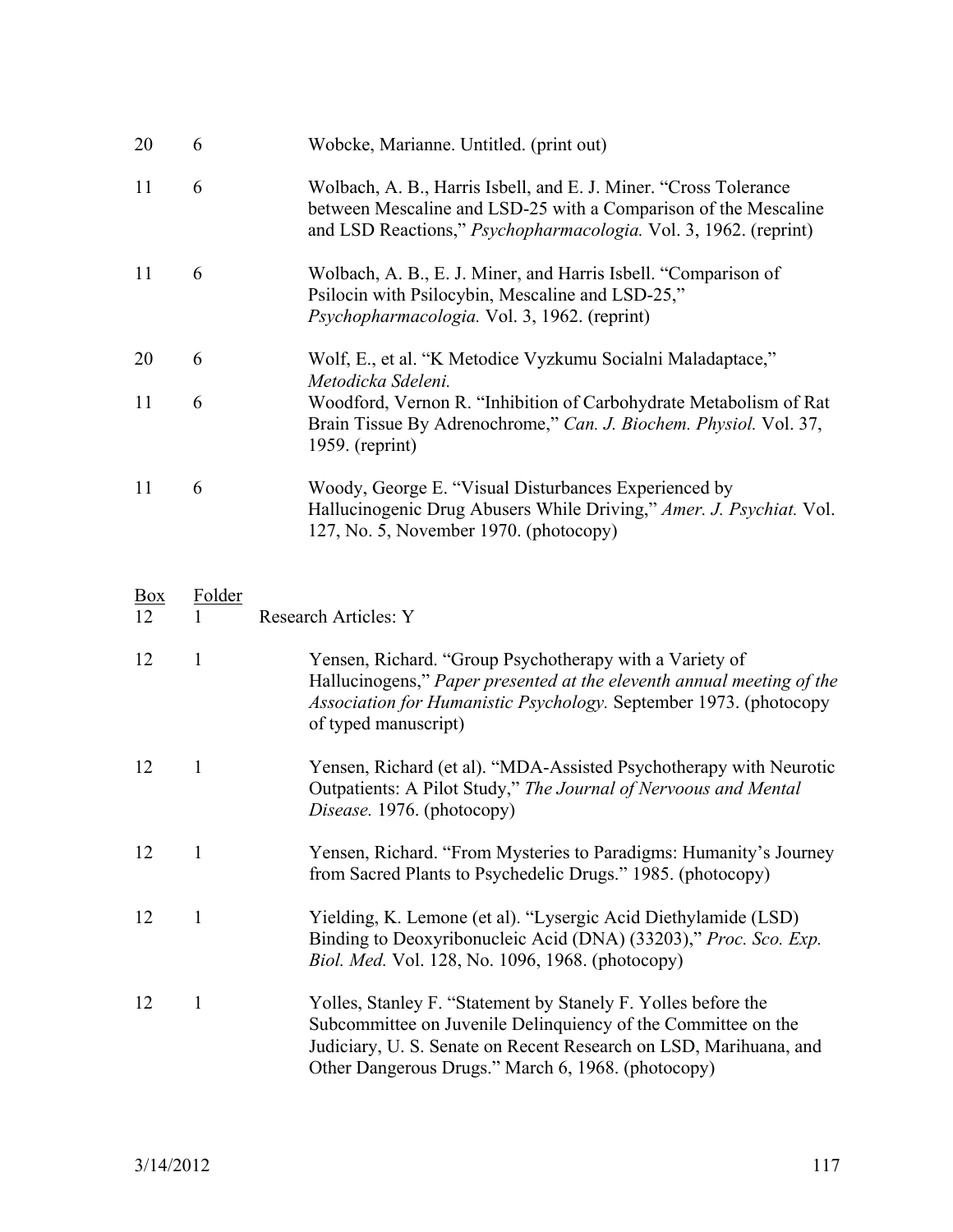| <b>Box</b> | <b>Folder</b>  | Research Articles: Z                                                                                                                                                                                                                                   |
|------------|----------------|--------------------------------------------------------------------------------------------------------------------------------------------------------------------------------------------------------------------------------------------------------|
| 12         | $\overline{2}$ | Zaguirre, Jaime C. "Behavioural Reactions to Illusionogenic<br>Substances," Philippine Federation of Private Medical Practitioners.<br>Vol. 7, No. 3, December 1957. (photocopy)                                                                       |
| 12         | $\overline{2}$ | Zaguirre, Jaime C. "LSD – 25 Diagnostic and Prognostic Test," The<br>Journal of the Philippine Association of Military Surgeons. Vol. 7, No.<br>2, June 1969. (photocopy)                                                                              |
| 12         | $\overline{2}$ | Zeeman, E. C. "Catastrophe Theory." (photocopy)                                                                                                                                                                                                        |
| 12         | $\overline{2}$ | Zehnder, K. and A. Cerletti. "Hemmung der Menschenserum-<br>Pseudocholinesterase durch Lysergsaurediathylamid und 2-Brom-<br>Lysergsaurediathylamid," Helvetica Physiologica et Pharmacologica<br>Acta. Vol. 14, No. 3, 1956. (reprint)                |
| 12         | $\overline{2}$ | Zehnder, K. and A. Cerletti. "Hemmung der Menschenserum-<br>Pseudocholinesterase durch Lysergsaurediathylamid und 2-Brom-<br>Lysergsaurediathylamid," Helvetica Physiologica et Pharmacologica<br><i>Acta.</i> Vol. 14, No. 3, 1956. (reprint)         |
| 12         | $\overline{2}$ | Zetterberg, Gosta. "Lysergic acid diethylamide and mutation."<br>October 8, 1968. (photocopy)                                                                                                                                                          |
| 20         | 6              | Zghoul, Tarek and Pierre Blier. "Enhancing action of LSD on neuronal<br>responsiveness to serotonin in a brain structure involved in obsessive-<br>compulsive disorder," International Journal of<br><i>Neuropsychopharmacology.</i> 2003. (clipping?) |
|            |                | Research Articles: Author Unclear                                                                                                                                                                                                                      |
| 16         | 1              | "LSD-Rausch in Amerika," Publication unknown, date unknown.<br>(clipping)                                                                                                                                                                              |
| 12         | 3              | "Whatever Happened to LSD?" from <i>High Times</i> (Special Edition<br>Issue). January 1977. (clipping)                                                                                                                                                |
| 12         | 3              | "LSD and the Drugs of the Mind," Newsweek. May 9, 1966. (clipping)                                                                                                                                                                                     |
| 12         | 3              | "Halluzinogene den Betaubungsmitteln gleichgestellt," Med. Mschr.<br>Vol. 21, No. 5, 1967. (photocopy)                                                                                                                                                 |
| 12         | 3              | "The Effect of LSD on EEG." (photocopy of typed manuscript)                                                                                                                                                                                            |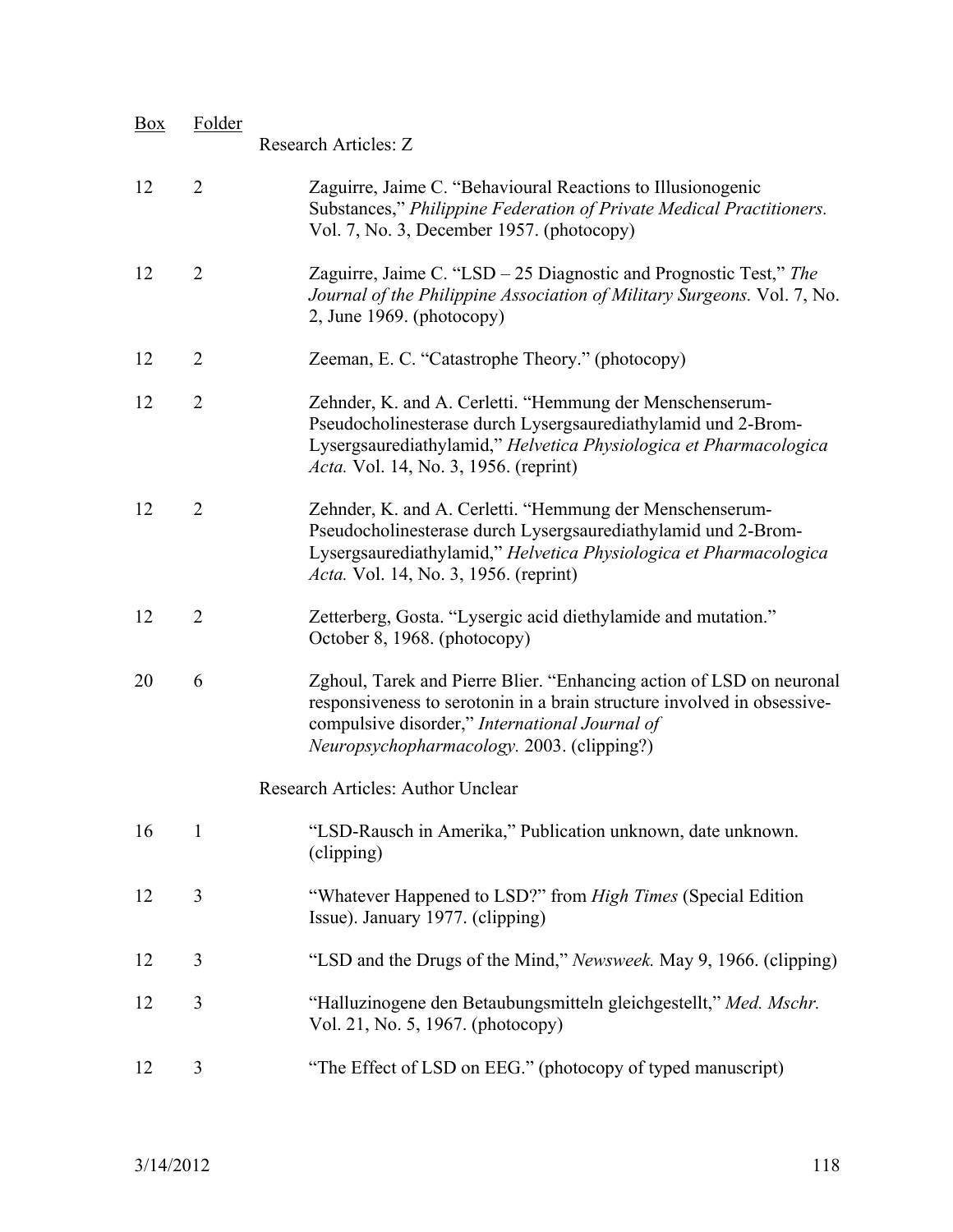| <u>Box</u><br>12 | Folder<br>3    | "Psychotherapy with LSD: Pro and Con." (preprint)                                                                                   |
|------------------|----------------|-------------------------------------------------------------------------------------------------------------------------------------|
| 12               | $\overline{3}$ | "Psychotherapy with LSD: Pro and Con." (preprint)                                                                                   |
| 12               | 3              | "Some Questions - And Their Answers." (photocopy)                                                                                   |
| 12               | 3              | "Medicine," Time. July 11, 1969. (photocopy)                                                                                        |
| 12               | 3              | "LSD," Time. June 17, 1966. (photocopy)                                                                                             |
| 12               | 3              | "Study Assesses Exposure to LSD in Utero." Spring 1969.<br>(photocopy)                                                              |
| 12               | 3              | "Reserpine Action Questioned In Experiments on Rodents," <i>Hospital</i><br>Tribune. Vol. 5, No. 4, March 8, 1971. (photocopy)      |
| 12               | 3              | "Adjuvant With Levodopa Aids Parkisonism," Hospital Tribune. Vol.<br>5, No. 4, March 8, 1971. (photocopy)                           |
| 12               | 3              | "The Subjective After-Effects of Psychelic Experiences: A Summary<br>of Four Recent Questionnaire Studies," The Psychedelic Review. |
| 12               | $\overline{3}$ | "LSD in Mice: Abnormalities in Meiotic Chromosomes," Science.<br>Vol. 160, June 1968. (photocopy)                                   |
| 12               | 3              | "Down the Road to Clinical Depression," Medical World News.<br>January 22, 1971. (clipping)                                         |
| 12               | 3              | "Morning Interview with Itzhak Ventov." March 19, 1979. (photocopy<br>of typed manuscript)                                          |
| 12               | 3              | "Some Questions – And Their Answers." (photocopy)                                                                                   |
| 12               | 3              | "Discussion on the Psychoactive Action of Various Tryptamine"<br>Derivatives." (reprint)                                            |
| 12               | 3              | "Acid Report on Acid," <i>Nature.</i> Vol. 226, April 4, 1970. (photocopy)                                                          |
| 12               | $\overline{3}$ | "Organicity Measures Following Repeated LSD Ingestion,"<br>Psychiatry Digest. July 1970. (photocopy)                                |
| 12               | 4              | "Lysergic Acid and Psychotic Art," Pfizer-spectrum. Vol. 9, 1961.<br>(reprint)                                                      |
| 12               | 4              | "Hallucinogenic Drugs. The Future.," Medico-Psychol. Ass. 1961.                                                                     |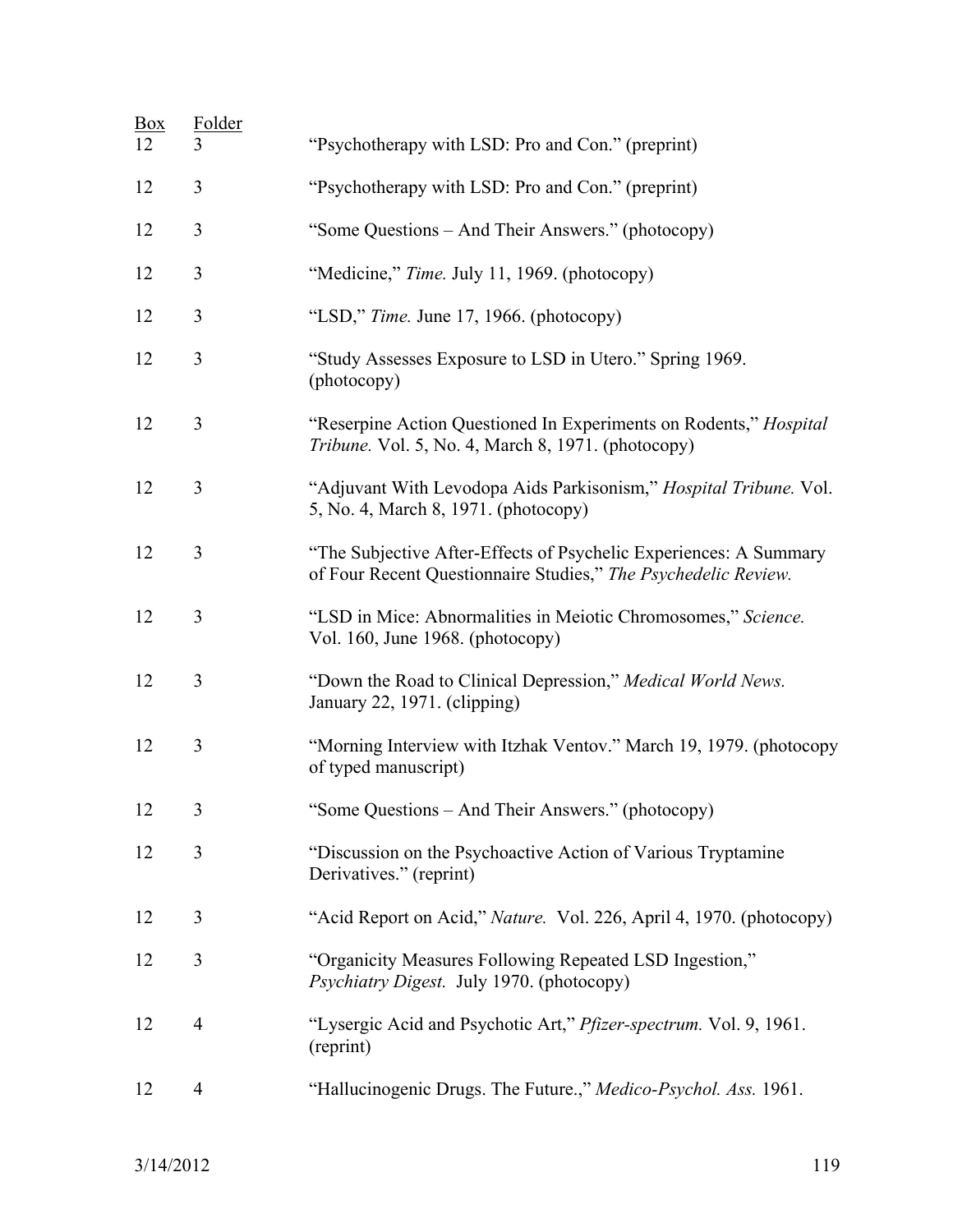| <b>Box</b> | Folder         | (reprint)                                                                                                                                         |
|------------|----------------|---------------------------------------------------------------------------------------------------------------------------------------------------|
| 12         | $\overline{4}$ | "Dependence on LSD and Other Hallucinogenic Drugs," The Journal<br>of The American Medical Association. Vol. 202, October 2, 1967.<br>(photocopy) |
| 12         | $\overline{4}$ | "Hydroxytryptamine," British Medical Journal. Vol. 2, July 17, 1954.<br>(reprint)                                                                 |
| 12         | $\overline{4}$ | "The Hallucinogenic Drugs," The Pharmaceutical Journal. January<br>12, 1963. (reprint)                                                            |
| 12         | $\overline{4}$ | "Chemists hone tools to combat LSD abuse," C&EN. March 11,<br>1968. (photocopy)                                                                   |
| 12         | 4              | "Chemists hone tools to combat LSD abuse," C&EN. March 11,<br>1968. (photocopy)                                                                   |
| 12         | $\overline{4}$ | "Dependence on LSD and Other Hallucinogenic Drugs," The Journal<br>of The American Medical Association. Vol. 202, October 2, 1967.<br>(reprint)   |
| 12         | 4              | "LSD and Chromosomes," British Medical Journal. June 29, 1968.<br>(photocopy)                                                                     |
| 12         | 4              | Folder of miscellaneous loose pages. (tables of contents,<br>bibliographies, etc.)                                                                |
| 12         | 4              | Bos, P(?). "Vyuziti LSD V Detske Psychiatrii," Ceskoslovenska<br>Psychiatrie. Vol. 67, No. 4, 1971. (photocopy)                                   |
| 12         | 4              | Folder of articles in Czech and Russian.                                                                                                          |
| 12         | 4              | "Drugs of Human Behavior – An Overview." (second draft)                                                                                           |
| 12         | $\overline{4}$ | Ex-patient. "Suicide and Samaritan Clients," The Lancet. November<br>21, 1970. (photocopy)                                                        |
| 12         | 4              | Letters to the editor. The New England Journal of Medicine. Vol. 284,<br>No. 14, April 8, 1971. (photocopy)                                       |

## **Subseries C: Conference Proceedings**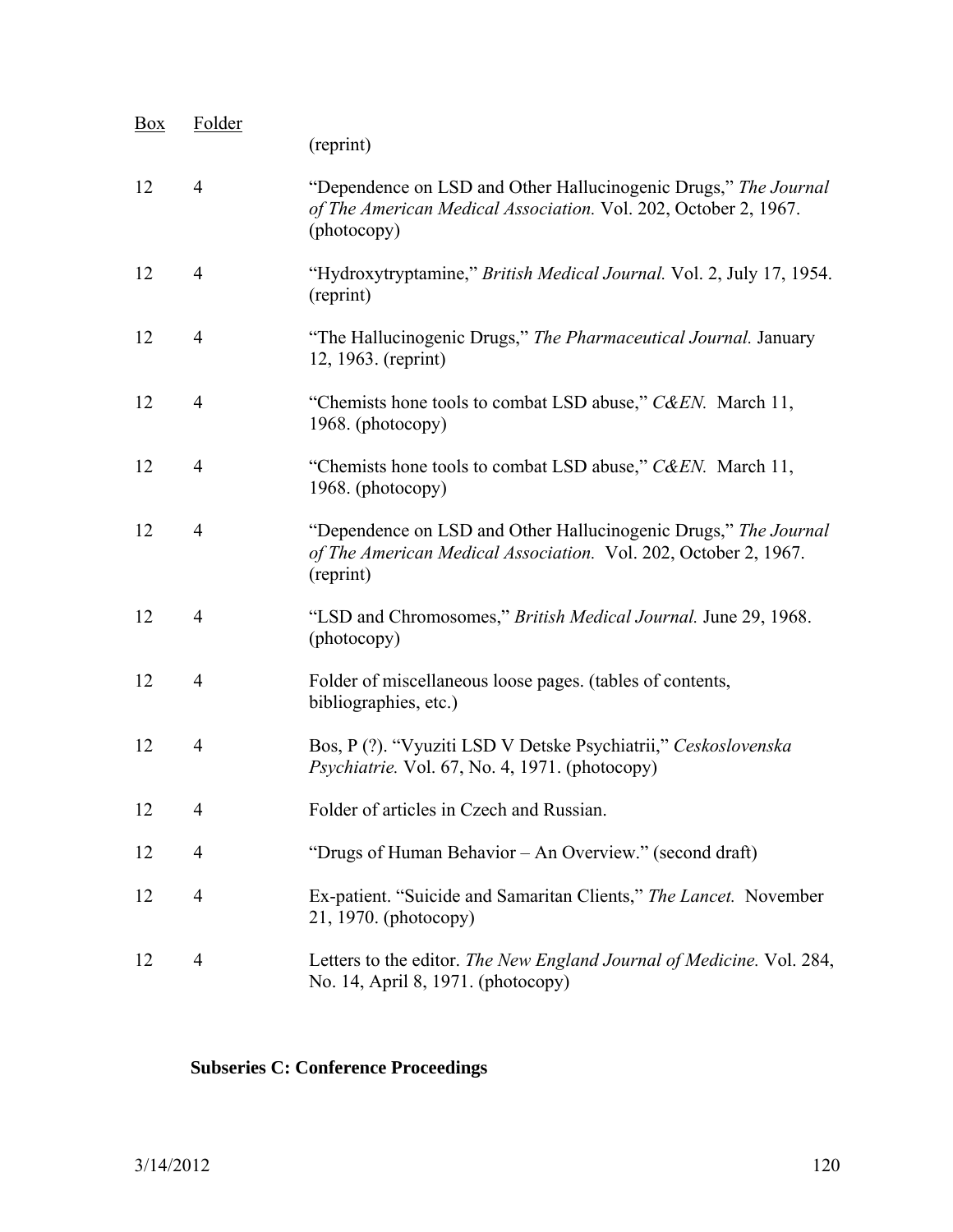| <u>Box</u> | Folder |                                                                     |
|------------|--------|---------------------------------------------------------------------|
| 13         |        | IV Congress of the European Medical Association for Psychoanalysis, |
|            |        | Prague, September 1968                                              |
| 17         |        | Pacific Symposium Esalen, 1994                                      |

### **Subseries D: Bibliographies, References, and Citations**

| <b>Box</b><br>13 | <b>Folder</b><br>$\overline{2}$  | Bibliography on Psychotomimetrics, 1943-1966 (This item has<br>been removed from collection for cataloging.)      |
|------------------|----------------------------------|-------------------------------------------------------------------------------------------------------------------|
| 17<br>13         | $\overline{2}$<br>$\overline{2}$ | Books, published materials, multimedia<br>Catalogue on the Literature on Delysid, 1962                            |
| 13               | $\overline{2}$                   | Adverse Effects of LSD (literature search), January 1964-<br>August 1968                                          |
| 13               | $\overline{2}$                   | Psychedelics Selected Bibliography- Long Range Negative<br>Effects, 1966                                          |
| 13               | $\overline{2}$                   | Annotated Bibliography Delysid LSD 25, Undated                                                                    |
| 13               | 3                                | Addendum to Annotated Bibliography Delysid LSD 25,<br>Undated                                                     |
| 13               | 3                                | Citations of LSD literature (Various), undated                                                                    |
| 13               | 3                                | Dipropyltryptamine (DPT) References, Undated                                                                      |
| 13               | 3                                | LSD Delysid, Catalogue of the Literature, Undated (This item<br>has been removed from collection for cataloging.) |

#### **Subseries E: Journals, Pamphlets, and Magazines**

| Box | Folder |                              |
|-----|--------|------------------------------|
| 19  |        | 2e, Spring/Summer, 2009.     |
| 19  |        | 2e, Spring/Summer, 2009.     |
| 19  |        | <i>2e</i> , September, 2010. |
| 18  |        | 2e, April-May-June, 2011.    |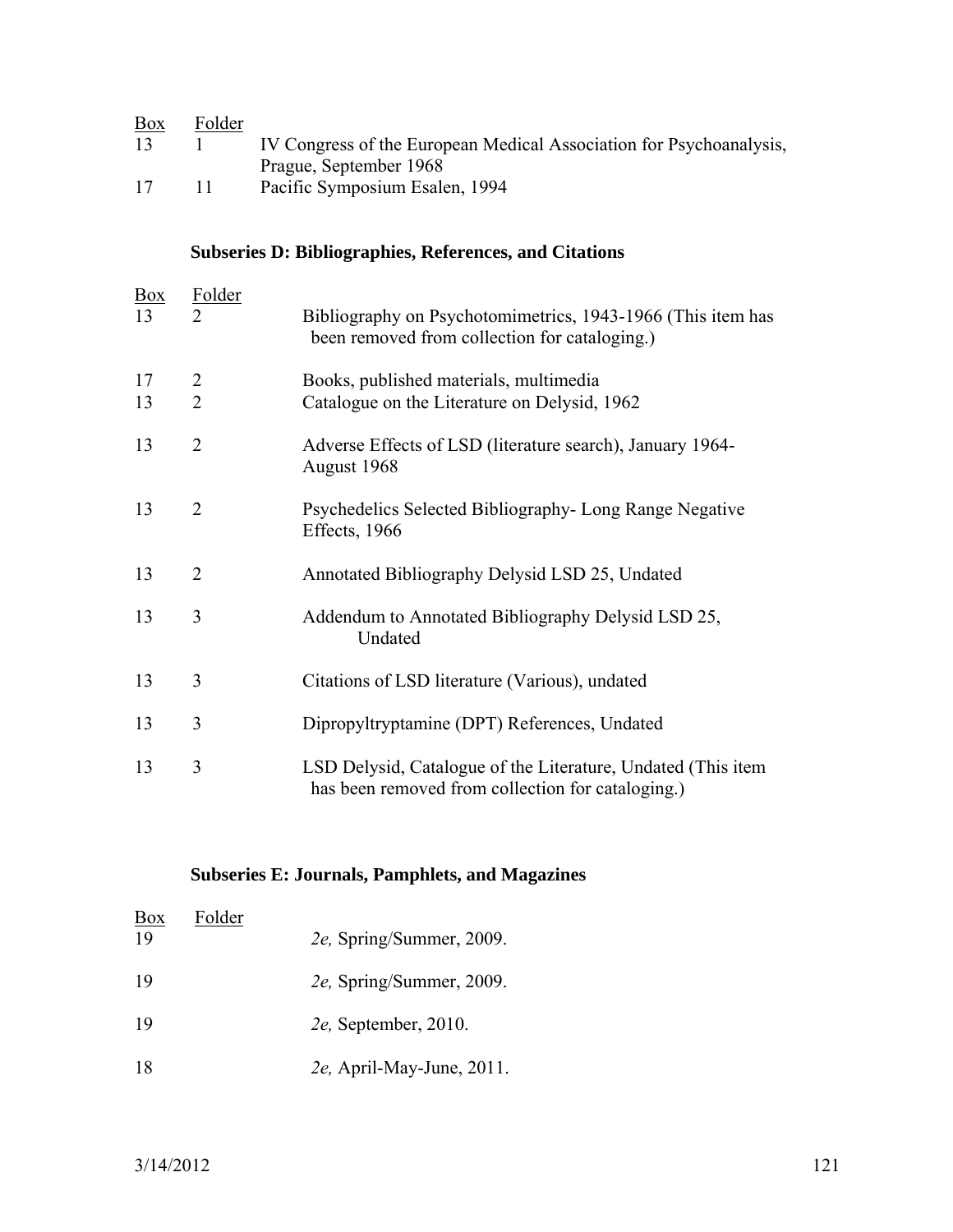| <u>Box</u><br>13 | <b>Folder</b> | AHP Newsletter, April 1976 (serial publication) (This item has been<br>removed from collection for cataloging.)                  |
|------------------|---------------|----------------------------------------------------------------------------------------------------------------------------------|
| 18               |               | Anima News, Vol. 1, No. 2.                                                                                                       |
| 18               |               | Anima News, Vol.2, No. 8.                                                                                                        |
| 18               |               | Astrologie Heute, No. 108, April/May 2004.                                                                                       |
| 18               |               | Astrologie Heute, No. 108, April/May 2004.                                                                                       |
| 19               |               | Canamo, No. 160, April 2011.                                                                                                     |
| 18               |               | CoEvolution, No. 12, 1983.                                                                                                       |
| 18               |               | <i>CoEvolution</i> , No. 12, 1983.                                                                                               |
| 18               |               | Cuerpomente, 2000.                                                                                                               |
| 18               |               | Cuerpomente, June 2006.                                                                                                          |
| 19               |               | Cuerpomente, June 2006.                                                                                                          |
| 18               |               | De Ronde Tafel, November/December 1986.                                                                                          |
| 19               |               | <i>Desillusionist</i> , No. 12/13, 2007/08.                                                                                      |
| 19               |               | East and West, November/December 2001.                                                                                           |
| 19               |               | East and West, November/December 2001.                                                                                           |
| 13               | 4             | <i>Explorations</i> , No. 2, June/July 1965 (serial publication) (This item has<br>been removed from collection for cataloging.) |
| 19               |               | <i>Friends of Esalen, Vol. 22, Issue 2, Summer 2010.</i>                                                                         |
| 18               |               | Gemma, 2, 1991.                                                                                                                  |
| 19               |               | Gemma, 3, 1991.                                                                                                                  |
| 19               |               | Generation TAO, May-June-July, 2006.                                                                                             |
| 19               |               | Generation TAO, December 2010.                                                                                                   |
| 13               | 4             | God in a Pill? Meher Baba on L.S.D. and The High Roads (pamphlet)                                                                |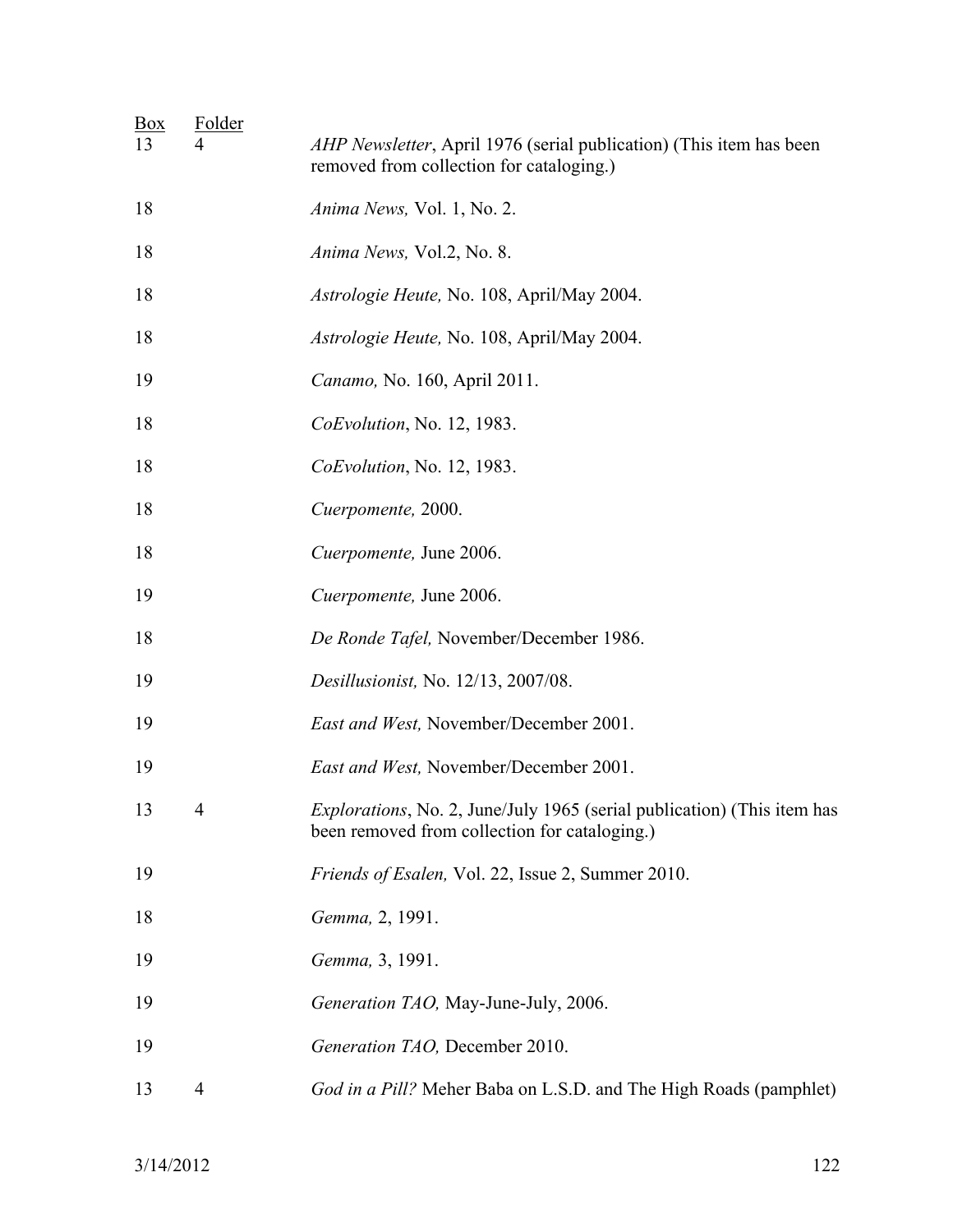| <b>Box</b> | Folder         | (This item has been removed from collection for cataloging.)                                                                                           |
|------------|----------------|--------------------------------------------------------------------------------------------------------------------------------------------------------|
| 13         | $\overline{4}$ | Hallucinations and Delusions, National Institute of Mental Health<br>(pamphlet) (This item has been removed from collection for<br>cataloging.)        |
| 13         | $\overline{4}$ | The Institute for Psychedelic Research of SanFrancisco State College<br>(pamphlet) (This item has been removed from collection for<br>cataloging.)     |
| 19         |                | Katap3 <i>HC</i> , 2009.                                                                                                                               |
| 18         |                | Lekarske listy, No. 19, 2006.                                                                                                                          |
| 19         |                | Neu Geboren Werden, 2008.                                                                                                                              |
| 18         |                | New Age, 136.                                                                                                                                          |
| 18         |                | New Realities, March/April 1987.                                                                                                                       |
| 18         |                | Nova consciencia, October 2007.                                                                                                                        |
| 19         |                | Nyt aspect, October 2002.                                                                                                                              |
| 13         | $\overline{4}$ | Observer – The Frontiers of Madness, June 5, 1966 (serial<br>publication) (This item has been removed from collection for<br>cataloging.)              |
| 13         | $\overline{4}$ | Observer – The madness of Art. June 12, 1966 (serial publication)<br>(This item has been removed from collection for cataloging.)                      |
| 18         |                | Patek, 2007.                                                                                                                                           |
| 13         | $\overline{4}$ | <i>Phanerothyme</i> by Lisa Biberman (pamphlet) (This item has been<br>removed from collection for cataloging.)                                        |
| 18         |                | <i>Phoenix: Journal of Transpersonal Anthropology. Vol. 5, No. 2, 1981.</i>                                                                            |
| 18         |                | Psychologie, 2007.                                                                                                                                     |
| 18         |                | Respekt, 2007.                                                                                                                                         |
| 13         | $\overline{4}$ | Session Games People Play, A Manual for the Use of LSD by Lisa<br>Bieberman (pamphlet) (This item has been removed from collection<br>for cataloging.) |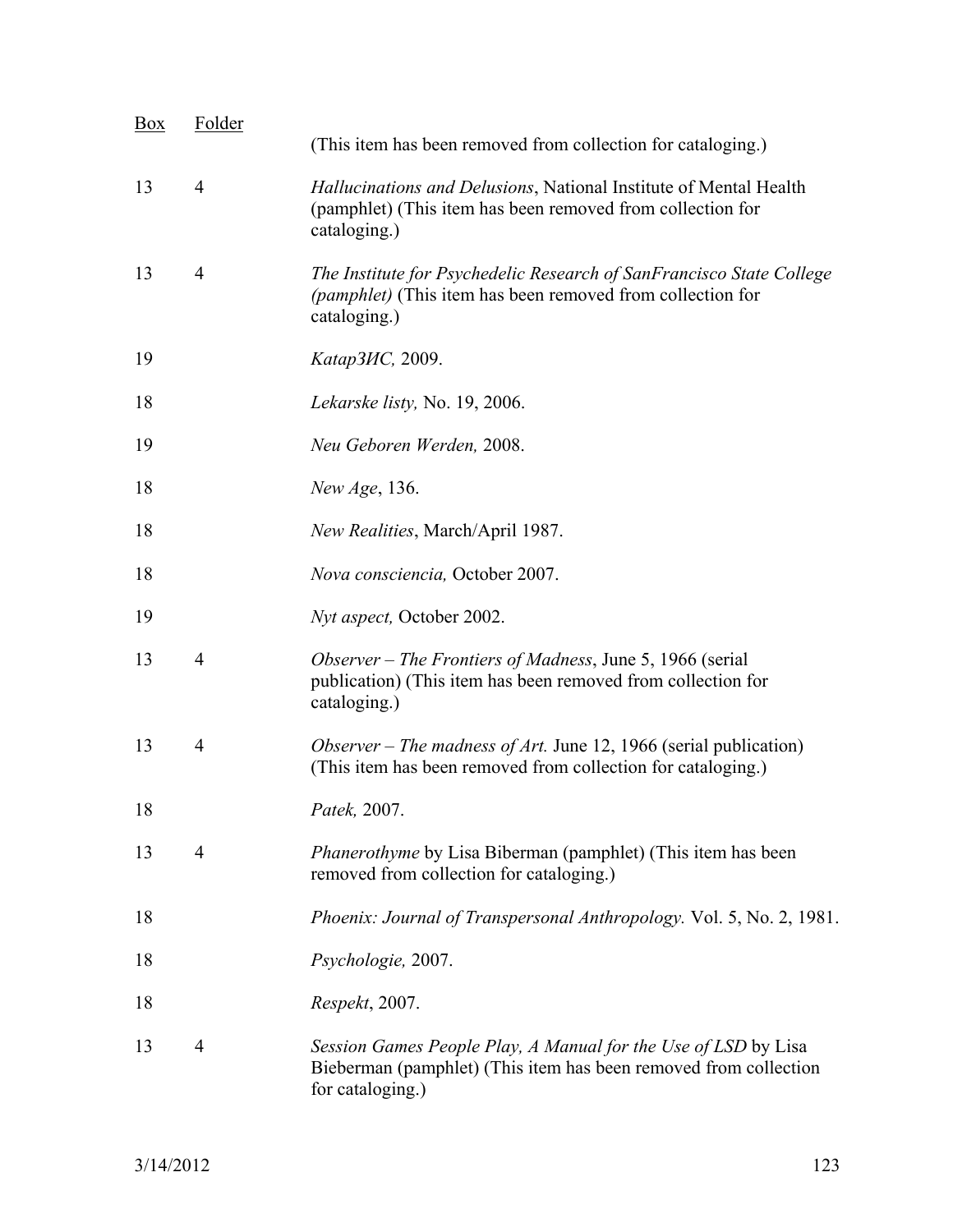| Box | Folder         |                                                                                                                                                                                                 |
|-----|----------------|-------------------------------------------------------------------------------------------------------------------------------------------------------------------------------------------------|
| 18  |                | <i>Shaman's Drum, No. 73, 2006.</i>                                                                                                                                                             |
| 13  | $\overline{4}$ | Sphinx, April/May 1984 (serial publication) (This item has been<br>removed from collection for cataloging.)                                                                                     |
| 18  |                | Spuren, No. 88, Summer 2008.                                                                                                                                                                    |
| 19  |                | <i>The Sun, Issue 404, August 2009.</i>                                                                                                                                                         |
| 19  |                | <i>Tattua</i> , Vol. 2, No. 1, January-June 2010.                                                                                                                                               |
| 18  |                | Tidskriften NEXUS. No. 1, 1984.                                                                                                                                                                 |
| 13  | $\overline{4}$ | Trans-action, A Publication of Washington University, St. Louis,<br>Missouri, Vol. 5, No. 2, December 1967 (serial publication) (This<br>item has been removed from collection for cataloging.) |
| 18  |                | <i>Ulises</i> , No. 5, 2002.                                                                                                                                                                    |
| 18  |                | Visionen, May 2008.                                                                                                                                                                             |
| 19  |                | Visions, August 1993.                                                                                                                                                                           |
| 18  |                | <i>Voices: the art and science of psychotherapy, Winter 1972-1973</i>                                                                                                                           |
| 18  |                | The Watkins Review, No. 16, Spring 2007.                                                                                                                                                        |
| 18  |                | <i>What is enlightenment?</i> , Issue 35, January-March, 2007.                                                                                                                                  |
| 19  |                | Wisdom of the heavens, earth, body, mind $\&$ soul, August 2006.                                                                                                                                |
| 19  |                | Yoga Journal, Issue 93, July/August 1990.                                                                                                                                                       |
|     |                | <b>Subseries F: Books, Reports, and Theses</b>                                                                                                                                                  |
| Box | Folder         | Books, Circa 1950-1985                                                                                                                                                                          |

| Blewett, D.B. and N. Chwelos. <i>Handbook for the Therapeutic Use of</i> |
|--------------------------------------------------------------------------|
| Lysergic Acid Diethylamide-25, Individual and Group Procedures.          |
| [Photocopy, $1959$ ]                                                     |
|                                                                          |

13 5 LaBerge, Stephen. *Lucid Dreaming: The Power of Being Awake and*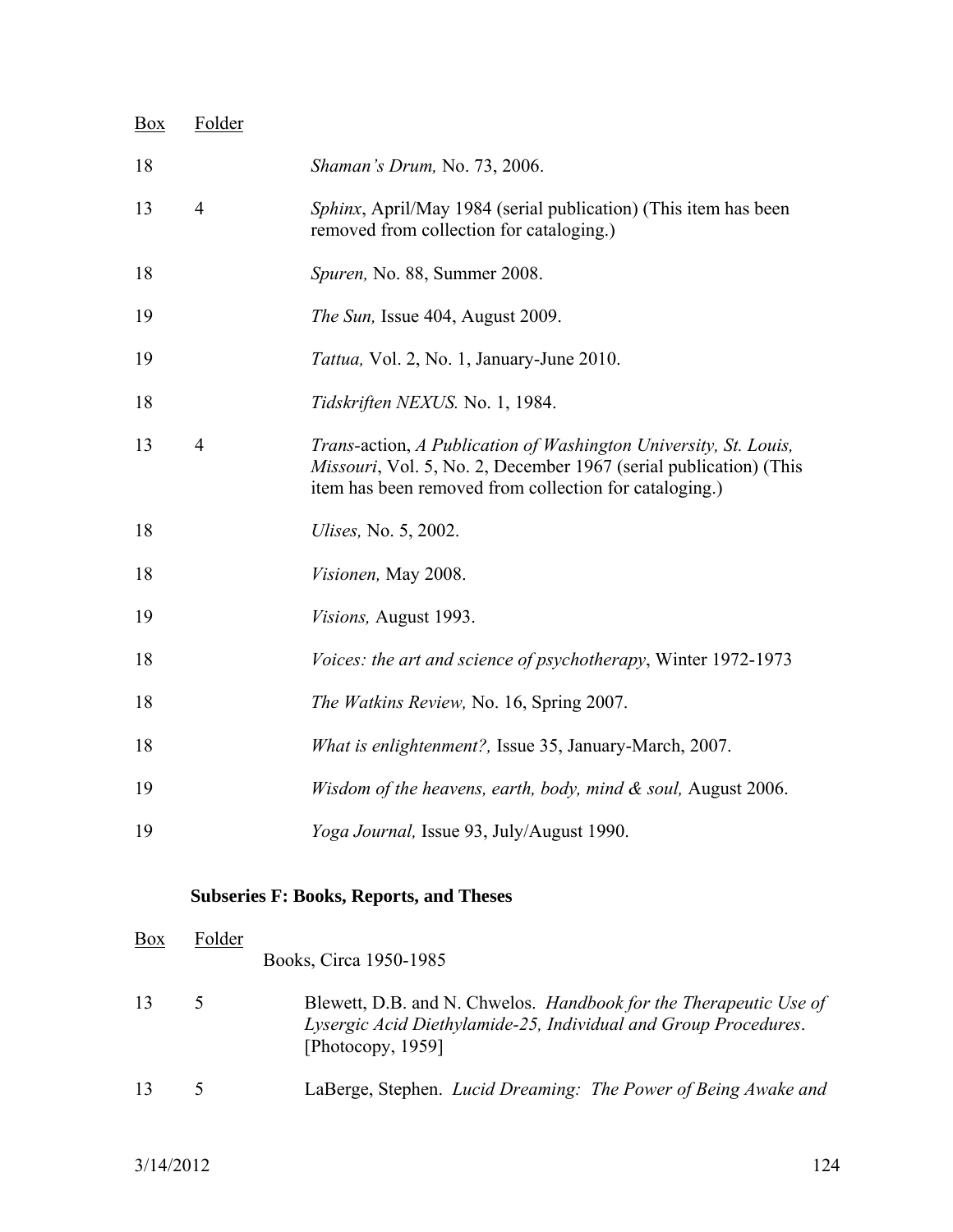| <b>Box</b> | Folder | Aware In Your Dreams. New York: Ballentine Books, 1985. [This<br>item has been removed from collection for cataloging.                                                                                                             |
|------------|--------|------------------------------------------------------------------------------------------------------------------------------------------------------------------------------------------------------------------------------------|
| 13         | 5      | Leary, Timothy and Joanna. Neurologic. Copyright 1973 by Betsy<br>Klein, Jack Leary, Susan Martino, Michael Horowitz, Walter H. Clark,<br>Bruce M. Margolin. [Photocopy. Inscription: 4/23/73, #61 of 500.]                        |
| 13         | 5      | McCarthy, Mary Elizabeth. LSD as a Diagnostic Aid, A Dissertation<br>Presented to the Faculty of the Department of Psychology, University<br>of Santo Tomas, 1970. [This item has been removed from collection<br>for cataloging.] |
| 13         | 5      | Naranjo, Claudio. How to Be: Meditation in Spirit and Practice. Los<br>Angeles: Jeremy P. Tarcher, Inc., 1971. [This item has been removed<br>from collection for cataloging.]                                                     |
| 13         | 5      | Rele, V.G. The Vedic Gods as Figures of Biology. Bombay: D.B.<br>Taraporevala Sons and Co., 1931. [Photocopy.]                                                                                                                     |
| 13         | 5      | Reports, 1968<br>Reports (6) published by the <i>Militarpskyologiska Institute</i> , Stockholm.<br>Appears to be aligned with research on LSD-25 in the year 1968.                                                                 |
|            |        | Theses, 1987-2010                                                                                                                                                                                                                  |
| 21         | 4      | Binkert-Zerkiebel, Stephan. Juergen Bartsch und die Theorie von<br>Stanislav Grof, 1987-88.                                                                                                                                        |
| 21         | 5      | Viggiano, Darlene M. Critique of Grof's Model of Spiritual<br>Emergencies: Has it Stood the Test of Time? How Might it be Revised?<br>February, 4, 2009.                                                                           |
| 21         | 6      | Jacobson, Maria Luiza. Stanislav Grof E O Potencial Terapeutico Dos<br>Estados Holotropicos: Novos Paradigmas Para A Psicologia, 2010.                                                                                             |

## **Series IV: Photographs and Slides**

| Box<br>13 | Folder<br>6. | Photographs and Slides, circa 1970 |
|-----------|--------------|------------------------------------|
| 21        |              | Photographs, undated               |

## **Series V: Correspondence**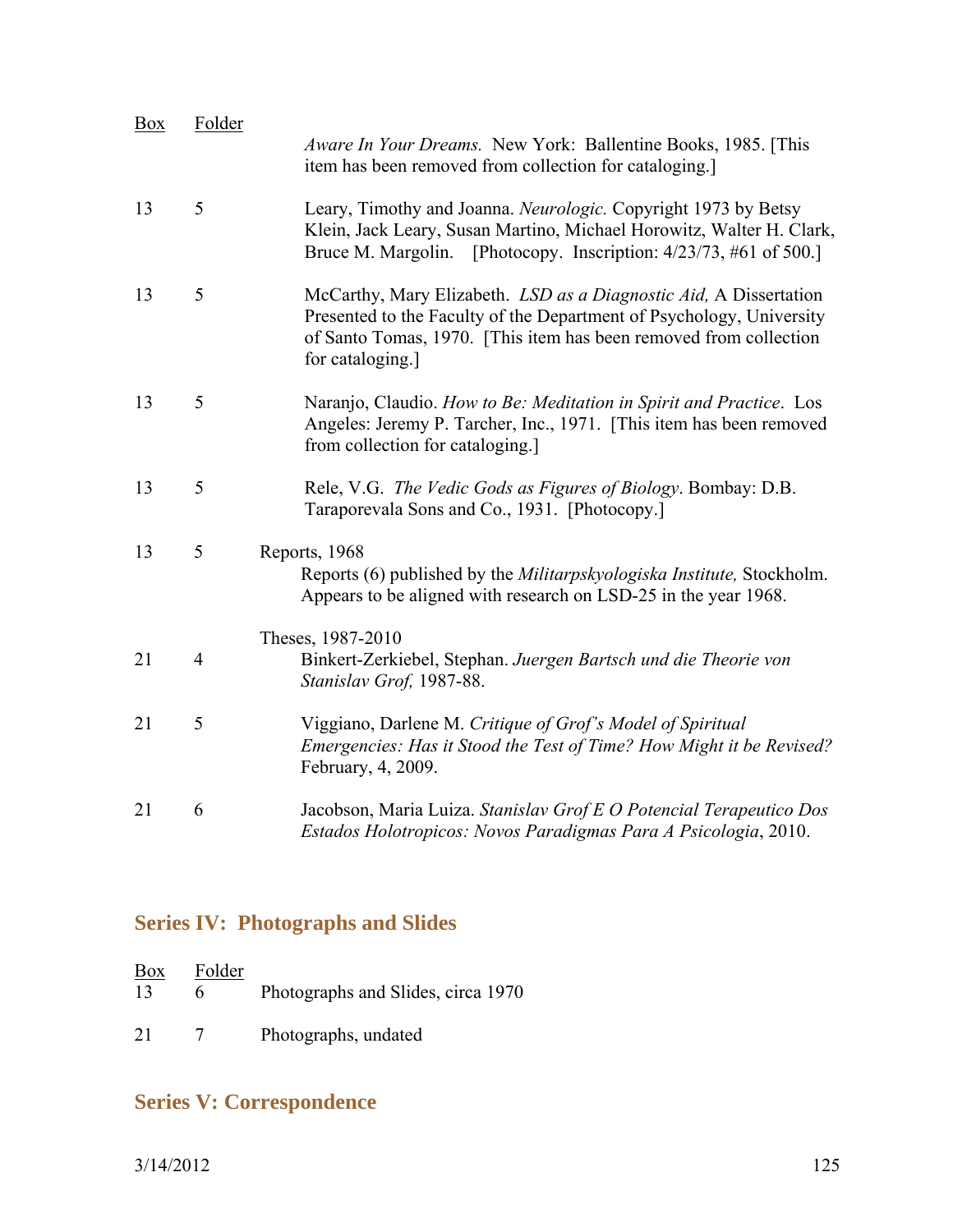| <b>Box</b> | Folder |                           |
|------------|--------|---------------------------|
| 22         |        | Correspondence, 1979-2010 |

### **Series VI: Miscellaneous Materials**

| <b>Box</b> | Folder |                                    |  |
|------------|--------|------------------------------------|--|
| 22         |        | Miscellaneous materials, 1997-2008 |  |

## **Series VII: Multimedia Materials**

### **Subseries A: Electronic Media**

| <b>Box</b> | Folder |                                                                                                                            |
|------------|--------|----------------------------------------------------------------------------------------------------------------------------|
| 14         | 1      | Accession 20080331, 1996-2008                                                                                              |
|            |        | Disc 1 of 4: Miscellaneous writings                                                                                        |
|            |        | Disc $2$ of 4: Paintings                                                                                                   |
|            |        | Disc 3 of 4: Gordon Wasson photos, letters                                                                                 |
|            |        | Disc 4 of 4: Gordon Wasson photos                                                                                          |
| 14         | 2      | Disc 1 of 3: Presentation slides, 2005-2008                                                                                |
|            |        | Disc 2 of 3: Presentation slides, 2004-2007                                                                                |
|            |        | Disc 3 of 3: Writings, interviews, presentations, 1993-2008                                                                |
| 14         | 3      | Grof, Stan and Christina (miscellaneous for Purdue). "Holotropic<br>Breathwork (complete) and Higgledy-Piggledy (sketch)." |
| 14         | 4      | Grof, Stan. "Complete Power Point Presentations." [2 discs; 1 damaged, 1<br>recovered]                                     |

#### **Subseries B: Multimedia CDs, DVDs, and VHSs**

| <b>Box</b> | Item           |                                                                        |
|------------|----------------|------------------------------------------------------------------------|
| 23         |                | "The Roots of Violence and Greed: Transpersonal Perspective on Current |
|            |                | Global Crisis." The Seventh International Conference on Science and    |
|            |                | Consciousness. 2005. [2 discs]                                         |
| 23         | 2              | "The Psychology of the Future: Lessions from Modern Consciousness      |
|            |                | Research." The Seventh International Conference on Science and         |
|            |                | Consciousness. 2005.                                                   |
| 23         | 3              | "The Healing Potential of Non Ordinary States of Consciousness."       |
|            |                | PRESENT!                                                               |
| 23         | $\overline{4}$ | "The Mythic Imagination and Life of Joseph Campbell." Connections with |
|            |                | Duncan Campbell. January 30, 2004.                                     |
| 23         | 5              | "The Mythic Imagination." Connections with Duncan Campbell. February   |
|            |                |                                                                        |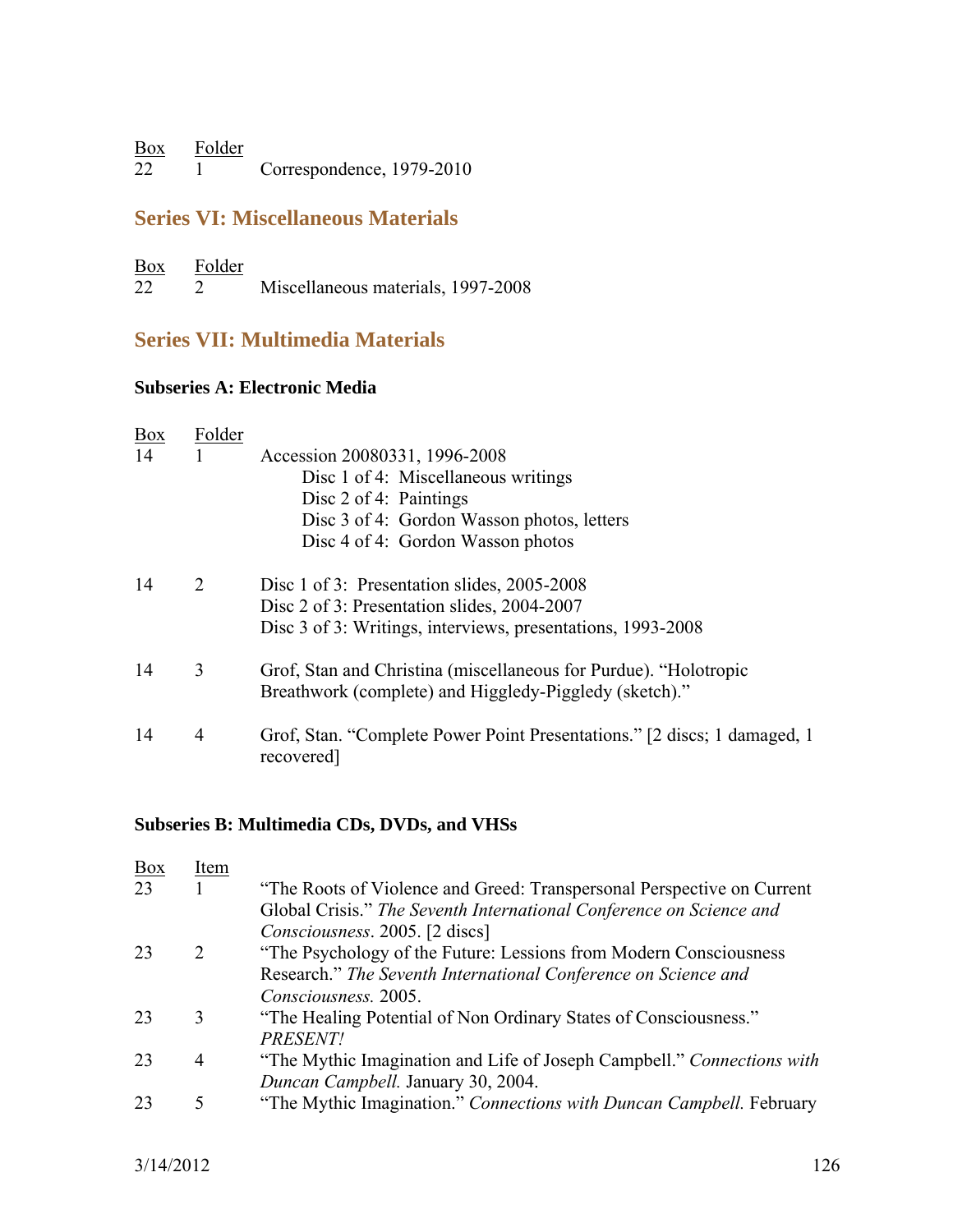|    |                | 20, 2004.                                                                                                                                                           |
|----|----------------|---------------------------------------------------------------------------------------------------------------------------------------------------------------------|
| 23 | 6              | "When the Impossible Happens." Attunement with Anthony Wright. July 27,<br>2006.                                                                                    |
| 23 | $\overline{7}$ | "The Mutual Illumination of Astrology and Psychology." Weltkongress<br>Astrologie. April 9-12, 2004. [3 discs]                                                      |
| 23 | 8              | "The Healing Potential of Non-Ordinary States of Consciousness." 2005.                                                                                              |
| 23 | 9              | "Man Isn't Dying of Thirst." Daniel A. Segal Productions. January 3, 1973.                                                                                          |
| 23 | 10             | "Visionary World of H. R. Giger."                                                                                                                                   |
| 23 | 11             | "Subject Report: Effects of Psilocybin in Advanced-Stage Cancer Patients<br>with Anxiety." Heffter Research Institute. November 2005.                               |
| 23 | 12             | "Psychology for the Future." Sacred Art of Living Center. 2006. [2 discs]                                                                                           |
| 23 | 13             | "An Interview with Stanislay Grof." In Conversation.                                                                                                                |
| 23 | 14             | "Doors of Perception." Basel, 2008. [Damaged]                                                                                                                       |
| 23 | 15             | Grof, Stanislav. "Lecture at the Sorbonne University." June 1992                                                                                                    |
| 23 | 16             | Grov, Stanislav. "Interview for Czech TV." Octoer 2, 2007.                                                                                                          |
| 23 | 17             | Grof, Stanislav. "The Psychology of the Future: Teachings from Modern<br>Consciousness Research." March 24, 2008. [3 discs]                                         |
| 23 | 18             | Grof, Stanislav. "Erfahrung von Tod und Wiedergeburt: Eine Visionäre<br>Reise." March 24, 2008. [3 discs]                                                           |
| 23 | 19             | Grof, Stanislav. "Erfahrung von Tod und Wiedergeburt: Eine Visionäre<br>Reise." March 24, 2008. [6 discs; in English]                                               |
| 23 | 20             | Stanislav Grof interview with Rajiv Mehrotra. New Delhi, India. February<br>2007.                                                                                   |
| 23 | 21             | "Non Oridinary States of Consciousness with Stan Grof and Mel Van<br>Dusen." [2 discs]                                                                              |
| 23 | 22             | Grof, Stanislav. "Birth and its Importance for Psychology and Astrology:<br>Observations from Modern Consciousness Research." April 9-12, 2004. [2<br>discs]        |
| 23 | 23             | Grof, Stanislav. The Prophets Conference. New York City, May 2001.                                                                                                  |
| 23 | 24             | "Psychedelics and Psychiatry." New York University School of Medicine,<br>Department of Psychiatry, Division of Alcoholism and Drug Abuse. January-<br>March, 2008. |
| 22 | 3              | "Wisdom of the Serpent." Center for Symbolic Studies.                                                                                                               |

#### **Subseries C: Cassette Tapes**

| $\frac{Box}{}$<br>24 | Folder | Institute of the Noetic Sciences and the Fetzer Institute<br>Gathering of the Elders<br>Friday Evening Storytelling, 11/20/98 |
|----------------------|--------|-------------------------------------------------------------------------------------------------------------------------------|
|                      |        | Tape 1, Side 1                                                                                                                |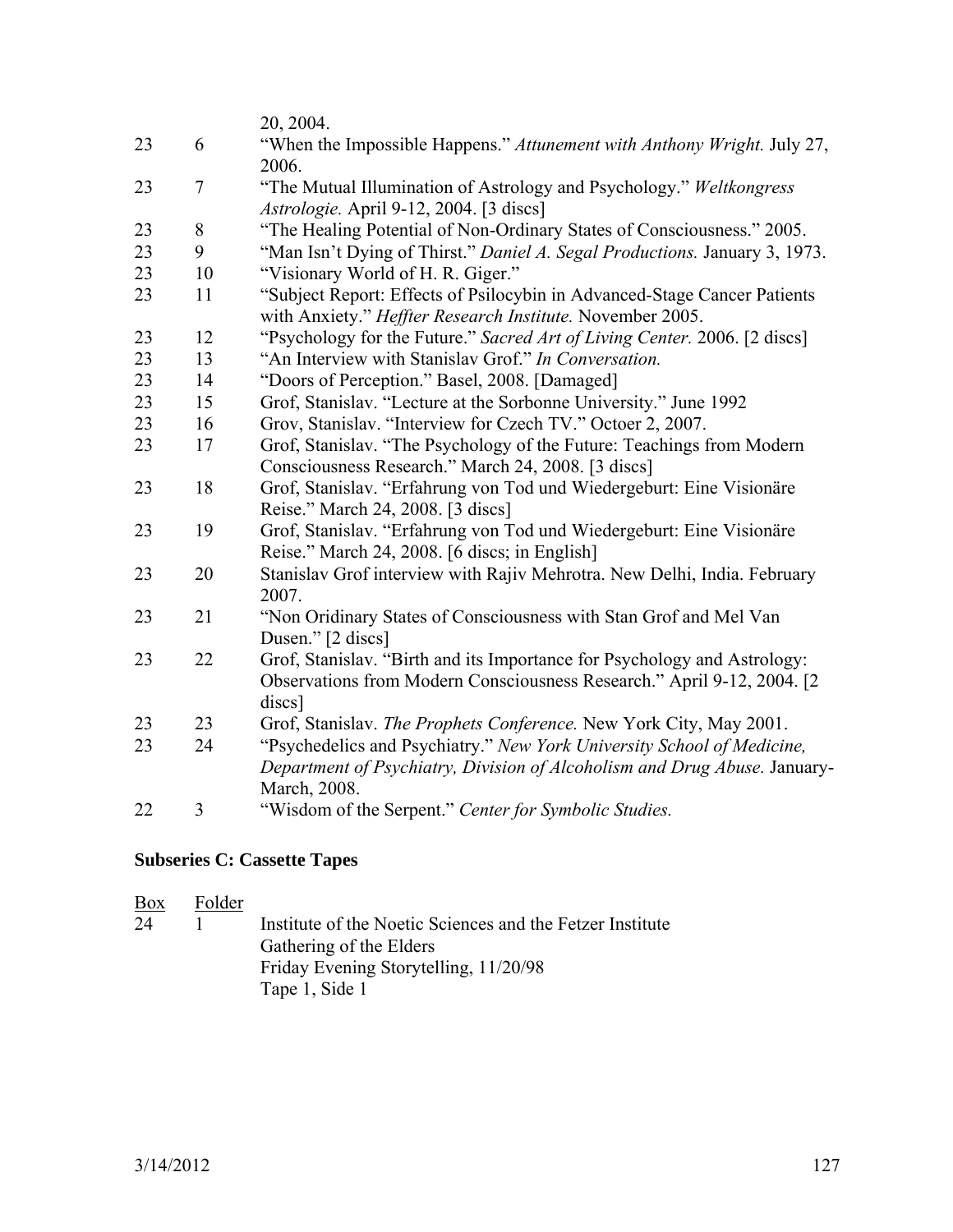| 24 |                             | Institute of the Noetic Sciences and the Fetzer Institute<br>Gathering of the Elders<br>Friday Evening Storytelling, 11/20/98-<br>Tape 2, Side 1  |
|----|-----------------------------|---------------------------------------------------------------------------------------------------------------------------------------------------|
| 24 | $\mathcal{D}_{\mathcal{L}}$ | Institute of the Noetic Sciences and the Fetzer Institute<br>Gathering of the Elders<br>Saturday Evening Storytelling, 11/21/98<br>Tape 1, Side 1 |
| 24 | 2                           | Institute of the Noetic Sciences and the Fetzer Institute<br>Gathering of the Elders<br>Saturday Evening Storytelling, 11/21/98<br>Tape 2, Side 1 |
| 24 | 3                           | Mini-cassettes of interview with Ann and Sasha [Shulgin], 11/14/1987                                                                              |

### **Subseries D: Floppy Discs**

| 24 | $\overline{4}$ | <b>IONS</b> Council of Elders Interviews                           |
|----|----------------|--------------------------------------------------------------------|
|    |                | Fadiman, Grof, Stolaroff, Completed Editing, Word 5.1              |
|    |                | Fisher, Ram Dass                                                   |
|    |                | <b>IONS-Alise</b>                                                  |
|    |                | Travel/IONS, Letter to travelers in Word 6.0                       |
|    |                | Edited Zalman [Schachter]                                          |
|    |                | Name Tags                                                          |
| 24 | 5              | IONS Council of Elders Interviews, continued [?]                   |
|    |                | Elders – Ram Dass, Fisher                                          |
|    |                | Transfer pp 2-4 [indecipherable proper nouns]                      |
|    |                | <b>Betty Eisner</b>                                                |
|    |                | WBA Etc., Pathfinding                                              |
|    |                | Grob, Stolaroff, Shulgin, Fadiman, Furst                           |
|    |                | Laura Huxley, Betty Eisner, Huston Smith, Jim Fadiman, Stan Grof,  |
|    |                | Rabbi Zalman Schachter, Myron Stolaroff                            |
|    |                | Grof, Smith, Fadiman                                               |
| 24 | 6              | IONS Council of Elders Interviews, continued [?]                   |
|    |                | Peter Furst                                                        |
|    |                | Peter Furst, Corrected Peter Furst 2.0, Earlier Version (Unedited) |
|    |                | P. Furst $2.0$                                                     |
|    |                | Marisha, Oct. 96                                                   |
|    |                | Rabbi Zalman Schacter                                              |
|    |                | Shulgens [sic] 5.0                                                 |
|    |                | Laura Huxley                                                       |
|    |                | "Alise Sound Demo"                                                 |
|    |                | Huston Smith, Myron Stolaroff, Jim Fadiman, Zalman Schachter,      |
|    |                | Stan Grof, Laura Huxley                                            |
|    |                |                                                                    |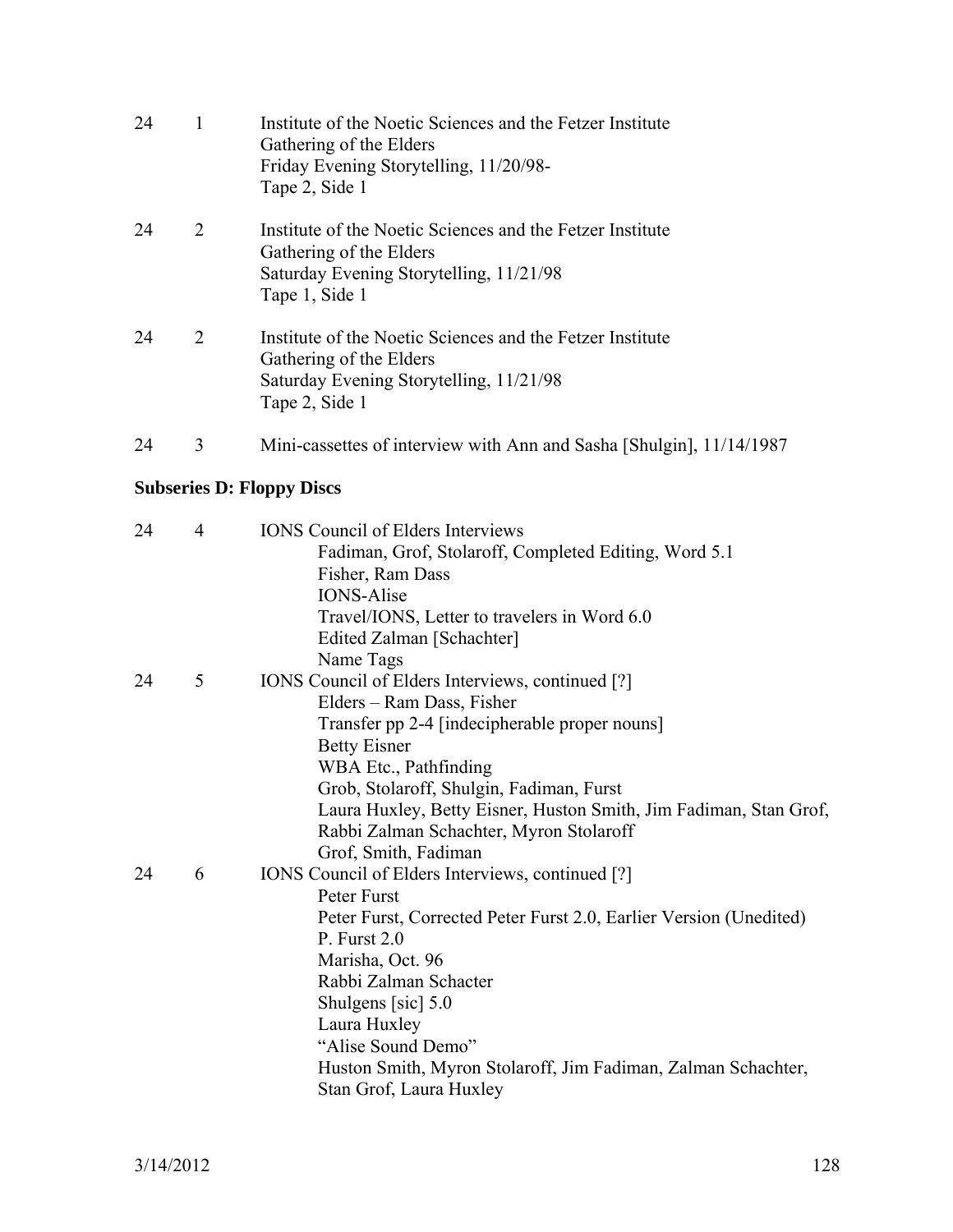|    | Grof LSD Int. (final)                                         |
|----|---------------------------------------------------------------|
| 25 | Miscellaneous Floppy Discs                                    |
|    | Trans Backup 1, Anderson, Rheingold, Pathfinding, Teachers of |
|    | Transofrmation                                                |
|    | Trans Backup 2, Transcribing backup, Various files            |
|    | Trans Backup 3                                                |
|    | Board Book, 4 items                                           |
|    | Transfer of Wealth: "Finding Partners in Common Work"         |
|    | State of the World Forum: Garrison, Whyte, Edelman, Cronkite  |
|    | Teachers of Transformation, 11/02                             |
| 25 | <b>Unlabeled Floppy Discs</b>                                 |

## **Restricted Materials**

| Patient Notes, 1970 [Access restricted until 2045.]<br>16 |  |  |
|-----------------------------------------------------------|--|--|
|-----------------------------------------------------------|--|--|

- 16 2 Student Experiences, 1981 [Access restricted until 2056.]
- 16 3 Research Projects, Proposals, and Studies, 1969-1971 [Access restricted until 2046.]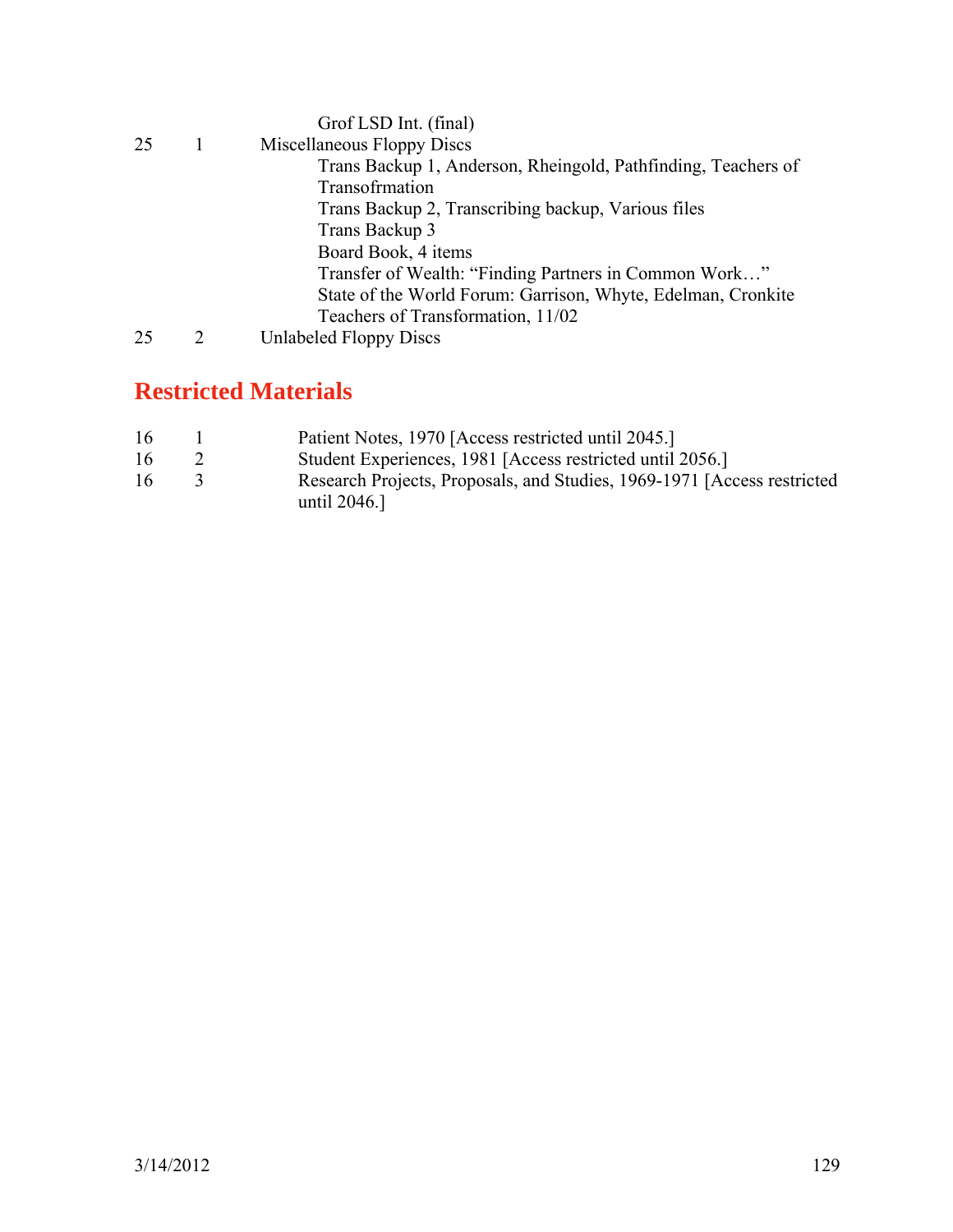#### **APPENDIX ONE**

List of primary author names appearing in Series III-3 (Research Articles).

#### **A**

Aaronson, Bernard, S. Abraham, Henry David Abramson, Harold A. Abuzzahab, F.S. Adey, W. Ross Aggnernǽs, Martin Aghajanian, G.K. Agnew, N. Aiken, John Alexander, George J. Alhadeff, Benjamin Wilson Alnaes, Randolf Ames, Frances Anastasopoulos, George Appel, James B. Aprison, M.H. Apter, Julia T. Ardis, J. Amor Arenden Hein, G.W. Arnold, O.H. Aronson, H. Asher, Jules Ashley, Richard Assagioli, Roberto Avorn, Jerry Axelrod, Julius

#### **B**

Bain, James A. Balestrierieri, A. Baker, E.F.W. Bapat, S.K. Barker, Steven A. Barolin, G.S. Barratt, Ernest S. Bastiaans, J. Bates, Roy C. Baumann, Peter Baumeister, Roy F.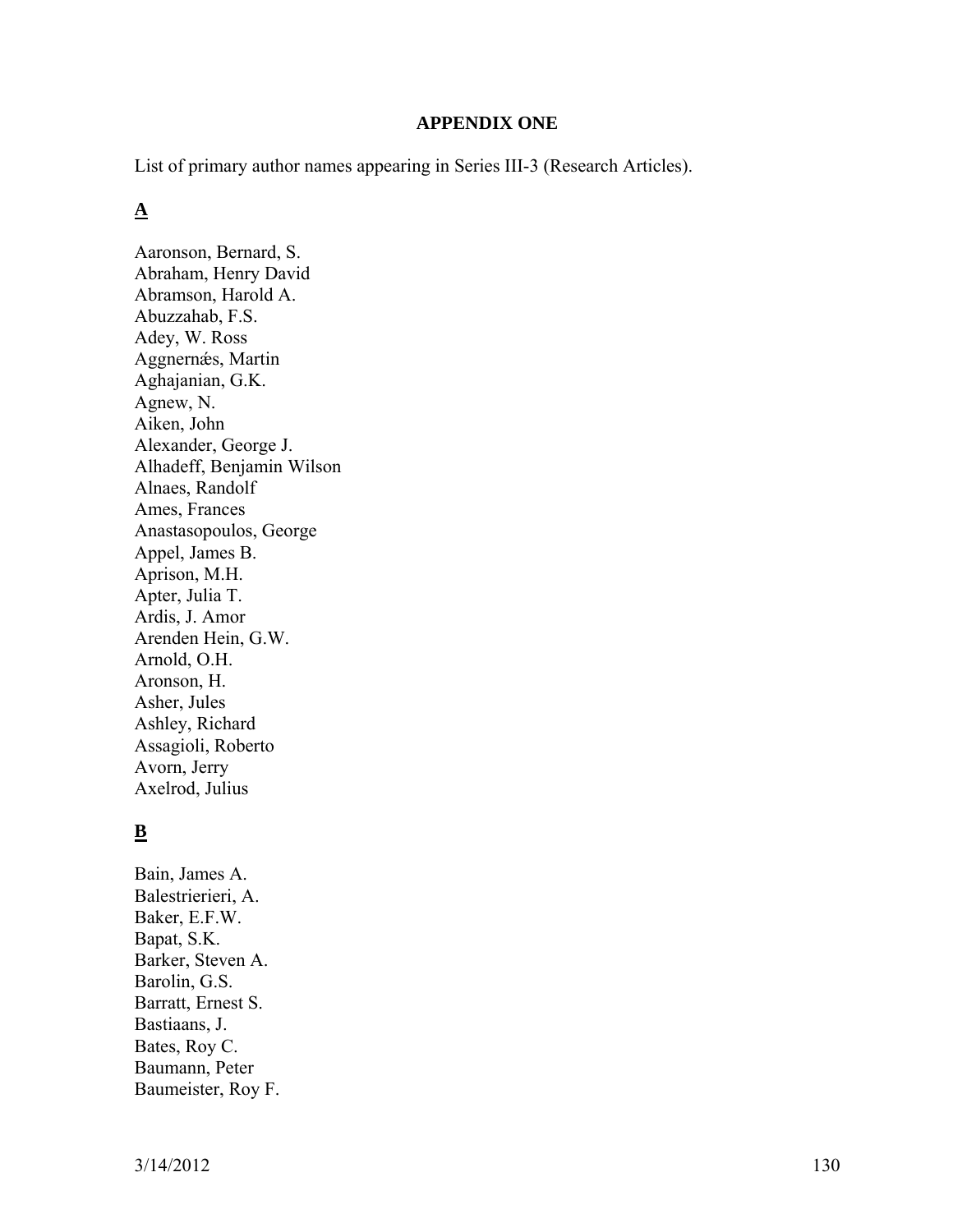Becker, A.M. Bender, Lauretta Benzi, Marino Berde, B. Berendes, Marget Bergen, J.R. Beuret, Lawrence Bhattacharya, B.K. Blacker, K.H. Blaine, Jack D. Bleibtreu, John N. Bleuler, M. Blewett, Duncan Bonnet, Par M.H. Bonny, Helen L. Bosomworth, Peter P. Boyd, E.S. Brack, A. Brady, A.H. Brandrup, E. Brattemo, Carl-Erik Brown, Barbara B. Browning, Luolin Buckley, Robert Buckman, John Buñag, D. Burton, Robert Main Busch, Anthony K. Bush, Anthony K.

### **C**

Cabe, Robert Caldwell, Anne Carson, I.W. Carlson, V.R. Cerdeño, A. Fernandez Cerletti, A. Chandler, Arthur L. Chapman, Loring F. Cholden, Louis S. Chauchard, P. Cheek, Frances E. Chwelos, N. Clark, Walter Houton Clark, Lincoln D.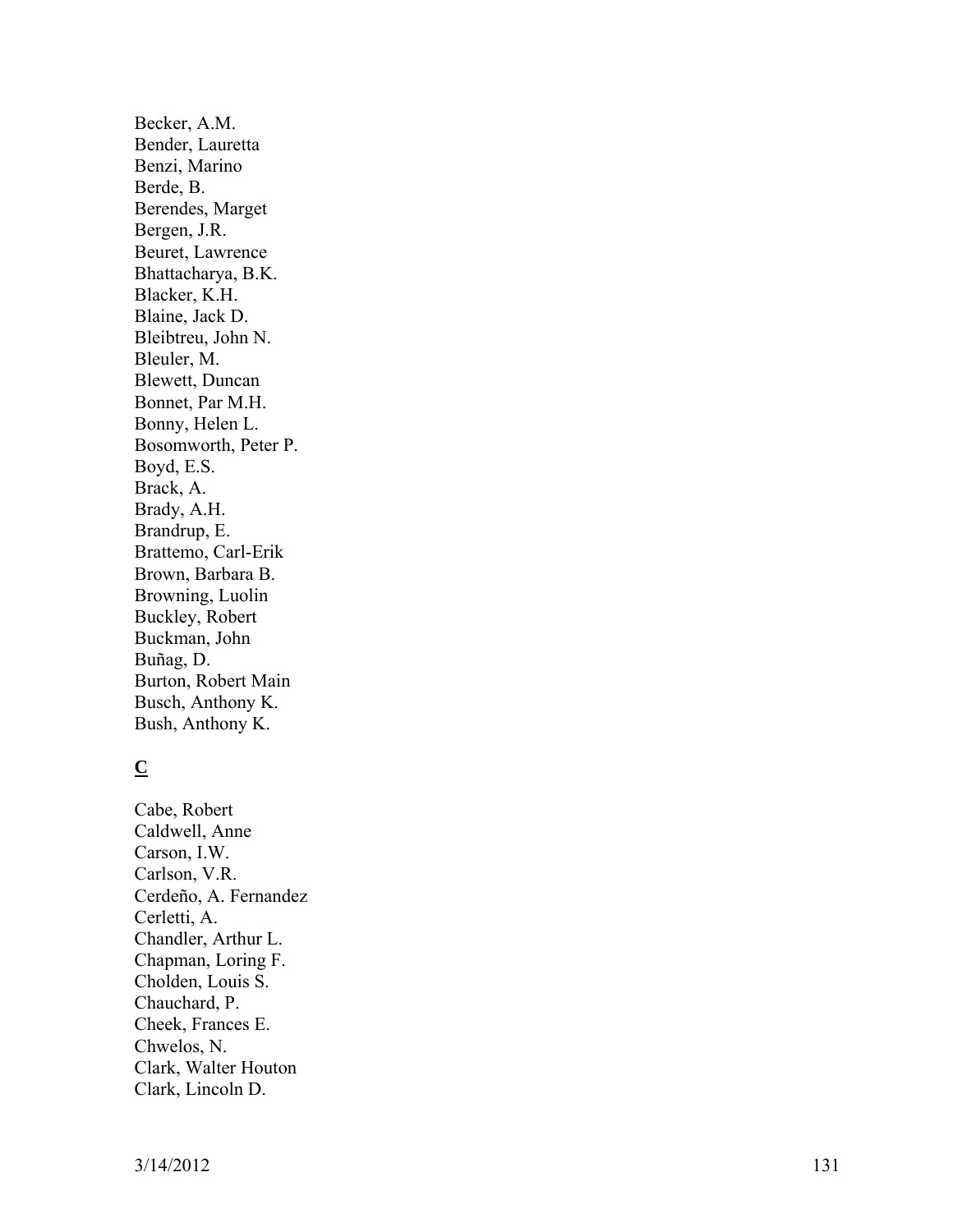Cline, Herbert S. Clyman, Bob Cohen, Bertram D. Cohen, Maimon M. Cohen, Sidney Collard, J. Comeau, Allan J. Condrau, Gion Coppen, Alec Copper, Clare Corssen, G. Czigány, L.G.

### **D**

Dahlberg, Charles C. Davidson, Bill Davis, Emma Lou Dean, Stanley R. Delay, J. Dement, William Denber, Herman C.B. Denson, R. Derbolowsky, U. De Saint Phalle, Anne Dewhurst, Kenneth Di Leo, Francesco B. Di Mascio, Alberto Di Paolo, J.A. Ditman, Keith S. Dixon, A.K. Dobkin, Allen B. Dobkin De Rios, Marlene Doblin, Rick Doepfner, W. Dohner, Alton Doleźal, V. Domarus, Helmut V. Dorrance, David L. Downing, Joseph J. Draškoci, M. Duche, D.J. Durand, V. J. Du Toit, Brian M.

#### **E**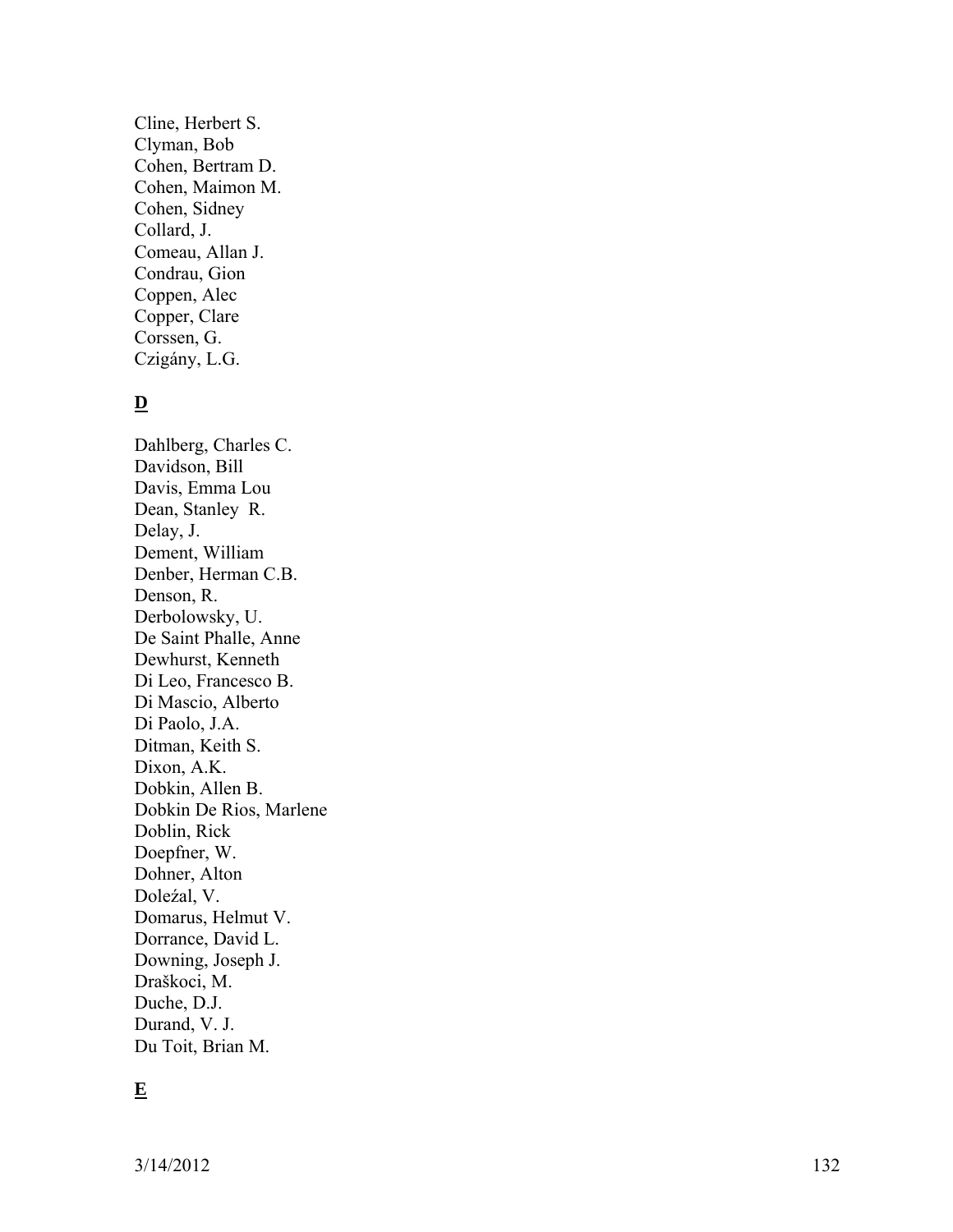Eberle, P. Edmonston, William E. Jr. Edwards, Allan E. Eggbert, Delmer C. Egozcue, Jose Eidleberg, E. Eisner, Betty Grover Elder, John T. Elkes, Joel J. Elkin, Edwin H. Eller, J.L. Engel, Kenneth S. R. Epstein, Arthur W. Esecover, Harold Evans, L.T. Evans, Franklin Evarts, Edward

### **F**

Fabing, Howard D. Faillace, L.A. Fanchamps, A. Faretra, Gloria Farrow, John T. Feld, Myron Felsinger, John M. Fernandez, J. Ferenczi, Sándor Finney, Ben R. Fischer, Roland Fisher, Gary Flander, Judy Flückiger, E. Flügel, K.A. Foerster, Heinz Fogel, S. Forrer, Gordon R. Fort, Gordon Fort, Joel Fox, Ruth Frederking, Walter Freedman, Daniel X. Freedman, Sanford J. Freeman, Harry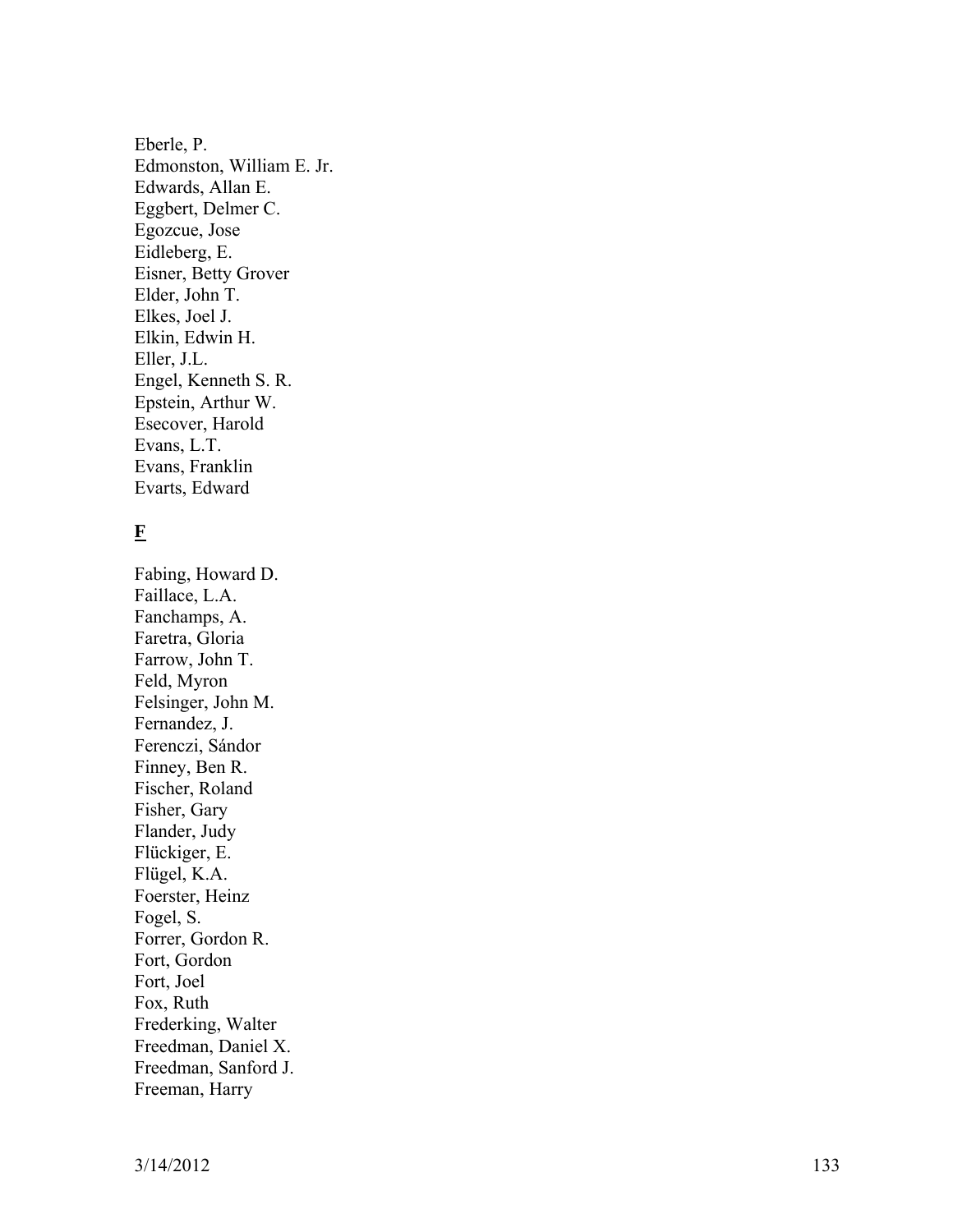Freund, Kurt Friedhoff, Arnold J. Frohman, C.E. Fuster, Joaquin

### **G**

Gabriel, Trip Ganong, William F. Garson, Margaret Gastaldi, G. Geber, William F. Geert-Jørgensen, Einar Gelpke, R. Geronimus, Lippman H. Gessner, P.K. Gettner, H.H. Gemelli, Agostino Giberti, F. Gilbert, G.M. Gillin, J. Christian Gilson, M. Ginzel, K.H. Gioscia, Victor Glickman, Lewis Godfrey, Kenneth E. Goldstein, Leonide Gomirato, G. Gorman, Klaus Gosselin, R.E. Grace, Dale Graham, J.D.P. Graves, Robert Greenberg, Ramon Greenblatt, David J. Greer, George Grinspoon, Lester Grof, Stanislav Grossbard, Lionel Guiti, N. Gye, Bill

### **H**

Halasz, Michael F.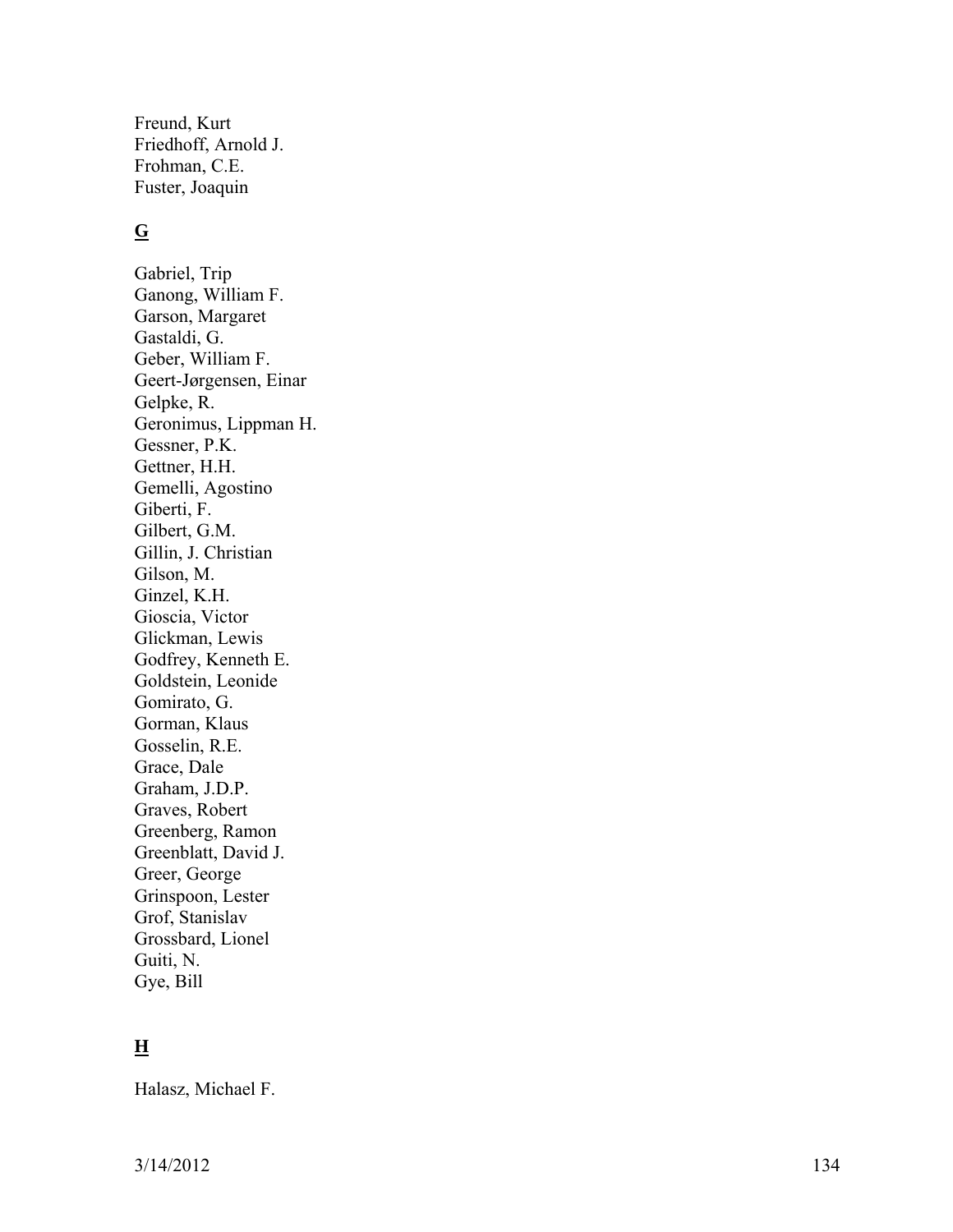Haley, Jay Haley, Thomas Jay Halifax-Grof, Joan Haley, Thomas J. Halpern, N. Hanaway, J.K. Hansen, Gustav Hardisty, R.M. Harley-Mason, J. Harmon, Willis W. Harris, A. Härkönen, P. Hartung, Jurgen R. Hastings, Arthur C. Hatrick, John A. Hausner, M. Havens, Jospeh Heacock, R.A. Healy, Joan M. Heard, Gerald Heath, Robert G. Hebbard, Frederick W. Heikkila, J. Heim, Arthur Brack Heim, Roger Heimann, H. Hein, G.W. Arendson Hendley, Edith D. Hermon, Harry Chramoy Hertle, F. Hertz, Mogens Herxheimer, H. Hinshelwood, R.D. Hirsch, M.W. Hirschhorn, Kurt Hoagland, Hudson Hoch, Paul H. Hoff, Kenneth Hoffer, A. Hofmann, A. Hofmann, G. Hofmann, Roger Holbrook, L. Hollender, Marc H.. Hollister, Leo E. Holzinger, Rudolf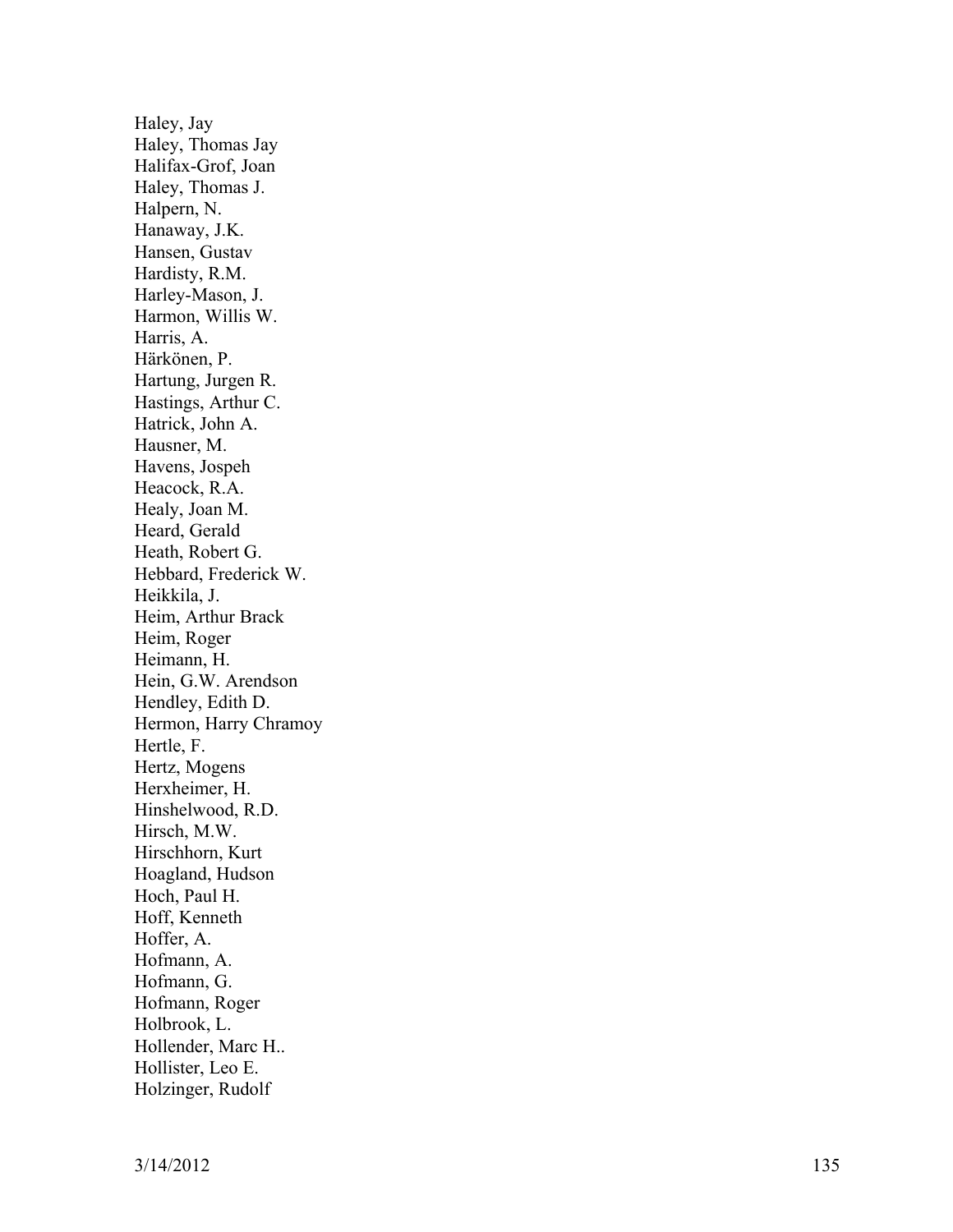Honegger, Barbara Horáčková, Eva Horita, A. Horton, Paul C. Hulten, Maj. Hungerford, David A. Huth, Tom

### **I**

Idänpään-Heikkila, Juhanä Ingvar, D.H. Iranyi, Klara Isbell, Harris Ishido, M. Itil, Turan M.

#### **J**

Jackson, Basil Jacobson, Cecil B. Jagiello, Geogiana Janota, Otakar Jarvik, M.E. Jarvik, Lissy F. Johnson, F. Gordon Jones, R.S.G. Jost, F. Judd, Lewis L.

#### **K**

Kaij, Lennart Kalberer, F. Kalbhen, D.A. Kalmus, H. Kang, Sunzong Karševová, D. Kato, K. Katz, M.A. Kelm, Harold Kernbverg, Otto King, A.B. Key, B.J. Khokramzadeh, E. Kies, Marian W.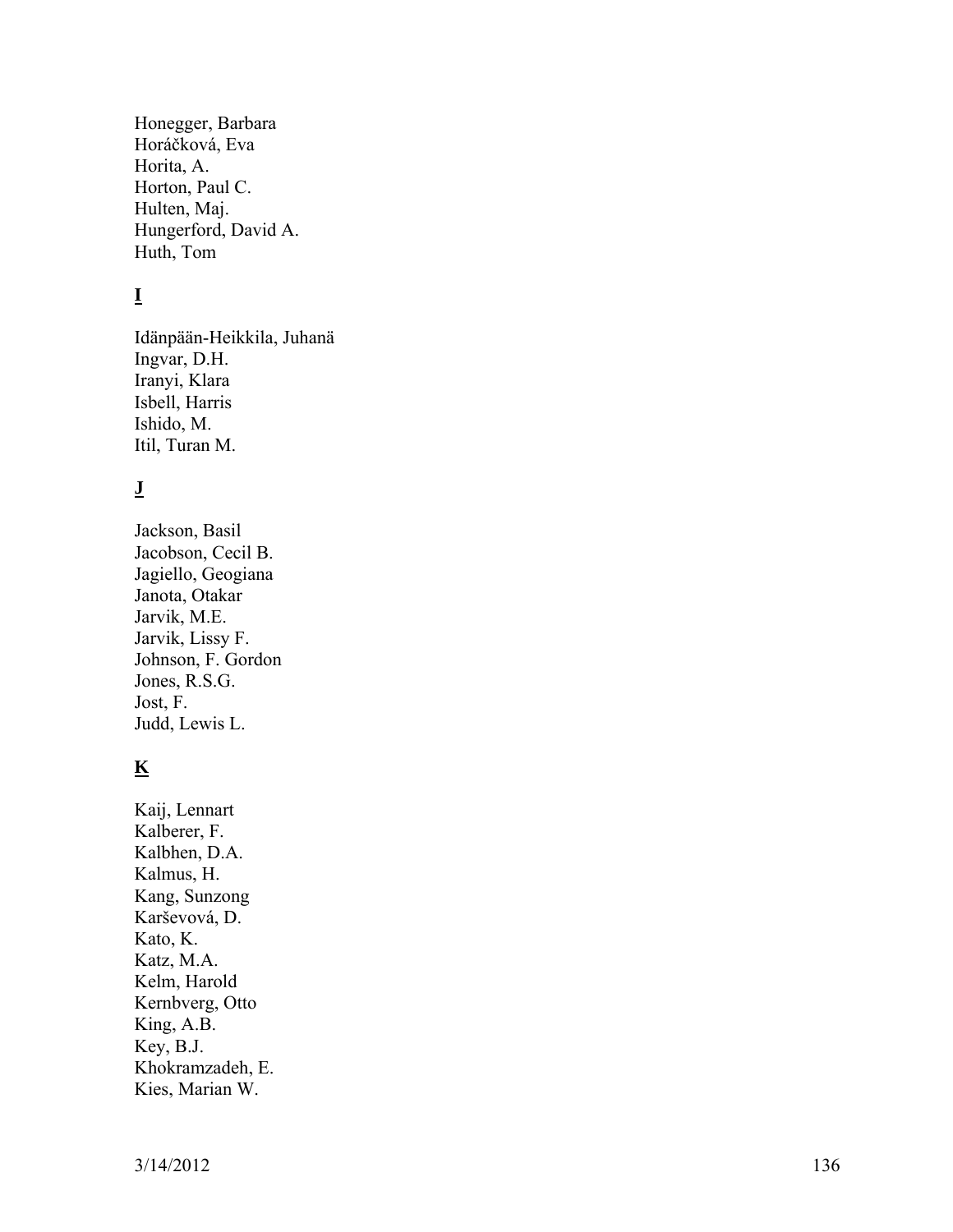Kinsley, David Kleinman, Joel Edward Knoll, J. Knudson, Knud Koella, Werner P. Kohn, Bruno Konzett, H. Kramer, Sol Krill, Alex E. Krippner, Stanley Kristensen, Ketty Kjærbye Krivoy, W.A. Krus, Donald M. Kurland, A.

### **L**

Lake, Frank Lambert, C. Langemann, H. Lanz, U. Langner, Fred W. Lawson, Alvin H. Leary, Timothy Lebovits, Binyamin Z. Lennard, H. Lenox, John R. Leuner, Hanscarl Lewis, David Levine, A. Levine, Jerome Lieff, Jonathan Lifton, Robert Lilly, John C. Lin, Robert C, Ling, T.M. Lingjaerde, Per Linton, Harriet B. Livingston, Kenneth E. Lobell, Mimi Loeb, Carlo Long, Haniel Ludwig, Arnold

### **M**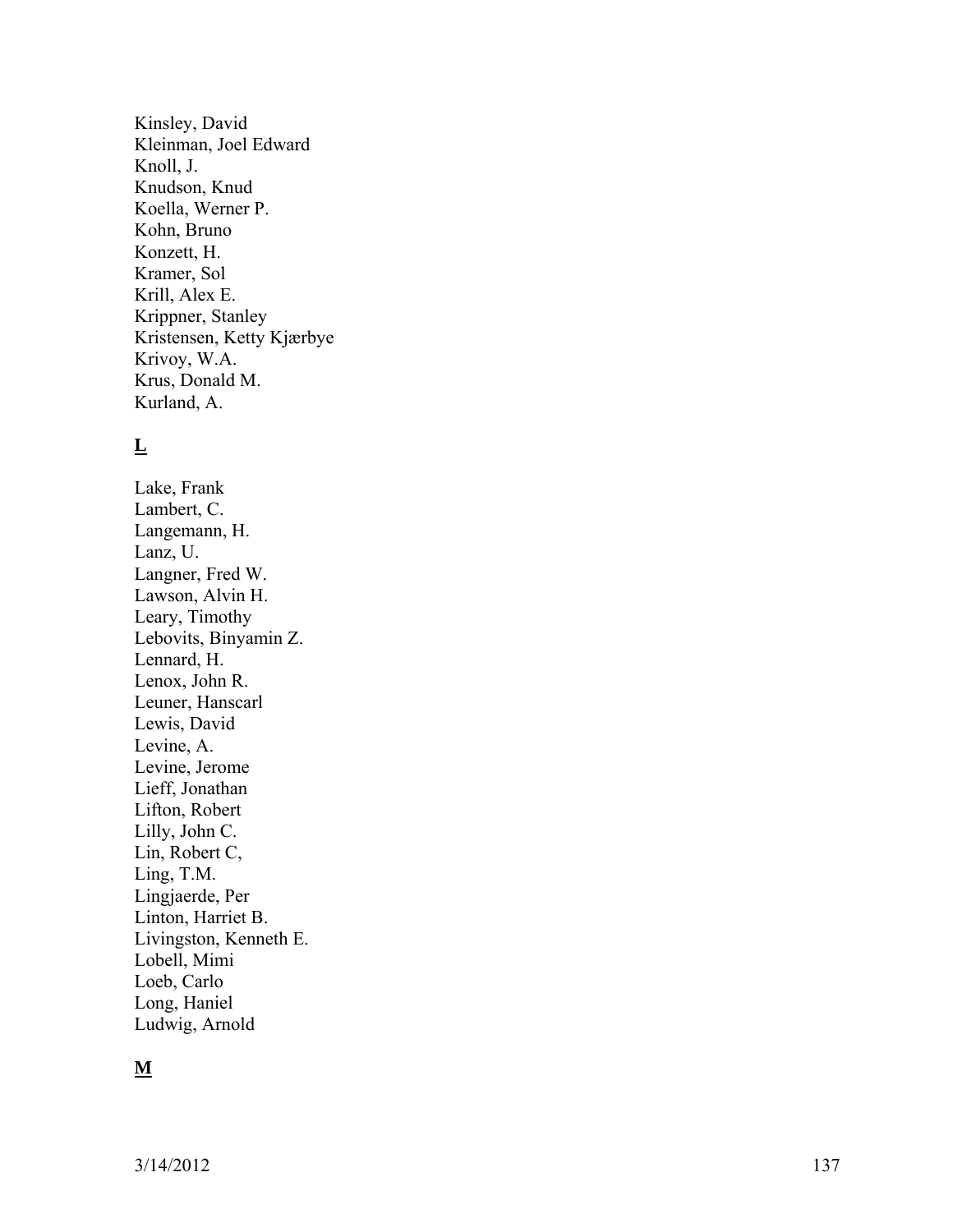MacDonald, D.C. MacLean, J. Ross Maier, G.J. Malitz, Sidney Malleson, Nicolas Mandarino, Edson Manzini, B. Markowitz, Etan Marks, John Martin, Joyce A. Marrazzi, Amedeo S. Martin, Carroll M. Martin, A. Joyce Martin, Robert J. Maşhiff, W. Masters, Robert Masuda, Minoru Matte-Blanco, I. Maxwell, G.M. McClelland, David C. McCririck, Pauline McGlothlin, William H. McKenna, Dennis J. Meldrum, B.S. Merlis, Sidney Metzner, Ralph Missere, G. Mogar, Robert E. Money, J. Muneer, Razia S. Munn, Robert Munter, Preston K. Muzio, Joseph N. Myers, Ronald Myers, William Myseischev, V.N.

### **N**

Naranjo, Plutarco Narajo, C. Nathanson, James A. Neu, Richard L. Neuhoff, Volker Nichols, David Niedermeyer, E.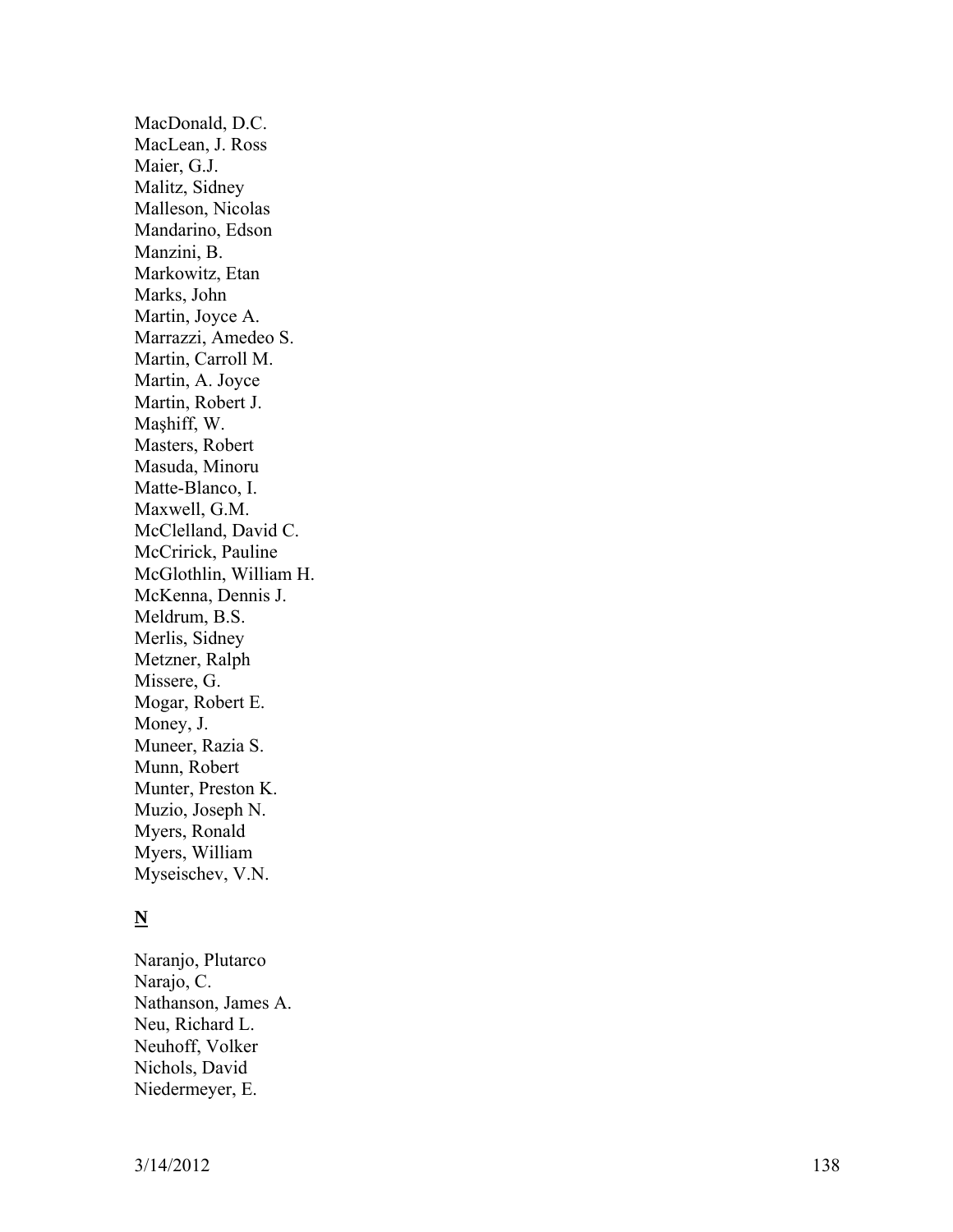Noyes, Russell

### **O**

Oh, Jang O. O Reilly, P. O. Osmond, Humphry Ostfeld, Adrian M. Ostertag, W.

### **P**

Page, Nello Parte, C.M.B. Pahnke, Walter Paul, Louis Penzer, Mark Perris, C. Persaud, T.V.N. Peters, Joseph J. Pfieffer, Carl C. Photolades, H. Pierce, J. Pieri, Lorenzo Pittman, Douglas Pollard, J.C. Potemra, Thomas A. Praag, H.M. Van Prince, Alfred M. Purpura, Dominick P.

### **R**

Ramsey, Ronald Ray, Oakley Refanez, Carolyn C. Retterstol, Nils Reynolds, S.R.M. Richards, William A. Riedlinger, Thomas J. Rinkel, Max Roberts, Thomas Bradford Robinson, J.T. Robinson, R.J. Rodin, Ernst A. Rodrigue, Emilio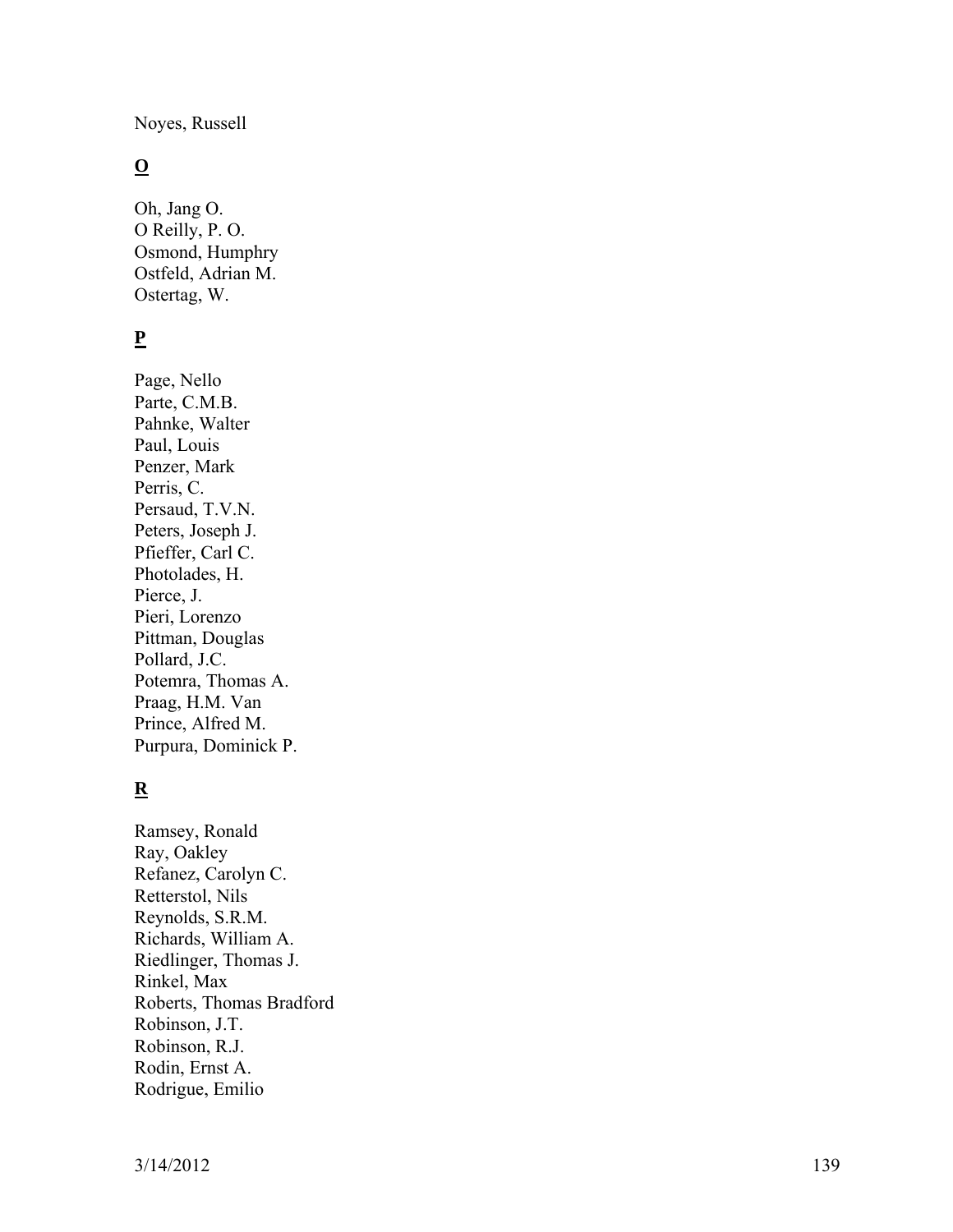Rolo, A. Rosen, David H. Rosenbaum, Gerald Roth, Walton T. Rothlin, E. Rouse, Larry O. Rümmele, W. Russel, Robert Ryšānek, K.

### **S**

Saavedra, Juan Maria Sai-Halász, A. Salmoiraghi, J.W. Sandison, R.A. Salvatore, Santo Sankar, Siva Scherbel, Arthur L. Schildkraut, Joseph J. Schooler, Carmi Schultes, Richard Evans Schwarz, Conrad J. Sercl, M. Servadio, Emilio Seymour, Richard B. Sherwood, J.N. Shulgin, Alexander T. Siegel, Ronald K. Sierra, Bojo Silva, F. Silverman, Julian Silverstein, Arthur B. Simmons, James Q. Singh, N.P. Sivadjian, J. Sjoerdsma, Albert Skakkebæk, N. E. Slater, Philip E. Slatis, Herman M. Sloane, Bruce Slaytor, M. Smart, Reginald Smit, E.M. Smith, Carroll M. Smith, Colin M.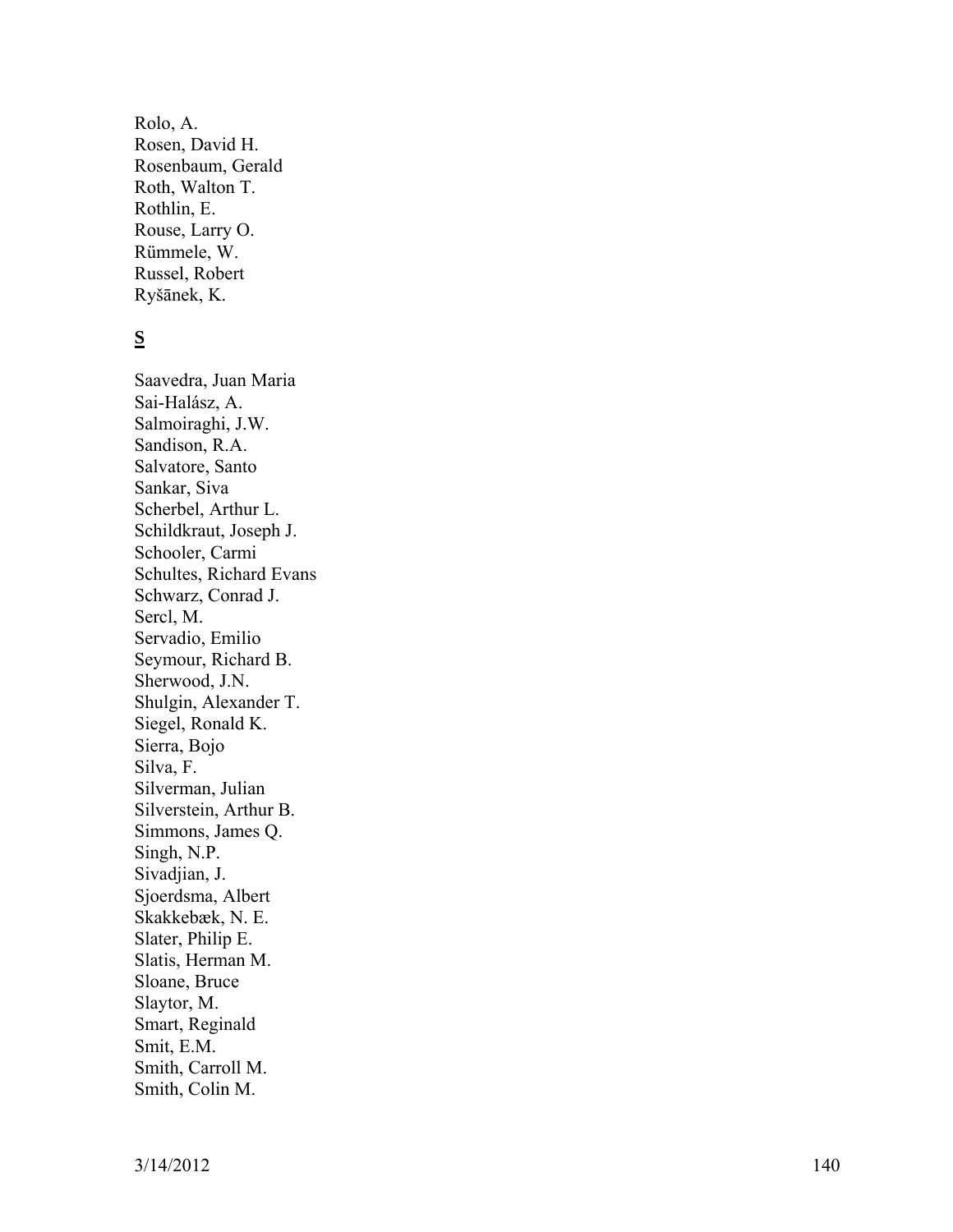Smith, David E. Smith, Huston Smith, Kathleen Snyder, Solomon Solms, Hugo Sommer, Robert Soskin, Robert A. Spencer, A.M. Stram, R.J. Stafford, Peter Stähelin, H. Steffenhagen, R.A. Stévenin, L. Sterescu-Volanschi, Margareta Stern, Max M. Stévenin, Laurent Stewart, Ian Stoll, W.A. Stone, D. Strassman, Rick J. Styk, Juraj Swartley, Wm. Superweed, Maryjane Sussman, David R. Szara, Stephen

### **T**

Taber, W.A. Taeschler, M. Takagi, Hiroshi Tart, Charles Taylor, K.M. Techter, David Tenenbaum, Bertrand Terrill, James Thomas, D.L.C. Tjio, Joe-Hin Tomsovic, Milan Tonini, G. Torda, Clara Tunr, Larry E. Troxler, Von Turek, I.S. Turner, William J. Twemlow, Stuart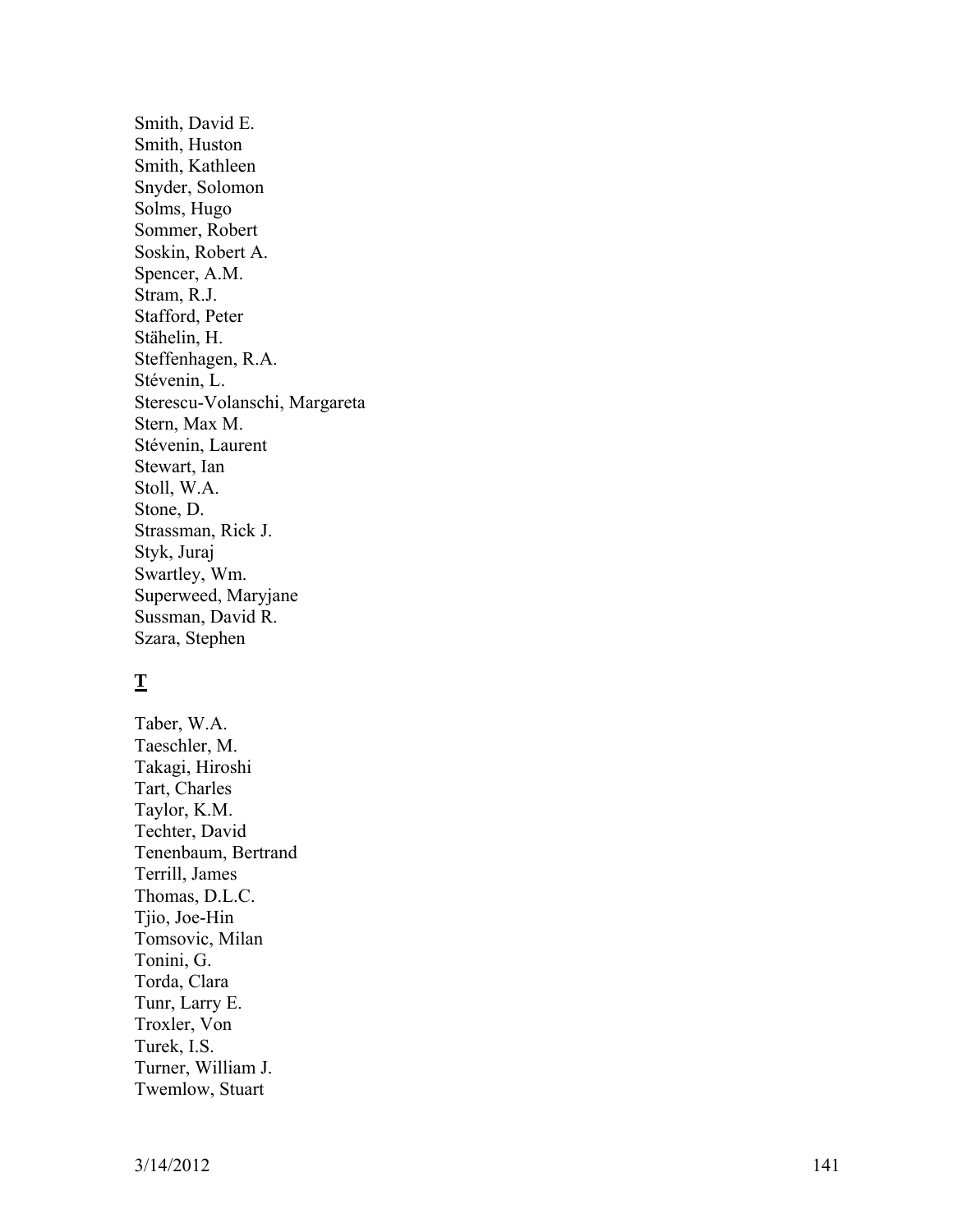## **U**

Underwood, Harold Wayne Unger, Sanford

### **V**

Van Der Horst, Brian Van Dusen, Wilson Vanggaard, Thorkil Van Rhijn, C.H. Vann, Edwin Vaughn, Barbara Vojtéchovský, M. Von Felsinger, John M. Von Hungen, Kern

#### **W**

Waff, J.A.G. Walsh, John Walsh, Roger Walter, W. Grey Walter, S. Warkany, Josef Wasson, Gordon Watts, Alan Weidmann, H. Weil, Andrew T. Weingartner, Herbert Weisbuch, Jonathan Weiss, B. Wertlake, Paul West, L.J. Wetzel Whitaker, Howard White, Paul F. White, Richard Wicks, Mary Widroe, Harvey J. Wikler, Abraham Wilson, Roy D. Winkel, K. Winter, Charles A. Witt